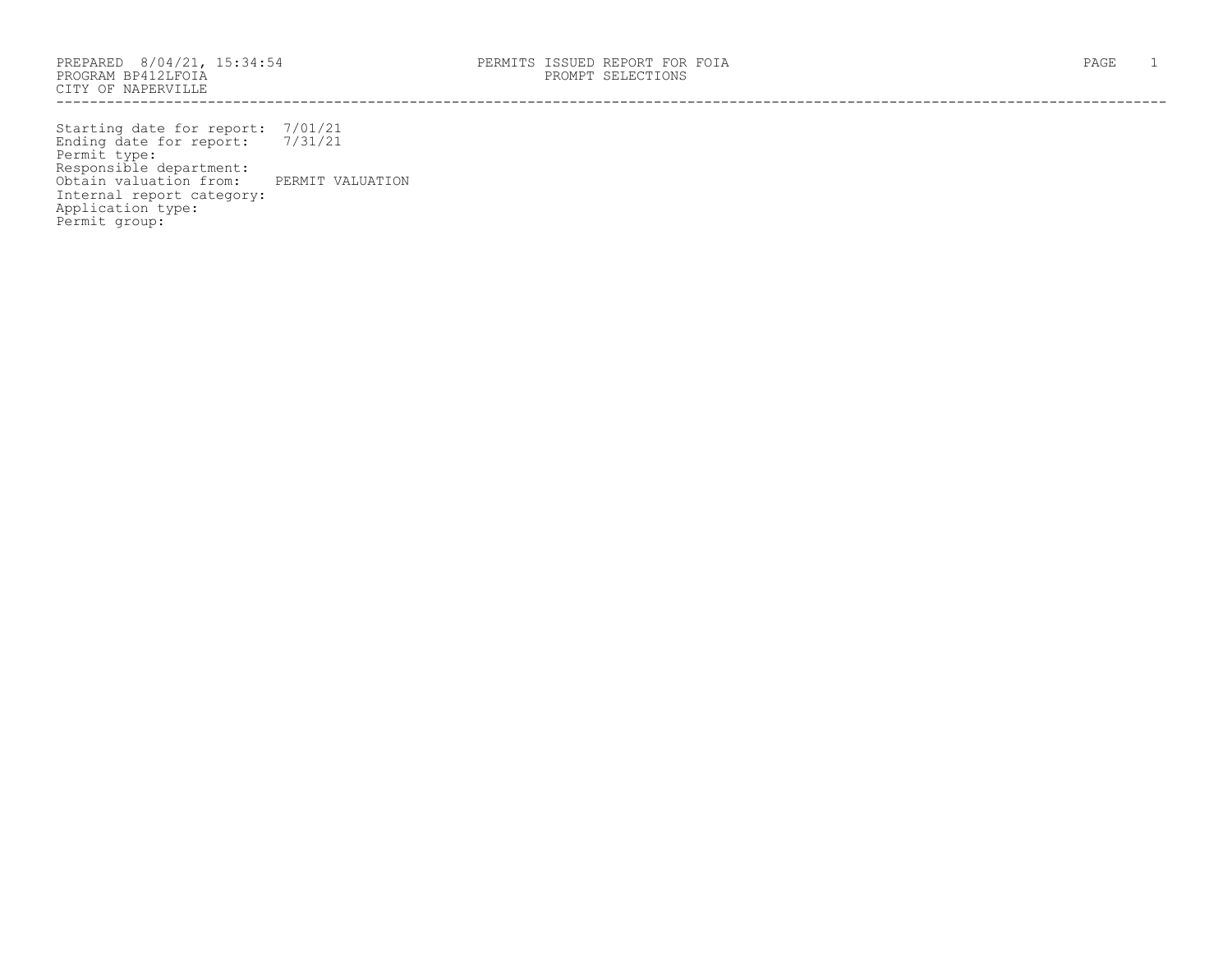### PREPARED 8/04/21, 15:34:54 PERMITS ISSUED REPORT PAGE 1 PAGE 1 PAGE 1 PROGRAM BP412LFOIA 7/01/21 THRU 7/31/21 CITY OF NAPERVILLE DEPARTMENT - T.E.D./BUILDING

|                                                              | OBTAINED VALUATION FROM PERMIT VALUATION                                                                                                                           |                    |                                                                                                                |  |
|--------------------------------------------------------------|--------------------------------------------------------------------------------------------------------------------------------------------------------------------|--------------------|----------------------------------------------------------------------------------------------------------------|--|
| APPLICATION APPLICATION TYPE AND DESCRIPTION                 | DATE<br>Parcel Number<br>Alternate ID Code<br>96-00001162 FIEN FIENATOR                                                                                            |                    | PROPERTY OWNER/<br>CONTRACTOR                                                                                  |  |
| 96-00001162 ELEV ELEVATOR                                    |                                                                                                                                                                    | 1525 N LOOMIS ST   |                                                                                                                |  |
| $--------- 3/27/96$<br>Contractor #: 630-420-6415            |                                                                                                                                                                    |                    | D-08071000030000N435 -40 NAPERVILLE SCH DIST#203 (EV)                                                          |  |
| STRUCTURE - 000 000 PASSENGER                                | PERMIT TYPE - ELEV 02 ELEVATOR PERMIT<br>------                                                                                                                    | 7/20/21            | ISSUE DATE VALUATION SUBCONTRACTOR(S)                                                                          |  |
| 01-00004700 ELEV ELEVATOR                                    |                                                                                                                                                                    | 43 W VAN BUREN AV  |                                                                                                                |  |
| $--------- 12/20/07$<br>Contractor #:                        |                                                                                                                                                                    |                    | D-07134190260000N1807-84 CITY OF NAPERVILLE EV                                                                 |  |
| STRUCTURE - 000 000 2 PASSENGER NORTH<br>-----------         | PERMIT TYPE - ELEV 03 ELEVATOR PERMIT                                                                                                                              |                    | ISSUE DATE VALUATION SUBCONTRACTOR(S)<br>7/23/21                                                               |  |
| 20-00001263 FN FENCE APPLICATION                             |                                                                                                                                                                    | 1154 TIMBERLANE CT |                                                                                                                |  |
| $--------- 5/14/20$<br>Contractor #: 630-584-7710            |                                                                                                                                                                    |                    | D-08182170020000N157 -71 PEERLESS FENCE                                                                        |  |
| STRUCTURE - 000 000<br>PERMIT TYPE - FN 00 FENCE             |                                                                                                                                                                    | 7/23/21 7200       | ISSUE DATE VALUATION SUBCONTRACTOR(S)                                                                          |  |
|                                                              | 20-00001867 COMM COMMERCIAL/INDUSTRIAL APPLICATION                                                                                                                 | 1420 W DIEHL RD    |                                                                                                                |  |
| $--------- 6/24/20$<br>Contractor #: 317-264-1833            |                                                                                                                                                                    |                    | D-07034020190000N1438-20 TWG DEVELOPMENT                                                                       |  |
|                                                              |                                                                                                                                                                    |                    | DIGANGI PLUMBING CO<br>SPECIALTY CONTRACTORS<br>DIGANGI PLUMBING CO<br>WINNINGER EXCAVATING INC<br>A-1 ROOFING |  |
| -----------<br>20-00002274 DRWY DRIVEWAY NEW AND ALTERATIONS |                                                                                                                                                                    | 907 S CHARLES AV   |                                                                                                                |  |
| $--------- 7/20/20$<br>Contractor #: 630-904-0078            |                                                                                                                                                                    |                    | D-08194060080000N156 -116 BUDS CONCRETE                                                                        |  |
|                                                              | STRUCTURE - 000 000 CONCRETE DRWY/APRON/PUB WALK TSSUE DATE VALUATION SUBCONTRACTOR(S)<br>PERMIT TYPE - DRWY 00 DRIVEWAY ADDITION/ALTERATION 7/30/21 BUDS CONCRETE |                    | BUD'S CONCRETE INC                                                                                             |  |
| -----------                                                  | ROW 00 RIGHT OF WAY PERMIT                                                                                                                                         | 7/30/21            |                                                                                                                |  |
|                                                              | 20-00004214 RAL RES ALTERATIONS/REMODLING (NO NEW SO FTG) 818 S CHARLES AV                                                                                         |                    |                                                                                                                |  |
| 11/02/20<br>Contractor #: 630-330-6761                       |                                                                                                                                                                    |                    | D-08194110030000N156 -116 BOND CONSTRUCTION                                                                    |  |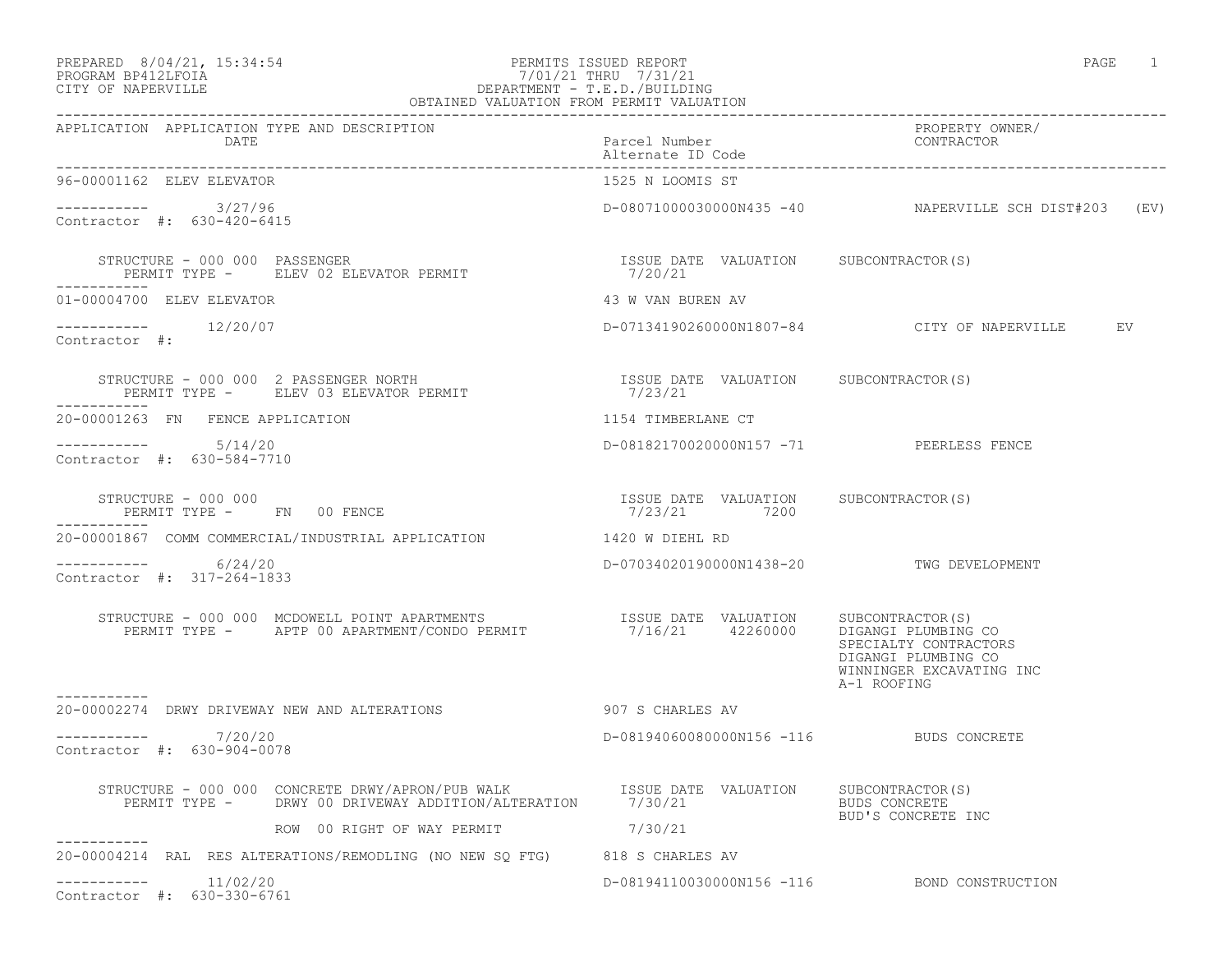| PREPARED | 8/04/21, 15:34:54 |  |
|----------|-------------------|--|
|          |                   |  |

### PREPARED 8/04/21, 15:34:54 PERMITS ISSUED REPORT<br>PROGRAM BP412LFOIA PAGE 2<br>
7/01/21 THRU 7/31/21 PROGRAM BP412LFOIA 7/01/21 THRU 7/31/21 CITY OF NAPERVILLE DEPARTMENT - T.E.D./BUILDING

| OBTAINED VALUATION FROM PERMIT VALUATION                                                                               |                                                        |                                                 |
|------------------------------------------------------------------------------------------------------------------------|--------------------------------------------------------|-------------------------------------------------|
| APPLICATION APPLICATION TYPE AND DESCRIPTION<br>DATE                                                                   | Parcel Number<br>Alternate ID Code                     | PROPERTY OWNER/<br>CONTRACTOR                   |
| 20-00004214 (CONTINUED)                                                                                                |                                                        |                                                 |
|                                                                                                                        |                                                        | AFFINITY HOMES INC                              |
| -----------<br>21-00000027 CAL COMMERCIAL ALTERATION/REPAIR (NO NEW SO FTG) 376 S ROUTE 59 128                         |                                                        |                                                 |
| $--------- 1/04/21$<br>Contractor #: 312-735-6761                                                                      |                                                        | D-07221020240000N1153-94 SAM LU CONSTRUCTION CO |
| STRUCTURE - 000 000 XIAN CUISINE<br>PERMIT TYPE - CCS 00 COMMERCIAL COOKING SYSTEM 7/12/21 21 DALMATION FIRE EQUIPMENT | ISSUE DATE VALUATION SUBCONTRACTOR(S)                  |                                                 |
| 21-00000157 SIGN SIGN APPLICATIONS                                                                                     | 1335 N MILL ST                                         |                                                 |
| -----------    1/20/21<br>Contractor #: 630-607-6298                                                                   |                                                        | D-07124270020000N597 -54 SOUTH WATER SIGNS      |
| STRUCTURE - 000 000<br>PERMIT TYPE - SIGN 00 SIGN                                                                      | ISSUE DATE VALUATION SUBCONTRACTOR(S)<br>7/12/21       | DEPAUL ELECTRIC SERVICES                        |
| 21-00000238 SIGN SIGN APPLICATIONS                                                                                     | 1335 N MILL ST                                         |                                                 |
| $--------- 1/28/21$<br>Contractor #: 630-607-6298                                                                      |                                                        | D-07124270020000N597 -54 SOUTH WATER SIGNS      |
| STRUCTURE - 000 000<br>PERMIT TYPE - SIGN 00 SIGN                                                                      | ISSUE DATE VALUATION SUBCONTRACTOR(S)<br>7/12/21       | DEPAUL ELECTRIC SERVICES                        |
| 21-00000293 RAD RES ADDITIONS (NEW SO FTG)                                                                             | 421 SCHOOL ST                                          |                                                 |
| ----------- 2/02/21<br>Contractor #:                                                                                   |                                                        |                                                 |
| STRUCTURE - 000 000<br>PERMIT TYPE - RAD 00 ROOM ADDITION                                                              | ISSUE DATE VALUATION SUBCONTRACTOR(S)<br>7/20/21 18000 |                                                 |
| 21-00000328 DECK DECK                                                                                                  | 1626 PATHWAY DR                                        |                                                 |
| ----------- 2/05/21<br>Contractor #:                                                                                   |                                                        |                                                 |
| STRUCTURE - 000 000 DECK<br>PERMIT TYPE - DECK 00 DECK                                                                 | ISSUE DATE VALUATION SUBCONTRACTOR(S)<br>7/23/21 18000 |                                                 |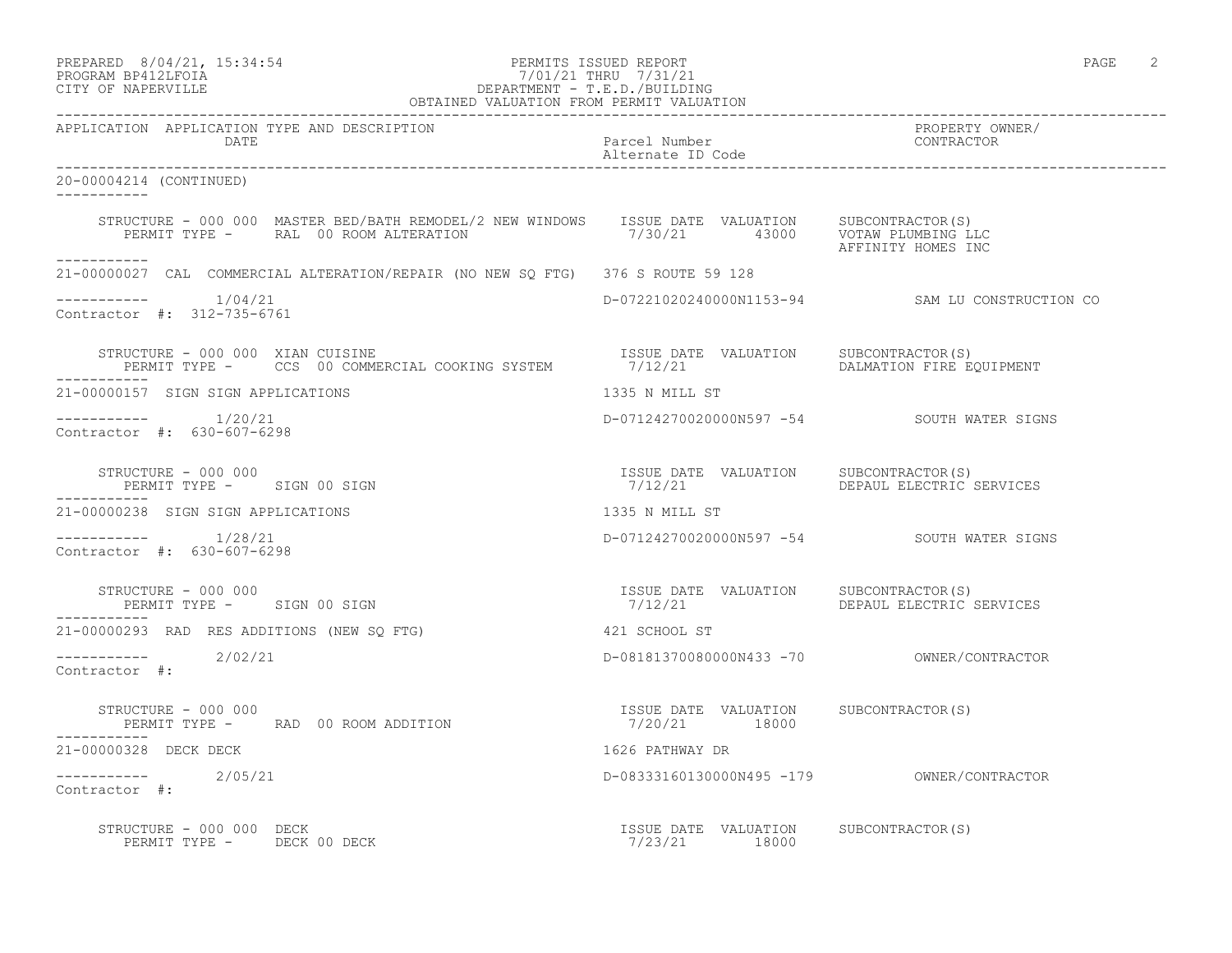### PREPARED 8/04/21, 15:34:54 PERMITS ISSUED REPORT PAGE 3 PROGRAM BP412LFOIA 7/01/21 THRU 7/31/21 CITY OF NAPERVILLE DEPARTMENT - T.E.D./BUILDING

| OBTAINED VALUATION FROM PERMIT VALUATION                                                                                                                                                                                                                                                                                                          |                                                        |                                                        |
|---------------------------------------------------------------------------------------------------------------------------------------------------------------------------------------------------------------------------------------------------------------------------------------------------------------------------------------------------|--------------------------------------------------------|--------------------------------------------------------|
| APPLICATION APPLICATION TYPE AND DESCRIPTION<br>DATE                                                                                                                                                                                                                                                                                              | Parcel Number<br>Alternate ID Code                     | PROPERTY OWNER/<br>CONTRACTOR                          |
| 21-00000330 CAL COMMERCIAL ALTERATION/REPAIR (NO NEW SQ FTG) 2936 W OGDEN AV 112                                                                                                                                                                                                                                                                  |                                                        |                                                        |
| $--------- 2/05/21$<br>Contractor #: 847-719-0376                                                                                                                                                                                                                                                                                                 |                                                        | D-07271010250000N1225-124 HANNA DESIGN GROUP           |
| $\begin{array}{cccccc} \texttt{STRUCTURE} & - & 000 & 000 & \texttt{PEP BOYS} & \texttt{DATE} & \texttt{SUE} & \texttt{DATE} & \texttt{VALUATION} & \texttt{SUBCONTRACTOR(S)} \\ \texttt{PERMIT} & \texttt{TYPE} & - & \texttt{FSBD} & 00 & \texttt{FIRE} & \texttt{SPRINKLER} & \texttt{PERMIT} & & & & & & & & & \\ \end{array}$<br>----------- |                                                        |                                                        |
| 21-00000379 PAT PATIO APPLICATION                                                                                                                                                                                                                                                                                                                 | 1619 BAYOU PATH DR                                     |                                                        |
| $--------- 2/10/21$<br>Contractor #: 630-809-6911                                                                                                                                                                                                                                                                                                 | D-07091120110000N1762-032 FERNANDO CRUZ                |                                                        |
| STRUCTURE - 000 000 BRICK PATIO<br>PERMIT TYPE - PAT 00 PATIO                                                                                                                                                                                                                                                                                     | ISSUE DATE VALUATION SUBCONTRACTOR(S)<br>7/06/21 16000 |                                                        |
| 21-00000500 RAL RES ALTERATIONS/REMODLING (NO NEW SO FTG) 730 E BENTON AV                                                                                                                                                                                                                                                                         |                                                        |                                                        |
| $---------2/24/21$<br>Contractor #: 630-416-7747                                                                                                                                                                                                                                                                                                  |                                                        | D-08184080060000N443 -86 SEPTEMBER HOMES INC           |
| STRUCTURE - 000 000 BASEMENT FINISH<br>PERMIT TYPE - ELSC 00 ELECTRIC SVC CHANGE RES. T/19/21 DREW MIDDLETON PLUMBING<br>FB 00 FINISHED BASEMENT 7/19/21 20000 DREW MIDDLETON PLUMBING                                                                                                                                                            |                                                        |                                                        |
|                                                                                                                                                                                                                                                                                                                                                   |                                                        | ELECTRICAL SOLUTIONS                                   |
| 21-00000501 SIGN SIGN APPLICATIONS                                                                                                                                                                                                                                                                                                                | 2132 DEEP WATER LN 228                                 |                                                        |
| $--------- 2/24/21$<br>Contractor #: 630-607-6298                                                                                                                                                                                                                                                                                                 |                                                        | D-07343150040000N1375-169 SOUTH WATER SIGNS            |
|                                                                                                                                                                                                                                                                                                                                                   |                                                        | DEPAUL ELECTRIC SERVICES                               |
| 4350 MONROE AV HM<br>21-00000515 HME HOUSE METER-ELECTRIC                                                                                                                                                                                                                                                                                         |                                                        |                                                        |
| $---------2/25/21$<br>Contractor #: 630-577-5213                                                                                                                                                                                                                                                                                                  |                                                        | W-01064000160009N1777-196 MI HOMES OF CHICAGO          |
|                                                                                                                                                                                                                                                                                                                                                   | 7/06/21 ZOEPAZ INCORPORATED                            |                                                        |
| 21-00000518 CAL COMMERCIAL ALTERATION/REPAIR (NO NEW SQ FTG) 808 S ROUTE 59                                                                                                                                                                                                                                                                       |                                                        |                                                        |
| $--------- 2/26/21$<br>Contractor #: 708-715-1734                                                                                                                                                                                                                                                                                                 |                                                        | D-07223000390000N1307-109 SUGA BUILDERS & CONSTRUCTION |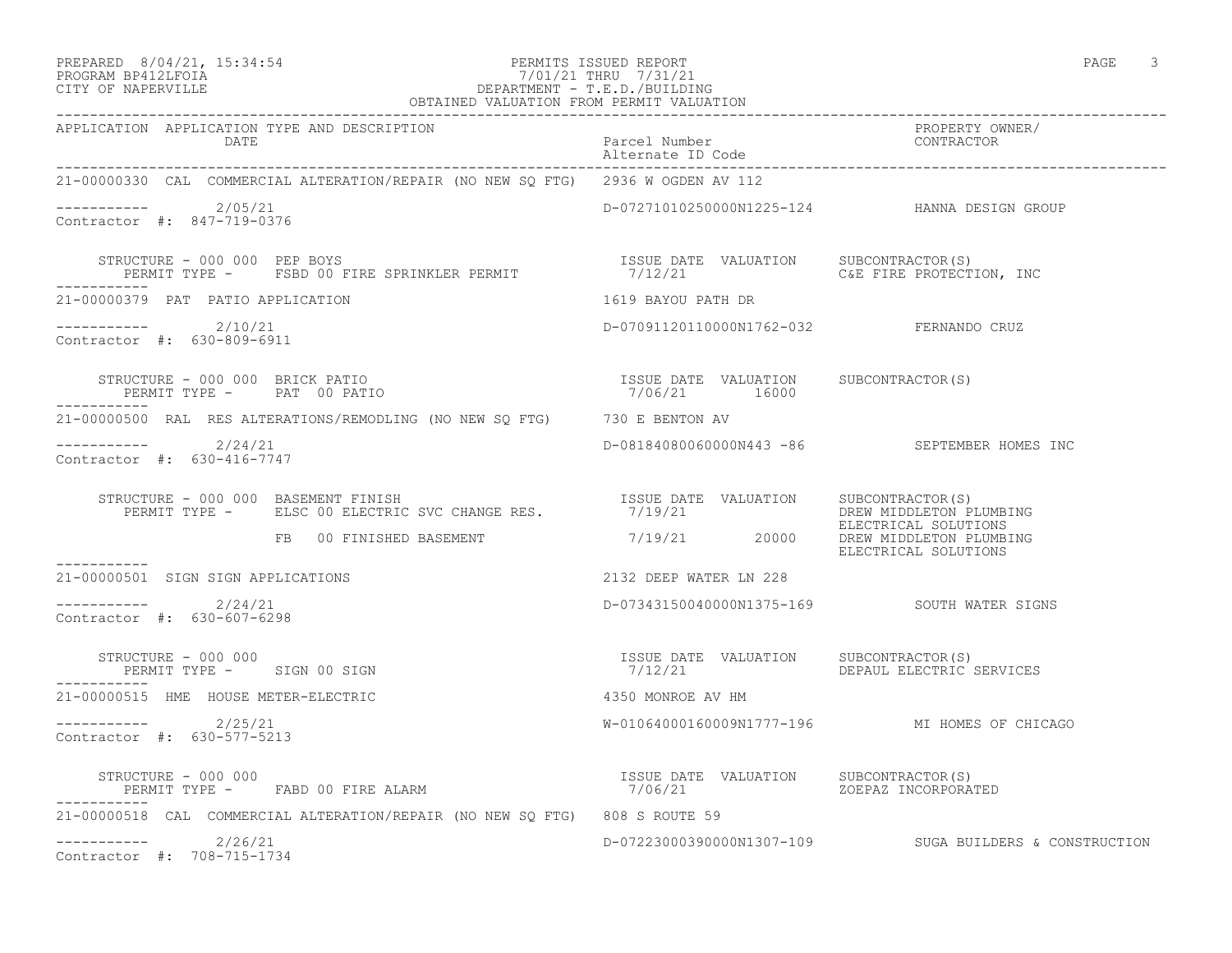| PREPARED 8/04/21, 15:34:54 |  |
|----------------------------|--|
| PROCRAM RP412LFOIA         |  |

21-00000518 (CONTINUED)

 $--------- 3/04/21$ 

Contractor #: 224-293-3129

-----------

-----------

### PREPARED 8/04/21, 15:34:54 PERMITS ISSUED REPORT PAGE 4 PROGRAM BP412LFOIA 7/01/21 THRU 7/31/21 CITY OF NAPERVILLE DEPARTMENT - T.E.D./BUILDING OBTAINED VALUATION FROM PERMIT VALUATION

------------------------------------------------------------------------------------------------------------------------------------ APPLICATION APPLICATION TYPE AND DESCRIPTION PROPERTY OWNER/ DATE Parcel Number Alternate ID Code ------------------------------------------------------------------------------------------------------------------------------------ STRUCTURE - 000 000 THE MATRIX CLUB<br>PERMIT TYPE - CCAD 00 COMMERCIAL - CAD ISSUE DATE VALUATION SUBCONTRACTOR(S)<br>7/28/21 4500000 FLO-PRO PLUMBING HELLAS ELECTRIC FABD 00 FIRE ALARM 7/29/21 SUPERIOR FIRE & SECURITY 21-00000600 HME HOUSE METER-ELECTRIC 2956 REFLECTION DR HM W-01044100660604N1845-198 LENNAR HOMES STRUCTURE - 000 000<br>PERMIT TYPE - FSBD 00 FIRE SPRINKLER PERMIT - 17/01/21 - 17/01/21 NOVA FIRE PROTECTION INC PERMIT TYPE - FSBD 00 FIRE SPRINKLER PERMIT 21-00000799 PAT PATIO APPLICATION 609 BAKEWELL LN ----------- 3/17/21 D-08294050300000N184 -148 OWNER/CONTRACTOR

Contractor #:

-----------

 STRUCTURE - 000 000 PAVER PATIO ISSUE DATE VALUATION SUBCONTRACTOR(S) PERMIT TYPE - PAT 00 PATIO ----------- 21-00000851 HME HOUSE METER-ELECTRIC 4460 MONROE CT HM ----------- 3/18/21 W-01064000160 N1777-196 MI HOMES OF CHICAGO

Contractor #: 630-577-5213

Contractor #: 630-585-0021

 STRUCTURE - 000 000 ISSUE DATE VALUATION SUBCONTRACTOR(S) PERMIT TYPE - FABD 00 FIRE ALARM ----------- 21-00000852 CAL COMMERCIAL ALTERATION/REPAIR (NO NEW SQ FTG) 2212 FERRY RD 108 ----------- 3/18/21 D-07042030110000N1705-3 IRON GATE MOTOR CONDOS

 STRUCTURE - 000 000 IRON GATE - COBURN ISSUE DATE VALUATION SUBCONTRACTOR(S) PERMIT TYPE - FSBD 00 FIRE SPRINKLER PERMIT 7/06/21 UNITED STATES ALLIANCE FIRE PR ----------- 21-00000875 CAL COMMERCIAL ALTERATION/REPAIR (NO NEW SQ FTG) 5 JACKSON AV ----------- 3/19/21 D-07134300270000N194 -84 DIVISION 3 CORP. Contractor #: 847-804-8801

STRUCTURE - 000 000 JOJO'S SHAKE BAR ISSUE TASSUE DATE VALUATION SUBCONTRACTOR(S)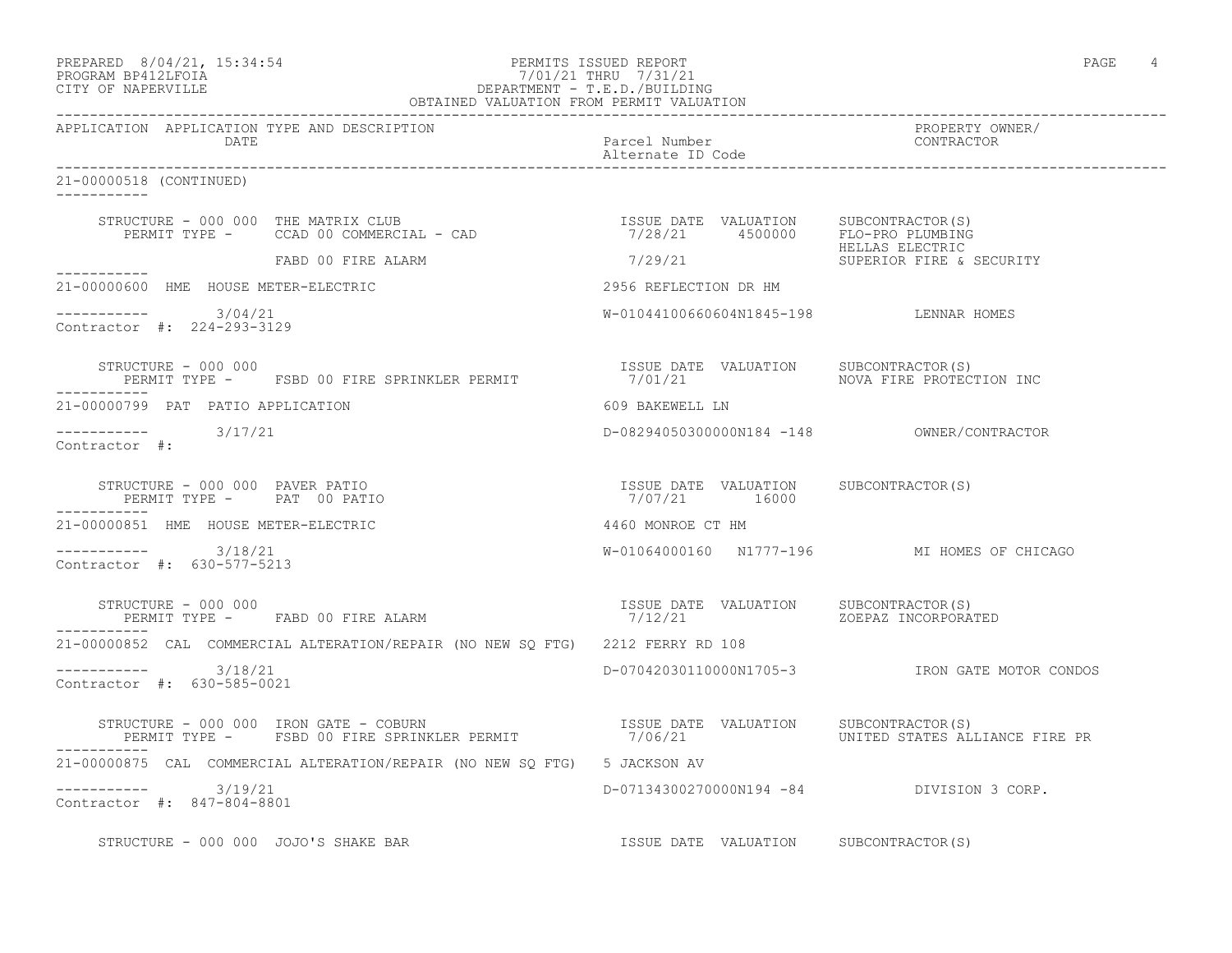### PREPARED 8/04/21, 15:34:54 PERMITS ISSUED REPORT PAGE 5 PROGRAM BP412LFOIA 7/01/21 THRU 7/31/21 CITY OF NAPERVILLE DEPARTMENT - T.E.D./BUILDING OBTAINED VALUATION FROM PERMIT VALUATION

| APPLICATION APPLICATION TYPE AND DESCRIPTION                                                 |                                                                                                                                               |  |  |
|----------------------------------------------------------------------------------------------|-----------------------------------------------------------------------------------------------------------------------------------------------|--|--|
| 21-00000875 (CONTINUED)                                                                      |                                                                                                                                               |  |  |
| ___________                                                                                  | PERMIT TYPE - CCAD 00 COMMERCIAL - CAD 7/19/21 350000 AM POWER INC                                                                            |  |  |
| FABD 00 FIRE ALARM                                                                           | TCB GROUP, LLC<br>7/28/21 FSS TECHNOLOGIES                                                                                                    |  |  |
| 21-00000877 CAL COMMERCIAL ALTERATION/REPAIR (NO NEW SQ FTG) 264 S ROUTE 59                  |                                                                                                                                               |  |  |
| $--------- 3/19/21$<br>Contractor #: 770-967-8180                                            | D-07221020250000N1148-94 WATHCO GENERAL CONTRACTORS                                                                                           |  |  |
|                                                                                              | STRUCTURE - 000 000 CHILI'S GRILL & BAR<br>PERMIT TYPE - CCAD 00 COMMERCIAL - CAD 10 COMMERCIAL - CAD 10 2000 7/27/21 9000 KLINOWSKI ELECTRIC |  |  |
| 21-00000882 RAL RES ALTERATIONS/REMODLING (NO NEW SQ FTG) 332 W JEFFERSON AV DN              |                                                                                                                                               |  |  |
| $--------- 3/22/21$<br>Contractor #:                                                         |                                                                                                                                               |  |  |
|                                                                                              | STRUCTURE - 000 000 INTERIOR REMODEL<br>PERMIT TYPE - RAL 00 ROOM ALTERATION - 1768 BR TEAM INC<br>LINMAR PROPERTIES INC                      |  |  |
| -----------<br>21-00000892 CAL COMMERCIAL ALTERATION/REPAIR (NO NEW SQ FTG) 3075 BOOK RD 139 |                                                                                                                                               |  |  |
| $--------- 3/22/21$<br>Contractor #: 847-849-6966                                            | W-01102010230000N1339-215 LIVITY, LLC                                                                                                         |  |  |
| STRUCTURE - 000 000 MO TEA                                                                   | STRUCTURE – 000 000 MO TEA<br>PERMIT TYPE – CCAD 00 COMMERCIAL – CAD<br>$7/16/21$ 90000 MAR PLUMBING<br>MCK CONSTRUCTION LLC                  |  |  |
| FABD 00 FIRE ALARM<br>------------                                                           | 7/28/21<br>CUSTOMIZED PROTECTION SERVICES                                                                                                     |  |  |
| 21-00000956 CAL COMMERCIAL ALTERATION/REPAIR (NO NEW SQ FTG) 1508 AURORA AV 100              |                                                                                                                                               |  |  |
| $--------- 3/25/21$<br>Contractor #: 312-283-3200                                            | D-07231100200000N1701-96 THE BOLDT COMPANY                                                                                                    |  |  |
|                                                                                              |                                                                                                                                               |  |  |
| 21-00001018 RAL RES ALTERATIONS/REMODLING (NO NEW SQ FTG) 905 PAISLEY LN                     |                                                                                                                                               |  |  |
| $--------- 3/29/21$<br>Contractor #: 630-200-2332                                            | D-07271011340000N1778-109 EICHELE & VALENE REMODELING                                                                                         |  |  |
| STRUCTURE - 000 000 BASEMENT REMODEL                                                         | ISSUE DATE VALUATION SUBCONTRACTOR(S)                                                                                                         |  |  |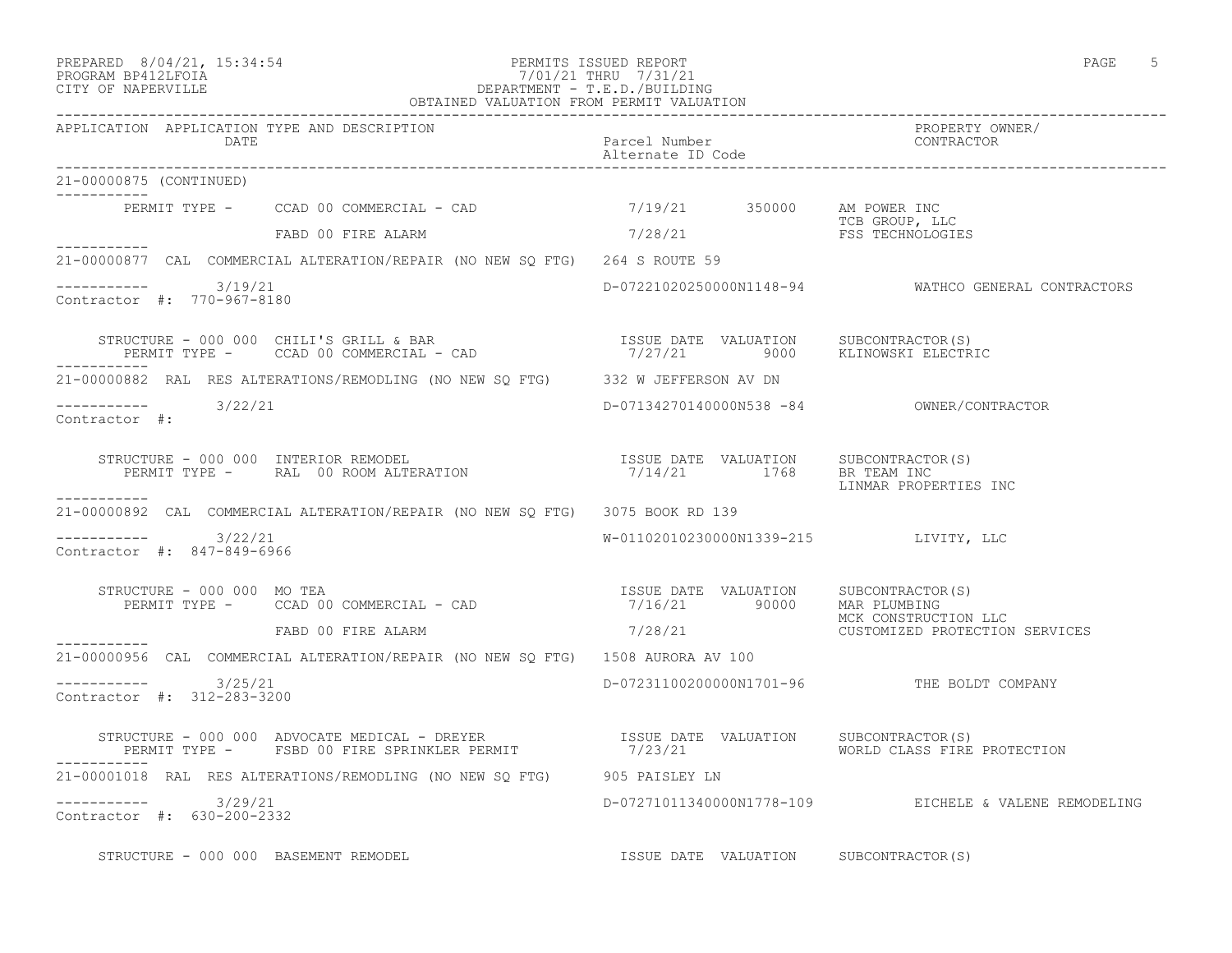### PREPARED 8/04/21, 15:34:54 PERMITS ISSUED REPORT PAGE 6 PROGRAM BP412LFOIA 7/01/21 THRU 7/31/21 CITY OF NAPERVILLE DEPARTMENT - T.E.D./BUILDING OBTAINED VALUATION FROM PERMIT VALUATION

------------------------------------------------------------------------------------------------------------------------------------ APPLICATION APPLICATION TYPE AND DESCRIPTION PROPERTY OWNER/ DATE Parcel Number CONTRACTOR Alternate ID Code ------------------------------------------------------------------------------------------------------------------------------------ 21-00001018 (CONTINUED) ----------- PERMIT TYPE - FB 00 FINISHED BASEMENT 67/19/21 20000 G2 CONSTRUCTION GROUP HONEK COMPANY ----------- 21-00001023 CMIS MISCELLANEOUS COMMERCIAL 351 S WHISPERING HILLS DR HM  $--------- 3/29/21$ D-07231140720000N527 -81 BARRY ROOFING INC Contractor #: 708-596-4444 STRUCTURE - 000 000 JEFFERSON WEST CONDOS ISSUE DATE VALUATION SUBCONTRACTOR(S) PERMIT TYPE - CMIS 00 COMMERCIAL MISC. PERMIT 67/06/21 10427 BARRY ROOFING INC ----------- 21-00001024 CMIS MISCELLANEOUS COMMERCIAL 1482 W JEFFERSON AV HM ----------- 3/29/21 D-07231140110000N527 -81 BARRY ROOFING INC Contractor #: 708-596-4444 STRUCTURE - 000 000 JEFERSON WEST CONDOS ISSUE DATE VALUATION SUBCONTRACTOR(S) PERMIT TYPE - CMIS 00 COMMERCIAL MISC. PERMIT 67/06/21 10427 BARRY ROOFING INC ----------- 21-00001025 CMIS MISCELLANEOUS COMMERCIAL 1512 GEORGIA CT A ----------- 3/29/21 3/29/21 D-07231140620000N527 -96 BARRY ROOFING INC Contractor #: 708-596-4444 STRUCTURE - 000 000 JEFFERSON WEST CONDOS ISSUE DATE VALUATION SUBCONTRACTOR(S) PERMIT TYPE - CMIS 00 COMMERCIAL MISC. PERMIT 67/06/21 10427 BARRY ROOFING INC ----------- 21-00001045 SIGN SIGN APPLICATIONS 32 W CHICAGO AV 102 ----------- 3/30/21 D-07134360150000N594 -84 HUNZINGER WILLIAMS, INC Contractor #: 847-381-1878 STRUCTURE - 000 000 ISSUE DATE VALUATION SUBCONTRACTOR(S) PERMIT TYPE - SIGN 00 SIGN ----------- 21-00001046 SIGN SIGN APPLICATIONS 32 W CHICAGO AV 102 ----------- 3/30/21 D-07134360150000N594 -84 HUNZINGER WILLIAMS, INC Contractor #: 847-381-1878 STRUCTURE – 000 000<br>
PERMIT TYPE – SIGN 00 SIGN 1999 (29/21 1999) PERMIT TYPE – SIGN 00 SIGN PERMIT TYPE - SIGN 00 SIGN ----------- 21-00001048 RAD RES ADDITIONS (NEW SQ FTG) 32 S SLEIGHT ST DN ----------- 3/30/21 D-08183170150000N436 -85 FREDRICKSON BUILDERS Contractor #: 630-774-1886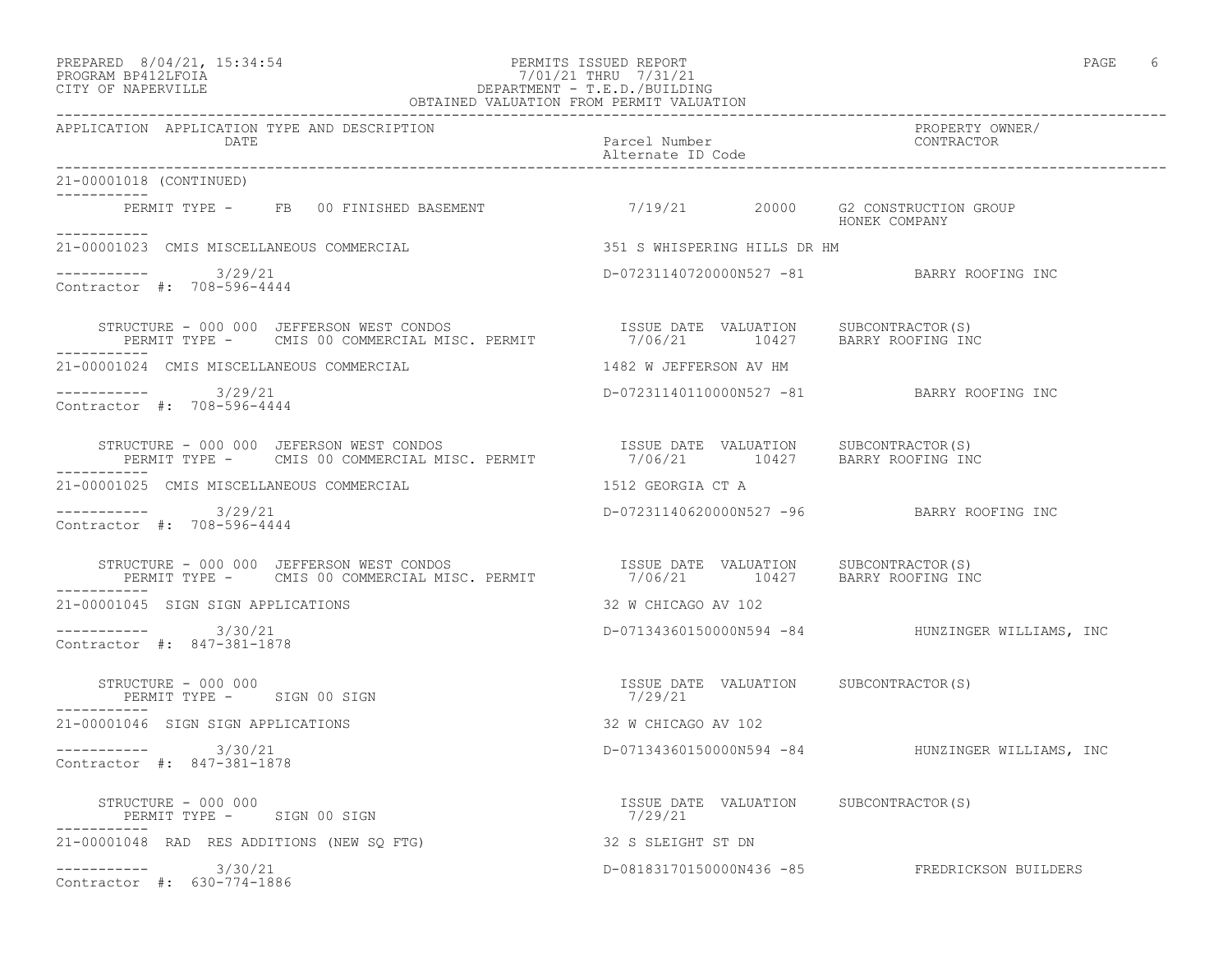### PREPARED 8/04/21, 15:34:54 PERMITS ISSUED REPORT PAGE 7 PROGRAM BP412LFOIA 7/01/21 THRU 7/31/21 CITY OF NAPERVILLE DEPARTMENT - T.E.D./BUILDING OBTAINED VALUATION FROM PERMIT VALUATION

| APPLICATION APPLICATION TYPE AND DESCRIPTION<br>DATE                             |                                                                                                                                                                                                | Parcel Number<br>Parcel Number<br>Alternate ID Code<br>--------                 |                                                                                        |  |
|----------------------------------------------------------------------------------|------------------------------------------------------------------------------------------------------------------------------------------------------------------------------------------------|---------------------------------------------------------------------------------|----------------------------------------------------------------------------------------|--|
| 21-00001048 (CONTINUED)<br>-----------                                           |                                                                                                                                                                                                |                                                                                 |                                                                                        |  |
|                                                                                  |                                                                                                                                                                                                |                                                                                 |                                                                                        |  |
|                                                                                  | 21-00001092 SADC SATELLITE DISH/ANTENNA COMMERCIAL 1976 N WASHINGTON ST CELL                                                                                                                   |                                                                                 |                                                                                        |  |
| $--------- 3/31/21$<br>Contractor #: 920-379-6976                                |                                                                                                                                                                                                | D-08062020210000N1748-011 QUALTEK WIRELESS                                      |                                                                                        |  |
| STRUCTURE - 000 000                                                              | PERMIT TYPE - SADC 00 SATELLITE DISH/ANT COMMERCIAL 7/22/21 5 2011 2012 2014 2020 2015 2020                                                                                                    | ISSUE DATE VALUATION SUBCONTRACTOR(S)                                           |                                                                                        |  |
|                                                                                  | 21-00001102 CAL COMMERCIAL ALTERATION/REPAIR (NO NEW SO FTG) 1163 E OGDEN AV 717                                                                                                               |                                                                                 |                                                                                        |  |
| $--------- 3/31/21$<br>Contractor #: 630-670-0525                                |                                                                                                                                                                                                |                                                                                 | D-08081020120000N210 -42 DESIGN DIGM CORPORATION                                       |  |
|                                                                                  | STRUCTURE - 000 000 PARK JUN'S BEAUTY SHOP                            ISSUE DATE VALUATION     SUBCONTRACTOR(S)<br>PERMIT TYPE -     CCAD 00 COMMERCIAL - CAD                          7/07/21 |                                                                                 |                                                                                        |  |
| -----------<br>21-00001131 COMM COMMERCIAL/INDUSTRIAL APPLICATION 850 E OGDEN AV |                                                                                                                                                                                                |                                                                                 |                                                                                        |  |
| $--------- 4/01/21$<br>Contractor #: 708-417-0005                                |                                                                                                                                                                                                | D-08074110190000N364 -56  JB DEVELOPMENT                                        |                                                                                        |  |
|                                                                                  | STRUCTURE - 000 000 JET BRITE CAR WASH<br>PERMIT TYPE - COMM 00 COMMERCIAL FULL PERMIT 1701/21 896600 PRO INSTALL PLUMBING INC                                                                 |                                                                                 | PRO-TECH ROOFING                                                                       |  |
|                                                                                  | FABD 00 FIRE ALARM<br>FSBD 00 FIRE SPRINKLER PERMIT 7/13/21<br>FABD 00 FIRE ALARM                                                                                                              |                                                                                 | NORMAN ELECTRICAL CONSTRUCTION<br>D & I ELECTRONICS FA<br>MIDWEST FIRE SUPPRESSION INC |  |
|                                                                                  | 21-00001138 RAD RES ADDITIONS (NEW SQ FTG) 1130 STARLITE CT                                                                                                                                    |                                                                                 |                                                                                        |  |
| $--------- 4/02/21$<br>Contractor #: 630-698-8354                                |                                                                                                                                                                                                | W-01024140250000N270 -202 M.T MCCAW INC                                         |                                                                                        |  |
| STRUCTURE - 000 000                                                              | TRUCTURE - 000 000<br>PERMIT TYPE -     RAD  00 ROOM ADDITION                                                                                                                                  | ISSUE DATE VALUATION SUBCONTRACTOR(S)<br>7/22/21 20000 CONSTRUCTION SYSTEM CORP | BRISKO ELECTRIC                                                                        |  |
| -----------                                                                      | 21-00001140 CAL COMMERCIAL ALTERATION/REPAIR (NO NEW SQ FTG) 217 S MAIN ST                                                                                                                     |                                                                                 |                                                                                        |  |
| $--------- 4/02/21$<br>Contractor #: 847-891-7401                                |                                                                                                                                                                                                | D-07134290150000N594 -084 DONALD BORG                                           |                                                                                        |  |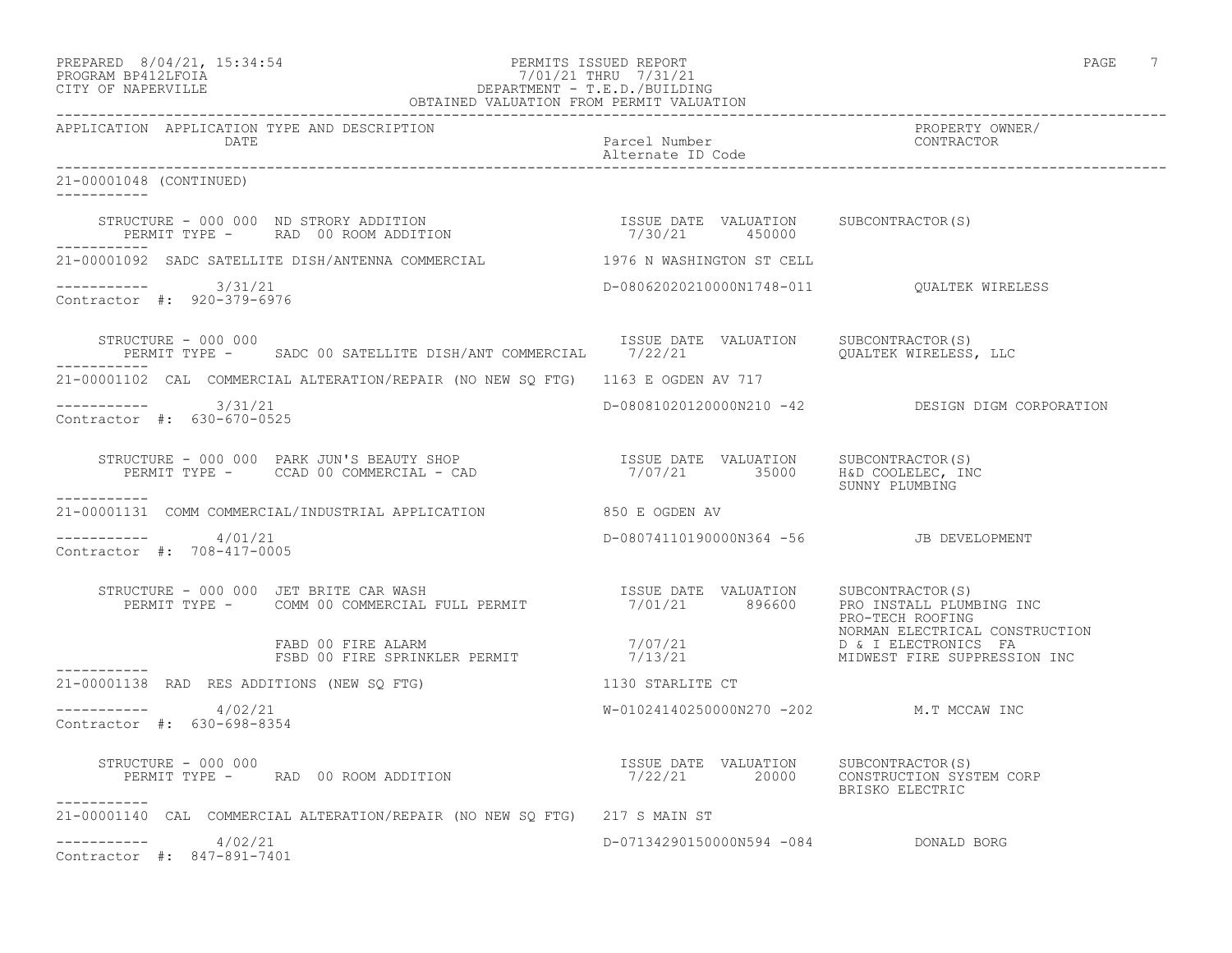|                    | PREPARED 8/04/21, 15:34:54 | PERMITS ISSUED REPORT     | PAGE | 8 |
|--------------------|----------------------------|---------------------------|------|---|
| BROCHAM BRATOTHOTA |                            | $7/01/01$ mupst $7/01/01$ |      |   |

### PROGRAM BP412LFOIA 7/01/21 THRU 7/31/21 CITY OF NAPERVILLE DEPARTMENT - T.E.D./BUILDING OBTAINED VALUATION FROM PERMIT VALUATION

------------------------------------------------------------------------------------------------------------------------------------ APPLICATION APPLICATION TYPE AND DESCRIPTION PROPERTY OWNER/ DATE Parcel Number Contractor of the Parcel Number Contractor of the Parcel Number Contractor of the Contractor of the Contractor of the Contractor of the Contractor of the Contractor of the Contractor of the Contractor of Alternate ID Code ------------------------------------------------------------------------------------------------------------------------------------ 21-00001140 (CONTINUED) ----------- STRUCTURE - 000 000 NIKE ISSUE DATE VALUATION SUBCONTRACTOR(S) PERMIT TYPE - FSBD 00 FIRE SPRINKLER PERMIT 7/23/21 C&E FIRE PROTECTION, INC ----------- 21-00001153 RAD RES ADDITIONS (NEW SQ FTG) 3512 CAINE DR ----------- 4/05/21 W-01114010210000N1212-232 JEFF'S PREMIER LANDSCAPING Contractor #: 630-330-3800 STRUCTURE - 000 000 ISSUE DATE VALUATION SUBCONTRACTOR(S) PERMIT TYPE - RAD 00 ROOM ADDITION 7/15/21 40000 WEDGEWOOD CONSTRUCTION INC MIKE WEST ROOFING ----------- 21-00001161 DECK DECK 1321 KIMBALL CT ----------- 4/06/21 D-08194050190000N485 -116 K.S. DESIGN GROUP INC Contractor #: 630-553-1773 STRUCTURE - 000 000 ISSUE DATE VALUATION SUBCONTRACTOR(S) PERMIT TYPE - DECK 00 DECK ----------- 21-00001163 DECK DECK 3844 HONEY LOCUST DR ----------- 4/06/21 W-01172010020032N1780-241 TIM BITNER Contractor #: 815-641-2575 STRUCTURE - 000 000 ISSUE DATE VALUATION SUBCONTRACTOR(S) PERMIT TYPE - DECK 00 DECK ----------- 21-00001239 FN FENCE APPLICATION 2727 SKYLANE DR ----------- 4/11/21 W-01034080020000N1245-200 MICHAEL ANTHONY BUILDERS INC Contractor #: 630-290-9811 STRUCTURE - 000 000 ISSUE DATE VALUATION SUBCONTRACTOR(S) PERMIT TYPE - FN 00 FENCE ----------- 21-00001278 RPZ REVERSE PRESSURE ZONE/BACKFLOW PREVENTER 1002 WHIRLAWAY AV ----------- 4/14/21 D-08192220070000N163 -101 CAREFREE LAWN SPRINKLERS Contractor #: 815-462-3300 STRUCTURE - 000 000 ISSUE DATE VALUATION SUBCONTRACTOR(S) PERMIT TYPE - LSP 00 LAWN SPRINKLER RESIDENTIAL 7/15/21 5045 CAREFREE LAWN SPRINKLERS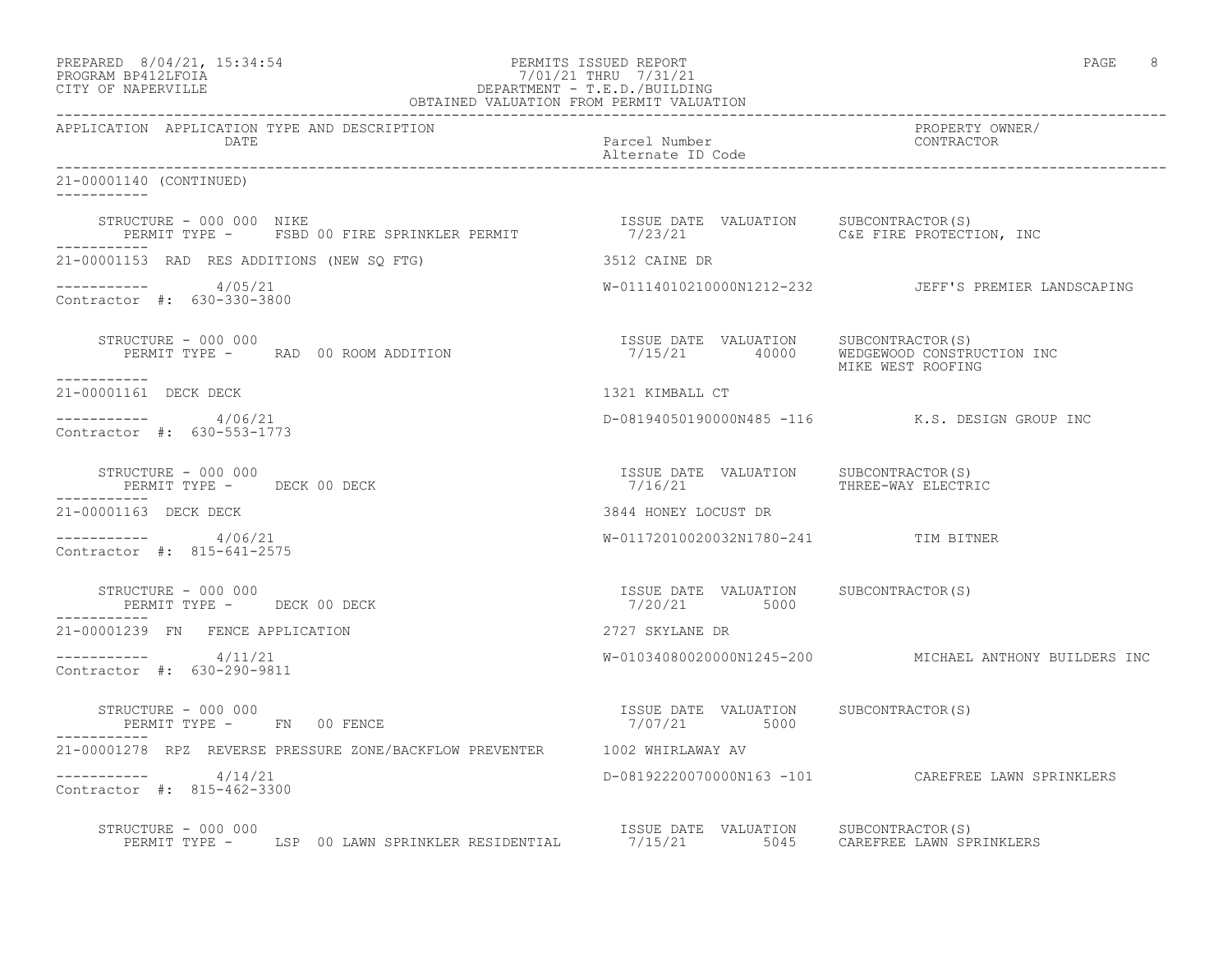21-00001278 (CONTINUED)

 $--------- 4/14/21$ 

Contractor #: 815-462-3300

Contractor #: 773-373-2242

Contractor #: 224-201-7742

-----------

-----------

-----------

-----------

### PREPARED 8/04/21, 15:34:54 PERMITS ISSUED REPORT PAGE 9 PROGRAM BP412LFOIA 7/01/21 THRU 7/31/21 CITY OF NAPERVILLE DEPARTMENT - T.E.D./BUILDING OBTAINED VALUATION FROM PERMIT VALUATION

------------------------------------------------------------------------------------------------------------------------------------ APPLICATION APPLICATION TYPE AND DESCRIPTION PROPERTY OWNER/ DATE Parcel Number CONTRACTOR Alternate ID Code ------------------------------------------------------------------------------------------------------------------------------------ ROW 00 RIGHT OF WAY PERMIT  $7/15/21$  CAREFREE LAWN SPRINKLERS 21-00001279 RPZ REVERSE PRESSURE ZONE/BACKFLOW PREVENTER 1401 CARLETON CR ----------- 4/14/21 D-08333120070000N281 -179 CAREFREE LAWN SPRINKLERS STRUCTURE - 000 000 ISSUE DATE VALUATION SUBCONTRACTOR(S) PERMIT TYPE - LSP 00 LAWN SPRINKLER RESIDENTIAL 7/15/21 5045 CAREFREE LAWN SPRINKLERS 21-00001300 RAD RES ADDITIONS (NEW SQ FTG) 2634 VERMILLION CT ----------- 4/15/21 W-02053010390000N627 -207 PROGRESS CONSTRUCTION STRUCTURE - 000 000 ISSUE DATE VALUATION SUBCONTRACTOR(S) PERMIT TYPE - RAL 01 ROOM ALTERATION 7/02/21 125000 21-00001321 RAL RES ALTERATIONS/REMODLING (NO NEW SQ FTG) 1128 PICCADILLY CR ----------- 4/15/21 D-07103050350000N151 -50 MATRIX BASEMENT SYSTEMS

 STRUCTURE - 000 000 ISSUE DATE VALUATION SUBCONTRACTOR(S) PERMIT TYPE - FB 00 FINISHED BASEMENT J TECH PLUMBING ----------- 21-00001357 CAL COMMERCIAL ALTERATION/REPAIR (NO NEW SQ FTG) 263 SHUMAN BL 500  $--------- 4/16/21$ ----------- 4/16/21 D-07014000340000N7 -24 DEVELOPMENT SOLUTIONS Contractor #: 312-629-2800

 STRUCTURE - 000 000 KELLOGG'S ISSUE DATE VALUATION SUBCONTRACTOR(S) PERMIT TYPE - FABD 00 FIRE ALARM 1999 1999 7/06/21 THE SECURITY SYSTEMS FARE FARE REGURITY SYSTEMS ----------- 21-00001361 CAD COMMERCIAL ADDITION (NEW SQ FTG) 3320 S ROUTE 59 ----------- 4/16/21 W-01101010180000N1533-215 LEADING EDGE CORPORATION Contractor #: 815-741-8400

 STRUCTURE - 000 000 TAPS N TENDERS ISSUE DATE VALUATION SUBCONTRACTOR(S) PERMIT TYPE - CCAD 00 COMMERCIAL - CAD 7/13/21 65000 SWITCH ELECTRIC INC ----------- 21-00001382 PAT PATIO APPLICATION 616 KNOCH KNOLLS RD ----------- 4/16/21 W-01122000190000N1811-219 POWER COURT Contractor #: 630-520-0878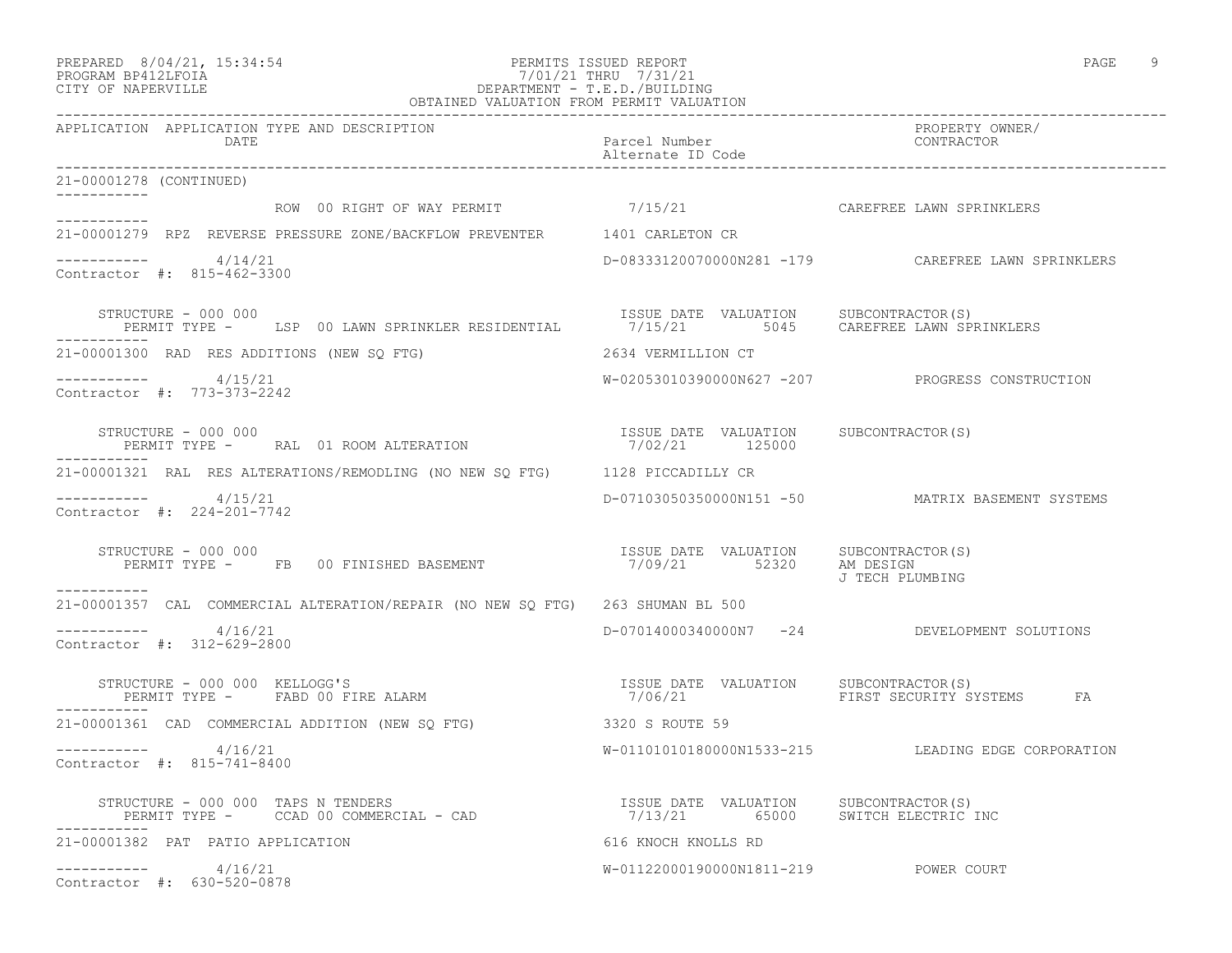| PREPARED 8/04/21, 15:34:54<br>PERMITS ISSUED REPORT<br>PROGRAM BP412LFOIA<br>CITY OF NAPERVILLE<br>CITY OF NAPERVILLE<br>CITY OF NAPERVILLE<br>CEPARTMENT - T.E.D./BUILDING<br>OBTAINED VALUATION FROM PERMIT VALUATION                                                                                                                                                                                                             |                                       | PAGE 10                                                |
|-------------------------------------------------------------------------------------------------------------------------------------------------------------------------------------------------------------------------------------------------------------------------------------------------------------------------------------------------------------------------------------------------------------------------------------|---------------------------------------|--------------------------------------------------------|
| APPLICATION APPLICATION TYPE AND DESCRIPTION<br>DATE                                                                                                                                                                                                                                                                                                                                                                                |                                       | PROPERTY OWNER/                                        |
| 21-00001382 (CONTINUED)                                                                                                                                                                                                                                                                                                                                                                                                             |                                       |                                                        |
| STRUCTURE - 000 000<br>------------                                                                                                                                                                                                                                                                                                                                                                                                 | ISSUE DATE VALUATION SUBCONTRACTOR(S) |                                                        |
| 21-00001403 ESC ELECTRIC SERVICE CHANGE                                                                                                                                                                                                                                                                                                                                                                                             | 1507 BAYOU PATH DR                    |                                                        |
| $--------- 4/19/21$<br>Contractor #: 630-363-0634                                                                                                                                                                                                                                                                                                                                                                                   |                                       | D-07091140280000N1767-032 CHARLES HINTON ELECTRIC, LLC |
| STRUCTURE - 000 000<br>PERMIT TYPE - ELSC 00 ELECTRIC SVC CHANGE RES.                                                                                                                                                                                                                                                                                                                                                               |                                       |                                                        |
| 21-00001406 CAL COMMERCIAL ALTERATION/REPAIR (NO NEW SQ FTG) 2764 AURORA AV 122                                                                                                                                                                                                                                                                                                                                                     |                                       |                                                        |
| $--------- 4/19/21$<br>Contractor #: 630-854-4986                                                                                                                                                                                                                                                                                                                                                                                   |                                       | D-07221010150000N1506-94 SPECIALTY REMODELING CORP     |
| STRUCTURE - 000 000 COMPLETE PAIN MANAGEMENT<br>PERMIT TYPE - CCAD 00 COMMERCIAL - CAD (2000) PERMIT TYPE - CCAD 00 COMMERCIAL - CAD (2000) 21 27/09/21 2106000                                                                                                                                                                                                                                                                     |                                       | CENTRAL STATES AUTOMAT SPRINK                          |
| FSBD 00 FIRE SPRINKLER PERMIT 7/07/21<br>-----------                                                                                                                                                                                                                                                                                                                                                                                |                                       | CENTRAL STATES AUTOMAT SPRINK                          |
| 21-00001430 RAL RES ALTERATIONS/REMODLING (NO NEW SQ FTG) 829 BURNING TREE LN                                                                                                                                                                                                                                                                                                                                                       |                                       |                                                        |
| $--------- 4/19/21$<br>Contractor #: 393-000-0000                                                                                                                                                                                                                                                                                                                                                                                   |                                       | D-0712301009000001172-53 L. MARTINEZ CONSTRUCTION      |
| STRUCTURE - 000 000 INTERIOR REMODEL<br>PERMIT TYPE -     RAL 00 ROOM ALTERATION                                  7/01/21        200000    HOCHSPRUNG ELECTRIC II, INC<br>------------                                                                                                                                                                                                                                              |                                       | CERTIFIED PLUMBING SERVICES                            |
| 21-00001431 POOL POOL ABOVE/INGROUND RESIDENTIAL 4748 SASSAFRAS LN                                                                                                                                                                                                                                                                                                                                                                  |                                       |                                                        |
| $--------- 4/19/21$<br>Contractor #: 630-723-6197                                                                                                                                                                                                                                                                                                                                                                                   |                                       | W-01174080190000N1526-256 MURPHY LANDSCAPE AND DESIGN  |
| $\begin{tabular}{lcccc} \texttt{STRUCTURE} & - & 000 & 000 & \texttt{HOT TUB} & \texttt{PATIO} & \texttt{PAVILION} & \texttt{ISSUE} & \texttt{DATE} & \texttt{VALUATION} & \texttt{SUBCONTRACTOR(S)} \\ \texttt{PERMIT TYPE} & - & \texttt{PATO 00 PATIO WITH STRUCTURE} & 7/22/21 & 40000 & \texttt{COLT ELECTRIC} \\ & \texttt{SPA} & 00 SPA/HOT TUB & 7/21/21 & 40000 & \texttt{COLT ELECTRIC} \\ \end{tabular}$<br>____________ |                                       |                                                        |
| 21-00001447 SIGN SIGN APPLICATIONS                                                                                                                                                                                                                                                                                                                                                                                                  | 2936 W OGDEN AV 100                   |                                                        |
| -----------    4/20/21<br>Contractor #: 224-653-8445                                                                                                                                                                                                                                                                                                                                                                                |                                       | D-07271010250000N1225-124 0ZKO SIGNS & LIGHTING CO     |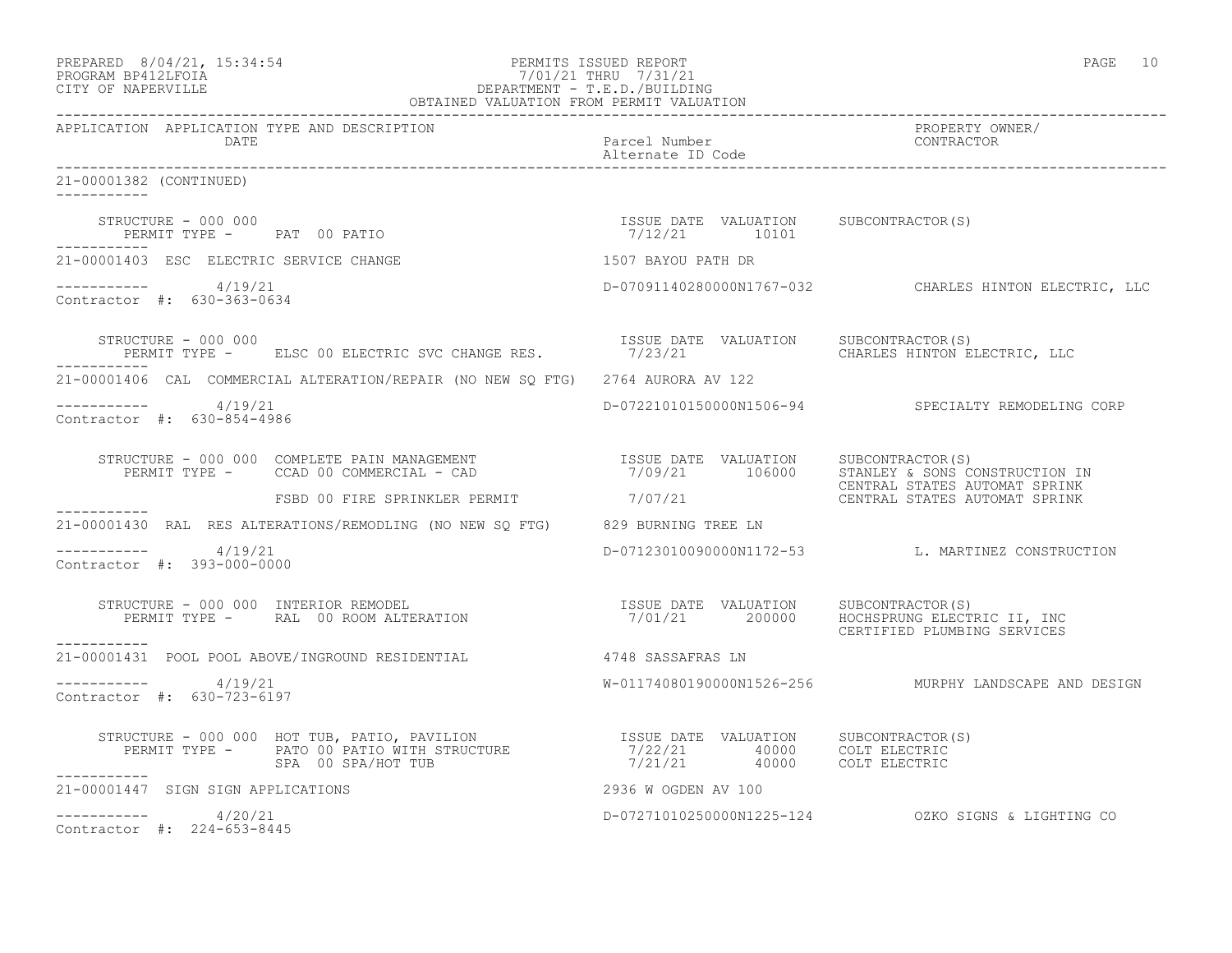| PREPARED             | $8/04/21$ , $15:34:54$ |  |
|----------------------|------------------------|--|
| הדמה זמונות ווגמממחת |                        |  |

### PREPARED 8/04/21, 15:34:54 PERMITS ISSUED REPORT<br>PROGRAM BP412LFOIA PAGE 11 PROGRAM BP412LFOIA 7/01/21 THRU 7/31/21 CITY OF NAPERVILLE DEPARTMENT - T.E.D./BUILDING

| OBTAINED VALUATION FROM PERMIT VALUATION                                                                                                                                                                                                                                                                                                                                                |                                         |                                                    |
|-----------------------------------------------------------------------------------------------------------------------------------------------------------------------------------------------------------------------------------------------------------------------------------------------------------------------------------------------------------------------------------------|-----------------------------------------|----------------------------------------------------|
| APPLICATION APPLICATION TYPE AND DESCRIPTION<br>DATE                                                                                                                                                                                                                                                                                                                                    | Parcel Number<br>Alternate ID Code      | PROPERTY OWNER/<br>CONTRACTOR                      |
| 21-00001447 (CONTINUED)<br>------------                                                                                                                                                                                                                                                                                                                                                 |                                         |                                                    |
|                                                                                                                                                                                                                                                                                                                                                                                         |                                         |                                                    |
| 21-00001448 CAL COMMERCIAL ALTERATION/REPAIR (NO NEW SO FTG) 2760 AURORA AV 100                                                                                                                                                                                                                                                                                                         |                                         |                                                    |
| $--------- 4/20/21$<br>Contractor #:                                                                                                                                                                                                                                                                                                                                                    |                                         |                                                    |
| STRUCTURE - 000 000 SALON SUITES BY JB<br>PERMIT TYPE - CCAD 00 COMMERCIAL - CAD COMPERTING COLLECTION PERMIT TYPE - CCAD 00 COMMERCIAL - CAD<br>------------                                                                                                                                                                                                                           |                                         | R J GRAHAM PLUMBING INC                            |
| 21-00001461  CAL  COMMERCIAL ALTERATION/REPAIR (NO NEW SO FTG)  201 E FRANKLIN AV                                                                                                                                                                                                                                                                                                       |                                         |                                                    |
| $--------- 4/20/21$<br>Contractor #: 630-238-1730                                                                                                                                                                                                                                                                                                                                       | D-08183020140000N427 -85 FBG CORPORTION |                                                    |
| STRUCTURE - 000 000 ST. PETER & PAUL<br>1990 - 1991 - 1992/21 MALUATION SUBCONTRACTOR (S) PERMIT TYPE - FSBD 00 FIRE SPRINKLER PERMIT<br>1992/21 MALUATION AUTOMATIC FIRE SYSTEMS, INC                                                                                                                                                                                                  |                                         |                                                    |
| 21-00001482 CAL COMMERCIAL ALTERATION/REPAIR (NO NEW SO FTG) 1415 W DIEHL RD                                                                                                                                                                                                                                                                                                            |                                         |                                                    |
| $--------- 4/21/21$<br>Contractor #: 630-971-2211                                                                                                                                                                                                                                                                                                                                       |                                         |                                                    |
| -----------                                                                                                                                                                                                                                                                                                                                                                             |                                         | FETTES, LOVE & SEIBEN INC                          |
| 21-00001493 PAT PATIO APPLICATION                                                                                                                                                                                                                                                                                                                                                       | 909 HEATHERTON DR                       |                                                    |
| $--------- 4/21/21$<br>Contractor #: 630-922-9121                                                                                                                                                                                                                                                                                                                                       |                                         | D-07114010090000N585 -52 JR'S CREATIVE LANDSCAPING |
| $\begin{array}{cccc} \texttt{STRUCTURE} - 000 000 & \texttt{PAVER PATIO/APVILION} \\ \texttt{PERMIT TYPE} - \texttt{PAT 00 PATIO} \\ \texttt{PERNIT TYPE} - \texttt{PAT 00 PATIO} \end{array} \qquad \begin{array}{cccc} \texttt{TSUE} & \texttt{DATE} & \texttt{VALUATION} \\ \texttt{7/21/21} & \texttt{35250} & \texttt{COLT ELECTRIC} \\ \end{array}$<br>PERMIT TYPE - PAT 00 PATIO |                                         |                                                    |
| 21-00001509 POOL POOL ABOVE/INGROUND RESIDENTIAL 600001509 BOOLLIS CR                                                                                                                                                                                                                                                                                                                   |                                         |                                                    |
| ----------- 4/21/21<br>Contractor #: 708-349-2222                                                                                                                                                                                                                                                                                                                                       |                                         | W-01091040320000N1423-212 ALL SEASONS POOLS & SPAS |
| STRUCTURE - 000 000                                                                                                                                                                                                                                                                                                                                                                     | ISSUE DATE VALUATION SUBCONTRACTOR(S)   |                                                    |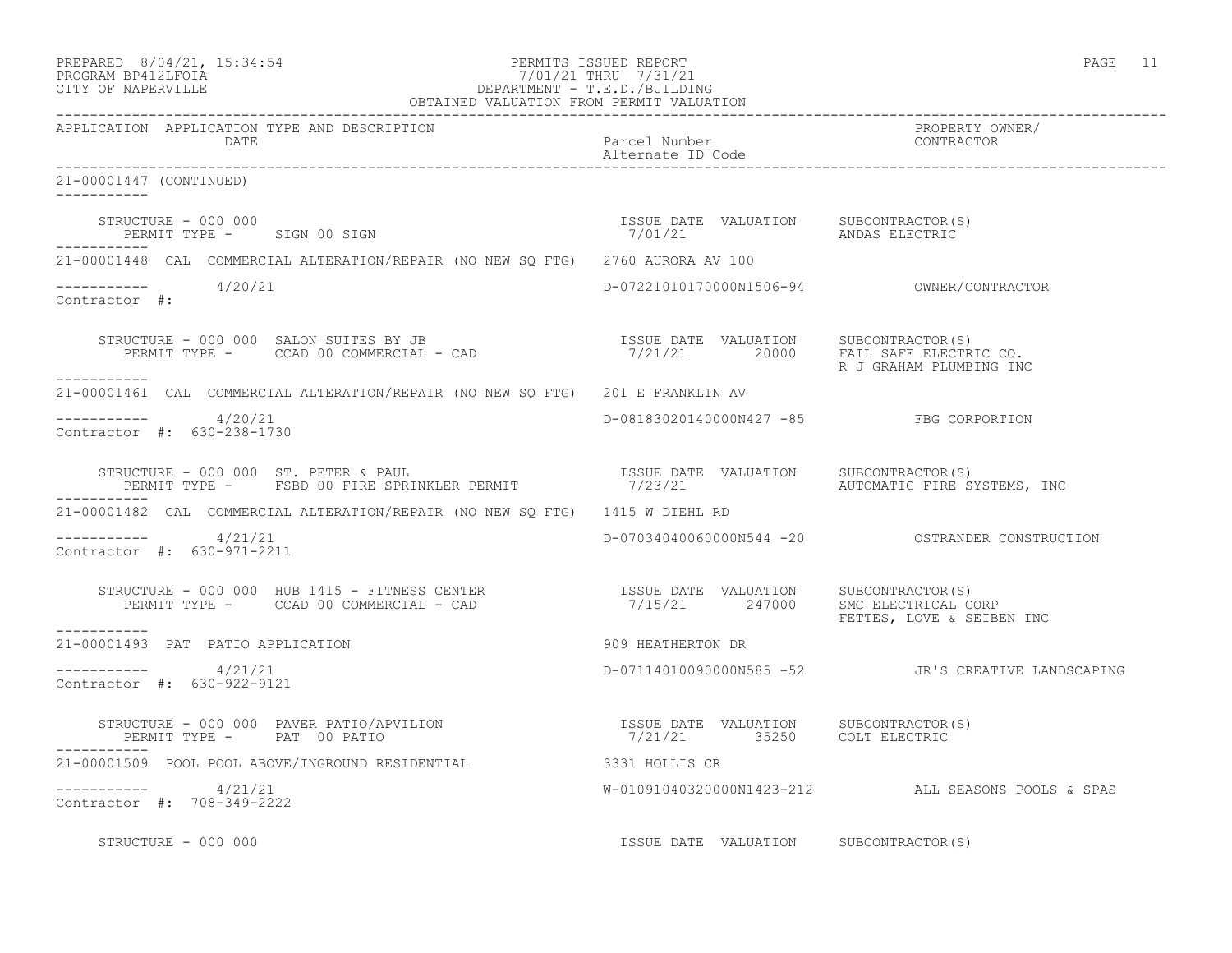### PREPARED 8/04/21, 15:34:54 PERMITS ISSUED REPORT PAGE 12 PROGRAM BP412LFOIA 7/01/21 THRU 7/31/21 CITY OF NAPERVILLE DEPARTMENT - T.E.D./BUILDING

|                                                      | OBTAINED VALUATION FROM PERMIT VALUATION                                                                                                                                                                          |                                    |                                                |
|------------------------------------------------------|-------------------------------------------------------------------------------------------------------------------------------------------------------------------------------------------------------------------|------------------------------------|------------------------------------------------|
| APPLICATION APPLICATION TYPE AND DESCRIPTION<br>DATE |                                                                                                                                                                                                                   | Parcel Number<br>Alternate ID Code | PROPERTY OWNER/<br>CONTRACTOR                  |
| 21-00001509 (CONTINUED)<br>------------              |                                                                                                                                                                                                                   |                                    |                                                |
|                                                      |                                                                                                                                                                                                                   |                                    |                                                |
| 21-00001542 PAT PATIO APPLICATION                    |                                                                                                                                                                                                                   | 985 KENILWORTH CR                  |                                                |
| $--------- 4/22/21$<br>Contractor #: 847-426-9190    |                                                                                                                                                                                                                   |                                    | D-08203030150000N415 -117 SANFILIPPO LANDSCAPE |
| STRUCTURE - 000 000<br>__________                    | PERMIT TYPE - FRP 00 FIREPLACE PERMIT MASONRY 7/02/21 66600<br>PAT 00 PATIO $7/02/21$ 66600<br>PERG 00 PERGOLA / ARBOR 7/02/21 66600                                                                              |                                    | ISSUE DATE VALUATION SUBCONTRACTOR(S)          |
|                                                      | 21-00001665 SADC SATELLITE DISH/ANTENNA COMMERCIAL 6 1750 NORTH AURORA RD CELL                                                                                                                                    |                                    |                                                |
| ----------     4/27/21<br>Contractor #: 630-690-6580 |                                                                                                                                                                                                                   |                                    | D-07151010060000N624 -64 ASCENDTEK             |
| STRUCTURE - 000 000                                  | PERMIT TYPE - SADC 00 SATELLITE DISH/ANT COMMERCIAL 7/28/21 SKITCH ELECTRIC COMPANY                                                                                                                               |                                    | ISSUE DATE VALUATION SUBCONTRACTOR(S)          |
|                                                      | 21-00001691 CAL COMMERCIAL ALTERATION/REPAIR (NO NEW SQ FTG) 2736 SHOWPLACE DR 100                                                                                                                                |                                    |                                                |
| $--------- 4/28/21$<br>Contractor #: 801-699-4760    |                                                                                                                                                                                                                   |                                    | W-01044100710000N1572-198 BLOCK BUILDERS       |
| STRUCTURE - 000 000 SMASHBURGER                      | RUCTURE - 000 000 SMASHBURGER<br>PERMIT TYPE - CCS 00 COMMERCIAL COOKING SYSTEM 1999 7/28/21 FOX VALLEY FIRE & SAFETY CONNERATION FOX VALLEY<br>---- FSBD 00 FIRE SPRINKLER PERMIT 7/30/21 VALLEY FIRE PROTECTION |                                    |                                                |
|                                                      | 21-00001723 CAL COMMERCIAL ALTERATION/REPAIR (NO NEW SQ FTG) 218 S MAIN ST 1ST                                                                                                                                    |                                    |                                                |
| $--------- 4/29/21$<br>Contractor #: 708-771-4100    |                                                                                                                                                                                                                   |                                    | D-07134300440000N594 -84 PINNACLE DEVELOPMENT  |
|                                                      | STRUCTURE - 000 000 JENI'S SPLENDID ICE CREAMS<br>PERMIT TYPE - CCAD 00 COMMERCIAL - CAD (2010) COMPERENT - CAD (2010) PERMIT TYPE - CCAD 00 COMMERCIAL - CAD (2010)                                              |                                    | POLI CONTRCTING INC                            |
|                                                      | FSBD 00 FIRE SPRINKLER PERMIT 7/28/21                                                                                                                                                                             |                                    | UNITED STATES ALLIANCE FIRE PR                 |
|                                                      | 21-00001731 SADC SATELLITE DISH/ANTENNA COMMERCIAL 320 N MILL ST CELL1                                                                                                                                            |                                    |                                                |
| ----------- 4/29/21<br>Contractor #: 630-690-6580    |                                                                                                                                                                                                                   |                                    | D-07132170040000N536 -69 ASCENDTEK             |
| STRUCTURE - 000 000                                  |                                                                                                                                                                                                                   |                                    | ISSUE DATE VALUATION SUBCONTRACTOR(S)          |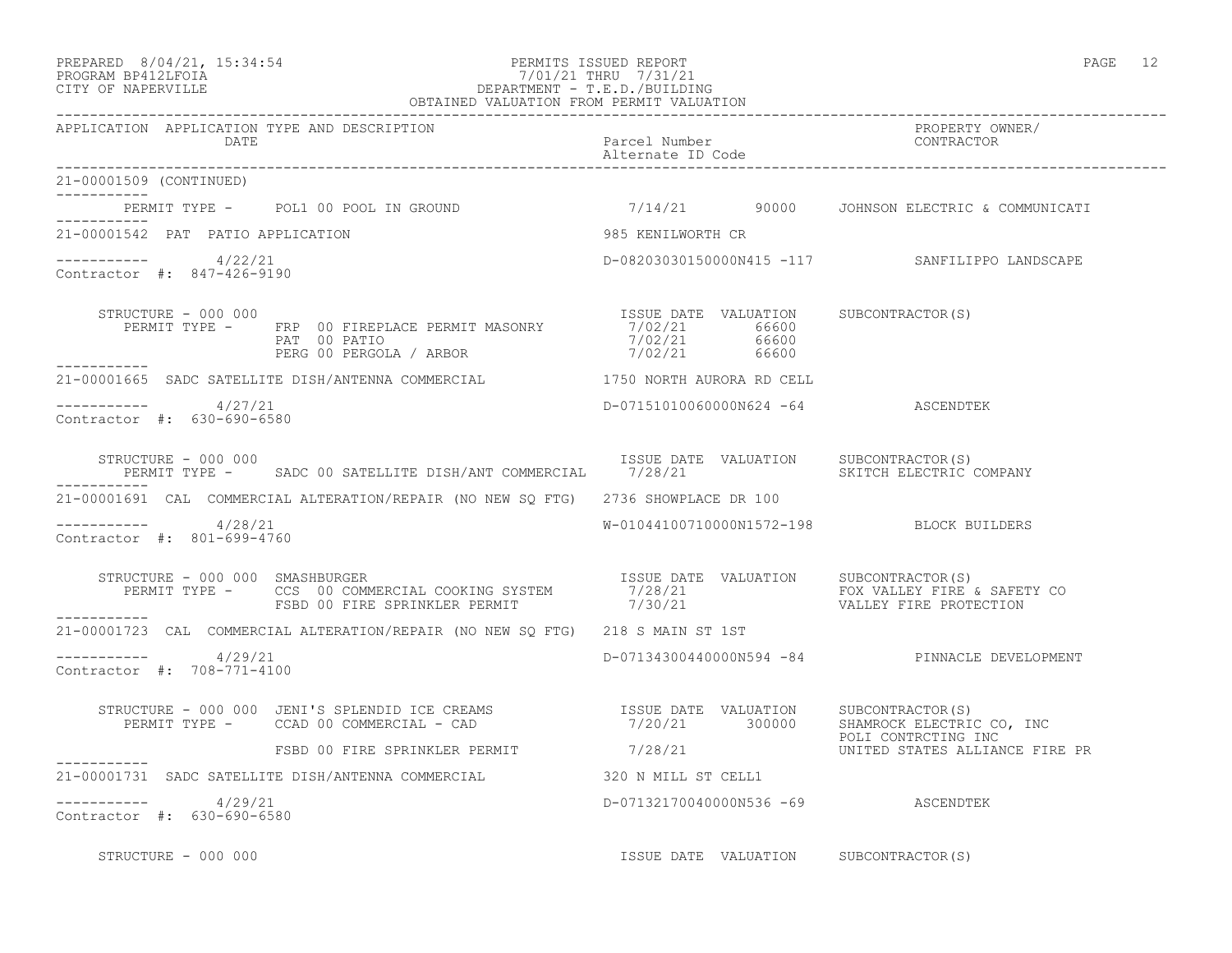| PREPARED            | $8/04/21$ , $15:34:54$ |  |
|---------------------|------------------------|--|
| DDOCDAM DDA10T DOTA |                        |  |

### PREPARED 8/04/21, 15:34:54 PERMITS ISSUED REPORT<br>PROGRAM BP412LFOIA PAGE 13<br>
7/01/21 THRU 7/31/21 PROGRAM BP412LFOIA 7/01/21 THRU 7/31/21 CITY OF NAPERVILLE DEPARTMENT - T.E.D./BUILDING OBTAINED VALUATION FROM PERMIT VALUATION

| APPLICATION APPLICATION TYPE AND DESCRIPTION<br>DATE                                                                                                                                                                                                                                                                                         | Parcel Number<br>Alternate ID Code    | PROPERTY OWNER/<br>CONTRACTOR                    |
|----------------------------------------------------------------------------------------------------------------------------------------------------------------------------------------------------------------------------------------------------------------------------------------------------------------------------------------------|---------------------------------------|--------------------------------------------------|
| 21-00001731 (CONTINUED)                                                                                                                                                                                                                                                                                                                      |                                       |                                                  |
| PERMIT TYPE - SADC 00 SATELLITE DISH/ANT COMMERCIAL 7/29/21 SKITCH ELECTRIC COMPANY                                                                                                                                                                                                                                                          |                                       |                                                  |
| 21-00001743 CMIS MISCELLANEOUS COMMERCIAL                                                                                                                                                                                                                                                                                                    | 2035 S WASHINGTON ST 135              |                                                  |
| $--------- 4/30/21$<br>Contractor #: 630-217-0686                                                                                                                                                                                                                                                                                            |                                       | D-08314150180000N1388-176 BEERY HEATING/COOLING  |
|                                                                                                                                                                                                                                                                                                                                              |                                       |                                                  |
| 21-00001749 POOL POOL ABOVE/INGROUND RESIDENTIAL                                                                                                                                                                                                                                                                                             | 4419 ESOUIRE CR                       |                                                  |
| $--------- 4/30/21$<br>Contractor #: 630-918-7665                                                                                                                                                                                                                                                                                            |                                       | W-01143050120000N1259-261 SUNCO POOLS INC/OSWEGO |
| $\begin{array}{cccc} \texttt{STRUCTURE} & - & 000 & 000 & \texttt{INGROUND POOL} & & & \\ \texttt{PERMIT TYPE} & - & \texttt{FN} & 00 & \texttt{FENCE} & & \\ \texttt{PERMIT TYPE} & - & \texttt{FN} & 00 & \texttt{PENCE} & & \\ \texttt{POL1 00 POOL IN GROUND} & & & & & 7/20/21 & 86040 & \texttt{BRIGHTER ELECTRIC INC} \\ \end{array}$ |                                       |                                                  |
|                                                                                                                                                                                                                                                                                                                                              |                                       |                                                  |
| 21-00001810 CAL COMMERCIAL ALTERATION/REPAIR (NO NEW SQ FTG) 808 RICKERT DR 114                                                                                                                                                                                                                                                              |                                       |                                                  |
| $--------- 5/04/21$<br>Contractor #: 847-783-3000                                                                                                                                                                                                                                                                                            |                                       | D-07233120080000N1509-111 LEOPARDO COMPANIES     |
| STRUCTURE – 000 000 DMG BREAST CENTER<br>PERMIT TYPE – CCAD 00 COMMERCIAL – CAD (29/21 150000 GRAND-KAHN ELECTRIC INC                                                                                                                                                                                                                        |                                       | HOGAN PLUMBING                                   |
| 21-00001825 RAL RES ALTERATIONS/REMODLING (NO NEW SQ FTG) 4616 SHUMARD LN                                                                                                                                                                                                                                                                    |                                       |                                                  |
| ----------- 5/04/21<br>Contractor #: 708-837-0078                                                                                                                                                                                                                                                                                            |                                       | W-01174030040000N1536-256 METRO CHICAGO DEV      |
| STRUCTURE - 000 000                                                                                                                                                                                                                                                                                                                          |                                       | HONEK COMPANY                                    |
| 1203 TRANQUILITY CT<br>21-00001828 SFR SINGLE FAMILY RESIDENCE                                                                                                                                                                                                                                                                               |                                       |                                                  |
| $--------- 5/04/21$<br>Contractor #: 630-420-8084                                                                                                                                                                                                                                                                                            |                                       | D-08281011230000N1537-134 CHARLESTON BUILDING    |
| STRUCTURE - 000 000 SFR<br>PERMIT TYPE - ELEC 00 ELECTRIC FOR SINGLE FAMILY/DPX 7/02/21 MAPERVILLE ELECTRICAL CONT INC                                                                                                                                                                                                                       | ISSUE DATE VALUATION SUBCONTRACTOR(S) |                                                  |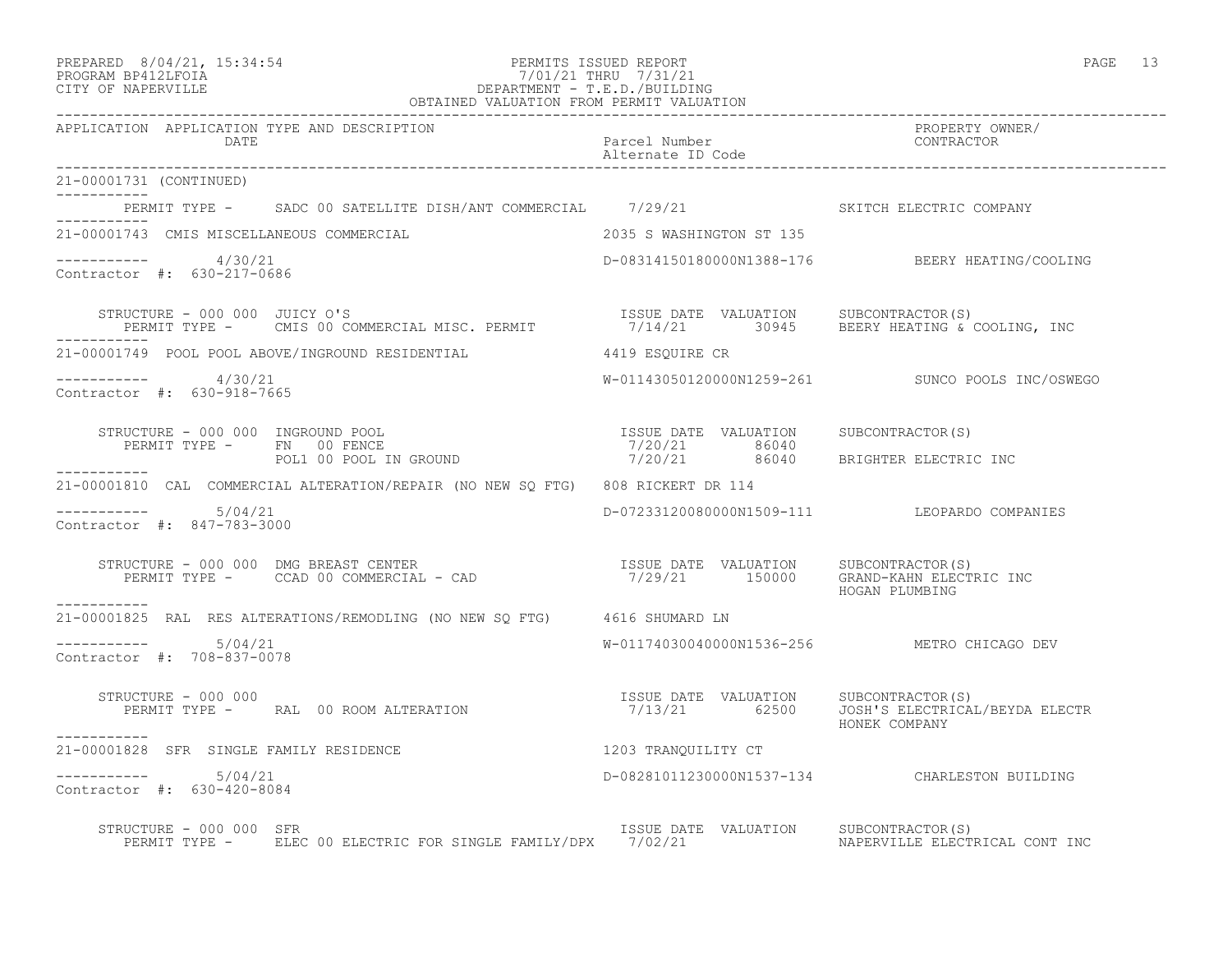### PREPARED 8/04/21, 15:34:54 PERMITS ISSUED REPORT PAGE 14 PROGRAM BP412LFOIA 7/01/21 THRU 7/31/21 CITY OF NAPERVILLE DEPARTMENT - T.E.D./BUILDING

|                         |                                                      | OBTAINED VALUATION FROM PERMIT VALUATION                                                                                                                                                                                                                                                                                          |                                     |                                 |                                                              |
|-------------------------|------------------------------------------------------|-----------------------------------------------------------------------------------------------------------------------------------------------------------------------------------------------------------------------------------------------------------------------------------------------------------------------------------|-------------------------------------|---------------------------------|--------------------------------------------------------------|
|                         | APPLICATION APPLICATION TYPE AND DESCRIPTION         |                                                                                                                                                                                                                                                                                                                                   |                                     |                                 | PROPERTY OWNER/                                              |
| 21-00001828 (CONTINUED) |                                                      |                                                                                                                                                                                                                                                                                                                                   |                                     |                                 |                                                              |
| ___________             |                                                      | FB 00 FINISHED BASEMENT 7/02/21 1500000<br>MECH 00 MECHANICAL FOR SFR/DPX 7/02/21<br>PLRM 00 PLUMBING BASEMENT ROUGH 7/02/21<br>PLUM 00 PLUMBING FOR SINGLE FAMILY/DPX 7/02/21                                                                                                                                                    |                                     | JL PLUMBING<br>LAMON EXCAVATING |                                                              |
|                         |                                                      | SFRP 00 SINGLE FAMILY RESIDENCE PERMIT 7/02/21 1500000<br>STRU 00 STRUCTURAL FOR SINGLE FAM/DPX 7/02/21<br>TREE 00 PARKWAY TREE PLANTING PERMIT 7/02/21                                                                                                                                                                           |                                     |                                 | A & E ROOFING AND SIDING INC                                 |
|                         | 21-00001840 SIGN SIGN APPLICATIONS                   |                                                                                                                                                                                                                                                                                                                                   | 2760 AURORA AV 100                  |                                 |                                                              |
|                         | Contractor #: 630-453-5331                           |                                                                                                                                                                                                                                                                                                                                   |                                     |                                 | D-07221010170000N1506-94 OM SIGNS AND GRAPHICS               |
| . _ _ _ _ _ _ _ _ _ _   |                                                      | $\begin{array}{cccccc} \texttt{STRUCTURE} & - & 000 & 000 & \\ \texttt{PERMIT TYPE} & - & & \texttt{SIGN} & 00 & \texttt{SIGN} & \\ \end{array} \qquad \begin{array}{cccccc} \texttt{SIVE DATE} & \texttt{VALUATION} & \texttt{SUBCONTRACTOR(S)} \\ \texttt{7/13/21} & \texttt{7/13/21} & \texttt{A & B ELECTRIC} \\ \end{array}$ |                                     |                                 |                                                              |
|                         | 21-00001859 BDD DEMOLITION SINGLE FAMILY             |                                                                                                                                                                                                                                                                                                                                   | 635 N MAIN ST                       |                                 |                                                              |
|                         | Contractor #: 630-984-4666                           |                                                                                                                                                                                                                                                                                                                                   |                                     |                                 | D-07132060200000N340 -69              INSPIRED BY DESIGN LLC |
| ___________             |                                                      | STRUCTURE - 000 000 BDD<br>PERMIT TYPE -     BDD 00 DEMOLITION PERMIT                       7/08/21       RUANE CONSTRUCTION                                                                                                                                                                                                      |                                     |                                 |                                                              |
|                         |                                                      | 21-00001860 DRWY DRIVEWAY NEW AND ALTERATIONS                                                                                                                                                                                                                                                                                     | 1849 PADDINGTON AV                  |                                 |                                                              |
|                         | Contractor #: 630-956-0512                           |                                                                                                                                                                                                                                                                                                                                   | D-07103020290000N98 -49 AV CONCRETE |                                 |                                                              |
|                         |                                                      | STRUCTURE – 000 000 R/R PR WALK/PORCH/PIERS                          ISSUE DATE VALUATION     SUBCONTRACTOR(S)                                                                                                                                                                                                                    |                                     |                                 |                                                              |
|                         |                                                      | 21-00001868 RPZ REVERSE PRESSURE ZONE/BACKFLOW PREVENTER 4323 PLANTREE RD                                                                                                                                                                                                                                                         |                                     |                                 |                                                              |
|                         | -----------    5/05/21<br>Contractor #: 815-462-3300 |                                                                                                                                                                                                                                                                                                                                   |                                     |                                 | W-01172010020044N1780-241 CAREFREE LAWN SPRINKLERS           |
| ----------              |                                                      | STRUCTURE - 000 000 RPZ WITH HEADS IN ROW                        ISSUE DATE VALUATION     SUBCONTRACTOR(S)<br>PERMIT TYPE -     LSP 00 LAWN SPRINKLER RESIDENTIAL        7/15/21        5100    CAREFREE LAWN SPRINKLERS                                                                                                          |                                     |                                 | CAREFREE LANDSCAPING, INC                                    |
|                         | 21-00001872 SIGN SIGN APPLICATIONS                   |                                                                                                                                                                                                                                                                                                                                   | 1126 E OGDEN AV                     |                                 |                                                              |
|                         | $--------- 5/06/21$<br>Contractor #: 847-891-3155    |                                                                                                                                                                                                                                                                                                                                   |                                     |                                 | D-08081050020000N364 -42    VOLKAN SIGNS & LIGHTING, INC     |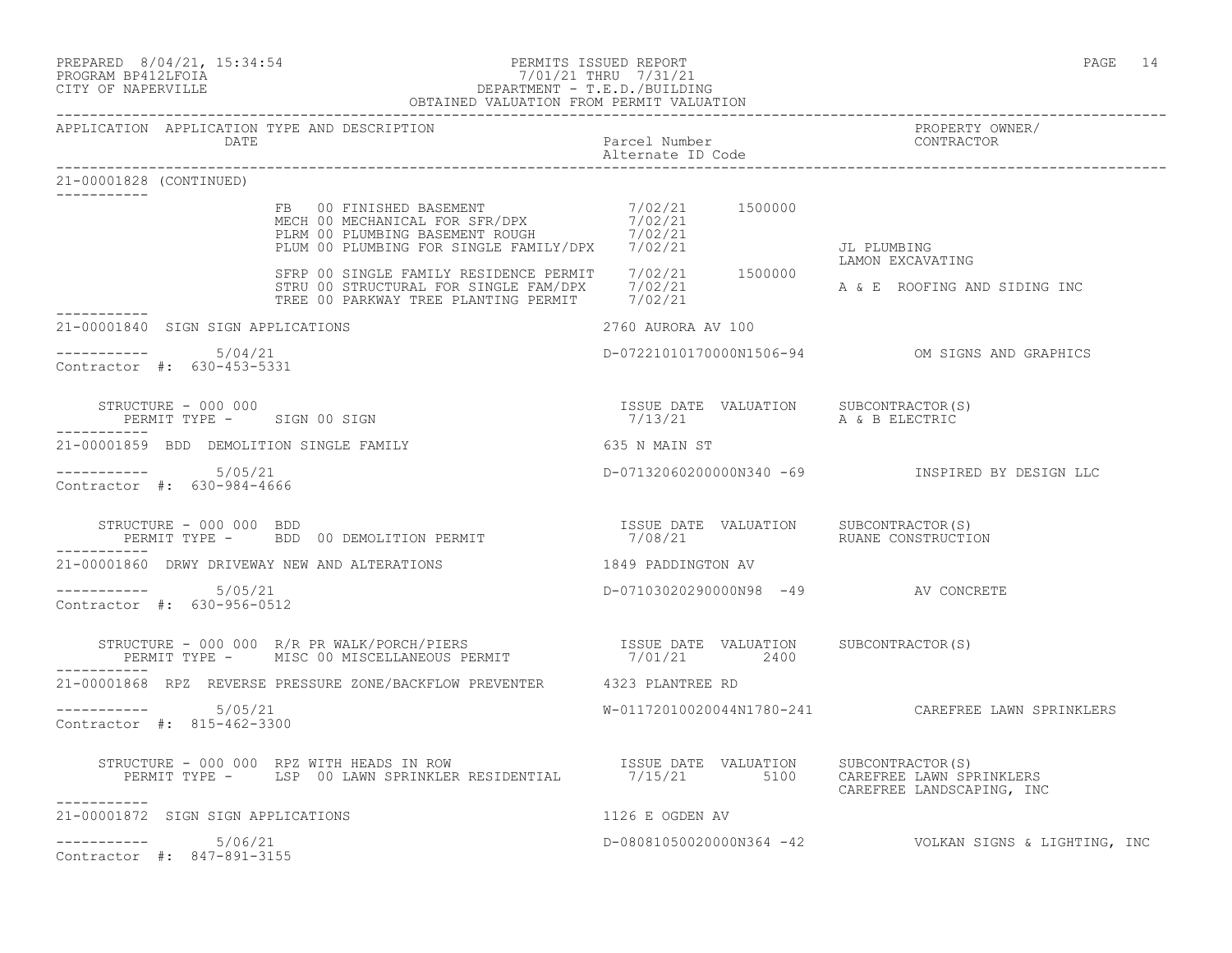| PREPARED 8/04/21, 15:34:54<br>PERMITS ISSUED REPORT<br>PROGRAM BP412LFOIA<br>CITY OF NAPERVILLE<br>CITY OF NAPERVILLE<br>CITY OF NAPERVILLE<br>CETAINED VALUATION FROM PERMIT VALUATION           |                                                  | PAGE 15                                                  |
|---------------------------------------------------------------------------------------------------------------------------------------------------------------------------------------------------|--------------------------------------------------|----------------------------------------------------------|
| APPLICATION APPLICATION TYPE AND DESCRIPTION<br>DATE                                                                                                                                              | Parcel Number<br>Alternate ID Code               | PROPERTY OWNER/<br>CONTRACTOR                            |
| 21-00001872 (CONTINUED)                                                                                                                                                                           |                                                  |                                                          |
| STRUCTURE - 000 000<br>PERMIT TYPE - SIGN 00 SIGN                                                                                                                                                 | ISSUE DATE VALUATION SUBCONTRACTOR(S)<br>7/09/21 |                                                          |
| 21-00001873 SIGN SIGN APPLICATIONS                                                                                                                                                                | 1126 E OGDEN AV                                  |                                                          |
| $--------- 5/06/21$<br>Contractor #: 847-891-3155                                                                                                                                                 |                                                  | D-08081050020000N364 -42    VOLKAN SIGNS & LIGHTING, INC |
| STRUCTURE - 000 000<br>PERMIT TYPE - SIGN 00 SIGN                                                                                                                                                 | ISSUE DATE VALUATION SUBCONTRACTOR(S)<br>7/09/21 |                                                          |
| 21-00001874 SIGN SIGN APPLICATIONS                                                                                                                                                                | 1126 E OGDEN AV                                  |                                                          |
| $--------- 5/06/21$<br>Contractor #: 847-891-3155                                                                                                                                                 |                                                  | D-08081050020000N364 -42    VOLKAN SIGNS & LIGHTING, INC |
| PERMIT TYPE - SIGN 00 SIGN                                                                                                                                                                        | ISSUE DATE VALUATION SUBCONTRACTOR(S)<br>7/09/21 |                                                          |
| 21-00001875 SIGN SIGN APPLICATIONS                                                                                                                                                                | 1126 E OGDEN AV                                  |                                                          |
| -----------    5/06/21<br>Contractor #: 847-891-3155                                                                                                                                              |                                                  | D-08081050020000N364 -42    VOLKAN SIGNS & LIGHTING, INC |
| STRUCTURE - 000 000<br>PERMIT TYPE - SIGN 00 SIGN                                                                                                                                                 | ISSUE DATE VALUATION SUBCONTRACTOR(S)<br>7/09/21 |                                                          |
| 21-00001891 CAL COMMERCIAL ALTERATION/REPAIR (NO NEW SO FTG) 1589 NAPERVILLE/WHEATON RD                                                                                                           |                                                  |                                                          |
| $--------- 5/06/21$<br>Contractor #: 630-620-8523                                                                                                                                                 | D-08081000140000N240 -42 KICON, INC.             |                                                          |
| TRUCTURE - 000 000 WENDY'S<br>PERMIT TYPE - CCAD 00 COMMERCIAL - CAD                                7/16/21        500000    GARY SPIELMAN PLUMBING<br>STRUCTURE - 000 000 WENDY'S<br>----------- |                                                  | AMERICAN ELECTRICAL INC                                  |
| 21-00001897 DECK DECK                                                                                                                                                                             | 1416 SEQUOIA RD                                  |                                                          |
| $--------- 5/06/21$<br>Contractor #: 630-620-4130                                                                                                                                                 | D-07233080010000N672 -111 AFFORDABLE DECKS       |                                                          |
| STRUCTURE - 000 000 DECK<br>PERMIT TYPE - DECK 00 DECK                                                                                                                                            | ISSUE DATE VALUATION<br>7/12/21 20000            | SUBCONTRACTOR(S)                                         |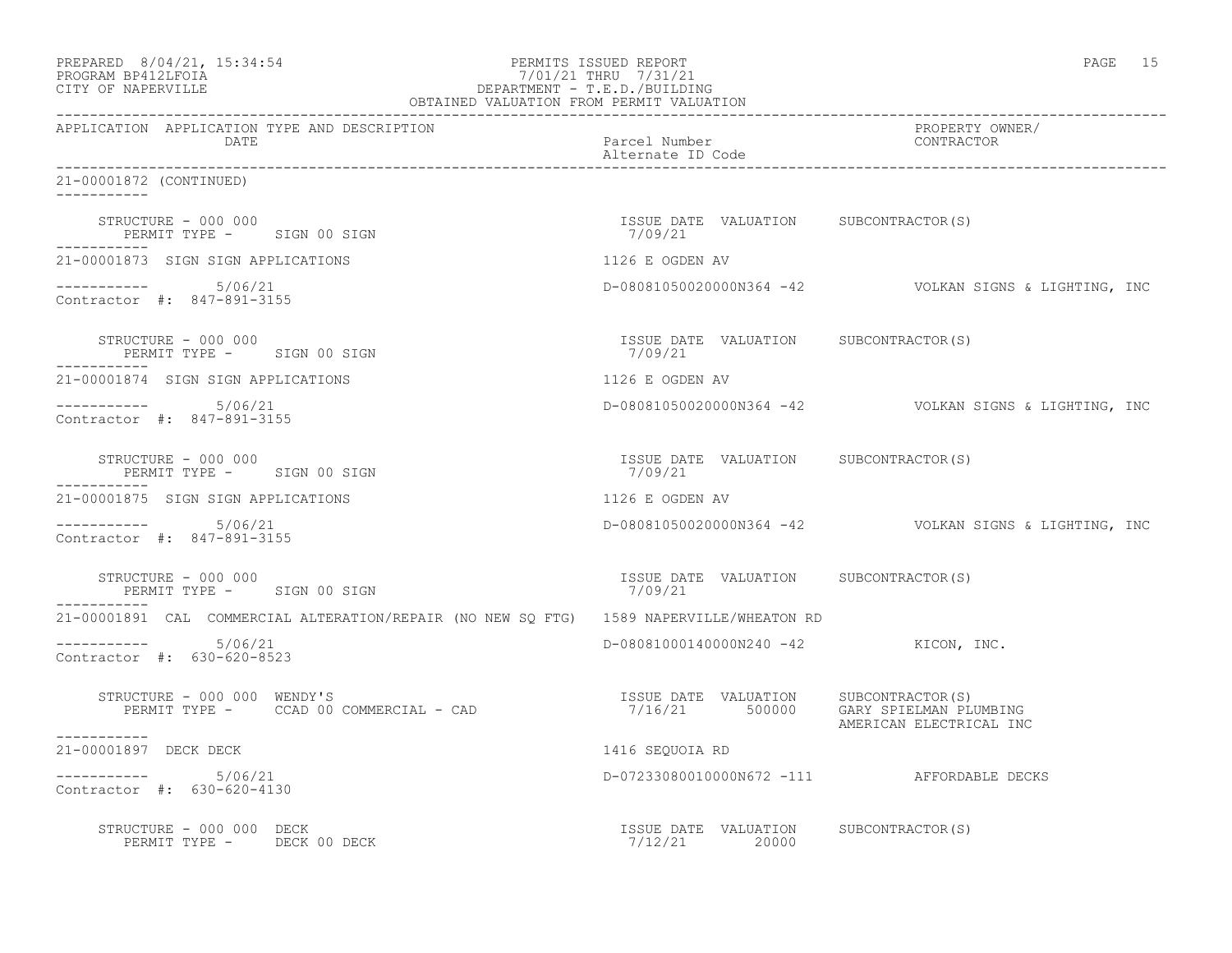### PREPARED 8/04/21, 15:34:54 PERMITS ISSUED REPORT PAGE 16 PROGRAM BP412LFOIA 7/01/21 THRU 7/31/21 CITY OF NAPERVILLE DEPARTMENT - T.E.D./BUILDING OBTAINED VALUATION FROM PERMIT VALUATION

------------------------------------------------------------------------------------------------------------------------------------ APPLICATION APPLICATION TYPE AND DESCRIPTION<br>DATE barel Number Parcel Number Parcel Solution CONTRACTOR DATE Parcel Number CONTRACTOR Alternate ID Code ------------------------------------------------------------------------------------------------------------------------------------ 21-00001907 DRWY DRIVEWAY NEW AND ALTERATIONS ----------- 5/06/21 W-01222060130000N834 -275 G-CAT CONSTRUCTION Contractor #: 630-736-1070 STRUCTURE - 000 000 R/R CONCRETE DRWY/AP ISSUE DATE VALUATION SUBCONTRACTOR(S) PERMIT TYPE - DRWY 00 DRIVEWAY ADDITION/ALTERATION 7/21/21 G-CAT CONSTRUCTION ROW 00 RIGHT OF WAY PERMIT  $7/21/21$ -----------<br>21-00001921 DECK DECK 21-00001921 DECK DECK 808 TURNBRIDGE CR  $--------- 5/07/21$ ----------- 5/07/21 D-08204160130000N328 -118 OWNER/CONTRACTOR Contractor #: STRUCTURE - 000 000<br>PERMIT TYPE - GAZO 00 GAZEBO / PAVILION PERMIT 1/06/21 2500 2500 PERMIT TYPE - GAZO 00 GAZEBO / PAVILION PERMIT<br>PERMIT TYPE - GAZO 00 GAZEBO / PAVILION PERMIT ----------- 21-00001939 SFR SINGLE FAMILY RESIDENCE 4272 LACEBARK LN ----------- 5/07/21 W-01174150060000N1711-256 KINGS COURT BUILDERS, INC Contractor #: 630-369-4150 STRUCTURE - 000 000 SFR ISSUE DATE VALUATION SUBCONTRACTOR(S) PERMIT TYPE - ELEC 00 ELECTRIC FOR SINGLE FAMILY/DPX 7/02/21 AVINO ELECTRIC, INC FB 00 FINISHED BASEMENT 7/02/21 890000 MECH 00 MECHANICAL FOR SFR/DPX 7/02/21 PLRM 00 PLUMBING BASEMENT ROUGH 7/02/21 PLUM 00 PLUMBING FOR SINGLE FAMILY/DPX 7/02/21 SFRP 00 SINGLE FAMILY RESIDENCE PERMIT 7/02/21 890000 APEX EXTERIORS INC STRU 00 STRUCTURAL FOR SINGLE FAM/DPX  $7/02/21$ TREE 00 PARKWAY TREE PLANTING PERMIT  $7/02/21$ ----------- 21-00001980 DECK DECK 1198 JOHNSON DR  $--------- 5/11/21$ D-08291100010000N455 -132 READY SET GIG Contractor #: 630-275-0450 STRUCTURE - 000 000 ISSUE DATE VALUATION SUBCONTRACTOR(S) PERMIT TYPE - DECK 00 DECK ----------- 21-00002001 DRWY DRIVEWAY NEW AND ALTERATIONS 2776 WILLOW RIDGE DR ----------- 5/12/21 W-01023110250000N802 -201 DRESSLER BLOCK CONCRETE Contractor #: 630-878-3162 STRUCTURE - 000 000 R/R AND EXPAND ASPHALT DRWY/APRON ISSUE DATE VALUATION SUBCONTRACTOR(S)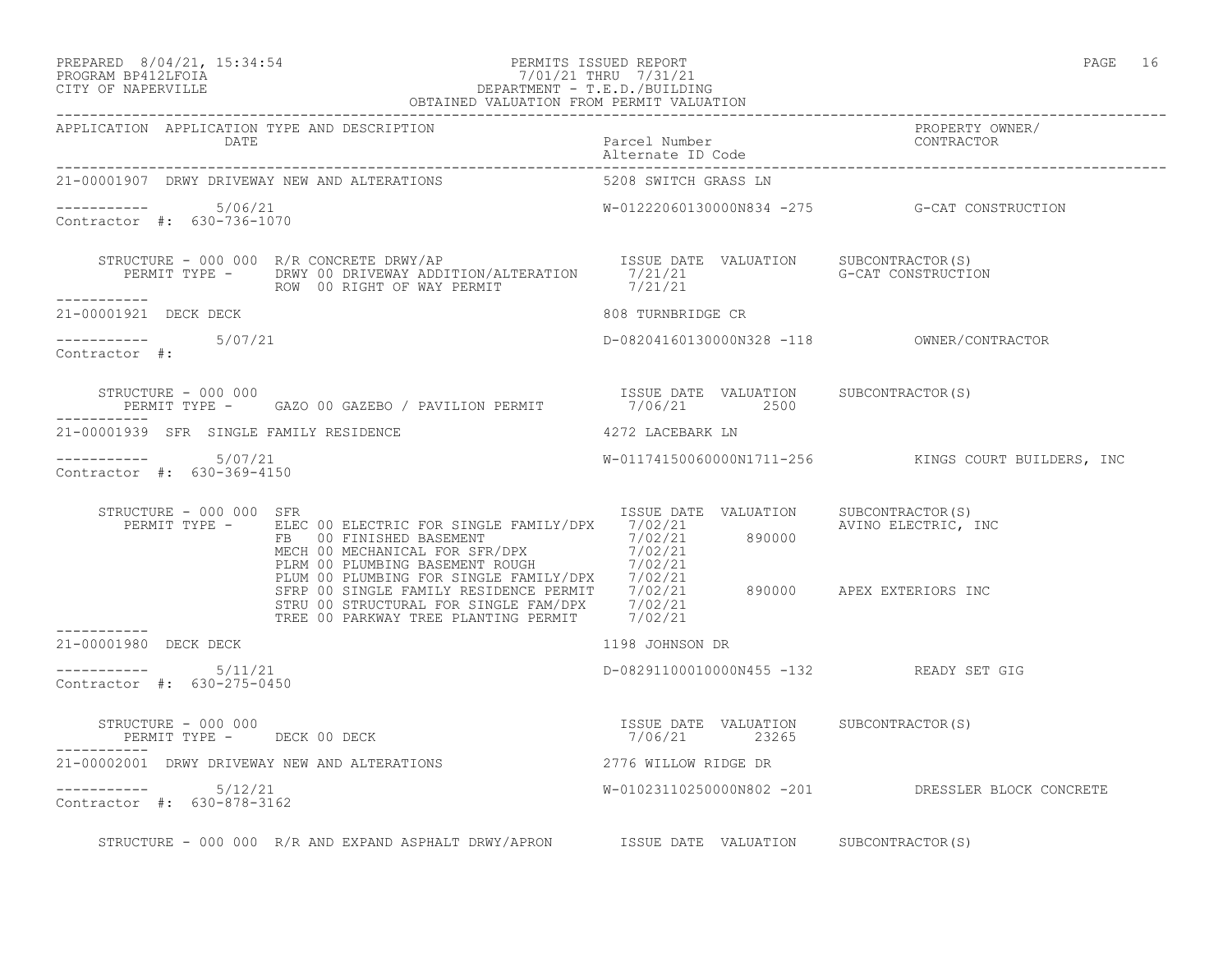### PREPARED 8/04/21, 15:34:54 PERMITS ISSUED REPORT PROGRAM BP412LFOIA PAGE 17<br>PROGRAM BP412LFOIA PROGRAM BP412LFOIA 7/01/21 THRU 7/31/21 CITY OF NAPERVILLE DEPARTMENT - T.E.D./BUILDING

| OBTAINED VALUATION FROM PERMIT VALUATION                                                                                                                                        |                                                                                |                                                        |  |
|---------------------------------------------------------------------------------------------------------------------------------------------------------------------------------|--------------------------------------------------------------------------------|--------------------------------------------------------|--|
| APPLICATION APPLICATION TYPE AND DESCRIPTION<br>DATE                                                                                                                            | Parcel Number<br>Alternate ID Code                                             | PROPERTY OWNER/<br>CONTRACTOR                          |  |
| 21-00002001 (CONTINUED)                                                                                                                                                         |                                                                                |                                                        |  |
| __________<br>PERMIT TYPE - DRWY 00 DRIVEWAY ADDITION/ALTERATION 7/19/21 3750 DRESSLER BLOCK CONCRETE<br>----------- ROW 00 RIGHT OF WAY PERMIT 7/19/21 DRESSLER BLOCK CONCRETE |                                                                                |                                                        |  |
| 21-00002017 DECK DECK                                                                                                                                                           | 733 CHESTERFIELD AV                                                            |                                                        |  |
| Contractor #: 630-805-0528                                                                                                                                                      | D-08202100210000N453 -103 WOODS BY TEAK                                        |                                                        |  |
| STRUCTURE - 000 000<br>PERMIT TYPE - DECK 00 DECK                                                                                                                               | ISSUE DATE VALUATION SUBCONTRACTOR(S)<br>ISSUE DATE VALUATION<br>7/27/21 20000 |                                                        |  |
| 21-00002023 RAL RES ALTERATIONS/REMODLING (NO NEW SQ FTG) 1511 VEST DR                                                                                                          |                                                                                |                                                        |  |
| $--------$ 5/13/21<br>Contractor #: 630-963-7458                                                                                                                                |                                                                                | D-08072090340000N695 -41 POWERS CONSTRUCTION GROUP INC |  |
| STRUCTURE - 000 000 MASTER BATH REMODEL<br>PERMIT TYPE -     RAL 00 ROOM ALTERATION                                     7/06/21         45000     RITZMAN ELECTRIC INC.         |                                                                                | CROSSTOWN PLUMBING                                     |  |
| -----------<br>21-00002054 ESC ELECTRIC SERVICE CHANGE<br>1212 HOBSON RD                                                                                                        |                                                                                |                                                        |  |
| $--------- 5/14/21$<br>Contractor #: 847-730-9605                                                                                                                               | D-08292070020000N152 -133 TITLE ELECTRIC                                       |                                                        |  |
| ___________                                                                                                                                                                     |                                                                                |                                                        |  |
| 21-00002062 RAL RES ALTERATIONS/REMODLING (NO NEW SQ FTG) 1512 TAIL LEAF CT                                                                                                     |                                                                                |                                                        |  |
| $--------- 5/14/21$<br>Contractor #: 708-629-6003                                                                                                                               |                                                                                | D-07091050330000N1762-032 UMBRELLA PROPERTY SERVICES   |  |
|                                                                                                                                                                                 |                                                                                |                                                        |  |
| -----------<br>21-00002065 RAD RES ADDITIONS (NEW SQ FTG) 1216 N WEST ST                                                                                                        |                                                                                |                                                        |  |
| $--------- 5/14/21$<br>Contractor #: 630-205-1264                                                                                                                               |                                                                                | D-07123020070000N1172-53 R BYRNE CONSTRUCTION          |  |
| STRUCTURE - 000 000 ADDITION                                                                                                                                                    |                                                                                | NRG PLUMBING, INC                                      |  |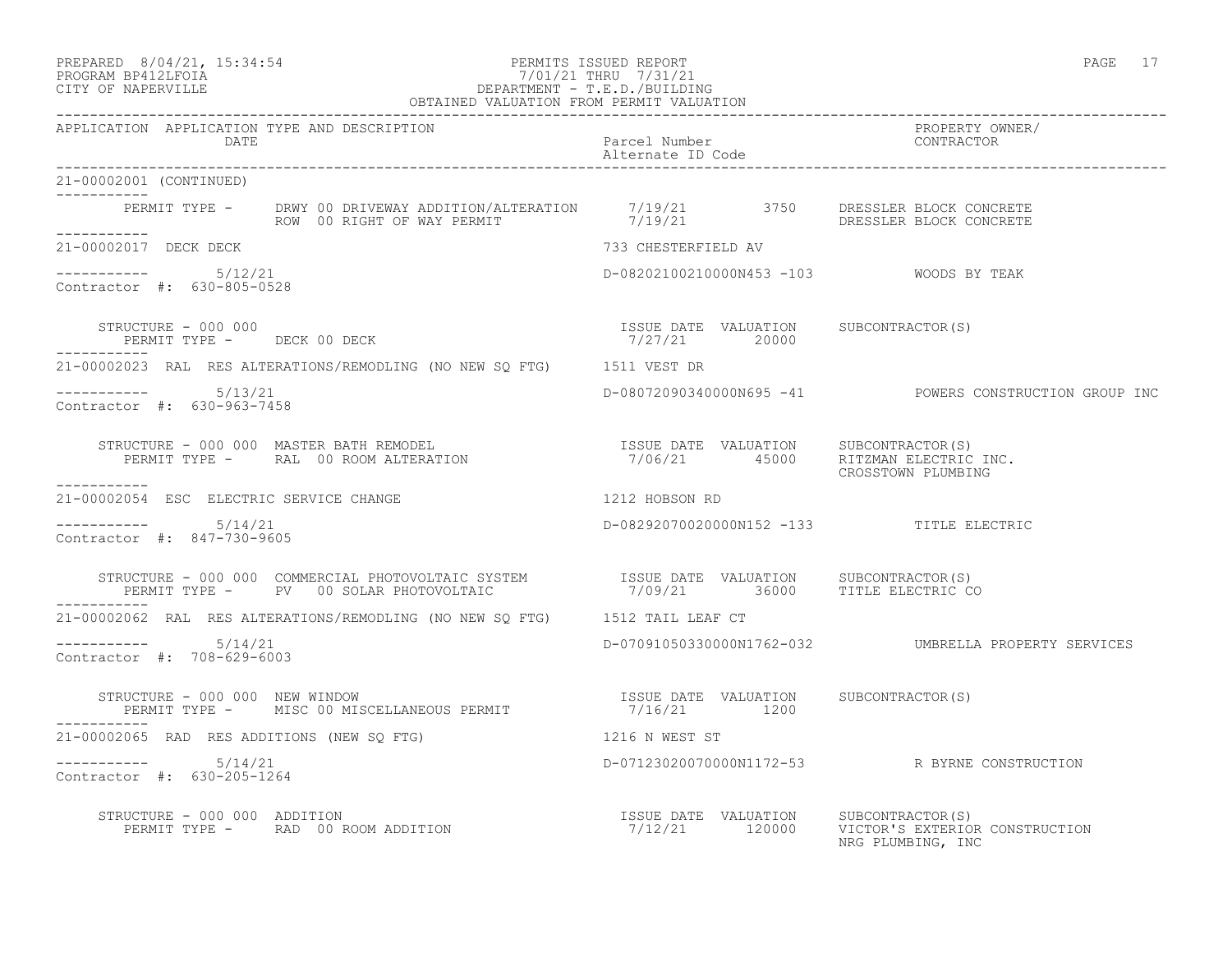| PREPARED 8/04/21, 15:34:54<br>PROGRAM BP412LFOIA 7/01/21 THRU 7/31/21<br>CITY OF NAPERVILLE CITY OF NAPERVILLE DEPARTMENT - T.E.D./BUILDING<br>OBTAINED VALUATION FROM PERMIT VALUATION                                                                                                                   |                                                       | PAGE 18                                             |
|-----------------------------------------------------------------------------------------------------------------------------------------------------------------------------------------------------------------------------------------------------------------------------------------------------------|-------------------------------------------------------|-----------------------------------------------------|
| APPLICATION APPLICATION TYPE AND DESCRIPTION<br>DATE                                                                                                                                                                                                                                                      | Parcel Number<br>Alternate ID Code                    | PROPERTY OWNER/<br>CONTRACTOR                       |
| 21-00002065 (CONTINUED)                                                                                                                                                                                                                                                                                   |                                                       |                                                     |
|                                                                                                                                                                                                                                                                                                           |                                                       | SCHNEIDER ELECTRIC<br>MUEHLFELT ENTERPRISES         |
| 21-00002069 CAL COMMERCIAL ALTERATION/REPAIR (NO NEW SQ FTG) 1215 MODAFF RD                                                                                                                                                                                                                               |                                                       |                                                     |
| $--------- 5/14/21$<br>Contractor #: 630-325-1000                                                                                                                                                                                                                                                         |                                                       | D-07252190130000NNA -129 KLEIN CONSTRUCTION         |
|                                                                                                                                                                                                                                                                                                           |                                                       |                                                     |
| 21-00002109 DRWY DRIVEWAY NEW AND ALTERATIONS 203 CLAREMONT DR                                                                                                                                                                                                                                            |                                                       |                                                     |
| Contractor #: 630-530-5222                                                                                                                                                                                                                                                                                | D-07144160130000N1510-82 AMERICAN GARDEN              |                                                     |
| STRUCTURE – 000 000 BRICK PAVER PR WALK                               ISSUE DATE VALUATION     SUBCONTRACTOR(S)<br>PERMIT TYPE –     MISC 00 MISCELLANEOUS PERMIT                   7/12/21       12000<br>-----------                                                                                    |                                                       |                                                     |
| 21-00002116 PAT PATIO APPLICATION                                                                                                                                                                                                                                                                         | 1140 CONAN DOYLE RD                                   |                                                     |
| $--------- 5/18/21$<br>Contractor #: 630-486-9424                                                                                                                                                                                                                                                         |                                                       | W-01112050190000N719 -217 HARDSCAPE GROUP YORKVILLE |
| $\begin{array}{cccc} \texttt{STRUCTURE} & - & 000 & 000 \\ \texttt{PERMIT} & \texttt{TYPE} & - & \texttt{PAT} & 00 & \texttt{PATIO} \\ \end{array} \qquad \begin{array}{cccc} \texttt{TSSUE} & \texttt{DATE} & \texttt{VALUATION} & \texttt{SUBCONTRACTOR(S)} \\ \texttt{7/01/21} & 26000 \\ \end{array}$ |                                                       |                                                     |
| 21-00002148 RAD RES ADDITIONS (NEW SQ FTG)                                                                                                                                                                                                                                                                | 1030 AUGUSTANA DR                                     |                                                     |
| $--------- 5/19/21$<br>Contractor #: 630-443-7100                                                                                                                                                                                                                                                         | W-02052140080000N400 -193 TIMBERBUILT INC             |                                                     |
| -----------                                                                                                                                                                                                                                                                                               |                                                       | TIMBERBUILT, INC ROOF                               |
| 21-00002179 FN FENCE APPLICATION                                                                                                                                                                                                                                                                          | 2627 PARTLOW DR                                       |                                                     |
| $--------- 5/20/21$<br>Contractor #: 630-551-3400                                                                                                                                                                                                                                                         | W-01103050050000N1058-229                             | CLASSIC FENCE/OSWEGO                                |
| STRUCTURE - 000 000<br>PERMIT TYPE - FN 00 FENCE<br>-----------                                                                                                                                                                                                                                           | ISSUE DATE VALUATION SUBCONTRACTOR(S)<br>7/20/21 6500 |                                                     |
| 21-00002204 DRWY DRIVEWAY NEW AND ALTERATIONS                                                                                                                                                                                                                                                             | 1613 APACHE DR                                        |                                                     |
| $--------- 5/20/21$<br>Contractor #: 847-909-6446                                                                                                                                                                                                                                                         |                                                       | D-08071070040000N147 -40 CORONA CONSTRUCTION        |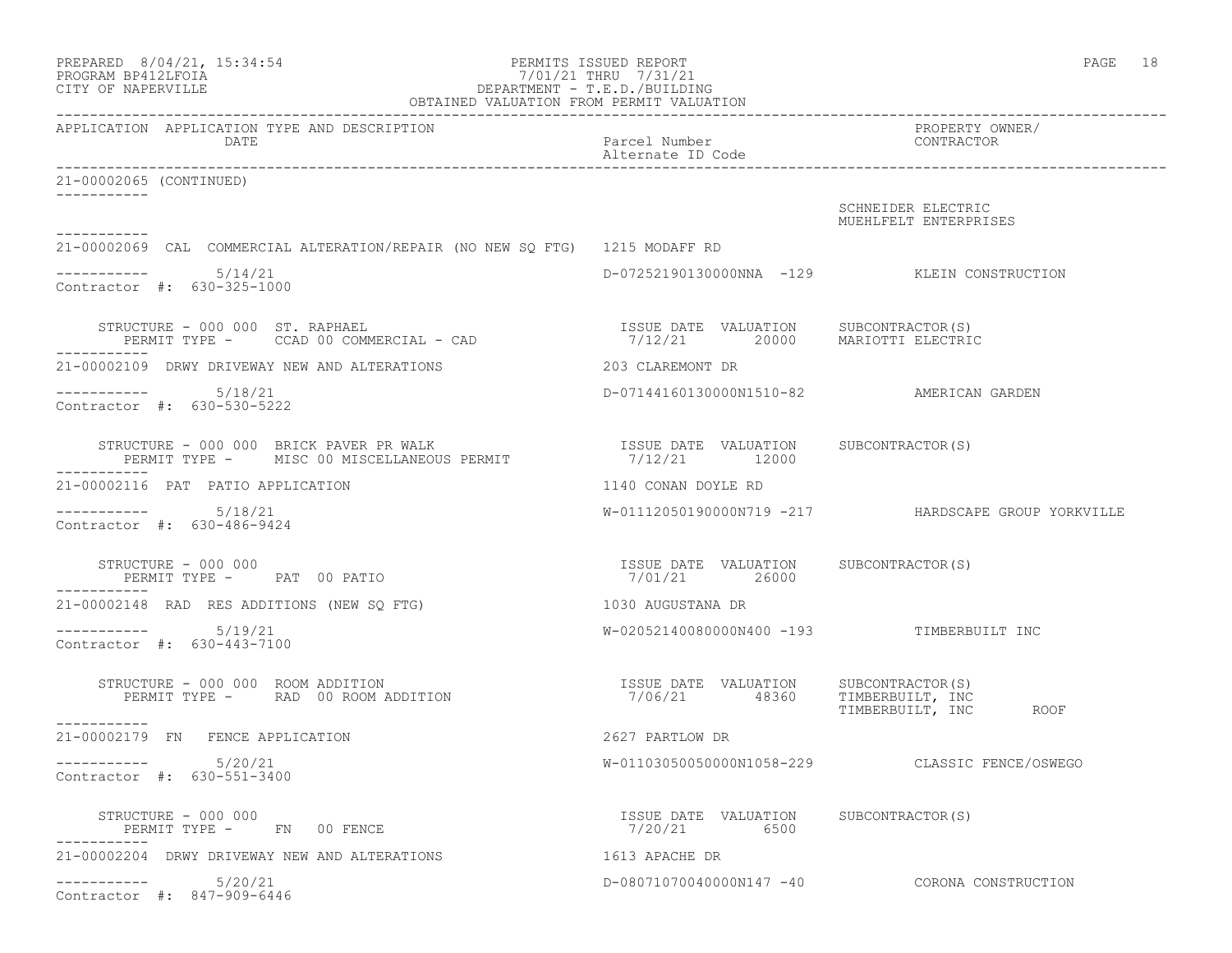PREPARED 8/04/21, 15:34:54 PERMITS ISSUED REPORT PAGE 19

### PROGRAM BP412LFOIA 7/01/21 THRU 7/31/21 CITY OF NAPERVILLE DEPARTMENT - T.E.D./BUILDING OBTAINED VALUATION FROM PERMIT VALUATION

------------------------------------------------------------------------------------------------------------------------------------

APPLICATION APPLICATION TYPE AND DESCRIPTION<br>DATE bated parcel Number property contractor DATE **Parcel Number** Parcel Number Alternate ID Code ------------------------------------------------------------------------------------------------------------------------------------ 21-00002204 (CONTINUED) ----------- STRUCTURE - 000 000 R/R AND EXPAND ASPHALT DRWY/AP ISSUE DATE VALUATION SUBCONTRACTOR(S) PERMIT TYPE - DRWY 00 DRIVEWAY ADDITION/ALTERATION 7/01/21 3375 CORONA CONSTRUCTION ROW 00 RIGHT OF WAY PERMIT  $7/01/21$  CORONA CONSTRUCTION ----------- 21-00002224 SIGN SIGN APPLICATIONS 8 W JEFFERSON AV  $--------- 5/21/21$ D-07134300180000N538 -84 SIGNS NOW/DOWNERS GROVE Contractor #: 630-515-1085 STRUCTURE – 000 000<br>
STRUCTURE – 000 000 ISSUE DATE VALUATION SUBCONTRACTOR(S) PERMIT TYPE - SIGN 00 SIGN ----------- 21-00002234 FN FENCE APPLICATION 1823 CENTRE POINT CR ----------- 5/24/21 D-08064080140000N1344-26 COURTLAND, LLC Contractor #: 630-360-0032 STRUCTURE - 000 000 ISSUE DATE VALUATION SUBCONTRACTOR(S) PERMIT TYPE - FN 00 FENCE ----------- 21-00002235 RAL RES ALTERATIONS/REMODLING (NO NEW SQ FTG) 2612 WHITCHURCH LN ----------- 5/24/21 W-01031080120000N1335-184 NORMANDY CONSTRUCTION CO. Contractor #: 630-455-5600 STRUCTURE - 000 000 BATHROOM REMODEL ISSUE DATE VALUATION SUBCONTRACTOR(S) PERMIT TYPE - RAL 00 ROOM ALTERATION 7/09/21 42450 POSITIVE ELECTRIC HOGAN PLUMBING ----------- 21-00002237 CAL COMMERCIAL ALTERATION/REPAIR (NO NEW SQ FTG) 1003 S WASHINGTON ST 265 \_\_\_\_\_\_\_\_\_\_\_ ----------- 5/24/21 - - PYRA-MED DESIGN & CONSTRUCTION Contractor #: 888-666-0757 STRUCTURE - 000 000 STAR SMILES ORTHODONTICS ISSUE DATE VALUATION SUBCONTRACTOR(S) PERMIT TYPE - CCAD 00 COMMERCIAL - CAD 7/21/21 250000 M.A. GLACIER PLUMBING A & V ZEMCIC, INC ----------- 21-00002247 DRWY DRIVEWAY NEW AND ALTERATIONS 3619 GRASSMERE RD ----------- 5/24/21 W-01091080190000N1365-212 COUNTY WIDE LANDSCAPING Contractor #: 630-365-3412 STRUCTURE - 000 000 R/R BRICK PAVER FRWY/AP **ISSUE DATE VALUATION** SUBCONTRACTOR(S)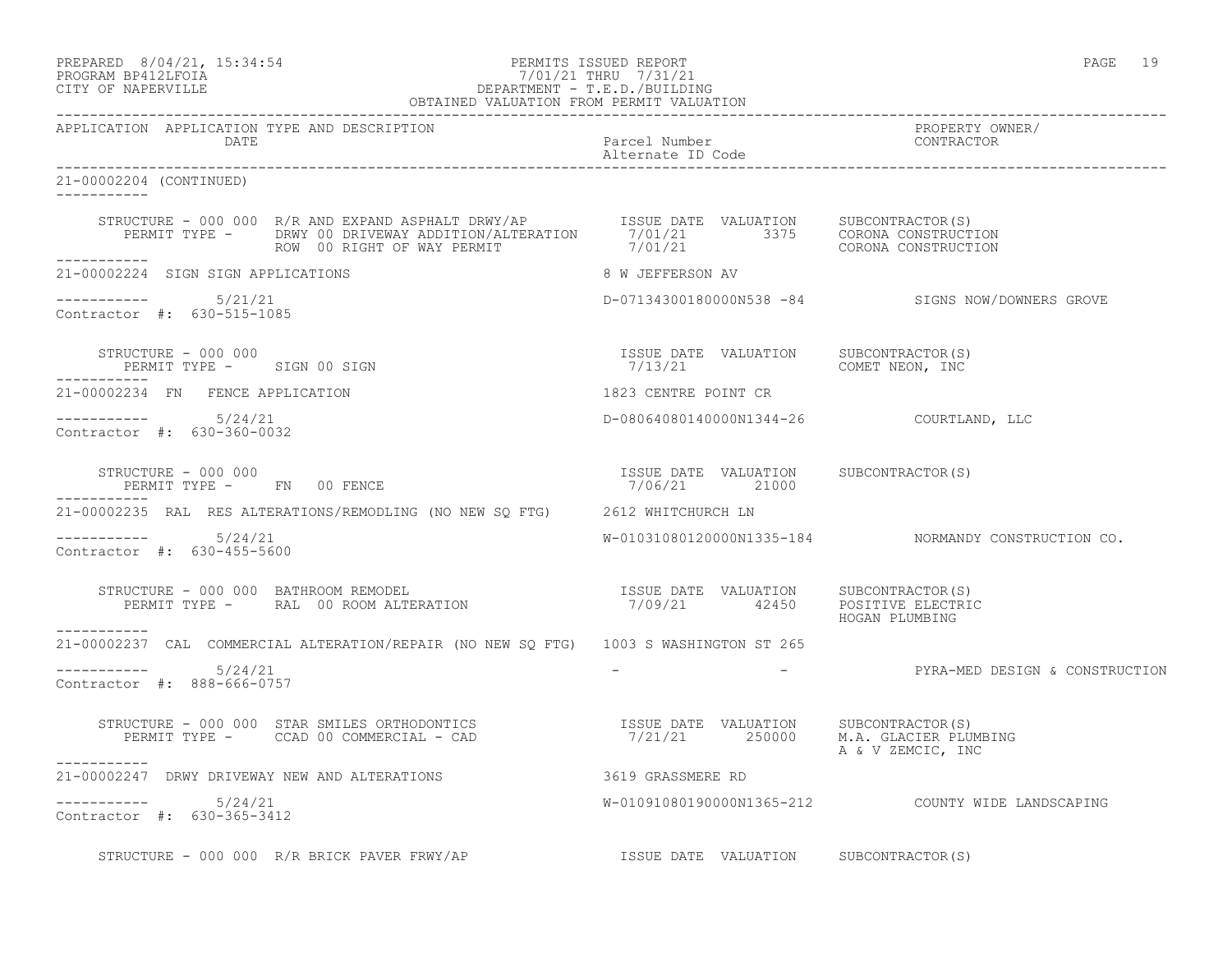21-00002247 (CONTINUED) -----------

 $--------- 5/24/21$ 

Contractor #: 773-692-1896

-----------

-----------

-----------

\_\_\_\_\_\_\_\_\_\_\_

### PREPARED 8/04/21, 15:34:54 PERMITS ISSUED REPORT PAGE 20 PROGRAM BP412LFOIA 7/01/21 THRU 7/31/21 CITY OF NAPERVILLE DEPARTMENT - T.E.D./BUILDING OBTAINED VALUATION FROM PERMIT VALUATION

------------------------------------------------------------------------------------------------------------------------------------ APPLICATION APPLICATION TYPE AND DESCRIPTION PROPERTY OWNER/ DATE Parcel Number CONTRACTOR Alternate ID Code ------------------------------------------------------------------------------------------------------------------------------------ PERMIT TYPE - DRWY 00 DRIVEWAY ADDITION/ALTERATION 7/20/21 23855<br>ROW 00 RIGHT OF WAY PERMIT 7/20/21 ROW 00 RIGHT OF WAY PERMIT  $7/20/21$ 21-00002250 CAL COMMERCIAL ALTERATION/REPAIR (NO NEW SQ FTG) 8 W GARTNER RD 120 D-08301050130000N452 -130 ON POINT DESIGN BUILD STRUCTURE - 000 000 NAPERVILLE SMILES DENTAL<br>PERMIT TYPE - CCAD 00 COMMERCIAL - CAD ISSUE DATE VALUATION SUBCONTRACTOR(S)<br>7/20/21 250000 PRIME PLUMBING SERVICES INC VOLTICO CORPORATION 21-00002256 HME HOUSE METER-ELECTRIC 2929 SHOWPLACE DR HM ----------- 5/24/21 W-01044100660201N1845-198 LENNAR HOMES STRUCTURE - 000 000 ISSUE DATE VALUATION SUBCONTRACTOR(S) PERMIT TYPE - FABD 00 FIRE ALARM  $7/23/21$  7/23/21 20EPAZ INCORPORATED FSBD 00 FIRE SPRINKLER PERMIT  $7/08/21$  NOVA FIRE PROTECTION INC 21-00002267 CAL COMMERCIAL ALTERATION/REPAIR (NO NEW SQ FTG) 1299 S NAPER BL

D-08292030070000N143 -133 41 NORTH CONTRACTORS LLC

 $--------- 5/25/21$ Contractor #: 630-737-1018

Contractor #: 224-293-3129

STRUCTURE - 000 000 MARKET MEADOWS - CHIROPRACTIC OFFICE ISSUE DATE VALUATION SUBCONTRACTOR(S)<br>PERMIT TYPE - CCAD 00 COMMERCIAL - CAD  $\nonumber 7/14/21 \qquad \qquad \textrm{KELLENBERGER PLUMBING}$  LIVE ELECTRIC LIVE ELECTRIC FABD 00 FIRE ALARM  $7/23/21$  CONNOR ELECTRIC FSBD 00 FIRE SPRINKLER PERMIT  $7/23/21$  SHAMROCK FIRE PROTECTION FS ----------- 21-00002273 CAL COMMERCIAL ALTERATION/REPAIR (NO NEW SQ FTG) 263 SHUMAN BL 500 \_\_\_\_\_\_\_\_\_\_\_ ----------- 5/25/21 D-07014000340000N7 -24 DEVELOPMENT SOLUTIONS Contractor #: 312-629-2800

 STRUCTURE - 000 000 KELLOGG'S ISSUE DATE VALUATION SUBCONTRACTOR(S) PERMIT TYPE - CCAD 00 COMMERCIAL - CAD  $7/21/21$  800000 CECO INC ALECK PLUMBING INC ----------- 21-00002276 FN FENCE APPLICATION 1142 HOBSON MILL DR  $--------- 5/25/21$ ----------- 5/25/21 D-08194150090000N423 -131 THE CEDAR MILL-MORRIS Contractor #: 815-744-9390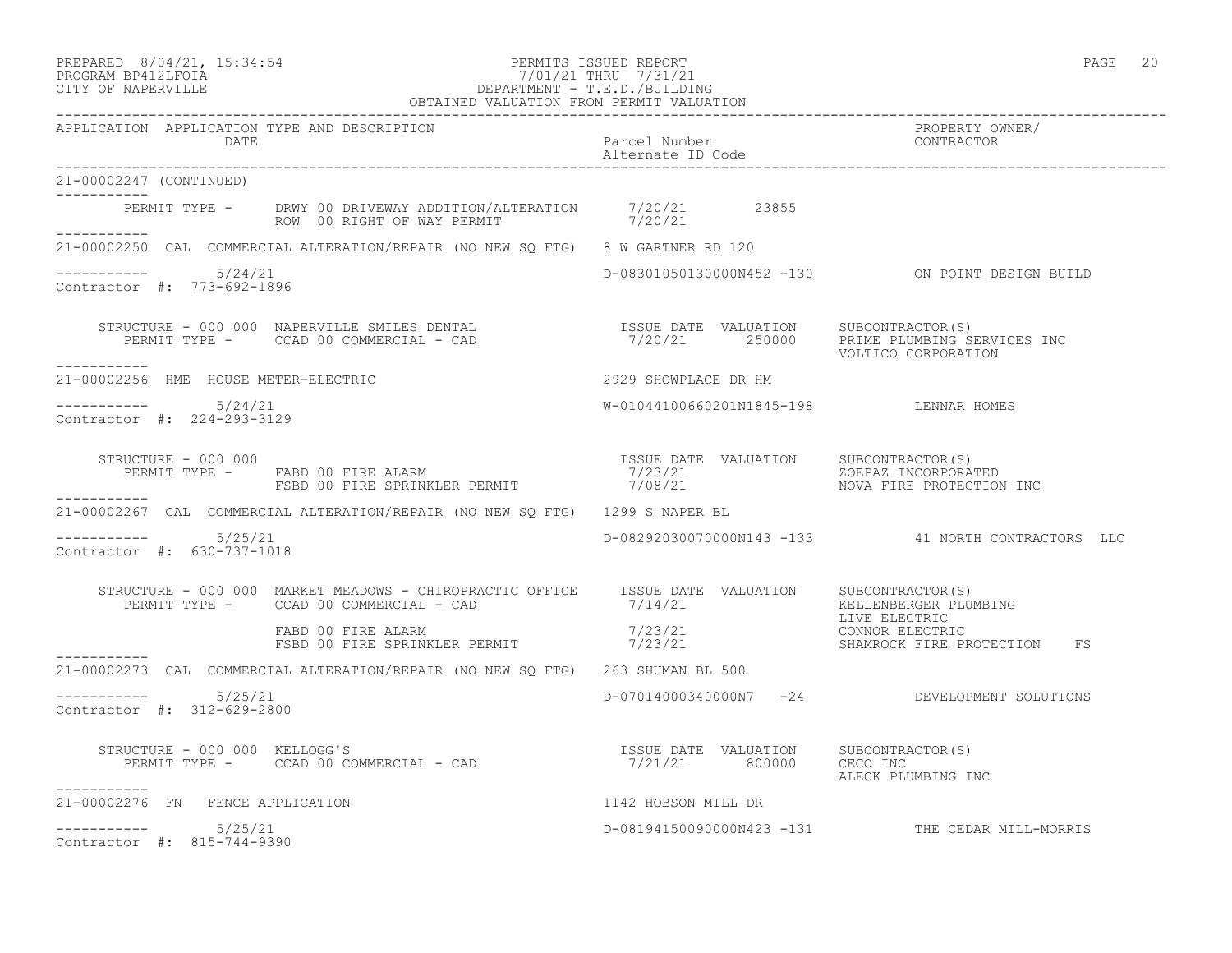| PREPARED            | $8/04/21$ , $15:34:54$ |  |
|---------------------|------------------------|--|
| גד∩ם זר11מם וגמר∩מם |                        |  |

### PREPARED 8/04/21, 15:34:54 PERMITS ISSUED REPORT PAGE 21 PROGRAM BP412LFOIA 7/01/21 THRU 7/31/21 CITY OF NAPERVILLE DEPARTMENT - T.E.D./BUILDING OBTAINED VALUATION FROM PERMIT VALUATION

------------------------------------------------------------------------------------------------------------------------------------ APPLICATION APPLICATION TYPE AND DESCRIPTION PROPERTY OWNER/ Parcel Number<br>Alternate ID Code Alternate ID Code ------------------------------------------------------------------------------------------------------------------------------------ 21-00002276 (CONTINUED) ----------- STRUCTURE - 000 000 ISSUE DATE VALUATION SUBCONTRACTOR(S) PERMIT TYPE - FN 00 FENCE ----------- 21-00002284 MISC MISCELLANEOUS APPLICATION 2414 RIVERMIST CT ----------- 5/25/21 W-02062060080000N639 -191 C.B. CONLIN LANDSCAPE Contractor #: 630-416-8998 STRUCTURE - 000 000 ISSUE DATE VALUATION SUBCONTRACTOR(S) PERMIT TYPE - MISC 00 MISCELLANEOUS PERMIT  $7/09/21$  10000 ----------- 21-00002287 CAL COMMERCIAL ALTERATION/REPAIR (NO NEW SQ FTG) 201 E FRANKLIN AV ----------- 5/25/21 D-08183020140000N427 -85 FBG CORPORTION Contractor #: 630-238-1730 STRUCTURE - 000 000 ST. PETER & PAUL ISSUE DATE VALUATION SUBCONTRACTOR(S) PERMIT TYPE - CCAD 00 COMMERCIAL - CAD 7/22/21 656000 RYAN ELECTRICAL SERVICES INC UNIQUE PLUMBING CO ----------- 21-00002290 CAL COMMERCIAL ALTERATION/REPAIR (NO NEW SQ FTG) 2720 SHOWPLACE DR 107  $--------- 5/25/21$ W-01044100710000N1572-198 ELEVATED CONSTRUCTION Contractor #: 630-417-8652 STRUCTURE - 000 000 VIO MED SPA ISSUE DATE VALUATION SUBCONTRACTOR(S) PERMIT TYPE - CCAD 00 COMMERCIAL - CAD 7/20/21 388028 NDP ELECTRIC, INC NORMAN MECHANICAL ----------- 21-00002291 PAT PATIO APPLICATION 1138 STUART CT  $--------- 5/25/21$ D-08203160040000N229 -117 SANFILIPPO LANDSCAPE Contractor #: 847-426-9190 STRUCTURE - 000 000 ISSUE DATE VALUATION SUBCONTRACTOR(S) STRUCTURE - UUU UUU<br>PERMIT TYPE - PAT 00 PATIO ----------- 21-00002295 CAL COMMERCIAL ALTERATION/REPAIR (NO NEW SQ FTG) 1003 S WASHINGTON ST 235 ----------- 5/25/21 - - L.R. HEIN Contractor #: 630-496-2000 STRUCTURE - 000 000 SHOPPES ON WASHINGTON BLDG. C STRUCT SUBCONTRACTOR(S)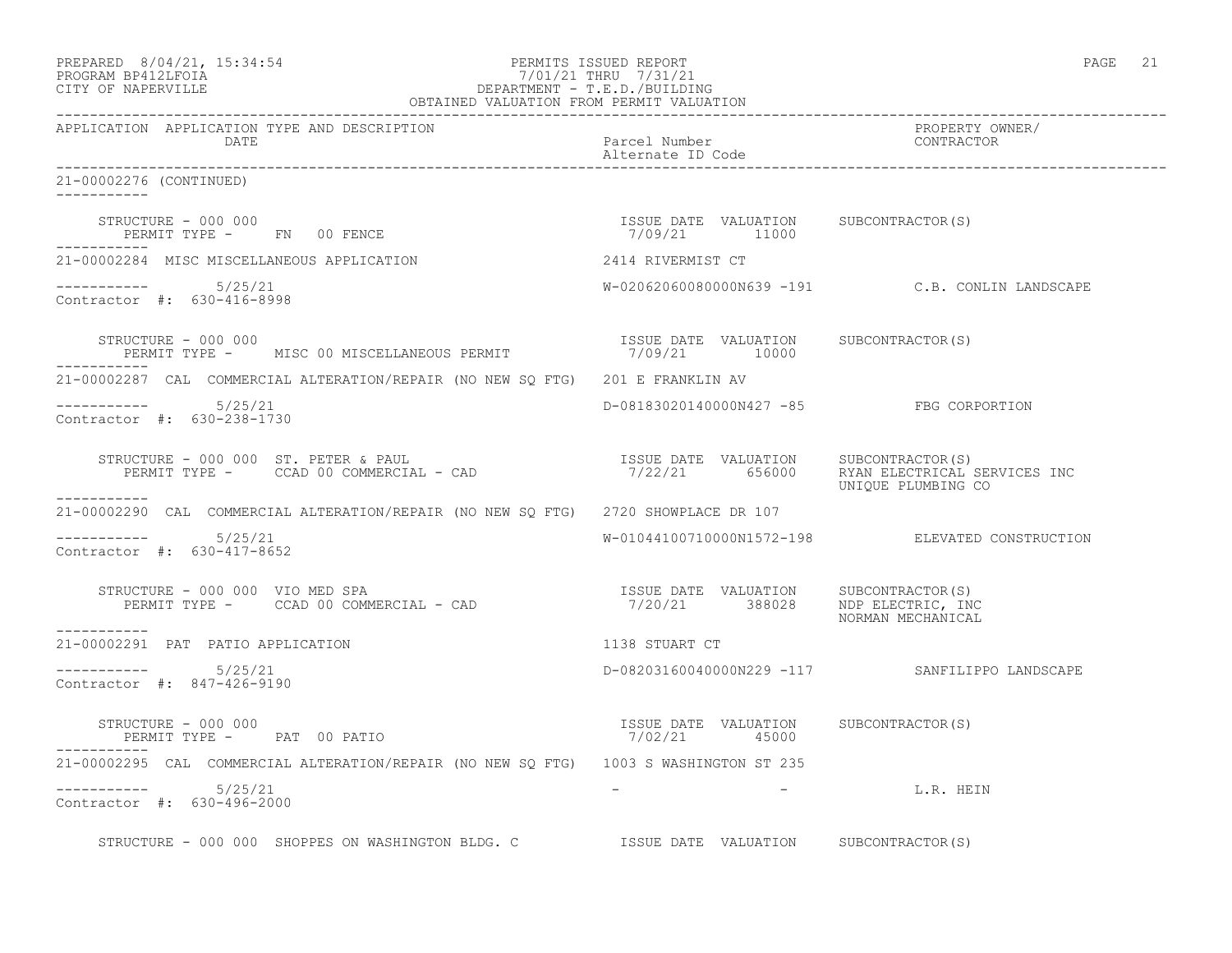### PREPARED 8/04/21, 15:34:54 PERMITS ISSUED REPORT PAGE 22 PROGRAM BP412LFOIA 7/01/21 THRU 7/31/21 CITY OF NAPERVILLE DEPARTMENT - T.E.D./BUILDING OBTAINED VALUATION FROM PERMIT VALUATION

------------------------------------------------------------------------------------------------------------------------------------

APPLICATION APPLICATION TYPE AND DESCRIPTION<br>DATE bated parcel Number property owner/ DATE Parcel Number CONTRACTOR Alternate ID Code ------------------------------------------------------------------------------------------------------------------------------------ 21-00002295 (CONTINUED) ----------- PERMIT TYPE - CCAD 00 COMMERCIAL - CAD 7/29/21 60000 RAGO ELECTRIC LLC MCELROY PLUMBING ----------- 21-00002299 PAT PATIO APPLICATION 5624 BERGAMOT CT  $--------- 5/25/21$ W-01223030130000N1420-289 ARNE'S PAVING LLC Contractor #: 630-551-2561 STRUCTURE - 000 000 ISSUE DATE VALUATION SUBCONTRACTOR(S) PERMIT TYPE - PAT 00 PATIO 7/09/21 20400 PERG 00 PERGOLA / ARBOR 7/20/21 20400 ----------- 21-00002300 DECK DECK 1512 TERRANCE DR \_\_\_\_\_\_\_\_\_\_\_ ----------- 5/25/21 D-08311110110000N305 -160 CREATIVE DECKS/SUGAR GROVE Contractor #: 630-669-3724 STRUCTURE - 000 000 ISSUE DATE VALUATION SUBCONTRACTOR(S) PERMIT TYPE - DECK 00 DECK ----------- 21-00002317 FN FENCE APPLICATION 2316 WILMINGTON CT ----------- 5/26/21 W-01012090740000N736 -189 AMERICA'S BACKYARD/JOLIET Contractor #: 708-301-1200 STRUCTURE - 000 000 ISSUE DATE VALUATION SUBCONTRACTOR(S) PERMIT TYPE - FN 00 FENCE ----------- 21-00002331 RAD RES ADDITIONS (NEW SQ FTG) 2412 KINGSLEY DR ----------- 5/26/21 W-02062040050000N759 -191 BRADFORD AND KENT Contractor #: 630-969-8585 STRUCTURE - 000 000 ISSUE DATE VALUATION SUBCONTRACTOR(S) PERMIT TYPE - RAD 00 ROOM ADDITION 7/20/21 85000 BRADFORD & KENT BUILDERS INC LITTLE ELECTRICAL CONTRACTORS HEAD ABOVE WATER PLUMBING, INC ----------- 21-00002332 ESC ELECTRIC SERVICE CHANGE 540 FRONTENAC CT 180  $--------- 5/26/21$ D-0717204008000 N1829-61 SCHWAN ELECTRIC CONTRACTING Contractor #: STRUCTURE - 000 000 COMMERCIAL-NEW TENANT SPACE SERVICE ISSUE DATE VALUATION SUBCONTRACTOR(S)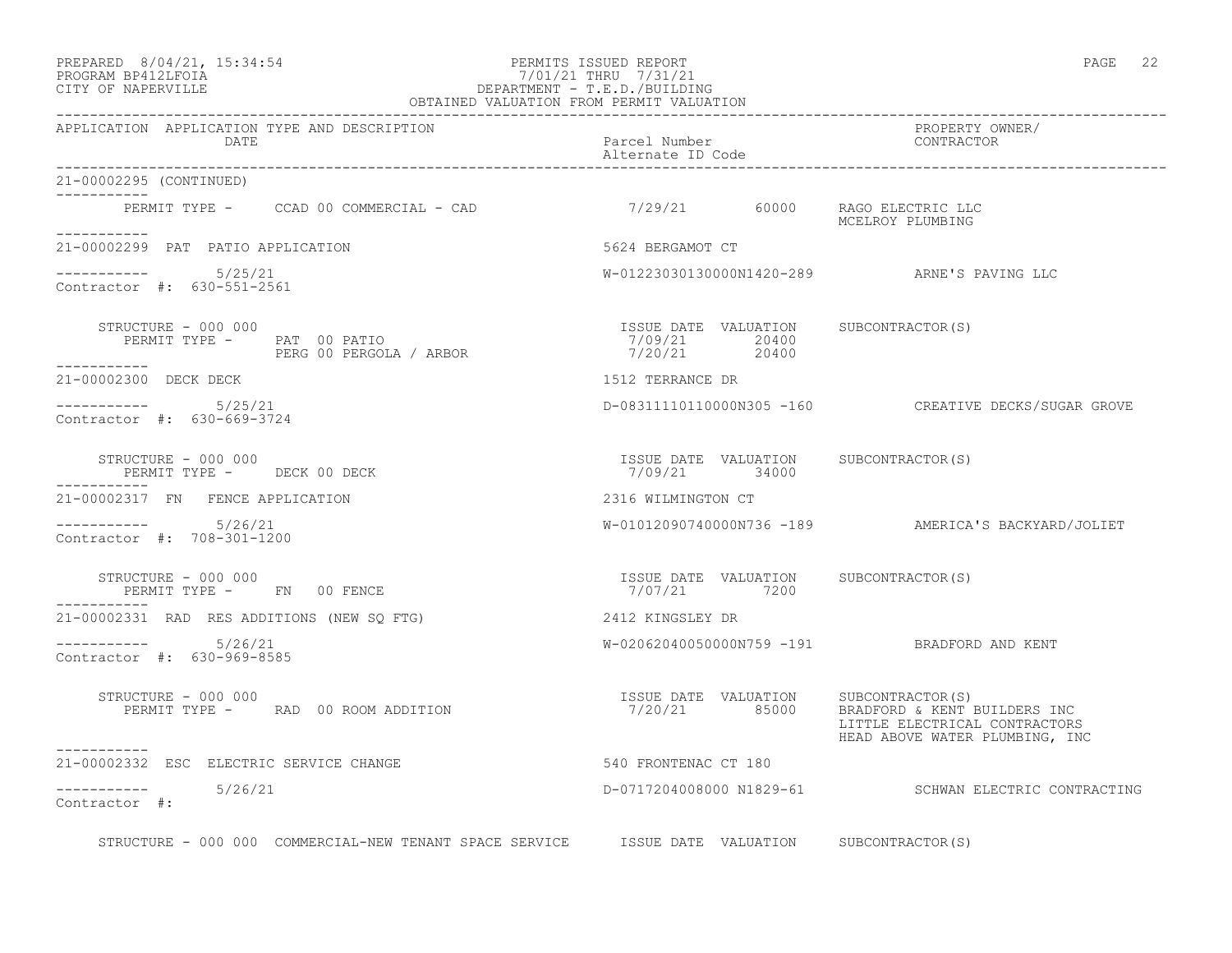| PREPARED            | $8/04/21$ , $15:34:54$ |  |
|---------------------|------------------------|--|
| DDOCDAM DD410T DOTA |                        |  |

### PREPARED 8/04/21, 15:34:54 PERMITS ISSUED REPORT PAGE 23 PROGRAM BP412LFOIA 7/01/21 THRU 7/31/21 CITY OF NAPERVILLE DEPARTMENT - T.E.D./BUILDING OBTAINED VALUATION FROM PERMIT VALUATION

------------------------------------------------------------------------------------------------------------------------------------ APPLICATION APPLICATION TYPE AND DESCRIPTION<br>DATE DATE DATE DATE DATE DATE DATE DATE Parcel Number CONTRACTOR

|                                                                                                                                                                                                                                                                                  | Alternate ID Code                           |                                                          |
|----------------------------------------------------------------------------------------------------------------------------------------------------------------------------------------------------------------------------------------------------------------------------------|---------------------------------------------|----------------------------------------------------------|
| 21-00002332 (CONTINUED)<br>___________                                                                                                                                                                                                                                           |                                             |                                                          |
| PERMIT TYPE - ESCC 00 ELECTRIC SERVICE CHANGE COMM 7/23/21 SCHWAN ELECTRIC CONTRACTING                                                                                                                                                                                           |                                             |                                                          |
| 4748 SASSAFRAS LN<br>21-00002335 ESC ELECTRIC SERVICE CHANGE                                                                                                                                                                                                                     |                                             |                                                          |
| $--------- 5/26/21$<br>Contractor #: 708-646-2111                                                                                                                                                                                                                                |                                             | W-01174080190000N1526-256 SUNRUN INSTALLATION SERVICES I |
| STRUCTURE - 000 000 PHOTOVOLTAIC SYSTEM                           ISSUE DATE VALUATION    SUBCONTRACTOR(S)<br>PERMIT TYPE -     PV   00 SOLAR PHOTOVOLTAIC                   7/12/21      15048    SUNRUN INSTALLATION SERVICES I                                                |                                             |                                                          |
| 21-00002342 RAL RES ALTERATIONS/REMODLING (NO NEW SQ FTG) 1020 ERB FARM CT                                                                                                                                                                                                       |                                             |                                                          |
| ----------    5/27/21<br>Contractor #: 630-364-3669                                                                                                                                                                                                                              |                                             | D-07112010340000N1312-37 REDSTART CONSTRUCTION           |
| -----------                                                                                                                                                                                                                                                                      |                                             | PURE PLUMBING                                            |
| 21-00002345 DRWY DRIVEWAY NEW AND ALTERATIONS                                                                                                                                                                                                                                    | 819 MORVEN CT                               |                                                          |
| -----------    5/27/21<br>Contractor #: 630-231-3900                                                                                                                                                                                                                             |                                             | D-08182130310000N266 -71 HIGH STANDARD SERVICES          |
| STRUCTURE - 000 000 R/R CONCRETE DRWY/AP/GARAGE FLOOR/CURB C ISSUE DATE VALUATION SUBCONTRACTOR(S)<br>PERMIT TYPE – DRWY 00 DRIVEWAY ADDITION/ALTERATION 7/07/21 8986 HIGH STANDARD SERVICES ROW 00 RIGHT OF WAY PERMIT                                                          |                                             |                                                          |
| 21-00002350 DRWY DRIVEWAY NEW AND ALTERATIONS 40 2720 DEERING BAY DR                                                                                                                                                                                                             |                                             |                                                          |
| $--------$ 5/27/21<br>Contractor #: 630-293-8776                                                                                                                                                                                                                                 |                                             | W-01044030090000N1222-198 STONE HARD CONCRETE            |
| STRUCTURE - 000 000 R/R & EXPAND CONCRETE DRWY/PUB WALK/AP ISSUE DATE VALUATION SUBCONTRACTOR(S)<br>PERMIT TYPE - DRWY 00 DRIVEWAY ADDITION/ALTERATION 7/19/21 10913 STONE HARD CONCRETE<br>ROW 00 RIGHT OF WAY PERMIT 7/19/21 STONE HARD CONCRETE<br>ROW 00 RIGHT OF WAY PERMIT |                                             |                                                          |
| 21-00002378 PAT PATIO APPLICATION                                                                                                                                                                                                                                                | 316 ROYCE WOODS CT                          |                                                          |
| $--------- 5/28/21$<br>Contractor #: 815-530-1559                                                                                                                                                                                                                                | W-02053040430000N651 -207 SUNNY LANDSCAPING |                                                          |

STRUCTURE – 000 000 PATIO/PR WALK/GRILL ISSUE DATE VALUATION SUBCONTRACTOR(S) PERMIT TYPE - PAT 00 PATIO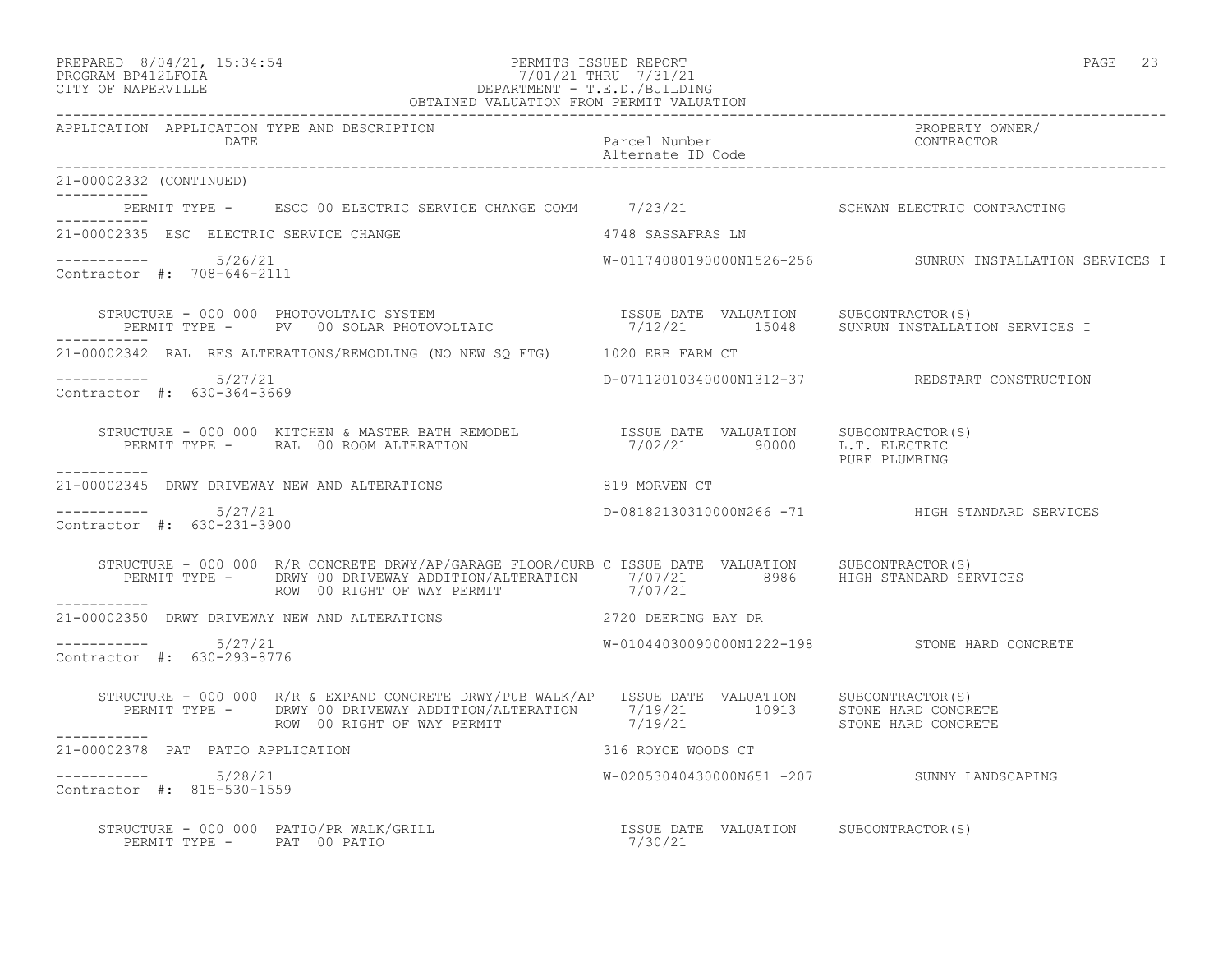### PREPARED 8/04/21, 15:34:54 PERMITS ISSUED REPORT PAGE 24 PROGRAM BP412LFOIA 7/01/21 THRU 7/31/21 CITY OF NAPERVILLE DEPARTMENT - T.E.D./BUILDING

| OBTAINED VALUATION FROM PERMIT VALUATION                                                                                                                                                                                                                                                                                                                                                                                                                                          |                                             |                                                        |  |
|-----------------------------------------------------------------------------------------------------------------------------------------------------------------------------------------------------------------------------------------------------------------------------------------------------------------------------------------------------------------------------------------------------------------------------------------------------------------------------------|---------------------------------------------|--------------------------------------------------------|--|
| APPLICATION APPLICATION TYPE AND DESCRIPTION<br>DATE                                                                                                                                                                                                                                                                                                                                                                                                                              | Parcel Number<br>Alternate ID Code          | PROPERTY OWNER/<br>CONTRACTOR                          |  |
| 21-00002381 DECK DECK                                                                                                                                                                                                                                                                                                                                                                                                                                                             | 123 RIESER CR                               |                                                        |  |
| $--------$ 5/28/21<br>Contractor #:                                                                                                                                                                                                                                                                                                                                                                                                                                               |                                             |                                                        |  |
| $\begin{array}{cccccccccccc} \texttt{STRUCTURE} & - & 000 & 000 & PERGOLA \\ \texttt{PERMIT TYPE} & - & & & & & & & & & & & \\ \texttt{PERMIT TYPE} & - & & & & & & & & & & \\ \end{array} \quad \begin{array}{cccccccc} \texttt{RROR} & & & & & & & & & \\ \texttt{RROR} & & & & & & & & & \\ \texttt{RROR} & & & & & & & & & \\ \texttt{RROR} & & & & & & & & & \\ \end{array} \quad \begin{array}{cccccccc} \texttt{ISSUE} & \texttt{DATE} & \texttt{VALUATION} & & & & & & &$ |                                             |                                                        |  |
| 21-00002396 RAL RES ALTERATIONS/REMODLING (NO NEW SO FTG) 625 JACKSON AV                                                                                                                                                                                                                                                                                                                                                                                                          |                                             |                                                        |  |
| $--------- 5/28/21$<br>Contractor #: 630-649-1726                                                                                                                                                                                                                                                                                                                                                                                                                                 |                                             | D-07133150300000N539 -83 JENSIK CUSTOM BUILDERS        |  |
| STRUCTURE - 000 000 BASEMENT<br>STRUCTURE - 000 000 BASEMENT<br>PERMIT TYPE - FB 00 FINISHED BASEMENT 1990 1/21/21 60000 JL PLUMBING<br>-----------                                                                                                                                                                                                                                                                                                                               |                                             | WEDGEWOOD CONSTRUCTION INC                             |  |
| 21-00002399 PAT PATIO APPLICATION                                                                                                                                                                                                                                                                                                                                                                                                                                                 | 3839 GOLD CUP LN                            |                                                        |  |
| $--------- 5/28/21$<br>Contractor #: 630-401-1115                                                                                                                                                                                                                                                                                                                                                                                                                                 | W-01103120030000N1839-229 CONCRETOS VAZQUEZ |                                                        |  |
| $\begin{array}{cccc} \texttt{STRUCTURE} & - & 000 & 000 & \texttt{PATIO} \\ \texttt{PERMIT TYPE} & - & \texttt{PAT} & 00 & \texttt{PATIO} \\ \end{array} \qquad \begin{array}{cccc} \texttt{TSSUE} & \texttt{DATE} & \texttt{VALUATION} & \texttt{SUBCONTRACTOR(S)} \\ \texttt{7/07/21} & 6000 \\ \end{array}$                                                                                                                                                                    |                                             |                                                        |  |
| 21-00002401 ESC ELECTRIC SERVICE CHANGE                                                                                                                                                                                                                                                                                                                                                                                                                                           | 516 W FRANKLIN AV                           |                                                        |  |
| $-$ --------- $5/28/21$<br>Contractor #: 815-254-0300                                                                                                                                                                                                                                                                                                                                                                                                                             |                                             | D-07134060020000N536 -84 LITTLE ELECTRICAL CONTRACTORS |  |
| STRUCTURE - 000 000 PHOTOVOLTAIC SYSTEM                           ISSUE DATE VALUATION     SUBCONTRACTOR(S)<br>PERMIT TYPE -     PV   00 SOLAR PHOTOVOLTAIC                    7/07/21        350     LITTLE ELECTRICAL CONTRACTO                                                                                                                                                                                                                                                 |                                             |                                                        |  |
| 21-00002410 SIGN SIGN APPLICATIONS                                                                                                                                                                                                                                                                                                                                                                                                                                                | 1932 SPRINGBROOK SOUARE DR                  |                                                        |  |
| $--------- 6/01/21$<br>Contractor #: 847-526-2666                                                                                                                                                                                                                                                                                                                                                                                                                                 | D-07343000400000N1564-169 RAINBOW SIGNS     |                                                        |  |
| STRUCTURE - 000 000<br>PERMIT TYPE - SIGN 00 SIGN<br>-------                                                                                                                                                                                                                                                                                                                                                                                                                      |                                             |                                                        |  |
| 21-00002418 RAD RES ADDITIONS (NEW SQ FTG)                                                                                                                                                                                                                                                                                                                                                                                                                                        | 201 REDSTART RD                             |                                                        |  |
| $--------- 6/01/21$<br>Contractor #: 630-355-6557                                                                                                                                                                                                                                                                                                                                                                                                                                 |                                             | D-08311070200000N489 -160 OPAL ENTERPRISES INC         |  |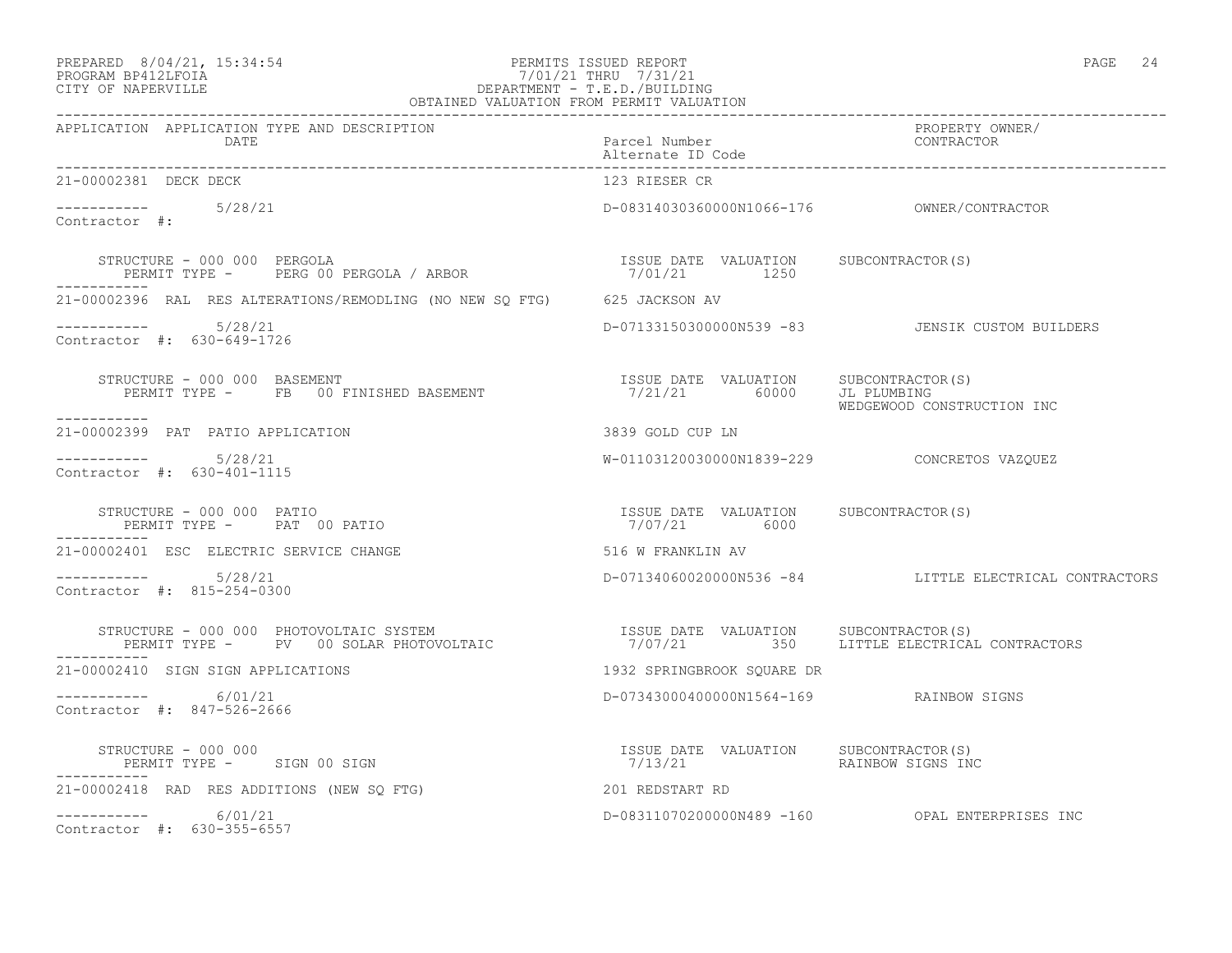PREPARED 8/04/21, 15:34:54 PERMITS ISSUED REPORT PAGE 25

# PROGRAM BP412LFOIA 7/01/21 THRU 7/31/21 CITY OF NAPERVILLE DEPARTMENT - T.E.D./BUILDING

| OBTAINED VALUATION FROM PERMIT VALUATION                                                                                                                                   |                                                                             |                                                     |  |
|----------------------------------------------------------------------------------------------------------------------------------------------------------------------------|-----------------------------------------------------------------------------|-----------------------------------------------------|--|
| APPLICATION APPLICATION TYPE AND DESCRIPTION<br>DATE                                                                                                                       | Parcel Number<br>Alternate ID Code                                          | PROPERTY OWNER/<br>CONTRACTOR                       |  |
| 21-00002418 (CONTINUED)<br><u> Liberalis Liberal</u>                                                                                                                       |                                                                             |                                                     |  |
| STRUCTURE - 000 000 PORTICO<br>TRUCTURE - UUU UUU PORTICO<br>PERMIT TYPE -     RAD  00 ROOM ADDITION                                                                       | ISSUE DATE VALUATION SUBCONTRACTOR(S)<br>7/14/21 12347 OPAL ENTERPRISES INC |                                                     |  |
| 21-00002428 RAL RES ALTERATIONS/REMODLING (NO NEW SQ FTG) 1863 RIVER RIDGE CR                                                                                              |                                                                             |                                                     |  |
| $--------- 6/01/21$<br>Contractor #: 630-364-0224                                                                                                                          |                                                                             | D-08321030240000N492 -162 CLEAN EDGE CONSTRUCTION   |  |
|                                                                                                                                                                            |                                                                             |                                                     |  |
| 21-00002432 FN FENCE APPLICATION                                                                                                                                           | 2603 RUTLAND RD                                                             |                                                     |  |
| 6/01/21<br>Contractor #: 630-933-9881                                                                                                                                      |                                                                             | W-01031090100000N1330-184 SP FENCE-WARRENVILLE      |  |
| STRUCTURE - 000 000<br>PERMIT TYPE - FN 00 FENCE                                                                                                                           | ISSUE DATE VALUATION SUBCONTRACTOR(S)<br>7/20/21 4410                       |                                                     |  |
| 1295 E OGDEN AV<br>21-00002435 DMOC DEMOLITION COMMERCIAL                                                                                                                  |                                                                             |                                                     |  |
| 6/01/21<br>Contractor #: 847-606-8005                                                                                                                                      |                                                                             | D-08081000250000N1239-42 KORNERSTONE BUILDERS GROUP |  |
| STRUCTURE - 000 000 H-MART (TELETRON) TENANT DEMO            ISSUE DATE VALUATION    SUBCONTRACTOR(S)<br>PERMIT TYPE - DMIC 00 DEMOLITION COMMERCIAL INTERIOR 7/14/21 2500 |                                                                             |                                                     |  |
| 21-00002450 OCCI OCCUPANCY INSPECTION                                                                                                                                      | 1801 N MILL ST L                                                            |                                                     |  |
| $--------- 6/02/21$<br>Contractor #:                                                                                                                                       | D-07014100030000N7 -24 OWNER/CONTRACTOR                                     |                                                     |  |
| ----------                                                                                                                                                                 |                                                                             |                                                     |  |
| 21-00002453 PAT PATIO APPLICATION                                                                                                                                          | 742 S RIVER RD                                                              |                                                     |  |
| -----------     6/02/21<br>Contractor #: 630-353-1709                                                                                                                      | D-07234030220000N631 -112 GREEN GRASS INC.                                  |                                                     |  |
| PERMIT TYPE - PAT 00 PATIO                                                                                                                                                 |                                                                             |                                                     |  |
| 21-00002458 ESC ELECTRIC SERVICE CHANGE                                                                                                                                    | 1318 BAYLOR CT                                                              |                                                     |  |
| ----------- 6/02/21<br>Contractor #: 312-788-8879                                                                                                                          | D-08333090050000N281 -179 BT ELECTRIC INC                                   |                                                     |  |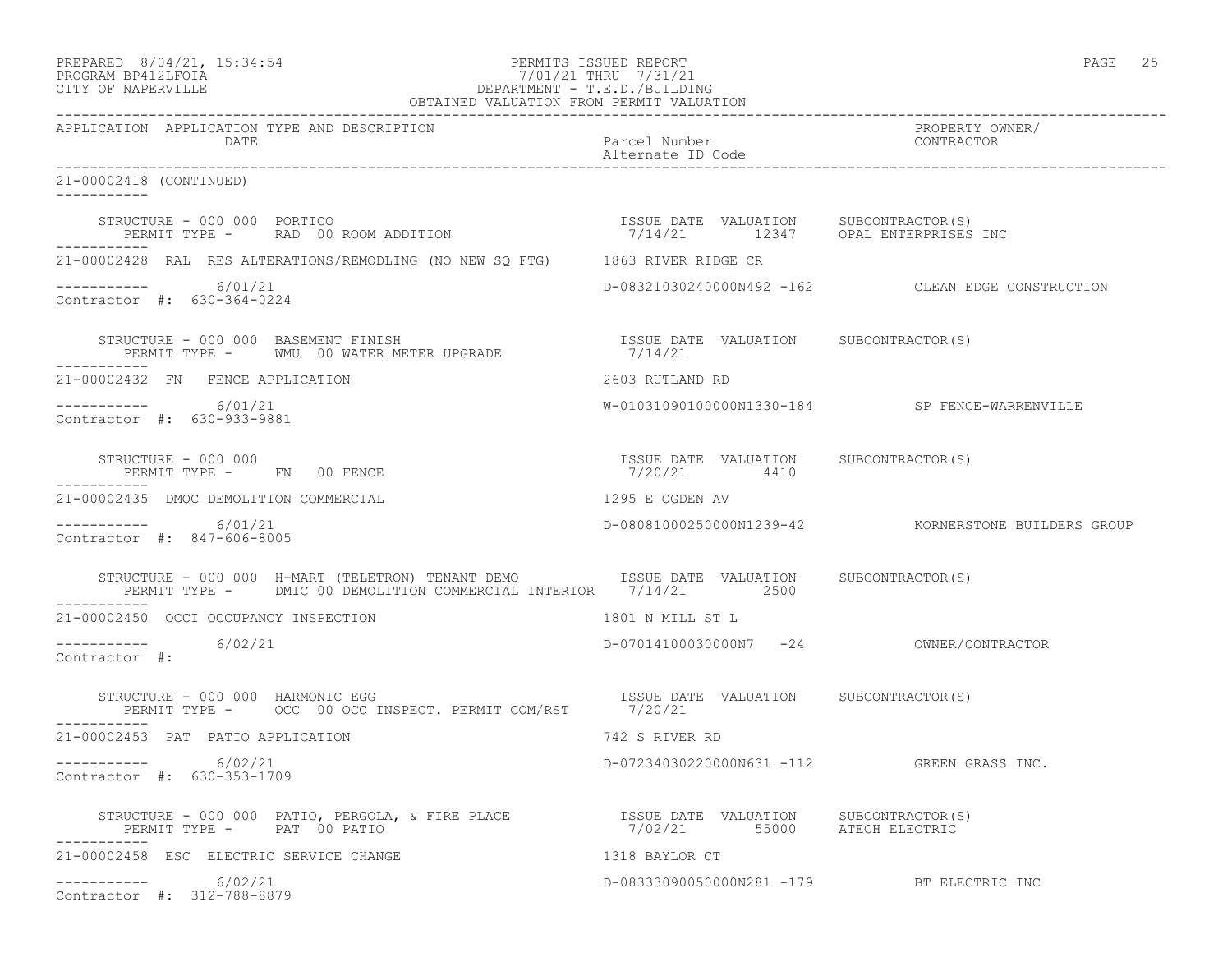### PREPARED 8/04/21, 15:34:54 PERMITS ISSUED REPORT PAGE 26 PROGRAM BP412LFOIA 7/01/21 THRU 7/31/21 PREPARED 8/04/21, 15:34:54<br>
PERMITS ISSUED REPORT<br>
CITY OF NAPERVILLE<br>
CITY OF NAPERVILLE

| OBTAINED VALUATION FROM PERMIT VALUATION             |                                                                                                                                                                                                                                                                                                                                                                                                                    |                                                        |                                                       |  |
|------------------------------------------------------|--------------------------------------------------------------------------------------------------------------------------------------------------------------------------------------------------------------------------------------------------------------------------------------------------------------------------------------------------------------------------------------------------------------------|--------------------------------------------------------|-------------------------------------------------------|--|
| APPLICATION APPLICATION TYPE AND DESCRIPTION<br>DATE |                                                                                                                                                                                                                                                                                                                                                                                                                    | Parcel Number<br>Alternate ID Code                     | PROPERTY OWNER/<br>CONTRACTOR                         |  |
| 21-00002458 (CONTINUED)<br>$- - - - - - - - - - -$   |                                                                                                                                                                                                                                                                                                                                                                                                                    |                                                        |                                                       |  |
| ------------                                         | STRUCTURE - 000 000 PHOTOVOLTAIC SYSTEM                              ISSUE DATE VALUATION      SUBCONTRACTOR(S)<br>PERMIT TYPE -      PV   00 SOLAR PHOTOVOLTAIC                      7/21/21       20300      BT ELECTRIC INC                                                                                                                                                                                     |                                                        |                                                       |  |
| 21-00002459 PAT PATIO APPLICATION                    |                                                                                                                                                                                                                                                                                                                                                                                                                    | 3507 TUSSELL ST                                        |                                                       |  |
| $--------- 6/02/21$<br>Contractor #: 815-740-1000    |                                                                                                                                                                                                                                                                                                                                                                                                                    |                                                        | W-01114260230000N664 -232 RAPID LANDSCAPING INC       |  |
|                                                      | STRUCTURE - 000 000 PATIO, FIRE PIT, SEAT WALL ISSUE DATE VALUATION SUBCONTRACTOR(S)<br>PERMIT TYPE - DRWY 00 DRIVEWAY ADDITION/ALTERATION 7/12/21<br>PAT 00 PATIO 7/12/21                                                                                                                                                                                                                                         |                                                        |                                                       |  |
| ___________                                          | 21-00002473 CAL COMMERCIAL ALTERATION/REPAIR (NO NEW SQ FTG) 618 S ROUTE 59 112                                                                                                                                                                                                                                                                                                                                    |                                                        |                                                       |  |
| $--------- 6/03/21$<br>Contractor #: 708-715-1734    |                                                                                                                                                                                                                                                                                                                                                                                                                    |                                                        | D-07221010050000N231 -94 SUGA BUILDERS & CONSTRUCTION |  |
|                                                      | $\begin{array}{cccccc} \texttt{STRUTURE} & - & 000 & 000 & \texttt{INCHIN'S BAMBOO GARDEN} & & & & & & \\ \texttt{PERMIT TYPE} & - & \texttt{CCAD} & 00 & \texttt{COMMERCIAL} & - & \texttt{CAD} & & & & \\ \end{array} \qquad \begin{array}{cccccc} \texttt{TSSUE} & \texttt{DATE} & \texttt{VALUATION} & & \texttt{SUBCONTRACTOR(S)} \\ \texttt{7/07/21} & & 12000 & \texttt{INTEGRITY ELECTRIC} \\ \end{array}$ |                                                        | FLO-PRO PLUMBING                                      |  |
| ------------<br>21-00002475 DECK DECK                |                                                                                                                                                                                                                                                                                                                                                                                                                    | 535 FAIRFAX DR                                         |                                                       |  |
| $---------$ 6/03/21<br>Contractor #: 630-669-3724    |                                                                                                                                                                                                                                                                                                                                                                                                                    |                                                        | D-08202060070000N113 -103 CREATIVE DECKS/SUGAR GROVE  |  |
| STRUCTURE - 000 000 DECK                             | PERMIT TYPE - DECK 00 DECK                                                                                                                                                                                                                                                                                                                                                                                         | ISSUE DATE VALUATION SUBCONTRACTOR(S)<br>7/29/21 21000 |                                                       |  |
|                                                      | 21-00002478 POOL POOL ABOVE/INGROUND RESIDENTIAL                                                                                                                                                                                                                                                                                                                                                                   | 1717 DRAKE CT                                          |                                                       |  |
| $--------- 6/03/21$<br>Contractor #: 847-349-9388    |                                                                                                                                                                                                                                                                                                                                                                                                                    |                                                        | D-08331150040000N470 -164 A&J RECREATIONAL SERVICE    |  |
|                                                      | STRUCTURE - 000 000 ABOVE GROUND POOL                                  ISSUE DATE VALUATION     SUBCONTRACTOR(S)<br>PERMIT TYPE -      POOL 00 POOL PERMIT ABOVE GROUND             7/06/21        5799      DFC MECHANICAL - ONE                                                                                                                                                                                  |                                                        |                                                       |  |
| 21-00002479 SFR SINGLE FAMILY RESIDENCE              |                                                                                                                                                                                                                                                                                                                                                                                                                    | 2560 ACCOLADE AV                                       |                                                       |  |
| $--------- 6/03/21$<br>Contractor #: 817-875-7057    |                                                                                                                                                                                                                                                                                                                                                                                                                    | W-011030002874 N1841-229 PULTE GROUP                   |                                                       |  |
| STRUCTURE - 000 000 SFR                              |                                                                                                                                                                                                                                                                                                                                                                                                                    | ISSUE DATE VALUATION SUBCONTRACTOR(S)                  |                                                       |  |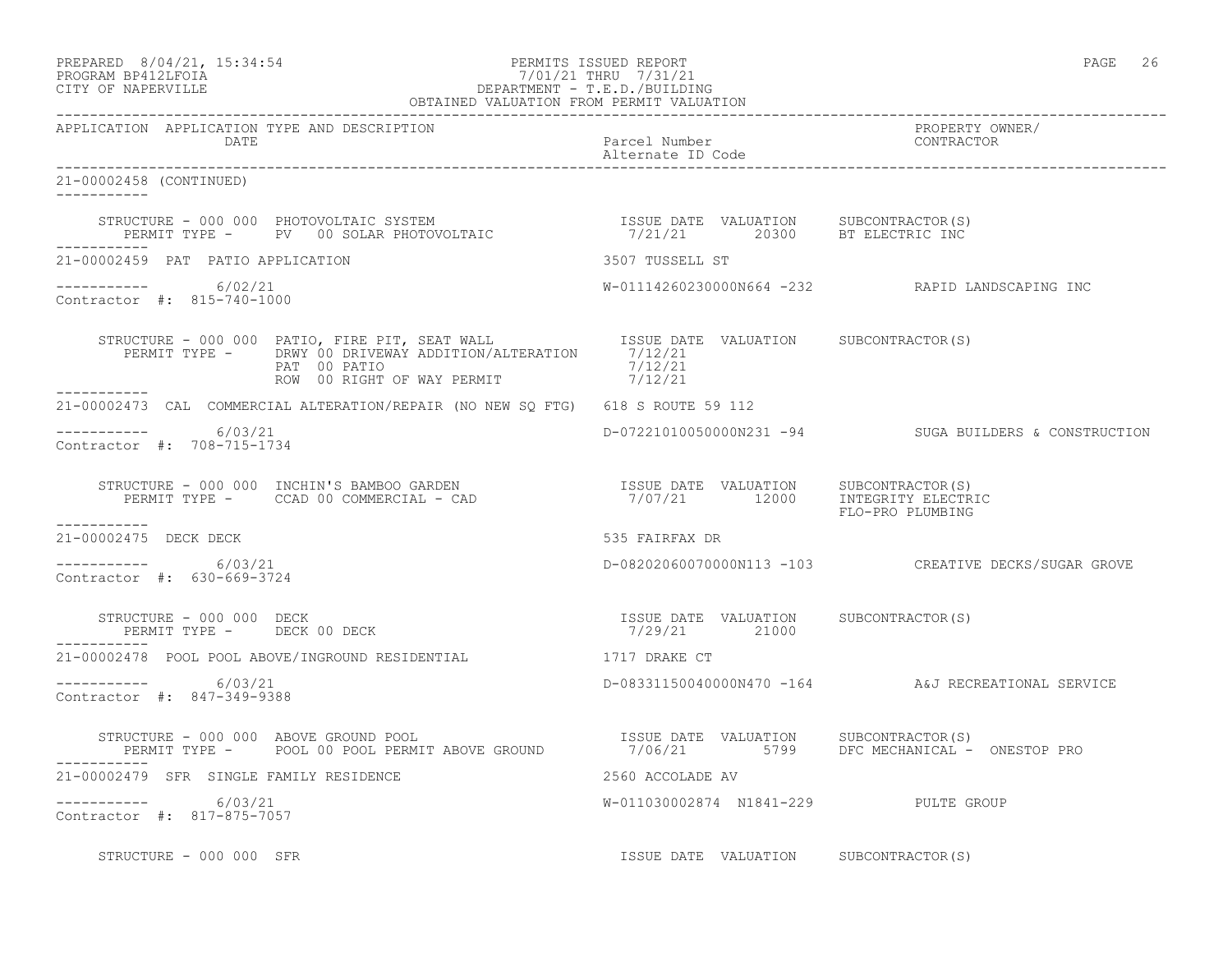PREPARED 8/04/21, 15:34:54 PERMITS ISSUED REPORT PAGE 27

### PROGRAM BP412LFOIA 7/01/21 THRU 7/31/21 CITY OF NAPERVILLE DEPARTMENT - T.E.D./BUILDING OBTAINED VALUATION FROM PERMIT VALUATION

------------------------------------------------------------------------------------------------------------------------------------ APPLICATION APPLICATION TYPE AND DESCRIPTION PROPERTY OWNER/ DATE Parcel Number CONTRACTOR Alternate ID Code ------------------------------------------------------------------------------------------------------------------------------------ 21-00002479 (CONTINUED) ----------- PERMIT TYPE - ELEC 00 ELECTRIC FOR SINGLE FAMILY/DPX 7/06/21 SUPERIOR ELECTRICAL TECHNOLOGI MECH 00 MECHANICAL FOR SFR/DPX 7/06/21 PLRM 00 PLUMBING BASEMENT ROUGH  $7/06/21$  S3 PLUMBING HOLIDAY SEWER & WATER/WAUCONDA PLUM 00 PLUMBING FOR SINGLE FAMILY/DPX 7/06/21 S3 PLUMBING HOLIDAY SEWER & WATER/WAUCONDA SFRP 00 SINGLE FAMILY RESIDENCE PERMIT 7/06/21 195000 RABY ROOFING STRU 00 STRUCTURAL FOR SINGLE FAM/DPX 7/06/21 ----------- 21-00002483 RAL RES ALTERATIONS/REMODLING (NO NEW SQ FTG) 929 MONTICELLO DR  $--------- 6/03/21$ ----------- 6/03/21 D-08182180070000N209 -71 MASONRY Contractor #: 708-228-7908 STRUCTURE - 000 000 BRICK FACADE/CHIMNEY ISSUE DATE VALUATION SUBCONTRACTOR(S) PERMIT TYPE - MISC 00 MISCELLANEOUS PERMIT 6000 7/19/21 6000 ----------- 21-00002513 SFR SINGLE FAMILY RESIDENCE 2960 LANCELOT LN ----------- 6/04/21 W-0110300028207 N1841-229 PULTE GROUP Contractor #: 817-875-7057 STRUCTURE - 000 000 SFR ISSUE DATE VALUATION SUBCONTRACTOR(S) PERMIT TYPE - BLEC 00 ELECTRIC FOR SINGLE FAMILY/DPX 7/06/21 SUPERIOR ELECTRICAL TECHNOLOGI MECH 00 MECHANICAL FOR SFR/DPX 7/06/21 PLUM 00 PLUMBING FOR SINGLE FAMILY/DPX 7/06/21 S3 PLUMBING HOLIDAY SEWER & WATER/WAUCONDA SFRP 00 SINGLE FAMILY RESIDENCE PERMIT 7/06/21 195000 RABY ROOFING STRU 00 STRUCTURAL FOR SINGLE FAM/DPX  $7/06/21$ ----------- 21-00002520 DECK DECK 1250 CHESHIRE AV  $--------- 6/04/21$ ----------- 6/04/21 D-08201050160000N109 -102 TILLIE BRUSS LANDSCAPES Contractor #: 630-877-7322 STRUCTURE - 000 000 DECK ISSUE DATE VALUATION SUBCONTRACTOR(S) PERMIT TYPE - DECK 00 DECK 21-00002522 FN FENCE APPLICATION 3904 LITTLESTONE CR ----------- 6/04/21 W-01163090080000N1393-257 NORTHWEST CEDAR PRODUCTS Contractor #: 815-836-8731 STRUCTURE - 000 000 ISSUE DATE VALUATION SUBCONTRACTOR(S) PERMIT TYPE - FN 00 FENCE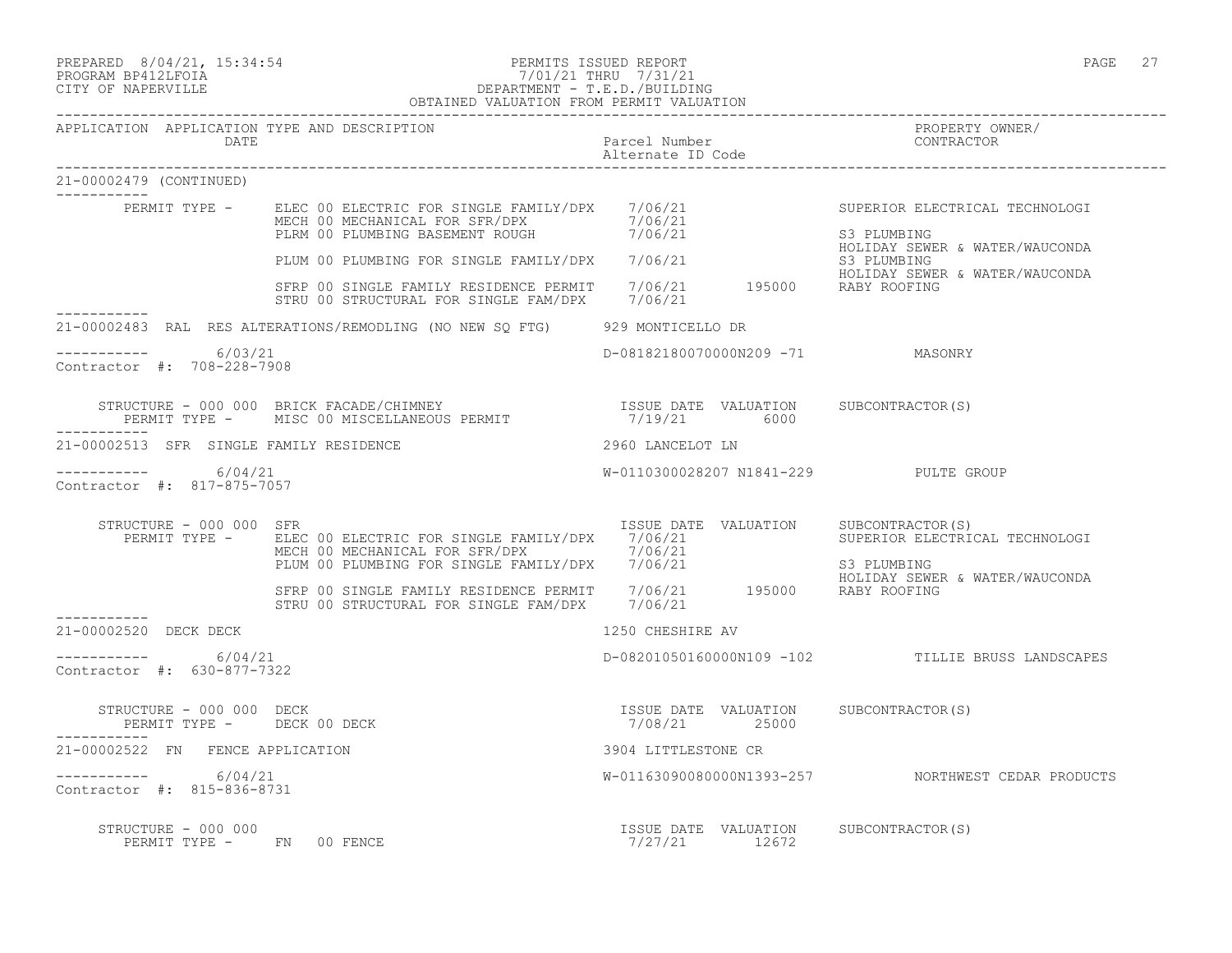### PREPARED 8/04/21, 15:34:54 PERMITS ISSUED REPORT PROGRAM BP412LFOIA PAGE 28<br>PROGRAM BP412LFOIA PROGRAM BP412LFOIA 7/01/21 THRU 7/31/21 CITY OF NAPERVILLE DEPARTMENT - T.E.D./BUILDING

| OBTAINED VALUATION FROM PERMIT VALUATION                                                                                                                                                            |                                                       |                                                            |
|-----------------------------------------------------------------------------------------------------------------------------------------------------------------------------------------------------|-------------------------------------------------------|------------------------------------------------------------|
| APPLICATION APPLICATION TYPE AND DESCRIPTION<br>DATE                                                                                                                                                | Parcel Number<br>Alternate ID Code                    | PROPERTY OWNER/<br>CONTRACTOR                              |
| 21-00002525 CAL COMMERCIAL ALTERATION/REPAIR (NO NEW SQ FTG) 1748 W JEFFERSON AV 120                                                                                                                |                                                       |                                                            |
| $---------$ 6/04/21<br>Contractor #: 847-678-5060                                                                                                                                                   |                                                       | D-07222080180000 - NORTHERN BUILDERS, INC                  |
| STRUCTURE - 000 000 ORS NASCO<br>PERMIT TYPE - CCAD 00 COMMERCIAL - CAD                             7/30/21      545000   CONNELLY ELECTRIC CO<br>STRUCTURE - 000 000 ORS NASCO                     |                                                       | MVP PLUMBING                                               |
| 21-00002526 CAL COMMERCIAL ALTERATION/REPAIR (NO NEW SO FTG) 111 E OGDEN AV 109                                                                                                                     |                                                       |                                                            |
| ----------     6/05/21<br>Contractor #: 262-443-1488                                                                                                                                                |                                                       | D-08073080210000N1556-55    INNOVATIVE CONSTRUCTION CONCEP |
| STRUCTURE - 000 000 JERSEY MIKE'S<br>PERMIT TYPE - CCAD 00 COMMERCIAL - CAD - 15SUE DATE VALUATION SUBCONTRACTOR(S)<br>7/20/21 20000 M & J ELECTRIC & GENERL CONTR<br>-----------                   |                                                       |                                                            |
| 21-00002530 DECK DECK                                                                                                                                                                               | 2954 HENLEY LN                                        |                                                            |
| $--------- 6/07/21$<br>Contractor #: 630-935-4131                                                                                                                                                   | D-07271040940000N1699-124 KENNETH-KIRK INC            |                                                            |
| STRUCTURE - 000 000 DECK EXTENSION<br>PERMIT TYPE - DECK 00 DECK                                                                                                                                    | ISSUE DATE VALUATION SUBCONTRACTOR(S)<br>7/27/21 3000 |                                                            |
| 21-00002531 DECK DECK                                                                                                                                                                               | 1812 77TH ST                                          |                                                            |
| $--------- 6/07/21$<br>Contractor #: 630-801-7927                                                                                                                                                   |                                                       | D-08284090220000N235 -150 RIDGELINE CONSULTANTS            |
| STRUCTURE - 000 000 FLOATING GROUND DECK<br>PERMIT TYPE - DECK 00 DECK                                                                                                                              | ISSUE DATE VALUATION SUBCONTRACTOR(S)<br>7/29/21 3000 |                                                            |
| 21-00002537 PAT PATIO APPLICATION                                                                                                                                                                   | 4416 WHITE ASH LN                                     |                                                            |
| $--------- 6/07/21$<br>Contractor #: 630-551-2561                                                                                                                                                   | W-01172090010000N1523-241 ARNE'S PAVING LLC           |                                                            |
| STRUCTURE - 000 000 PAVER PATIO/STAIRS/FIREPIT/GAZEBO/SEATWA ISSUE DATE VALUATION SUBCONTRACTOR(S)<br>PERMIT TYPE - PAT 00 PATIO PATIO 7/08/21 53900 RUBIO ELECTRICAL<br>PERMIT TYPE - PAT 00 PATIO |                                                       |                                                            |
| 21-00002539 ESC ELECTRIC SERVICE CHANGE                                                                                                                                                             | 451 BEDFORD CT                                        |                                                            |
| $--------- 6/07/21$<br>Contractor #: 630-964-0541                                                                                                                                                   |                                                       |                                                            |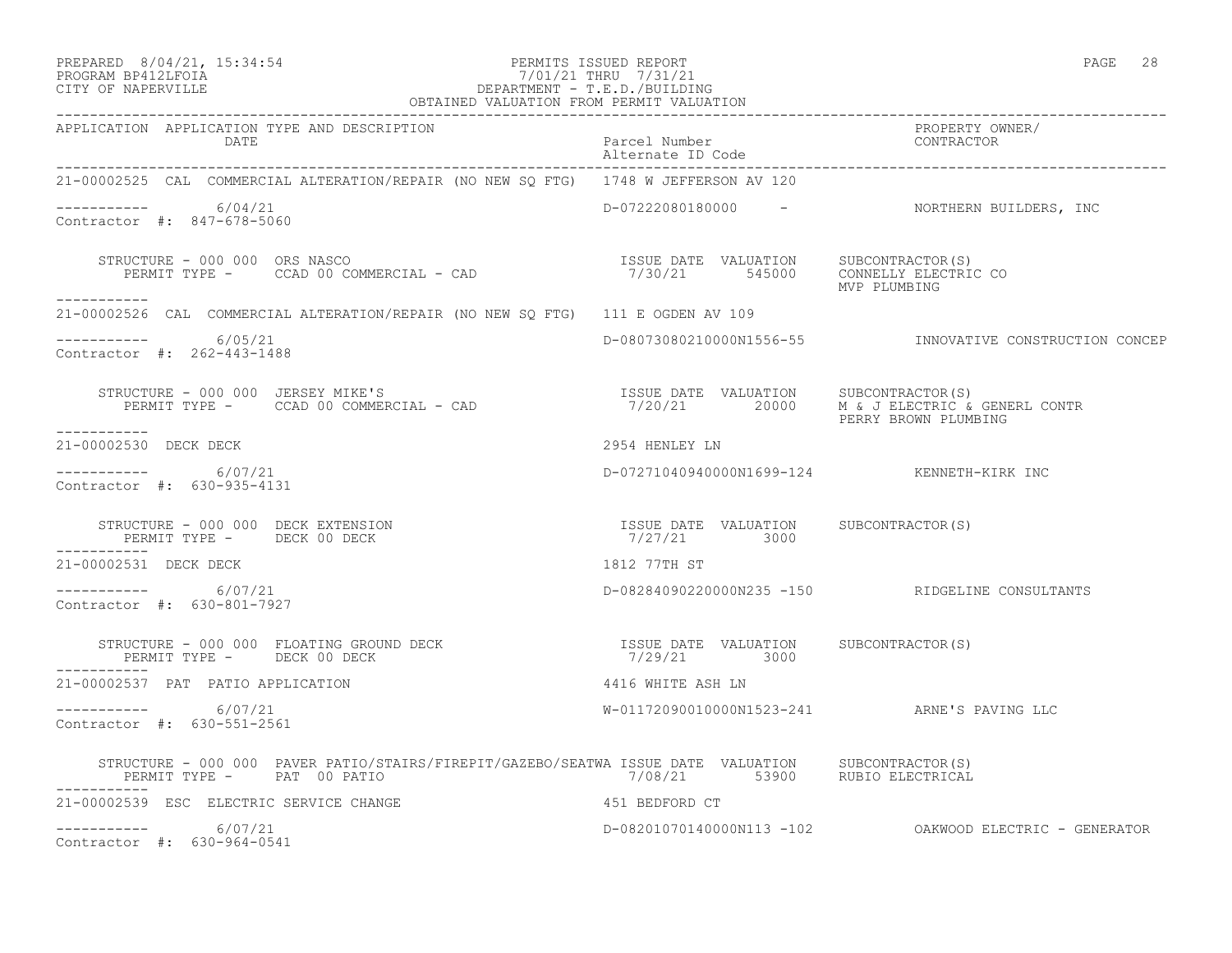|                    | PREPARED 8/04/21, 15:34:54 | PERMITS ISSUED REPORT     |  | PAGE | 29 |
|--------------------|----------------------------|---------------------------|--|------|----|
| PROCRAM RP412LFOIA |                            | $7/01/21$ THRII $7/31/21$ |  |      |    |

# PROGRAM BP412LFOIA 7/01/21 THRU 7/31/21 CITY OF NAPERVILLE DEPARTMENT - T.E.D./BUILDING

| OBTAINED VALUATION FROM PERMIT VALUATION                                                                                                                                                                                        |                                                  |                                                     |  |
|---------------------------------------------------------------------------------------------------------------------------------------------------------------------------------------------------------------------------------|--------------------------------------------------|-----------------------------------------------------|--|
| APPLICATION APPLICATION TYPE AND DESCRIPTION<br>DATE                                                                                                                                                                            | Parcel Number<br>Alternate ID Code               | PROPERTY OWNER/<br>CONTRACTOR                       |  |
| 21-00002539 (CONTINUED)                                                                                                                                                                                                         |                                                  |                                                     |  |
| STRUCTURE - 000 000 GENERATOR<br>PERMIT TYPE - GENR 00 GENERATOR PERMIT                                                                                                                                                         | ISSUE DATE VALUATION SUBCONTRACTOR(S)<br>7/20/21 | OAKWOOD ELECTRIC - GENERATOR                        |  |
| 21-00002542 ESC ELECTRIC SERVICE CHANGE                                                                                                                                                                                         | 3635 LIME LIGHT DR                               |                                                     |  |
| $--------- 6/07/21$<br>Contractor #: 443-538-2958                                                                                                                                                                               | $W-01103080200000N1839-229$ TESLA, INC.          |                                                     |  |
| STRUCTURE - 000 000 PHOTOVOLTAIC SYSTEM                              ISSUE DATE VALUATION     SUBCONTRACTOR(S)<br>PERMIT TYPE -      PV   00 SOLAR PHOTOVOLTAIC                     7/08/21       19564     TESLA, INC.         |                                                  |                                                     |  |
| 21-00002562 SADC SATELLITE DISH/ANTENNA COMMERCIAL 2360 95TH ST AT&T                                                                                                                                                            |                                                  |                                                     |  |
| 6/08/21<br>Contractor #: 314-402-9027                                                                                                                                                                                           |                                                  | MASTEC                                              |  |
| STRUCTURE - 000 000<br>PERMIT TYPE - SADC 00 SATELLITE DISH/ANT COMMERCIAL 7/29/21                                                                                                                                              | ISSUE DATE VALUATION SUBCONTRACTOR(S)            | UTILITY CORE CONSTRUCTION LLC                       |  |
| 21-00002564 PPA PLUMBING PERMIT                                                                                                                                                                                                 | 1100 N WRIGHT ST                                 |                                                     |  |
| ---------- 6/08/21<br>Contractor #: 815-838-7047                                                                                                                                                                                |                                                  | D-08074040190000N364 -56 DAN DEE SEWER CONSTRUCTION |  |
| STRUCTURE - 000 000 EMERGENCY SEWER/WATER REPAIR             ISSUE DATE VALUATION     SUBCONTRACTOR(S)<br>PERMIT TYPE -     SEW 00 SEWER/WATER REPAIR OR REPLACE     7/13/21                     GLENBROOK PLUMBING AND COMPANY |                                                  |                                                     |  |
| 21-00002568 RAL RES ALTERATIONS/REMODLING (NO NEW SQ FTG) 1115 KENILWORTH CR                                                                                                                                                    |                                                  |                                                     |  |
| 6/08/21<br>Contractor #: 312-315-3565                                                                                                                                                                                           | D-08203030100000N99 -117 HYLAND HOMES            |                                                     |  |
| STRUCTURE - 000 000 KITCHEN REMODEL (S) THE STRUCTURE - 000 000 KITCHEN REMODEL (S) SUBSONTRACTOR (S) SERMIT TYPE - RAL 00 ROOM ALTERATION (S) 7/01/21 50000 D.A.M. PLUMBING, INC<br>----------                                 |                                                  |                                                     |  |
| 21-00002576 DECK DECK                                                                                                                                                                                                           | 5012 CHRISTA CT                                  |                                                     |  |
| -----------     6/08/21<br>Contractor #:                                                                                                                                                                                        |                                                  |                                                     |  |
|                                                                                                                                                                                                                                 |                                                  |                                                     |  |
| 21-00002577 DECK DECK                                                                                                                                                                                                           | 1816 PRINCESS CR                                 |                                                     |  |
| ----------- 6/08/21<br>Contractor #: 847-344-6664                                                                                                                                                                               | W-01141100100000N843 -246 PLATINUM DECKING       |                                                     |  |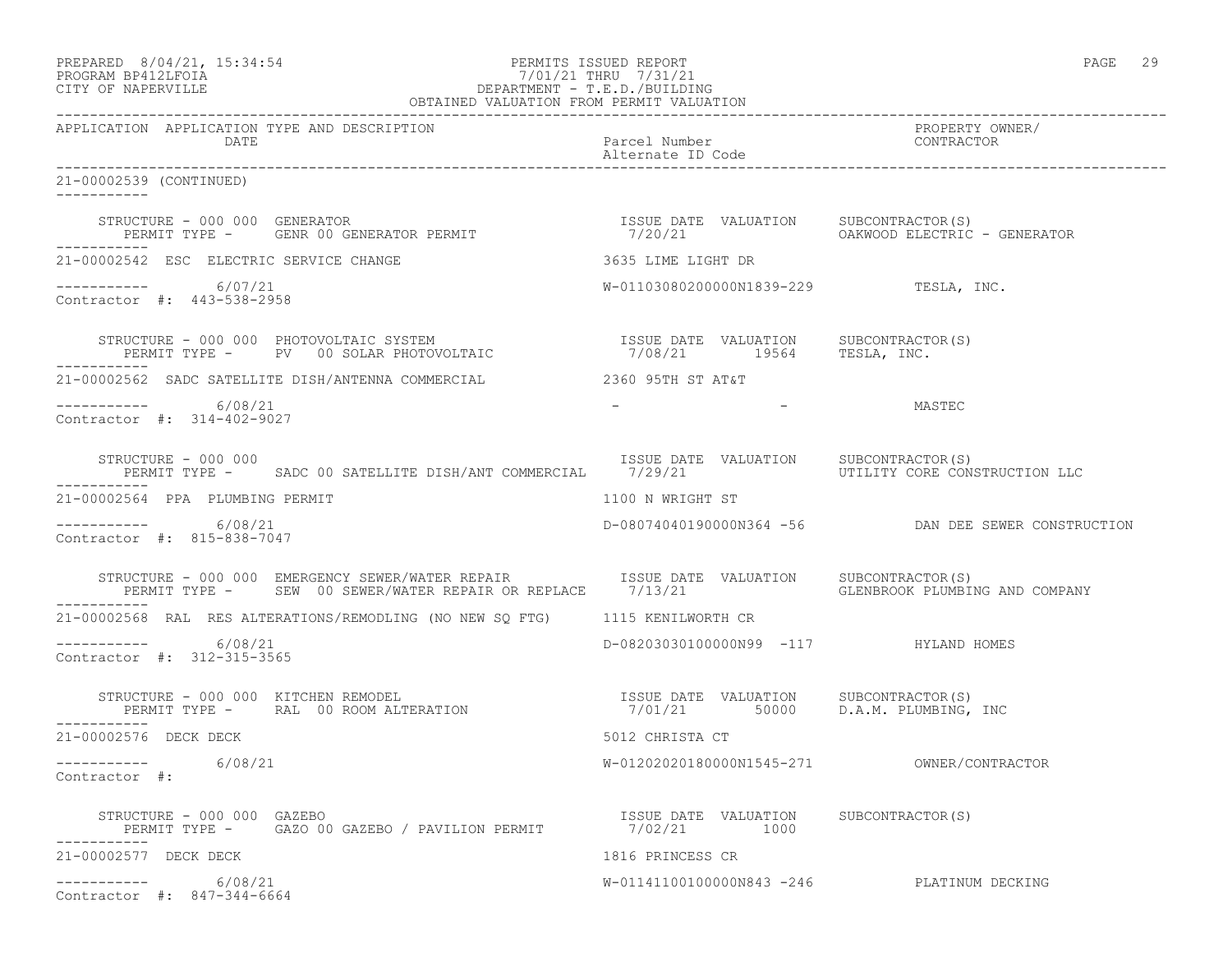| PREPARED             | 8/04/21, 15:34:54 |
|----------------------|-------------------|
| גדמה זמונות ווגמממחת |                   |

### PERMITS ISSUED REPORT FOR THE REPORT SERVICE SOLUTION OF PAGE 30 PAGE 30 PROGRAM BP412LFOIA 7/01/21 THRU 7/31/21 CITY OF NAPERVILLE DEPARTMENT - T.E.D./BUILDING OBTAINED VALUATION FROM PERMIT VALUATION

------------------------------------------------------------------------------------------------------------------------------------ APPLICATION APPLICATION TYPE AND DESCRIPTION PROPERTY OWNER/ DATE Parcel Number Contractor Contractor Contractor Parcel Number Alternate ID Code ------------------------------------------------------------------------------------------------------------------------------------ 21-00002577 (CONTINUED) ----------- STRUCTURE - 000 000 DECK ISSUE DATE VALUATION SUBCONTRACTOR(S) PERMIT TYPE - DECK 00 DECK ----------- 21-00002579 SFR SINGLE FAMILY RESIDENCE 3648 AMBROSIA DR ----------- 6/08/21 W-0110300028219 N1842-229 PULTE GROUP Contractor #: 817-875-7057 STRUCTURE - 000 000 SFR<br>PERMIT TYPE - ELEC 00 ELECTRIC FOR SINGLE FAMILY/DPX 7/12/21 21 SUPERIOR ELECTRICAL TECHNOLOGI PERMIT TYPE - ELEC 00 ELECTRIC FOR SINGLE FAMILY/DPX 7/12/21<br>MECH 00 MECHANICAL FOR SFR/DPX 7/12/21<br>PLRM 00 PLUMBING BASEMENT ROUGH 7/12/21 MECH 00 MECHANICAL FOR SFR/DPX PLRM 00 PLUMBING BASEMENT ROUGH 7/12/21 S3 PLUMBING HOLIDAY SEWER & WATER/WAUCONDA PLUM 00 PLUMBING FOR SINGLE FAMILY/DPX 7/12/21 HOLIDAY SEWER & WATER/WAUCONDA SFRP 00 SINGLE FAMILY RESIDENCE PERMIT 7/12/21 195000 RABY ROOFING STRU 00 STRUCTURAL FOR SINGLE FAM/DPX 7/12/21 ----------- 21-00002580 SFR SINGLE FAMILY RESIDENCE 3639 GOLD CUP LN ----------- 6/08/21 W-0110300028191 N1841-229 PULTE GROUP Contractor #: 817-875-7057 STRUCTURE - 000 000 SFR ISSUE DATE VALUATION SUBCONTRACTOR(S) PERMIT TYPE - ELEC 00 ELECTRIC FOR SINGLE FAMILY/DPX 7/12/21 SUPERIOR ELECTRICAL TECHNOLOGI MECH 00 MECHANICAL FOR SFR/DPX  $7/12/21$ PLUM 00 PLUMBING FOR SINGLE FAMILY/DPX  $7/12/21$  S3 PLUMBING HOLIDAY SEWER & WATER/WAUCONDA SFRP 00 SINGLE FAMILY RESIDENCE PERMIT 7/12/21 195000 RABY ROOFING STRU 00 STRUCTURAL FOR SINGLE FAM/DPX  $7/12/21$ ----------- 21-00002581 PAT PATIO APPLICATION 32 FORD LN \_\_\_\_\_\_\_\_\_\_\_ ----------- 6/08/21 W-02064110070000N1489-206 MONTANO'S LANDSCAPING Contractor #: 630-930-8355 STRUCTURE - 000 000 BRICK PAVER PATIO ISSUE DATE VALUATION SUBCONTRACTOR(S) PERMIT TYPE - PAT 00 PATIO ----------- 21-00002587 RAD RES ADDITIONS (NEW SQ FTG) 2556 BALSAM COVE RD ----------- 6/08/21 D-07091090020000N1762-032 SUNSPACE BY ARBORVIEW Contractor #: 630-514-4701 STRUCTURE - 000 000 **ISSUE DATE VALUATION** SUBCONTRACTOR(S)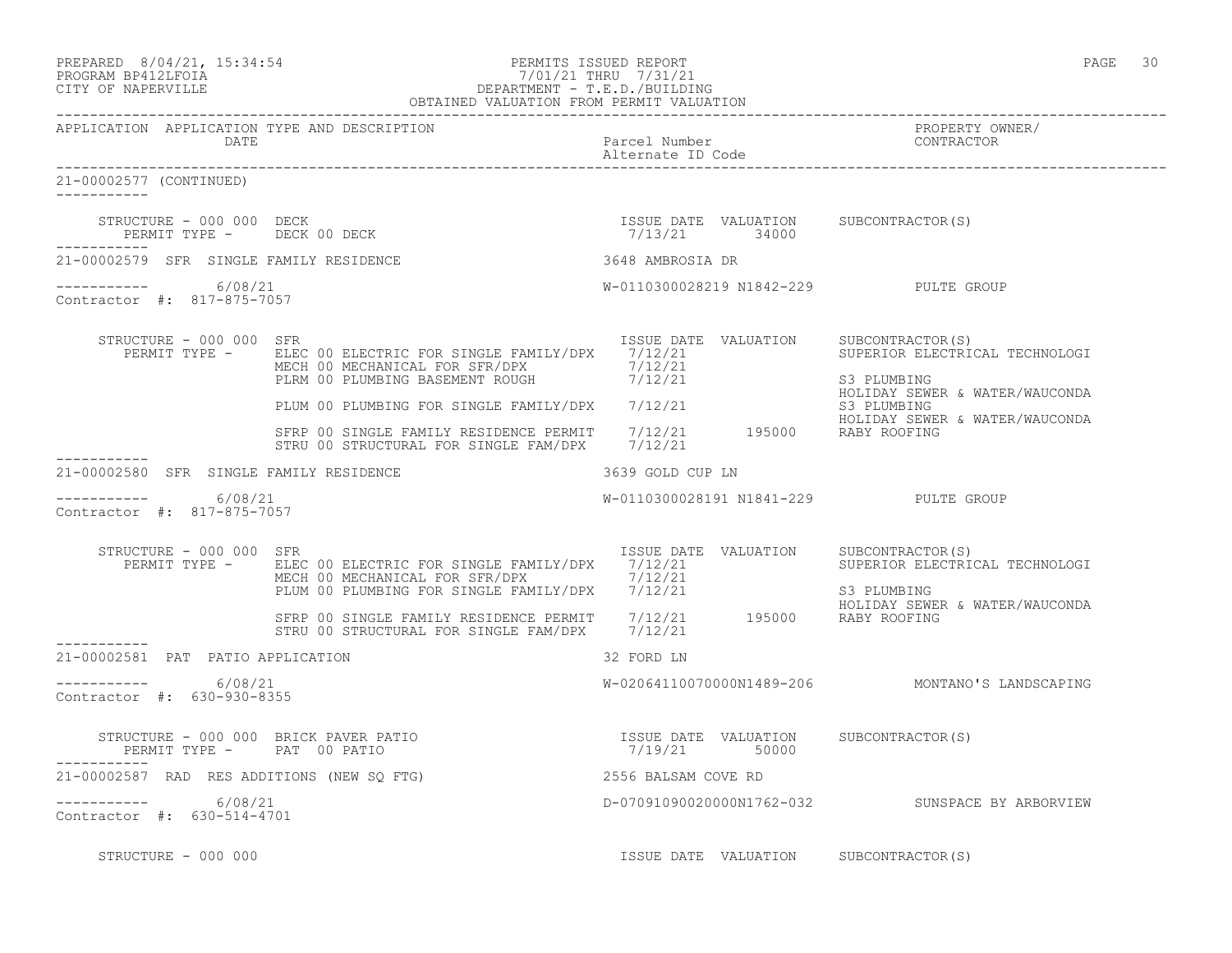#### PREPARED 8/04/21, 15:34:54 PERMITS ISSUED REPORT PAGE 31 PROGRAM BP412LFOIA 7/01/21 THRU 7/31/21 CITY OF NAPERVILLE DEPARTMENT - T.E.D./BUILDING OBTAINED VALUATION FROM PERMIT VALUATION

APPLICATION APPLICATION TYPE AND DESCRIPTION PROPERTY OWNER/

------------------------------------------------------------------------------------------------------------------------------------

DATE DATE Parcel Number Alternate ID Code ------------------------------------------------------------------------------------------------------------------------------------ 21-00002587 (CONTINUED) ----------- PERMIT TYPE - RAD 00 ROOM ADDITION 7/09/21 21000 MATRIX ELECTRIC CO ----------- 21-00002604 ESC ELECTRIC SERVICE CHANGE 1352 E GARTNER RD  $--------- 6/09/21$ D-08204070300000N90 -118 LEO'S ELECTRICAL SERVICES Contractor #: 630-326-9047 STRUCTURE - 000 000 R/R AND RELOCATE METER ISSUE DATE VALUATION SUBCONTRACTOR(S) PERMIT TYPE - ELSC 00 ELECTRIC SVC CHANGE RES. 7/08/21 LEO'S ELECTRICAL SERVICES ----------- 21-00002605 SIGN SIGN APPLICATIONS 2863 95TH ST 127 ----------- 6/09/21 W-01033060060000N1740-199 PGL SIGNS & SERVICE INC.LLC Contractor #: 847-298-5133 STRUCTURE - 000 000<br>
STRUCTURE - 1990 SIGN 1990 SIGN 1990 STATE VALUATION SUBCONTRACTOR(S)<br>
T/15/21 3YNERGY ELECTRICAL SERVICE PERMIT TYPE - SIGN 00 SIGN ----------- 21-00002611 RAL RES ALTERATIONS/REMODLING (NO NEW SQ FTG) 948 MERRIMAC CR ----------- 6/09/21 D-07251100130000N677 -128 CREDERE LLC Contractor #: 708-670-6338 STRUCTURE - 000 000 INTERIOR REMODEL ISSUE DATE VALUATION SUBCONTRACTOR(S) PERMIT TYPE - RAL 00 ROOM ALTERATION 7/15/21 38000 M D ELECTRICAL CONTRACTORS INC R & R PLUMBING TECHNICIANS ----------- 21-00002621 PAT PATIO APPLICATION 1008 HOLLINGSWOOD CT  $--------- 6/10/21$ W-01112110130000N719 -217 BLUE CONSTRUCTION CORP Contractor #: STRUCTURE - 000 000 PATIO ISSUE DATE VALUATION SUBCONTRACTOR(S) PERMIT TYPE - PAT 00 PATIO ----------- 21-00002623 OCCI OCCUPANCY INSPECTION 50 S MAIN ST 136 ----------- 6/10/21 D-07134190300000N1672-84 OWNER/CONTRACTOR Contractor #: STRUCTURE - 000 000 FIRECAKES NAPERVILLE PROMENADE, LLC ISSUE DATE VALUATION SUBCONTRACTOR(S) PERMIT TYPE - OCC 00 OCC INSPECT. PERMIT COM/RST 7/14/21 ----------- 21-00002626 DECK DECK 763 THORNAPPLE DR ----------- 6/10/21 D-07234050540000N187 -112 S&T CUSTOM DECK Contractor #: 630-417-6958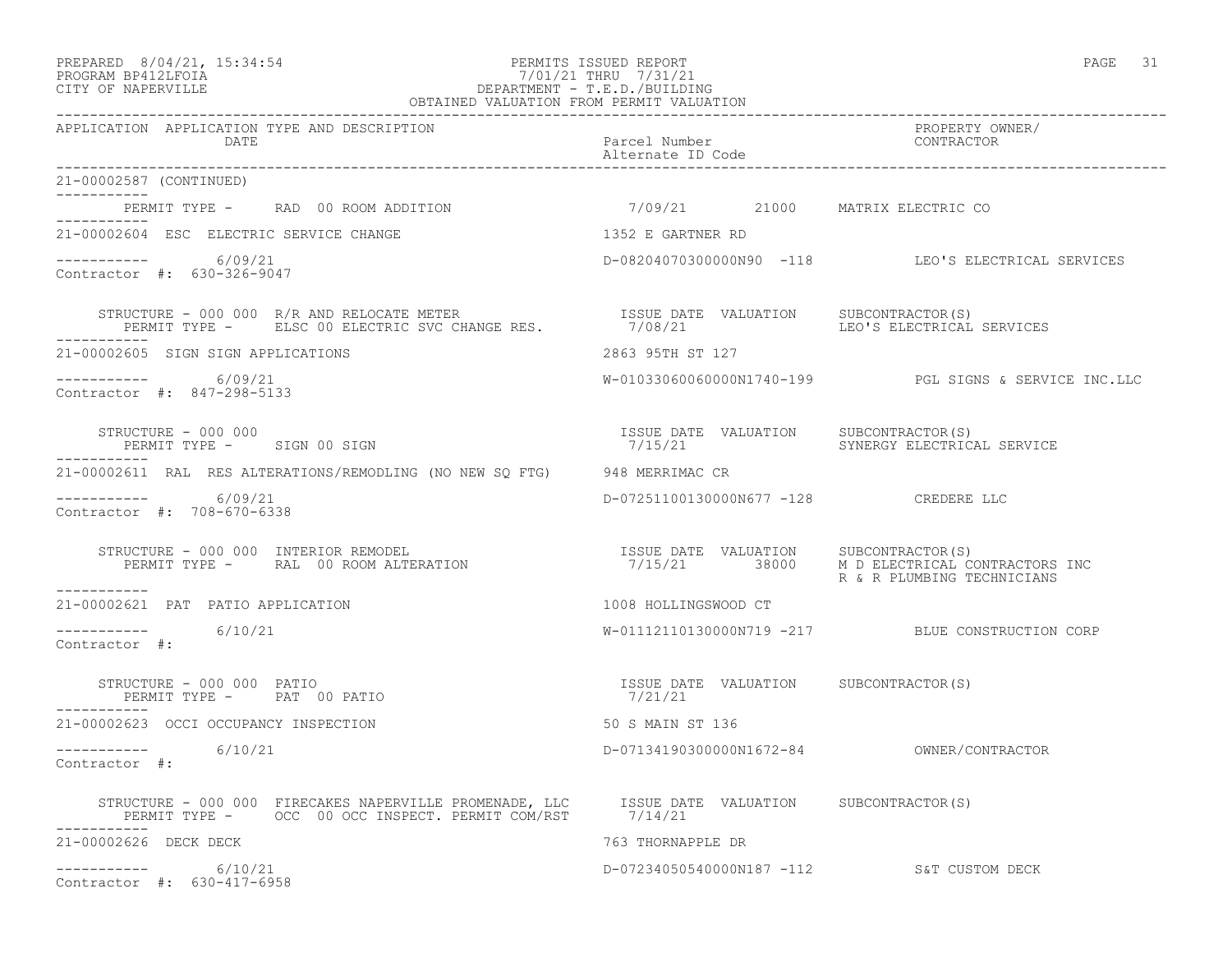| PREPARED             | $8/04/21$ , 15:34:54 |  |
|----------------------|----------------------|--|
| גדמת זרונתם וגנסמספם |                      |  |

## PREPARED 8/04/21, 15:34:54 PERMITS ISSUED REPORT<br>PROGRAM BP412LFOIA PAGE 32<br>
7/01/21 THRU 7/31/21 PROGRAM BP412LFOIA 7/01/21 THRU 7/31/21 CITY OF NAPERVILLE DEPARTMENT - T.E.D./BUILDING

| OBTAINED VALUATION FROM PERMIT VALUATION                                                                                                                                                                                                                                                                                                                                                                                                       |                                                       |                                                  |  |
|------------------------------------------------------------------------------------------------------------------------------------------------------------------------------------------------------------------------------------------------------------------------------------------------------------------------------------------------------------------------------------------------------------------------------------------------|-------------------------------------------------------|--------------------------------------------------|--|
| APPLICATION APPLICATION TYPE AND DESCRIPTION<br>DATE                                                                                                                                                                                                                                                                                                                                                                                           | Parcel Number<br>Alternate ID Code                    | PROPERTY OWNER/<br>CONTRACTOR                    |  |
| 21-00002626 (CONTINUED)                                                                                                                                                                                                                                                                                                                                                                                                                        |                                                       |                                                  |  |
| $\begin{array}{cccccccccc} \texttt{STRUCTURE} & - & 000 & 000 & \texttt{DECK} & & & & & & & & \\ \texttt{PERMIT TYPE} & - & & & & & & & & & & \\ \texttt{PERMIT TYPE} & - & & & & & & & & & \\ \end{array}$                                                                                                                                                                                                                                    |                                                       |                                                  |  |
| 21-00002628 PAT PATIO APPLICATION                                                                                                                                                                                                                                                                                                                                                                                                              | 2411 FOXBORO LN                                       |                                                  |  |
| $--------- 6/10/21$<br>Contractor #:                                                                                                                                                                                                                                                                                                                                                                                                           | W-01032020160000N1319-185 MASONRY DOCTORS             |                                                  |  |
| $\begin{array}{cccccccccc} \texttt{STRUCTURE} & - & 000 & 000 & \texttt{PAVER} & \texttt{PATIO} & \texttt{TSSUE} & \texttt{DATE} & \texttt{VALUATION} & \texttt{SUBCONTRACTOR(S)} \\ \texttt{PERMIT TYPE} & - & \texttt{PAT} & 00 & \texttt{PATIO} & \texttt{SUTS} & \texttt{SUTS} & \texttt{SUTS} & \texttt{SUTS} & \texttt{SUTS} & \texttt{SUTS} & \texttt{SUTS} & \texttt{SUTS} & \texttt{SUTS} & \texttt{SUTS} & \texttt{SUTS} & \texttt{$ |                                                       |                                                  |  |
| 21-00002633 SIGN SIGN APPLICATIONS                                                                                                                                                                                                                                                                                                                                                                                                             | 654 S ROUTE 59                                        |                                                  |  |
| $--------- 6/10/21$<br>Contractor #: 630-428-4433                                                                                                                                                                                                                                                                                                                                                                                              | D-07223030130000N231 -109 ACCURATE REPRO              |                                                  |  |
| STRUCTURE - 000 000<br>PERMIT TYPE - SIGN 00 SIGN<br>------------                                                                                                                                                                                                                                                                                                                                                                              | ISSUE DATE VALUATION SUBCONTRACTOR(S)<br>7/12/21      |                                                  |  |
| 21-00002634 CAL COMMERCIAL ALTERATION/REPAIR (NO NEW SQ FTG) 688 AMERSALE DR                                                                                                                                                                                                                                                                                                                                                                   |                                                       |                                                  |  |
| $--------- 6/10/21$<br>Contractor #: 708-925-5047                                                                                                                                                                                                                                                                                                                                                                                              |                                                       | D-07162070050000N1507-48 EM-RO ENTERPRISES INC   |  |
| STRUCTURE - 000 000 DOLLAR TREE<br>PERMIT TYPE - FSBD 00 FIRE SPRINKLER PERMIT 17/28/21                                                                                                                                                                                                                                                                                                                                                        | ISSUE DATE VALUATION SUBCONTRACTOR(S)                 | KOTUR MECHANICAL GROUP                           |  |
| 21-00002635 CAL COMMERCIAL ALTERATION/REPAIR (NO NEW SQ FTG) 2011 S WASHINGTON ST 111                                                                                                                                                                                                                                                                                                                                                          |                                                       |                                                  |  |
| ----------- 6/10/21<br>Contractor #: 630-510-0455                                                                                                                                                                                                                                                                                                                                                                                              |                                                       | D-08314150170000N1388-176 PIANE CONSTRUCTION     |  |
|                                                                                                                                                                                                                                                                                                                                                                                                                                                |                                                       | R KING CONSTRUCTION INC                          |  |
| 21-00002637 FN FENCE APPLICATION                                                                                                                                                                                                                                                                                                                                                                                                               | 305 W JEFFERSON AV                                    |                                                  |  |
| -----------     6/10/21<br>Contractor #: 630-406-8410                                                                                                                                                                                                                                                                                                                                                                                          |                                                       | D-07134160230000N538 -84 PARAMOUNT FENCE-BATAVIA |  |
| STRUCTURE - 000 000<br>STRUCTURE - 000 000<br>PERMIT TYPE - FN 00 FENCE                                                                                                                                                                                                                                                                                                                                                                        | ISSUE DATE VALUATION SUBCONTRACTOR(S)<br>7/06/21 6539 |                                                  |  |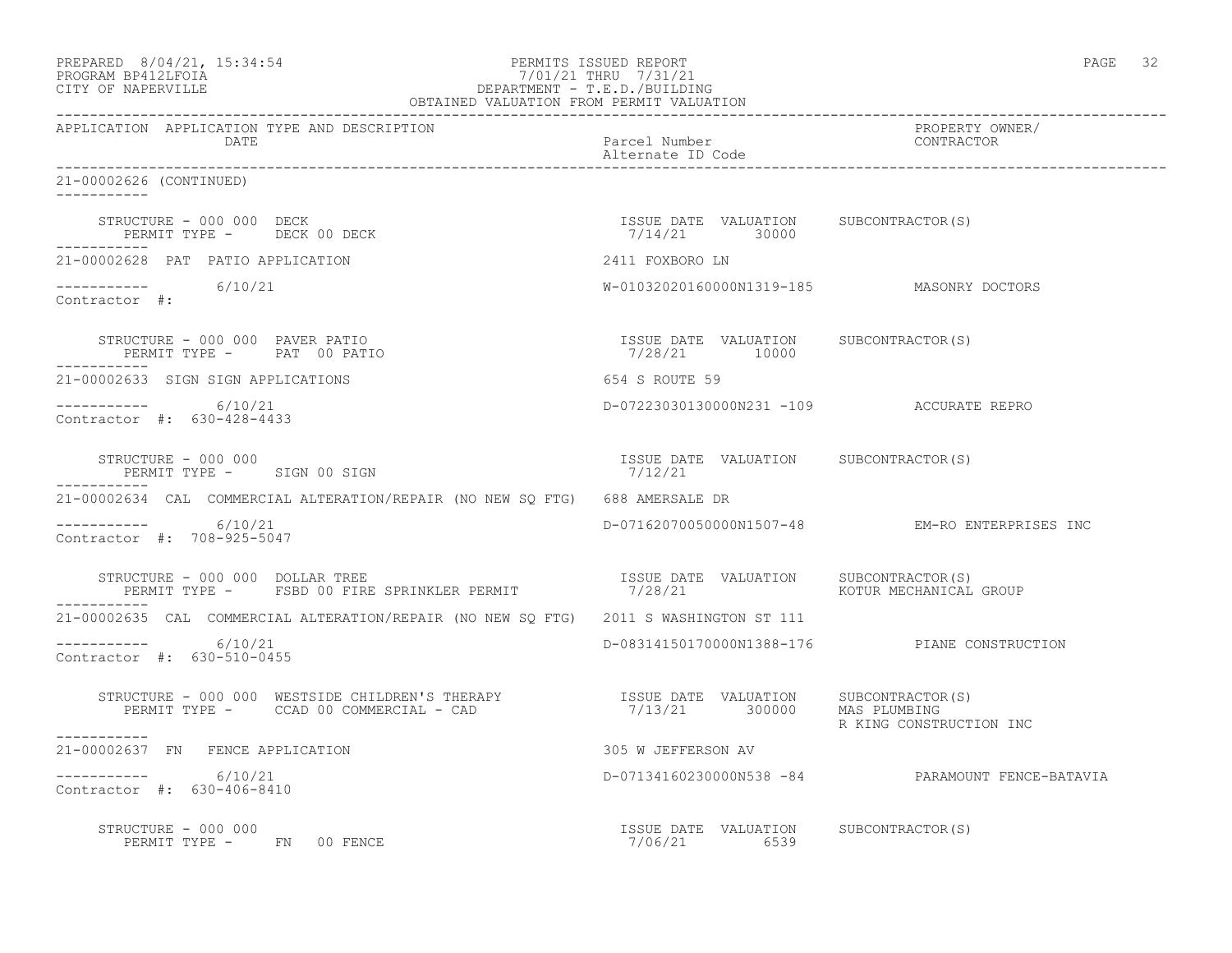### PREPARED 8/04/21, 15:34:54 PERMITS ISSUED REPORT PROGRAM BP412LFOIA PAGE 33 PROGRAM BP412LFOIA 7/01/21 THRU 7/31/21 CITY OF NAPERVILLE DEPARTMENT - T.E.D./BUILDING

| OBTAINED VALUATION FROM PERMIT VALUATION                                                                                                                                                                                                                               |                                                                             |                                                                  |
|------------------------------------------------------------------------------------------------------------------------------------------------------------------------------------------------------------------------------------------------------------------------|-----------------------------------------------------------------------------|------------------------------------------------------------------|
| APPLICATION APPLICATION TYPE AND DESCRIPTION<br><b>DATE</b>                                                                                                                                                                                                            | Parcel Number<br>Alternate ID Code                                          | PROPERTY OWNER/<br>CONTRACTOR                                    |
| 21-00002639 RAL RES ALTERATIONS/REMODLING (NO NEW SO FTG) 3575 SCOTTSDALE CR                                                                                                                                                                                           |                                                                             |                                                                  |
| $---------$ 6/10/21<br>Contractor #: 630-330-4739                                                                                                                                                                                                                      |                                                                             | W-01043010150000N1251-197 TRANQUILITY BUILDERS                   |
| STRUCTURE – 000 000 MASTER AND HALL BATH REMODEL                ISSUE DATE VALUATION    SUBCONTRACTOR(S)<br>PERMIT TYPE –     RAL  00 ROOM ALTERATION                       7/06/21       35000     AFFORDABLE PLUMBING<br>-----------                                 |                                                                             | 7/06/21 35000 AFFORDABLE PLUMBING SERVICES<br>MATRIX ELECTRIC CO |
| 21-00002641 PAT PATIO APPLICATION                                                                                                                                                                                                                                      | 2311 FESCUE RD                                                              |                                                                  |
| $--------- 6/10/21$<br>Contractor #: 708-407-1682                                                                                                                                                                                                                      | W-01224040120000N1448-290 J&J LANDSCAPING                                   |                                                                  |
| $\begin{array}{cccccccccc} \texttt{STRUCTURE} & - & 000 & 000 & \texttt{PATIO} & & & & & & & \\ \texttt{PERMIT TYPE} & - & \texttt{PAT} & 00 & \texttt{PATIO} & & & & & & \\ \texttt{PERMIT TYPE} & - & \texttt{PAT} & 00 & \texttt{PATIO} & & & & & & \\ \end{array}$ |                                                                             |                                                                  |
| 21-00002642 PAT PATIO APPLICATION                                                                                                                                                                                                                                      | 1724 SCHEY CT                                                               |                                                                  |
| $--------- 6/10/21$<br>Contractor #: 708-878-8547                                                                                                                                                                                                                      |                                                                             | D-08312140270000N568 -161 FINISHING TOUCH CONCRETE & MAS         |
| STRUCTURE - 000 000 PATIO/STAIRS/SIDEWALK<br>PERMIT TYPE - PAT 00 PATIO                                                                                                                                                                                                | ISSUE DATE VALUATION SUBCONTRACTOR(S)<br>7/28/21 6972                       |                                                                  |
| 21-00002643 SIGN SIGN APPLICATIONS                                                                                                                                                                                                                                     | 676 AMERSALE DR                                                             |                                                                  |
| $--------- 6/10/21$<br>Contractor #: 708-478-2700                                                                                                                                                                                                                      |                                                                             | D-07162070040000N1507-48 INTEGRITY SIGN COMPANY                  |
| STRUCTURE - 000 000<br>PERMIT TYPE - SIGN 00 SIGN                                                                                                                                                                                                                      | ISSUE DATE VALUATION SUBCONTRACTOR(S)<br>7/06/21     INTEGRITY SIGN COMPANY |                                                                  |
| 21-00002644 COMM COMMERCIAL/INDUSTRIAL APPLICATION 2112 FERRY RD                                                                                                                                                                                                       |                                                                             |                                                                  |
| $--------- 6/10/21$<br>Contractor #: 630-585-0021                                                                                                                                                                                                                      |                                                                             | D-07042030110001N1705-3 IRON GATE MOTOR CONDOS                   |
| STRUCTURE - 000 000 IRON GATE MOTOR CONDOS - BLDG. 3         ISSUE DATE VALUATION SUBCONTRACTOR(S)<br>PERMIT TYPE -       7B   00 FOUNDATION ONLY COMM NEW/NU         7/28/21       2000000                                                                            |                                                                             |                                                                  |
| 21-00002646 CAL COMMERCIAL ALTERATION/REPAIR (NO NEW SQ FTG) 2863 95TH ST 127                                                                                                                                                                                          |                                                                             |                                                                  |
| $--------- 6/11/21$<br>Contractor #:                                                                                                                                                                                                                                   |                                                                             |                                                                  |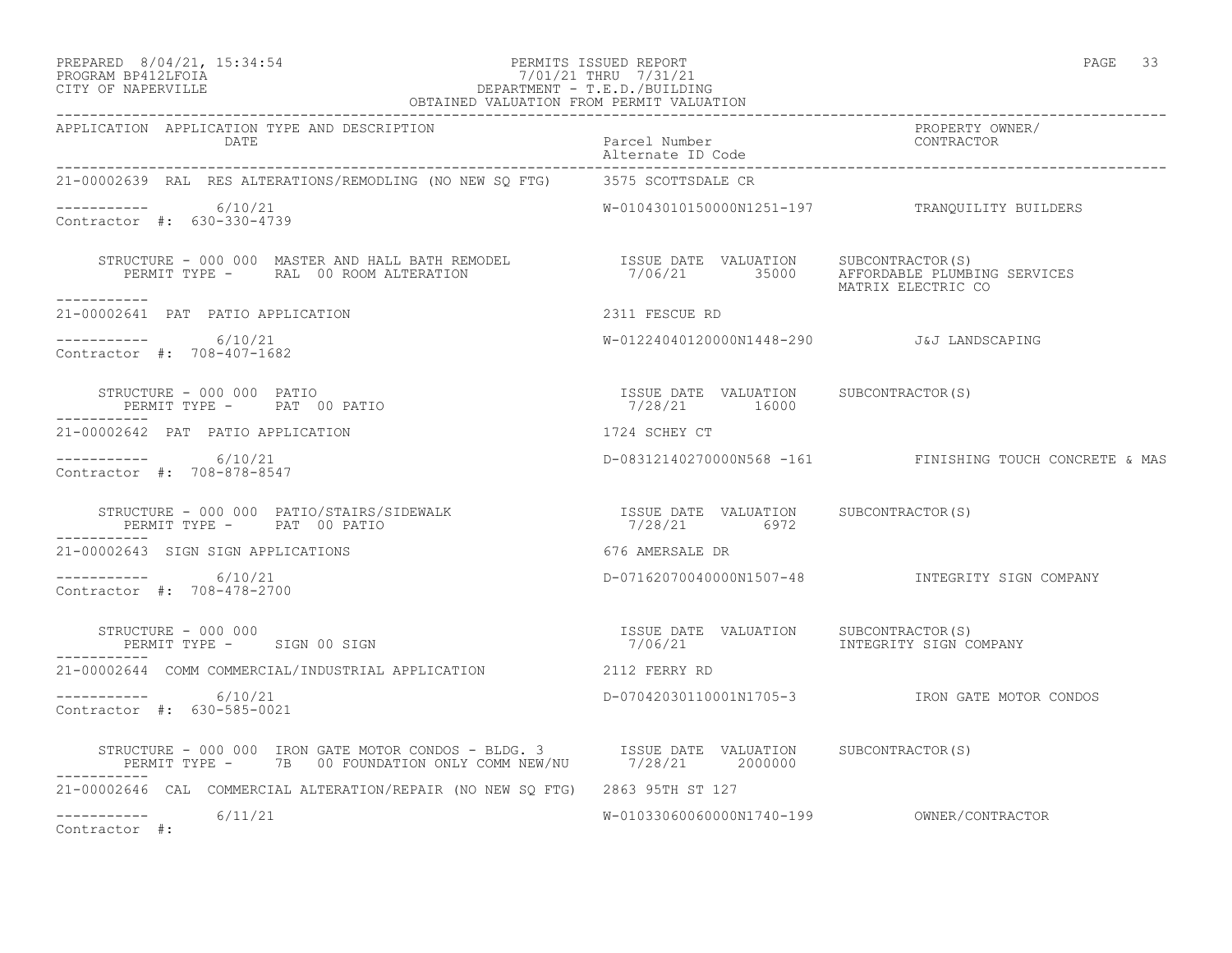| PREPARED 8/04/21, 15:34:54 | PERMITS ISSUED REPORT     | PAGE |  |
|----------------------------|---------------------------|------|--|
| DDOCD3M DD419TDOT3         | $7/01/01$ munti $7/01/01$ |      |  |

### PROGRAM BP412LFOIA 7/01/21 THRU 7/31/21 CITY OF NAPERVILLE DEPARTMENT - T.E.D./BUILDING OBTAINED VALUATION FROM PERMIT VALUATION

------------------------------------------------------------------------------------------------------------------------------------

APPLICATION APPLICATION TYPE AND DESCRIPTION PROPERTY OWNER/ DATE Parcel Number Contractor Contractor Contractor Parcel Number Alternate ID Code ------------------------------------------------------------------------------------------------------------------------------------ 21-00002646 (CONTINUED) ----------- STRUCTURE - 000 000 VEE SALON ISSUE DATE VALUATION SUBCONTRACTOR(S) PERMIT TYPE - CCAD 00 COMMERCIAL - CAD 7/07/21 3000 AM/FM PLUMBING & SERVICES INC ----------- 21-00002648 SFR SINGLE FAMILY RESIDENCE 2956 LANCELOT LN ----------- 6/11/21 W-0110300028206 N1841-229 PULTE GROUP Contractor #: 817-875-7057 STRUCTURE - 000 000 SFR<br>PERMIT TYPE - ELEC 00 ELECTRIC FOR SINGLE FAMILY/DPX 7/12/21 21 SUPERIOR ELECTRICAL TECHNOLOGI PERMIT TYPE - ELEC 00 ELECTRIC FOR SINGLE FAMILY/DPX 7/12/21<br>MECH 00 MECHANICAL FOR SFR/DPX 7/12/21 MECH 00 MECHANICAL FOR SFR/DPX  $7/12/21$ PLUM 00 PLUMBING FOR SINGLE FAMILY/DPX  $7/12/21$  S3 PLUMBING HOLIDAY SEWER & WATER/WAUCONDA SFRP 00 SINGLE FAMILY RESIDENCE PERMIT 7/12/21 195000 RABY ROOFING STRU 00 STRUCTURAL FOR SINGLE FAM/DPX  $7/12/21$ ----------- 21-00002650 DECK DECK 1442 TERRANCE DR  $--------- 6/11/21$ D-08303140190000N305 -145 OPAL ENTERPRISES INC Contractor #: 630-355-6557 STRUCTURE - 000 000 DECK ISSUE DATE VALUATION SUBCONTRACTOR(S) PERMIT TYPE - DECK 00 DECK ----------- 21-00002652 DRWY DRIVEWAY NEW AND ALTERATIONS 3632 SCHILLINGER CT ----------- 6/11/21 W-01113030130000N1466-231 CRACK ATTACK TEAM Contractor #: 630-456-6006 STRUCTURE - 000 000 R/R DRWY/AP/STOOP W/CONCRETE ISSUE DATE VALUATION SUBCONTRACTOR(S) PERMIT TYPE - DRWY 00 DRIVEWAY ADDITION/ALTERATION 7/13/21 11794 ROW 00 RIGHT OF WAY PERMIT 7/13/21 ----------- 21-00002658 RAL RES ALTERATIONS/REMODLING (NO NEW SQ FTG) 947 E HILLSIDE RD ----------- 6/14/21 D-08192130360000N1660-101 HOMEWERKS, INC Contractor #: 331-204-6492 STRUCTURE - 000 000 MASTER BATH REMODEL ISSUE DATE VALUATION SUBCONTRACTOR(S) PERMIT TYPE - RAL 00 ROOM ALTERATION  $7/01/21$  85721 JP ELECTRICAL SERVICES INC. HORIZON PLUMBING SERVICES, INC ----------- 21-00002665 MISC MISCELLANEOUS APPLICATION 1951 W JEFFERSON AV  $--------- 6/14/21$ D-07153040340000N912 -79 BLA-BLA, INC Contractor #: 773-814-6683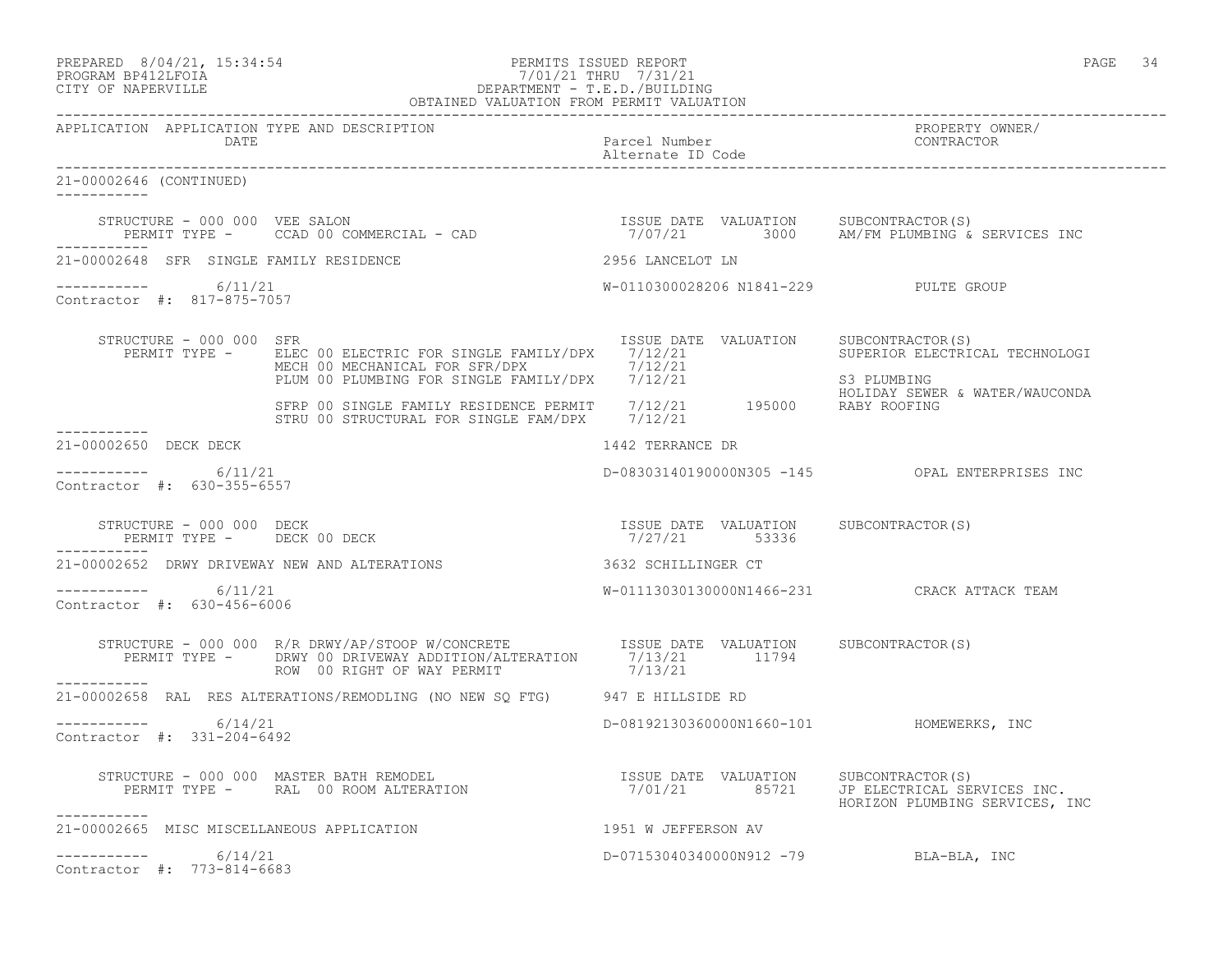## PREPARED 8/04/21, 15:34:54 PERMITS ISSUED REPORT<br>PROGRAM BP412LFOIA PAGE 35 PROGRAM BP412LFOIA 7/01/21 THRU 7/31/21 CITY OF NAPERVILLE DEPARTMENT - T.E.D./BUILDING

| OBTAINED VALUATION FROM PERMIT VALUATION                                                                                                                                                                                                                                            |                                                                              |                                               |  |
|-------------------------------------------------------------------------------------------------------------------------------------------------------------------------------------------------------------------------------------------------------------------------------------|------------------------------------------------------------------------------|-----------------------------------------------|--|
| APPLICATION APPLICATION TYPE AND DESCRIPTION<br>DATE                                                                                                                                                                                                                                | Parcel Number<br>Alternate ID Code                                           | PROPERTY OWNER/<br>CONTRACTOR                 |  |
| 21-00002665 (CONTINUED)<br>___________                                                                                                                                                                                                                                              |                                                                              |                                               |  |
| STRUCTURE - 000 000 EXTENDING EXISTING RETAINING WALL $\begin{array}{cccc}$ ISSUE DATE VALUATION SUBCONTRACTOR(S)<br>PERMIT TYPE - MISC 00 MISCELLANEOUS PERMIT 7/06/21 20040                                                                                                       |                                                                              |                                               |  |
| 21-00002667 RAL RES ALTERATIONS/REMODLING (NO NEW SQ FTG) 226 CENTER ST                                                                                                                                                                                                             |                                                                              |                                               |  |
| $--------- 6/14/21$<br>Contractor #: 630-778-1781                                                                                                                                                                                                                                   | D-08181290020000N430 -70 A COZY FIREPLACE                                    |                                               |  |
| STRUCTURE - 000 000 REMOVE EXISTING WINDOW AND INSTALL GAS F ISSUE DATE VALUATION SUBCONTRACTOR(S)<br>PERMIT TYPE - RAL 00 ROOM ALTERATION<br>------------                                                                                                                          | $7/01/21$ 12000                                                              |                                               |  |
| 21-00002668 RAL RES ALTERATIONS/REMODLING (NO NEW SQ FTG) 1304 HEATHERTON DR                                                                                                                                                                                                        |                                                                              |                                               |  |
| $--------- 6/14/21$<br>Contractor #: 630-888-4694                                                                                                                                                                                                                                   |                                                                              | D-07114020250000N584 -52 PROPERTY RENOVATORS  |  |
| $\begin{array}{cccc} \texttt{STRUCTURE} - 000 000 \texttt{ HALL BATH REMODEL} \end{array} \qquad \begin{array}{cccc} \texttt{ISSUE} \texttt{DATE} \texttt{VALUATION} \end{array} \qquad \begin{array}{cccc} \texttt{SUBCONTRACTOR(S)} \texttt{SERVICE INC} \end{array} \end{array}$ |                                                                              | CLAUSEN PLUMBING                              |  |
| 21-00002676 RAL RES ALTERATIONS/REMODLING (NO NEW SO FTG) 489 CHIPPEWA DR                                                                                                                                                                                                           |                                                                              |                                               |  |
| $--------- 6/14/21$<br>Contractor #: 630-306-9141                                                                                                                                                                                                                                   | D-08063060040000N173 -25 JAYDEE CARPENTRY                                    |                                               |  |
| STRUCTURE - 000 000<br>PERMIT TYPE - RAL 00 ROOM ALTERATION<br>-----------                                                                                                                                                                                                          | ISSUE DATE VALUATION SUBCONTRACTOR(S)<br>7/13/21 25000 IN THE LIGHT ELECTRIC | NASTI PLUMBING                                |  |
| 21-00002677 DECK DECK                                                                                                                                                                                                                                                               | 1036 BUCKINGHAM DR                                                           |                                               |  |
| $--------- 6/14/21$<br>Contractor #: 630-777-9102                                                                                                                                                                                                                                   |                                                                              | D-08083050030000N128 -57 TERREHAVEN SOLUTIONS |  |
| STRUCTURE – 000 000 REPLACE/AMEND EXISTING DECK 1SSUE DATE VALUATION SUBCONTRACTOR(S)<br>PERMIT TYPE - DECK 00 DECK                                                                                                                                                                 |                                                                              |                                               |  |
| 21-00002678 PAT PATIO APPLICATION                                                                                                                                                                                                                                                   | 4215 CLEARWATER LN                                                           |                                               |  |
| $--------- 6/14/21$<br>Contractor #: 630-551-2561                                                                                                                                                                                                                                   |                                                                              | W-01142040100000N1259-247 ARNE'S PAVING LLC   |  |
| STRUCTURE - 000 000 PAVER PATIO                                                                                                                                                                                                                                                     | ISSUE DATE VALUATION SUBCONTRACTOR(S)                                        |                                               |  |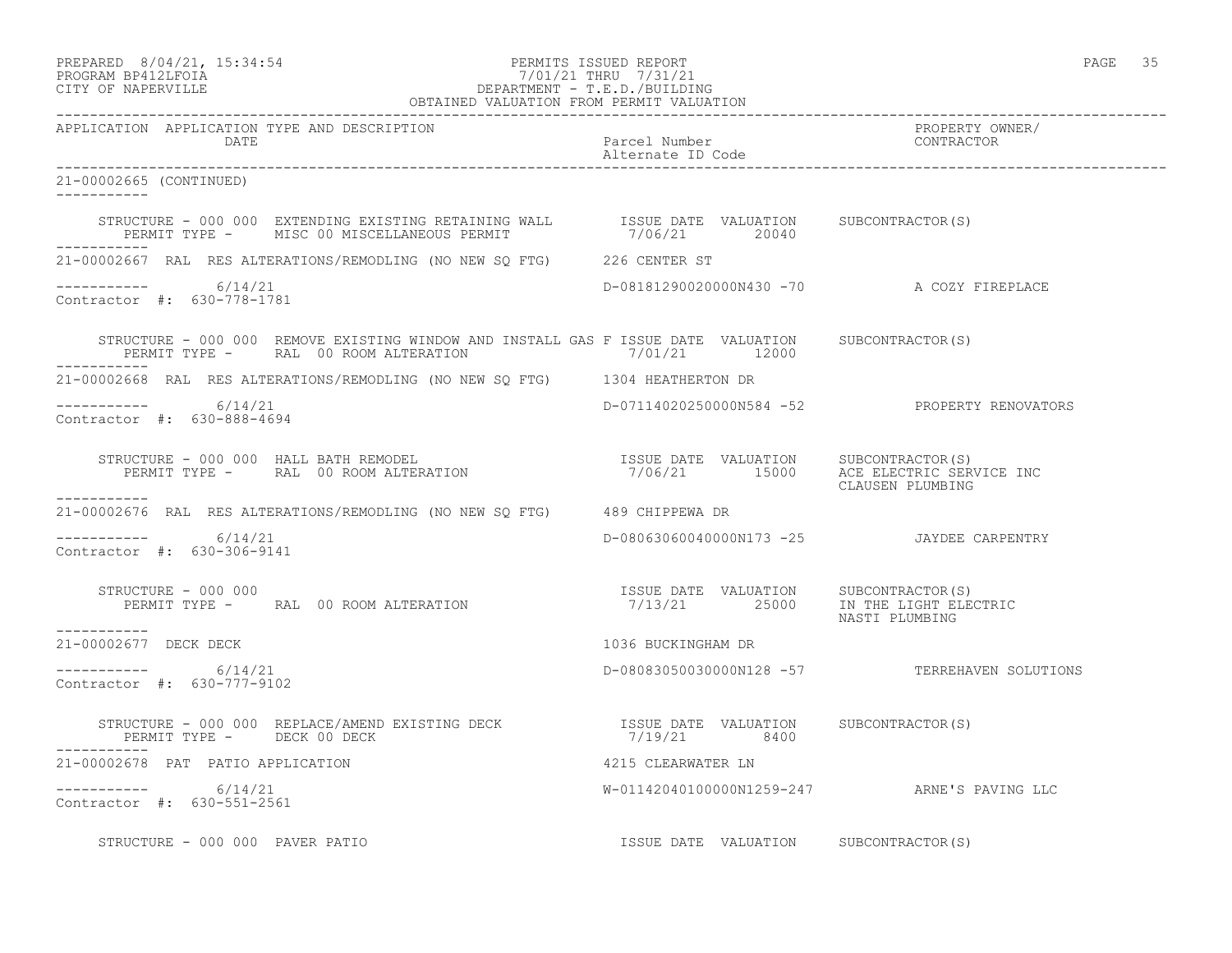# PREPARED 8/04/21, 15:34:54 PERMITS ISSUED REPORT PAGE 36 PROGRAM BP412LFOIA 7/01/21 THRU 7/31/21 CITY OF NAPERVILLE DEPARTMENT - T.E.D./BUILDING

| OBTAINED VALUATION FROM PERMIT VALUATION                                                                                                                                                                                                                      |                                                                         |                                                      |
|---------------------------------------------------------------------------------------------------------------------------------------------------------------------------------------------------------------------------------------------------------------|-------------------------------------------------------------------------|------------------------------------------------------|
| APPLICATION APPLICATION TYPE AND DESCRIPTION<br>DATE                                                                                                                                                                                                          | Parcel Number<br>Alternate ID Code                                      | PROPERTY OWNER/<br>CONTRACTOR                        |
| 21-00002678 (CONTINUED)                                                                                                                                                                                                                                       |                                                                         |                                                      |
| PERMIT TYPE - PAT 00 PATIO                                                                                                                                                                                                                                    | 7/09/21 26228                                                           |                                                      |
| . <u>.</u> .<br>21-00002680 ESC ELECTRIC SERVICE CHANGE                                                                                                                                                                                                       | 3623 BIRCH LN                                                           |                                                      |
| $--------- 6/14/21$<br>Contractor #:                                                                                                                                                                                                                          | W-01084070140000N1691-226 CERTASUN, LLC                                 |                                                      |
| $\begin{array}{cccccc} \texttt{STRUCTURE} & - & 000 & 000 & \texttt{PHOTOVOLTAIC} & \texttt{SYSTEM} & & & & & & \\ \texttt{PERMIT TYPE} & - & \texttt{PV} & 00 \texttt{ SOLAR PHOTOVOLTAIC} & & & & & & 7/01/21 & 31008 & \texttt{CERTASUN, LLC} \end{array}$ |                                                                         |                                                      |
| 21-00002682 POOL POOL ABOVE/INGROUND RESIDENTIAL THE MANUSIC SELMA LN                                                                                                                                                                                         |                                                                         |                                                      |
| $--------- 6/14/21$<br>Contractor #:                                                                                                                                                                                                                          | D-07272050120000N69 -125 OWNER/CONTRACTOR                               |                                                      |
| RUCTURE – 000 000 ABOVE GROUND POOL<br>PERMIT TYPE – POOL 00 POOL PERMIT ABOVE GROUND 7/20/21<br>STRUCTURE - 000 000 ABOVE GROUND POOL                                                                                                                        |                                                                         |                                                      |
| 21-00002688 ESC ELECTRIC SERVICE CHANGE                                                                                                                                                                                                                       | 105 JACKSON AV                                                          |                                                      |
| -----------     6/14/21<br>Contractor #: 630-991-8700                                                                                                                                                                                                         |                                                                         | D-07134290080000N594 -84 HOGAN DESIGN & CONSTRUCTION |
|                                                                                                                                                                                                                                                               |                                                                         | IDEAL ELECTRICAL CONTRACTORS I                       |
| 21-00002690 FN FENCE APPLICATION                                                                                                                                                                                                                              | 2254 LOTUS CT                                                           |                                                      |
| -----------     6/14/21<br>Contractor #: 708-681-0121                                                                                                                                                                                                         |                                                                         | W-02041020450000N760 -194 ANAYA & SON'S FENCE CO     |
| STRUCTURE - 000 000<br>PERMIT TYPE - FN 00 FENCE                                                                                                                                                                                                              | ISSUE DATE VALUATION SUBCONTRACTOR(S)<br>7/14/21 11400<br>7/14/21 11400 |                                                      |
| 21-00002693 RAL RES ALTERATIONS/REMODLING (NO NEW SQ FTG) 2115 STONINGTON CT                                                                                                                                                                                  |                                                                         |                                                      |
| $--------- 6/15/21$<br>Contractor #: 630-330-4739                                                                                                                                                                                                             |                                                                         | W-01032010440000N1261-185 TRANQUILITY BUILDERS       |
| STRUCTURE – 000 000 MASTER BATH REMODEL                              ISSUE DATE VALUATION     SUBCONTRACTOR(S)<br>PERMIT TYPE –       RAL  00 ROOM ALTERATION                         7/06/21        18000     MATRIX ELECTRIC                                | 7/06/21 18000 MATRIX ELECTRIC CO                                        | AFFORDABLE PLUMBING SERVICES                         |
| 21-00002694 RAL RES ALTERATIONS/REMODLING (NO NEW SQ FTG) 841 S RIVER RD                                                                                                                                                                                      |                                                                         |                                                      |
| 6/15/21<br>Contractor #: 630-455-5600                                                                                                                                                                                                                         |                                                                         | D-07234110240000N673 -112 NORMANDY CONSTRUCTION CO.  |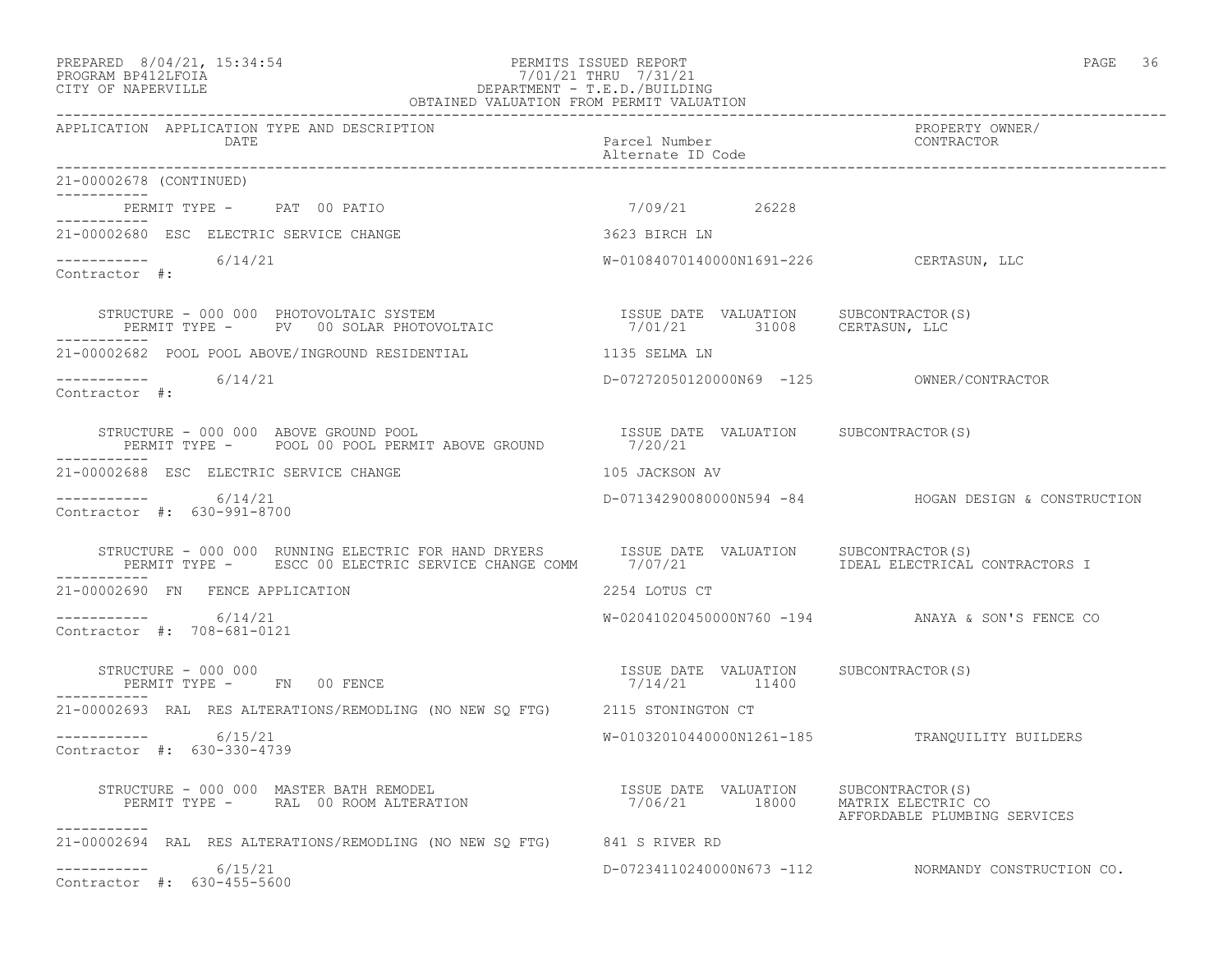| PREPARED | 8/04/21, 15:34:54  |  |
|----------|--------------------|--|
|          | PROGRAM RP412LFOIA |  |

# ed a set of the PERMITS ISSUED REPORT And the set of the page of the set of the page of the page of the page of the page of the page of the page of the page of the page of the page of the page of the page of the page of th PROGRAM BP412LFOIA<br>
PROGRAM BP412LFOIA<br>
CITY OF NAPERVILLE<br>
CITY OF NAPERVILLE CITY OF NAPERVILLE DEPARTMENT - T.E.D./BUILDING

| OBTAINED VALUATION FROM PERMIT VALUATION                                                                                                                                                                                                                                                                                                                                                                     |                                                         |                                                  |
|--------------------------------------------------------------------------------------------------------------------------------------------------------------------------------------------------------------------------------------------------------------------------------------------------------------------------------------------------------------------------------------------------------------|---------------------------------------------------------|--------------------------------------------------|
| APPLICATION APPLICATION TYPE AND DESCRIPTION<br>DATE                                                                                                                                                                                                                                                                                                                                                         | Parcel Number<br>Alternate ID Code                      | PROPERTY OWNER/<br>CONTRACTOR                    |
| 21-00002694 (CONTINUED)<br>-----------                                                                                                                                                                                                                                                                                                                                                                       |                                                         |                                                  |
| $\begin{array}{cccccccc} \texttt{STRUCTURE} & - & 000 & 000 & \texttt{INTERIOR} & \texttt{REMODEL} & & & & \\ \texttt{PERMIT TYPE} & - & \texttt{RAL} & 00 & \texttt{ROOM ALTERATION} & & & & & \\ \end{array} \qquad \begin{array}{cccc} \texttt{ISSUE} & \texttt{DATE} & \texttt{VALUATION} & & \texttt{SUBCONTRACTOR(S)}\\ & 7/20/21 & & 36500 & & \texttt{POSITIVE ELECTRIC} \end{array}$<br>___________ |                                                         | HOGAN PLUMBING                                   |
| 21-00002695 DECK DECK                                                                                                                                                                                                                                                                                                                                                                                        | 2441 BROCKTON CR                                        |                                                  |
| ----------- 6/15/21<br>Contractor #:                                                                                                                                                                                                                                                                                                                                                                         |                                                         |                                                  |
| STRUCTURE - 000 000 DECK<br>PERMIT TYPE - PECK 00 DECK<br>PERMIT TYPE - DECK 00 DECK                                                                                                                                                                                                                                                                                                                         | ISSUE DATE VALUATION SUBCONTRACTOR(S)<br>$7/14/21$ 8000 |                                                  |
| 21-00002702 PAT PATIO APPLICATION                                                                                                                                                                                                                                                                                                                                                                            | 1207 CONAN DOYLE RD                                     |                                                  |
| $--------- 6/15/21$<br>Contractor #:                                                                                                                                                                                                                                                                                                                                                                         |                                                         | W-01112020160000N719 -217 BLUE CONSTRUCTION CORP |
| STRUCTURE - 000 000 PATIO/PR/STOOP/STEPS/FIREPIT<br>SISUE DATE VALUATION SUBCONTRACTOR(S)<br>PERMIT TYPE - PAT 00 PATIO                                                                                                                                                                                                                                                                                      | 7/21/21 16200                                           |                                                  |
| 21-00002705 RAL RES ALTERATIONS/REMODLING (NO NEW SO FTG) 420 APPLE RIVER DR                                                                                                                                                                                                                                                                                                                                 |                                                         |                                                  |
| ----------- 6/15/21<br>Contractor #: 630-569-0394                                                                                                                                                                                                                                                                                                                                                            | W-02053010090000N627 -207 DJI SERVICES                  |                                                  |
| -----------                                                                                                                                                                                                                                                                                                                                                                                                  |                                                         | PRECISION POWER ELECTRIC                         |
| 21-00002708 RAL RES ALTERATIONS/REMODLING (NO NEW SQ FTG) 4440 SASSAFRAS LN                                                                                                                                                                                                                                                                                                                                  |                                                         |                                                  |
| $--------- 6/15/21$<br>Contractor #: 847-217-1157                                                                                                                                                                                                                                                                                                                                                            |                                                         | W-01172120010000N1743-241 OCP CONSTRUCTION, INC  |
| STRUCTURE - 000 000 BASEMENT FINISH<br>PERMIT TYPE -    FB   00 FINISHED BASEMENT                                    7/26/21      49000   MIRACLE PLUMBING<br>STRUCTURE - 000 000 BASEMENT FINISH                                                                                                                                                                                                            |                                                         | MONGOL GROUP INC                                 |
| 21-00002709 RAL RES ALTERATIONS/REMODLING (NO NEW SQ FTG) 1357 JANE AV                                                                                                                                                                                                                                                                                                                                       |                                                         |                                                  |
| -----------    6/15/21<br>Contractor #: 630-250-7777                                                                                                                                                                                                                                                                                                                                                         |                                                         | D-08174060490000N136 -88 DESIGN FIRST BUILDERS   |
| STRUCTURE - 000 000 INTERIOR REMODEL                                                                                                                                                                                                                                                                                                                                                                         | ISSUE DATE VALUATION SUBCONTRACTOR(S)                   |                                                  |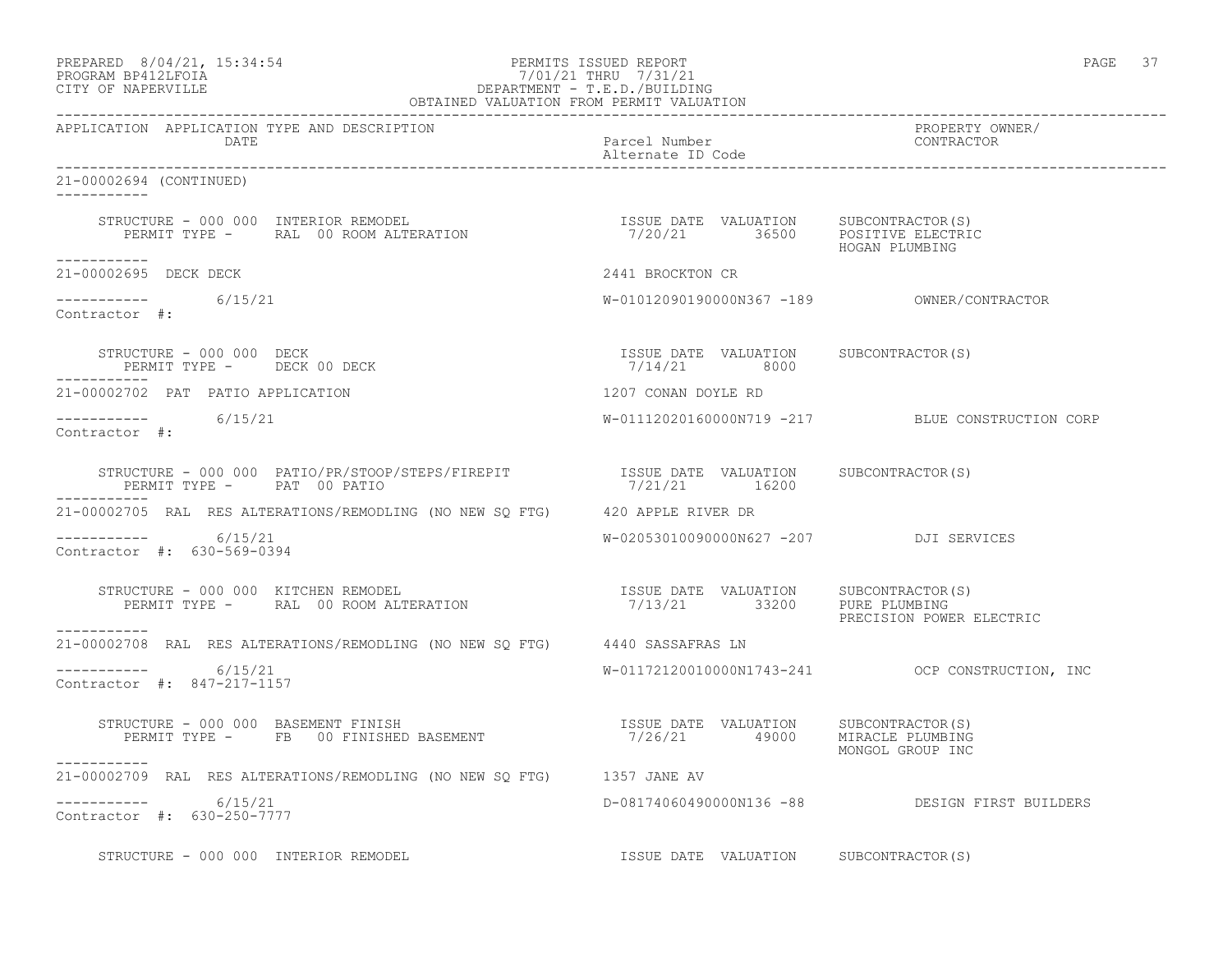# PREPARED 8/04/21, 15:34:54 PERMITS ISSUED REPORT PROGRAM BP412LFOIA PAGE 38 PROGRAM BP412LFOIA 7/01/21 THRU 7/31/21 CITY OF NAPERVILLE DEPARTMENT - T.E.D./BUILDING

| OBTAINED VALUATION FROM PERMIT VALUATION                                                                                                                                               |                                                       |                                                      |  |
|----------------------------------------------------------------------------------------------------------------------------------------------------------------------------------------|-------------------------------------------------------|------------------------------------------------------|--|
| APPLICATION APPLICATION TYPE AND DESCRIPTION<br>DATE                                                                                                                                   | Parcel Number<br>Alternate ID Code                    | PROPERTY OWNER/<br>CONTRACTOR                        |  |
| 21-00002709 (CONTINUED)<br>------------                                                                                                                                                |                                                       |                                                      |  |
| PERMIT TYPE - RAL 00 ROOM ALTERATION 7/26/21 29569 BAKO PLUMBING INC<br>-----------                                                                                                    |                                                       | PURE VOLTAGE, INC                                    |  |
| 21-00002712 RAD RES ADDITIONS (NEW SO FTG)                                                                                                                                             | 2836 FAIRHAUSER CT                                    |                                                      |  |
| $--------- 6/15/21$<br>Contractor #: 847-436-4825                                                                                                                                      |                                                       |                                                      |  |
| STRUCTURE - 000 000 SUNROOM ADDITION<br>PERMIT TYPE - RAD 00 ROOM ADDITION                                                                                                             |                                                       |                                                      |  |
| 21-00002713 PAT PATIO APPLICATION                                                                                                                                                      | 3407 KESTRAL DR                                       |                                                      |  |
| $--------- 6/15/21$<br>Contractor #: 630-405-4061                                                                                                                                      | W-01094020010000N1456-228 ANTONIO VARGAS              |                                                      |  |
| STRUCTURE - 000 000 PATIO<br>PERMIT TYPE -       PAT  00 PATIO                                                                                                                         | ISSUE DATE VALUATION SUBCONTRACTOR(S)<br>7/01/21 9200 |                                                      |  |
| 21-00002714 PAT PATIO APPLICATION                                                                                                                                                      | 1027 CHURCHILL DR                                     |                                                      |  |
| $--------- 6/15/21$<br>Contractor #:                                                                                                                                                   |                                                       | D-07103020330000N98 -49 OWNER/CONTRACTOR             |  |
| STRUCTURE - 000 000 PATIO<br>PERMIT TYPE -       PAT    00  PATIO                                                                                                                      | ISSUE DATE VALUATION SUBCONTRACTOR(S)<br>7/07/21 4000 |                                                      |  |
| 21-00002718 TEMT TEMPORARY TRAILER                                                                                                                                                     | 850 E OGDEN AV                                        |                                                      |  |
| $--------$ 6/15/21<br>Contractor #: 708-417-0005                                                                                                                                       | D-08074110190000N364 -56 JB DEVELOPMENT               |                                                      |  |
| STRUCTURE – 000 000 TEMPORARY TRAILER/STORAGE                   ISSUE DATE VALUATION     SUBCONTRACTOR(S)<br>PERMIT TYPE –     TEMT 00 TEMPORARY TRAILER                       7/20/21 |                                                       |                                                      |  |
| 21-00002720 PPA PLUMBING PERMIT                                                                                                                                                        | 2936 W OGDEN AV 100                                   |                                                      |  |
| 6/16/21<br>Contractor #: 815-838-7047                                                                                                                                                  |                                                       | D-07271010250000N1225-124 DAN DEE SEWER CONSTRUCTION |  |
| STRUCTURE - 000 000 ATTACH SANITARY SEWER CONNECTION ISSUE DATE VALUATION SUBCONTRACTOR(S)<br>PERMIT TYPE - SWCP 00 SEWER AND/OR WATER CONN PERMIT 7/06/21                             |                                                       | PAUL JOHNSON<br>PAUL JOHNSON                         |  |
| 21-00002722 ESC ELECTRIC SERVICE CHANGE                                                                                                                                                | 3760 OUICK FIRE DR                                    |                                                      |  |
| 6/16/21<br>___________<br>Contractor #: 312-859-3417                                                                                                                                   | W-01103110250000N1839-229 GRNE SOLAR                  |                                                      |  |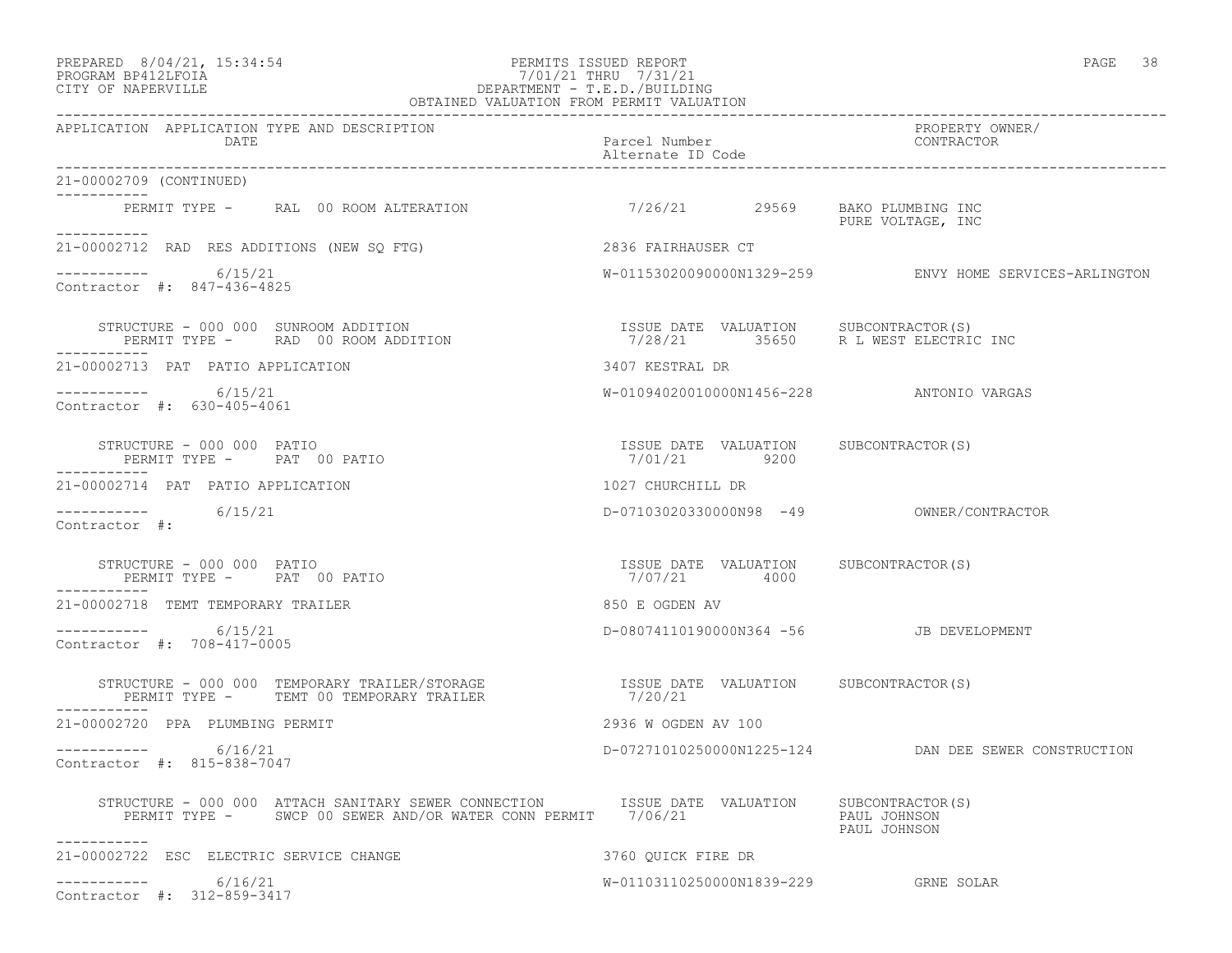| PREPARED            | 8/04/21, 15:34:54 |  |
|---------------------|-------------------|--|
| DDACDAM BDA12T FATA |                   |  |

# PERMITS ISSUED REPORT **PAGE 39** PROGRAM BP412LFOIA<br>
PROGRAM BP412LFOIA<br>
CITY OF NAPERVILLE<br>
CITY OF NAPERVILLE CITY OF NAPERVILLE DEPARTMENT - T.E.D./BUILDING

| OBTAINED VALUATION FROM PERMIT VALUATION             |                                                                                                                                                                                                                                                                                                                                                                                          |                                         |                                                  |
|------------------------------------------------------|------------------------------------------------------------------------------------------------------------------------------------------------------------------------------------------------------------------------------------------------------------------------------------------------------------------------------------------------------------------------------------------|-----------------------------------------|--------------------------------------------------|
| APPLICATION APPLICATION TYPE AND DESCRIPTION<br>DATE |                                                                                                                                                                                                                                                                                                                                                                                          | Parcel Number<br>Alternate ID Code      | PROPERTY OWNER/<br>CONTRACTOR                    |
| 21-00002722 (CONTINUED)<br>___________               |                                                                                                                                                                                                                                                                                                                                                                                          |                                         |                                                  |
|                                                      | STRUCTURE - 000 000 INSTALL DOUBLE POLE CIRCUIT BREAKER FOR ISSUE DATE VALUATION SUBCONTRACTOR(S)<br>PERMIT TYPE - ELSC 00 ELECTRIC SVC CHANGE RES. 7/23/21 6RNE SOLAR                                                                                                                                                                                                                   |                                         |                                                  |
|                                                      | 21-00002724 RAL RES ALTERATIONS/REMODLING (NO NEW SQ FTG) 1267 CROMWELL LN                                                                                                                                                                                                                                                                                                               |                                         |                                                  |
| $--------- 6/16/21$<br>Contractor #: 630-330-4739    |                                                                                                                                                                                                                                                                                                                                                                                          |                                         | W-01112010630000N444 -217 TRANQUILITY BUILDERS   |
| ------------                                         | $\begin{array}{cccc} \texttt{STRUCTURE} & - & 000 & 000 & \texttt{HALL} \texttt{ BATH} \texttt{ REMODEL} \\ \texttt{PERMIT TYPE} & - & \texttt{RAL} & 00\texttt{ ROM ALTERATION} & \texttt{SUTERATION} \\ \end{array} \qquad \begin{array}{cccc} \texttt{ISSUE} & \texttt{DATE} & \texttt{VALUATION} \\ \texttt{7/08/21} & 12000 & \texttt{MATRIX} \texttt{ ELECTRIC CO} \\ \end{array}$ |                                         | AFFORDABLE PLUMBING SERVICES                     |
|                                                      | 21-00002728 BDD DEMOLITION SINGLE FAMILY THE RESERVE SERVICHT ST                                                                                                                                                                                                                                                                                                                         |                                         |                                                  |
| ----------- 6/16/21<br>Contractor #: 630-748-9242    |                                                                                                                                                                                                                                                                                                                                                                                          | D-08193050140000N51 -115 M HOUSE        |                                                  |
| STRUCTURE - 000 000 BDD                              | PERMIT TYPE - BDD 00 DEMOLITION PERMIT<br>------                                                                                                                                                                                                                                                                                                                                         |                                         |                                                  |
|                                                      | 21-00002731 DRWY DRIVEWAY NEW AND ALTERATIONS THE RESOLUTION CONTRIBUTIONS RD                                                                                                                                                                                                                                                                                                            |                                         |                                                  |
| ----------- 6/16/21<br>Contractor #: 630-878-3162    |                                                                                                                                                                                                                                                                                                                                                                                          |                                         | W-02061070120000N84 -190 DRESSLER BLOCK CONCRETE |
|                                                      | STRUCTURE - 000 000 R/R W/CONCRETE DRWY/AP/PUBLIC SIDEWALK ISSUE DATE VALUATION SUBCONTRACTOR(S)<br>PERMIT TYPE - DRWY 00 DRIVEWAY ADDITION/ALTERATION 7/19/21 12800 DRESSLER BLOCK CONCRETE<br>ROW 00 RIGHT OF WAY PERMIT 7/19/21 D<br>ROW 00 RIGHT OF WAY PERMIT                                                                                                                       |                                         |                                                  |
| ------------                                         |                                                                                                                                                                                                                                                                                                                                                                                          |                                         |                                                  |
| $--------- 6/16/21$<br>Contractor #:                 |                                                                                                                                                                                                                                                                                                                                                                                          |                                         |                                                  |
|                                                      |                                                                                                                                                                                                                                                                                                                                                                                          |                                         |                                                  |
| 21-00002737 ESC ELECTRIC SERVICE CHANGE              | 540 E HILLSIDE RD                                                                                                                                                                                                                                                                                                                                                                        |                                         |                                                  |
| $--------- 6/16/21$<br>Contractor #: 630-423-1054    |                                                                                                                                                                                                                                                                                                                                                                                          | D-08191170150000N133 -100 SOLECTRIC LLC |                                                  |
|                                                      | STRUCTURE - 000 000 PHOTOVOLTAIC SYSTEM                                                                                                                                                                                                                                                                                                                                                  | ISSUE DATE VALUATION SUBCONTRACTOR(S)   |                                                  |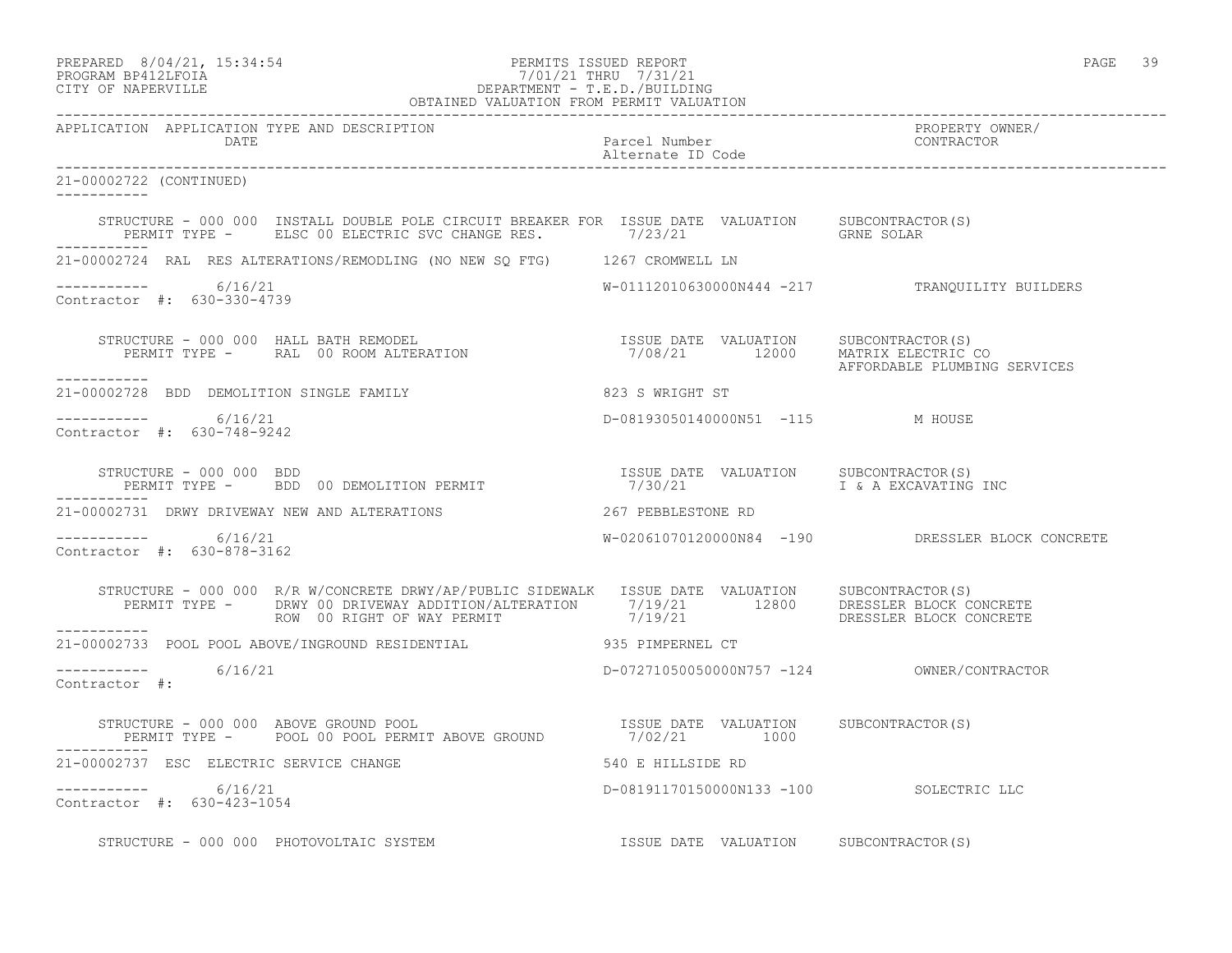# PREPARED 8/04/21, 15:34:54 PERMITS ISSUED REPORT PROGRAM BP412LFOIA PAGE 40 PROGRAM BP412LFOIA 7/01/21 THRU 7/31/21 CITY OF NAPERVILLE DEPARTMENT - T.E.D./BUILDING

| OBTAINED VALUATION FROM PERMIT VALUATION                                                                                                                                                                                                                                                                                                                                                                                                      |                                                       |                                                          |
|-----------------------------------------------------------------------------------------------------------------------------------------------------------------------------------------------------------------------------------------------------------------------------------------------------------------------------------------------------------------------------------------------------------------------------------------------|-------------------------------------------------------|----------------------------------------------------------|
| APPLICATION APPLICATION TYPE AND DESCRIPTION<br>DATE                                                                                                                                                                                                                                                                                                                                                                                          | Parcel Number                                         | PROPERTY OWNER/<br>CONTRACTOR                            |
| 21-00002737 (CONTINUED)                                                                                                                                                                                                                                                                                                                                                                                                                       |                                                       |                                                          |
| PERMIT TYPE - PV 00 SOLAR PHOTOVOLTAIC $7/16/21$ 8000 SOLECTRIC LLC<br>-----------                                                                                                                                                                                                                                                                                                                                                            |                                                       |                                                          |
| 21-00002741 FN FENCE APPLICATION                                                                                                                                                                                                                                                                                                                                                                                                              | 603 OLESEN DR                                         |                                                          |
| $--------- 6/16/21$<br>Contractor #: 630-551-3400                                                                                                                                                                                                                                                                                                                                                                                             |                                                       | D-08201100120000N104 -102 CLASSIC FENCE/OSWEGO           |
| STRUCTURE - 000 000<br>PERMIT TYPE -      FN    00 FENCE<br>STRUCTURE - 000 000<br>-----------                                                                                                                                                                                                                                                                                                                                                | ISSUE DATE VALUATION SUBCONTRACTOR(S)<br>7/19/21 6900 |                                                          |
| 21-00002743 FN FENCE APPLICATION                                                                                                                                                                                                                                                                                                                                                                                                              | 486 CHIPPEWA DR                                       |                                                          |
| $--------- 6/16/21$<br>Contractor #: 630-933-9881                                                                                                                                                                                                                                                                                                                                                                                             |                                                       | D-08063060100000N173 -25 SP FENCE-WARRENVILLE            |
| STRUCTURE - 000 000<br>PERMIT TYPE - FN 00 FENCE                                                                                                                                                                                                                                                                                                                                                                                              | ISSUE DATE VALUATION SUBCONTRACTOR(S)<br>7/13/21 8200 |                                                          |
| 21-00002744 THA TOWNHOUSE APPLICATION                                                                                                                                                                                                                                                                                                                                                                                                         | 2904 REFLECTION DR                                    |                                                          |
| $--------- 6/17/21$<br>Contractor #: 224-293-3129                                                                                                                                                                                                                                                                                                                                                                                             | W-01044100660101N1845-198 LENNAR HOMES                |                                                          |
|                                                                                                                                                                                                                                                                                                                                                                                                                                               |                                                       | S3 PLUMBING<br>EXTERIOR BUILDERS INC<br>HMD CONSTRUCTION |
| 21-00002745 THA TOWNHOUSE APPLICATION                                                                                                                                                                                                                                                                                                                                                                                                         | 2906 REFLECTION DR                                    |                                                          |
| $--------- 6/17/21$<br>Contractor #: 224-293-3129                                                                                                                                                                                                                                                                                                                                                                                             | W-01044100660102N1845-198 LENNAR HOMES                |                                                          |
| $\begin{tabular}{lclclcl} \texttt{STRUCTURE} & - & 000 & 000 & 1 & \texttt{BLDG} & 5 & \texttt{UNITS} & & & & & & & & & & & \\ \texttt{STRUCTURE} & - & & 3B & 00 & \texttt{FOUND} & . & \texttt{ONLY} & \texttt{THA/APT/COND} / U & & & & & & & & & & \\ & & & & & & & & & & & & & & & & & \\ \texttt{PERMIT TYPE} & - & & 3B & 00 & \texttt{FOUND} & . & \texttt{ONLY} & \texttt{THA/APT/COND} / U & & & & & & & & & & & & \\ \end{tabular$ |                                                       | S3 PLUMBING<br>EXTERIOR BUILDERS INC<br>HMD CONSTRUCTION |
| -----------<br>21-00002746 THA TOWNHOUSE APPLICATION                                                                                                                                                                                                                                                                                                                                                                                          | 2908 REFLECTION DR                                    |                                                          |
| $--------- 6/17/21$<br>Contractor #: 224-293-3129                                                                                                                                                                                                                                                                                                                                                                                             | W-01044100660103N1845-198 LENNAR HOMES                |                                                          |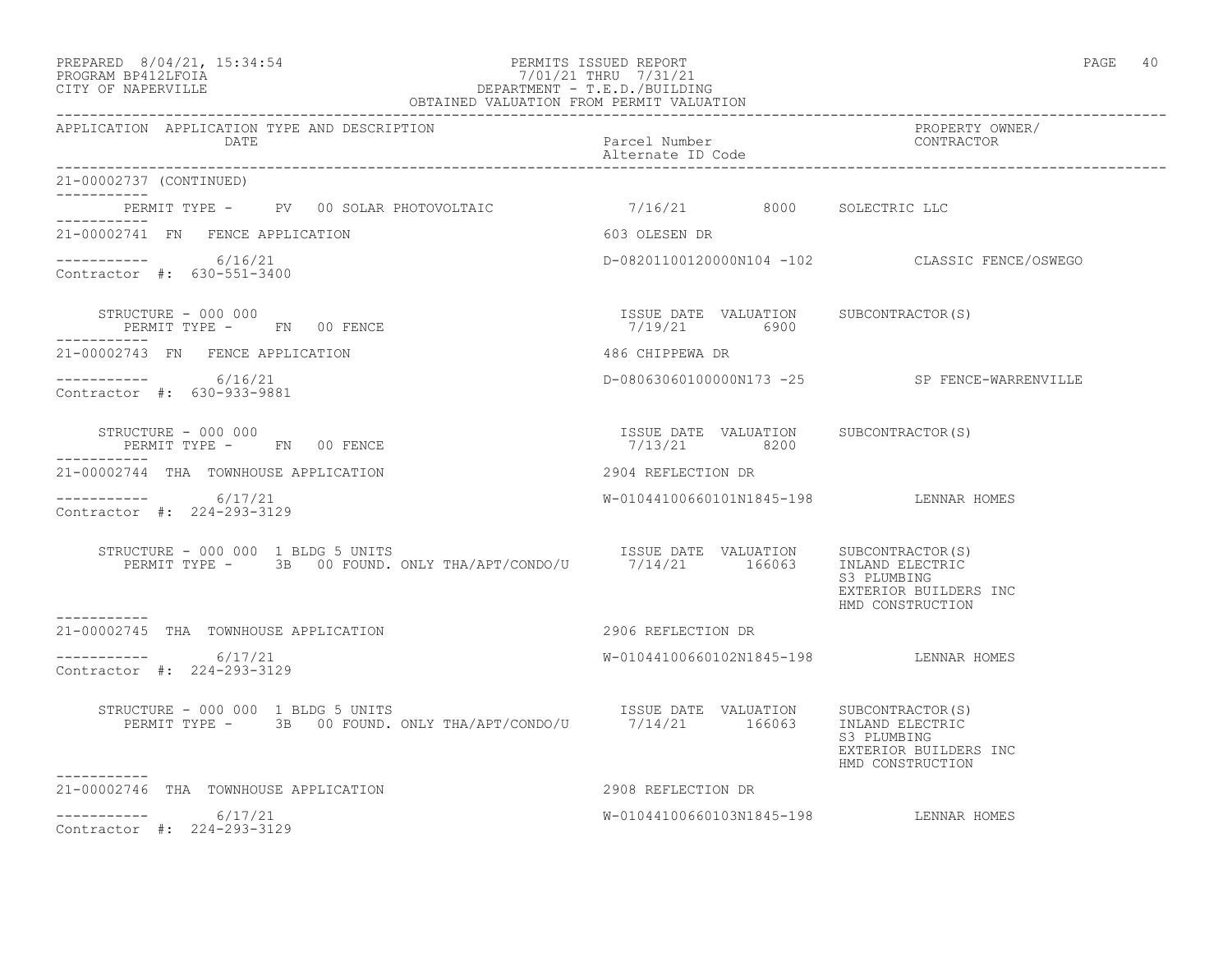| PREPARED 8/04/21, 15:34:54 |  |
|----------------------------|--|
| גדמת זרונתם ווגמממסת       |  |

### PREPARED 8/04/21, 15:34:54 PERMITS ISSUED REPORT<br>PROGRAM BP412LFOIA PAGE 41 PROGRAM BP412LFOIA 7/01/21 THRU 7/31/21 CITY OF NAPERVILLE (1999) 2012 1999 12:30 PEPARTMENT - T.E.D. (BUILDI CITY OF NAPERVILLE DEPARTMENT - T.E.D./BUILDING

| OBTAINED VALUATION FROM PERMIT VALUATION                                                                                                                 |                                                   |                                                                             |  |
|----------------------------------------------------------------------------------------------------------------------------------------------------------|---------------------------------------------------|-----------------------------------------------------------------------------|--|
| APPLICATION APPLICATION TYPE AND DESCRIPTION<br>DATE                                                                                                     | Parcel Number<br>Alternate ID Code                | PROPERTY OWNER/<br>CONTRACTOR                                               |  |
| 21-00002746 (CONTINUED)<br>------------                                                                                                                  |                                                   |                                                                             |  |
| ----------                                                                                                                                               |                                                   | S3 PLUMBING<br>EXTERIOR BUILDERS INC<br>HMD CONSTRUCTION                    |  |
| 21-00002747 THA TOWNHOUSE APPLICATION                                                                                                                    | 2910 REFLECTION DR                                |                                                                             |  |
| $--------- 6/17/21$<br>Contractor #: 224-293-3129                                                                                                        | W-01044100660104N1845-198 LENNAR HOMES            |                                                                             |  |
| STRUCTURE - 000 000 1 BLDG 5 UNITS<br>PERMIT TYPE - 3B 00 FOUND. ONLY THA/APT/CONDO/U $7/14/21$ 166063 INLAND ELECTRIC                                   |                                                   | S3 PLUMBING<br>EXTERIOR BUILDERS INC<br>HMD CONSTRUCTION                    |  |
| ----------<br>21-00002748 THA TOWNHOUSE APPLICATION NAME ON STATE 2912 REFLECTION DR                                                                     |                                                   |                                                                             |  |
| -----------     6/17/21<br>Contractor #: 224-293-3129                                                                                                    | W-01044100660105N1845-198 LENNAR HOMES            |                                                                             |  |
| RUCTURE – 000 000 1 BLDG 5 UNITS<br>PERMIT TYPE – 3B 00 FOUND. ONLY THA/APT/CONDO/U 7/14/21 166063 INLAND ELECTRIC<br>STRUCTURE - 000 000 1 BLDG 5 UNITS |                                                   | S3 PLUMBING<br>EXTERIOR BUILDERS INC<br>HMD CONSTRUCTION                    |  |
| -----------<br>21-00002749 HME HOUSE METER-ELECTRIC                                                                                                      | 2912 REFLECTION DR HM                             |                                                                             |  |
| $--------- 6/17/21$<br>Contractor #: 224-293-3129                                                                                                        | W-01044100660105N1845-198 LENNAR HOMES            |                                                                             |  |
| STRUCTURE - 000 000<br>PERMIT TYPE - HME 00 HOUSE METER-ELECTRIC                                                                                         | ISSUE DATE VALUATION SUBCONTRACTOR (S)<br>7/14/21 | INLAND ELECTRIC<br>S3 PLUMBING<br>HMD CONSTRUCTION<br>EXTERIOR BUILDERS INC |  |
| 2052 W OGDEN AV<br>21-00002750 ESC ELECTRIC SERVICE CHANGE                                                                                               |                                                   |                                                                             |  |
| -----------     6/17/21<br>Contractor #: 703-650-7777                                                                                                    | D-07224010030000N1497-110 VELEX, INC              |                                                                             |  |
| STRUCTURE - 000 000 COAX LINIE & POWER METER REMOVAL ISSUE DATE VALUATION SUBCONTRACTOR(S)                                                               |                                                   |                                                                             |  |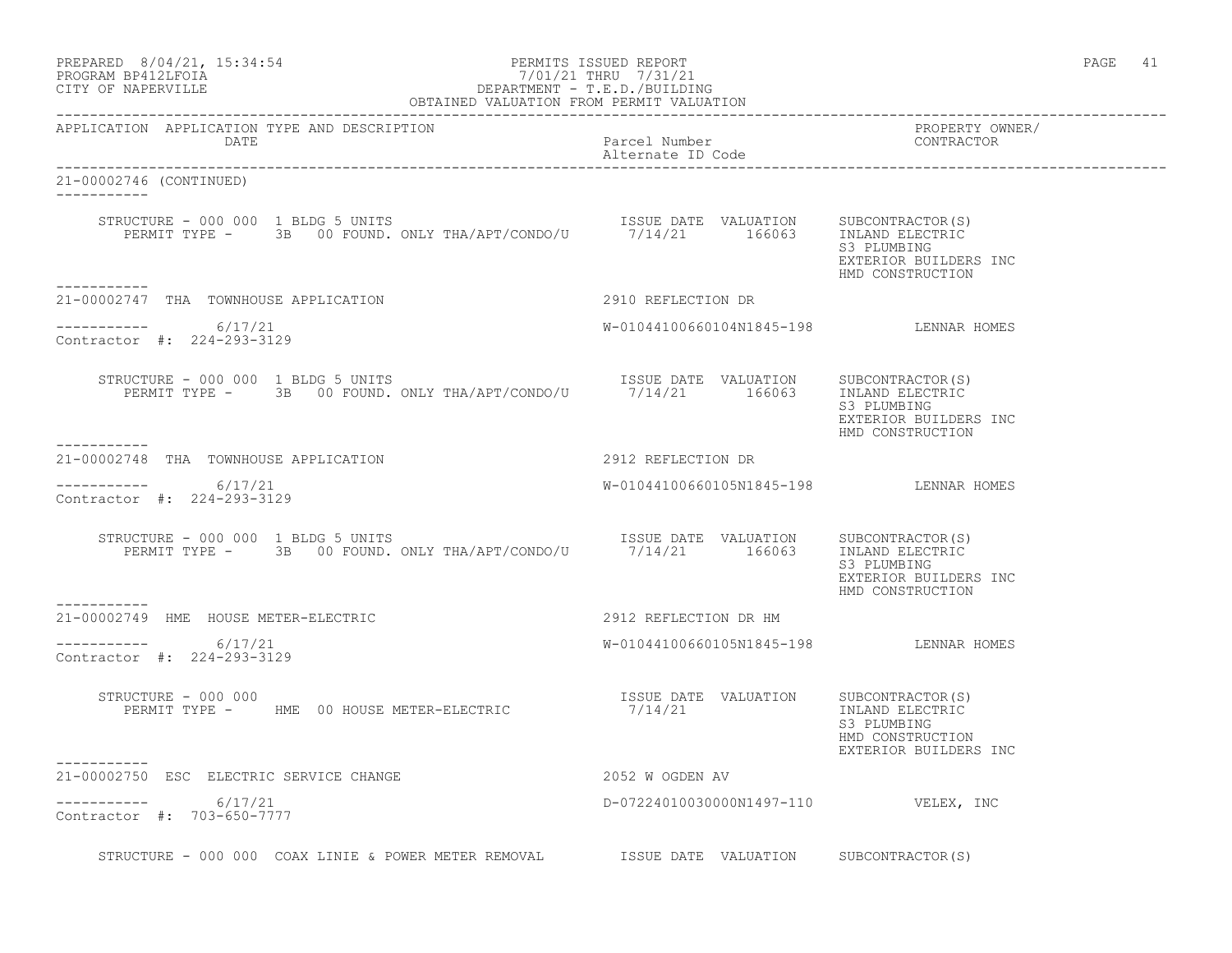| PREPARED |                     | $8/04/21$ , $15:34:54$ |
|----------|---------------------|------------------------|
|          | - - - - - - - - - - |                        |

### PREPARED 8/04/21, 15:34:54 PERMITS ISSUED REPORT PAGE 42 PROGRAM BP412LFOIA 7/01/21 THRU 7/31/21 CITY OF NAPERVILLE DEPARTMENT - T.E.D./BUILDING

| OBTAINED VALUATION FROM PERMIT VALUATION                                                                                                                                                                     |                                                                           |                                                    |
|--------------------------------------------------------------------------------------------------------------------------------------------------------------------------------------------------------------|---------------------------------------------------------------------------|----------------------------------------------------|
| APPLICATION APPLICATION TYPE AND DESCRIPTION<br>DATE                                                                                                                                                         | Parcel Number<br>Alternate ID Code                                        | PROPERTY OWNER/<br>CONTRACTOR                      |
| 21-00002750 (CONTINUED)<br>___________                                                                                                                                                                       |                                                                           |                                                    |
| PERMIT TYPE - ESCC 00 ELECTRIC SERVICE CHANGE COMM 7/22/21<br>__________                                                                                                                                     |                                                                           | VELEX, INC                                         |
| 21-00002751 DECK DECK                                                                                                                                                                                        | 924 LILAC LN                                                              |                                                    |
| $--------- 6/17/21$<br>Contractor #: 630-696-2128                                                                                                                                                            | D-07252040230000N56 -129 ZPJ DECKING                                      |                                                    |
| STRUCTURE - 000 000 RAISED DECK<br>PERMIT TYPE - DECK 00 DECK                                                                                                                                                | ISSUE DATE VALUATION SUBCONTRACTOR(S)<br>7/30/21 19000                    |                                                    |
| 21-00002752 RAL RES ALTERATIONS/REMODLING (NO NEW SQ FTG) 2105 HULL CT                                                                                                                                       |                                                                           |                                                    |
| $--------- 6/17/21$<br>Contractor #: 630-330-4739                                                                                                                                                            |                                                                           | D-08323110070000N107 -177 TRANQUILITY BUILDERS     |
| STRUCTURE - 000 000 MASTER BATHROOM REMODEL<br>PERMIT TYPE - RAL 00 ROOM ALTERATION                                                                                                                          | ISSUE DATE VALUATION SUBCONTRACTOR(S)<br>7/09/21 19260 MATRIX ELECTRIC CO | AFFORDABLE PLUMBING SERVICES                       |
| -----------<br>21-00002755 FN FENCE APPLICATION                                                                                                                                                              | 6 MIAMI CT                                                                |                                                    |
| -----------     6/17/21<br>Contractor #: 630-971-1034                                                                                                                                                        | D-08063030040000N147 -25 NORTHWEST FENCE                                  |                                                    |
| STRUCTURE - 000 000<br>PERMIT TYPE - FN 00 FENCE<br>-----------                                                                                                                                              | ISSUE DATE VALUATION SUBCONTRACTOR(S)<br>7/27/21 7900                     |                                                    |
| 21-00002760 DECK DECK                                                                                                                                                                                        | 1933 SETON HALL DR                                                        |                                                    |
| $--------- 6/17/21$<br>Contractor #:                                                                                                                                                                         |                                                                           |                                                    |
| STRUCTURE - 000 000 DECK<br>PERMIT TYPE - DECK 00 DECK                                                                                                                                                       | ISSUE DATE VALUATION SUBCONTRACTOR(S)<br>7/15/21 9700                     |                                                    |
| 21-00002761 ESC ELECTRIC SERVICE CHANGE                                                                                                                                                                      | 1415 W DIEHL RD                                                           |                                                    |
| $--------- 6/17/21$<br>Contractor #: 847-290-0099                                                                                                                                                            |                                                                           | D-07034040060000N544 -20 BANDWIDTH MANAGEMENT, INC |
| STRUCTURE - 000 000 COMMERCIAL ELECTRICAL SERVICE CHNGE     ISSUE DATE VALUATION    SUBCONTRACTOR(S)<br>PERMIT TYPE -    ESCC 00 ELECTRIC SERVICE CHANGE COMM     7/22/21          BANDWIDTH MANAGEMENT, INC |                                                                           |                                                    |
| 21-00002762 FN FENCE APPLICATION                                                                                                                                                                             | 850 E OGDEN AV                                                            |                                                    |
| ----------- 6/17/21<br>Contractor #: 815-436-7440                                                                                                                                                            |                                                                           | D-08074110190000N364 -56 CEDAR RUSTIC/JOLIET       |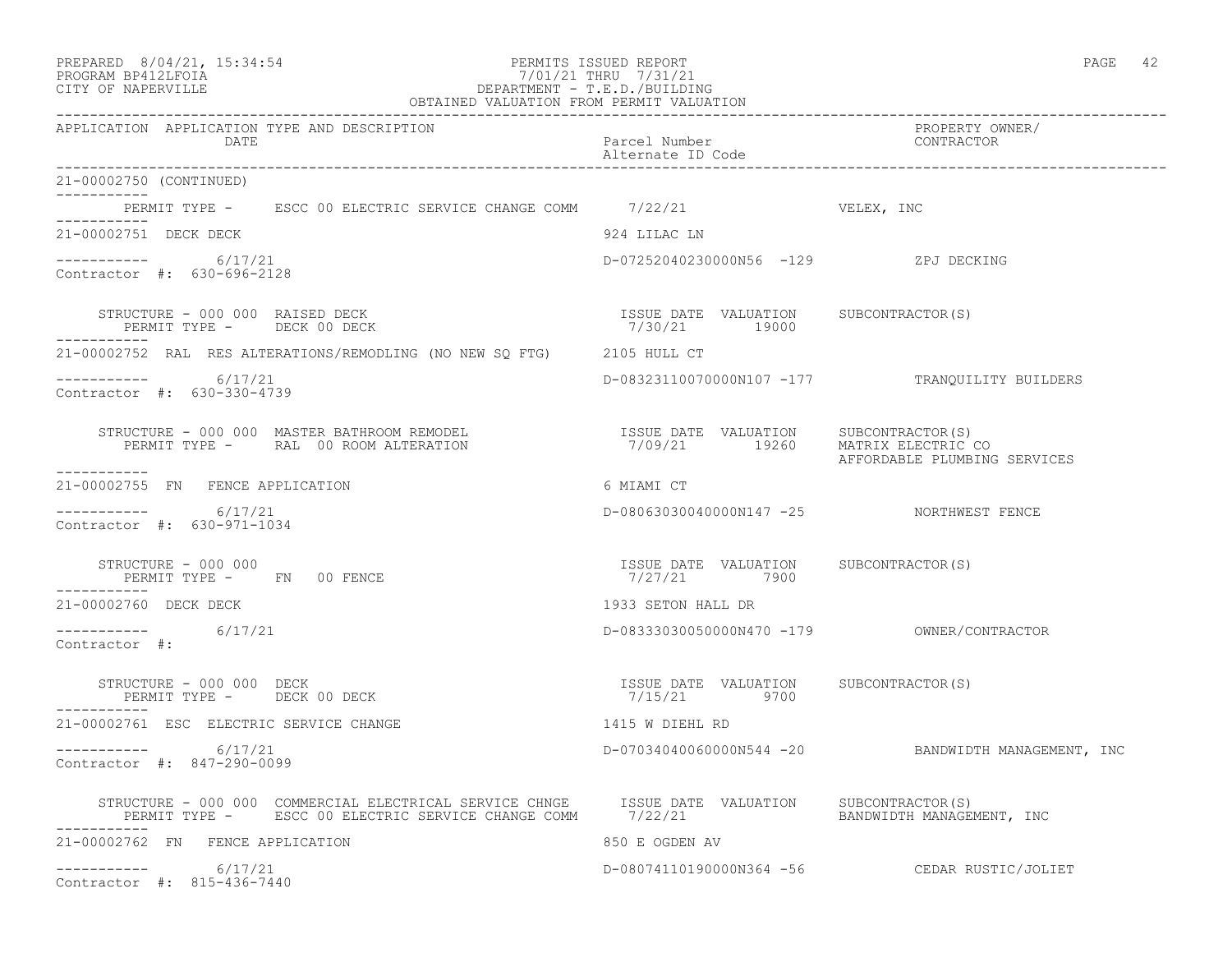| PREPARED 8/04/21, 15:34:54<br>12121 THRU 7/31/21<br>DEPARTMENT - T.E.D./BUILDING<br>OBTAINED VALUATION FROM PERMIT VALUATION<br>PROGRAM BP412LFOIA<br>CITY OF NAPERVILLE                                                                                                                                                                                                                                                                                                                             | PERMITS ISSUED REPORT                                  | PAGE 43                                       |
|------------------------------------------------------------------------------------------------------------------------------------------------------------------------------------------------------------------------------------------------------------------------------------------------------------------------------------------------------------------------------------------------------------------------------------------------------------------------------------------------------|--------------------------------------------------------|-----------------------------------------------|
| APPLICATION APPLICATION TYPE AND DESCRIPTION<br>DATE                                                                                                                                                                                                                                                                                                                                                                                                                                                 | Parcel Number<br>Alternate ID Code                     | PROPERTY OWNER/<br>CONTRACTOR                 |
| 21-00002762 (CONTINUED)                                                                                                                                                                                                                                                                                                                                                                                                                                                                              |                                                        |                                               |
| STRUCTURE - 000 000<br>PERMIT TYPE -      FN    00 FENCE<br>-----------                                                                                                                                                                                                                                                                                                                                                                                                                              | ISSUE DATE VALUATION SUBCONTRACTOR(S)<br>7/01/21 15000 |                                               |
| 21-00002765 FN FENCE APPLICATION                                                                                                                                                                                                                                                                                                                                                                                                                                                                     | 305 E 12TH AV                                          |                                               |
| $--------- 6/17/21$<br>Contractor #: 630-551-3400                                                                                                                                                                                                                                                                                                                                                                                                                                                    |                                                        | D-08073000370000N365 -55 CLASSIC FENCE/OSWEGO |
| STRUCTURE - 000 000<br>PERMIT TYPE - FN 00 FENCE<br>-----------                                                                                                                                                                                                                                                                                                                                                                                                                                      | ISSUE DATE VALUATION SUBCONTRACTOR(S)<br>7/01/21 6350  |                                               |
| 21-00002766 ESC ELECTRIC SERVICE CHANGE                                                                                                                                                                                                                                                                                                                                                                                                                                                              | 3704 HONEY LOCUST DR                                   |                                               |
| $--------- 6/17/21$<br>Contractor #:                                                                                                                                                                                                                                                                                                                                                                                                                                                                 | W-01084000150000N1691-226 CERTASUN, LLC                |                                               |
| $\begin{array}{cccccccccc} \texttt{STRUCTURE} & - & 000 & 000 & \texttt{PHOTOVOLTAIC} & \texttt{SYSTEM} & & & & & & & \\ \texttt{PERMIT TYPE} & - & & & & & & & & & \\ \texttt{PERMIT TYPE} & - & & & & & & & & & \\ \end{array} \qquad \begin{array}{cccccccccc} \texttt{SVE DATE} & \texttt{VALUATION} & \texttt{SUBCONTRACTOR(S)} \\ \texttt{SUE DATE} & \texttt{VALUATION} & \texttt{SUBCONTRACTOR(S)} \\ \texttt{7/07/21} & \texttt{24178} & \texttt{CERTASUN, LLC} \end{array}$<br>----------- |                                                        |                                               |
| 21-00002767 ESC ELECTRIC SERVICE CHANGE                                                                                                                                                                                                                                                                                                                                                                                                                                                              | 1629 KENYON DR                                         |                                               |
| $--------- 6/17/21$<br>Contractor #: 443-538-2958                                                                                                                                                                                                                                                                                                                                                                                                                                                    | D-08331080170000N160 -164 TESLA, INC.                  |                                               |
| STRUCTURE – 000 000 PHOTOVOLTAIC SYSTEM                            ISSUE DATE VALUATION     SUBCONTRACTOR(S)<br>PERMIT TYPE –     PV   00 SOLAR PHOTOVOLTAIC                      7/08/21      14000      TESLA, INC.                                                                                                                                                                                                                                                                                |                                                        |                                               |
| 21-00002768 ESC ELECTRIC SERVICE CHANGE                                                                                                                                                                                                                                                                                                                                                                                                                                                              | 3824 GOLD CUP LN                                       |                                               |
| $--------- 6/17/21$<br>Contractor #: 443-538-2958                                                                                                                                                                                                                                                                                                                                                                                                                                                    | W-01103110100000N1839-229 TESLA, INC.                  |                                               |
| STRUCTURE - 000 000 PHOTOVOLTAIC SYSTEM                              ISSUE DATE VALUATION     SUBCONTRACTOR(S)<br>PERMIT TYPE -     PV   00 SOLAR PHOTOVOLTAIC                     7/08/21        23000     TESLA, INC.                                                                                                                                                                                                                                                                              |                                                        |                                               |
| 21-00002779 BDD DEMOLITION SINGLE FAMILY                                                                                                                                                                                                                                                                                                                                                                                                                                                             | 120 ELMWOOD DR                                         |                                               |
| 6/18/21<br>Contractor #: 630-983-6220                                                                                                                                                                                                                                                                                                                                                                                                                                                                |                                                        | D-07252090160000N679 -129 AUTUMN HOMES INC    |
| STRUCTURE - 000 000 BDD<br>PERMIT TYPE - BDD 00 DEMOLITION PERMIT                                                                                                                                                                                                                                                                                                                                                                                                                                    | ISSUE DATE VALUATION SUBCONTRACTOR(S)<br>7/23/21       | JOHN GREENE EXCAVATING                        |
| 21-00002781 SFR SINGLE FAMILY RESIDENCE                                                                                                                                                                                                                                                                                                                                                                                                                                                              | 2936 LANCELOT LN                                       |                                               |
| $--------- 6/18/21$<br>Contractor #: 817-875-7057                                                                                                                                                                                                                                                                                                                                                                                                                                                    | W-0110300028201 N1841-229 PULTE GROUP                  |                                               |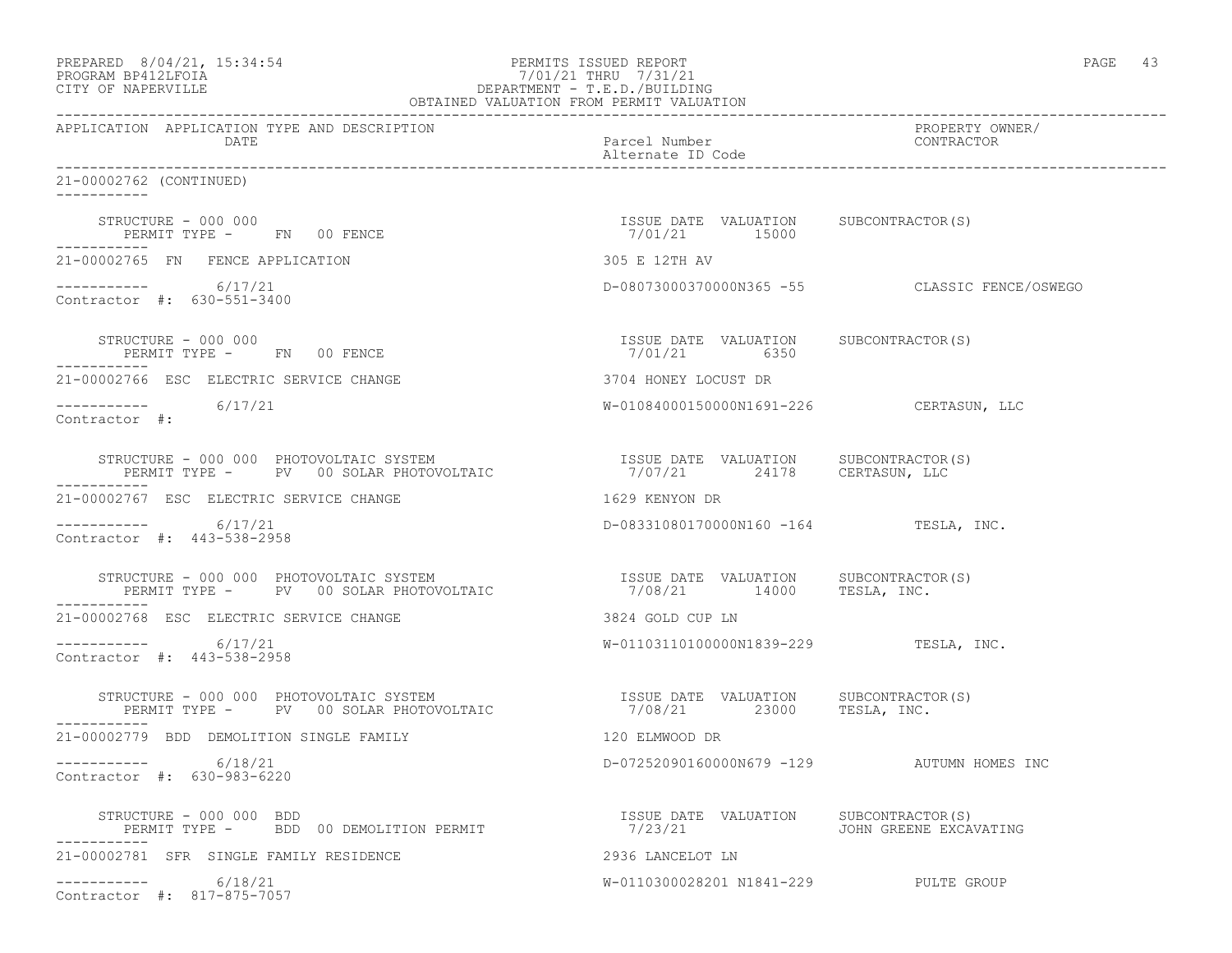| PREPARED 8/04/21, 15:34:54 | PERMITS ISSUED REPORT | PAGE 44 |  |
|----------------------------|-----------------------|---------|--|
|                            |                       |         |  |

# PROGRAM BP412LFOIA 7/01/21 THRU 7/31/21 CITY OF NAPERVILLE DEPARTMENT - T.E.D./BUILDING

|                         |                                                   | OBTAINED VALUATION FROM PERMIT VALUATION                                                                                                                                                                    |                                    |                                                                                        |
|-------------------------|---------------------------------------------------|-------------------------------------------------------------------------------------------------------------------------------------------------------------------------------------------------------------|------------------------------------|----------------------------------------------------------------------------------------|
|                         | DATE                                              | APPLICATION APPLICATION TYPE AND DESCRIPTION                                                                                                                                                                | Parcel Number<br>Alternate ID Code | PROPERTY OWNER/<br>CONTRACTOR                                                          |
| 21-00002781 (CONTINUED) |                                                   |                                                                                                                                                                                                             |                                    |                                                                                        |
|                         | STRUCTURE - 000 000 SFR                           | PERMIT TYPE -     ELEC 00 ELECTRIC FOR SINGLE FAMILY/DPX     7/16/21<br>ELEC OU ELECTRIC FOR SINGLE FARILLY/DEX<br>MECH 00 MECHANICAL FOR SFR/DPX 7/16/21<br>PLUM 00 PLUMBING FOR SINGLE FAMILY/DPX 7/16/21 |                                    | ISSUE DATE VALUATION SUBCONTRACTOR(S)<br>SUPERIOR ELECTRICAL TECHNOLOGI<br>S3 PLUMBING |
| ____________            |                                                   | SFRP 00 SINGLE FAMILY RESIDENCE PERMIT 7/16/21 195000 RABY ROOFING<br>STRU 00 STRUCTURAL FOR SINGLE FAM/DPX 7/16/21                                                                                         |                                    | HOLIDAY SEWER & WATER/WAUCONDA                                                         |
| 21-00002783 DECK DECK   |                                                   |                                                                                                                                                                                                             | 2267 KASKASKIA CT                  |                                                                                        |
|                         | $--------- 6/18/21$<br>Contractor #: 847-344-6664 |                                                                                                                                                                                                             |                                    | W-02062110200000N780 -191 PLATINUM DECKING                                             |
|                         |                                                   | STRUCTURE - 000 000 DECK<br>PERMIT TYPE - DECK 00 DECK                                                                                                                                                      | 7/19/21 32000                      | ISSUE DATE VALUATION SUBCONTRACTOR(S)                                                  |
| 21-00002784 DECK DECK   |                                                   |                                                                                                                                                                                                             | 736 THORNAPPLE DR                  |                                                                                        |
|                         | $--------- 6/18/21$<br>Contractor #: 708-307-1788 |                                                                                                                                                                                                             |                                    | D-07234010130000N191 -112 DESIGN-A-DECK -- MOKENA                                      |
|                         |                                                   | STRUCTURE - 000 000 COMPOSITE DECK<br>PERMIT TYPE - DECK 00 DECK                                                                                                                                            | 7/20/21 20610                      | ISSUE DATE VALUATION SUBCONTRACTOR(S)                                                  |
|                         | 21-00002786 PAT PATIO APPLICATION                 |                                                                                                                                                                                                             | 1225 LANGLEY CR                    |                                                                                        |
| Contractor #:           | -----------     6/18/21                           |                                                                                                                                                                                                             | D-07103050170000N151 -49           |                                                                                        |
|                         | STRUCTURE - 000 000 PAVER PATIO                   | PERMIT TYPE - PAT 00 PATIO                                                                                                                                                                                  | 7/09/21 10000                      | ISSUE DATE VALUATION SUBCONTRACTOR(S)                                                  |
|                         | 21-00002789 PAT PATIO APPLICATION                 |                                                                                                                                                                                                             | 4603 SHUMARD LN                    |                                                                                        |
|                         | $--------- 6/21/21$<br>Contractor #: 630-985-2923 |                                                                                                                                                                                                             |                                    | W-01174010090000N1536-256 C&A LANDSCAPING/FORTINO BROTHE                               |
|                         | STRUCTURE - 000 000 PAVER PATIO                   | ISSUE DATE VALUATION SUBCONTRACTOR(S)<br>7/09/21 20000<br>PERMIT TYPE - PAT 00 PATIO                                                                                                                        |                                    |                                                                                        |
|                         | 21-00002792 SIGN SIGN APPLICATIONS                |                                                                                                                                                                                                             | 2728 W 75TH ST 114                 |                                                                                        |
|                         | $--------- 6/21/21$<br>Contractor #: 630-898-5900 |                                                                                                                                                                                                             |                                    | D-07273000240000N1573-139 AURORA SIGN COMPANY                                          |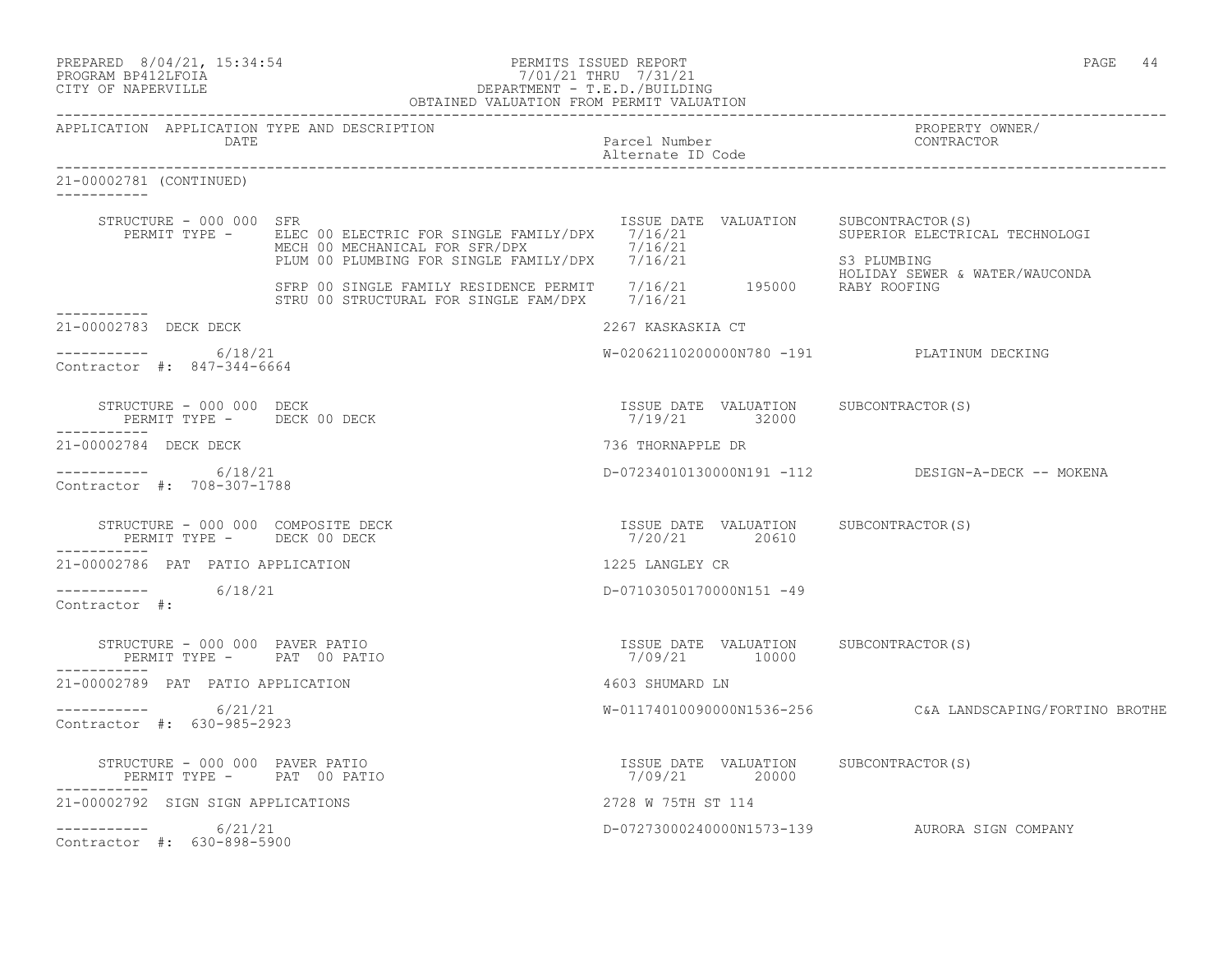| PREPARED 8/04/21, 15:34:54 | PERMITS ISSUED REPORT     | PAGE |  |
|----------------------------|---------------------------|------|--|
| DDOCD3M DD419TDOT3         | $7/01/01$ munti $7/01/01$ |      |  |

# PROGRAM BP412LFOIA 7/01/21 THRU 7/31/21 CITY OF NAPERVILLE DEPARTMENT - T.E.D./BUILDING

|                                                       | OBTAINED VALUATION FROM PERMIT VALUATION                                                             |                                                                      |                                                        |
|-------------------------------------------------------|------------------------------------------------------------------------------------------------------|----------------------------------------------------------------------|--------------------------------------------------------|
| APPLICATION APPLICATION TYPE AND DESCRIPTION<br>DATE  |                                                                                                      | Parcel Number<br>Alternate ID Code                                   | PROPERTY OWNER/<br>CONTRACTOR                          |
| 21-00002792 (CONTINUED)<br>------------               |                                                                                                      |                                                                      |                                                        |
|                                                       | STRUCTURE – 000 000<br>PERMIT TYPE – SIGN 00 SIGN 1999 SERNIA RESULT DATE VALUATION SUBCONTRACTOR(S) |                                                                      | YOUR NAPERVILLE ELECTRICAN INC                         |
|                                                       |                                                                                                      |                                                                      |                                                        |
| $--------- 6/21/21$<br>Contractor #: 630-240-3090     |                                                                                                      |                                                                      | D-07121010380000N1312-38 HUNTER ASPHALT PAVING INC     |
| -----------                                           | ROW 00 RIGHT OF WAY PERMIT                                                                           | 7/13/21                                                              |                                                        |
| 21-00002794 SIGN SIGN APPLICATIONS                    |                                                                                                      | 530 S ROUTE 59                                                       |                                                        |
| -----------     6/21/21<br>Contractor #: 708-865-1717 |                                                                                                      | D-07223030100000N231 -109 SIGNCO INC                                 |                                                        |
| STRUCTURE - 000 000                                   | PERMIT TYPE - SIGN 00 SIGN                                                                           | ISSUE DATE VALUATION SUBCONTRACTOR(S)<br>7/20/21 SIGNCO INC          |                                                        |
| 21-00002795 PAT PATIO APPLICATION                     |                                                                                                      | 907 E HILLSIDE RD                                                    |                                                        |
| $--------- 6/21/21$<br>Contractor #: 630-922-9121     |                                                                                                      |                                                                      | D-08192130150000N446 -101 JR'S CREATIVE LANDSCAPING    |
| STRUCTURE - 000 000<br>PERMIT TYPE - PAT 00 PATIO     |                                                                                                      | ISSUE DATE VALUATION SUBCONTRACTOR(S)<br>7/08/21 61500 COLT ELECTRIC |                                                        |
| 21-00002796 SIGN SIGN APPLICATIONS                    |                                                                                                      | 1351 E OGDEN AV                                                      |                                                        |
| $--------- 6/21/21$<br>Contractor #: 708-365-5555     |                                                                                                      |                                                                      | D-080810101000000N509 -42 MIDWEST SIGN & LIGHTING, INC |
| STRUCTURE - 000 000<br>PERMIT TYPE - SIGN 00 SIGN     |                                                                                                      | ISSUE DATE VALUATION SUBCONTRACTOR(S)                                |                                                        |
| 21-00002800 SIGN SIGN APPLICATIONS                    |                                                                                                      | 32 FOXCROFT RD 108                                                   |                                                        |
| $--------- 6/21/21$<br>Contractor #: 630-495-1725     |                                                                                                      | D-08314040050000N483 -176 MODERN SIGNS INC                           |                                                        |
| STRUCTURE - 000 000                                   | STRUCTURE - 000 000<br>PERMIT TYPE - SIGN 00 SIGN                                                    | ISSUE DATE VALUATION SUBCONTRACTOR(S)<br>7/16/21                     |                                                        |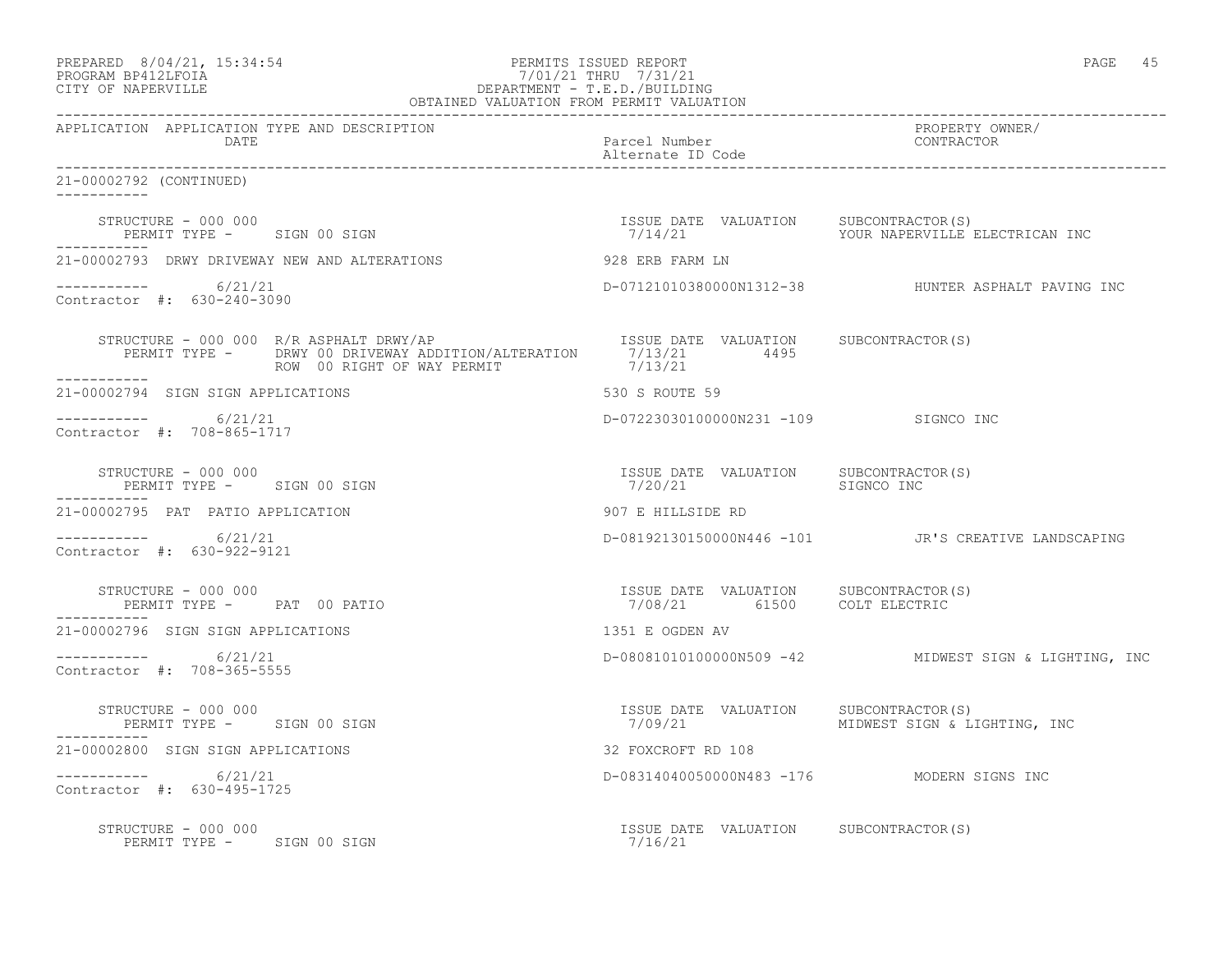# PREPARED 8/04/21, 15:34:54 PERMITS ISSUED REPORT PROGRAM BP412LFOIA PROGRAM BP412LFOIA 7/01/21 THRU 7/31/21 CITY OF NAPERVILLE DEPARTMENT - T.E.D./BUILDING

| ۰<br>w<br>۰. |  |
|--------------|--|
|              |  |

|                                                      | OBTAINED VALUATION FROM PERMIT VALUATION                                                                                                                                                                                                                                                     |                                                         |                                                   |  |
|------------------------------------------------------|----------------------------------------------------------------------------------------------------------------------------------------------------------------------------------------------------------------------------------------------------------------------------------------------|---------------------------------------------------------|---------------------------------------------------|--|
| APPLICATION APPLICATION TYPE AND DESCRIPTION<br>DATE |                                                                                                                                                                                                                                                                                              | Parcel Number<br>Alternate ID Code                      | PROPERTY OWNER/<br>CONTRACTOR                     |  |
| 21-00002802 FN FENCE APPLICATION                     |                                                                                                                                                                                                                                                                                              | 207 DILORENZO DR                                        |                                                   |  |
| ----------- 6/21/21<br>Contractor #: 815-436-7440    |                                                                                                                                                                                                                                                                                              |                                                         | W-02051100390000N763 -192 CEDAR RUSTIC/JOLIET     |  |
| STRUCTURE - 000 000<br>------------                  |                                                                                                                                                                                                                                                                                              | ISSUE DATE VALUATION SUBCONTRACTOR(S)                   |                                                   |  |
|                                                      | 21-00002805 CAL COMMERCIAL ALTERATION/REPAIR (NO NEW SQ FTG) 1701 QUINCY AV 8                                                                                                                                                                                                                |                                                         |                                                   |  |
| $--------- 6/21/21$<br>Contractor #: 630-355-8094    |                                                                                                                                                                                                                                                                                              |                                                         | D-07154010050000N623 -80 MUSTANG CONSTRUCTION INC |  |
|                                                      | STRUCTURE - 000 000 US ENGINEERING LEAGUE<br>PERMIT TYPE - CCAD 00 COMMERCIAL - CAD (200 COMPERCIAL - CAD ) 7/12/21 5000 MUSTANG CONSTRUCTION INC                                                                                                                                            |                                                         |                                                   |  |
| . _ _ _ _ _ _ _ _ _ _ _                              | FABD 00 FIRE ALARM<br>FSBD 00 FIRE SPRINKLER PERMIT                                                                                                                                                                                                                                          |                                                         |                                                   |  |
| 21-00002806 FN FENCE APPLICATION                     |                                                                                                                                                                                                                                                                                              | 2706 GATESHEAD DR                                       |                                                   |  |
| $--------- 6/21/21$<br>Contractor #: 708-275-3874    |                                                                                                                                                                                                                                                                                              | W-01024130120000N270 -202 AB PAINTING                   |                                                   |  |
|                                                      | STRUCTURE - 000 000<br>PERMIT TYPE - FN 00 FENCE                                                                                                                                                                                                                                             | ISSUE DATE VALUATION SUBCONTRACTOR(S)<br>$7/12/21$ 2400 |                                                   |  |
|                                                      | 21-00002807 FN FENCE APPLICATION                                                                                                                                                                                                                                                             | 1212 CROMWELL LN                                        |                                                   |  |
| $--------- 6/21/21$<br>Contractor #: 815-496-2453    |                                                                                                                                                                                                                                                                                              | W-01112130140000N444 -217 THE FENCE GUYS                |                                                   |  |
|                                                      | $\begin{array}{cccc} \texttt{STRUCTURE} & - & 000 & 000 \\ \texttt{PERMIT TYPE} & - & \texttt{FN} & 00 & \texttt{FENCE} \\ \end{array} \qquad \begin{array}{cccc} \texttt{TSSUE} & \texttt{DATE} & \texttt{VALUATION} & \texttt{SUBCONTRACTOR(S)} \\ \texttt{7/20/21} & 5511 \\ \end{array}$ |                                                         |                                                   |  |
| 21-00002808 TENT TENTS                               |                                                                                                                                                                                                                                                                                              | 2255 MONARCH DR                                         |                                                   |  |
| $--------- 6/21/21$<br>Contractor #: 630-690-8500    |                                                                                                                                                                                                                                                                                              | D-07031040020000N1539-4 BIG TENT EVENTS                 |                                                   |  |
| ____________                                         |                                                                                                                                                                                                                                                                                              |                                                         |                                                   |  |
| 21-00002809 FN FENCE APPLICATION                     |                                                                                                                                                                                                                                                                                              | 2603 FLAGSTONE CR                                       |                                                   |  |
| $--------- 6/21/21$<br>Contractor #: 708-547-7555    |                                                                                                                                                                                                                                                                                              | D-07343030110000N1040-169 FIRST FENCE                   |                                                   |  |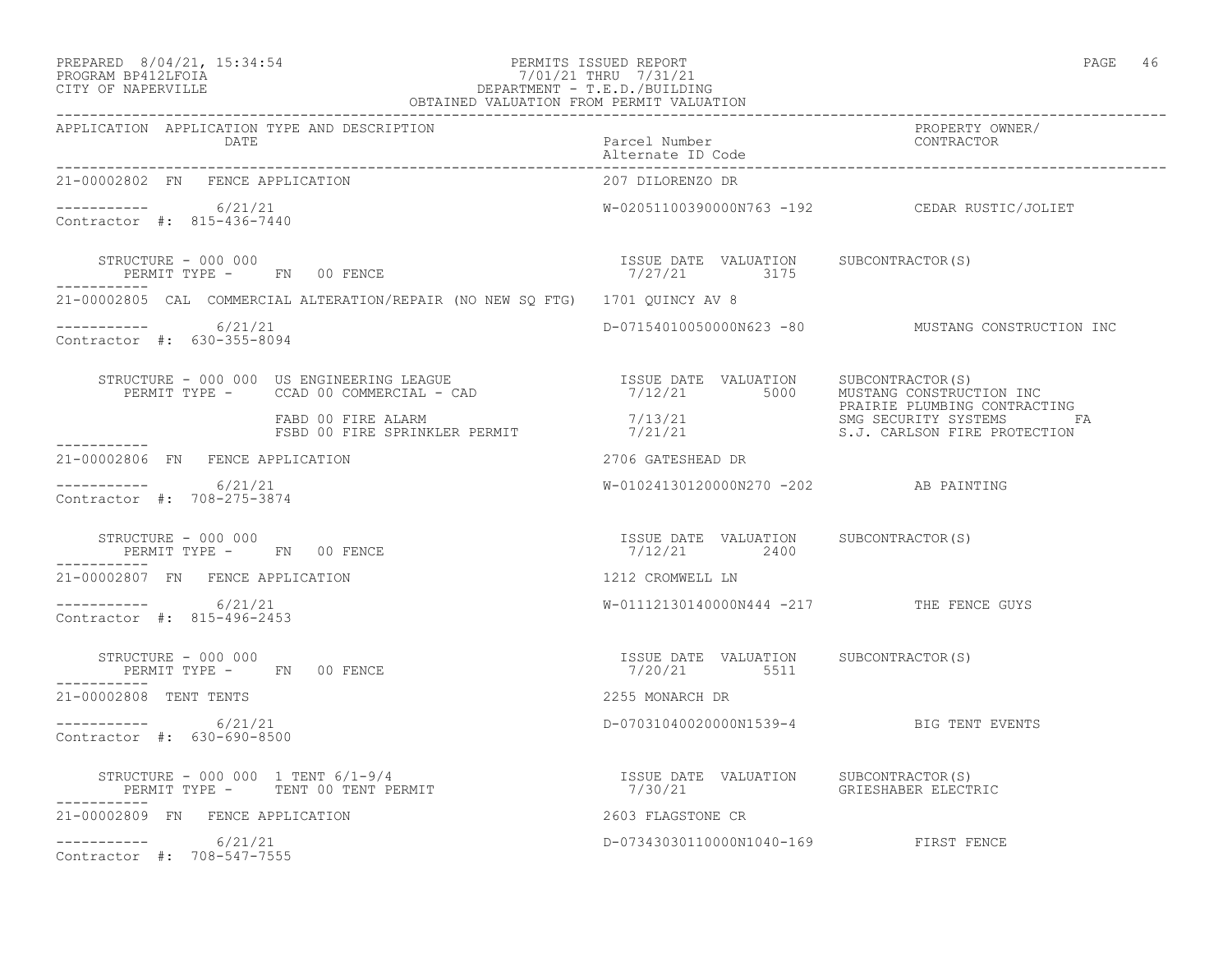|                                                                                              |                                                                              | PAGE 47                                             |
|----------------------------------------------------------------------------------------------|------------------------------------------------------------------------------|-----------------------------------------------------|
| APPLICATION APPLICATION TYPE AND DESCRIPTION<br>DATE                                         | Parcel Number<br>Alternate ID Code                                           | PROPERTY OWNER/<br>CONTRACTOR                       |
| 21-00002809 (CONTINUED)<br>___________                                                       |                                                                              |                                                     |
| STRUCTURE - 000 000<br>PERMIT TYPE - FN 00 FENCE                                             | ISSUE DATE VALUATION SUBCONTRACTOR(S)<br>7/01/21 7700                        |                                                     |
| 21-00002811 FN FENCE APPLICATION                                                             | 1267 LEVERENZ RD                                                             |                                                     |
| $--------- 6/21/21$<br>Contractor #: 630-406-8410                                            |                                                                              | W-01022080500000N137 -187 PARAMOUNT FENCE-BATAVIA   |
| STRUCTURE - 000 000<br>PERMIT TYPE - FN 00 FENCE                                             | ISSUE DATE VALUATION SUBCONTRACTOR(S)<br>7/01/21 9244                        |                                                     |
| 21-00002819 ESC ELECTRIC SERVICE CHANGE                                                      | 228 W FRANKLIN AV                                                            |                                                     |
| $--------- 6/21/21$<br>Contractor #: 630-980-0300                                            |                                                                              | D-07134090030000N536 -84 SATURN ELECTRICAL SERVICES |
| STRUCTURE - 000 000 GENERATOR<br>PERMIT TYPE - GENR 00 GENERATOR PERMIT<br>------------      | ISSUE DATE VALUATION SUBCONTRACTOR(S)<br>ISSUE DATE<br>7/30/21               | SATURN ELECTRICAL SERVICES                          |
| 21-00002830 RAL RES ALTERATIONS/REMODLING (NO NEW SQ FTG) 2331 CORN LILY RD                  |                                                                              |                                                     |
| $--------- 6/22/21$<br>Contractor #: 630-330-4739                                            |                                                                              | W-01103050160000N1839-229 TRANQUILITY BUILDERS      |
| STRUCTURE - 000 000 BASEMENT REMODEL<br>PERMIT TYPE - FB 00 FINISHED BASEMENT<br>----------- | ISSUE DATE VALUATION SUBCONTRACTOR (S)<br>7/12/21  41900  MATRIX ELECTRIC CO | AFFORDABLE PLUMBING SERVICES                        |
| 21-00002831 PAT PATIO APPLICATION                                                            | 5304 BAMBOO LN                                                               |                                                     |
| $--------- 6/22/21$<br>Contractor #: 815-582-5925                                            | W-01202090050000N1521-271 LM LANDWORKS                                       |                                                     |
| PERMIT TYPE - PAT 00 PATIO<br>-----------                                                    |                                                                              |                                                     |
| 21-00002832 RAL RES ALTERATIONS/REMODLING (NO NEW SQ FTG) 1404 WESTGLEN DR                   |                                                                              |                                                     |
| $--------- 6/22/21$<br>Contractor #: 866-989-5907                                            |                                                                              | D-07254070020000N175 -144 ABSOLUTE CONSTRUCTION INC |
|                                                                                              |                                                                              | JOURNEYMAN CONSTRUCTION CO.                         |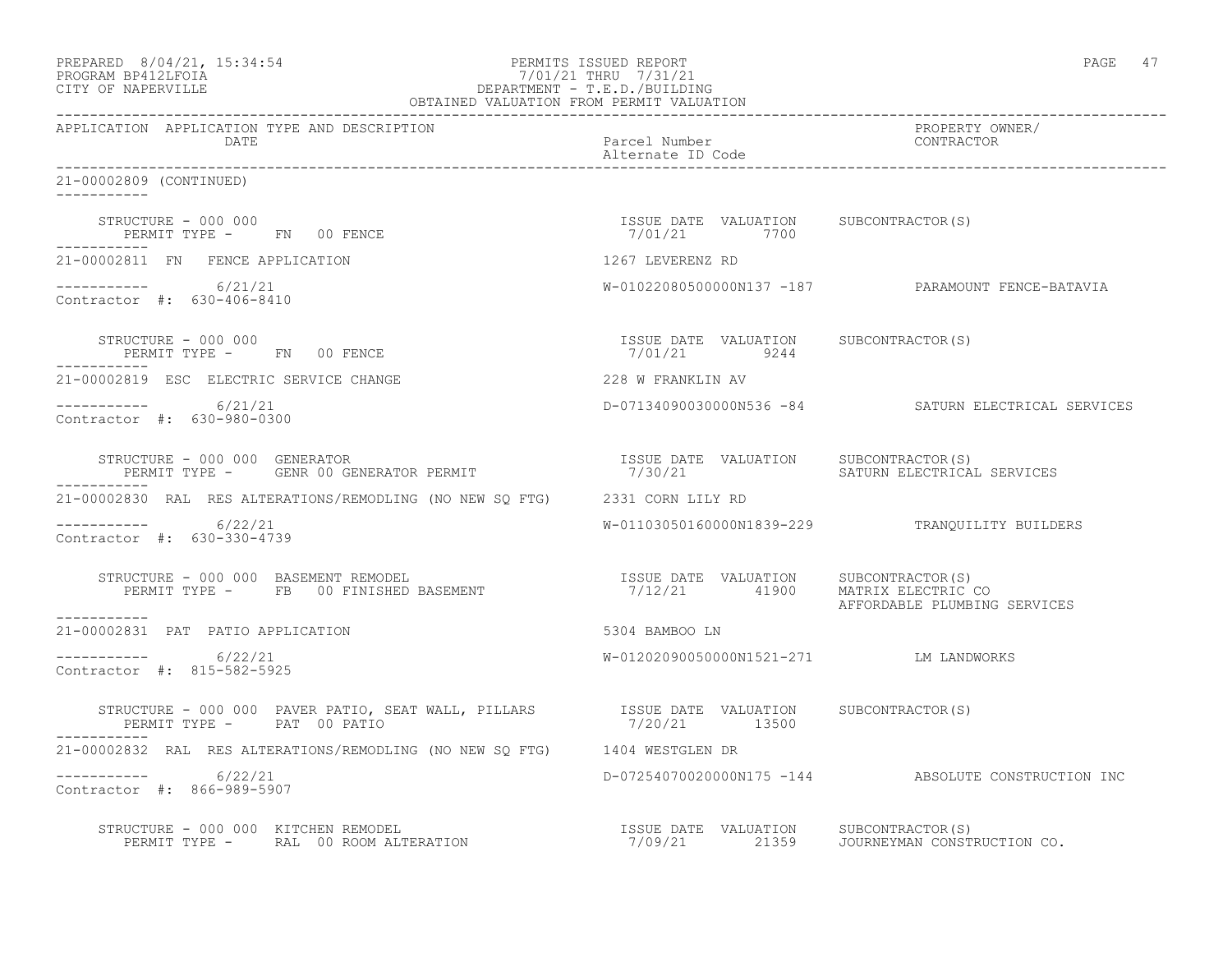| PREPARED 8/04/21, 15:34:54<br>PROGRAM BP412LFOIA<br>7711721 / 11HKU 7731721<br>DEPARTMENT - T.E.D./BUILDING<br>OBTAINED VALUATION FROM PERMIT VALUATION<br>CITY OF NAPERVILLE | PERMITS ISSUED REPORT<br>7/01/21 THRU 7/31/21            | PAGE 48                                                |
|-------------------------------------------------------------------------------------------------------------------------------------------------------------------------------|----------------------------------------------------------|--------------------------------------------------------|
| APPLICATION APPLICATION TYPE AND DESCRIPTION<br>DATE                                                                                                                          | Parcel Number<br>Alternate ID Code                       | PROPERTY OWNER/<br>CONTRACTOR                          |
| 21-00002832 (CONTINUED)                                                                                                                                                       |                                                          |                                                        |
|                                                                                                                                                                               |                                                          | SEMINARY ELECTRICAL CONTRACTOR                         |
| 21-00002833 DECK DECK                                                                                                                                                         | 858 MT VERNON CT                                         |                                                        |
| $--------- 6/22/21$<br>Contractor #:                                                                                                                                          |                                                          |                                                        |
| -----------                                                                                                                                                                   | ISSUE DATE VALUATION SUBCONTRACTOR(S)                    |                                                        |
| 21-00002835 PAT PATIO APPLICATION                                                                                                                                             | 2828 SKYLANE DR                                          |                                                        |
| $--------- 6/22/21$<br>Contractor #: 847-340-8844                                                                                                                             |                                                          | W-01034020320000N1245-200 RUIZ BRICK PAVING            |
| STRUCTURE - 000 000 PATIO<br>PERMIT TYPE - PAT 00 PATIO                                                                                                                       | ISSUE DATE VALUATION SUBCONTRACTOR (S)<br>7/23/21 23000  |                                                        |
| 21-00002836 ESC ELECTRIC SERVICE CHANGE                                                                                                                                       | 1912 CONTINENTAL AV                                      |                                                        |
| $--------- 6/22/21$<br>Contractor #: 309-263-8355                                                                                                                             |                                                          | D-07162010170000N1363-63 KAISER ELECTRICAL CONTRACTORS |
| STRUCTURE - 000 000 SIGN WIRING<br>PERMIT TYPE - ESCC 00 ELECTRIC SERVICE CHANGE COMM 7/09/21                                                                                 | ISSUE DATE VALUATION SUBCONTRACTOR(S)                    | KAISER ELECTRICAL CONTRACTORS                          |
| 21-00002837 TSG TEMPORARY SIGNS                                                                                                                                               | 1120 S ROUTE 59 120                                      |                                                        |
| $--------- 6/22/21$<br>Contractor #:                                                                                                                                          |                                                          |                                                        |
| STRUCTURE - 000 000 TEMP BANNER $7/3/21-7/11/21$ ISSUE DATE VALUATION SUBCONTRACTOR(S)<br>PERMIT TYPE - TSG 00 TEMPORARY SIGN                                                 | 7/01/21                                                  |                                                        |
| 21-00002839 PAT PATIO APPLICATION                                                                                                                                             | 3859 GOLD CUP LN                                         |                                                        |
| $--------- 6/22/21$<br>Contractor #:                                                                                                                                          |                                                          |                                                        |
| STRUCTURE - 000 000 GRILL ISLAND & PATIO<br>PERMIT TYPE - PAT 00 PATIO<br>-----------                                                                                         | ISSUE DATE VALUATION SUBCONTRACTOR(S)<br>7/07/21<br>5000 |                                                        |
| 21-00002850 TENT TENTS                                                                                                                                                        | 226 S MAIN ST                                            |                                                        |
| $--------- 6/22/21$<br>Contractor #: 708-485-8010                                                                                                                             | D-07134300230000N594 -84                                 | MAROUEE EVENTS                                         |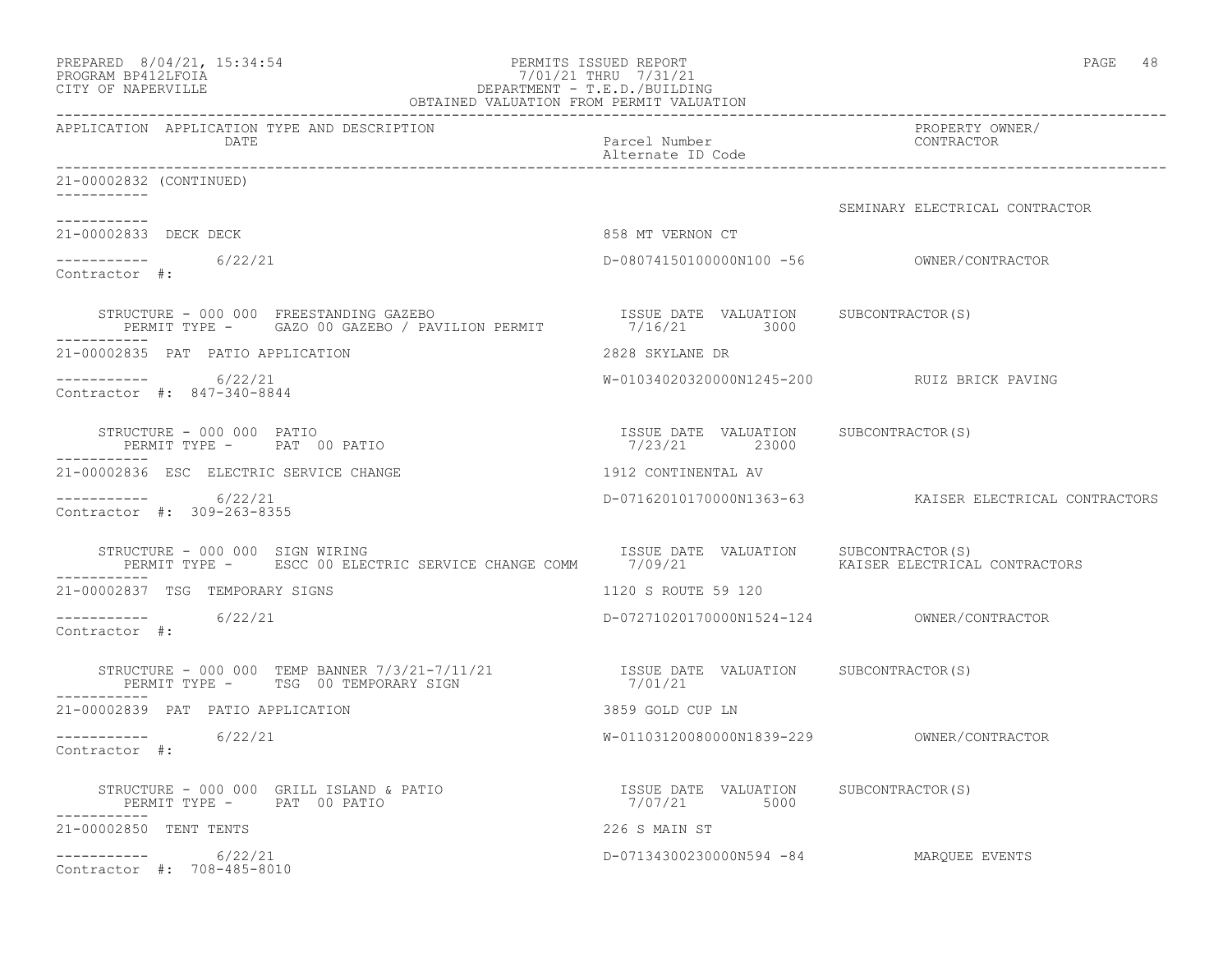# PREPARED 8/04/21, 15:34:54 PERMITS ISSUED REPORT PROGRAM BP412LFOIA PAGE 49 PROGRAM BP412LFOIA 7/01/21 THRU 7/31/21 CITY OF NAPERVILLE DEPARTMENT - T.E.D./BUILDING

| OBTAINED VALUATION FROM PERMIT VALUATION                                                                                                             |                                                        |                                                   |
|------------------------------------------------------------------------------------------------------------------------------------------------------|--------------------------------------------------------|---------------------------------------------------|
| APPLICATION APPLICATION TYPE AND DESCRIPTION<br>DATE DATE                                                                                            | Parcel Number<br>Alternate ID Code                     | PROPERTY OWNER/<br>CONTRACTOR                     |
| 21-00002850 (CONTINUED)                                                                                                                              |                                                        |                                                   |
| STRUCTURE – 000 000 1 TENT 7/7/21-7/12/21                            ISSUE DATE VALUATION      SUBCONTRACTOR(S)<br>PERMIT TYPE - TENT 00 TENT PERMIT |                                                        |                                                   |
| 21-00002851 OCCI OCCUPANCY INSPECTION                                                                                                                | 2959 ARTESIAN RD 103                                   |                                                   |
| $--------- 6/23/21$<br>Contractor #:                                                                                                                 |                                                        |                                                   |
| STRUCTURE - 000 000 SOUTHERN SPICES [ISSUE DAT<br>PERMIT TYPE - 0CC 00 OCC INSPECT. PERMIT COM/RST 7/06/21<br>___________                            | ISSUE DATE VALUATION SUBCONTRACTOR(S)                  |                                                   |
| 21-00002852 FN FENCE APPLICATION                                                                                                                     | 1220 YORKSHIRE DR                                      |                                                   |
| $--------- 6/23/21$<br>Contractor #: 630-551-3400                                                                                                    |                                                        | D-08083040280000N128 -57 CLASSIC FENCE/OSWEGO     |
| STRUCTURE - 000 000<br>PERMIT TYPE - FN 00 FENCE                                                                                                     | ISSUE DATE VALUATION SUBCONTRACTOR(S)                  |                                                   |
| 21-00002853 FN FENCE APPLICATION                                                                                                                     | 2567 BANGERT LN                                        |                                                   |
| $--------- 6/23/21$<br>Contractor #: 630-406-8410                                                                                                    |                                                        | W-01151060130000N1321-244 PARAMOUNT FENCE-BATAVIA |
| STRUCTURE - 000 000<br>PERMIT TYPE - FN 00 FENCE<br>------------                                                                                     | ISSUE DATE VALUATION SUBCONTRACTOR(S)<br>7/21/21 7250  |                                                   |
| 21-00002855 DECK DECK                                                                                                                                | 3516 SWEET MAGGIE LN                                   |                                                   |
| $--------- 6/23/21$<br>Contractor #: 630-514-9062                                                                                                    | W-01093120040000N1386-227 BACKYARD IMAGES              |                                                   |
| STRUCTURE - 000 000 COMPOSITE DECK<br>PERMIT TYPE - DECK 00 DECK                                                                                     | ISSUE DATE VALUATION SUBCONTRACTOR(S)<br>7/16/21 14000 |                                                   |
| 21-00002857 SFR SINGLE FAMILY RESIDENCE                                                                                                              | 2352 CORN LILY RD                                      |                                                   |
| $--------- 6/23/21$<br>Contractor #: 847-230-5400                                                                                                    |                                                        | W-011030002886 N1841-229 PULTE GROUP-SCHAUMBURG   |
| STRUCTURE - 000 000 SFR<br>PERMIT TYPE - ELEC 00 ELECTRIC FOR SINGLE FAMILY/DPX 7/23/21<br>MECH 00 MECHANICAL FOR SFR/DPX 7/23/21                    | ISSUE DATE VALUATION SUBCONTRACTOR(S)                  | SUPERIOR ELECTRICAL TECHNOLOGI                    |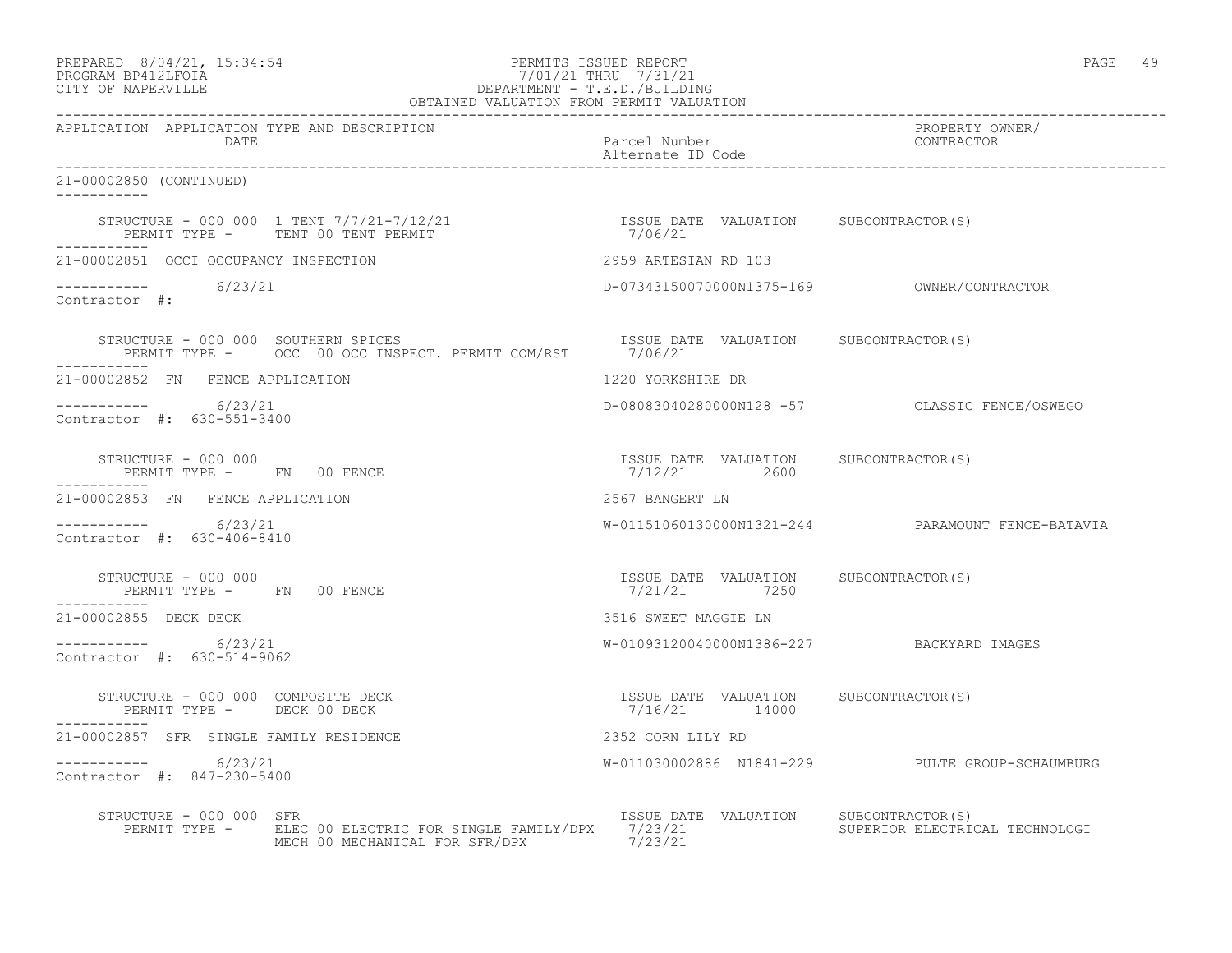#### PREPARED 8/04/21, 15:34:54 PERMITS ISSUED REPORT PAGE 50 PROGRAM BP412LFOIA 7/01/21 THRU 7/31/21 CITY OF NAPERVILLE DEPARTMENT - T.E.D./BUILDING OBTAINED VALUATION FROM PERMIT VALUATION

| 21-00002857 (CONTINUED)                           |                                                                                                                                                                              |                                                             |                                                                                 |
|---------------------------------------------------|------------------------------------------------------------------------------------------------------------------------------------------------------------------------------|-------------------------------------------------------------|---------------------------------------------------------------------------------|
|                                                   | PLRM 00 PLUMBING BASEMENT ROUGH 7/23/21                                                                                                                                      |                                                             | HOLIDAY SEWER & WATER/WAUCONDA                                                  |
|                                                   | PLUM 00 PLUMBING FOR SINGLE FAMILY/DPX 7/23/21                                                                                                                               |                                                             | S3 PLUMBING<br>HOLIDAY SEWER & WATER/WAUCONDA                                   |
|                                                   | SFRP 00 SINGLE FAMILY RESIDENCE PERMIT 7/23/21 195000 RABY ROOFING<br>STRU 00 STRUCTURAL FOR SINGLE FAM/DPX 7/23/21                                                          |                                                             | S3 PLUMBING                                                                     |
| 21-00002858 SFR SINGLE FAMILY RESIDENCE           |                                                                                                                                                                              | 3647 AMBROSIA DR                                            |                                                                                 |
| $--------- 6/23/21$<br>Contractor #: 847-230-5400 |                                                                                                                                                                              |                                                             | W-0110300028232 N1842-229 PULTE GROUP-SCHAUMBURG                                |
| STRUCTURE - 000 000 SFR                           | PERMIT TYPE - ELEC 00 ELECTRIC FOR SINGLE FAMILY/DPX 7/16/21<br>MECH 00 MECHANICAL FOR SFR/DPX                                                                               | ISSUE DATE VALUATION SUBCONTRACTOR(S)<br>7/16/21<br>7/16/21 | SUPERIOR ELECTRICAL TECHNOLOGI                                                  |
|                                                   | PLRM 00 PLUMBING BASEMENT ROUGH                                                                                                                                              |                                                             | HOLIDAY SEWER & WATER/WAUCONDA<br>S3 PLUMBING                                   |
|                                                   | PLUM 00 PLUMBING FOR SINGLE FAMILY/DPX 7/16/21                                                                                                                               |                                                             | HOLIDAY SEWER & WATER/WAUCONDA<br>S3 PLUMBING                                   |
|                                                   | SFRP 00 SINGLE FAMILY RESIDENCE PERMIT 7/16/21 195000 RABY ROOFING<br>STRU 00 STRUCTURAL FOR SINGLE FAM/DPX 7/16/21                                                          |                                                             |                                                                                 |
| 21-00002859 SFR SINGLE FAMILY RESIDENCE           |                                                                                                                                                                              | 3651 AMBROSIA DR                                            |                                                                                 |
| $--------- 6/23/21$<br>Contractor #: 847-230-5400 |                                                                                                                                                                              |                                                             | W-0110300028233 N1842-229 PULTE GROUP-SCHAUMBURG                                |
| STRUCTURE - 000 000 SFR                           | PERMIT TYPE - ELEC 00 ELECTRIC FOR SINGLE FAMILY/DPX 7/16/21<br>MECH 00 MECHANICAL FOR SFR/DPX 7/16/21                                                                       | ISSUE DATE VALUATION SUBCONTRACTOR (S)                      | SUPERIOR ELECTRICAL TECHNOLOGI<br>HOLIDAY SEWER & WATER/WAUCONDA<br>S3 PLUMBING |
|                                                   | PLUM 00 PLUMBING FOR SINGLE FAMILY/DPX 7/16/21                                                                                                                               |                                                             | HOLIDAY SEWER & WATER/WAUCONDA                                                  |
| ___________                                       | SFRP 00 SINGLE FAMILY RESIDENCE PERMIT 7/16/21 195000 RABY ROOFING<br>STRU 00 STRUCTURAL FOR SINGLE FAM/DPX 7/16/21                                                          |                                                             | S3 PLUMBING                                                                     |
| 21-00002860 SFR SINGLE FAMILY RESIDENCE           |                                                                                                                                                                              | 3655 AMBROSIA DR                                            |                                                                                 |
| $--------- 6/23/21$<br>Contractor #: 847-230-5400 |                                                                                                                                                                              |                                                             | W-0110300028234 N1842-229 PULTE GROUP-SCHAUMBURG                                |
|                                                   | STRUCTURE - 000 000 SFR<br>PERMIT TYPE - ELEC 00 ELECTRIC FOR SINGLE FAMILY/DPX 7/16/21<br>MECH 00 MECHANICAL FOR SFR/DPX 7/16/21<br>PLRM 00 PLUMBING BASEMENT ROUGH 7/16/21 | ISSUE DATE VALUATION SUBCONTRACTOR(S)                       | S3 PLUMBING                                                                     |
|                                                   |                                                                                                                                                                              |                                                             | S3 PLUMBING<br>HOLIDAY SEWER & WATER/WAUCONDA                                   |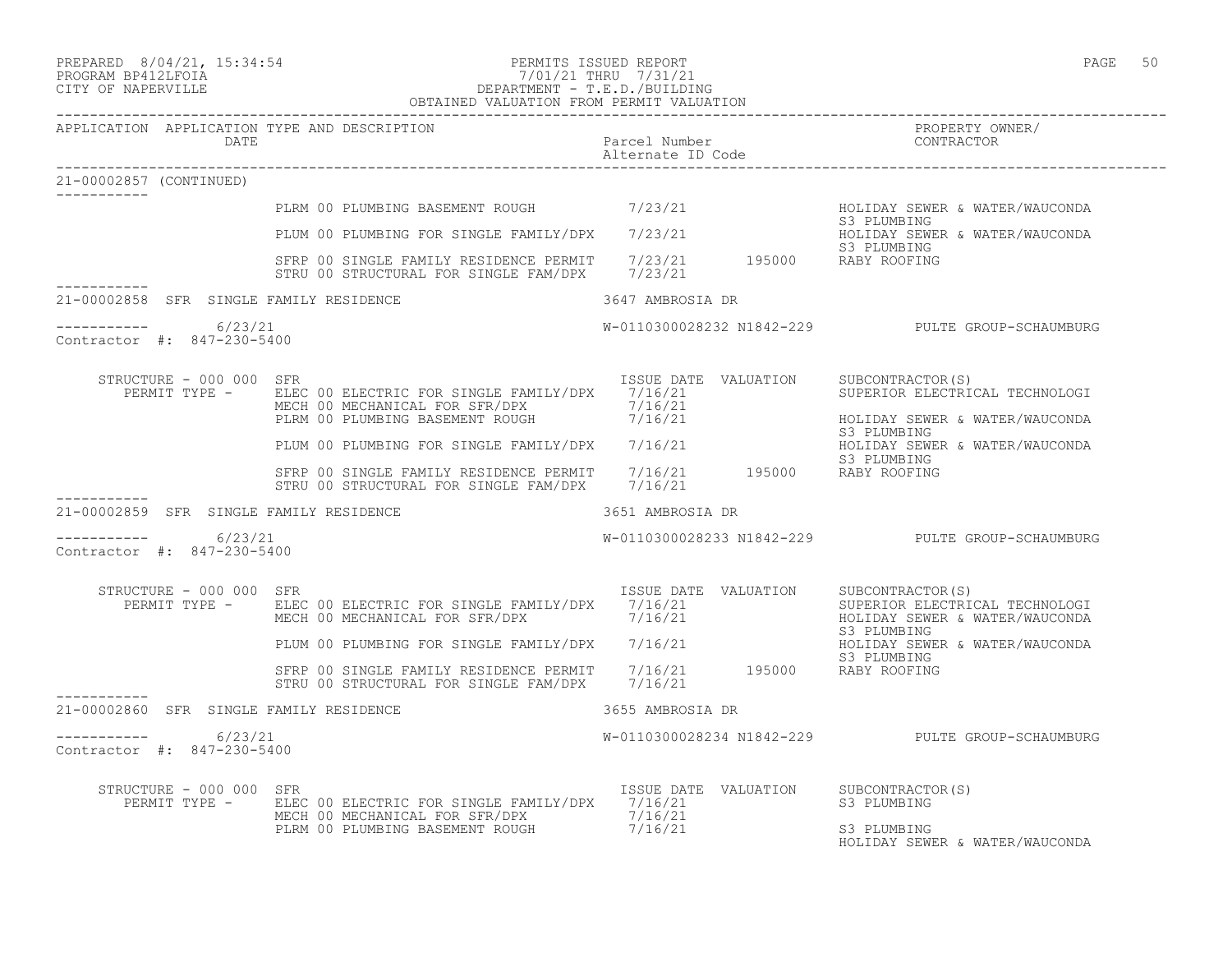-----------

-----------

-----------

-----------

-----------

#### PREPARED 8/04/21, 15:34:54 PERMITS ISSUED REPORT PAGE 51 PROGRAM BP412LFOIA 7/01/21 THRU 7/31/21 CITY OF NAPERVILLE DEPARTMENT - T.E.D./BUILDING OBTAINED VALUATION FROM PERMIT VALUATION

------------------------------------------------------------------------------------------------------------------------------------

APPLICATION APPLICATION TYPE AND DESCRIPTION PROPERTY OWNER/ DATE Parcel Number CONTRACTOR Alternate ID Code ------------------------------------------------------------------------------------------------------------------------------------ 21-00002860 (CONTINUED) PLUM 00 PLUMBING FOR SINGLE FAMILY/DPX 7/16/21 HOLIDAY SEWER & WATER/WAUCONDA S3 PLUMBING SFRP 00 SINGLE FAMILY RESIDENCE PERMIT 7/16/21 195000 RABY ROOFING STRU 00 STRUCTURAL FOR SINGLE FAM/DPX  $7/16/21$ 21-00002863 POOL POOL ABOVE/INGROUND RESIDENTIAL 712 PAWNEE LN  $--------- 6/23/21$ D-08072130030000N10 -41 KAYAK POOLS MIDWEST Contractor #: 317-536-7910 STRUCTURE - 000 000 ABOVE GROUND POOL ISSUE DATE VALUATION SUBCONTRACTOR(S) PERMIT TYPE - POOL 00 POOL PERMIT ABOVE GROUND 21-00002865 ESC ELECTRIC SERVICE CHANGE 2507 PINE CONE CT ----------- 6/23/21 W-02054030420000N1525-208 AVINO ELECTRIC, INC Contractor #: 630-675-9345 STRUCTURE - 000 000 INSTALL EV CHARGING STATION ISSUE DATE VALUATION SUBCONTRACTOR(S) PERMIT TYPE - EVCR 00 ELECTRIC VEHICLE STATION RES  $7/22/21$  531 AVINO ELECTRIC, INC 21-00002867 SIGN SIGN APPLICATIONS 1210 E OGDEN AV ----------- 6/23/21 D-08081120060000NNA -42 LEGACY SIGN GROUP Contractor #: 219-728-5102 STRUCTURE - 000 000 ISSUE DATE VALUATION SUBCONTRACTOR(S) PERMIT TYPE - SIGN 00 SIGN 7/09/21 21-00002868 SIGN SIGN APPLICATIONS 1210 E OGDEN AV ----------- 6/23/21 D-08081120060000NNA -42 LEGACY SIGN GROUP Contractor #: 219-728-5102 STRUCTURE - 000 000 ISSUE DATE VALUATION SUBCONTRACTOR(S) PERMIT TYPE - SIGN 00 SIGN 21-00002869 SIGN SIGN APPLICATIONS 1210 E OGDEN AV ----------- 6/23/21 D-08081120060000NNA -42 LEGACY SIGN GROUP Contractor #: 219-728-5102

STRUCTURE - 000 000<br>
STRUCTURE - 000 000<br>
PERMIT TYPE - SIGN 00 SIGN CONSTRACTOR CONSTRACTOR CONSTRACTOR CONSTRACTOR PERMIT TYPE - SIGN 00 SIGN PERMIT TYPE - SIGN 00 SIGN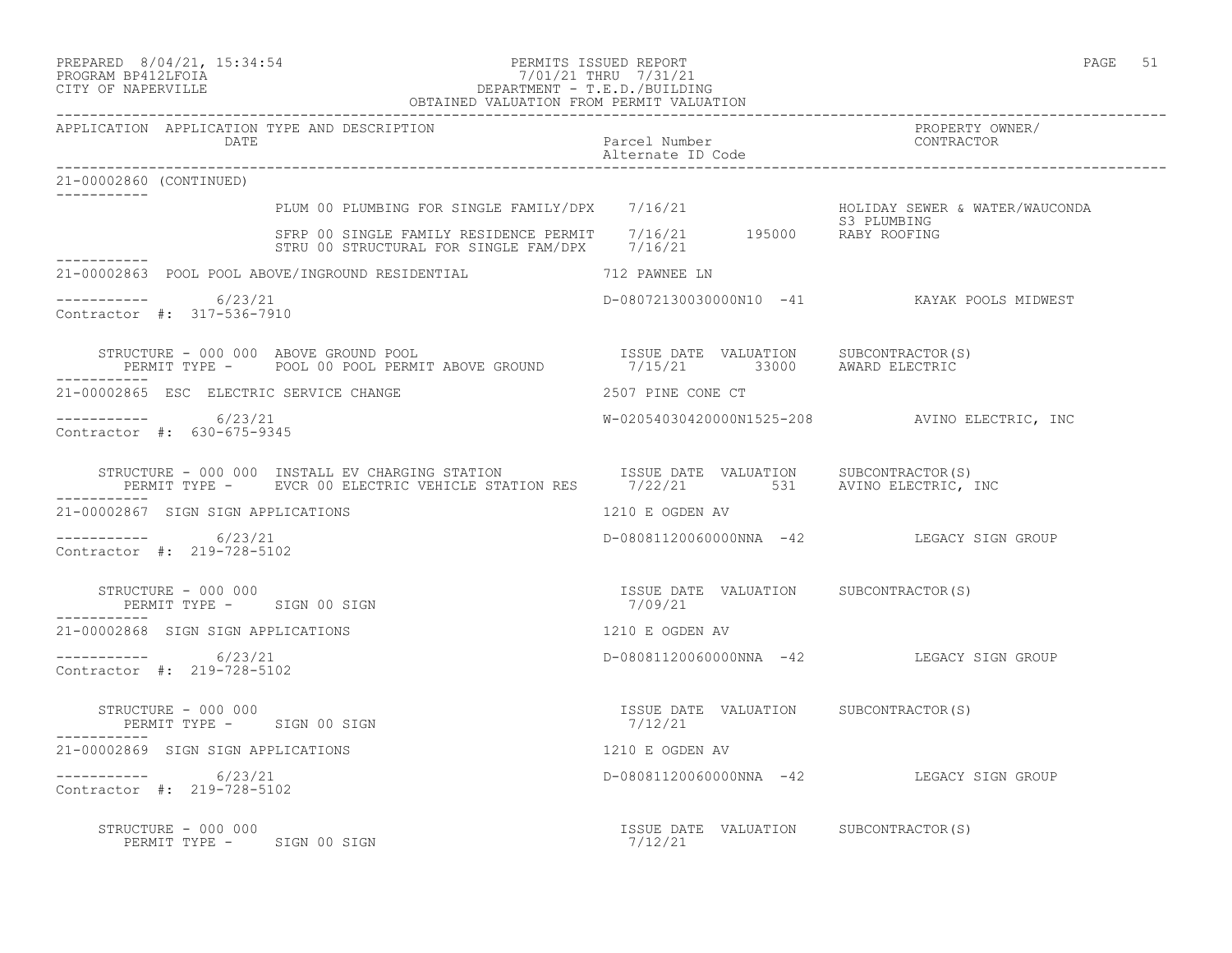#### PREPARED 8/04/21, 15:34:54 PERMITS ISSUED REPORT PAGE 52 PROGRAM BP412LFOIA 7/01/21 THRU 7/31/21 CITY OF NAPERVILLE DEPARTMENT - T.E.D./BUILDING OBTAINED VALUATION FROM PERMIT VALUATION

------------------------------------------------------------------------------------------------------------------------------------

APPLICATION APPLICATION TYPE AND DESCRIPTION<br>DATE barcel Number Parcel Number (CONTRACTOR DATE Parcel Number CONTRACTOR Alternate ID Code ------------------------------------------------------------------------------------------------------------------------------------ 21-00002870 SFR SINGLE FAMILY RESIDENCE  $--------- 6/23/21$ W-0110300028108 N1841-229 PULTE GROUP-SCHAUMBURG Contractor #: 847-230-5400 STRUCTURE - 000 000 SFR ISSUE DATE VALUATION SUBCONTRACTOR(S) PERMIT TYPE - BLEC 00 ELECTRIC FOR SINGLE FAMILY/DPX 7/23/21 SUPERIOR ELECTRICAL TECHNOLOGI MECH 00 MECHANICAL FOR SFR/DPX 7/23/21 PATO 00 PATIO WITH STRUCTURE  $7/23/21$  195000 PLRM 00 PLUMBING BASEMENT ROUGH 7/23/21 HOLIDAY SEWER & WATER/WAUCONDA S3 PLUMBING PLUM 00 PLUMBING FOR SINGLE FAMILY/DPX 7/23/21 HOLIDAY SEWER & WATER/WAUCONDA S3 PLUMBING SFRP 00 SINGLE FAMILY RESIDENCE PERMIT 7/23/21 195000 RABY ROOFING STRU 00 STRUCTURAL FOR SINGLE FAM/DPX  $7/23/21$ ----------- 21-00002872 SIGN SIGN APPLICATIONS 216 S MAIN ST 100 \_\_\_\_\_\_\_\_\_\_\_ ----------- 6/23/21 D-07134300440000N594 -84 OLYMPIK SIGNS INC Contractor #: 630-424-6100 STRUCTURE – 000 000<br>
PERMIT TYPE – SIGN 00 SIGN CONTRACTOR(S) SERMIT TYPE – SIGN 00 SIGN PERMIT TYPE - SIGN 00 SIGN ----------- 21-00002874 SIGN SIGN APPLICATIONS 227 S MAIN ST ----------- 6/23/21 D-07134290070000N594 -84 CAPTIVATING SIGNS Contractor #: 630-470-6161 STRUCTURE - 000 000 ISSUE DATE VALUATION SUBCONTRACTOR(S) PERMIT TYPE - SIGN 00 SIGN ----------- 21-00002875 ESC ELECTRIC SERVICE CHANGE 404 E 12TH AV ----------- 6/23/21 D-08073070010000N366 -55 KASTLE ELECTRIC Contractor #: 630-973-0484 STRUCTURE - 000 000 R/R ELECTRICAL PANEL ISSUE DATE VALUATION SUBCONTRACTOR(S) PERMIT TYPE - ELSC 00 ELECTRIC SVC CHANGE RES. 7/19/21 KASTLE ELECTRIC ----------- 21-00002876 ESC ELECTRIC SERVICE CHANGE 1616 MIRROR LAKE DR ----------- 6/23/21 D-07112140220000N580 -37 KAPITAL ELECTRIC INC Contractor #: 630-833-2389 STRUCTURE - 000 000 INSTALL EV CAR CHARGER THE SUSSUE DATE VALUATION SUBCONTRACTOR(S)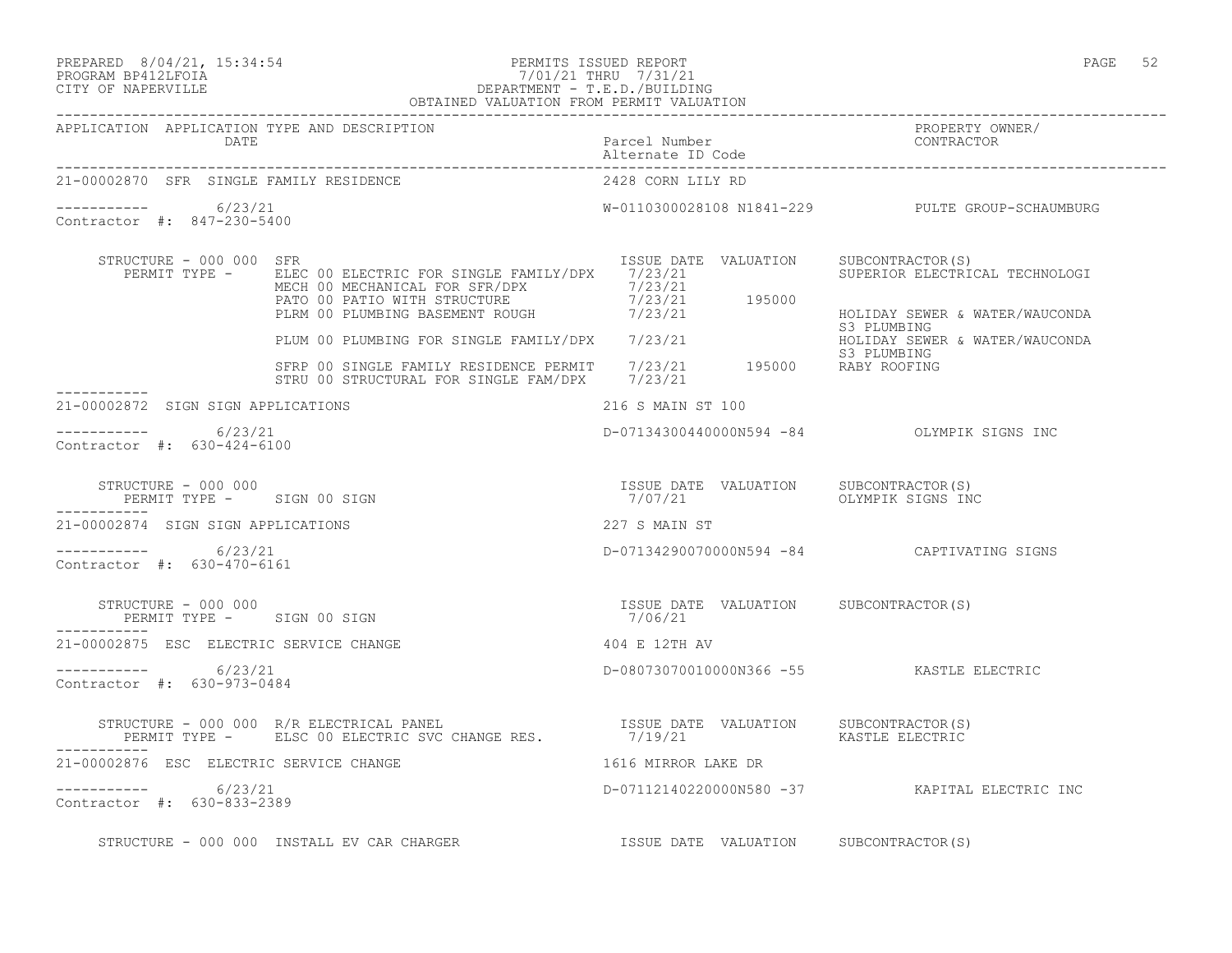# PREPARED 8/04/21, 15:34:54 PERMITS ISSUED REPORT PAGE 53 PROGRAM BP412LFOIA 7/01/21 THRU 7/31/21 CITY OF NAPERVILLE DEPARTMENT - T.E.D./BUILDING

|                                                       | OBTAINED VALUATION FROM PERMIT VALUATION                                                                                                                                                                                         |                                    |                                                       |
|-------------------------------------------------------|----------------------------------------------------------------------------------------------------------------------------------------------------------------------------------------------------------------------------------|------------------------------------|-------------------------------------------------------|
| APPLICATION APPLICATION TYPE AND DESCRIPTION<br>DATE  |                                                                                                                                                                                                                                  | Parcel Number<br>Alternate ID Code | PROPERTY OWNER/<br>CONTRACTOR                         |
| 21-00002876 (CONTINUED)                               |                                                                                                                                                                                                                                  |                                    |                                                       |
| __________                                            | PERMIT TYPE - EVCR 00 ELECTRIC VEHICLE STATION RES 7/29/21 1400 KAPITAL ELECTRIC INC                                                                                                                                             |                                    |                                                       |
| . <u>.</u> .                                          | 21-00002883 DRWY DRIVEWAY NEW AND ALTERATIONS                                                                                                                                                                                    | 1130 DAISY LN                      |                                                       |
| -----------     6/24/21<br>Contractor #: 630-774-9827 |                                                                                                                                                                                                                                  |                                    | W-01024120040000N269 -202 PRO BLACKTOP PAVING/EOLA    |
| ------------                                          | STRUCTURE - 000 000 R/R ASPHALT DRWY/APRON TESUE DATE VALUATION SUBCONTRACTOR(S)<br>STRUCTURE - UUU UUU K/K ASPAALI DAWI/AFINON<br>PERMIT TYPE - DRWY 00 DRIVEWAY ADDITION/ALTERATION 7/01/21 3950<br>ROW 00 RIGHT OF WAY PERMIT | 7/01/21                            |                                                       |
|                                                       | 21-00002884 DRWY DRIVEWAY NEW AND ALTERATIONS 5211 PAPAW DR                                                                                                                                                                      |                                    |                                                       |
| -----------     6/24/21<br>Contractor #: 630-774-9827 |                                                                                                                                                                                                                                  |                                    | W-01222060060000N1111-275 PRO BLACKTOP PAVING/EOLA    |
|                                                       | STRUCTURE - 000 000 R/R ASPHALT DRWY/APRON ISSUE DATE VALUATION SUBCONTRACTOR(S)<br>PERMIT TYPE - DRWY 00 DRIVEWAY ADDITION/ALTERATION 7/01/21 3950<br>ROW 00 RIGHT OF WAY PERMIT 7/01/21                                        |                                    |                                                       |
|                                                       | 21-00002885 DRWY DRIVEWAY NEW AND ALTERATIONS                                                                                                                                                                                    | 505 GLEN ECHO RD                   |                                                       |
| ----------- 6/24/21<br>Contractor #: 630-774-9827     |                                                                                                                                                                                                                                  |                                    | W-02051040200000N192 -192 PRO BLACKTOP PAVING/EOLA    |
| ___________                                           | STRUCTURE - 000 000 R/R ASPHALT DRWY/APRON<br>PERMIT TYPE - DRWY 00 DRIVEWAY ADDITION/ALTERATION 7/01/21 3950<br>ROW 00 RIGHT OF WAY PERMIT 7/01/21                                                                              |                                    |                                                       |
|                                                       | 21-00002886 DRWY DRIVEWAY NEW AND ALTERATIONS THE RELEASE RELEASE OR SULPEPPER DR                                                                                                                                                |                                    |                                                       |
| ----------- 6/24/21<br>Contractor #: 630-774-9827     |                                                                                                                                                                                                                                  |                                    | D-08204080120000N171 -118 PRO BLACKTOP PAVING/EOLA    |
|                                                       | ROW 00 RIGHT OF WAY PERMIT                                                                                                                                                                                                       | 7/01/21                            |                                                       |
| ------------<br>21-00002888 PAT PATIO APPLICATION     |                                                                                                                                                                                                                                  | 4271 LACEBARK LN                   |                                                       |
| $--------- 6/24/21$<br>Contractor #: 630-369-4150     |                                                                                                                                                                                                                                  |                                    | $W-01174140120000N1711-256$ KINGS COURT BUILDERS, INC |

STRUCTURE - 000 000 CONSTRUCT FREESTANDING PORTICO W/PATIO ISSUE DATE VALUATION SUBCONTRACTOR(S)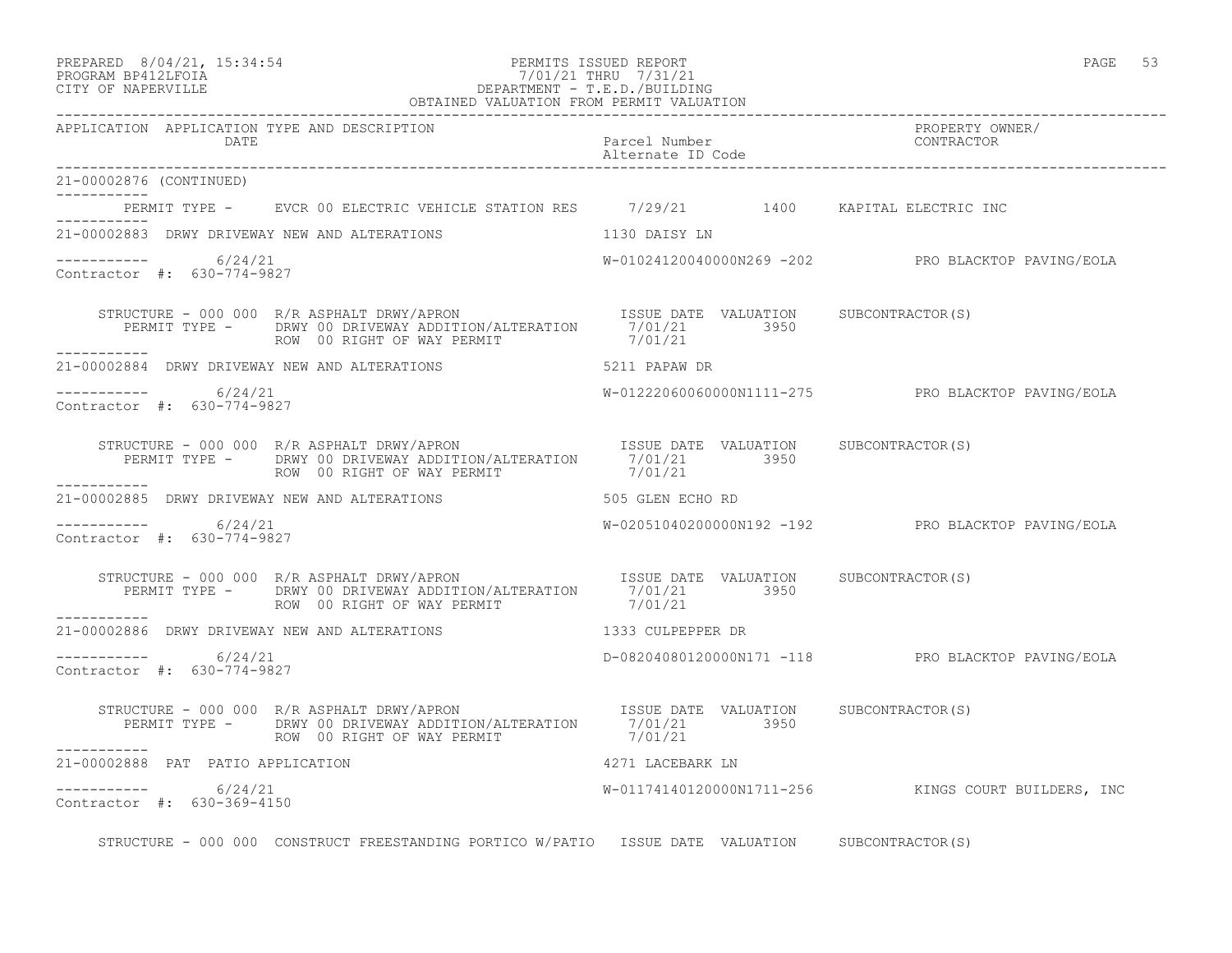#### PREPARED 8/04/21, 15:34:54 PERMITS ISSUED REPORT PROGRAM BP412LFOIA PAGE 54 PROGRAM BP412LFOIA 7/01/21 THRU 7/31/21 CITY OF NAPERVILLE DEPARTMENT - T.E.D./BUILDING OBTAINED VALUATION FROM PERMIT VALUATION

| APPLICATION APPLICATION TYPE AND DESCRIPTION                            |                                                                                                                                                                                                                          |                    |                                                                         |
|-------------------------------------------------------------------------|--------------------------------------------------------------------------------------------------------------------------------------------------------------------------------------------------------------------------|--------------------|-------------------------------------------------------------------------|
| 21-00002888 (CONTINUED)                                                 |                                                                                                                                                                                                                          |                    |                                                                         |
| ___________<br>PERMIT TYPE - PAT 00 PATIO                               |                                                                                                                                                                                                                          |                    | 7/26/21 30000 MEYER DESIGN<br>APEX EXTERIORS INC<br>AVINO ELECTRIC, INC |
| -----------                                                             | 21-00002889 DRWY DRIVEWAY NEW AND ALTERATIONS 1223 CALICO AV                                                                                                                                                             |                    |                                                                         |
| $--------- 6/24/21$<br>Contractor #: 630-449-8325                       |                                                                                                                                                                                                                          |                    | W-01024010070000N387 -202 LARA ENTERPRISES                              |
| ___________                                                             | STRUCTURE - 000 000 R/R AND EXPAND ASPHALT DRWY/AP/PR WALK ISSUE DATE VALUATION SUBCONTRACTOR(S)<br>PERMIT TYPE - DRWY 00 DRIVEWAY ADDITION/ALTERATION 7/19/21 4200<br>ROW 00 RIGHT OF WAY PERMIT 7/19/21                |                    |                                                                         |
| 21-00002897 ESC ELECTRIC SERVICE CHANGE                                 | 238 KETTEN DR                                                                                                                                                                                                            |                    |                                                                         |
| $--------- 6/24/21$<br>Contractor #: 630-546-9944                       |                                                                                                                                                                                                                          |                    | D-08063020320000N131 -25 DONATELLO ELECTRIC, INC                        |
|                                                                         |                                                                                                                                                                                                                          |                    |                                                                         |
| 21-00002898 FABD FIRE ALARM                                             |                                                                                                                                                                                                                          | 1813 N MILL ST F   |                                                                         |
| $--------- 6/24/21$<br>Contractor #: 847-683-7000                       |                                                                                                                                                                                                                          |                    | D-07014100030000N7 -24 ALARM SPECIALTIES/PROTECTION F                   |
| STRUCTURE - 000 000<br>PERMIT TYPE - FABD 00 FIRE ALARM<br>------------ |                                                                                                                                                                                                                          |                    |                                                                         |
| 21-00002899 FABD FIRE ALARM                                             |                                                                                                                                                                                                                          | 129 W BENTON AV    |                                                                         |
| $--------- 6/24/21$<br>Contractor #: 630-892-2355                       |                                                                                                                                                                                                                          |                    | D-07134100090000N538 -84 CTS OF ILLINOIS                                |
| STRUCTURE - 000 000<br>PERMIT TYPE - FABD 00 FIRE ALARM                 |                                                                                                                                                                                                                          |                    | 7/06/21 CTS OF ILLINOIS                                                 |
| 21-00002900 DECK DECK                                                   |                                                                                                                                                                                                                          | 489 RIVER FRONT CR |                                                                         |
| $--------- 6/24/21$<br>Contractor #: 847-496-4333                       |                                                                                                                                                                                                                          |                    | D-07241160070000N612 -98 ARCHADECK OF CHICAGOLAND-PALAT                 |
|                                                                         | $\begin{array}{cccccccccc} \texttt{STRUCTURE} & - & 000 & 000 & \texttt{RE-DECK/PERGOLA} & & & & & & & & & \\ \texttt{PERMIT TYPE} & - & & & & & & & & & & \\ \texttt{PERMIT TYPE} & - & & & & & & & & & \\ \end{array}$ |                    |                                                                         |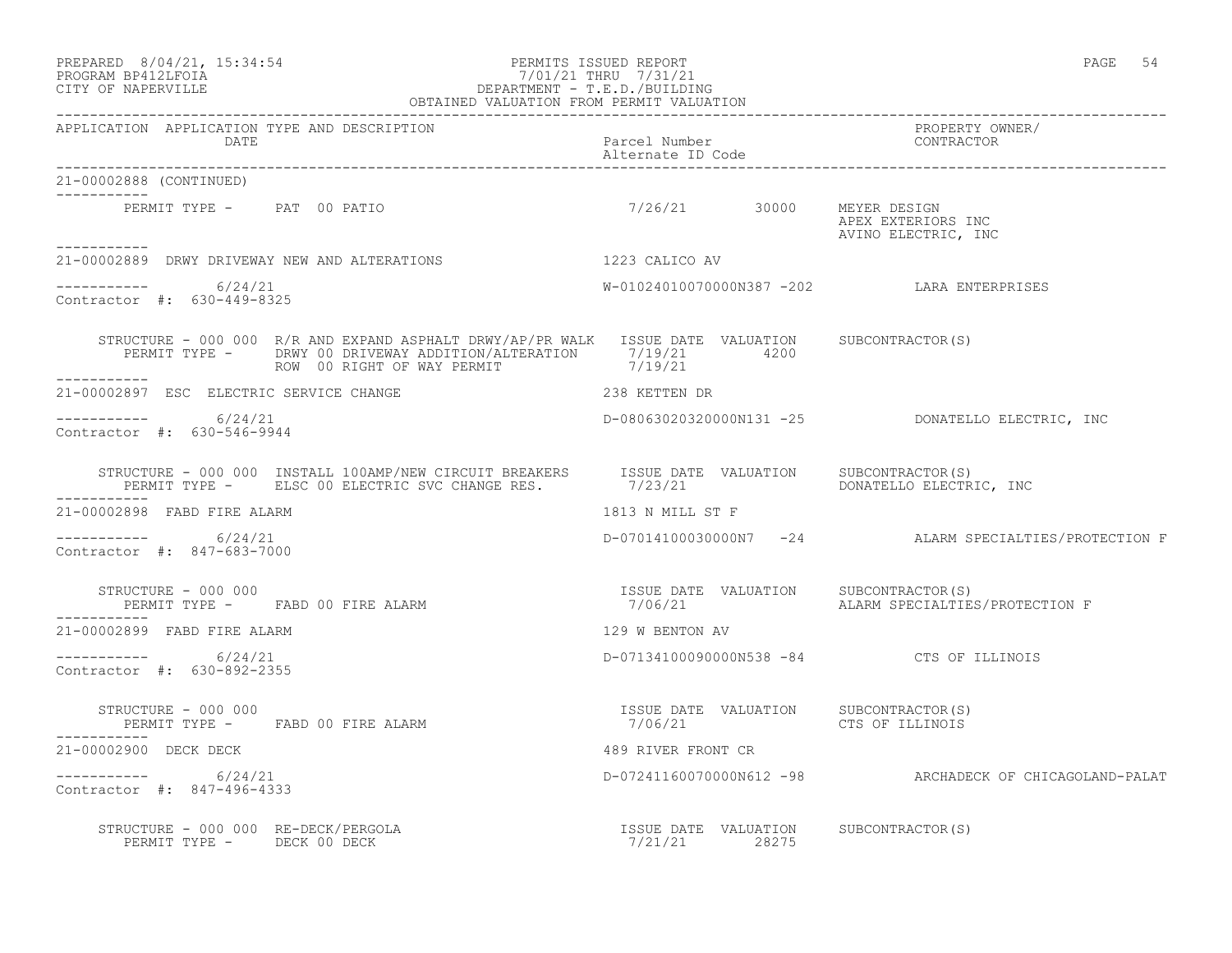#### PREPARED 8/04/21, 15:34:54 PERMITS ISSUED REPORT PAGE 55 PROGRAM BP412LFOIA 7/01/21 THRU 7/31/21 CITY OF NAPERVILLE DEPARTMENT - T.E.D./BUILDING OBTAINED VALUATION FROM PERMIT VALUATION

| APPLICATION APPLICATION TYPE AND DESCRIPTION<br>DATE                                                                                                                           | Parcel Number<br>PROPERTY OWNER/<br>Alternate ID Code<br>----------- |                                                     |
|--------------------------------------------------------------------------------------------------------------------------------------------------------------------------------|----------------------------------------------------------------------|-----------------------------------------------------|
| 21-00002900 (CONTINUED)                                                                                                                                                        |                                                                      |                                                     |
|                                                                                                                                                                                |                                                                      |                                                     |
| 21-00002901 RAL RES ALTERATIONS/REMODLING (NO NEW SQ FTG) 1515 CONAN DOYLE RD                                                                                                  |                                                                      |                                                     |
| $--------- 6/24/21$<br>Contractor #: 630-730-9159                                                                                                                              | W-01111070120000N533 -216 T BATES                                    |                                                     |
| STRUCTURE - 000 000 BASEMENT REMODEL<br>TRUCTURE - 000 000 BASEMENT REMODEL<br>PERMIT TYPE - FB 00 FINISHED BASEMENT - 1/23/21 21000 2IKIS ELECTRICAL SERVICES<br>------------ |                                                                      | A-KEVELOH PLUMBING                                  |
| 21-00002903 FSBD FIRE PROTECTION SYSTEM                                                                                                                                        | 1555 W OGDEN AV                                                      |                                                     |
| ---------- 6/24/21<br>Contractor #: 630-725-0500                                                                                                                               | D-07154000150000N1425-80 SHAMBAUGH & SON                             |                                                     |
| STRUCTURE – 000 000<br>PERMIT TYPE – FSBD 00 FIRE SPRINKLER PERMIT – 1/06/21 SHAMBAUGH & SON                                                                                   |                                                                      |                                                     |
| 21-00002904 FN FENCE APPLICATION                                                                                                                                               | 2340 CORN LILY RD                                                    |                                                     |
| $--------- 6/24/21$<br>Contractor #: 630-551-3400                                                                                                                              |                                                                      | W-01103090100000N1839-229 CLASSIC FENCE/OSWEGO      |
| STRUCTURE - 000 000<br>PERMIT TYPE - FN 00 FENCE                                                                                                                               | ISSUE DATE VALUATION SUBCONTRACTOR(S)<br>7/20/21 4000                |                                                     |
| 21-00002905 OCCI OCCUPANCY INSPECTION                                                                                                                                          | 2835 AURORA AV 123                                                   |                                                     |
| ----------- 6/24/21<br>Contractor #:                                                                                                                                           |                                                                      |                                                     |
| STRUCTURE - 000 000 THE BROW DOLL<br>PERMIT TYPE - OCC 00 OCC INSPECT. PERMIT COM/RST - 7/12/21<br>STRUCTURE - 000 000 THE BROW DOLL                                           |                                                                      |                                                     |
| 21-00002906 OCCI OCCUPANCY INSPECTION                                                                                                                                          | 1620 PEBBLEWOOD LN 104                                               |                                                     |
| ----------- 6/24/21<br>Contractor #:                                                                                                                                           |                                                                      |                                                     |
| STRUCTURE - 000 000 SUPERIOR ROOFING & EXTERIOR SERV, INC ISSUE DATE VALUATION SUBCONTRACTOR(S)<br>PERMIT TYPE - OCC 00 OCC INSPECT. PERMIT COM/RST 7/22/21<br>-----------     |                                                                      |                                                     |
| 4211 CARPENTER RD<br>21-00002909 SFR SINGLE FAMILY RESIDENCE                                                                                                                   |                                                                      |                                                     |
| $--------$ 6/24/21<br>Contractor #: 630-369-4150                                                                                                                               |                                                                      | W-01174090230000N1711-256 KINGS COURT BUILDERS, INC |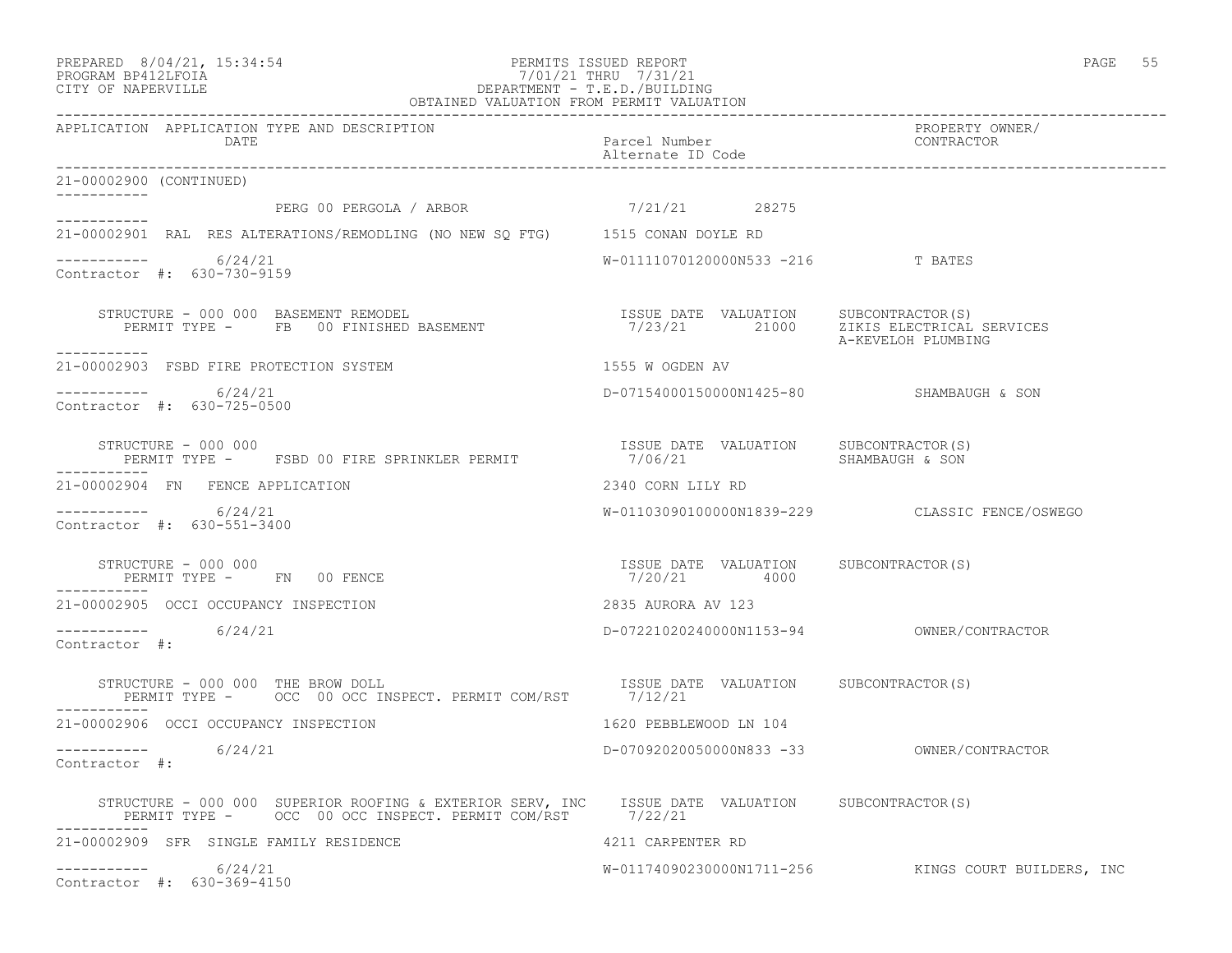| PREPARED | $8/04/21$ , $15:34:54$ |  |
|----------|------------------------|--|
|          |                        |  |

#### PREPARED 8/04/21, 15:34:54 PERMITS ISSUED REPORT<br>PROGRAM BP412LFOIA PAGE 56 PROGRAM PROGRAM PROGRAM PROGRAM PAGE 56 PROGRAM BP412LFOIA 7/01/21 THRU 7/31/21 CITY OF NAPERVILLE DEPARTMENT - T.E.D./BUILDING OBTAINED VALUATION FROM PERMIT VALUATION

|                                                        |                                                                                                                                                                                                                                       |                                      | APPLICATION APPLICATION TYPE AND DESCRIPTION PACKERTY PURE PACE PACKER AND RESCRIPTION PACKERTY OWNER/<br>DATE Paccel Number alternate ID Code Alternate ID Code Alternate ID Code Packers (2001 PACTOR ALTERN 2001 PACTOR |
|--------------------------------------------------------|---------------------------------------------------------------------------------------------------------------------------------------------------------------------------------------------------------------------------------------|--------------------------------------|----------------------------------------------------------------------------------------------------------------------------------------------------------------------------------------------------------------------------|
| 21-00002909 (CONTINUED)                                |                                                                                                                                                                                                                                       |                                      |                                                                                                                                                                                                                            |
| STRUCTURE - 000 000 SFR                                | TRUCTURE - 000 000 STRE CO BLECTRIC FOR SINGLE FAMILY/DPX 7/19/21 980000<br>FERMIT TYPE - ELEC 00 ELECTRIC FOR SINGLE FAMILY/DPX 7/19/21 980000<br>MECHO OMECHANICAL FOR STREVIDENCE<br>PATO 00 PATIO WITH STRUCTURE<br>PATO 00 PATIO | ISSUE DATE VALUATION                 | SUBCONTRACTOR(S)                                                                                                                                                                                                           |
|                                                        |                                                                                                                                                                                                                                       |                                      |                                                                                                                                                                                                                            |
|                                                        |                                                                                                                                                                                                                                       |                                      |                                                                                                                                                                                                                            |
|                                                        | 21-00002915 DRWY DRIVEWAY NEW AND ALTERATIONS 512 TETON CT                                                                                                                                                                            |                                      |                                                                                                                                                                                                                            |
| $--------- 6/25/21$<br>Contractor #: 630-761-1634      |                                                                                                                                                                                                                                       |                                      | D-07254020310000N175 -144 TABER BUILDERS, INC                                                                                                                                                                              |
|                                                        | STRUCTURE - 000 000 R/R & EXPAND ASPHALT DRWY/AP/PR W/CONCRE ISSUE DATE VALUATION SUBCONTRACTOR(S)<br>PERMIT TYPE - DRWY 00 DRIVEWAY ADDITION/ALTERATION 7/20/21 13000 TABER BUILDERS, INC<br>ROW 00 RIGHT OF WAY PERMIT 7/20/21 720  |                                      |                                                                                                                                                                                                                            |
| -----------<br>21-00002918 ESC ELECTRIC SERVICE CHANGE | 1552 BAYOU PATH DR                                                                                                                                                                                                                    |                                      |                                                                                                                                                                                                                            |
| $--------- 6/25/21$<br>Contractor #: 312-859-3016      |                                                                                                                                                                                                                                       | D-07091050370000N1767-032 GRNE SOLAR |                                                                                                                                                                                                                            |
|                                                        | STRUCTURE - 000 000 PHOTOVALTAIC SYSTEM<br>PERMIT TYPE - EVCR 00 ELECTRIC VEHICLE STATION RES 7/23/21 14000<br>PV 00 SOLAR PHOTOVOLTAIC 7/23/21 14000 GRNE SOLAR                                                                      |                                      |                                                                                                                                                                                                                            |
| ___________<br>21-00002919 ESC ELECTRIC SERVICE CHANGE |                                                                                                                                                                                                                                       | 1352 BAYOU PATH CT                   |                                                                                                                                                                                                                            |
| $--------- 6/25/21$<br>Contractor #: 312-859-3016      |                                                                                                                                                                                                                                       | D-07093110950000N1767-047 GRNE SOLAR |                                                                                                                                                                                                                            |
|                                                        |                                                                                                                                                                                                                                       |                                      |                                                                                                                                                                                                                            |
| -----------<br>21-00002920 FSBD FIRE PROTECTION SYSTEM | 1203 E WARRENVILLE RD                                                                                                                                                                                                                 |                                      |                                                                                                                                                                                                                            |
| $--------- 6/25/21$<br>Contractor #: 630-810-1161      |                                                                                                                                                                                                                                       |                                      | D-08051000310000N1728-12 CYBOR FIRE PROTECTION CO                                                                                                                                                                          |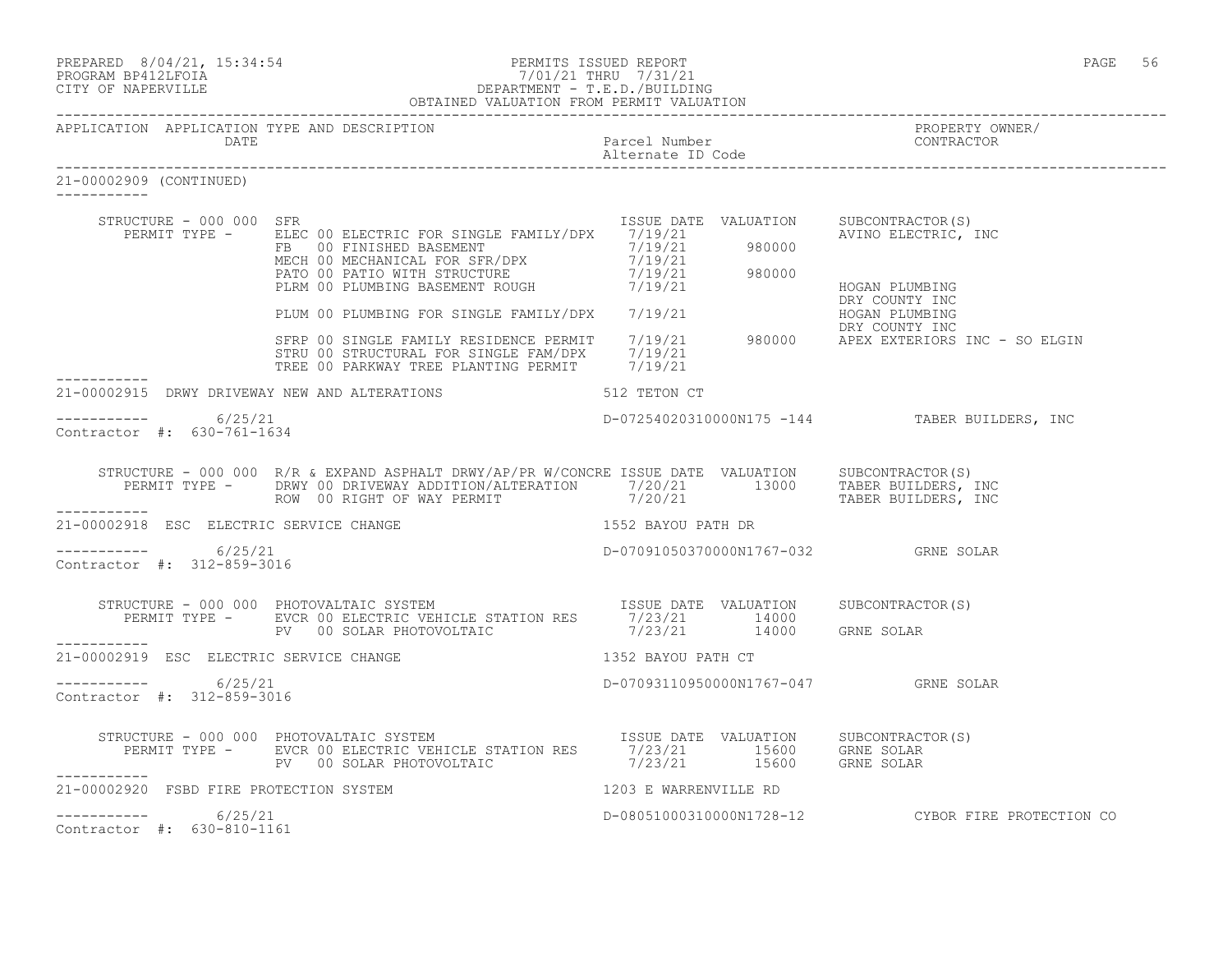| PREPARED            | $8/04/21$ , $15:34:54$ |  |
|---------------------|------------------------|--|
| DDOCD3M DD410T DOT3 |                        |  |

# PREPARED 8/04/21, 15:34:54 PERMITS ISSUED REPORT<br>PROGRAM BP412LFOIA PAGE 57 PROGRAM PROGRAM PROGRAM PROGRAM PAGE 57 PROGRAM BP412LFOIA 7/01/21 THRU 7/31/21 CITY OF NAPERVILLE DEPARTMENT - T.E.D./BUILDING

|                                                       | OBTAINED VALUATION FROM PERMIT VALUATION                                                                                                                                                                                                      |                                                        |                                                     |
|-------------------------------------------------------|-----------------------------------------------------------------------------------------------------------------------------------------------------------------------------------------------------------------------------------------------|--------------------------------------------------------|-----------------------------------------------------|
| APPLICATION APPLICATION TYPE AND DESCRIPTION<br>DATE  |                                                                                                                                                                                                                                               | Parcel Number<br>Alternate ID Code                     | PROPERTY OWNER/<br>CONTRACTOR                       |
| 21-00002920 (CONTINUED)<br>___________                |                                                                                                                                                                                                                                               |                                                        |                                                     |
| STRUCTURE - 000 000                                   | STRUCTURE - 000 000<br>PERMIT TYPE - FSBD 00 FIRE SPRINKLER PERMIT - 1/21/21<br>7/21/21                                                                                                                                                       |                                                        |                                                     |
| 21-00002921 ESC ELECTRIC SERVICE CHANGE               | 1443 BAYOU PATH DR                                                                                                                                                                                                                            |                                                        |                                                     |
| $--------- 6/25/21$<br>Contractor #: 312-859-3016     |                                                                                                                                                                                                                                               | D-07093110490000N1767-047 GRNE SOLAR                   |                                                     |
|                                                       | STRUCTURE - 000 000 PHOTOVALTAIC SYSTEM TSSUE DATE VALUATION SUBCONTRACTOR(S)<br>PERMIT TYPE - EVCR 00 ELECTRIC VEHICLE STATION RES 7/19/21 14000 GRNE SOLAR<br>PV 00 SOLAR PHOTOVOLTAIC 7/19/21 14000 GRNE SOLAR<br>PV 00 SOLAR PHOTOVOLTAIC |                                                        |                                                     |
| 21-00002924 FN FENCE APPLICATION                      |                                                                                                                                                                                                                                               | 907 E HILLSIDE RD                                      |                                                     |
| -----------     6/25/21<br>Contractor #: 815-385-5664 |                                                                                                                                                                                                                                               | D-08192130150000N446 -101    GOLDEN FENCE              |                                                     |
| STRUCTURE - 000 000<br>PERMIT TYPE - FN 00 FENCE      |                                                                                                                                                                                                                                               | ISSUE DATE VALUATION SUBCONTRACTOR(S)<br>7/01/21 10000 |                                                     |
|                                                       | 21-00002925 DRWY DRIVEWAY NEW AND ALTERATIONS 1610 RIPARIAN DR                                                                                                                                                                                |                                                        |                                                     |
| -----------     6/25/21<br>Contractor #: 630-213-9540 |                                                                                                                                                                                                                                               |                                                        | D-08311080120000N305 -160 FORTIS CONCRETE - ROSELLE |
|                                                       | STRUCTURE - 000 000 R/R BRICK W/ASPHALT DRWY/AP TSSUE DATE VALUATION SUBCONTRACTOR(S)<br>PERMIT TYPE - DRWY 00 DRIVEWAY ADDITION/ALTERATION 7/06/21 4500<br>------- ROW 00 RIGHT OF WAY PERMIT 7/06/21                                        |                                                        |                                                     |
| 21-00002926 ESC ELECTRIC SERVICE CHANGE               | 4308 SILVER BELL CT                                                                                                                                                                                                                           |                                                        |                                                     |
| -----------     6/25/21<br>Contractor #:              |                                                                                                                                                                                                                                               | W-01084000150000N1757-226 CERTASUN, LLC                |                                                     |
|                                                       | STRUCTURE - 000 000 PHOTOVALTAIC SYSTEM                             ISSUE DATE VALUATION     SUBCONTRACTOR(S)<br>PERMIT TYPE -      PV   00 SOLAR PHOTOVOLTAIC                     7/13/21        19218     CERTASUN, LLC                     |                                                        |                                                     |
| 21-00002928 PAT PATIO APPLICATION                     |                                                                                                                                                                                                                                               | 4303 PLANTREE RD                                       |                                                     |
| ----------- 6/28/21<br>Contractor #: 773-678-8621     |                                                                                                                                                                                                                                               | W-01172010020039N1780-241 RUBEN ZAVALA                 |                                                     |
|                                                       | STRUCTURE - 000 000 PATIO/PRE-BUILD GAZEBO/PERGOLA SISSUE DATE VALUATION SUBCONTRACTOR(S)                                                                                                                                                     |                                                        |                                                     |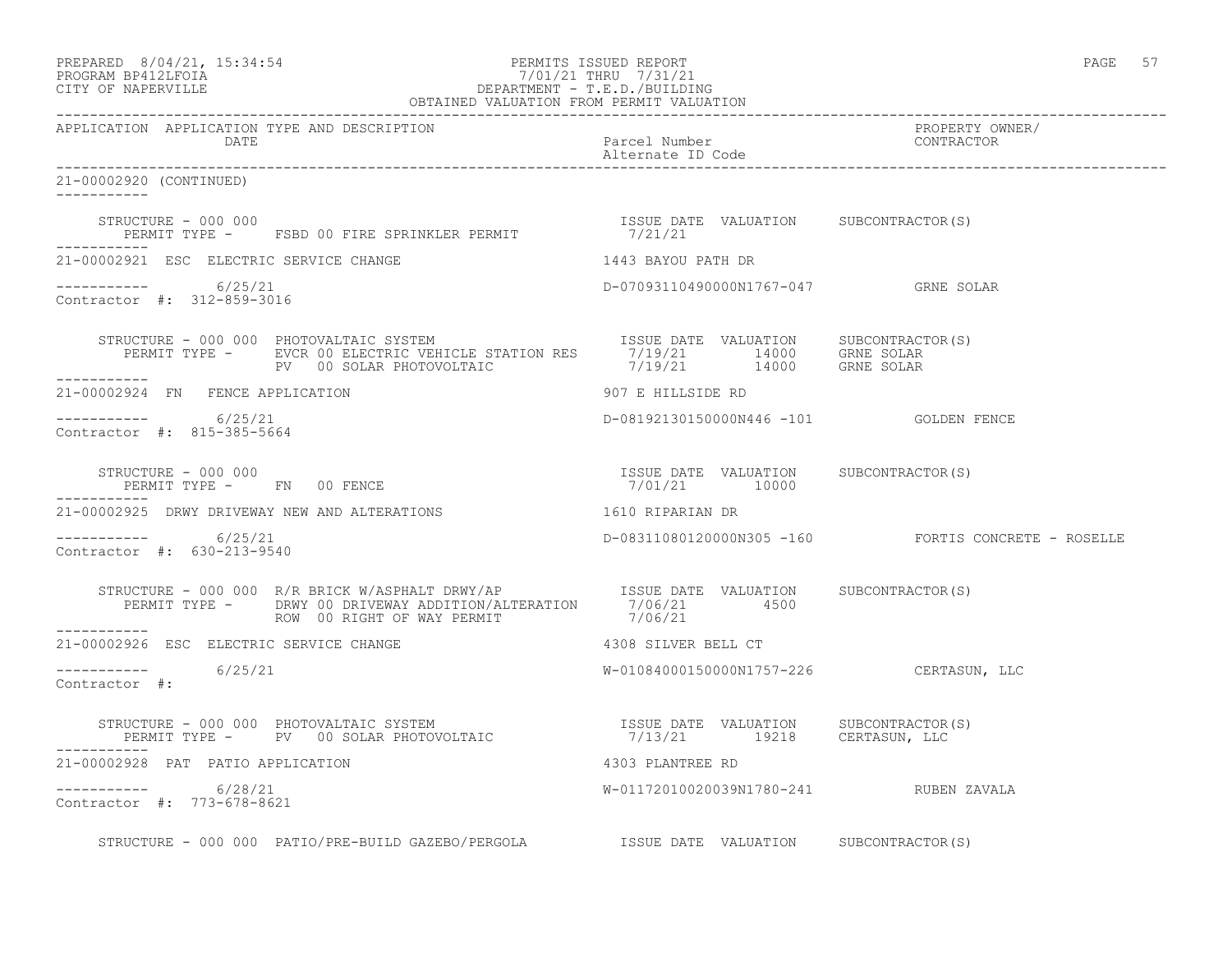PREPARED 8/04/21, 15:34:54 PERMITS ISSUED REPORT PAGE 58

# PROGRAM BP412LFOIA 7/01/21 THRU 7/31/21 CITY OF NAPERVILLE DEPARTMENT - T.E.D./BUILDING

|                                                   | OBTAINED VALUATION FROM PERMIT VALUATION                                                                                                                                                         |                                       |                                                         |
|---------------------------------------------------|--------------------------------------------------------------------------------------------------------------------------------------------------------------------------------------------------|---------------------------------------|---------------------------------------------------------|
| DATE                                              | APPLICATION APPLICATION TYPE AND DESCRIPTION<br>Parcel Number<br>Parcel Number<br>Alternate ID Code                                                                                              |                                       | PROPERTY OWNER/                                         |
| 21-00002928 (CONTINUED)<br>------------           |                                                                                                                                                                                                  |                                       |                                                         |
| ___________<br>____________                       | PERMIT TYPE - GAZO 00 GAZEBO / PAVILION PERMIT - 7/12/21<br>PAT 00 PATIO 7/12/21<br>PERG 00 PERGOLA / ARBOR 7/12/21                                                                              |                                       |                                                         |
|                                                   | 21-00002931 DRWY DRIVEWAY NEW AND ALTERATIONS 609 ANTHONY CT                                                                                                                                     |                                       |                                                         |
| $--------- 6/28/21$<br>Contractor #: 630-373-3328 |                                                                                                                                                                                                  |                                       | D-07152030130000N689 -65 LAZCANO CONCRETE & CONSTRUCTIO |
| ------------                                      | STRUCTURE - 000 000 R/R ASPHALT W/CONCETE DRWY/AP ISSUE DATE VALUATION SUBCONTRACTOR(S)<br>PERMIT TYPE - DRWY 00 DRIVEWAY ADDITION/ALTERATION 7/12/21 7400<br>ROW 00 RIGHT OF WAY PERMIT 7/12/21 |                                       |                                                         |
|                                                   |                                                                                                                                                                                                  |                                       |                                                         |
| $--------- 6/28/21$<br>Contractor #: 630-201-4896 |                                                                                                                                                                                                  |                                       | W-01094010070000N1456-228 J& P BROTHERS LANDSCAPING     |
|                                                   | STRUCTURE - 000 000 R/R FDW W/BRICK PAVERS ISSUE DATE VALUATION SUBCONTRACTOR(S)<br>PERMIT TYPE - DRWY 00 DRIVEWAY ADDITION/ALTERATION 7/14/21 7000                                              |                                       |                                                         |
|                                                   | 21-00002934 DRWY DRIVEWAY NEW AND ALTERATIONS                                                                                                                                                    | 901 WATERCRESS DR                     |                                                         |
| ----------- 6/28/21<br>Contractor #: 630-682-1421 |                                                                                                                                                                                                  | D-08194030230000N566 -116 JIM TERAN   |                                                         |
| ------------                                      | STRUCTURE - 000 000 R/R DRWY/AP/FDW/PUBW ISSUE DATE VALUATION SUBCONTRACTOR(S)<br>PERMIT TYPE - DRWY 00 DRIVEWAY ADDITION/ALTERATION 7/01/21 1100<br>ROW 00 RIGHT OF WAY PERMIT 7/01/21          |                                       |                                                         |
|                                                   | 21-00002935 DRWY DRIVEWAY NEW AND ALTERATIONS 2604 SHEEHAN CT HM                                                                                                                                 |                                       |                                                         |
| ----------- 6/28/21<br>Contractor #: 630-420-2366 |                                                                                                                                                                                                  |                                       | W-01031050040000N1325-184 ILLINI SUBURBAN ASPHALT INC   |
| -----------                                       | STRUCTURE - 000 000 R/R ASPHALT DRWY/AP                                                                                                                                                          |                                       |                                                         |
| 21-00002936 ESC ELECTRIC SERVICE CHANGE           | 2306 HAIDER AV WOW                                                                                                                                                                               |                                       |                                                         |
| $--------- 6/28/21$<br>Contractor #: 708-670-5014 |                                                                                                                                                                                                  |                                       | W-01152050020000N1067-245 BME ELECTRIC, INC             |
| STRUCTURE - 000 000                               |                                                                                                                                                                                                  | ISSUE DATE VALUATION SUBCONTRACTOR(S) |                                                         |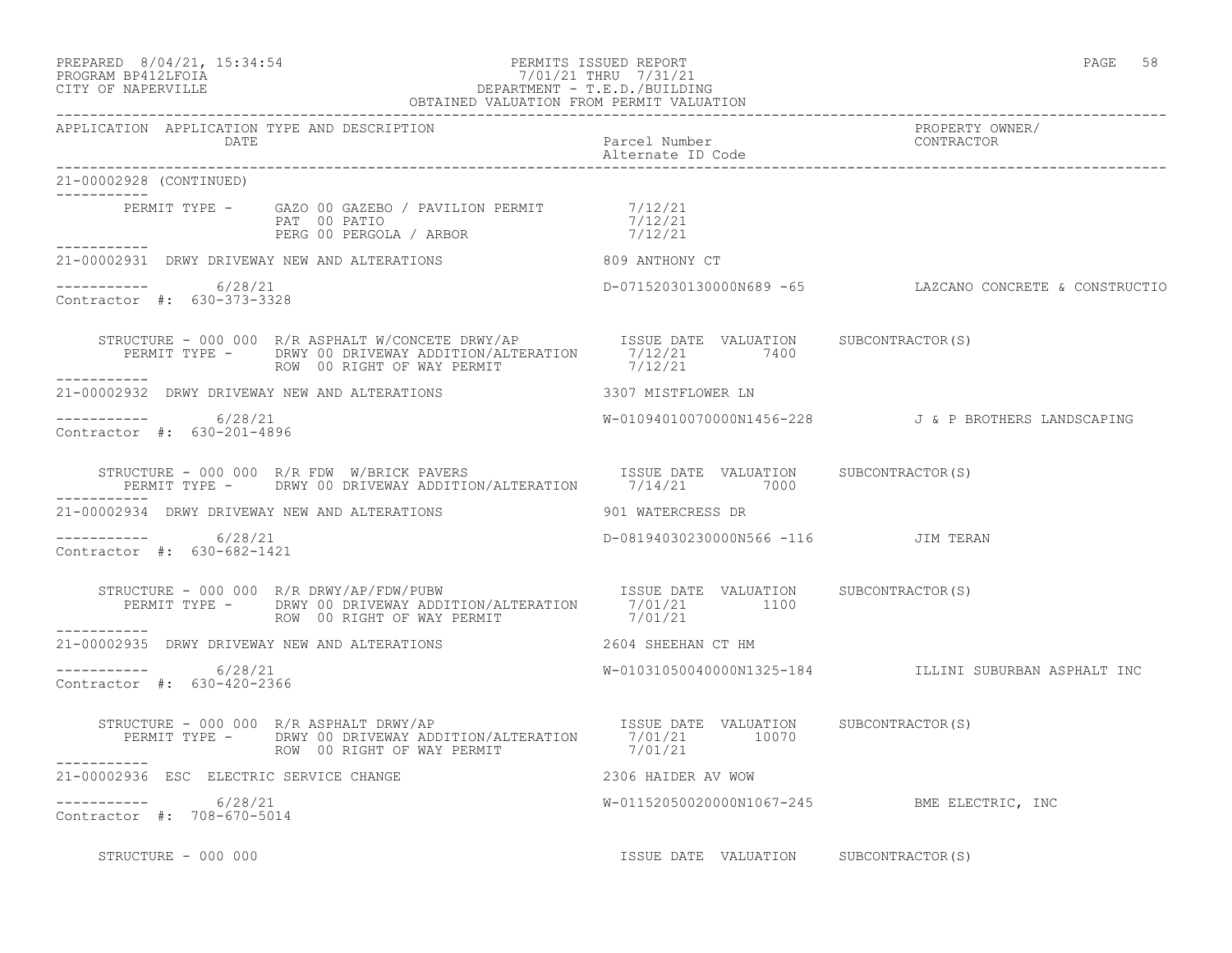| PREPARED       | $8/04/21$ , $15:34:54$                  |  |
|----------------|-----------------------------------------|--|
| <b>DDAAD31</b> | $\begin{array}{c}\n\hline\n\end{array}$ |  |

# PREPARED 8/04/21, 15:34:54 PERMITS ISSUED REPORT<br>PROGRAM BP412LFOIA PAGE 59 PROGRAM PROGRAM PROGRAM PROGRAM BP412LFOIA PROGRAM BP412LFOIA 7/01/21 THRU 7/31/21 CITY OF NAPERVILLE DEPARTMENT - T.E.D./BUILDING

| OBTAINED VALUATION FROM PERMIT VALUATION                                                                 |                                                       |                                                  |
|----------------------------------------------------------------------------------------------------------|-------------------------------------------------------|--------------------------------------------------|
| APPLICATION APPLICATION TYPE AND DESCRIPTION<br>DATE                                                     | Parcel Number<br>Alternate ID Code                    | PROPERTY OWNER/<br>CONTRACTOR                    |
| 21-00002936 (CONTINUED)                                                                                  |                                                       |                                                  |
| PERMIT TYPE - ESCC 00 ELECTRIC SERVICE CHANGE COMM 7/22/21 THE RESECTRIC, INC                            |                                                       |                                                  |
| 21-00002937 ESC ELECTRIC SERVICE CHANGE                                                                  | 2505 BODDINGTON LN WOW                                |                                                  |
| $--------- 6/28/21$<br>Contractor #: 708-670-5014                                                        | D-07343010280000N1252-169 BME ELECTRIC, INC           |                                                  |
| STRUCTURE - 000 000<br>PERMIT TYPE - ESCC 00 ELECTRIC SERVICE CHANGE COMM 7/22/21 THE RELECTRIC, INC     | ISSUE DATE VALUATION SUBCONTRACTOR(S)                 |                                                  |
| 21-00002939 DECK DECK                                                                                    | 2433 RIVER WOODS DR                                   |                                                  |
| $---------$ 6/28/21<br>Contractor #:                                                                     |                                                       |                                                  |
| PERMIT TYPE - DECK 00 DECK<br>------------                                                               |                                                       |                                                  |
| 21-00002942 FN FENCE APPLICATION                                                                         | 116 S WEST ST                                         |                                                  |
| $--------- 6/28/21$<br>Contractor #: 630-406-8410                                                        |                                                       | D-07133140020000N605 -83 PARAMOUNT FENCE-BATAVIA |
| STRUCTURE - 000 000<br>PERMIT TYPE - FN 00 FENCE                                                         | ISSUE DATE VALUATION SUBCONTRACTOR(S)<br>7/01/21 4000 |                                                  |
| 21-00002943 FN FENCE APPLICATION                                                                         | 1008 JOHN FRIEND DR                                   |                                                  |
| ----------     6/28/21<br>Contractor #: 815-436-7440                                                     |                                                       | D-07272050620000N745 -125 CEDAR RUSTIC/JOLIET    |
| STRUCTURE - 000 000<br>PERMIT TYPE - FN 00 FENCE                                                         | ISSUE DATE VALUATION SUBCONTRACTOR(S)<br>7/01/21 5500 |                                                  |
| 21-00002944 CAL COMMERCIAL ALTERATION/REPAIR (NO NEW SQ FTG) 1415 W DIEHL RD 100                         |                                                       |                                                  |
| $--------- 6/28/21$<br>Contractor #: 847-291-9101                                                        |                                                       | D-07034040060000N544 -20 FE MORAN MECHANICAL     |
| STRUCTURE - 000 000 TELLABLS<br>PERMIT TYPE - CCAD 00 COMMERCIAL - CAD - 12485 BANDWIDTH MANAGEMENT, INC |                                                       |                                                  |
| 21-00002954 FN FENCE APPLICATION                                                                         | 1128 HANNAH CT                                        |                                                  |
| $--------- 6/29/21$<br>Contractor #: 630-406-8410                                                        |                                                       | D-07272040150000N69 -125 PARAMOUNT FENCE-BATAVIA |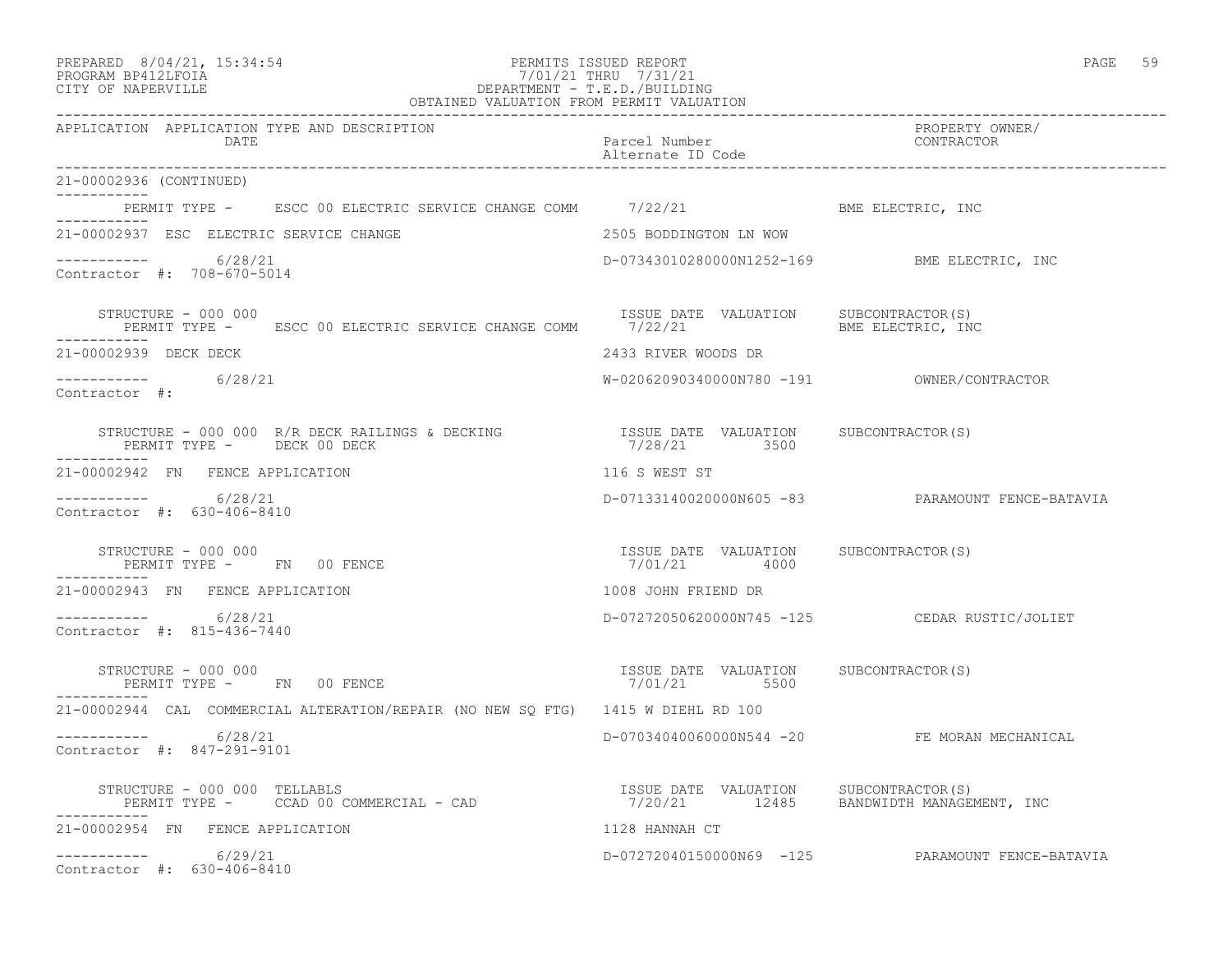| PREPARED            | $8/04/21$ , $15:34:54$ |  |
|---------------------|------------------------|--|
| DDOCD3M DD410T DOT3 |                        |  |

# PREPARED 8/04/21, 15:34:54 PERMITS ISSUED REPORT<br>PROGRAM BP412LFOIA PAGE 60<br>
7/01/21 THRU 7/31/21 PROGRAM BP412LFOIA 7/01/21 THRU 7/31/21 CITY OF NAPERVILLE DEPARTMENT - T.E.D./BUILDING

| OBTAINED VALUATION FROM PERMIT VALUATION                                                                                                                                                                                                                                                                  |                                                       |                                                         |
|-----------------------------------------------------------------------------------------------------------------------------------------------------------------------------------------------------------------------------------------------------------------------------------------------------------|-------------------------------------------------------|---------------------------------------------------------|
| APPLICATION APPLICATION TYPE AND DESCRIPTION<br>DATE                                                                                                                                                                                                                                                      | Parcel Number<br>Alternate ID Code                    | PROPERTY OWNER/<br>CONTRACTOR                           |
| 21-00002954 (CONTINUED)<br>___________                                                                                                                                                                                                                                                                    |                                                       |                                                         |
| $\begin{array}{cccc} \texttt{STRUCTURE} & - & 000 & 000 \\ \texttt{PERMIT TYPE} & - & - & \texttt{FN} & 00 & \texttt{FENCE} \\ \end{array} \qquad \begin{array}{cccc} \texttt{TSSUE} & \texttt{DATE} & \texttt{VALUATION} & \texttt{SUBCONTRACTOR(S)} \\ \texttt{7/06/21} & \texttt{1240} \\ \end{array}$ |                                                       |                                                         |
| 21-00002956 RAL RES ALTERATIONS/REMODLING (NO NEW SQ FTG) 1113 JOHNSON DR                                                                                                                                                                                                                                 |                                                       |                                                         |
| $--------- 6/29/21$<br>Contractor #: 630-514-3267                                                                                                                                                                                                                                                         |                                                       | D-08204130040000N229 -118 SCHMIDT BUILDERS & REMODELING |
| STRUCTURE - 000 000 INTERIOR REMODEL                              ISSUE DATE VALUATION    SUBCONTRACTOR(S)<br>PERMIT TYPE -     RAL 00 ROOM ALTERATION                        7/28/21      60000   MARTIN PLUMBING & HEATING CO<br>------------                                                           |                                                       | EXPERT ELECTRICAL CONTRACTORS                           |
| 21-00002957 FN FENCE APPLICATION                                                                                                                                                                                                                                                                          | 2008 CROSSING LN                                      |                                                         |
| -----------     6/29/21<br>Contractor #: 630-406-8410                                                                                                                                                                                                                                                     |                                                       | D-07272040120000N69 -125 PARAMOUNT FENCE-BATAVIA        |
| STRUCTURE - 000 000<br>PERMIT TYPE - FN 00 FENCE                                                                                                                                                                                                                                                          | ISSUE DATE VALUATION SUBCONTRACTOR(S)<br>7/01/21 1670 |                                                         |
| 21-00002958 CAL COMMERCIAL ALTERATION/REPAIR (NO NEW SO FTG) 1250 E DIEHL RD 404                                                                                                                                                                                                                          |                                                       |                                                         |
| $---------$ 6/29/21<br>Contractor #: 847-534-2511                                                                                                                                                                                                                                                         |                                                       | D-08053020150000N962 -27 ALLEGIANCE CONSTRUCTION GROUP  |
| STRUCTURE - 000 000 FIDUCIARY FINANCIAL PARTNERS TISSUE DATE VALUATION SUBCONTRACTOR(S)<br>PERMIT TYPE - CCAD 00 COMMERCIAL - CAD - 7/27/21 25000 MOHAWK ELECTRIC CONST CO                                                                                                                                |                                                       | WARREN F THOMAS PLUMBING CO.                            |
| 21-00002959 FN FENCE APPLICATION                                                                                                                                                                                                                                                                          | 2012 CROSSING LN                                      |                                                         |
| ----------- 6/29/21<br>Contractor #: 630-406-8410                                                                                                                                                                                                                                                         |                                                       | D-07272040110000N69 -125 PARAMOUNT FENCE-BATAVIA        |
| STRUCTURE - 000 000<br>PERMIT TYPE - FN 00 FENCE                                                                                                                                                                                                                                                          | ISSUE DATE VALUATION SUBCONTRACTOR(S)<br>7/01/21 4459 |                                                         |
| 21-00002960 FN FENCE APPLICATION                                                                                                                                                                                                                                                                          | 2627 ACCOLADE AV                                      |                                                         |
| $--------- 6/29/21$<br>Contractor #: 708-856-8999                                                                                                                                                                                                                                                         |                                                       | W-01103060020000N1839-229 ILLINOIS FENCE COMPANY        |
| STRUCTURE - 000 000                                                                                                                                                                                                                                                                                       | ISSUE DATE VALUATION SUBCONTRACTOR(S)                 |                                                         |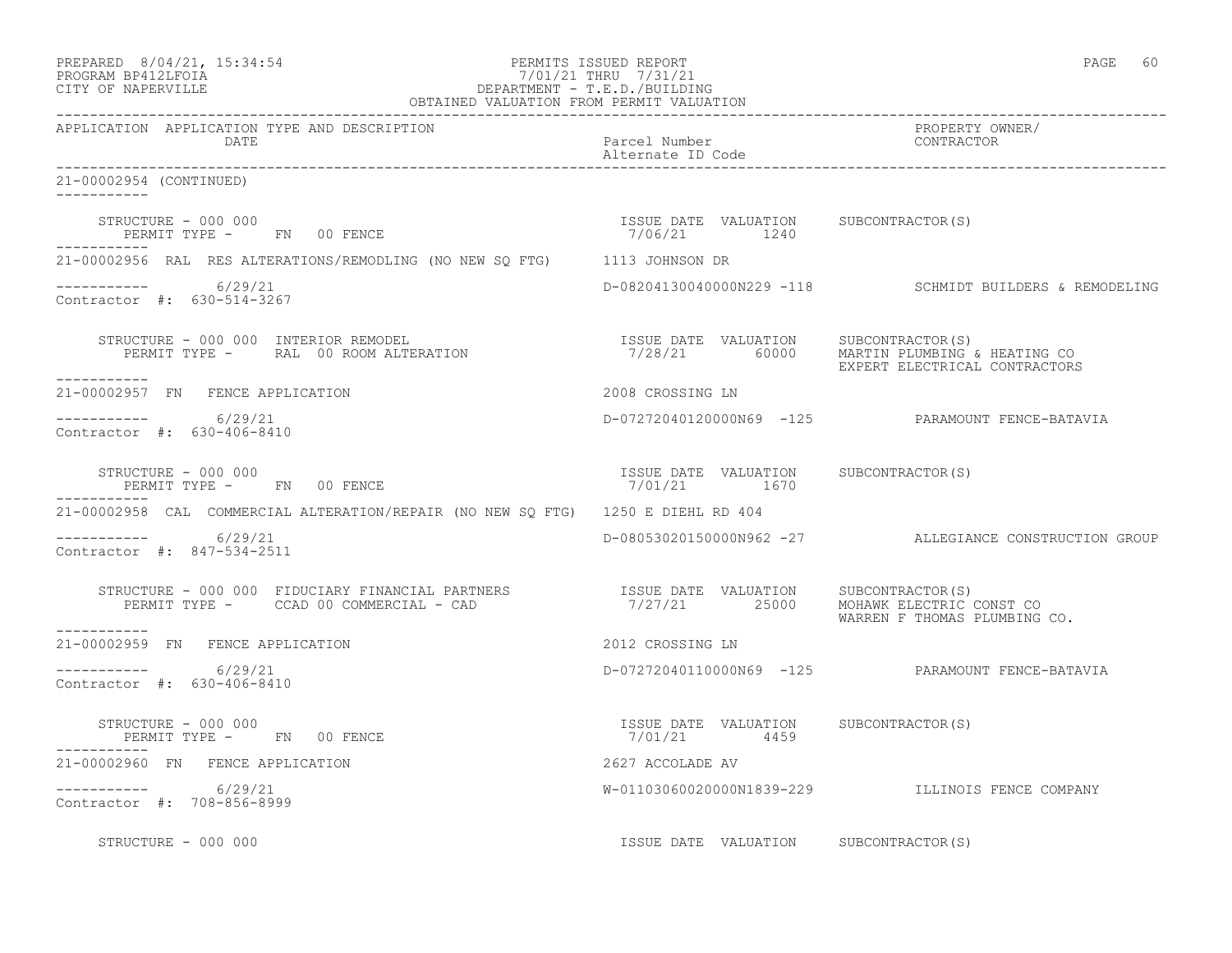#### PREPARED 8/04/21, 15:34:54 PERMITS ISSUED REPORT PAGE 61 PROGRAM BP412LFOIA 7/01/21 THRU 7/31/21 CITY OF NAPERVILLE DEPARTMENT - T.E.D./BUILDING OBTAINED VALUATION FROM PERMIT VALUATION

------------------------------------------------------------------------------------------------------------------------------------ APPLICATION APPLICATION TYPE AND DESCRIPTION PROPERTY OWNER/ Parcel Number Alternate ID Code ------------------------------------------------------------------------------------------------------------------------------------ 21-00002960 (CONTINUED) ----------- PERMIT TYPE - FN 00 FENCE 19970 1/01/21 9970 ----------- 21-00002962 SFR SINGLE FAMILY RESIDENCE 3636 LIME LIGHT DR  $---------$  6/29/21 W-01103090080000N1839-229 PULTE GROUP Contractor #: 817-875-7057 STRUCTURE - 000 000 SFR<br>PERMIT TYPE - ELEC 00 ELECTRIC FOR SINGLE FAMILY/DPX 7/23/21 SUPERIOR ELECTRICAL TECHNOLOGI PERMIT TYPE - ELEC 00 ELECTRIC FOR SINGLE FAMILY/DPX 7/23/21 MECH 00 MECHANICAL FOR SFR/DPX 7/23/21 PATO 00 PATIO WITH STRUCTURE  $7/23/21$  195000 PLRM 00 PLUMBING BASEMENT ROUGH  $7/23/21$  S3 PLUMBING<br>HOLIDAY SEWER & WATER/WAUCONDA HOLIDAY SEWER & WATER/WAUCONDA PLUM 00 PLUMBING FOR SINGLE FAMILY/DPX 7/23/21 S3 PLUMBING HOLIDAY SEWER & WATER/WAUCONDA SFRP 00 SINGLE FAMILY RESIDENCE PERMIT 7/23/21 195000 RABY ROOFING STRU 00 STRUCTURAL FOR SINGLE FAM/DPX  $7/23/21$ ----------- 21-00002963 FN FENCE APPLICATION 920 BROCKS END CT ----------- 6/29/21 D-07261060190000N699 -126 PARAMOUNT FENCE-BATAVIA Contractor #: 630-406-8410 STRUCTURE - 000 000 ISSUE DATE VALUATION SUBCONTRACTOR(S) PERMIT TYPE - FN 00 FENCE ----------- 21-00002964 SIGN SIGN APPLICATIONS 2244 95TH ST 101 ----------- 6/29/21 W-01102010330004N1553-215 OM SIGNS AND GRAPHICS Contractor #: 630-453-5331 STRUCTURE - 000 000<br>
PERMIT TYPE - SIGN 00 SIGN CONSTRACTOR SUBCONTRACTOR(S) PERMIT TYPE - SIGN 00 SIGN ----------- 21-00002965 DECK DECK 644 N WEBSTER ST ----------- 6/29/21 D-07132060280000N42 -69 WOODS BY TEAK Contractor #: 630-805-0528 STRUCTURE - 000 000 DECK ISSUE DATE VALUATION SUBCONTRACTOR(S) PERMIT TYPE - DECK 00 DECK ----------- 21-00002966 ESC ELECTRIC SERVICE CHANGE 436 BURR OAK CT ----------- 6/29/21 D-07232050090000N110 -97 CHARLES HINTON ELECTRIC, LLC Contractor #: 630-363-0634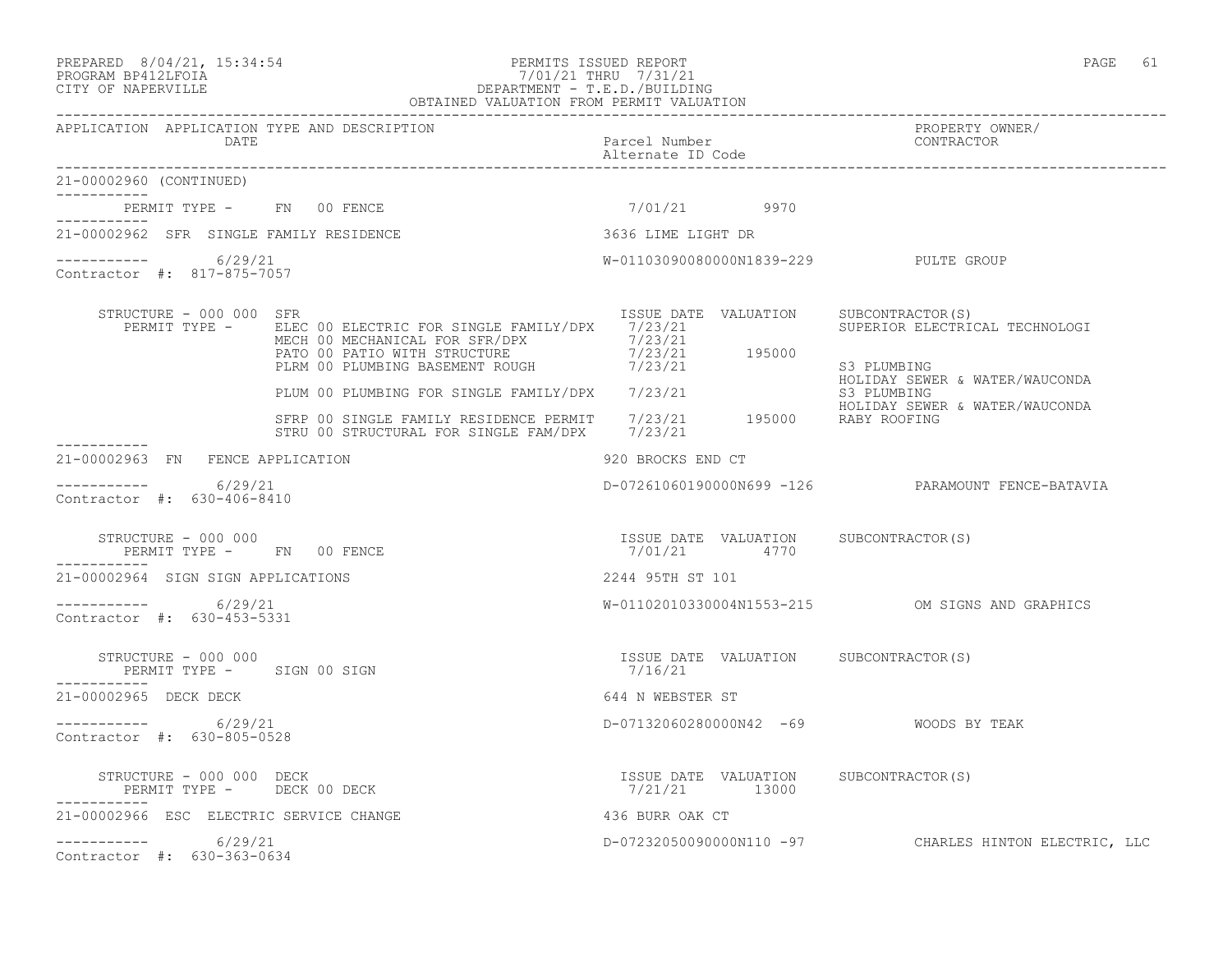# PREPARED 8/04/21, 15:34:54 PERMITS ISSUED REPORT<br>PROGRAM BP412LFOIA PAGE 62 PROGRAM PROGRAM PAGE 62 PROGRAM BP412LFOIA 7/01/21 THRU 7/31/21 CITY OF NAPERVILLE DEPARTMENT - T.E.D./BUILDING

|                                                      | OBTAINED VALUATION FROM PERMIT VALUATION                                                                                                                                                                                          |                                         |                                                       |
|------------------------------------------------------|-----------------------------------------------------------------------------------------------------------------------------------------------------------------------------------------------------------------------------------|-----------------------------------------|-------------------------------------------------------|
| APPLICATION APPLICATION TYPE AND DESCRIPTION<br>DATE |                                                                                                                                                                                                                                   | Parcel Number<br>Alternate ID Code      | PROPERTY OWNER/<br>CONTRACTOR                         |
| 21-00002966 (CONTINUED)<br>___________               |                                                                                                                                                                                                                                   |                                         |                                                       |
|                                                      | STRUCTURE - 000 000 R/R 100AMP PANEL                                ISSUE DATE VALUATION    SUBCONTRACTOR(S)<br>PERMIT TYPE -      ELSC 00 ELECTRIC SVC CHANGE RES.             7/23/21                         CHARLES HINTON EL |                                         |                                                       |
|                                                      | 21-00002968 DRWY DRIVEWAY NEW AND ALTERATIONS                                                                                                                                                                                     | 756 S RIVER RD                          |                                                       |
| ----------- 6/29/21<br>Contractor #: 630-870-2627    |                                                                                                                                                                                                                                   |                                         | D-07234030250000N349 -112 GUARDIAN ASPHALT PROTECTION |
| -----------                                          |                                                                                                                                                                                                                                   |                                         |                                                       |
|                                                      | 21-00002971 DRWY DRIVEWAY NEW AND ALTERATIONS THE RESERVED MASS PARKWAY DR                                                                                                                                                        |                                         |                                                       |
| $--------- 6/29/21$<br>Contractor #: 630-759-1205    |                                                                                                                                                                                                                                   |                                         | D-07133150410000N73 -83 HOME LANDSCAPE MATERIALS      |
|                                                      | STRUCTURE - 000 000 R/R DRWY/AP/FDW/SYW W/BRICK PAVERS ISSUE DATE VALUATION SUBCONTRACTOR(S)<br>PERMIT TYPE - DRWY 00 DRIVEWAY ADDITION/ALTERATION 7/01/21 2300<br>ROW 00 RIGHT OF WAY PERMIT                                     | 7/01/21                                 |                                                       |
| ___________                                          | 21-00002973 DRWY DRIVEWAY NEW AND ALTERATIONS 2212 HAIDER AV                                                                                                                                                                      |                                         |                                                       |
| ---------     6/29/21<br>Contractor #: 630-870-2627  |                                                                                                                                                                                                                                   |                                         |                                                       |
|                                                      | STRUCTURE - 000 000 R/R ASPHALT DRWY/AP<br>PERMIT TYPE - DRWY 00 DRIVEWAY ADDITION/ALTERATION 7/01/21 2700<br>7/01/21<br>ROW 00 RIGHT OF WAY PERMIT 7/01/21                                                                       |                                         |                                                       |
| ___________                                          | 21-00002974 DRWY DRIVEWAY NEW AND ALTERATIONS 1868 SLIPPERY ROCK RD                                                                                                                                                               |                                         |                                                       |
| $--------- 6/29/21$<br>Contractor #: 630-213-9540    |                                                                                                                                                                                                                                   |                                         | D-08332070220000N494 -165  FORTIS GROUND WERKS        |
| -----------                                          | STRUCTURE - 000 000 R/R ASPHALT DRWY/AP/CC W/CONCRETE ISSUE DATE VALUATION SUBCONTRACTOR(S)<br>PERMIT TYPE - DRWY 00 DRIVEWAY ADDITION/ALTERATION 7/27/21 6800 FORTIS GROUND WERKS                                                |                                         |                                                       |
| 21-00002975 DRWY DRIVEWAY NEW AND ALTERATIONS        |                                                                                                                                                                                                                                   | 437 LEAMINGTON CT                       |                                                       |
| $--------$ 6/29/21<br>Contractor #: 630-377-9339     |                                                                                                                                                                                                                                   | D-08323000130000N111 -177 DAMICO PAVING |                                                       |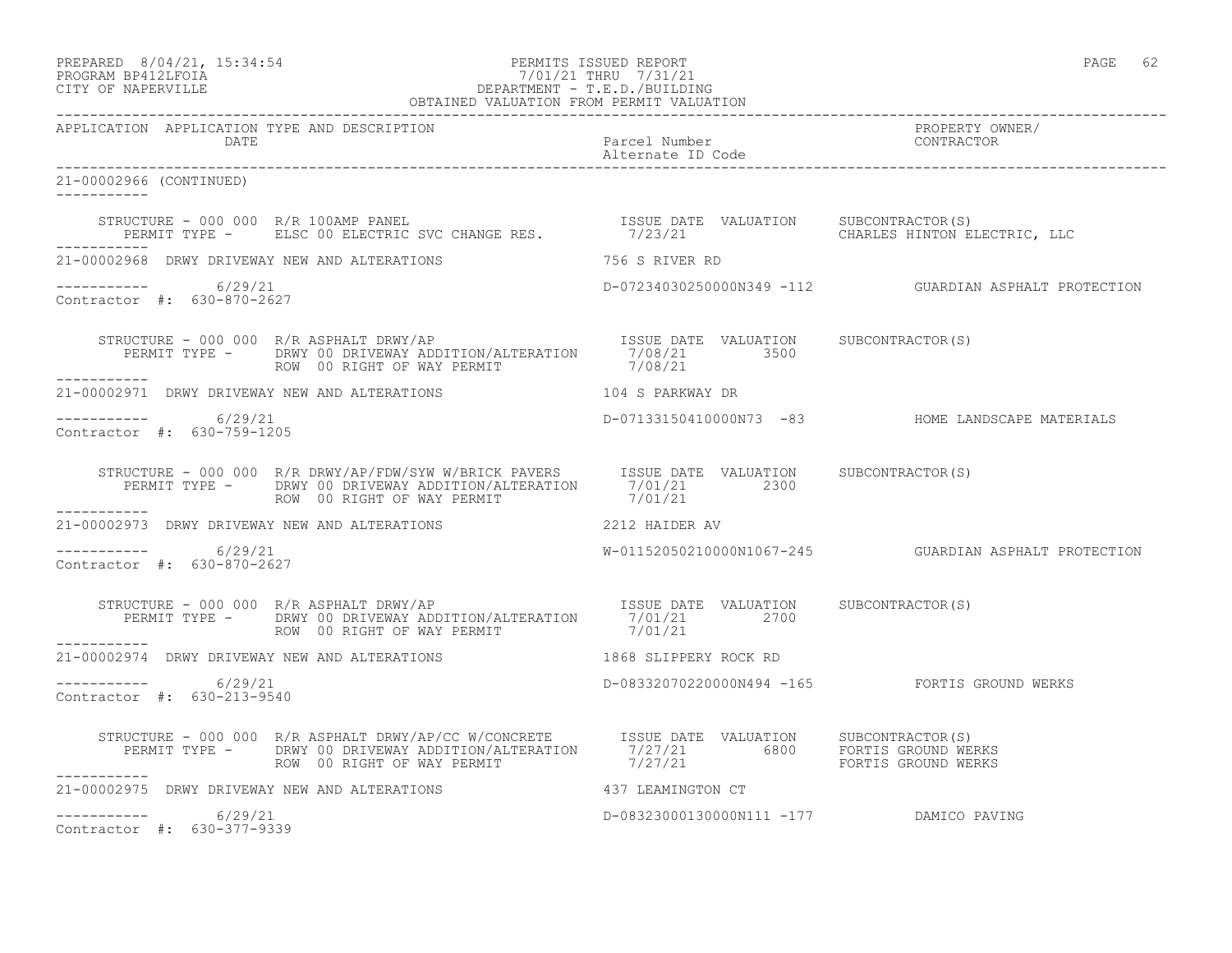PREPARED 8/04/21, 15:34:54 PERMITS ISSUED REPORT PAGE 63

### PROGRAM BP412LFOIA 7/01/21 THRU 7/31/21 CITY OF NAPERVILLE DEPARTMENT - T.E.D./BUILDING OBTAINED VALUATION FROM PERMIT VALUATION

------------------------------------------------------------------------------------------------------------------------------------

| APPLICATION APPLICATION TYPE AND DESCRIPTION<br>DATE             |                                                                                                                                                                                                                                                 | Parcel Number<br>Alternate ID Code                                            | PROPERTY OWNER/<br>CONTRACTOR                  |
|------------------------------------------------------------------|-------------------------------------------------------------------------------------------------------------------------------------------------------------------------------------------------------------------------------------------------|-------------------------------------------------------------------------------|------------------------------------------------|
| 21-00002975 (CONTINUED)                                          |                                                                                                                                                                                                                                                 |                                                                               |                                                |
|                                                                  |                                                                                                                                                                                                                                                 |                                                                               |                                                |
| -----------<br>21-00002976 ESC ELECTRIC SERVICE CHANGE           |                                                                                                                                                                                                                                                 | 3608 POINSETTIA DR                                                            |                                                |
| ----------- 6/30/21<br>Contractor #: 312-859-3016                |                                                                                                                                                                                                                                                 | W-01084000150000N1691-226 GRNE SOLAR                                          |                                                |
|                                                                  | STRUCTURE - 000 000 PHOTOVOLTAIC SYSTEM TISSUE DATE VALUATION SUBCONTRACTOR(S)<br>PERMIT TYPE - EVCR 00 ELECTRIC VEHICLE STATION RES 7/26/21 16000 GRNE SOLAR<br>PV 00 SOLAR PHOTOVOLTAIC 7/26/21 16000 GRNE SOLAR                              |                                                                               |                                                |
| ------------<br>21-00002977 ESC ELECTRIC SERVICE CHANGE          |                                                                                                                                                                                                                                                 | 1303 BAYOU PATH CT                                                            |                                                |
| ----------- 6/30/21<br>Contractor #: 312-859-3016                |                                                                                                                                                                                                                                                 | D-07093110860000N1767-047 GRNE SOLAR                                          |                                                |
|                                                                  | STRUCTURE - 000 000 PHOTOVOLTAIC SYSTEM TSSUE DATE VALUATION SUBCONTRACTOR(S)<br>PERMIT TYPE - EVCR 00 ELECTRIC VEHICLE STATION RES 7/26/21 8900 GRNE SOLAR<br>PV 00 SOLAR PHOTOVOLTAIC 7/26/21 16000 GRNE SOLAR                                |                                                                               |                                                |
| ------------<br>21-00002978 ESC ELECTRIC SERVICE CHANGE          |                                                                                                                                                                                                                                                 | 1343 BAYOU PATH CT                                                            |                                                |
| $--------- 6/30/21$<br>Contractor #: 312-859-3016                |                                                                                                                                                                                                                                                 | D-07093110750000N1767-047 GRNE SOLAR                                          |                                                |
| __________                                                       | STRUCTURE - 000 000 PHOTOVOLTAIC SYSTEM TESSUE DATE VALUATION SUBCONTRACTOR(S)<br>STRUCTURE - 000 000 PHOTOVOLTAIC SYSTEM $\frac{1000}{7/28/21}$ 16000<br>PERMIT TYPE - EVCR 00 ELECTRIC VEHICLE STATION RES $\frac{7}{28/21}$ 16000 GRNE SOLAR |                                                                               |                                                |
| 21-00002980 FN FENCE APPLICATION                                 |                                                                                                                                                                                                                                                 | 2061 BUNKER CR                                                                |                                                |
| ----------- 6/30/21<br>Contractor #: 815-744-9390                |                                                                                                                                                                                                                                                 |                                                                               | D-07092210030000N552 -33 THE CEDAR MILL-MORRIS |
| STRUCTURE - 000 000<br>PERMIT TYPE - FN 00 FENCE<br>------------ |                                                                                                                                                                                                                                                 | ISSUE DATE VALUATION<br>7/12/21 4800<br>ISSUE DATE VALUATION SUBCONTRACTOR(S) |                                                |
| 21-00002983 FABD FIRE ALARM                                      |                                                                                                                                                                                                                                                 | 1801 N MILL ST L                                                              |                                                |
| $--------- 6/30/21$<br>Contractor #: 815-469-6616                |                                                                                                                                                                                                                                                 |                                                                               | D-07014100030000N7 -24 SECURITY UNLIMITED      |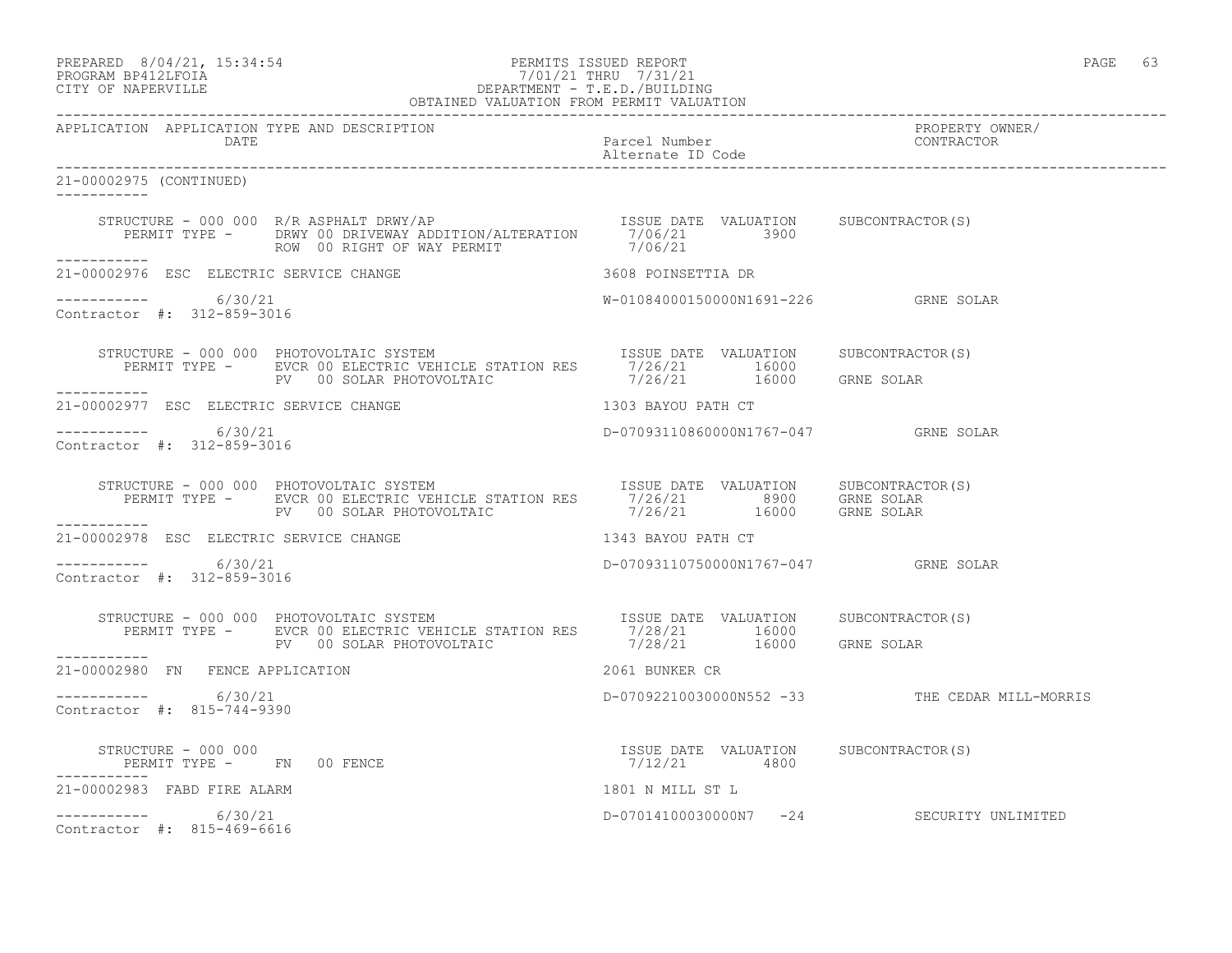| PREPARED 8/04/21, 15:34:54<br>DEPARTMENT - T.E.D./BUILDING<br>DEPARTMENT - T.E.D./BUILDING<br>CBTAINED VALUATION FROM PERMIT VALUATION<br>PROGRAM BP412LFOIA<br>CITY OF NAPERVILLE                                                                                             | PERMITS ISSUED REPORT                                 | PAGE 64                                                                             |
|--------------------------------------------------------------------------------------------------------------------------------------------------------------------------------------------------------------------------------------------------------------------------------|-------------------------------------------------------|-------------------------------------------------------------------------------------|
| APPLICATION APPLICATION TYPE AND DESCRIPTION<br>DATE                                                                                                                                                                                                                           | Parcel Number<br>Alternate ID Code                    | PROPERTY OWNER/<br>CONTRACTOR                                                       |
| 21-00002983 (CONTINUED)<br>-----------                                                                                                                                                                                                                                         |                                                       |                                                                                     |
| STRUCTURE - 000 000<br>PERMIT TYPE - FABD 00 FIRE ALARM                                                                                                                                                                                                                        | ISSUE DATE VALUATION<br>7/12/21                       | SUBCONTRACTOR(S)<br>SECURITY UNLIMITED                                              |
| 21-00002984 FN FENCE APPLICATION                                                                                                                                                                                                                                               | 432 S BIRCHWOOD DR                                    |                                                                                     |
| ----------- 6/30/21<br>Contractor #: 815-726-1127                                                                                                                                                                                                                              |                                                       | D-07231090010000N110 -96 AMERI DREAM FENCE AND DECK                                 |
| STRUCTURE - 000 000<br>PERMIT TYPE - FN 00 FENCE                                                                                                                                                                                                                               | ISSUE DATE VALUATION SUBCONTRACTOR(S)<br>7/12/21 2886 |                                                                                     |
| 21-00002985 FN FENCE APPLICATION                                                                                                                                                                                                                                               | 1764 GEORGETOWN CT                                    |                                                                                     |
| $--------- 6/30/21$<br>Contractor #: 630-290-6292                                                                                                                                                                                                                              |                                                       | D-08332140110000N648 -165 XPRESS FENCE/DOWNERS GROVE                                |
| STRUCTURE - 000 000<br>PERMIT TYPE - FN 00 FENCE<br>$- - - - - - - - - - -$                                                                                                                                                                                                    | ISSUE DATE VALUATION SUBCONTRACTOR(S)<br>7/14/21 6720 |                                                                                     |
| 21-00002986 RPZ REVERSE PRESSURE ZONE/BACKFLOW PREVENTER 607 HEATHERFIELD CR                                                                                                                                                                                                   |                                                       |                                                                                     |
| $--------- 6/30/21$<br>Contractor #: 815-436-5455                                                                                                                                                                                                                              |                                                       | D-08293030240000N1738-147 RAINMAKERS IRRIGATION-ROMEOVIL                            |
| STRUCTURE - 000 000 RPZ HEADS IN ROW<br>RUCTURE – 000 000 RPZ HEADS IN ROW                                  ISSUE DATE VALUATION     SUBCONTRACTOR(S)<br>PERMIT TYPE –     LSP 00 LAWN SPRINKLER RESIDENTIAL         7/02/21         5150     RAINMAKERS IRRIG.<br>----------- |                                                       | RAINMAKERS IRRIGATION-ROMEOVIL<br>RAINMAKERS IRRIGATION-ROMEOVIL                    |
| 21-00002987 RPZ REVERSE PRESSURE ZONE/BACKFLOW PREVENTER 512 ROCK SPRING CT                                                                                                                                                                                                    |                                                       |                                                                                     |
| 6/30/21<br>-----------<br>Contractor #: 815-436-5455                                                                                                                                                                                                                           |                                                       | W-01012090510000N735 -189 RAINMAKERS IRRIGATION-ROMEOVIL                            |
| STRUCTURE - 000 000 RPZ HEADS IN ROW<br>PERMIT TYPE - LSP 00 LAWN SPRINKLER RESIDENTIAL 7/02/21 4250                                                                                                                                                                           | ISSUE DATE VALUATION                                  | SUBCONTRACTOR(S)<br>RAINMAKERS IRRIGATION-ROMEOVIL<br>RAINMAKERS IRRIGATION & MAINT |
| 21-00002990 RPZ REVERSE PRESSURE ZONE/BACKFLOW PREVENTER 3512 CAINE DR                                                                                                                                                                                                         |                                                       |                                                                                     |
| 6/30/21<br>Contractor #: 815-436-5455                                                                                                                                                                                                                                          |                                                       | W-01114010210000N1212-232 RAINMAKERS IRRIGATION-ROMEOVIL                            |
| STRUCTURE - 000 000 RPZ HEADS IN ROW                                                                                                                                                                                                                                           | ISSUE DATE VALUATION SUBCONTRACTOR(S)                 |                                                                                     |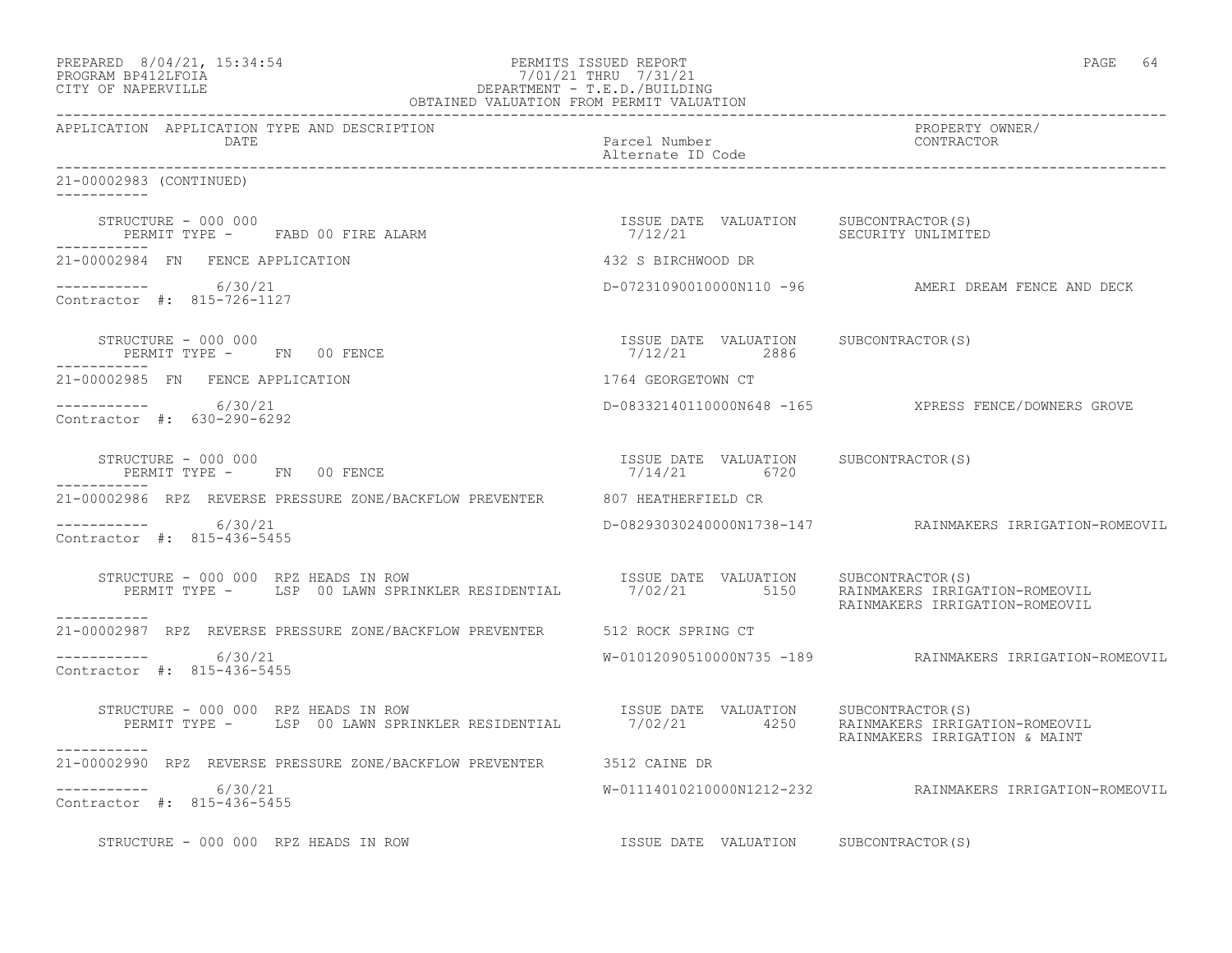| PREPARED | $8/04/21$ , $15:34:54$ |  |
|----------|------------------------|--|
|          |                        |  |

### PREPARED 8/04/21, 15:34:54 PERMITS ISSUED REPORT<br>PROGRAM BP412LFOIA PAGE 65 PROGRAM PROGRAM PAGE 65 PROGRAM BP412LFOIA 7/01/21 THRU 7/31/21 CITY OF NAPERVILLE DEPARTMENT - T.E.D./BUILDING

| OBTAINED VALUATION FROM PERMIT VALUATION               |                                                                                                                                                                        |                                            |  |                                                                                                           |
|--------------------------------------------------------|------------------------------------------------------------------------------------------------------------------------------------------------------------------------|--------------------------------------------|--|-----------------------------------------------------------------------------------------------------------|
| APPLICATION APPLICATION TYPE AND DESCRIPTION<br>DATE   |                                                                                                                                                                        | Parcel Number<br>Alternate ID Code         |  | PROPERTY OWNER/<br>CONTRACTOR                                                                             |
| 21-00002990 (CONTINUED)<br>-----------                 |                                                                                                                                                                        |                                            |  |                                                                                                           |
|                                                        | PERMIT TYPE - LSP 00 LAWN SPRINKLER RESIDENTIAL 7/02/21 5000                                                                                                           |                                            |  | RAINMAKERS IRRIGATION-ROMEOVIL<br>RAINMAKERS IRRIGATION & MAINT                                           |
| ___________<br>21-00002991 SFR SINGLE FAMILY RESIDENCE |                                                                                                                                                                        | 3683 AMBROSIA DR                           |  |                                                                                                           |
| 6/30/21<br>Contractor #: 817-875-7057                  |                                                                                                                                                                        |                                            |  | W-0110300028241 N1842-229 PULTE GROUP                                                                     |
| STRUCTURE - 000 000 SFR<br>PERMIT TYPE -               | ELEC 00 ELECTRIC FOR SINGLE FAMILY/DPX 7/23/21<br>MECH 00 MECHANICAL FOR SFR/DPX<br>PLRM 00 PLUMBING BASEMENT ROUGH                                                    | ISSUE DATE VALUATION<br>7/23/21<br>7/23/21 |  | SUBCONTRACTOR(S)<br>SUPERIOR ELECTRICAL TECHNOLOGI<br>S3 PLUMBING<br>HOLIDAY SEWER & WATER/WAUCONDA       |
|                                                        | PLUM 00 PLUMBING FOR SINGLE FAMILY/DPX                                                                                                                                 | 7/23/21                                    |  | S3 PLUMBING                                                                                               |
|                                                        | SFRP 00 SINGLE FAMILY RESIDENCE PERMIT 7/23/21 195000 RABY ROOFING<br>STRU 00 STRUCTURAL FOR SINGLE FAM/DPX 7/23/21                                                    |                                            |  | HOLIDAY SEWER & WATER/WAUCONDA                                                                            |
|                                                        | 21-00002992 RPZ REVERSE PRESSURE ZONE/BACKFLOW PREVENTER 633 CARDIFF RD                                                                                                |                                            |  |                                                                                                           |
| ----------     6/30/21<br>Contractor #: 815-436-5455   |                                                                                                                                                                        |                                            |  |                                                                                                           |
| STRUCTURE - 000 000 RPZ HEADS IN ROW<br>___________    | PERMIT TYPE - LSP 00 LAWN SPRINKLER RESIDENTIAL 7/02/21 4850                                                                                                           |                                            |  | ISSUE DATE VALUATION SUBCONTRACTOR(S)<br>RAINMAKERS IRRIGATION-ROMEOVIL<br>RAINMAKERS IRRIGATION-ROMEOVIL |
|                                                        | 21-00002993 RPZ REVERSE PRESSURE ZONE/BACKFLOW PREVENTER 1329 WINCHESTER CT                                                                                            |                                            |  |                                                                                                           |
| 6/30/21<br>Contractor #: 630-876-9685                  |                                                                                                                                                                        |                                            |  | D-07113040010000N85 -51 SALINAS IRRIGATION                                                                |
| STRUCTURE - 000 000 RPZ HEADS IN ROW<br>------------   | RUCTURE – 000 000 RPZ HEADS IN ROW FORTIDENTIAL TESUE DATE VALUATION SUBCONTRACTOR(S)<br>PERMIT TYPE – LSP 00 LAWN SPRINKLER RESIDENTIAL 7/09/21 5000 SALINAS IRRIGATI |                                            |  | SALINAS IRRIGATION<br>KEEFE MECHANICAL                                                                    |
|                                                        | 21-00002996 RPZ REVERSE PRESSURE ZONE/BACKFLOW PREVENTER 3519 MALVINA CT                                                                                               |                                            |  |                                                                                                           |
| 6/30/21<br>___________<br>Contractor #: 815-385-5599   |                                                                                                                                                                        |                                            |  | $W-01114260130000N664 -232$ WATER WORKS INC-JOHNSBURG                                                     |
| STRUCTURE - 000 000 RPZ NO ROW                         | PERMIT TYPE - LSP 00 LAWN SPRINKLER RESIDENTIAL 7/02/21 5200                                                                                                           |                                            |  | ISSUE DATE VALUATION SUBCONTRACTOR(S)<br>WATER WORKS INC-JOHNSBURG<br>ENGLAND PLUMBING                    |
|                                                        | 21-00002997 RPZ REVERSE PRESSURE ZONE/BACKFLOW PREVENTER 2803 ASHTONLEE CT                                                                                             |                                            |  |                                                                                                           |
| 6/30/21<br>Contractor #: 815-521-3247                  |                                                                                                                                                                        |                                            |  | W-02063070110000N562 -205 EVERGREEN SPRINKLERS                                                            |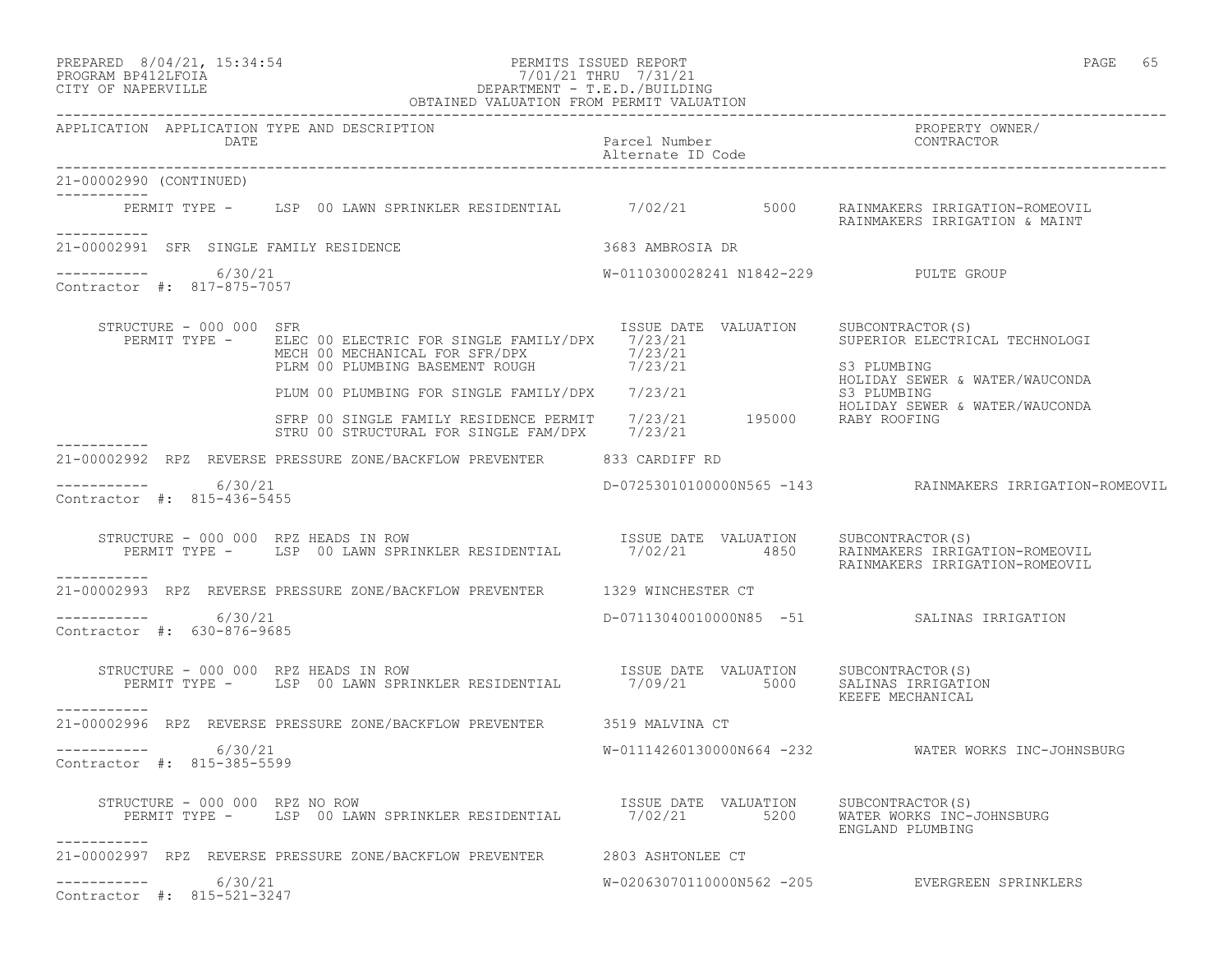# PREPARED 8/04/21, 15:34:54 PERMITS ISSUED REPORT<br>PROGRAM BP412LFOIA PAGE 66 PROGRAM PROGRAM PROGRAM PROGRAM PAGE 66 PROGRAM BP412LFOIA 7/01/21 THRU 7/31/21 CITY OF NAPERVILLE DEPARTMENT - T.E.D./BUILDING

| OBTAINED VALUATION FROM PERMIT VALUATION                                                                                                                                                                              |                                              |                                                     |  |  |  |
|-----------------------------------------------------------------------------------------------------------------------------------------------------------------------------------------------------------------------|----------------------------------------------|-----------------------------------------------------|--|--|--|
| APPLICATION APPLICATION TYPE AND DESCRIPTION<br>Parcel Number<br>Parcel Number<br>Alternate ID Code Alternate CONTRACTOR<br>DATE                                                                                      |                                              | PROPERTY OWNER/                                     |  |  |  |
| 21-00002997 (CONTINUED)                                                                                                                                                                                               |                                              |                                                     |  |  |  |
| STRUCTURE - 000 000 RPZ NO ROW [SSUE DATE VALUATION SUBCONTRACTOR(S)<br>PERMIT TYPE - LSP 00 LAWN SPRINKLER RESIDENTIAL 7/07/21 5300 EVERGREEN SPRINKLERS                                                             |                                              |                                                     |  |  |  |
| -----------<br>21-00002998 RPZ REVERSE PRESSURE ZONE/BACKFLOW PREVENTER 1231 HOLLINGSWOOD AV                                                                                                                          |                                              |                                                     |  |  |  |
| -----------     6/30/21<br>Contractor #: 815-385-5599                                                                                                                                                                 |                                              | W-01112050220000N719 -217 WATER WORKS INC-JOHNSBURG |  |  |  |
| TRUCTURE - 000 000 RPZ NO ROW FIRING ESTE DATE VALUATION SUBCONTRACTOR(S)<br>PERMIT TYPE - LSP 00 LAWN SPRINKLER RESIDENTIAL 7/02/21 6800 WATER WORKS INC-JOHNSBURG<br>STRUCTURE - 000 000 RPZ NO ROW<br>------------ |                                              |                                                     |  |  |  |
| 21-00002999 RPZ REVERSE PRESSURE ZONE/BACKFLOW PREVENTER 1816 ARABIAN AV                                                                                                                                              |                                              |                                                     |  |  |  |
| ----------- 6/30/21<br>Contractor #: 630-293-4962                                                                                                                                                                     | D-08284150050000N634 -150 SALINAS AND SONS   |                                                     |  |  |  |
| STRUCTURE - 000 000 RPZ HEADS IN RO<br>PERMIT TYPE - LSP 00 LAWN SPRINKLER RESIDENTIAL 7/07/21 5960 SALIATION<br>-----------                                                                                          |                                              | WHEATLAND PLUMBING                                  |  |  |  |
| 21-00003000 RPZ REVERSE PRESSURE ZONE/BACKFLOW PREVENTER 4279 LACEBARK LN                                                                                                                                             |                                              |                                                     |  |  |  |
| ----------- 6/30/21<br>Contractor #: 630-653-3937                                                                                                                                                                     | W-01174140100000N1711-256 WESTERN IRRIGATION |                                                     |  |  |  |
| STRUCTURE - 000 000 RPZ HEADS IN ROW<br>PERMIT TYPE - LSP 00 LAWN SPRINKLER RESIDENTIAL 7/06/21 5000 WESTERN IRRIGATION, INC<br>STRUCTURE - 000 000 RPZ HEADS IN ROW<br>-----------                                   |                                              | WESTERN IRRIGATION                                  |  |  |  |
| 21-00003001 RPZ REVERSE PRESSURE ZONE/BACKFLOW PREVENTER 4220 CARPENTER RD                                                                                                                                            |                                              |                                                     |  |  |  |
| $--------$ 6/30/21<br>Contractor #: 630-653-3937                                                                                                                                                                      | W-01174140020000N1711-256 WESTERN IRRIGATION |                                                     |  |  |  |
| STRUCTURE - 000 000 RPZ HEADS IN ROW<br>PERMIT TYPE - LSP 00 LAWN SPRINKLER RESIDENTIAL 7/06/21 5000 WESTERN IRRIGATION<br>-----------                                                                                |                                              | WESTERN IRRIGATION, INC                             |  |  |  |
| 21-00003002 RPZ REVERSE PRESSURE ZONE/BACKFLOW PREVENTER 4224 CARPENTER RD                                                                                                                                            |                                              |                                                     |  |  |  |
| $--------- 6/30/21$<br>Contractor #: 630-653-3937                                                                                                                                                                     |                                              | W-01174140010000N1711-256 WESTERN IRRIGATION        |  |  |  |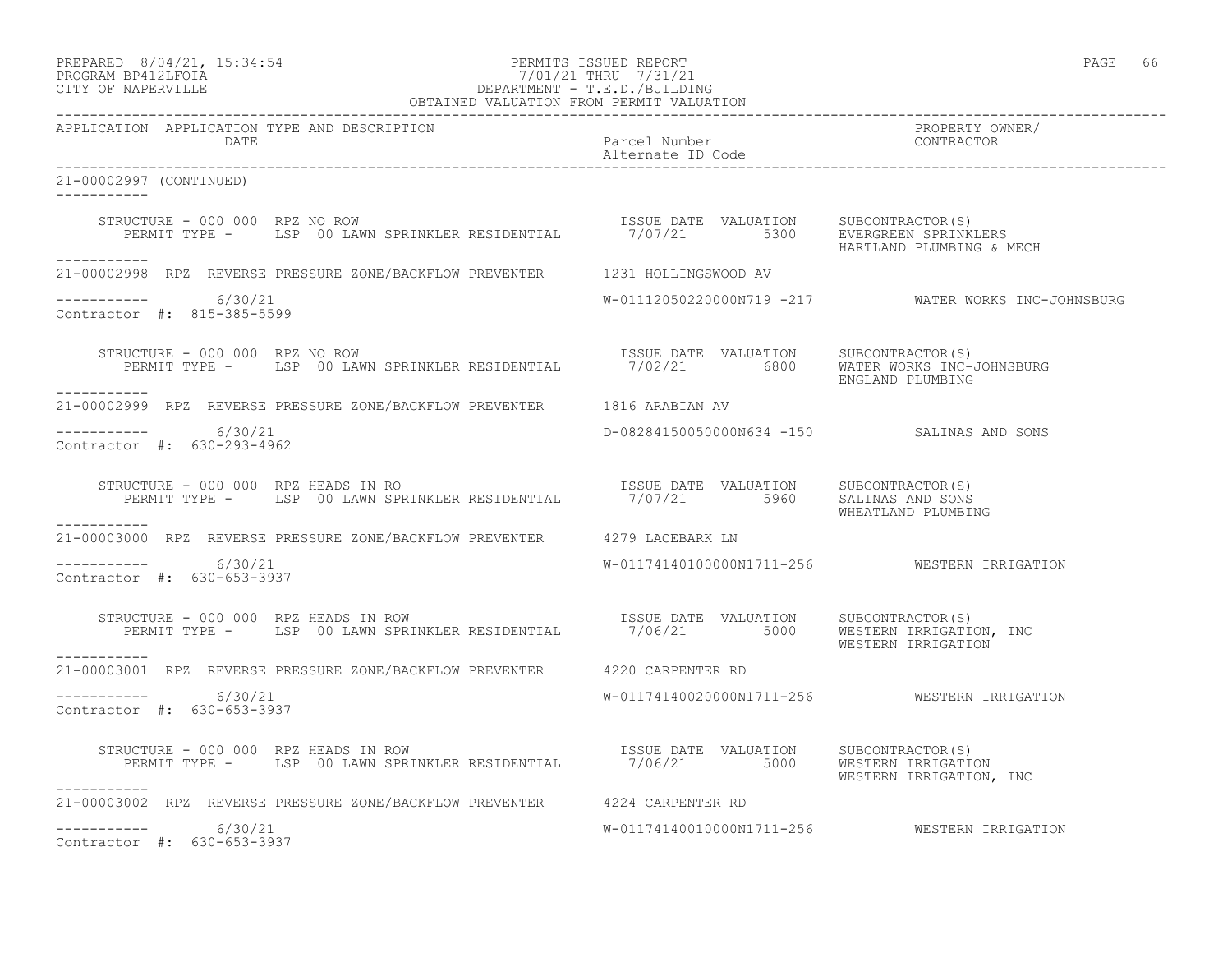| PREPARED | $8/04/21$ , $15:34:54$ |  |
|----------|------------------------|--|
|          | הדמה זמונות ווגמממחת   |  |

# PREPARED 8/04/21, 15:34:54 PERMITS ISSUED REPORT PROGRAM BP412LFOIA PAGE 67<br>PROGRAM BP412LFOIA PROGRAM PROGRAM PAGE 67 PROGRAM BP412LFOIA 7/01/21 THRU 7/31/21 CITY OF NAPERVILLE DEPARTMENT - T.E.D./BUILDING

| OBTAINED VALUATION FROM PERMIT VALUATION             |                                                       |                                                   |  |  |
|------------------------------------------------------|-------------------------------------------------------|---------------------------------------------------|--|--|
| APPLICATION APPLICATION TYPE AND DESCRIPTION<br>DATE | Parcel Number<br>Alternate ID Code                    | PROPERTY OWNER/<br>CONTRACTOR                     |  |  |
| 21-00003002 (CONTINUED)                              |                                                       |                                                   |  |  |
|                                                      |                                                       |                                                   |  |  |
| ------------<br>21-00003003 FN FENCE APPLICATION     | 841 KINSTON CT                                        |                                                   |  |  |
| ----------- 6/30/21<br>Contractor #: 630-933-9881    |                                                       | D-07243120050000N75 -113 SP FENCE-WARRENVILLE     |  |  |
| STRUCTURE - 000 000<br>PERMIT TYPE - FN 00 FENCE     | ISSUE DATE VALUATION SUBCONTRACTOR(S)<br>7/06/21 5507 |                                                   |  |  |
| 21-00003004 FN FENCE APPLICATION                     | 630 PRAIRIE AV                                        |                                                   |  |  |
| $--------- 6/30/21$<br>Contractor #: 630-584-7710    | D-08192100030000N133 -101 PEERLESS FENCE              |                                                   |  |  |
| STRUCTURE - 000 000<br>PERMIT TYPE - FN 00 FENCE     | ISSUE DATE VALUATION SUBCONTRACTOR(S)<br>7/07/21 4401 |                                                   |  |  |
| 21-00003005 FN FENCE APPLICATION                     | 1628 CONAN DOYLE RD                                   |                                                   |  |  |
| $--------- 7/01/21$<br>Contractor #: 630-584-7710    | W-01111060040000N533 -216 PEERLESS FENCE              |                                                   |  |  |
| STRUCTURE - 000 000<br>PERMIT TYPE - FN 00 FENCE     | ISSUE DATE VALUATION SUBCONTRACTOR(S)<br>7/08/21 6000 |                                                   |  |  |
| 21-00003006 FN FENCE APPLICATION                     | 2716 MIDLAND DR                                       |                                                   |  |  |
| $--------- 7/01/21$<br>Contractor #: 630-406-8410    |                                                       | W-01024030160000N279 -202 PARAMOUNT FENCE-BATAVIA |  |  |
| STRUCTURE - 000 000<br>PERMIT TYPE - FN 00 FENCE     | ISSUE DATE VALUATION SUBCONTRACTOR(S)<br>7/07/21 2800 |                                                   |  |  |
| 21-00003007 FN FENCE APPLICATION                     | 1666 ESTATE CR                                        |                                                   |  |  |
| $--------- 7/01/21$<br>Contractor #: 630-551-3400    |                                                       | D-08284120430000N464 -150 CLASSIC FENCE/OSWEGO    |  |  |
| STRUCTURE - 000 000<br>PERMIT TYPE - FN 00 FENCE     | ISSUE DATE VALUATION SUBCONTRACTOR(S)<br>7/01/21 2590 |                                                   |  |  |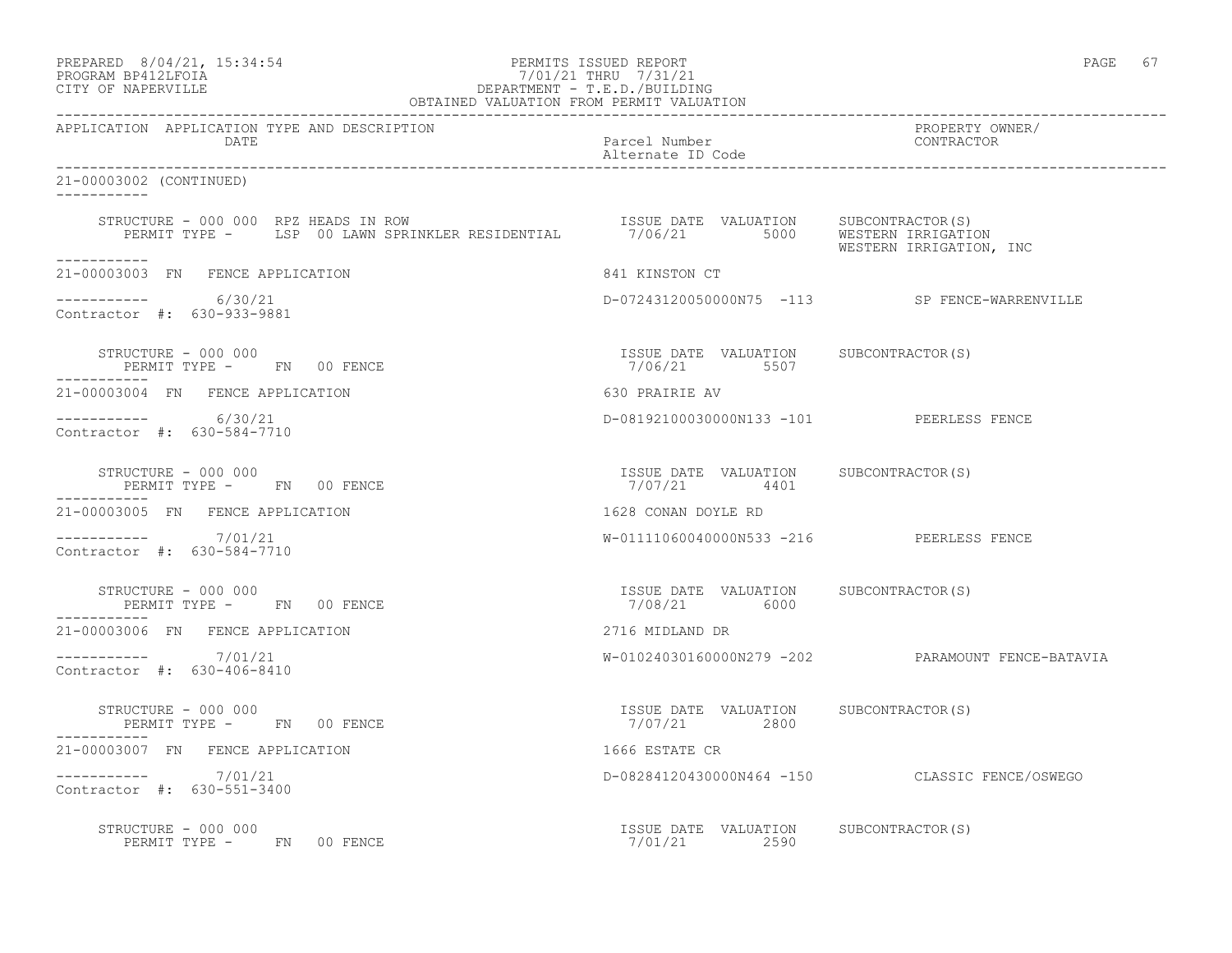# PREPARED 8/04/21, 15:34:54 PERMITS ISSUED REPORT<br>PROGRAM BP412LFOIA PAGE 68 PROGRAM PROGRAM PROGRAM PROGRAM BP412LFOIA PROGRAM BP412LFOIA 7/01/21 THRU 7/31/21 CITY OF NAPERVILLE DEPARTMENT - T.E.D./BUILDING

| OBTAINED VALUATION FROM PERMIT VALUATION                                                                                                                            |                                                                                |                                                          |  |
|---------------------------------------------------------------------------------------------------------------------------------------------------------------------|--------------------------------------------------------------------------------|----------------------------------------------------------|--|
| APPLICATION APPLICATION TYPE AND DESCRIPTION<br>DATE                                                                                                                | Parcel Number<br>Alternate ID Code                                             | PROPERTY OWNER/<br>CONTRACTOR                            |  |
| 21-00003008 FN FENCE APPLICATION                                                                                                                                    | 325 N SLEIGHT ST                                                               |                                                          |  |
| Contractor #: 630-406-8410                                                                                                                                          |                                                                                | D-08181360060000N434 -70 PARAMOUNT FENCE-BATAVIA         |  |
| STRUCTURE - 000 000<br>PERMIT TYPE - FN 00 FENCE                                                                                                                    | ISSUE DATE VALUATION SUBCONTRACTOR(S)<br>1880E DATE VALUATION<br>7/07/21 10298 |                                                          |  |
| 21-00003010 CAL COMMERCIAL ALTERATION/REPAIR (NO NEW SQ FTG) 1250 E DIEHL RD 401                                                                                    |                                                                                |                                                          |  |
| $--------- 7/01/21$<br>Contractor #: 708-531-9000                                                                                                                   |                                                                                | D-08053020150000N962 -27 CREATIVE CONTRACTING            |  |
| STRUCTURE - 000 000 APEX HEALTHCARE<br>PERMIT TYPE - CCAD 00 COMMERCIAL - CAD - 1/20/21 59000 MOHAWK ELECTRIC CONST CO                                              |                                                                                |                                                          |  |
| 21-00003011 FN FENCE APPLICATION                                                                                                                                    | 2740 FREELAND CR                                                               |                                                          |  |
| ----------- 7/01/21<br>Contractor #: 708-878-2625                                                                                                                   |                                                                                | W-01153100200000N1311-259 CEDAR RUSTIC FENCE CO-NAPERVIL |  |
| STRUCTURE - 000 000<br>PERMIT TYPE - FN 00 FENCE                                                                                                                    | ISSUE DATE VALUATION SUBCONTRACTOR(S)<br>7/06/21 5890                          |                                                          |  |
| 21-00003013 ESC ELECTRIC SERVICE CHANGE                                                                                                                             | 2276 BRIARHILL DR                                                              |                                                          |  |
| $--------- 7/01/21$<br>Contractor #: 630-369-8065                                                                                                                   |                                                                                | W-01012090280000N765 -189 ACE ELECTRIC SERVICE INC       |  |
| STRUCTURE - 000 000 EMERGENCY ELECTRIC<br>PERMIT TYPE - ELSC 00 ELECTRIC SVC CHANGE RES. 7/02/21 ACE ELECTRIC SERVICE INC<br>STRUCTURE - 000 000 EMERGENCY ELECTRIC |                                                                                |                                                          |  |
| 21-00003014 ELEV ELEVATOR                                                                                                                                           | 2403 W DIEHL RD                                                                |                                                          |  |
| $--------- 7/01/21$<br>Contractor #: 630-889-2800                                                                                                                   | D-07043030030000N1497-17 OTIS ELEVATOR CO                                      |                                                          |  |
|                                                                                                                                                                     |                                                                                |                                                          |  |
| 21-00003015 SFR SINGLE FAMILY RESIDENCE<br>2532 ACCOLADE AV                                                                                                         |                                                                                |                                                          |  |
| $--------- 7/01/21$<br>Contractor #: 817-875-7057                                                                                                                   | W-011030002869 N1841-229 PULTE GROUP                                           |                                                          |  |
| STRUCTURE - 000 000 SFR                                                                                                                                             | ISSUE DATE VALUATION SUBCONTRACTOR(S)                                          |                                                          |  |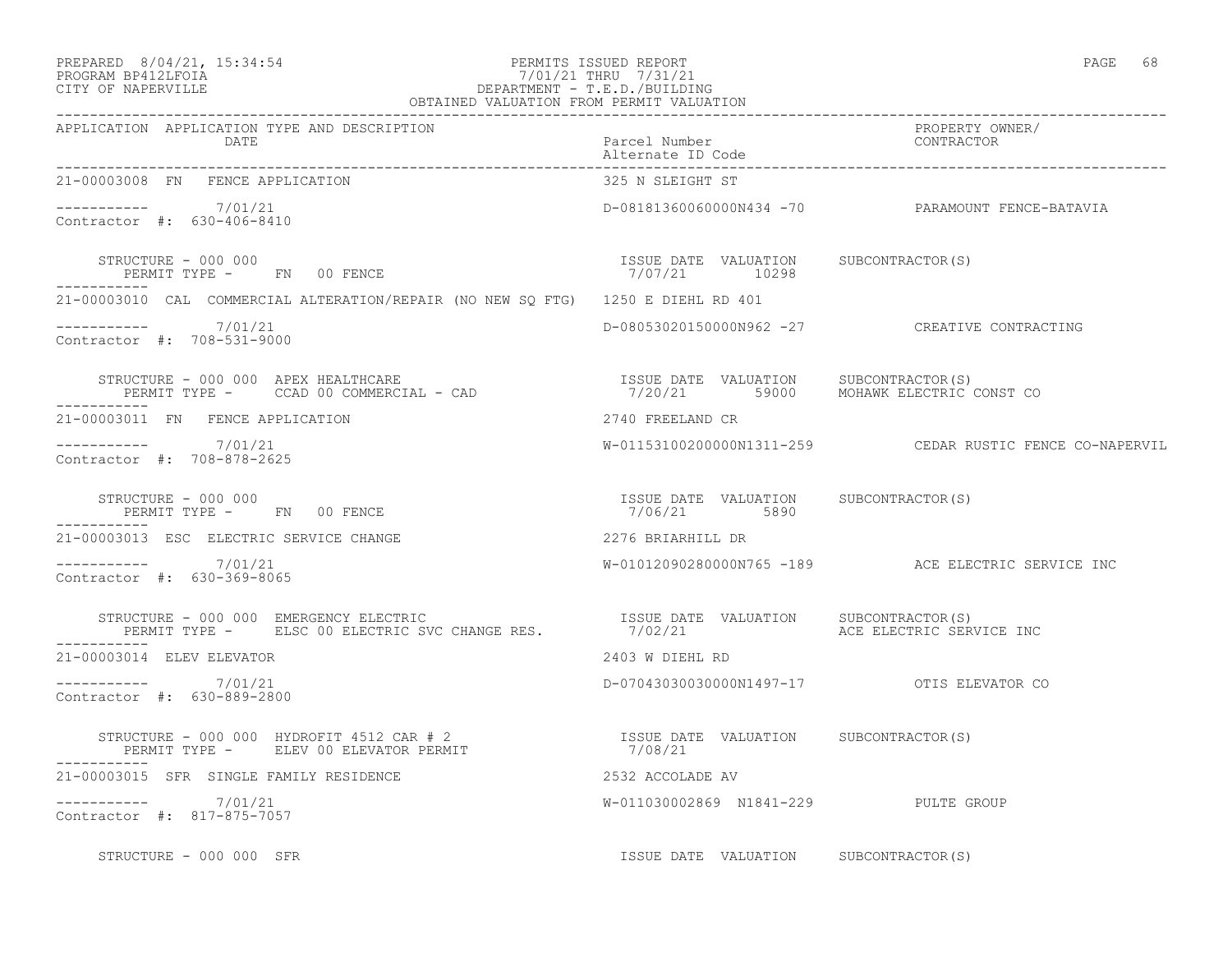PREPARED 8/04/21, 15:34:54 PERMITS ISSUED REPORT PAGE 69

# PROGRAM BP412LFOIA 7/01/21 THRU 7/31/21 CITY OF NAPERVILLE DEPARTMENT - T.E.D./BUILDING

|                         |                                                             | OBTAINED VALUATION FROM PERMIT VALUATION                                                                                                                                                                                                                                |                                    |                                                         |
|-------------------------|-------------------------------------------------------------|-------------------------------------------------------------------------------------------------------------------------------------------------------------------------------------------------------------------------------------------------------------------------|------------------------------------|---------------------------------------------------------|
|                         | APPLICATION APPLICATION TYPE AND DESCRIPTION<br><b>DATE</b> |                                                                                                                                                                                                                                                                         | Parcel Number<br>Alternate ID Code | PROPERTY OWNER/<br>CONTRACTOR                           |
| 21-00003015 (CONTINUED) |                                                             |                                                                                                                                                                                                                                                                         |                                    |                                                         |
| -----------             |                                                             | PERMIT TYPE - ELEC 00 ELECTRIC FOR SINGLE FAMILY/DPX 7/23/21<br>MECH 00 MECHANICAL FOR SFR/DPX 7/23/21<br>PATO 00 PATIO WITH STRUCTURE<br>PLRM 00 PLUMBING BASEMENT ROUGH 7/23/21 195000  PLRM 00 PLUMBING BASEMENT ROUGH  27/23/21  27/23/21  27/23/21  27/23/21  2011 |                                    | SUPERIOR ELECTRICAL TECHNOLOGI<br>S3 PLUMBING           |
|                         |                                                             |                                                                                                                                                                                                                                                                         |                                    | HOLIDAY SEWER & WATER/WAUCONDA                          |
|                         |                                                             | PLUM 00 PLUMBING FOR SINGLE FAMILY/DPX 7/23/21 ASSOLUMBING<br>STRP 00 SINGLE FAMILY RESIDENCE PERMIT 7/23/21 195000 RABY ROOFING<br>STRU 00 STRUCTURAL FOR SINGLE FAM/DPX 7/23/21                                                                                       |                                    | HOLIDAY SEWER & WATER/WAUCONDA                          |
| 21-00003020 DECK DECK   |                                                             |                                                                                                                                                                                                                                                                         | 3775 QUICK FIRE DR                 |                                                         |
|                         | 7/02/21<br>Contractor #: 847-344-6664                       |                                                                                                                                                                                                                                                                         |                                    | W-01103010170000N1839-229 PLATINUM DECKING              |
|                         | STRUCTURE - 000 000 DECK                                    | PERMIT TYPE - DECK 00 DECK                                                                                                                                                                                                                                              | 7/27/21 27000                      | ISSUE DATE VALUATION SUBCONTRACTOR(S)                   |
|                         |                                                             | 21-00003024 RPZ REVERSE PRESSURE ZONE/BACKFLOW PREVENTER 2628 SWEETBROOM RD                                                                                                                                                                                             |                                    |                                                         |
| Contractor #:           | $--------$ 7/02/21                                          |                                                                                                                                                                                                                                                                         |                                    | W-01221090040000N1248-274 KEEP IT GREEN IRRIGATION, INC |
| -----------             | STRUCTURE - 000 000 RPZ NO ROW                              |                                                                                                                                                                                                                                                                         |                                    | ANTHONY MAYER                                           |
|                         | 21-00003026 FN FENCE APPLICATION                            |                                                                                                                                                                                                                                                                         | 439 W BENTON AV                    |                                                         |
|                         | $--------- 7/02/21$<br>Contractor #: 815-436-7440           |                                                                                                                                                                                                                                                                         |                                    | D-07134070070000N539 -84 CEDAR RUSTIC/JOLIET            |
|                         | STRUCTURE - 000 000<br>PERMIT TYPE - FN 00 FENCE            |                                                                                                                                                                                                                                                                         | 7/08/21 1850                       | ISSUE DATE VALUATION SUBCONTRACTOR(S)                   |
|                         | 21-00003027 FN FENCE APPLICATION                            |                                                                                                                                                                                                                                                                         | 835 SANTA MARIA DR                 |                                                         |
|                         | $--------- 7/02/21$<br>Contractor #: 630-551-3400           |                                                                                                                                                                                                                                                                         |                                    | D-08193020190000N54 -115 CLASSIC FENCE/OSWEGO           |
|                         | STRUCTURE - 000 000                                         | STRUCTURE - 000 000<br>PERMIT TYPE - FN 00 FENCE                                                                                                                                                                                                                        | 7/07/21 8760                       | ISSUE DATE VALUATION SUBCONTRACTOR (S)                  |
|                         | 21-00003029 FN FENCE APPLICATION                            |                                                                                                                                                                                                                                                                         | 1108 SANCTUARY LN                  |                                                         |
|                         | $--------- 7/02/21$<br>Contractor #: 815-836-8731           |                                                                                                                                                                                                                                                                         |                                    | D-07272050600000N745 -125 NORTHWEST CEDAR PRODUCTS      |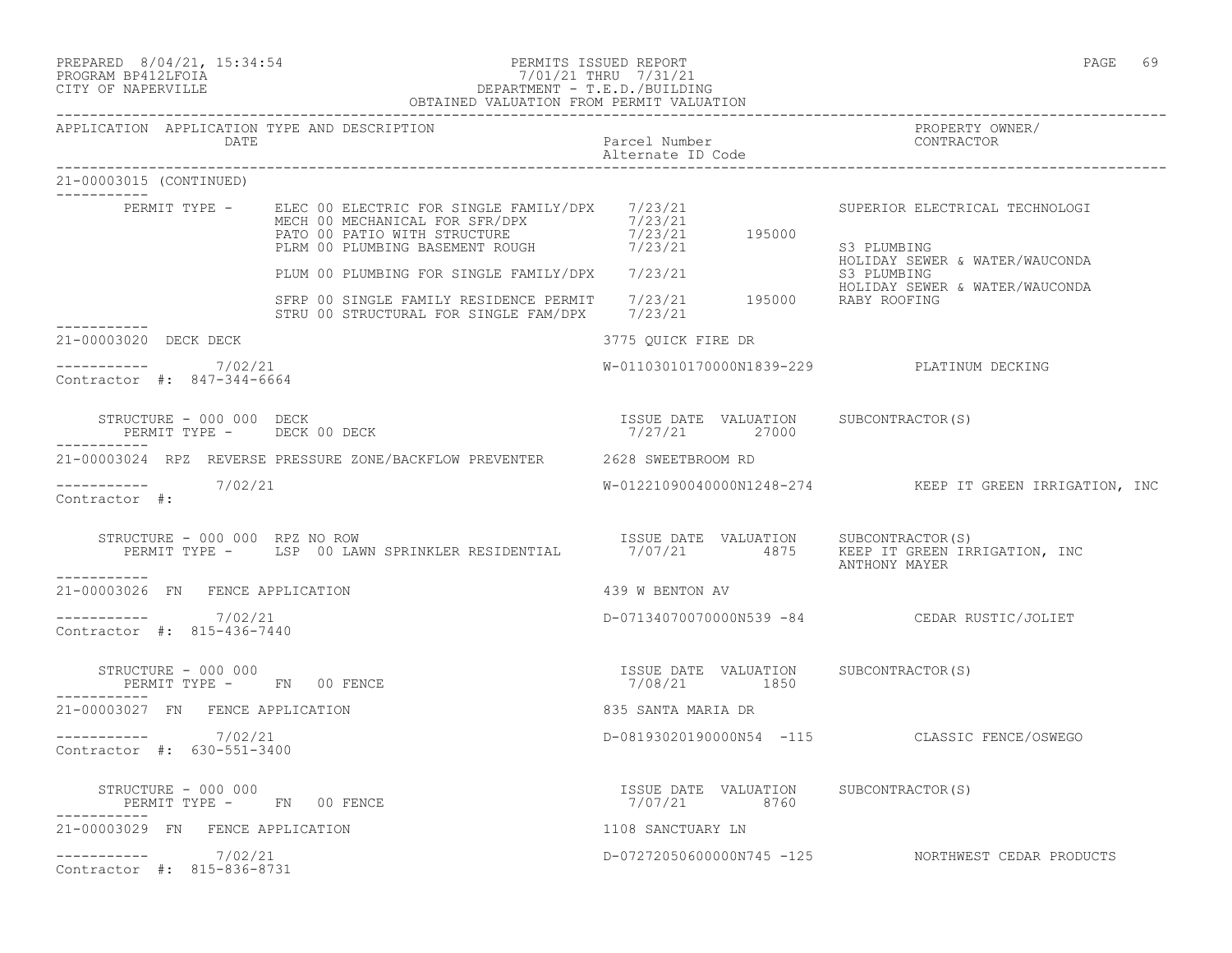| PREPARED 8/04/21, 15:34:54<br>PROGRAM BP412LFOIA<br>7/01/21 THRU 7/31/21<br>DEPARTMENT - T.E.D./BUILDING<br>OBTAINED VALUATION FROM PERMIT VALUATION<br>CITY OF NAPERVILLE | PERMITS ISSUED REPORT<br>7/01/21 THRU 7/31/21            | PAGE 70                                    |
|----------------------------------------------------------------------------------------------------------------------------------------------------------------------------|----------------------------------------------------------|--------------------------------------------|
| APPLICATION APPLICATION TYPE AND DESCRIPTION<br>DATE                                                                                                                       | Parcel Number<br>Alternate ID Code                       | PROPERTY OWNER/<br>CONTRACTOR              |
| 21-00003029 (CONTINUED)                                                                                                                                                    |                                                          |                                            |
| STRUCTURE - 000 000<br>PERMIT TYPE - FN 00 FENCE<br>-----------                                                                                                            | ISSUE DATE VALUATION SUBCONTRACTOR(S)<br>$7/07/21$ 6902  |                                            |
| 21-00003030 FN FENCE APPLICATION                                                                                                                                           | 3723 NICANOA LN                                          |                                            |
| $--------- 7/02/21$<br>Contractor #: 630-584-7710                                                                                                                          | W-01094060080000N1456-228 PEERLESS FENCE                 |                                            |
| STRUCTURE - 000 000<br>PERMIT TYPE - FN 00 FENCE                                                                                                                           | ISSUE DATE VALUATION SUBCONTRACTOR (S)<br>7/19/21 8500   |                                            |
| 21-00003031 RAL RES ALTERATIONS/REMODLING (NO NEW SQ FTG) 1528 77TH ST                                                                                                     |                                                          |                                            |
| $--------- 7/02/21$<br>Contractor #: 630-493-0484                                                                                                                          |                                                          |                                            |
| STRUCTURE - 000 000 TORNADO DAMAGE<br>PERMIT TYPE -     MISC 00 MISCELLANEOUS PERMIT<br>-----------                                                                        | ISSUE DATE VALUATION SUBCONTRACTOR (S)<br>7/23/21        | ORIGINAL HOME IMP INC                      |
| 21-00003032 FN FENCE APPLICATION                                                                                                                                           | 2756 STOCKTON RD                                         |                                            |
| $--------- 7/02/21$<br>Contractor #: 800-543-6511                                                                                                                          | D-07343090010000N1260-169 PEERLESS FENCE                 |                                            |
| STRUCTURE $-000000$<br>PERMIT TYPE - FN 00 FENCE                                                                                                                           | ISSUE DATE VALUATION SUBCONTRACTOR(S)<br>7/19/21 5180    |                                            |
| 21-00003033 SIGN SIGN APPLICATIONS                                                                                                                                         | 216 S MAIN ST 100                                        |                                            |
| $--------- 7/06/21$<br>Contractor #: 630-424-6100                                                                                                                          |                                                          | D-07134300440000N594 -84 OLYMPIK SIGNS INC |
| STRUCTURE - 000 000<br>PERMIT TYPE - SIGN 00 SIGN                                                                                                                          | ISSUE DATE VALUATION<br>7/07/21                          | SUBCONTRACTOR(S)<br>OLYMPIK SIGNS INC      |
| 21-00003037 FN FENCE APPLICATION                                                                                                                                           | 209 ELMWOOD DR                                           |                                            |
| 7/06/21<br>Contractor #: 630-584-7710                                                                                                                                      | D-07252060110000N679 -129 PEERLESS FENCE                 |                                            |
| STRUCTURE - 000 000<br>PERMIT TYPE - FN 00 FENCE<br>------------                                                                                                           | ISSUE DATE VALUATION SUBCONTRACTOR(S)<br>7/08/21<br>5800 |                                            |
| 21-00003038 TSG TEMPORARY SIGNS                                                                                                                                            | 111 E JEFFERSON AV #02                                   |                                            |
| $--------- 7/06/21$<br>Contractor #: 630-999-8167                                                                                                                          | D-08183130220000N132 -85                                 | ACE MANAGEMENT                             |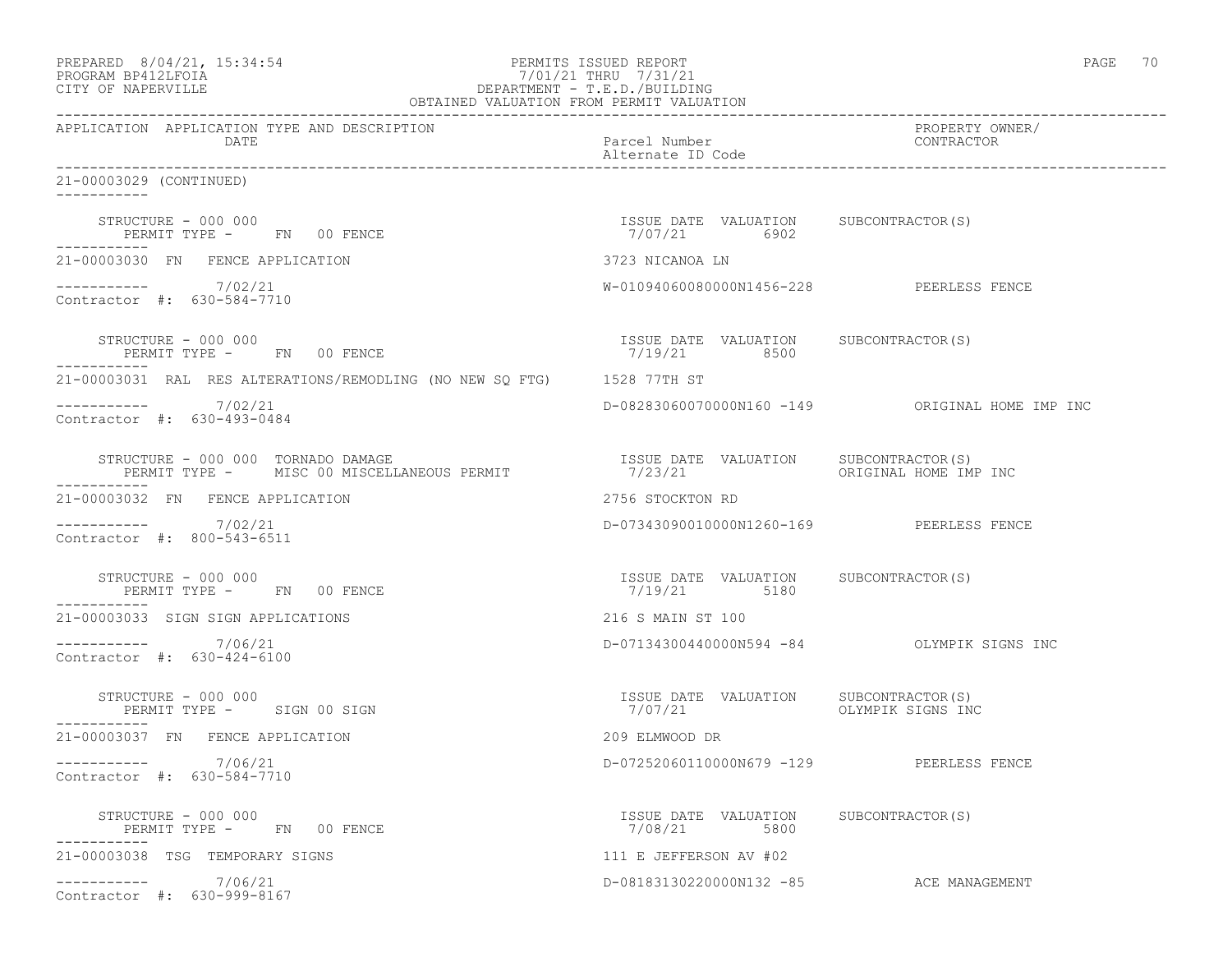# PREPARED 8/04/21, 15:34:54 PERMITS ISSUED REPORT PAGE 71 PROGRAM BP412LFOIA 7/01/21 THRU 7/31/21 THE CONSTRAINT CONSTRAINT DEPARTMENT AND THE CONSTRAINT OF NAPERVILLE CITY OF NAPERVILLE CITY OF NAPERVILLE

| OBTAINED VALUATION FROM PERMIT VALUATION                                           |                                                       |                                                     |  |  |  |
|------------------------------------------------------------------------------------|-------------------------------------------------------|-----------------------------------------------------|--|--|--|
| APPLICATION APPLICATION TYPE AND DESCRIPTION<br>DATE                               | Parcel Number<br>Alternate ID Code                    | PROPERTY OWNER/<br>CONTRACTOR                       |  |  |  |
| 21-00003038 (CONTINUED)<br>-----------                                             |                                                       |                                                     |  |  |  |
| STRUCTURE - 000 000 TEMP SIGN 7/6/21-8/5/21<br>PERMIT TYPE - TSG 00 TEMPORARY SIGN | ISSUE DATE VALUATION SUBCONTRACTOR(S)<br>7/16/21      |                                                     |  |  |  |
| 21-00003039 FN FENCE APPLICATION                                                   | 2167 COUNTRYSIDE CR                                   |                                                     |  |  |  |
| $--------- 7/06/21$<br>Contractor #: 847-438-3630                                  | D-08313140220000N167 -175 PREMIER FENCE               |                                                     |  |  |  |
| STRUCTURE - 000 000<br>PERMIT TYPE - FN 00 FENCE                                   | ISSUE DATE VALUATION SUBCONTRACTOR(S)<br>7/12/21 2931 |                                                     |  |  |  |
| 21-00003041 FN FENCE APPLICATION                                                   | 2507 SPARTINA RD                                      |                                                     |  |  |  |
| ____________<br>7/06/21<br>Contractor #: 630-365-1688                              |                                                       | W-01223080190000N1420-289 ACCURATE FENCE & DECK INC |  |  |  |
| STRUCTURE - 000 000<br>PERMIT TYPE - FN 00 FENCE                                   | ISSUE DATE VALUATION SUBCONTRACTOR(S)<br>7/23/21 5800 |                                                     |  |  |  |
| 21-00003043 FN FENCE APPLICATION                                                   | 837 KINSTON CT                                        |                                                     |  |  |  |
| 7/06/21<br>Contractor #: 630-933-9881                                              |                                                       | D-07243120060000N75 -113 SP FENCE-WARRENVILLE       |  |  |  |
| STRUCTURE - 000 000<br>PERMIT TYPE - FN 00 FENCE                                   | ISSUE DATE VALUATION SUBCONTRACTOR(S)<br>7/12/21 4000 |                                                     |  |  |  |
| 21-00003045 FN FENCE APPLICATION                                                   | 1812 77TH ST                                          |                                                     |  |  |  |
| 7/06/21<br>Contractor #: 630-922-9298                                              | D-08284090220000N235 -150 KRAMER BUILDERS             |                                                     |  |  |  |
| STRUCTURE - 000 000<br>PERMIT TYPE - FN 00 FENCE<br>------------                   | ISSUE DATE VALUATION SUBCONTRACTOR(S)<br>7/23/21 1500 |                                                     |  |  |  |
| 21-00003046 FN FENCE APPLICATION                                                   | 1130 KINGS POINT CT                                   |                                                     |  |  |  |
| ----------- 7/06/21<br>Contractor #: 800-543-6511                                  | D-07112100160000N117 -37 PEERLESS FENCE               |                                                     |  |  |  |
| STRUCTURE - 000 000<br>PERMIT TYPE - FN 00 FENCE                                   | ISSUE DATE VALUATION SUBCONTRACTOR(S)<br>7/08/21 7900 |                                                     |  |  |  |
| 21-00003047 ESC ELECTRIC SERVICE CHANGE                                            | 1995 W JEFFERSON AV HM                                |                                                     |  |  |  |
| $--------- 7/06/21$<br>Contractor #: 847-779-8781                                  |                                                       | D-07153040350000N1158-79 BLOCK ELECTRIC COMPANY INC |  |  |  |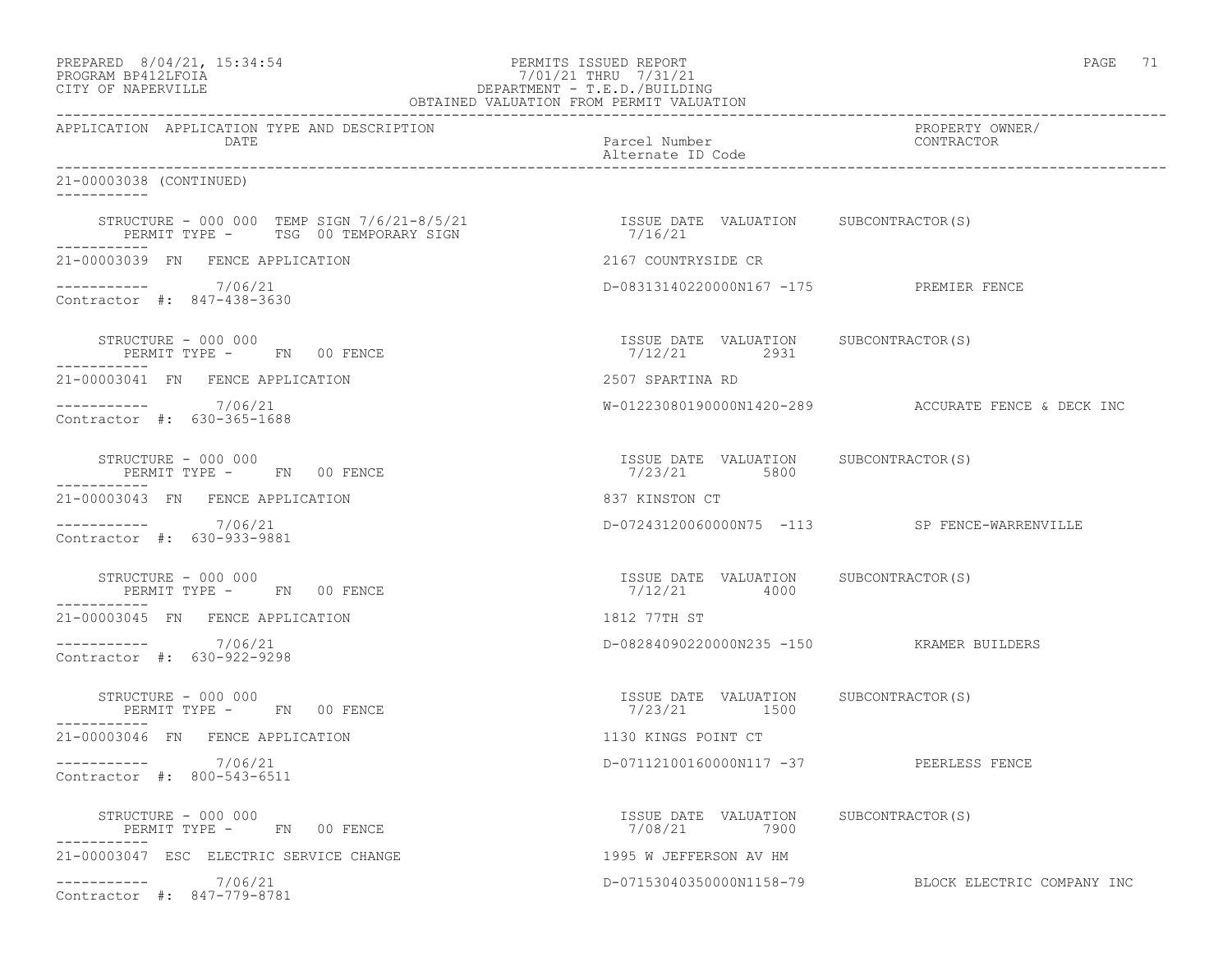## PREPARED 8/04/21, 15:34:54 PERMITS ISSUED REPORT PROGRAM BP412LFOIA PAGE 72<br>PROGRAM BP412LFOIA PROGRAM BP412LFOIA 7/01/21 THRU 7/31/21 CITY OF NAPERVILLE DEPARTMENT - T.E.D./BUILDING

| OBTAINED VALUATION FROM PERMIT VALUATION                                                                                                                                                                                                                                                  |                                                         |                               |  |
|-------------------------------------------------------------------------------------------------------------------------------------------------------------------------------------------------------------------------------------------------------------------------------------------|---------------------------------------------------------|-------------------------------|--|
| APPLICATION APPLICATION TYPE AND DESCRIPTION<br>DATE                                                                                                                                                                                                                                      | Parcel Number<br>Alternate ID Code                      | PROPERTY OWNER/<br>CONTRACTOR |  |
| 21-00003047 (CONTINUED)<br>-----------                                                                                                                                                                                                                                                    |                                                         |                               |  |
| STRUCTURE - 000 000 EMERGENCY ELECTRICAL SERVICE<br>substantion<br>substantion<br>substantion<br>substantion<br>substantion<br>substantion<br>substantion<br>substantion<br>substantion<br>subst<br>PERMIT TYPE - ESCC 00 ELECTRIC SERVICE CHANGE COMM 7/09/21 SLOCK ELECTRIC COMPANY INC |                                                         |                               |  |
| 21-00003048 FN FENCE APPLICATION                                                                                                                                                                                                                                                          | 2136 HORNCASTLE LN                                      |                               |  |
| $--------- 7/06/21$<br>Contractor #: 800-543-6511                                                                                                                                                                                                                                         | D-07343100200000N1260-169 PEERLESS FENCE                |                               |  |
| STRUCTURE - 000 000<br>PERMIT TYPE -     FN    00 FENCE                                                                                                                                                                                                                                   | ISSUE DATE VALUATION SUBCONTRACTOR (S)<br>7/08/21 10100 |                               |  |
| 21-00003050 FN FENCE APPLICATION                                                                                                                                                                                                                                                          | 1525 BRADLEY CT                                         |                               |  |
| $--------- 7/06/21$<br>Contractor #: 800-543-6511                                                                                                                                                                                                                                         | D-08283060150000N160 -149 PEERLESS FENCE                |                               |  |
| STRUCTURE - 000 000<br>PERMIT TYPE - FN 00 FENCE                                                                                                                                                                                                                                          | ISSUE DATE VALUATION SUBCONTRACTOR(S)<br>7/08/21 4000   |                               |  |
| 21-00003052 FN FENCE APPLICATION                                                                                                                                                                                                                                                          | 1325 E BAILEY RD                                        |                               |  |
| $--------$ 7/06/21<br>Contractor #: 800-543-6511                                                                                                                                                                                                                                          | D-08283020140000N160 -149 PEERLESS FENCE                |                               |  |
| STRUCTURE - 000 000<br>PERMIT TYPE - FN 00 FENCE                                                                                                                                                                                                                                          | ISSUE DATE VALUATION SUBCONTRACTOR (S)<br>7/08/21 6600  |                               |  |
| 21-00003054 ESC ELECTRIC SERVICE CHANGE                                                                                                                                                                                                                                                   | 772 SIGMUND RD                                          |                               |  |
| -----------    7/06/21<br>Contractor #:                                                                                                                                                                                                                                                   | D-07121090530000N1313-38 93ENERGY                       |                               |  |
| STRUCTURE – 000 000 PHOTOVOLTAIC SYSTEM                            ISSUE DATE VALUATION     SUBCONTRACTOR(S)<br>PERMIT TYPE –      PV   00 SOLAR PHOTOVOLTAIC                      7/20/21       20092       93ENERGY<br>-----------                                                      |                                                         |                               |  |
| 21-00003055 FN FENCE APPLICATION                                                                                                                                                                                                                                                          | 1219 BOSWELL LN                                         |                               |  |
| ----------- 7/06/21<br>Contractor #: 800-543-6511                                                                                                                                                                                                                                         | W-01112020350000N444 -217 PEERLESS FENCE                |                               |  |
| STRUCTURE - 000 000<br>PERMIT TYPE - FN 00 FENCE                                                                                                                                                                                                                                          | ISSUE DATE VALUATION SUBCONTRACTOR(S)<br>7/19/21 14800  |                               |  |
| 21-00003056 FN FENCE APPLICATION                                                                                                                                                                                                                                                          | 2324 KEYSTONE CT                                        |                               |  |
| 7/06/21<br>Contractor #: 800-543-6511                                                                                                                                                                                                                                                     | W-01011130450000N767 -188 PEERLESS FENCE                |                               |  |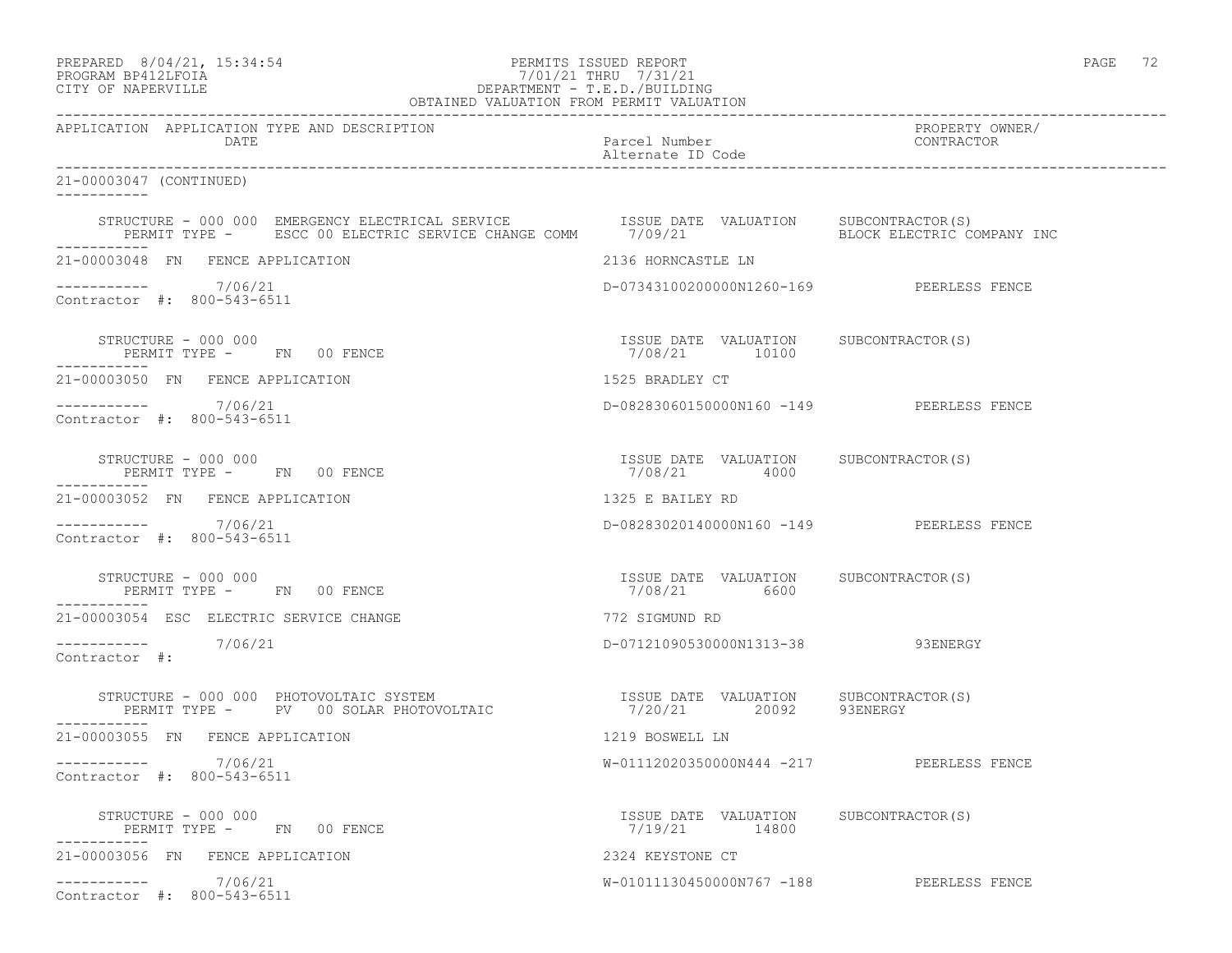| PROGRAM BP412LFOIA<br>CITY OF NAPERVILLE                               | 7/01/21 THRU 7/31/21<br>DEPARTMENT - T.E.D./BUILDING<br>OBTAINED VALUATION FROM PERMIT VALUATION |                                                    |
|------------------------------------------------------------------------|--------------------------------------------------------------------------------------------------|----------------------------------------------------|
| APPLICATION APPLICATION TYPE AND DESCRIPTION<br>DATE                   | Parcel Number<br>Alternate ID Code                                                               | PROPERTY OWNER/<br>CONTRACTOR                      |
| 21-00003056 (CONTINUED)<br>------------                                |                                                                                                  |                                                    |
| STRUCTURE - 000 000<br>PERMIT TYPE -     FN    00 FENCE<br>----------- | ISSUE DATE VALUATION SUBCONTRACTOR(S)<br>7/08/21 5850                                            |                                                    |
| 21-00003059 FN FENCE APPLICATION                                       | 2411 EMERSON LN                                                                                  |                                                    |
| ----------- 7/06/21<br>Contractor #: 800-543-6511                      | D-07224110130000N749 -110 PEERLESS FENCE                                                         |                                                    |
| STRUCTURE - 000 000<br>PERMIT TYPE - FN 00 FENCE                       | ISSUE DATE VALUATION SUBCONTRACTOR(S)<br>7/19/21 6250                                            |                                                    |
| 21-00003062 FN FENCE APPLICATION                                       | 939 DAKOTA CR                                                                                    |                                                    |
| ----------- 7/06/21<br>Contractor #: 800-543-6511                      | D-08064060100000N222 -26 PEERLESS FENCE                                                          |                                                    |
| STRUCTURE - 000 000<br>PERMIT TYPE - FN 00 FENCE<br>___________        | ISSUE DATE VALUATION SUBCONTRACTOR(S)<br>7/19/21 3000                                            |                                                    |
| 21-00003063 FN FENCE APPLICATION                                       | 2697 FOX RIVER LN                                                                                |                                                    |
| $--------$ 7/06/21<br>Contractor #: 800-543-6511                       | W-02064050350000N774 -206 PEERLESS FENCE                                                         |                                                    |
| STRUCTURE - 000 000<br>PERMIT TYPE - FN 00 FENCE                       | ISSUE DATE VALUATION SUBCONTRACTOR(S)<br>7/19/21 10100                                           |                                                    |
| 21-00003064 FN FENCE APPLICATION                                       | 2655 HODDAM RD                                                                                   |                                                    |
| $--------- 7/06/21$<br>Contractor #: 815-436-7440                      |                                                                                                  | W-01153090170000N1311-259 CEDAR RUSTIC/JOLIET      |
| STRUCTURE - 000 000<br>PERMIT TYPE - FN 00 FENCE<br>-----------        | ISSUE DATE VALUATION SUBCONTRACTOR(S)<br>7/07/21 6744                                            |                                                    |
| 21-00003065 FN FENCE APPLICATION                                       | 1528 77TH ST                                                                                     |                                                    |
| $--------- 7/06/21$<br>Contractor #: 630-551-3400                      |                                                                                                  | D-08283060070000N160 -149 CLASSIC FENCE/OSWEGO     |
| STRUCTURE - 000 000<br>PERMIT TYPE -<br>FN 00 FENCE                    | ISSUE DATE VALUATION SUBCONTRACTOR(S)<br>7/08/21<br>7300                                         |                                                    |
| 21-00003066 ESC ELECTRIC SERVICE CHANGE                                | 1543 BRANFORD LN                                                                                 |                                                    |
| 7/06/21<br>Contractor #: 630-918-5213                                  |                                                                                                  | W-01113150110000N793 -231 NEWBERRY ELECTRIC CO INC |

PREPARED 8/04/21, 15:34:54 PERMITS ISSUED REPORT PAGE 73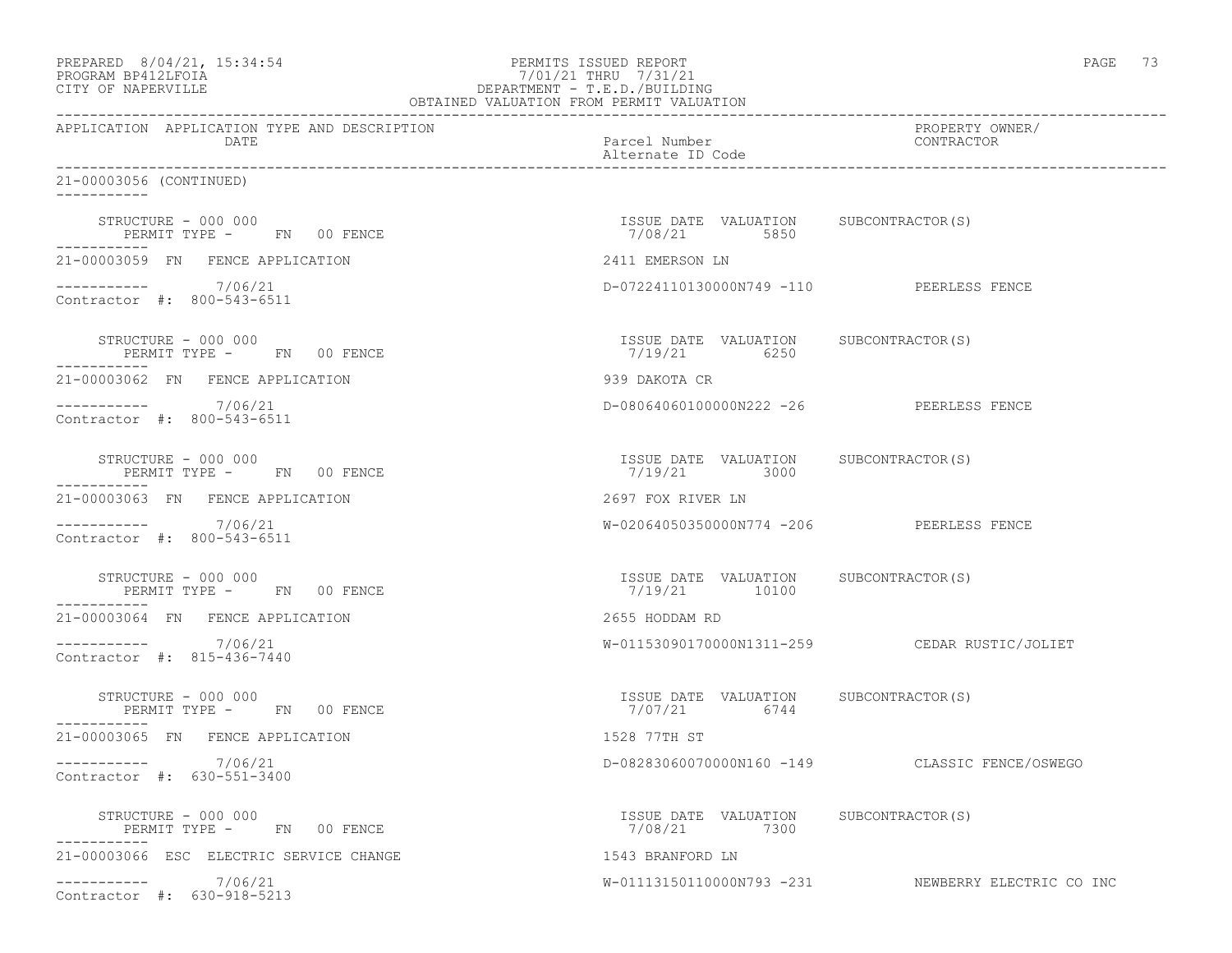| PREPARED | 8/04/21, 15:34:54  |  |
|----------|--------------------|--|
|          | PROGRAM BP412LFOIA |  |

## PERMITS ISSUED REPORT **PAGE 74** PROGRAM BP412LFOIA 7/01/21 THRU 7/31/21 CITY OF NAPERVILLE DEPARTMENT - T.E.D./BUILDING

|                                                       | OBTAINED VALUATION FROM PERMIT VALUATION                                                                                                                                                                                                                                                                                |                                         |                                                      |
|-------------------------------------------------------|-------------------------------------------------------------------------------------------------------------------------------------------------------------------------------------------------------------------------------------------------------------------------------------------------------------------------|-----------------------------------------|------------------------------------------------------|
| APPLICATION APPLICATION TYPE AND DESCRIPTION          |                                                                                                                                                                                                                                                                                                                         |                                         | PROPERTY OWNER/                                      |
| 21-00003066 (CONTINUED)                               |                                                                                                                                                                                                                                                                                                                         |                                         |                                                      |
|                                                       | STRUCTURE - 000 000 INSTALL OUTLET IN GARAGE FOR VEHICLE CHA ISSUE DATE VALUATION SUBCONTRACTOR(S)<br>PERMIT TYPE - EVCR 00 ELECTRIC VEHICLE STATION RES 7/27/21 1300 NEWBERRY ELECTRIC CO INC                                                                                                                          |                                         |                                                      |
| ------------                                          | 21-00003067 ESC ELECTRIC SERVICE CHANGE<br>2719 WILLOW RIDGE DR                                                                                                                                                                                                                                                         |                                         |                                                      |
| -----------     7/06/21<br>Contractor #: 630-918-5213 |                                                                                                                                                                                                                                                                                                                         |                                         | W-01023100230000N802 -201 NEWBERRY ELECTRIC CO INC   |
| -----------                                           | STRUCTURE - 000 000 INSTALL OUTLET IN GARAGE FOR VEHICLE CHA ISSUE DATE VALUATION SUBCONTRACTOR(S)<br>PERMIT TYPE - EVCR 00 ELECTRIC VEHICLE STATION RES 7/27/21 1300 NEWBERRY ELECTRIC CO INC                                                                                                                          |                                         |                                                      |
| 21-00003068 ESC ELECTRIC SERVICE CHANGE               | 1254 CHESHIRE AV                                                                                                                                                                                                                                                                                                        |                                         |                                                      |
| $--------- 7/06/21$<br>Contractor #: 630-918-5213     |                                                                                                                                                                                                                                                                                                                         |                                         | D-08201050170000N109 -102 NEWBERRY ELECTRIC CO INC   |
| ___________                                           | STRUCTURE - 000 000 INSTALL OUTLET IN GARAGE FOR VEHICLE CHA ISSUE DATE VALUATION SUBCONTRACTOR(S)<br>PERMIT TYPE - EVCR 00 ELECTRIC VEHICLE STATION RES 7/27/21 1300 NEWBERRY ELECTRIC CO INC                                                                                                                          |                                         |                                                      |
| 21-00003071 PAT PATIO APPLICATION                     | 4304 CONIFER RD<br>W-01172010020052N                                                                                                                                                                                                                                                                                    |                                         |                                                      |
| ----------- 7/06/21<br>Contractor #: 773-678-8621     |                                                                                                                                                                                                                                                                                                                         | W-01172010020052N1780-241 RUBEN ZAVALA  |                                                      |
| ___________                                           | $\begin{array}{cccc} \texttt{STRUCTURE} - 000 000 & \texttt{PATIO W/GAZEBO} & \texttt{PAVILION} & \texttt{ISUE DATE} & \texttt{VALUATION} & \texttt{SUBCONTRACTOR(S)} \\ \texttt{PERMIT TYPE} - & \texttt{GAZO 00 GAZEBO} / \texttt{PAVILION PERMIT} & 7/22/21 & \\ & \texttt{PAT 00 PATIO} & 7/22/21 & \\ \end{array}$ |                                         |                                                      |
| 21-00003072 TENT TENTS                                |                                                                                                                                                                                                                                                                                                                         | 912 SINDT CT                            |                                                      |
| $--------- 7/06/21$<br>Contractor #: 708-485-8010     |                                                                                                                                                                                                                                                                                                                         | D-07133200100000N619 -83 MARQUEE EVENTS |                                                      |
|                                                       | STRUCTURE - 000 000 2 TENTS WITH LIGHTING 9/10/21-9/11/21 ISSUE DATE VALUATION SUBCONTRACTOR(S)<br>PERMIT TYPE - TENT 00 TENT PERMIT   7/16/21                                                                                                                                                                          |                                         |                                                      |
| 21-00003073 FABD FIRE ALARM                           |                                                                                                                                                                                                                                                                                                                         | 1277 HOBSON OAKS DR                     |                                                      |
| $--------- 7/06/21$<br>Contractor #: 630-844-6305     |                                                                                                                                                                                                                                                                                                                         |                                         | D-08291040550000N503 -132 ALARM DETECTION SYSTEMS FA |
| STRUCTURE - 000 000                                   |                                                                                                                                                                                                                                                                                                                         |                                         |                                                      |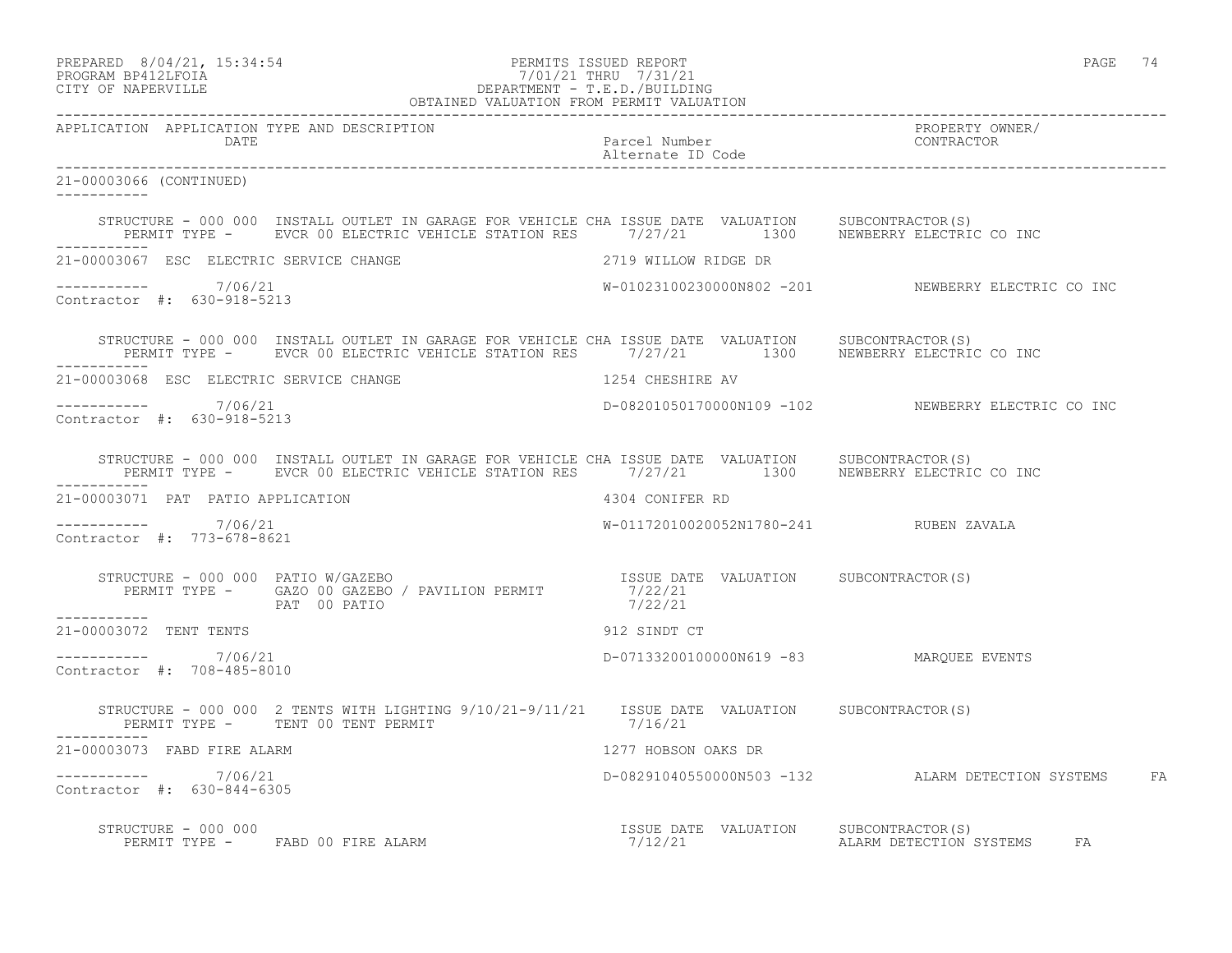## PREPARED 8/04/21, 15:34:54 PERMITS ISSUED REPORT PAGE 75 PROGRAM BP412LFOIA 7/01/21 THRU 7/31/21 CITY OF NAPERVILLE DEPARTMENT - T.E.D./BUILDING

| OBTAINED VALUATION FROM PERMIT VALUATION                                                                                                                                                                                              |                                                   |                                                          |
|---------------------------------------------------------------------------------------------------------------------------------------------------------------------------------------------------------------------------------------|---------------------------------------------------|----------------------------------------------------------|
| APPLICATION APPLICATION TYPE AND DESCRIPTION<br><b>DATE</b>                                                                                                                                                                           | Parcel Number<br>Alternate ID Code and CONTRACTOR | PROPERTY OWNER/                                          |
| 21-00003074 PAT PATIO APPLICATION                                                                                                                                                                                                     | 2409 RIO GRANDE CR                                |                                                          |
| ---------- 7/06/21<br>Contractor #: 630-553-1773                                                                                                                                                                                      |                                                   | W-02051080060000N628 -192 K.S. DESIGN GROUP INC          |
|                                                                                                                                                                                                                                       |                                                   |                                                          |
| ___________<br>21-00003075 FABD FIRE ALARM                                                                                                                                                                                            | 1654 ISHNALA DR HM                                |                                                          |
| $--------- 7/06/21$<br>Contractor #: 630-506-5535                                                                                                                                                                                     |                                                   | D-08321110650000N1125-162 ALLEGIANT FIRE PROTECTION, LLC |
| STRUCTURE - 000 000<br>PERMIT TYPE - FABD 00 FIRE ALARM<br>STRUCTURE - 000 000                                                                                                                                                        | ISSUE DATE VALUATION SUBCONTRACTOR(S)             | 7/08/21 ALLEGIANT FIRE PROTECTION, LLC                   |
| 21-00003084 DRWY DRIVEWAY NEW AND ALTERATIONS                                                                                                                                                                                         | 5 TRITON LN                                       |                                                          |
| $--------- 7/07/21$<br>Contractor #: 630-717-9005                                                                                                                                                                                     |                                                   | D-08301100080000N480 -131 HUNTER PAVING AND EXCAVATING   |
| STRUCTURE - 000 000 R/R ASPHALT DRWY/AP & CONCRETE PUBW ISSUE DATE VALUATION SUBCONTRACTOR(S)<br>PERMIT TYPE - DRWY 00 DRIVEWAY ADDITION/ALTERATION 7/09/21 3445 HUNTER PAVING AND EXCAVATING<br>-----------                          |                                                   |                                                          |
| 21-00003088 RAL RES ALTERATIONS/REMODLING (NO NEW SQ FTG) 731 GATESHEAD DR                                                                                                                                                            |                                                   |                                                          |
| $--------- 7/07/21$<br>Contractor #: 630-499-7700                                                                                                                                                                                     |                                                   | W-01013150050000N715 -203 SHOWALTER ROOFING SERVICE      |
| STRUCTURE - 000 000 2 NEW SKYLIGHTS<br>PERMIT TYPE - MISC 00 MISCELLANEOUS PERMIT - 12714 SHOWALTER ROOFING SERVICE                                                                                                                   |                                                   |                                                          |
| 21-00003089 DRWY DRIVEWAY NEW AND ALTERATIONS 4200 SNOW CREEK RD                                                                                                                                                                      |                                                   |                                                          |
| ----------- 7/07/21<br>Contractor #: 630-708-8258                                                                                                                                                                                     |                                                   | W-01154100110000N1284-260 CERVANTES COMPANY              |
| STRUCTURE - 000 000 R/R ASP TO CON DRWY/AP/STOOP/CC USSUE DATE VALUATION SUBCONTRACTOR(S)<br>PERMIT TYPE - DRWY 00 DRIVEWAY ADDITION/ALTERATION 7/09/21 22860 CERVANTES COMPANY<br>ROW 00 RIGHT OF WAY PERMIT 7/09/21<br>------------ |                                                   |                                                          |
| 21-00003091 ESC ELECTRIC SERVICE CHANGE                                                                                                                                                                                               | 1579 BAYOU PATH DR                                |                                                          |
| $--------- 7/07/21$<br>Contractor #: 951-746-5237                                                                                                                                                                                     |                                                   | D-07091140130000N1762-032 FREEDOM FOREVER ILLINOIS LLC   |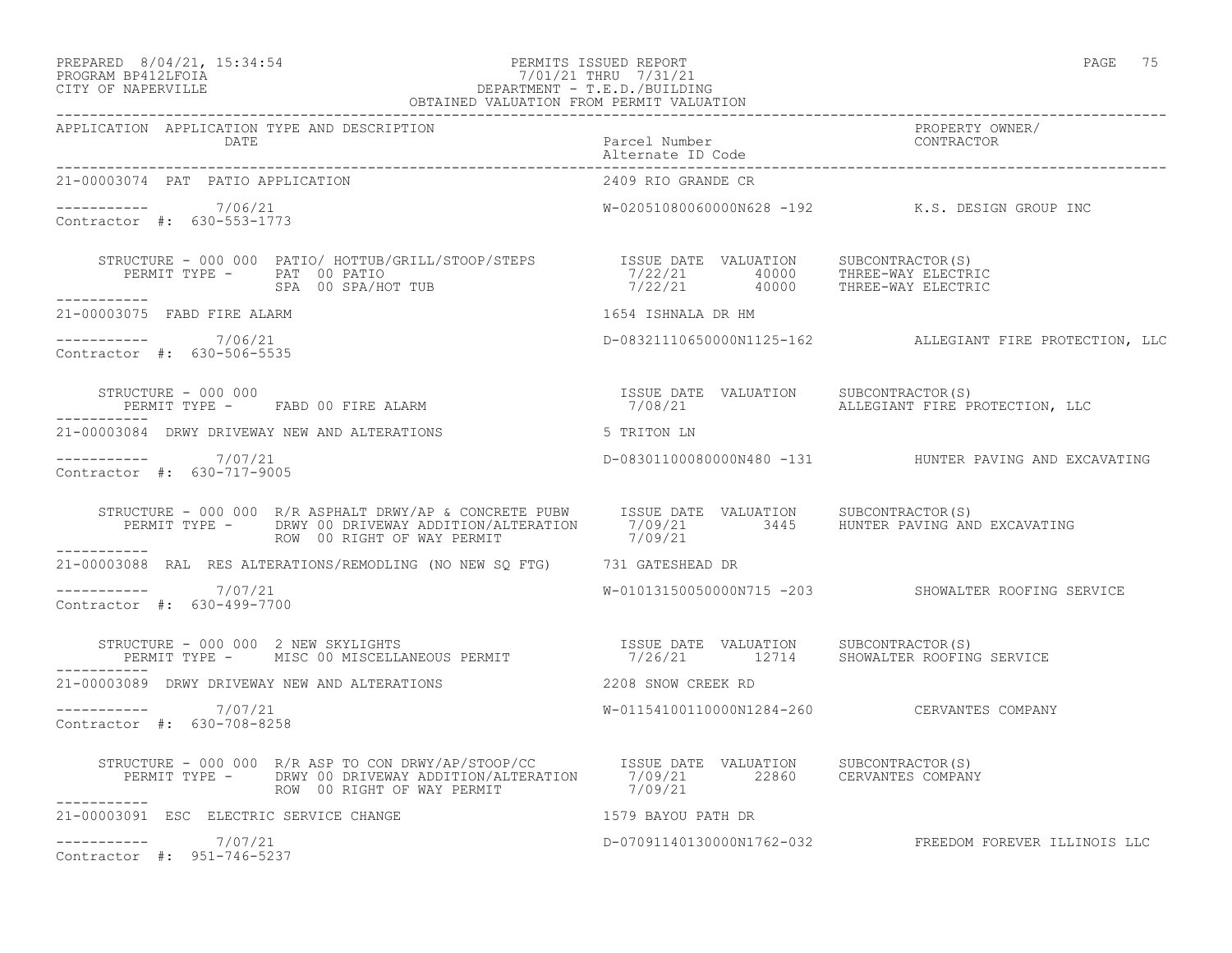#### PREPARED 8/04/21, 15:34:54 PERMITS ISSUED REPORT PAGE 76 PROGRAM BP412LFOIA 7/01/21 THRU 7/31/21 CITY OF NAPERVILLE DEPARTMENT - T.E.D./BUILDING OBTAINED VALUATION FROM PERMIT VALUATION

------------------------------------------------------------------------------------------------------------------------------------ APPLICATION APPLICATION TYPE AND DESCRIPTION<br>DATE barcel Number Parcel Number (CONTRACTOR DATE Parcel Number CONTRACTOR Alternate ID Code ------------------------------------------------------------------------------------------------------------------------------------ 21-00003091 (CONTINUED) ----------- STRUCTURE - 000 000 PHOTOVOLTAIC SYSTEM ISSUE DATE VALUATION SUBCONTRACTOR(S) PERMIT TYPE - PV 00 SOLAR PHOTOVOLTAIC 7/26/21 159525 FREEDOM FOREVER ILLINOIS LLC ----------- 21-00003092 GBP GREENER BUSINESS PROGRAM 2959 ARTESIAN RD 103 ----------- 7/07/21 D-07343150070000N1375-169 OWNER/CONTRACTOR Contractor #: STRUCTURE - 000 000 ISSUE DATE VALUATION SUBCONTRACTOR(S) PERMIT TYPE - GBP 00 GREENER BUSINESS PROGRAM 7/07/21 ----------- 21-00003093 DRWY DRIVEWAY NEW AND ALTERATIONS 2216 SNOW CREEK RD ----------- 7/07/21 W-01154100030000N1284-260 CERVANTES COMPANY Contractor #: 630-708-8258 STRUCTURE - 000 000 R/R ASP TO CON FRS/WW/DRWY/AP/PAT ISSUE DATE VALUATION SUBCONTRACTOR(S) PERMIT TYPE - DRWY 00 DRIVEWAY ADDITION/ALTERATION 7/09/21 11700 ROW 00 RIGHT OF WAY PERMIT THE ROLL TO 109/21 ----------- 21-00003095 DRWY DRIVEWAY NEW AND ALTERATIONS 1112 EMERALD DR ----------- 7/07/21 D-07252110030000N183 -129 FORTIS GROUND WERKS Contractor #: 630-213-9540 STRUCTURE - 000 000 FRONT STOOP/SYW/SIDE STOOP ISSUE DATE VALUATION SUBCONTRACTOR(S) PERMIT TYPE - MISC 00 MISCELLANEOUS PERMIT 7/08/21 3810 ----------- 21-00003096 DRWY DRIVEWAY NEW AND ALTERATIONS 1212 HAVERHILL CR ----------- 7/07/21 D-08083110060000N502 -57 ADVOCATE CONSTRUCTION Contractor #: 630-398-4600 STRUCTURE - 000 000 R/R ASPHALT DRWY/AP ISSUE DATE VALUATION SUBCONTRACTOR(S) PERMIT TYPE - DRWY 00 DRIVEWAY ADDITION/ALTERATION 7/09/21 2850 ROW 00 RIGHT OF WAY PERMIT THE ROLL TO 109/21 ----------- 21-00003097 DRWY DRIVEWAY NEW AND ALTERATIONS 604 CASSIN RD  $--------- 7/07/21$ W-02051060200000N406 -192 FORTIS GROUND WERKS Contractor #: 630-213-9540 STRUCTURE - 000 000 R/R ASHPALT DRWY/AP **ISSUE DATE VALUATION** SUBCONTRACTOR(S)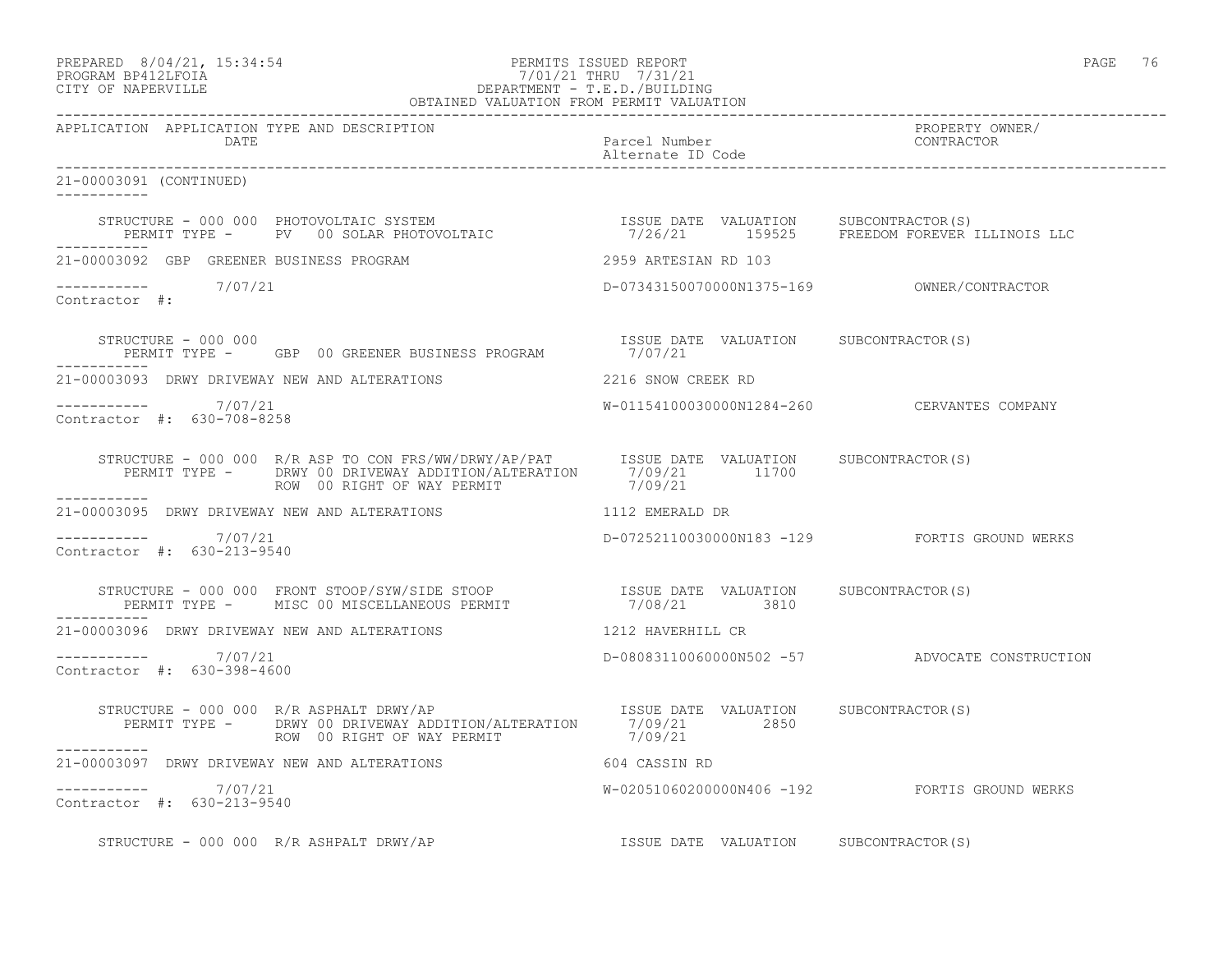## PREPARED 8/04/21, 15:34:54 PERMITS ISSUED REPORT PAGE 77 PROGRAM BP412LFOIA 7/01/21 THRU 7/31/21 CITY OF NAPERVILLE DEPARTMENT - T.E.D./BUILDING

 OBTAINED VALUATION FROM PERMIT VALUATION ------------------------------------------------------------------------------------------------------------------------------------ APPLICATION APPLICATION TYPE AND DESCRIPTION PROPERTY OWNER/ DATE Parcel Number CONTRACTOR Alternate ID Code ------------------------------------------------------------------------------------------------------------------------------------ 21-00003097 (CONTINUED) ----------- PERMIT TYPE - DRWY 00 DRIVEWAY ADDITION/ALTERATION 7/08/21 3850 ROW 00 RIGHT OF WAY PERMIT  $7/08/21$ ----------- 21-00003098 DRWY DRIVEWAY NEW AND ALTERATIONS 607 EAGLE BROOK LN  $--------- 7/07/21$ W-01122080010000N1479-218 NAPERVILLE PAVING Contractor #: 630-296-4175 STRUCTURE - 000 000 R/R ASP DRWY/AP-DRWY EXTENSION ISSUE DATE VALUATION SUBCONTRACTOR(S) PERMIT TYPE - DRWY 00 DRIVEWAY ADDITION/ALTERATION 7/27/21 5221 ROW 00 RIGHT OF WAY PERMIT  $7/27/21$ ----------- 21-00003100 DRWY DRIVEWAY NEW AND ALTERATIONS 2323 CLOVERDALE RD \_\_\_\_\_\_\_\_\_\_\_\_ ----------- 7/07/21 W-01152110140000N934 -245 GUARDIAN ASPHALT PROTECTION Contractor #: 630-870-2627 STRUCTURE - 000 000 R/R ASP DRWY/AP ISSUE DATE VALUATION SUBCONTRACTOR(S) PERMIT TYPE - DRWY 00 DRIVEWAY ADDITION/ALTERATION 7/08/21 3550 ROW 00 RIGHT OF WAY PERMIT  $7/08/21$ ----------- 21-00003103 DRWY DRIVEWAY NEW AND ALTERATIONS 2324 CLOVERDALE RD ----------- 7/07/21 W-01152030080000N934 -245 GUARDIAN ASPHALT PROTECTION Contractor #: 630-870-2627 STRUCTURE - 000 000 R/R ASP DRWY/AP ISSUE DATE VALUATION SUBCONTRACTOR(S) PERMIT TYPE - DRWY 00 DRIVEWAY ADDITION/ALTERATION 7/09/21 3700 ROW 00 RIGHT OF WAY PERMIT  $7/09/21$ ----------- 21-00003104 DRWY DRIVEWAY NEW AND ALTERATIONS 987 AMBERWOOD CR  $--------- 7/07/21$ D-08081140090000N695 -42 DAMICO PAVING Contractor #: 630-263-7283 STRUCTURE - 000 000 R/R ASPHALT DRWY ISSUE DATE VALUATION SUBCONTRACTOR(S) PERMIT TYPE - DRWY 00 DRIVEWAY ADDITION/ALTERATION 7/09/21 2750 ----------- 21-00003105 DRWY DRIVEWAY NEW AND ALTERATIONS 1179 OAKTON LN ----------- 7/07/21 D-07234100860000N761 -112 PALLERA PAVING AURORA Contractor #: 630-476-1590

STRUCTURE - 000 000 R/R & EXT. ASP DRWY/AP/CC TESSUE DATE VALUATION SUBCONTRACTOR(S)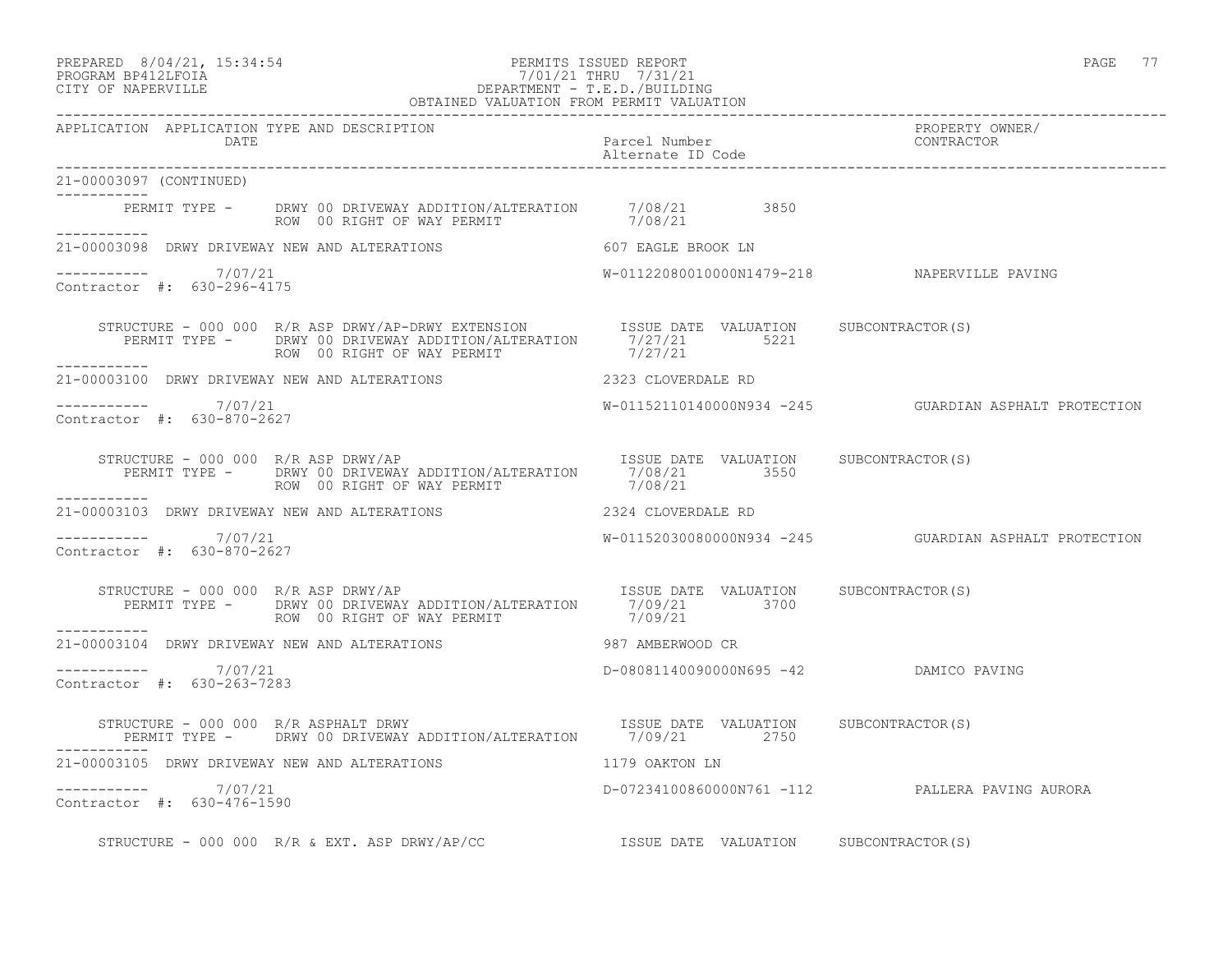## PREPARED 8/04/21, 15:34:54 PERMITS ISSUED REPORT PAGE 78 PAGE 78 PAGE 78 PAGE 78 PROGRAM BP412LFOIA 7/01/21 THRU 7/31/21 CITY OF NAPERVILLE DEPARTMENT - T.E.D./BUILDING

| OBTAINED VALUATION FROM PERMIT VALUATION                 |                                                                                                                   |                                                              |
|----------------------------------------------------------|-------------------------------------------------------------------------------------------------------------------|--------------------------------------------------------------|
| APPLICATION APPLICATION TYPE AND DESCRIPTION<br>DATE     | Parcel Number<br>Parcel Number<br>Alternate ID Code                                                               | PROPERTY OWNER/<br>CONTRACTOR                                |
| 21-00003105 (CONTINUED)                                  |                                                                                                                   |                                                              |
| ___________                                              | PERMIT TYPE - DRWY 00 DRIVEWAY ADDITION/ALTERATION 7/23/21 3300<br>ROW 00 RIGHT OF WAY PERMIT 7/23/21             |                                                              |
| 21-00003109 THA TOWNHOUSE APPLICATION 3103 ANNA MARIE LN |                                                                                                                   |                                                              |
| $--------- 7/07/21$<br>Contractor #: 224-293-3129        | W-01044100661101N1845-198 LENNAR HOMES                                                                            |                                                              |
| . _ _ _ _ _ _ _ _ _                                      | STRUCTURE - 000 000 1 BLDG. 4 UNITS<br>PERMIT TYPE - 3B 00 FOUND. ONLY THA/APT/CONDO/U 7/29/21 170154 S3 PLUMBING | HMD CONSTRUCTION<br>INLAND ELECTRIC<br>EXTERIOR BUILDERS INC |
|                                                          |                                                                                                                   |                                                              |
| $--------- 7/07/21$<br>Contractor #: 224-293-3129        | W-01044100661102N1845-198 LENNAR HOMES                                                                            |                                                              |
|                                                          | STRUCTURE - 000 000 1 BLDG. 4 UNITS<br>PERMIT TYPE - 3B 00 FOUND. ONLY THA/APT/CONDO/U 7/29/21 170154 S3 PLUMBING | HMD CONSTRUCTION<br>INLAND ELECTRIC<br>EXTERIOR BUILDERS INC |
| ---------                                                |                                                                                                                   |                                                              |
| ----------- 7/07/21<br>Contractor #: 224-293-3129        | W-01044100661103N1845-198 LENNAR HOMES                                                                            |                                                              |
|                                                          | STRUCTURE - 000 000 1 BLDG. 4 UNITS<br>PERMIT TYPE - 3B 00 FOUND. ONLY THA/APT/CONDO/U 7/29/21 170154 S3 PLUMBING | HMD CONSTRUCTION<br>INLAND ELECTRIC<br>EXTERIOR BUILDERS INC |
| 21-00003112 THA TOWNHOUSE APPLICATION                    | 3109 ANNA MARIE LN                                                                                                |                                                              |
| 7/07/21<br>Contractor #: 224-293-3129                    | W-01044100661104N1845-198 LENNAR HOMES                                                                            |                                                              |
|                                                          | STRUCTURE - 000 000 1 BLDG. 4 UNITS<br>PERMIT TYPE - 3B 00 FOUND. ONLY THA/APT/CONDO/U 7/29/21 170154 S3 PLUMBING | HMD CONSTRUCTION<br>INLAND ELECTRIC                          |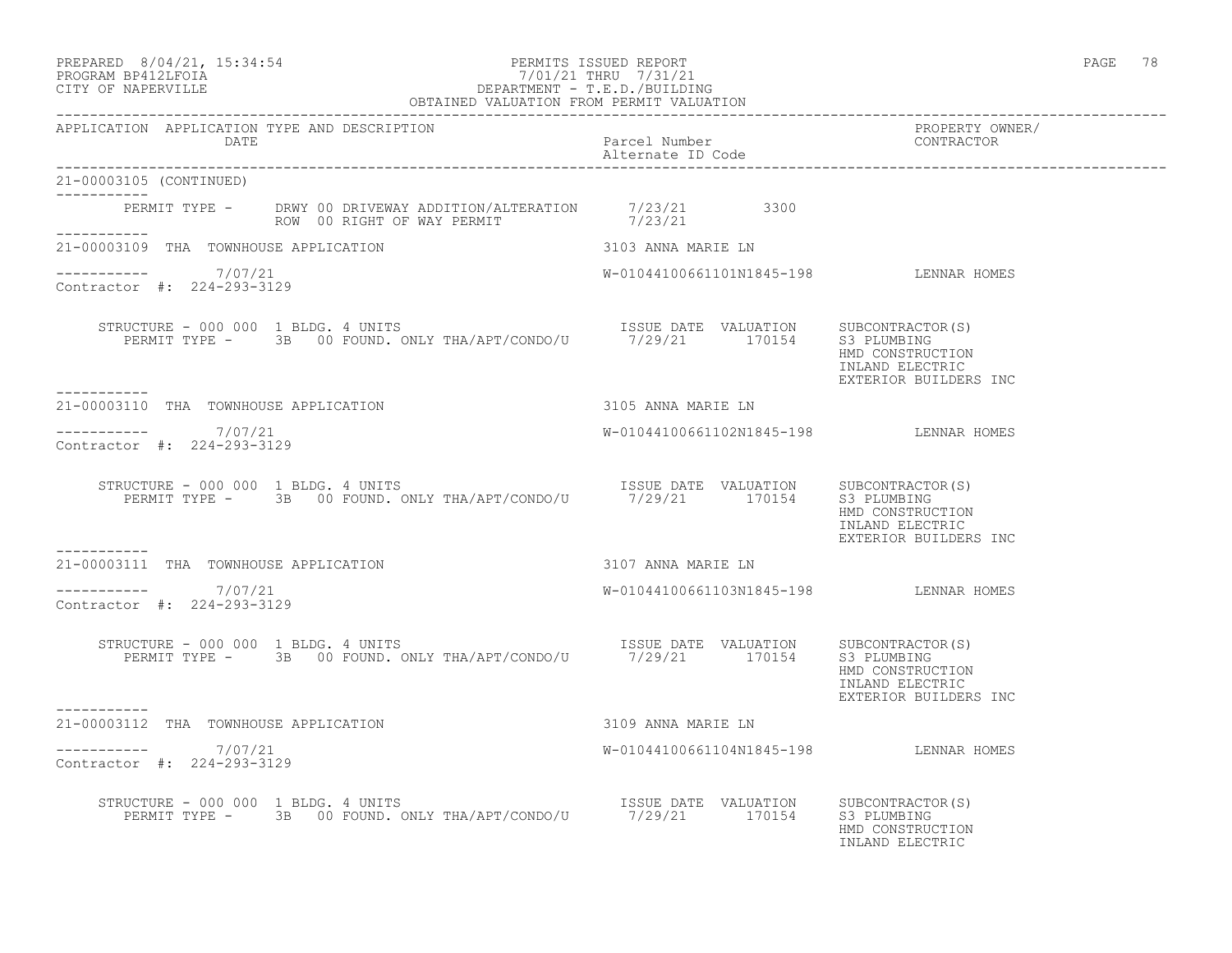| PREPARED 8/04/21, 15:34:54<br>PROGRAM BP412LFOIA<br>CITY OF NAPERVILLE                                                         | PERMITS ISSUED REPORT                                                                  | PAGE 79                                                  |
|--------------------------------------------------------------------------------------------------------------------------------|----------------------------------------------------------------------------------------|----------------------------------------------------------|
| APPLICATION APPLICATION TYPE AND DESCRIPTION<br>DATE                                                                           | Parcel Number<br>Alternate ID Code                                                     | PROPERTY OWNER/<br>CONTRACTOR                            |
| 21-00003112 (CONTINUED)                                                                                                        |                                                                                        |                                                          |
| -----------                                                                                                                    |                                                                                        | EXTERIOR BUILDERS INC                                    |
| 21-00003113 HME HOUSE METER-ELECTRIC                                                                                           | 3109 ANNA MARIE LN HM                                                                  |                                                          |
| $--------- 7/07/21$<br>Contractor #: 224-293-3129                                                                              | W-01044100661104N1845-198 LENNAR HOMES                                                 |                                                          |
| STRUCTURE - 000 000<br>PERMIT TYPE - HME 00 HOUSE METER-ELECTRIC<br>-----------                                                | ISSUE DATE VALUATION SUBCONTRACTOR(S)<br>7/29/21                       INLAND ELECTRIC | S3 PLUMBING<br>HMD CONSTRUCTION<br>EXTERIOR BUILDERS INC |
| 21-00003114 SIGN SIGN APPLICATIONS                                                                                             | 218 S MAIN ST 1ST                                                                      |                                                          |
| $--------- 7/07/21$<br>Contractor #: 630-652-4106                                                                              | D-07134300440000N594 -84 OLYMPIK SIGN CO                                               |                                                          |
| STRUCTURE - 000 000<br>PERMIT TYPE - SIGN 00 SIGN                                                                              | ISSUE DATE VALUATION<br>7/20/21                                                        | SUBCONTRACTOR(S)<br>OLYMPIK SIGNS INC                    |
| 21-00003115 SIGN SIGN APPLICATIONS                                                                                             | 218 S MAIN ST 1ST                                                                      |                                                          |
| $--------- 7/07/21$<br>Contractor #: 630-652-4106                                                                              | D-07134300440000N594 -84 OLYMPIK SIGN CO                                               |                                                          |
| STRUCTURE - 000 000<br>PERMIT TYPE - SIGN 00 SIGN<br>-----------                                                               | ISSUE DATE VALUATION SUBCONTRACTOR (S)<br>7/22/21                                      |                                                          |
| 21-00003116 PAT PATIO APPLICATION                                                                                              | 1529 CHIPPEWA DR                                                                       |                                                          |
| $--------- 7/07/21$<br>Contractor #: 630-353-1709                                                                              | D-08072070290000N11 -41 GREEN GRASS INC.                                               |                                                          |
| STRUCTURE - 000 000 PAVER PATIO/RETAINING WALL/STOOP/STEPS ISSUE DATE VALUATION SUBCONTRACTOR(S)<br>PERMIT TYPE - PAT 00 PATIO | 7/28/21 15000                                                                          |                                                          |
| 21-00003118 FN FENCE APPLICATION                                                                                               | 2259 GLENEAGLES DR                                                                     |                                                          |
| $--------- 7/07/21$<br>Contractor #: 630-406-8410                                                                              |                                                                                        | W-01012130110000N285 -189 PARAMOUNT FENCE-BATAVIA        |
| STRUCTURE - 000 000<br>PERMIT TYPE - FN 00 FENCE                                                                               | ISSUE DATE VALUATION SUBCONTRACTOR(S)<br>7/09/21 5000                                  |                                                          |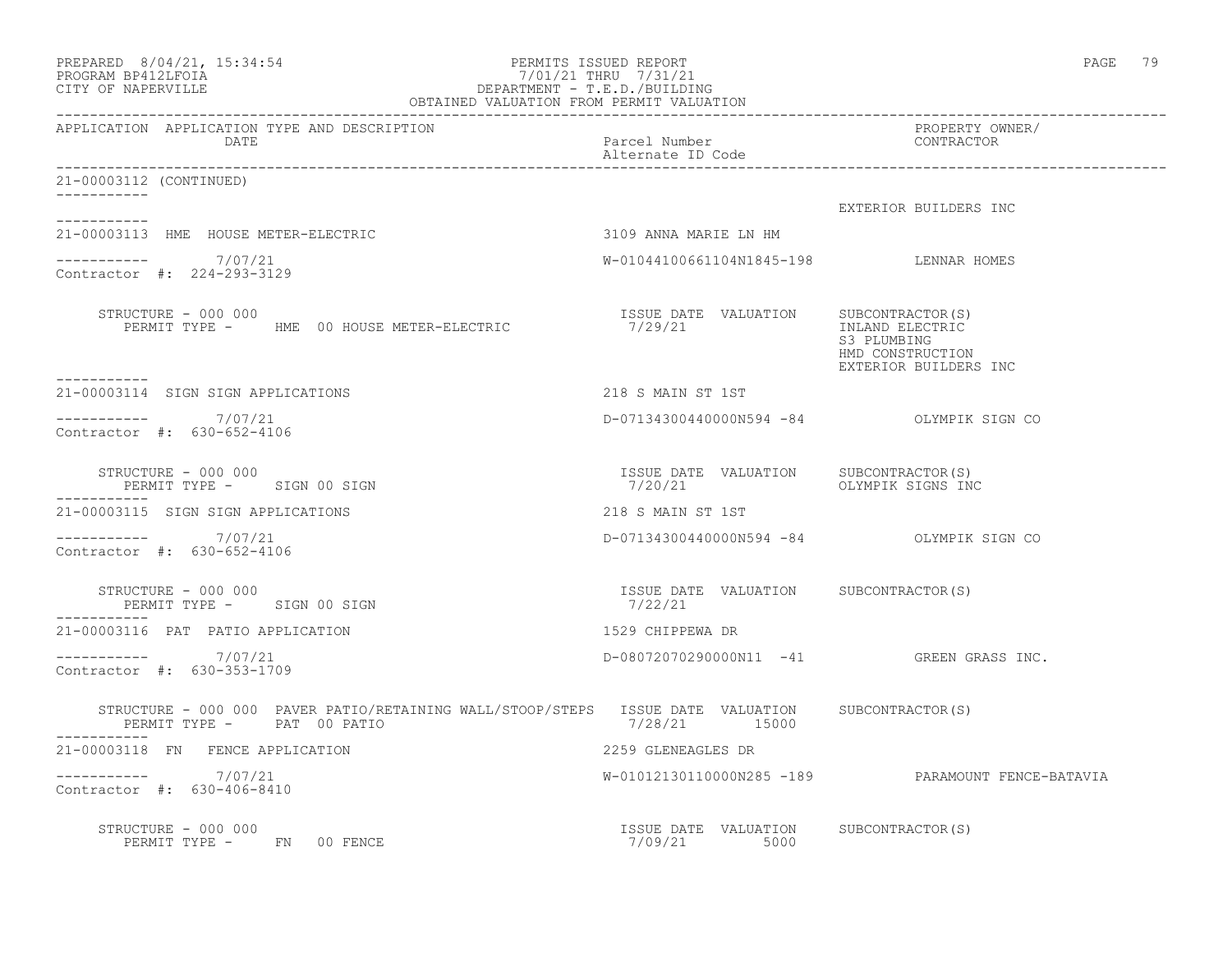## PREPARED 8/04/21, 15:34:54 PERMITS ISSUED REPORT PAGE 80 PROGRAM BP412LFOIA 7/01/21 THRU 7/31/21 CITY OF NAPERVILLE DEPARTMENT - T.E.D./BUILDING

| OBTAINED VALUATION FROM PERMIT VALUATION                                                                                                                                                                              |                                                       |                                                        |
|-----------------------------------------------------------------------------------------------------------------------------------------------------------------------------------------------------------------------|-------------------------------------------------------|--------------------------------------------------------|
| APPLICATION APPLICATION TYPE AND DESCRIPTION<br>DATE                                                                                                                                                                  | Parcel Number<br>Alternate ID Code                    | PROPERTY OWNER/<br>CONTRACTOR                          |
| 21-00003120 OCCI OCCUPANCY INSPECTION                                                                                                                                                                                 | 120 WATER ST 118                                      |                                                        |
| $--------$<br>Contractor #: 7/07/21                                                                                                                                                                                   |                                                       |                                                        |
| STRUCTURE - 000 000 ANTIQUES OF NAPERVILLE/VINTAGE FINDS ISSUE DATE VALUATION SUBCONTRACTOR(S)<br>PERMIT TYPE - OCC 00 OCC INSPECT. PERMIT COM/RST 7/14/21                                                            |                                                       |                                                        |
| 21-00003121 OCCI OCCUPANCY INSPECTION                                                                                                                                                                                 | 616 E OGDEN AV                                        |                                                        |
| $--------- 7/07/21$<br>Contractor #:                                                                                                                                                                                  |                                                       |                                                        |
| STRUCTURE - 000 000 SIESTA MESSAGE<br>STRUCTURE - 000 000 SIESTA MESSAGE                             ISSUE DATE VALUATION     SUBCONTRACTOR(S)<br>PERMIT TYPE -     OCC  00 OCC INSPECT. PERMIT COM/RST       7/19/21 |                                                       |                                                        |
| 21-00003123 ESC ELECTRIC SERVICE CHANGE                                                                                                                                                                               | 16 TAMARACK AV                                        |                                                        |
| ----------- 7/08/21<br>Contractor #: 630-964-0541                                                                                                                                                                     |                                                       | D-08302040090000N451 -131 OAKWOOD ELECTRIC - GENERATOR |
| PERMIT TYPE - GENR 00 GENERATOR PERMIT<br>--------                                                                                                                                                                    |                                                       | OAKWOOD ELECTRIC - GENERATOR                           |
| 21-00003124 ESC ELECTRIC SERVICE CHANGE                                                                                                                                                                               | 4116 EASY CR                                          |                                                        |
| $--------- 7/08/21$<br>Contractor #: 630-833-2389                                                                                                                                                                     |                                                       | W-01151080190000N1322-244 KAPITAL ELECTRIC INC         |
| STRUCTURE - 000 000 INSTALL EV CHARGER<br>PERMIT TYPE - EVCR 00 ELECTRIC VEHICLE STATION RES 7/28/21 950 KAPITAL ELECTRIC INC<br>STRUCTURE - 000 000 INSTALL EV CHARGER                                               |                                                       |                                                        |
| 21-00003126 FN FENCE APPLICATION                                                                                                                                                                                      | 1616 CHIPPEWA DR                                      |                                                        |
| $--------- 7/08/21$<br>Contractor #: 224-220-1042                                                                                                                                                                     |                                                       | D-08064070010000N11 -26 CEDAR MOUNTAIN FENCE COMPANY   |
| STRUCTURE - 000 000<br>PERMIT TYPE - FN 00 FENCE                                                                                                                                                                      | ISSUE DATE VALUATION SUBCONTRACTOR(S)<br>7/09/21 4000 |                                                        |
| 21-00003127 ESC ELECTRIC SERVICE CHANGE                                                                                                                                                                               | 2472 FAWN LAKE CR                                     |                                                        |
| $--------- 7/08/21$<br>Contractor #: 630-918-5213                                                                                                                                                                     |                                                       | W-01041050240000N1042-182 NEWBERRY ELECTRIC CO INC     |
| STRUCTURE - 000 000 INSTALL EV CHARGER                                                                                                                                                                                | ISSUE DATE VALUATION SUBCONTRACTOR(S)                 |                                                        |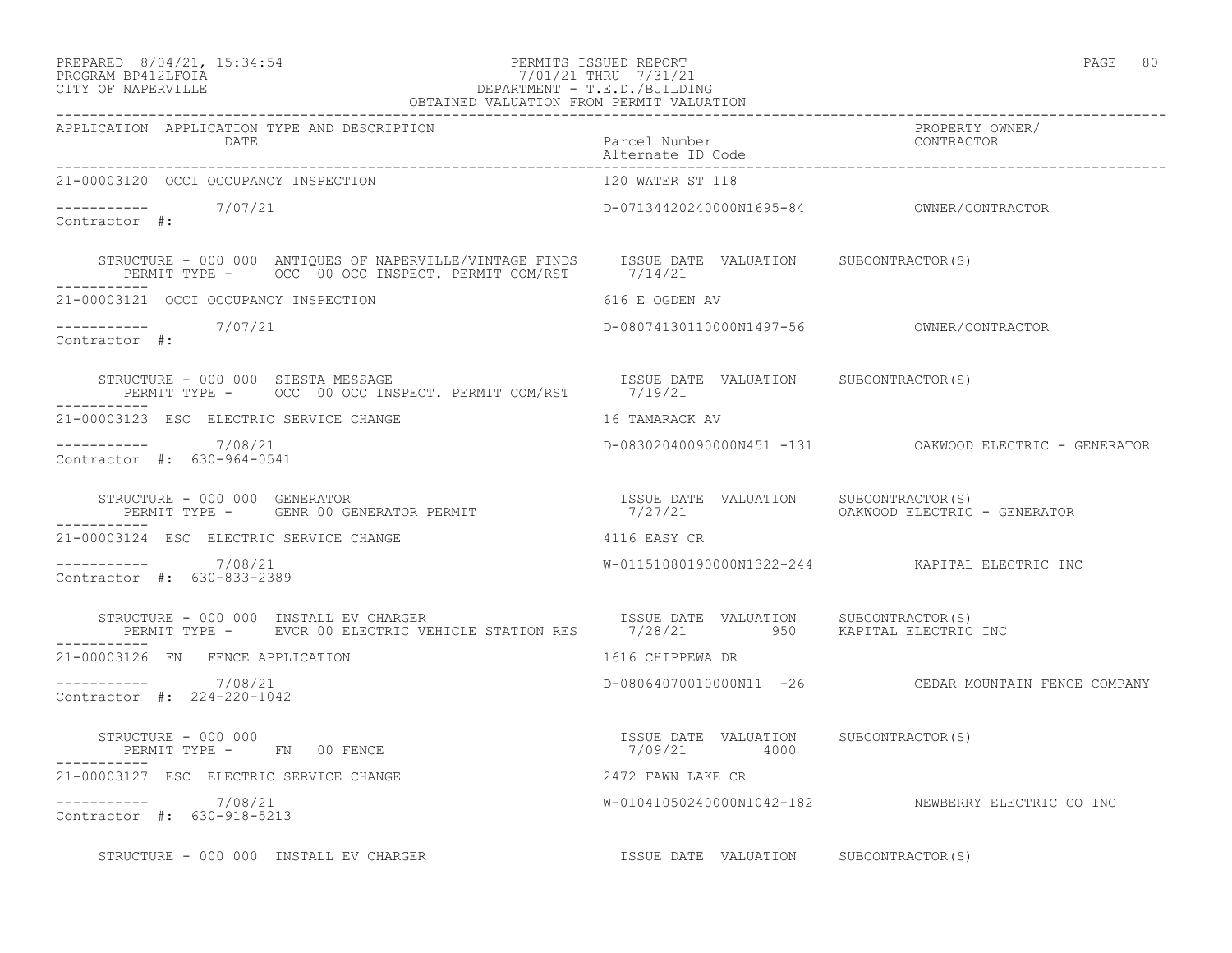| PREPARED | $8/04/21$ ,         | 15:34:54 |
|----------|---------------------|----------|
|          | - - - - - - - - - - |          |

## PREPARED 8/04/21, 15:34:54 PERMITS ISSUED REPORT PAGE 81 PROGRAM BP412LFOIA 7/01/21 THRU 7/31/21 CITY OF NAPERVILLE DEPARTMENT - T.E.D./BUILDING

| OBTAINED VALUATION FROM PERMIT VALUATION                                                                                                                                             |                                                        |                                                        |
|--------------------------------------------------------------------------------------------------------------------------------------------------------------------------------------|--------------------------------------------------------|--------------------------------------------------------|
| APPLICATION APPLICATION TYPE AND DESCRIPTION<br>DATE                                                                                                                                 | Parcel Number<br>Alternate ID Code                     | PROPERTY OWNER/<br>CONTRACTOR                          |
| 21-00003127 (CONTINUED)                                                                                                                                                              |                                                        |                                                        |
| PERMIT TYPE - EVCR 00 ELECTRIC VEHICLE STATION RES 7/27/21 2200 NEWBERRY ELECTRIC CO INC                                                                                             |                                                        |                                                        |
| 21-00003128 FN FENCE APPLICATION                                                                                                                                                     | 3311 HOLLIS CR                                         |                                                        |
| $--------- 7/08/21$<br>Contractor #: 630-551-3400                                                                                                                                    |                                                        | W-01091040370000N1423-212 CLASSIC FENCE/OSWEGO         |
| STRUCTURE - 000 000<br>STRUCTURE - 000 000<br>PERMIT TYPE - FN 00 FENCE                                                                                                              | ISSUE DATE VALUATION SUBCONTRACTOR (S)<br>7/09/21 5000 |                                                        |
| 21-00003129 RPZ REVERSE PRESSURE ZONE/BACKFLOW PREVENTER 408 ABRAHAMSON CT                                                                                                           |                                                        |                                                        |
| $--------- 7/08/21$<br>Contractor #: 815-725-2460                                                                                                                                    |                                                        | D-08302010120000N485 -131 AQUA DESIGNS RPZ             |
| ------------                                                                                                                                                                         |                                                        |                                                        |
| 21-00003130 FN FENCE APPLICATION                                                                                                                                                     | 731 SADDLERS CT                                        |                                                        |
| $--------- 7/08/21$<br>Contractor #:                                                                                                                                                 |                                                        |                                                        |
| STRUCTURE - 000 000<br>PERMIT TYPE -      FN    00 FENCE                                                                                                                             | ISSUE DATE VALUATION SUBCONTRACTOR(S)<br>7/14/21 10000 |                                                        |
| 2516 LEACH DR<br>21-00003131 ESC ELECTRIC SERVICE CHANGE                                                                                                                             |                                                        |                                                        |
| ----------     7/08/21<br>Contractor #: 630-363-0634                                                                                                                                 |                                                        | W-01022160510000N1140-187 CHARLES HINTON ELECTRIC, LLC |
| STRUCTURE - 000 000 R/R PANEL<br>PERMIT TYPE - ELSC 00 ELECTRIC SVC CHANGE RES. 7/23/21                                                                                              | ISSUE DATE VALUATION SUBCONTRACTOR(S)                  | CHARLES HINTON ELECTRIC, LLC                           |
| 21-00003132 RAL RES ALTERATIONS/REMODLING (NO NEW SQ FTG) 1224 DECLAN CT                                                                                                             |                                                        |                                                        |
| $--------- 7/08/21$<br>Contractor #:                                                                                                                                                 |                                                        |                                                        |
| STRUCTURE - 000 000 ADDING TWO NEW WINDOWS                          ISSUE DATE VALUATION    SUBCONTRACTOR(S)<br>PERMIT TYPE -    MISC 00 MISCELLANEOUS PERMIT                7/29/21 |                                                        |                                                        |
| 21-00003136 FN FENCE APPLICATION                                                                                                                                                     | 1311 JANE AV                                           |                                                        |
| $--------- 7/08/21$<br>Contractor #: 630-933-9881                                                                                                                                    |                                                        | D-08174020040000N136 -88 SP FENCE-WARRENVILLE          |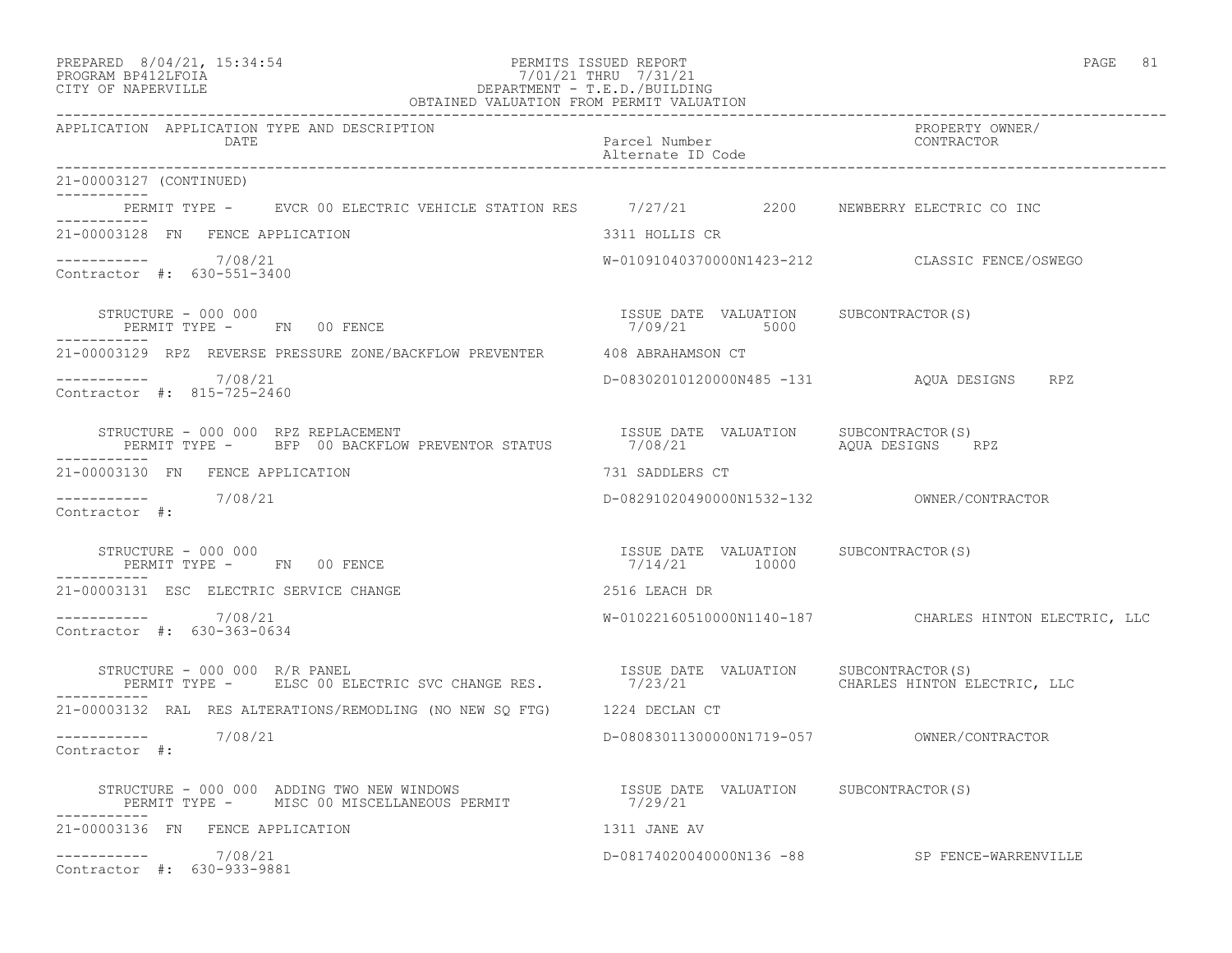| PREPARED | $8/04/21$ , $15:34:54$ |  |
|----------|------------------------|--|
| -------- | ----------             |  |

## PREPARED 8/04/21, 15:34:54 PERMITS ISSUED REPORT PAGE 82 PROGRAM BP412LFOIA 7/01/21 THRU 7/31/21 CITY OF NAPERVILLE DEPARTMENT - T.E.D./BUILDING

| OBTAINED VALUATION FROM PERMIT VALUATION                                                                                                                                                      |                                                         |                                                     |
|-----------------------------------------------------------------------------------------------------------------------------------------------------------------------------------------------|---------------------------------------------------------|-----------------------------------------------------|
| APPLICATION APPLICATION TYPE AND DESCRIPTION<br>DATE                                                                                                                                          | Parcel Number<br>Alternate ID Code                      | PROPERTY OWNER/<br>CONTRACTOR                       |
| 21-00003136 (CONTINUED)                                                                                                                                                                       |                                                         |                                                     |
|                                                                                                                                                                                               |                                                         |                                                     |
| 21-00003137 RAL RES ALTERATIONS/REMODLING (NO NEW SQ FTG) 2024 SPICE CR                                                                                                                       |                                                         |                                                     |
| $--------- 7/08/21$<br>Contractor #: 844-424-5326                                                                                                                                             |                                                         | D-08284190490000N693 -150 LIGHTHOUSE RESTORATION    |
|                                                                                                                                                                                               |                                                         |                                                     |
| 21-00003138 FN FENCE APPLICATION                                                                                                                                                              | 2132 COUNTRY LAKES DR                                   |                                                     |
| $--------- 7/08/21$<br>Contractor #: 815-744-9390                                                                                                                                             |                                                         | D-07092210160000N552 -33 THE CEDAR MILL-MORRIS      |
| STRUCTURE - 000 000<br>PERMIT TYPE - FN 00 FENCE<br>-------                                                                                                                                   | ISSUE DATE VALUATION SUBCONTRACTOR(S)<br>$7/09/21$ 7400 |                                                     |
| -----------<br>21-00003140 PAT PATIO APPLICATION                                                                                                                                              | 1908 FAIROAK RD                                         |                                                     |
| $--------- 7/08/21$<br>Contractor #: 630-956-1380                                                                                                                                             |                                                         | D-08324040030000N127 -178 AJD CONCRETE CONSTRUCTION |
| STRUCTURE - 000 000 CONCRETE PATIO<br>PERMIT TYPE - PAT 00 PATIO<br>------------                                                                                                              | ISSUE DATE VALUATION SUBCONTRACTOR(S)<br>7/26/21 7400   |                                                     |
| 21-00003141 DECK DECK                                                                                                                                                                         | 1183 BLACK STALLION DR                                  |                                                     |
| $--------- 7/08/21$<br>Contractor #:                                                                                                                                                          |                                                         |                                                     |
| STRUCTURE – 000 000 GAZEBO ON EXISTING PATIO                 ISSUE DATE VALUATION     SUBCONTRACTOR(S)<br>PERMIT TYPE –     GAZO 00 GAZEBO / PAVILION PERMIT             7/26/21         5000 |                                                         |                                                     |
| 21-00003142 RPZ REVERSE PRESSURE ZONE/BACKFLOW PREVENTER 1240 DECLAN CT                                                                                                                       |                                                         |                                                     |
| $--------- 7/08/21$<br>Contractor #: 815-385-5599                                                                                                                                             |                                                         | D-08083011340000N1719-057 WATER WORKS INC-JOHNSBURG |
| STRUCTURE - 000 000 RPZ NO ROW<br>PERMIT TYPE - LSP 00 LAWN SPRINKLER RESIDENTIAL 7/09/21 5000 ENGLAND PLUMBING                                                                               | ISSUE DATE VALUATION SUBCONTRACTOR(S)                   | WATER WORKS INC-JOHNSBURG                           |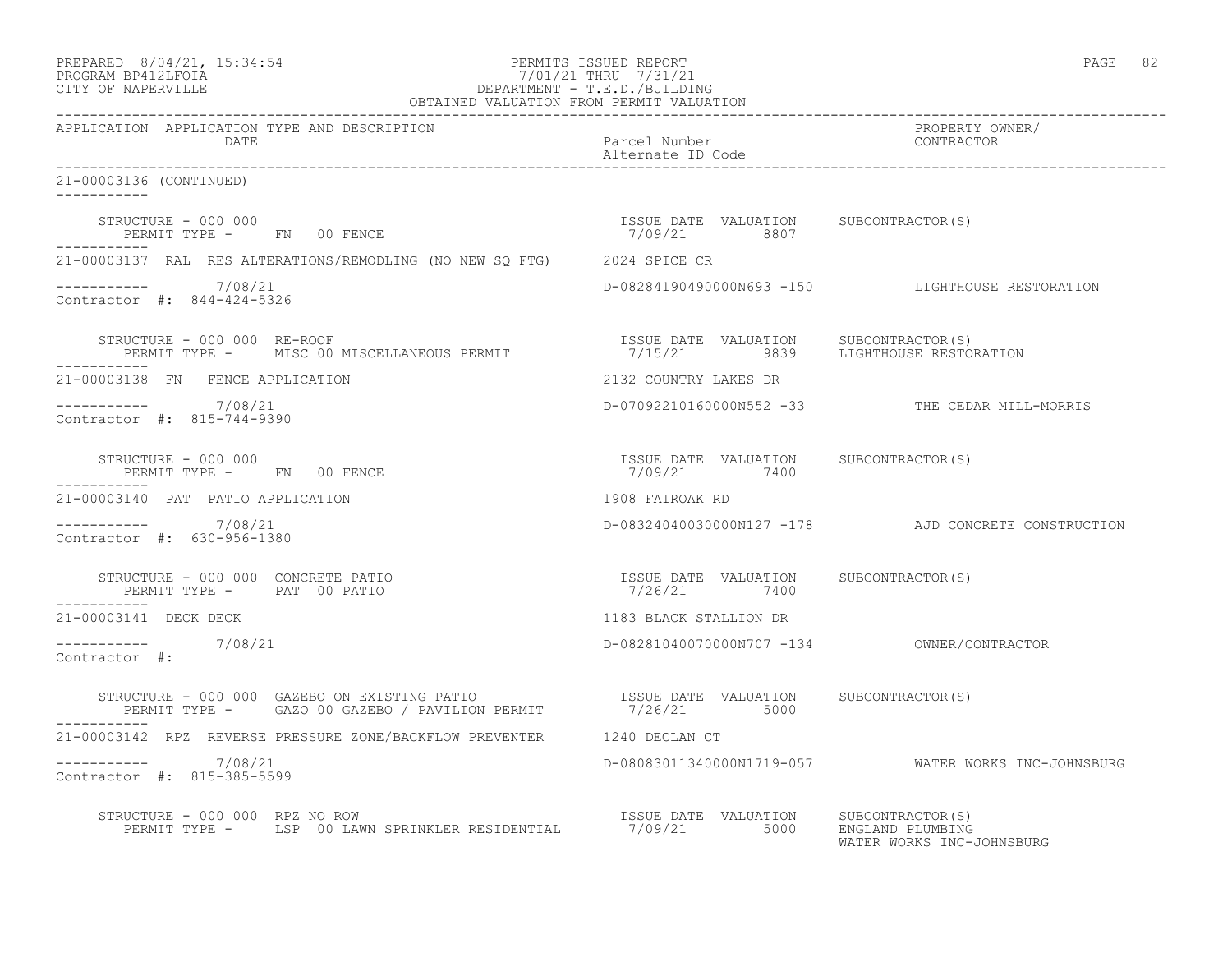## PREPARED 8/04/21, 15:34:54 PERMITS ISSUED REPORT<br>PROGRAM BP412LFOIA PAGE 83 PROGRAM BP412LFOIA 7/01/21 THRU 7/31/21 CITY OF NAPERVILLE DEPARTMENT - T.E.D./BUILDING

| OBTAINED VALUATION FROM PERMIT VALUATION                                                                                                                                                                                          |               |                                                     |
|-----------------------------------------------------------------------------------------------------------------------------------------------------------------------------------------------------------------------------------|---------------|-----------------------------------------------------|
| APPLICATION APPLICATION TYPE AND DESCRIPTION                                                                                                                                                                                      |               | PROPERTY OWNER/<br>CONTRACTOR                       |
| 21-00003143 RPZ REVERSE PRESSURE ZONE/BACKFLOW PREVENTER 506 CLOVERLEAF CT                                                                                                                                                        |               |                                                     |
| $--------- 7/08/21$<br>Contractor #: 630-963-2620                                                                                                                                                                                 |               |                                                     |
| -----------                                                                                                                                                                                                                       |               | OASIS IRRIGATION                                    |
| 21-00003147 OCCI OCCUPANCY INSPECTION 1661 QUINCY AV 115                                                                                                                                                                          |               |                                                     |
| $--------- 7/09/21$<br>Contractor #:                                                                                                                                                                                              |               |                                                     |
| STRUCTURE - 000 000 ENDURE IT SPORTS, LLC                 ISSUE DATE VALUATION     SUBCONTRACTOR(S)<br>PERMIT TYPE -     OCC  00 OCC INSPECT. PERMIT COM/RST       7/15/21                                                        |               |                                                     |
| 21-00003151 ESC ELECTRIC SERVICE CHANGE                                                                                                                                                                                           | 1907 SPICE CR |                                                     |
| -----------     7/09/21<br>Contractor #: 630-778-7278                                                                                                                                                                             |               | D-08284200020000N693 -150 PAUL DAVIS RESTORATION    |
| STRUCTURE - 000 000 INSTALL NEW METER BASE                            ISSUE DATE VALUATION     SUBCONTRACTOR(S)<br>PERMIT TYPE -       ELSC 00 ELECTRIC SVC CHANGE RES.              7/09/21                       LITTLE ELECTRI |               | LITTLE ELECTRICAL CONTRACTORS                       |
| 21-00003152 LV ELECTRIC LOW VOLTAGE                                                                                                                                                                                               | 217 S MAIN ST |                                                     |
| $--------- 7/09/21$<br>Contractor #: 708-385-0916                                                                                                                                                                                 |               | D-07134290150000N594 -084 ADVANCED WIRING SOLUTIONS |
| STRUCTURE - 000 000 INSTALL EAS SYSTEM AT ENTERANCE. ISSUE DATE VALUATION SUBCONTRACTOR(S) PERMIT TYPE - LV 00 ELECTRIC LOW VOLTAGE $7/16/21$                                                                                     |               |                                                     |
| 21-00003154 CAL COMMERCIAL ALTERATION/REPAIR (NO NEW SQ FTG) 29 S WEBSTER ST 108                                                                                                                                                  |               |                                                     |
| $--------- 7/09/21$<br>Contractor #: 847-658-6222                                                                                                                                                                                 |               | D-07134170170000N538 -84 JAMES ANDREWS CONSTRUCTION |
| STRUCTURE - 000 000 DR. GURSIMRAM REEN DDS<br>PERMIT TYPE - CCAD 00 COMMERCIAL - CAD                              7/29/21         33000     ALLIATION BLETT PLECTRIC L.L.C<br>-----------                                         |               | MCELROY PLUMBING                                    |
|                                                                                                                                                                                                                                   |               |                                                     |
| $--------- 7/09/21$<br>Contractor #: 847-255-5555                                                                                                                                                                                 |               | D-07224040430000N742 -95 SUNDANCE HOMES INC         |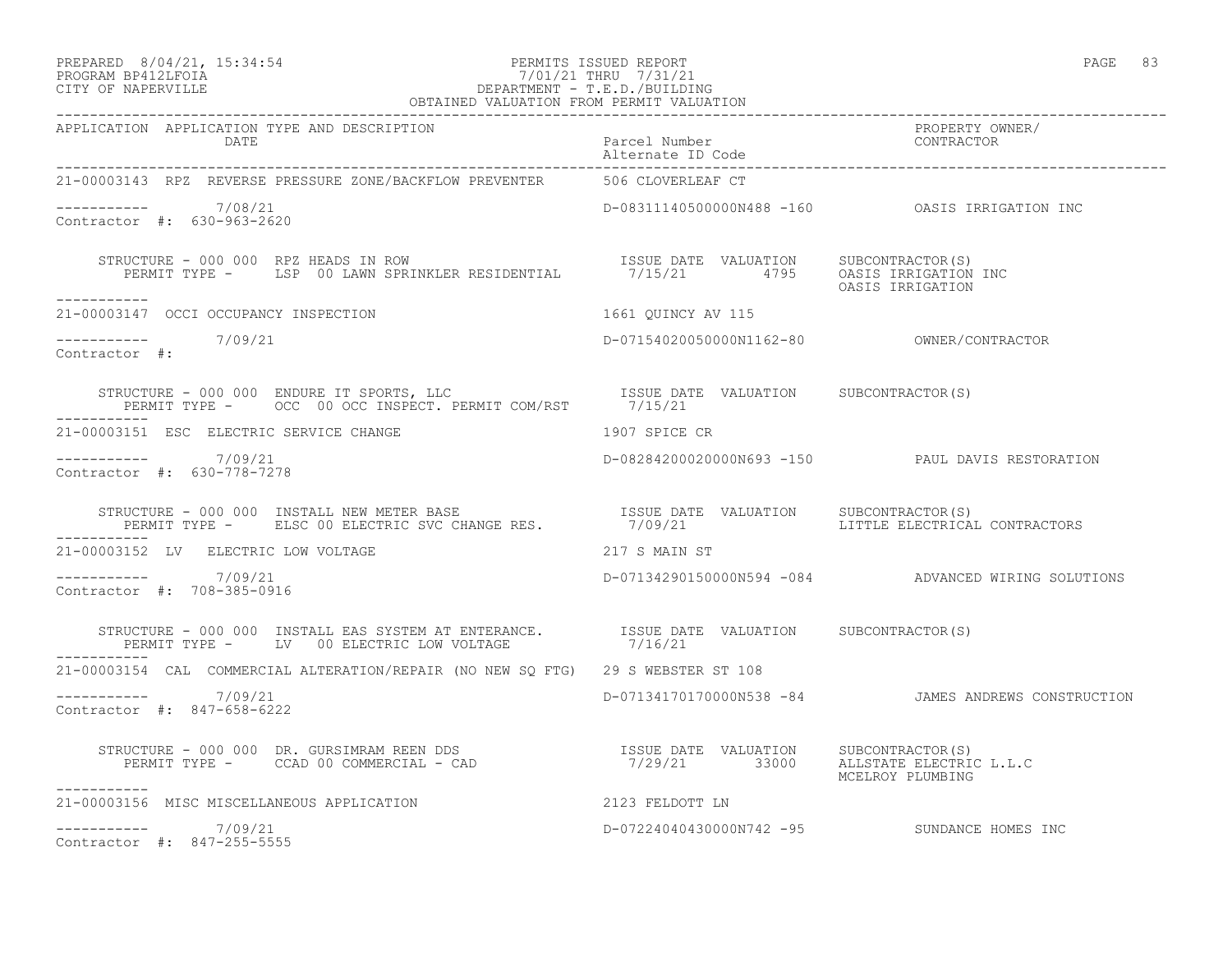## PREPARED 8/04/21, 15:34:54 PERMITS ISSUED REPORT<br>PROGRAM BP412LFOIA PAGE 84 PROGRAM BP412LFOIA 7/01/21 THRU 7/31/21 CITY OF NAPERVILLE DEPARTMENT - T.E.D./BUILDING

| OBTAINED VALUATION FROM PERMIT VALUATION                                                                                                                                                                        |                                                  |                                                   |
|-----------------------------------------------------------------------------------------------------------------------------------------------------------------------------------------------------------------|--------------------------------------------------|---------------------------------------------------|
| APPLICATION APPLICATION TYPE AND DESCRIPTION<br>DATE                                                                                                                                                            | Parcel Number<br>Alternate ID Code               | PROPERTY OWNER/<br>CONTRACTOR                     |
| 21-00003156 (CONTINUED)<br>___________                                                                                                                                                                          |                                                  |                                                   |
| STRUCTURE - 000 000 BASEMENT<br>PERMIT TYPE - MISC 00 MISCELLANEOUS PERMIT                                                                                                                                      | ISSUE DATE VALUATION SUBCONTRACTOR(S)<br>7/13/21 |                                                   |
| 21-00003157 CMIS MISCELLANEOUS COMMERCIAL                                                                                                                                                                       | 1001 N MILL ST HM                                |                                                   |
| ----------- 7/09/21<br>Contractor #: 708-848-9119                                                                                                                                                               | D-07124260360000N861 -54 CSR ROOFING             |                                                   |
| STRUCTURE - 000 000 MILL CROSSINGS CONDO HOA                      ISSUE DATE VALUATION     SUBCONTRACTOR(S)<br>PERMIT TYPE -    CMIS 00 COMMERCIAL MISC. PERMIT              7/14/21      104795    CSR ROOFING |                                                  |                                                   |
| 21-00003158 ESC ELECTRIC SERVICE CHANGE                                                                                                                                                                         | 4115 TEAK CR                                     |                                                   |
| $--------- 7/09/21$<br>Contractor #: 630-728-2636                                                                                                                                                               |                                                  | W-01172050110000N1523-241 SCHUMAKER ELECTRIC      |
| STRUCTURE - 000 000 INSTALL 240 OUTLET FOR EV CHARGER TSSUE DATE VALUATION SUBCONTRACTOR(S)<br>PERMIT TYPE - ELSC 00 ELECTRIC SVC CHANGE RES.                                                                   | 7/26/21                                          |                                                   |
| 21-00003159 RAL RES ALTERATIONS/REMODLING (NO NEW SQ FTG) 1432 KALLIEN AV                                                                                                                                       |                                                  |                                                   |
| 7/09/21<br>__________<br>Contractor #:                                                                                                                                                                          | D-08174180010000N1244-88 JNP CONSTRUCTION        |                                                   |
|                                                                                                                                                                                                                 |                                                  |                                                   |
| 21-00003161 BDD DEMOLITION SINGLE FAMILY                                                                                                                                                                        | 1809 PRINCETON CR                                |                                                   |
| ----------- 7/09/21<br>Contractor #: 312-623-6280                                                                                                                                                               |                                                  | D-08284030050000N160 -150 TTLC CONSTRUCTION       |
| STRUCTURE - 000 000 BDD<br>STRUCTURE - 000 000 BDD<br>PERMIT TYPE -     BDD 00 DEMOLITION PERMIT<br>-----------                                                                                                 | ISSUE DATE VALUATION SUBCONTRACTOR(S)<br>7/14/21 | JGM CONCRETE                                      |
| 21-00003162 PPA PLUMBING PERMIT                                                                                                                                                                                 | 1163 PALMETTO CT                                 |                                                   |
| ----------- 7/09/21<br>Contractor #: 630-577-9241                                                                                                                                                               |                                                  | D-07234050570000N187 -112 JIM WAGNER PLUMBING INC |
| STRUCTURE - 000 000 EMERGENCY SEWER/WATER REPAIR <a>&gt; SISSUE<br/> DATE VALUATION <br/> SUBCONTRACTOR(S)<br/>PERMIT TYPE - SEW 00 SEWER/WATER REPAIR OR REPLACE 7/09/21 STAND TIM WAGNER PLUMBING INC</a>     |                                                  |                                                   |
| 21-00003163 PAT PATIO APPLICATION                                                                                                                                                                               | 4104 SCHILLINGER DR                              |                                                   |
| -----------    7/09/21<br>Contractor #:                                                                                                                                                                         |                                                  |                                                   |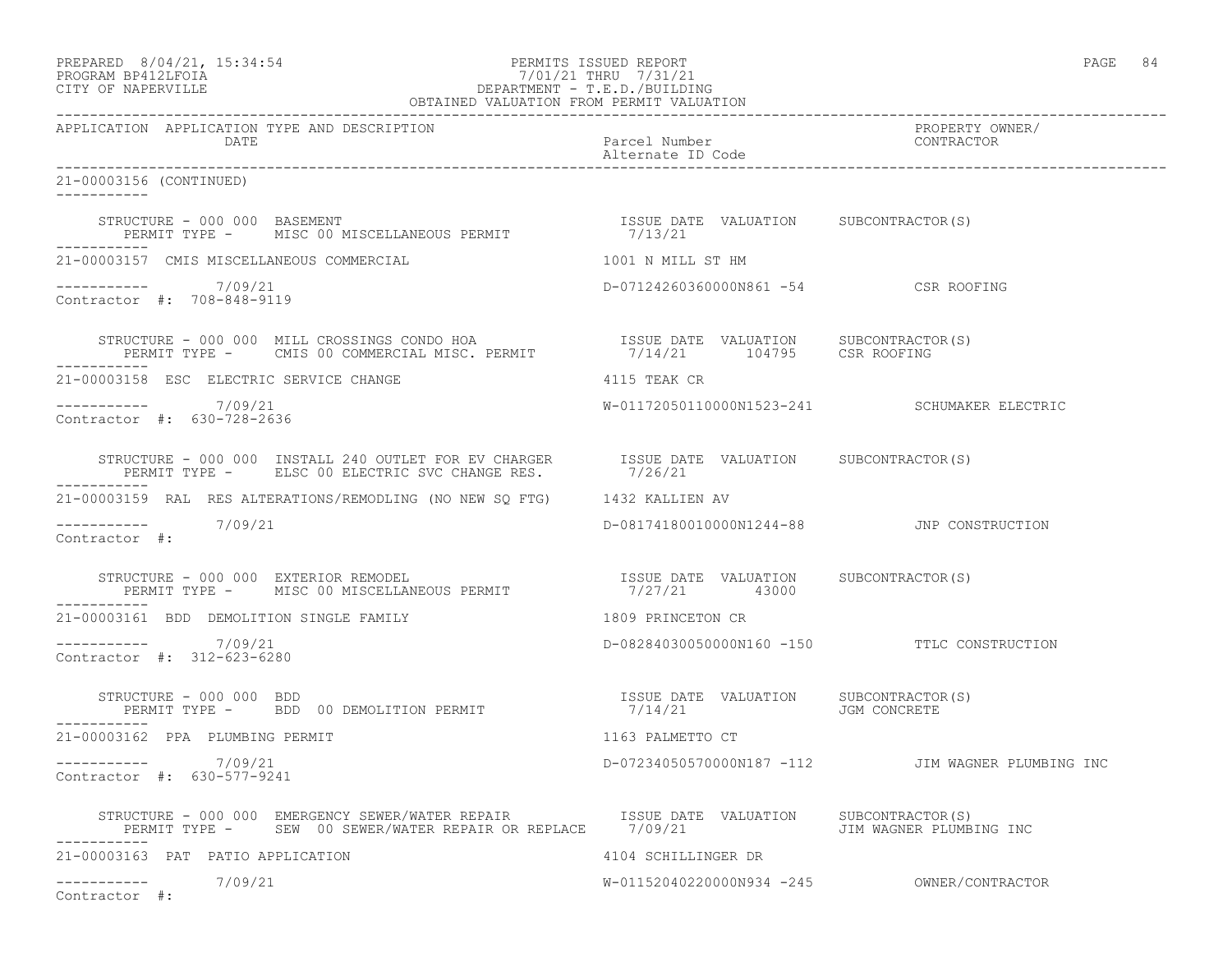| PREPARED 8/04/21, 15:34:54 |  |
|----------------------------|--|
| PROGRAM RP412LFOTA         |  |

## PREPARED 8/04/21, 15:34:54 PERMITS ISSUED REPORT PAGE 85 PROGRAM BP412LFOIA 7/01/21 THRU 7/31/21 CITY OF NAPERVILLE DEPARTMENT - T.E.D./BUILDING

| OBTAINED VALUATION FROM PERMIT VALUATION                                                                                                                |                                                        |                                                   |  |
|---------------------------------------------------------------------------------------------------------------------------------------------------------|--------------------------------------------------------|---------------------------------------------------|--|
| APPLICATION APPLICATION TYPE AND DESCRIPTION<br>DATE                                                                                                    | Parcel Number<br>Alternate ID Code                     | PROPERTY OWNER/<br>CONTRACTOR                     |  |
| 21-00003163 (CONTINUED)                                                                                                                                 |                                                        |                                                   |  |
| STRUCTURE - 000 000 STONE PAVER PATIO<br>PERMIT TYPE - PAT 00 PATIO                                                                                     | ISSUE DATE VALUATION SUBCONTRACTOR(S)<br>7/27/21 10000 |                                                   |  |
| 21-00003164 DECK DECK                                                                                                                                   | 1131 WISHING WELL LN                                   |                                                   |  |
| $--------- 7/09/21$<br>Contractor #:                                                                                                                    | W-01024120160000N269 -202                              |                                                   |  |
| STRUCTURE - 000 000 GAZEBO<br>PERMIT TYPE - DECK 00 DECK<br>------------                                                                                | ISSUE DATE VALUATION SUBCONTRACTOR(S)<br>7/26/21       |                                                   |  |
| 21-00003165 DRWY DRIVEWAY NEW AND ALTERATIONS                                                                                                           | 801 MANCHESTER ST                                      |                                                   |  |
| $--------- 7/09/21$<br>Contractor #: 847-884-0303                                                                                                       | D-07104070080000N126 -50 S&H PAVING, INC               |                                                   |  |
| STRUCTURE - 000 000 R/R ASPHALT DRWY/AP<br>PERMIT TYPE - DRWY 00 DRIVEWAY ADDITION/ALTERATION 7/15/21 3925<br>ROW 00 RIGHT OF WAY PERMIT<br>___________ | ISSUE DATE VALUATION SUBCONTRACTOR(S)<br>7/15/21       |                                                   |  |
| 21-00003173 FN FENCE APPLICATION                                                                                                                        | 1608 SEQUOIA RD                                        |                                                   |  |
| $--------- 7/12/21$<br>Contractor #: 630-551-3400                                                                                                       |                                                        | D-07233060240000N717 -111 CLASSIC FENCE/OSWEGO    |  |
| STRUCTURE - 000 000<br>PERMIT TYPE - FN 00 FENCE                                                                                                        | ISSUE DATE VALUATION SUBCONTRACTOR(S)<br>7/27/21 6400  |                                                   |  |
| 21-00003174 FN FENCE APPLICATION                                                                                                                        | 803 S WHISPERING HILLS DR                              |                                                   |  |
| $--------- 7/12/21$<br>Contractor #: 630-406-8410                                                                                                       |                                                        | D-07233090150000N1131-111 PARAMOUNT FENCE-BATAVIA |  |
| STRUCTURE - 000 000<br>PERMIT TYPE - FN 00 FENCE                                                                                                        | ISSUE DATE VALUATION SUBCONTRACTOR(S)<br>7/26/21 6294  |                                                   |  |
| 21-00003175 FN FENCE APPLICATION                                                                                                                        | 1545 AMBLESIDE CR                                      |                                                   |  |
| $--------- 7/12/21$<br>Contractor #: 630-406-8410                                                                                                       |                                                        | D-07233060120000N571 -111 PARAMOUNT FENCE-BATAVIA |  |
| STRUCTURE - 000 000<br>PERMIT TYPE - FN 00 FENCE                                                                                                        | ISSUE DATE VALUATION SUBCONTRACTOR(S)<br>7/13/21 8072  |                                                   |  |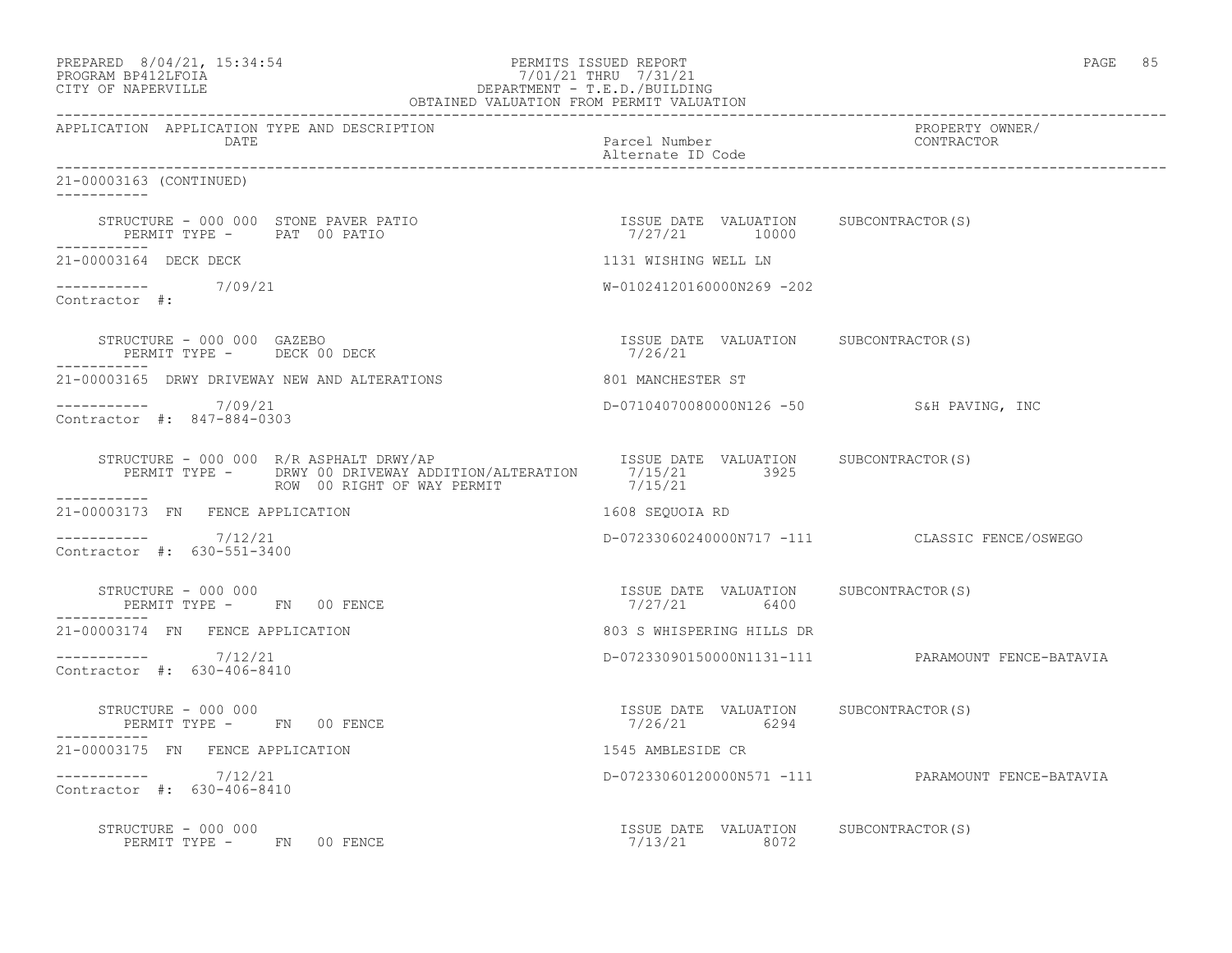## PREPARED 8/04/21, 15:34:54 PERMITS ISSUED REPORT<br>PROGRAM BP412LFOIA PAGE 86 PROGRAM PROGRAM PROGRAM PROGRAM BP412LFOIA PROGRAM BP412LFOIA 7/01/21 THRU 7/31/21 CITY OF NAPERVILLE DEPARTMENT - T.E.D./BUILDING

|                                                                                          | OBTAINED VALUATION FROM PERMIT VALUATION               |                                                   |
|------------------------------------------------------------------------------------------|--------------------------------------------------------|---------------------------------------------------|
| APPLICATION APPLICATION TYPE AND DESCRIPTION<br>DATE                                     | Parcel Number<br>Alternate ID Code                     | PROPERTY OWNER/<br>CONTRACTOR                     |
| 21-00003176 FN FENCE APPLICATION                                                         | 12 E GARTNER RD                                        |                                                   |
| $--------- 7/12/21$<br>Contractor #: 630-360-4099                                        |                                                        | D-08193190090000N57 -115 EVERLAST FENCE INC       |
| STRUCTURE - 000 000<br>PERMIT TYPE - FN 00 FENCE<br>-----------                          | ISSUE DATE VALUATION SUBCONTRACTOR(S)<br>7/20/21 3950  |                                                   |
| 21-00003178 TENT TENTS                                                                   | 912 SINDT CT                                           |                                                   |
| $--------- 7/12/21$<br>Contractor #: 847-375-8510                                        |                                                        | D-07133200100000N619 -83 INDESTRUCTO RENTAL       |
| STRUCTURE - 000 000 12 TENTS 8/14/21<br>PERMIT TYPE - TENT 00 TENT PERMIT<br>----------- | ISSUE DATE VALUATION SUBCONTRACTOR(S)<br>7/22/21       |                                                   |
| 21-00003179 FN FENCE APPLICATION                                                         | 1242 ARDMORE DR                                        |                                                   |
| $--------- 7/12/21$<br>Contractor #: 630-267-7597                                        |                                                        | D-07262050050000N761 -127 FENCE & DECK PROS       |
| STRUCTURE - 000 000<br>PERMIT TYPE - FN 00 FENCE                                         | ISSUE DATE VALUATION SUBCONTRACTOR(S)<br>7/14/21 3500  |                                                   |
| 21-00003180 TENT TENTS                                                                   | 710 E OGDEN AV HM                                      |                                                   |
| $--------- 7/12/21$<br>Contractor #:                                                     |                                                        |                                                   |
| STRUCTURE - 000 000 12 TENTS 8/14/21<br>PERMIT TYPE - TENT 00 TENT PERMIT                | ISSUE DATE VALUATION SUBCONTRACTOR(S)<br>7/28/21       |                                                   |
| 21-00003181 FN FENCE APPLICATION                                                         | 3312 HOLLIS CR                                         |                                                   |
| $--------- 7/12/21$<br>Contractor #: 630-406-8410                                        |                                                        | W-01091120130000N1423-212 PARAMOUNT FENCE-BATAVIA |
| STRUCTURE - 000 000<br>PERMIT TYPE - FN 00 FENCE                                         | ISSUE DATE VALUATION SUBCONTRACTOR (S)<br>7/14/21 6350 |                                                   |
| 21-00003183 FN FENCE APPLICATION                                                         | 2716 BLUEWATER CR                                      |                                                   |
| $--------- 7/12/21$<br>Contractor #: 708-856-8999                                        |                                                        | W-01034120040000N1246-200 ILLINOIS FENCE COMPANY  |
| STRUCTURE - 000 000                                                                      | ISSUE DATE VALUATION SUBCONTRACTOR(S)                  |                                                   |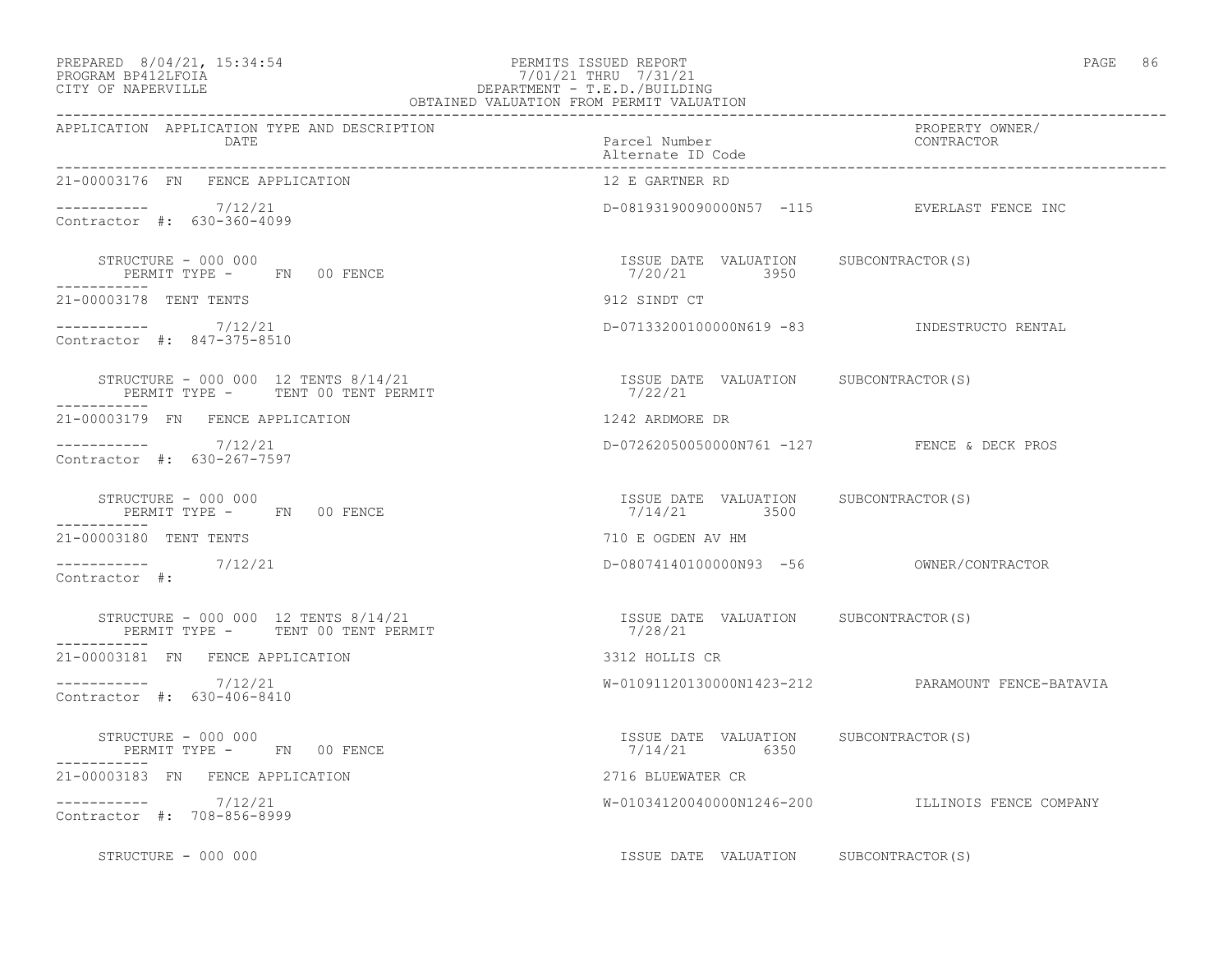#### PREPARED 8/04/21, 15:34:54 PERMITS ISSUED REPORT PAGE 87 PROGRAM BP412LFOIA 7/01/21 THRU 7/31/21 CITY OF NAPERVILLE DEPARTMENT - T.E.D./BUILDING OBTAINED VALUATION FROM PERMIT VALUATION

------------------------------------------------------------------------------------------------------------------------------------ APPLICATION APPLICATION TYPE AND DESCRIPTION PROPERTY OWNER/ DATE Parcel Number CONTRACTOR Alternate ID Code ------------------------------------------------------------------------------------------------------------------------------------ 21-00003183 (CONTINUED) ----------- PERMIT TYPE - FN 00 FENCE 7/14/21 8260 ----------- 21-00003185 FN FENCE APPLICATION 2400 NEWPORT DR ----------- 7/12/21 W-01012070250000N367 -189 CLASSIC FENCE/OSWEGO Contractor #: 630-551-3400 STRUCTURE - 000 000 ISSUE DATE VALUATION SUBCONTRACTOR(S) PERMIT TYPE - FN 00 FENCE ----------- 21-00003186 DRWY DRIVEWAY NEW AND ALTERATIONS 2708 WILD TIMOTHY CT ----------- 7/12/21 W-01221011190000N1249-274 SAFEGUARD SEALCOATING Contractor #: 630-879-5673 STRUCTURE - 000 000 R/R ASPHALT DRWY/APRON ISSUE DATE VALUATION SUBCONTRACTOR(S) PERMIT TYPE - DRWY 00 DRIVEWAY ADDITION/ALTERATION 7/16/21 ROW 00 RIGHT OF WAY PERMIT 7/16/21 ----------- 21-00003187 DRWY DRIVEWAY NEW AND ALTERATIONS 1119 BOOK RD  $--------- 7/12/21$ ----------- 7/12/21 D-07261020380000N1217-126 ALLRITE PAVING Contractor #: 630-885-8054 STRUCTURE - 000 000 R/R ASPHALT DRWY/APRON ISSUE DATE VALUATION SUBCONTRACTOR(S) PERMIT TYPE - DRWY 00 DRIVEWAY ADDITION/ALTERATION 7/13/21 ROW 00 RIGHT OF WAY PERMIT 7/13/21 ----------- 21-00003188 FN FENCE APPLICATION 2737 ALYSSA DR  $--------- 7/12/21$ W-02063070150000N562 -205 SP FENCE-WARRENVILLE Contractor #: 630-933-9881 STRUCTURE - 000 000 ISSUE DATE VALUATION SUBCONTRACTOR(S) PERMIT TYPE - FN 00 FENCE ----------- 21-00003189 DRWY DRIVEWAY NEW AND ALTERATIONS 3612 ELIOT LN ----------- 7/12/21 W-01113120190000N1101-231 ALLRITE PAVING Contractor #: 630-885-8054 STRUCTURE - 000 000 R/R ASPHALT DRWY/APRON **ISSUE DATE** VALUATION SUBCONTRACTOR(S) PERMIT TYPE - DRWY 00 DRIVEWAY ADDITION/ALTERATION 7/14/21 ROW 00 RIGHT OF WAY PERMIT  $7/14/21$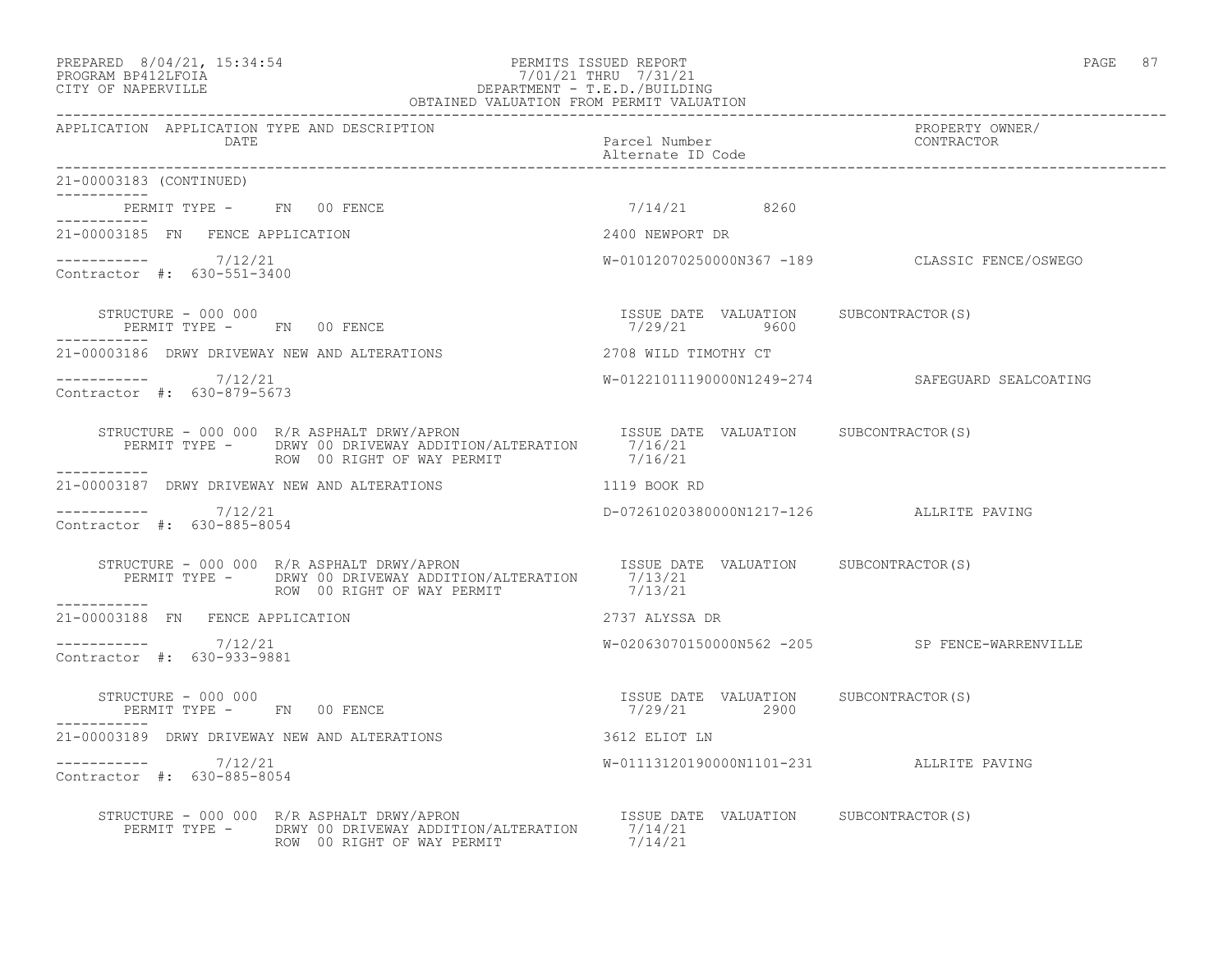#### PREPARED 8/04/21, 15:34:54 PERMITS ISSUED REPORT<br>PROGRAM BP412LFOIA PAGE 88 PROGRAM PROGRAM PROGRAM PROGRAM BP412LFOIA PROGRAM BP412LFOIA 7/01/21 THRU 7/31/21 CITY OF NAPERVILLE DEPARTMENT - T.E.D./BUILDING OBTAINED VALUATION FROM PERMIT VALUATION

| APPLICATION APPLICATION TYPE AND DESCRIPTION PACKERTY PUBERTY OWNER PROPERTY OWNER PERPLICATION APPLICATION DATE<br>DATE Parcel Number alternate ID Code enterprovember and the contractor alternate ID Code                      |                    |                                                            |
|-----------------------------------------------------------------------------------------------------------------------------------------------------------------------------------------------------------------------------------|--------------------|------------------------------------------------------------|
| 21-00003190 CMIS MISCELLANEOUS COMMERCIAL                                                                                                                                                                                         | 470 RIVER FRONT CR |                                                            |
| $--------- 7/12/21$<br>Contractor #: 847-299-6262                                                                                                                                                                                 |                    | D-07241140300000N612 -98 PRESTIGE ROOFING INC              |
| STRUCTURE - 000 000 RIVER BEND THA HOA                               ISSUE DATE VALUATION     SUBCONTRACTOR(S)<br>PERMIT TYPE -     CMIS 00 COMMERCIAL MISC. PERMIT             7/29/21        35750     PRESTIGE ROOFING INC.    |                    |                                                            |
| 21-00003192 DRWY DRIVEWAY NEW AND ALTERATIONS                                                                                                                                                                                     | 1364 STONEGATE RD  |                                                            |
| $--------- 7/12/21$<br>Contractor #: 815-791-1848                                                                                                                                                                                 |                    | D-07231080030000N532 -96    INNOVATIVE CONCRETE CONSTRUCTI |
| STRUCTURE - 000 000 R/R CONCRETE DRWY/PR WALKS/AP              ISSUE DATE VALUATION      SUBCONTRACTOR(S)<br>PERMIT TYPE -       DRWY 00 DRIVEWAY ADDITION/ALTERATION       7/13/21          15000    INNOVATIVE CONCRETE CONSTRU |                    |                                                            |
| 21-00003197 RPZ REVERSE PRESSURE ZONE/BACKFLOW PREVENTER 824 MORNINGSIDE DR                                                                                                                                                       |                    |                                                            |
| $--------- 7/12/21$<br>Contractor #: 815-385-5599                                                                                                                                                                                 |                    | D-07124050320000N540 -54 WATER WORKS INC-JOHNSBURG         |
| STRUCTURE - 000 000 RPZ NO ROW<br>PERMIT TYPE - LSP 00 LAWN SPRINKLER RESIDENTIAL 7/13/21 5200 MATER MORKS INC-JOHNSBURG<br>STRUCTURE - 000 000 RPZ NO ROW                                                                        |                    | ENGLAND PLUMBING                                           |
| ------------<br>21-00003198 RPZ REVERSE PRESSURE ZONE/BACKFLOW PREVENTER 631 BOURBON CT                                                                                                                                           |                    |                                                            |
| $--------- 7/12/21$<br>Contractor #: 815-464-6801                                                                                                                                                                                 |                    | D-08321040080031N1768-162 KRUPSKE SPRINKLER SYSTEMS, INC   |
| TRUCTURE - 000 000 RPZ HEADS IN ROW<br>PERMIT TYPE - LSP 00 LAWN SPRINKLER RESIDENTIAL 1990 7/14/21 6280 KRUPSKE SPRINKLER SYSTEMS INC<br>STRUCTURE - 000 000 RPZ HEADS IN ROW                                                    |                    | KRUPSKE SPRINKLER SYSTEMS                                  |
| -----------<br>21-00003199 PPA PLUMBING PERMIT                                                                                                                                                                                    | 919 N MAIN ST      |                                                            |
| $--------- 7/12/21$<br>Contractor #:                                                                                                                                                                                              |                    | D-07124190110000N42 -54 CITY OF NAPERVILLE-DPU-W-WW        |
| STRUCTURE - 000 000 C.O.N. WATER MAIN REPLACMENT             ISSUE DATE VALUATION     SUBCONTRACTOR(S)<br>PERMIT TYPE -     SEW 00 SEWER/WATER REPAIR OR REPLACE     7/12/21             ALTRA PLUMBING SOLUTIONS<br>-----------  |                    |                                                            |
| 21-00003200 PPA PLUMBING PERMIT<br>927 N MAIN ST                                                                                                                                                                                  |                    |                                                            |
| $\frac{--------}{7/12/21}$<br>Contractor #:                                                                                                                                                                                       |                    | D-07124190100000N514 -54 CITY OF NAPERVILLE-DPU-W-WW       |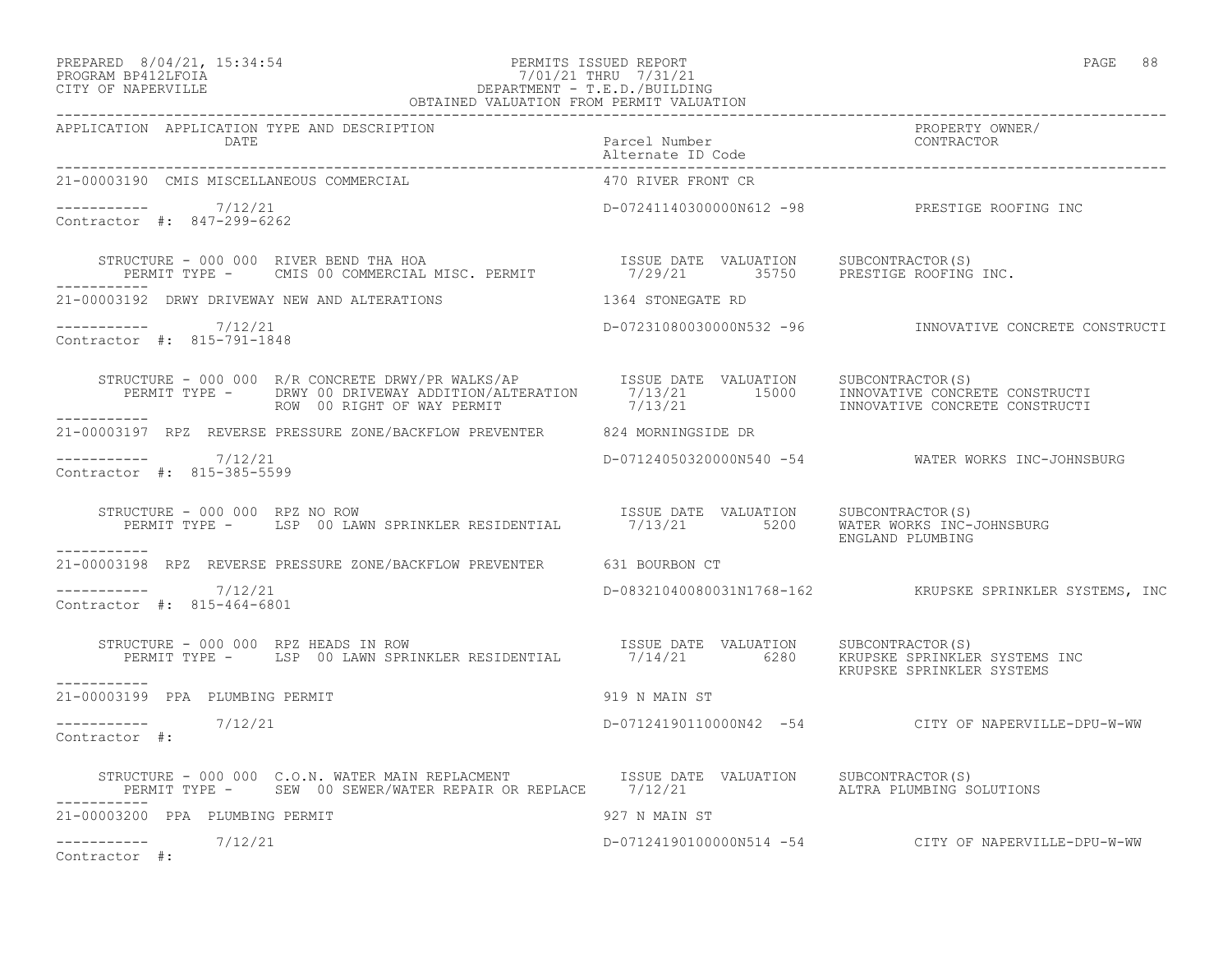| PREPARED | 8/04/21, 15:34:54  |  |
|----------|--------------------|--|
|          | PROGRAM RP412LFOIA |  |

## PREPARED 8/04/21, 15:34:54 PERMITS ISSUED REPORT PAGE 89 PROGRAM BP412LFOIA 7/01/21 THRU 7/31/21 CITY OF NAPERVILLE DEPARTMENT - T.E.D./BUILDING

| OBTAINED VALUATION FROM PERMIT VALUATION                                                                                                                                                                              |                                    |                                                      |
|-----------------------------------------------------------------------------------------------------------------------------------------------------------------------------------------------------------------------|------------------------------------|------------------------------------------------------|
| APPLICATION APPLICATION TYPE AND DESCRIPTION<br>DATE                                                                                                                                                                  | Parcel Number<br>Alternate ID Code | PROPERTY OWNER/<br>CONTRACTOR                        |
| 21-00003200 (CONTINUED)<br><u>Listenbelle</u>                                                                                                                                                                         |                                    |                                                      |
| STRUCTURE - 000 000 C.O.N. WATER MAIN REPLACMENT TSSUE DATE VALUATION SUBCONTRACTOR(S)<br>PERMIT TYPE - SEW 00 SEWER/WATER REPAIR OR REPLACE 7/12/21                                                                  |                                    | ALTRA PLUMBING SOLUTIONS                             |
| 21-00003201 PPA PLUMBING PERMIT                                                                                                                                                                                       | 935 N MAIN ST                      |                                                      |
| $--------$ 7/12/21<br>Contractor #:                                                                                                                                                                                   |                                    | D-07124190090000N514 -54 CITY OF NAPERVILLE-DPU-W-WW |
| STRUCTURE - 000 000 C.O.N. WATER MAIN REPLACMENT             ISSUE DATE VALUATION     SUBCONTRACTOR(S)<br>PERMIT TYPE -     SEW 00 SEWER/WATER REPAIR OR REPLACE     7/12/21             ALTRA PLUMBING SOLUTIONS     |                                    |                                                      |
| 21-00003202 PPA PLUMBING PERMIT                                                                                                                                                                                       | 1002 N MAIN ST                     |                                                      |
| $--------- 7/12/21$<br>Contractor #:                                                                                                                                                                                  |                                    | D-07124170080000N514 -54 CITY OF NAPERVILLE-DPU-W-WW |
| STRUCTURE - 000 000 C.O.N. WATER MAIN REPLACMENT TISSUE DATE VALUATION<br>PERMIT TYPE - SEW 00 SEWER/WATER REPAIR OR REPLACE 7/12/21                                                                                  |                                    | SUBCONTRACTOR(S)<br>ALTRA PLUMBING SOLUTIONS         |
| 21-00003203 PPA PLUMBING PERMIT                                                                                                                                                                                       | 1011 N MAIN ST                     |                                                      |
| ---------- 7/12/21<br>Contractor #:                                                                                                                                                                                   |                                    | D-07124160150000N514 -54 CITY OF NAPERVILLE-DPU-W-WW |
| STRUCTURE - 000 000 C.O.N. WATER MAIN REPLACMENT               ISSUE DATE VALUATION     SUBCONTRACTOR(S)<br>PERMIT TYPE -     SEW 00 SEWER/WATER REPAIR OR REPLACE     7/12/21               ALTRA PLUMBING SOLUTIONS |                                    |                                                      |
| 21-00003204 PPA PLUMBING PERMIT                                                                                                                                                                                       | 1021 N MAIN ST                     |                                                      |
| ----------- 7/12/21<br>Contractor #:                                                                                                                                                                                  |                                    | D-07124160130000N514 -54 CITY OF NAPERVILLE-DPU-W-WW |
| STRUCTURE - 000 000 C.O.N. WATER MAIN REPLACMENT TISSUE DATE VALUATION<br>PERMIT TYPE - SEW 00 SEWER/WATER REPAIR OR REPLACE 7/12/21 THE MALTRA PLUMBING SOLUTIONS<br>-----------                                     |                                    | SUBCONTRACTOR(S)                                     |
| 21-00003205 PPA PLUMBING PERMIT                                                                                                                                                                                       | 1028 N MAIN ST                     |                                                      |
| -----------    7/12/21<br>Contractor #:                                                                                                                                                                               |                                    | D-07124170040000N514 -54 CITY OF NAPERVILLE-DPU-W-WW |
| STRUCTURE - 000 000 C.O.N. WATER MAIN REPLACMENT TSSUE DATE VALUATION SUBCONTRACTOR(S)<br>PERMIT TYPE - SEW 00 SEWER/WATER REPAIR OR REPLACE 7/12/21 ALTRA PLUMBING SOLUTIONS                                         |                                    |                                                      |
| 21-00003206 PPA PLUMBING PERMIT                                                                                                                                                                                       | 1111 N MAIN ST                     |                                                      |
| $--------- 7/12/21$<br>Contractor #:                                                                                                                                                                                  |                                    | D-07124130140000N514 -54 CITY OF NAPERVILLE-DPU-W-WW |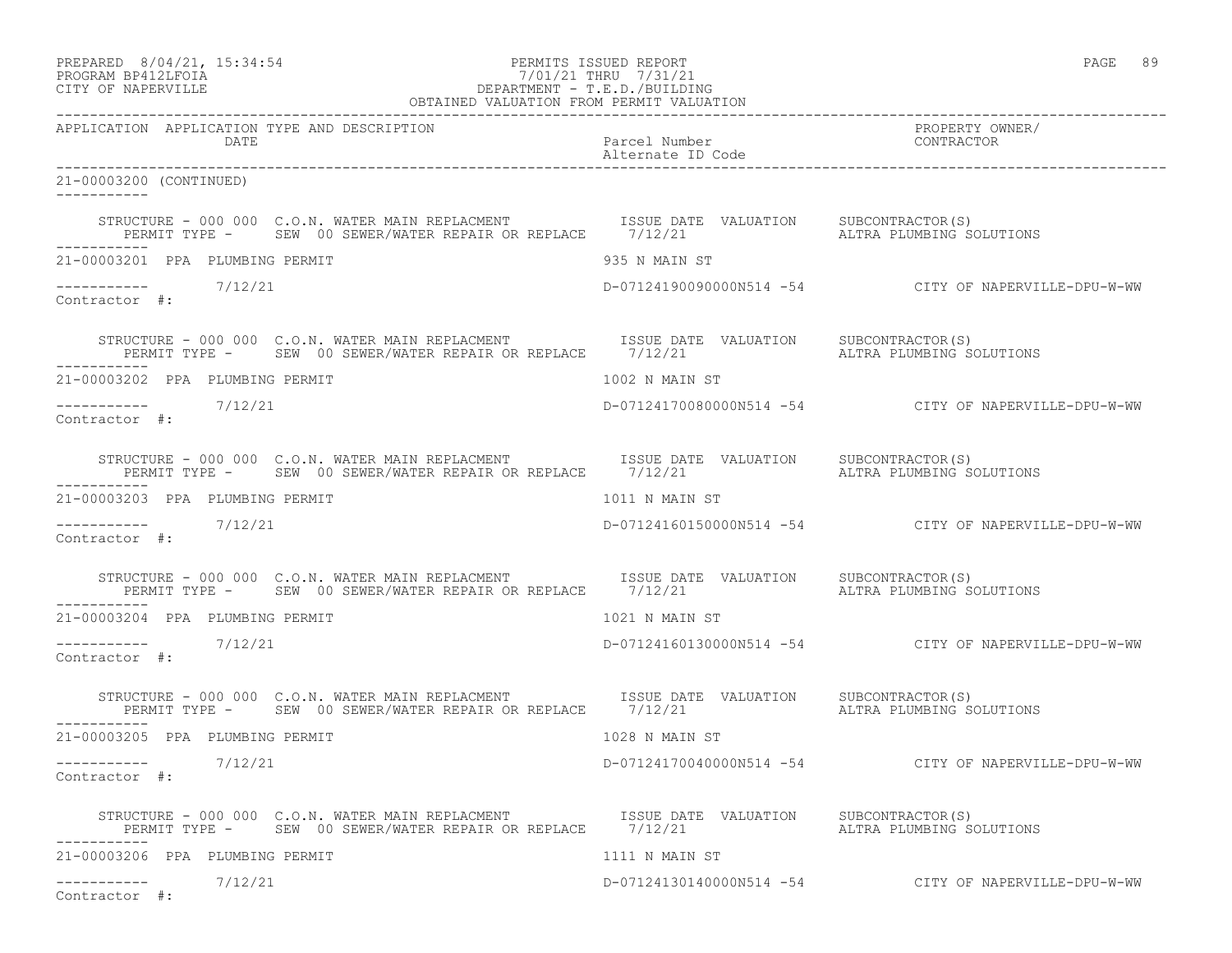| PREPARED 8/04/21, 15:34:54 | PERMITS ISSUED REPORT | 90<br>PAGE |
|----------------------------|-----------------------|------------|
| PROGRAM RP412LFOTA         | 7/01/21 THRII 7/31/21 |            |

# PROGRAM BP412LFOIA 7/01/21 THRU 7/31/21 CITY OF NAPERVILLE DEPARTMENT - T.E.D./BUILDING

| OBTAINED VALUATION FROM PERMIT VALUATION                                                                                                                                                                              |                                    |                                                      |
|-----------------------------------------------------------------------------------------------------------------------------------------------------------------------------------------------------------------------|------------------------------------|------------------------------------------------------|
| APPLICATION APPLICATION TYPE AND DESCRIPTION<br>DATE                                                                                                                                                                  | Parcel Number<br>Alternate ID Code | PROPERTY OWNER/<br>CONTRACTOR                        |
| 21-00003206 (CONTINUED)<br><u>Listenbelle</u>                                                                                                                                                                         |                                    |                                                      |
| STRUCTURE - 000 000 C.O.N. WATER MAIN REPLACMENT TSSUE DATE VALUATION SUBCONTRACTOR(S)<br>PERMIT TYPE - SEW 00 SEWER/WATER REPAIR OR REPLACE 7/12/21                                                                  |                                    | ALTRA PLUMBING SOLUTIONS                             |
| 21-00003207 PPA PLUMBING PERMIT                                                                                                                                                                                       | 1117 N MAIN ST                     |                                                      |
| $--------$ 7/12/21<br>Contractor #:                                                                                                                                                                                   |                                    | D-07124130130000N514 -54 CITY OF NAPERVILLE-DPU-W-WW |
| STRUCTURE - 000 000 C.O.N. WATER MAIN REPLACMENT             ISSUE DATE VALUATION     SUBCONTRACTOR(S)<br>PERMIT TYPE -     SEW 00 SEWER/WATER REPAIR OR REPLACE     7/12/21             ALTRA PLUMBING SOLUTIONS     |                                    |                                                      |
| 21-00003208 PPA PLUMBING PERMIT                                                                                                                                                                                       | 1205 N MAIN ST                     |                                                      |
| $--------- 7/12/21$<br>Contractor #:                                                                                                                                                                                  |                                    | D-07124100160000N514 -54 CITY OF NAPERVILLE-DPU-W-WW |
| STRUCTURE - 000 000 C.O.N. WATER MAIN REPLACMENT TISSUE DATE VALUATION<br>PERMIT TYPE - SEW 00 SEWER/WATER REPAIR OR REPLACE 7/12/21                                                                                  |                                    | SUBCONTRACTOR(S)<br>ALTRA PLUMBING SOLUTIONS         |
| 21-00003209 PPA PLUMBING PERMIT                                                                                                                                                                                       | 1216 N MAIN ST                     |                                                      |
| ---------- 7/12/21<br>Contractor #:                                                                                                                                                                                   |                                    | D-07124110060000N514 -54 CITY OF NAPERVILLE-DPU-W-WW |
| STRUCTURE - 000 000 C.O.N. WATER MAIN REPLACMENT               ISSUE DATE VALUATION     SUBCONTRACTOR(S)<br>PERMIT TYPE -     SEW 00 SEWER/WATER REPAIR OR REPLACE     7/12/21               ALTRA PLUMBING SOLUTIONS |                                    |                                                      |
| 21-00003210 PPA PLUMBING PERMIT                                                                                                                                                                                       | 1242 N MAIN ST                     |                                                      |
| ----------- 7/12/21<br>Contractor #:                                                                                                                                                                                  |                                    | D-07124110010000N514 -54 CITY OF NAPERVILLE-DPU-W-WW |
| STRUCTURE - 000 000 C.O.N. WATER MAIN REPLACMENT TISSUE DATE VALUATION<br>PERMIT TYPE - SEW 00 SEWER/WATER REPAIR OR REPLACE 7/12/21 THE MALTRA PLUMBING SOLUTIONS<br>-----------                                     |                                    | SUBCONTRACTOR(S)                                     |
| 21-00003211 PPA PLUMBING PERMIT                                                                                                                                                                                       | 1305 N MAIN ST                     |                                                      |
| -----------    7/12/21<br>Contractor #:                                                                                                                                                                               |                                    | D-07124070130000N514 -54 CITY OF NAPERVILLE-DPU-W-WW |
| STRUCTURE - 000 000 C.O.N. WATER MAIN REPLACMENT             ISSUE DATE VALUATION     SUBCONTRACTOR(S)<br>PERMIT TYPE -     SEW 00 SEWER/WATER REPAIR OR REPLACE     7/12/21             ALTRA PLUMBING SOLUTIONS     |                                    |                                                      |
| 21-00003212 PPA PLUMBING PERMIT                                                                                                                                                                                       | 1312 N MAIN ST                     |                                                      |
| $--------- 7/12/21$<br>Contractor #:                                                                                                                                                                                  |                                    | D-07124080060000N514 -54 CITY OF NAPERVILLE-DPU-W-WW |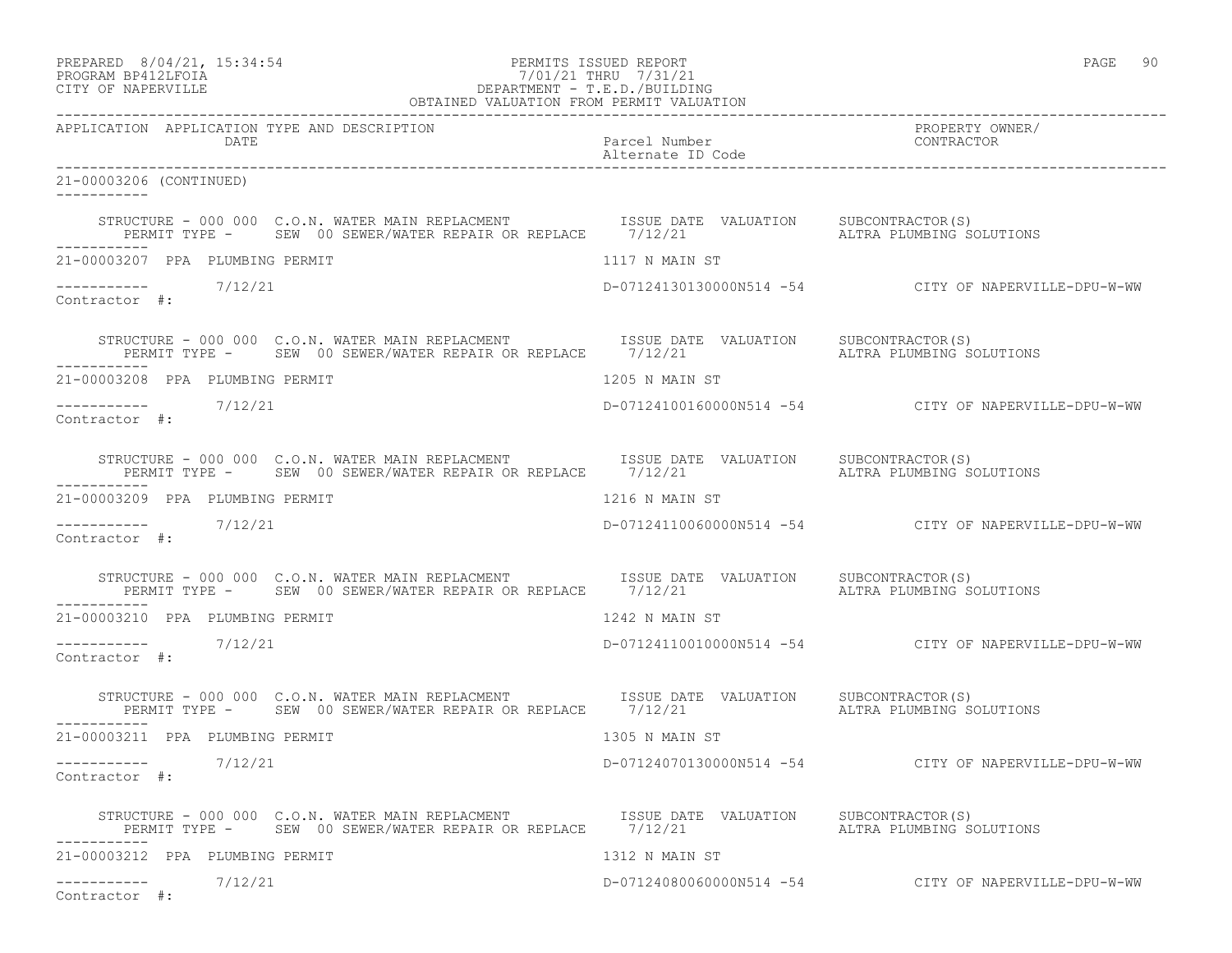| PREPARED | 8/04/21, 15:34:54  |  |
|----------|--------------------|--|
|          | PROGRAM RP412LFOIA |  |

## PERMITS ISSUED REPORT **PAGE 91** PROGRAM BP412LFOIA<br>
PROGRAM BP412LFOIA<br>
CITY OF NAPERVILLE<br>
CITY OF NAPERVILLE CITY OF NAPERVILLE DEPARTMENT - T.E.D./BUILDING

| OBTAINED VALUATION FROM PERMIT VALUATION              |                                                                                                                                                                                                                                  |                                      |                                                      |
|-------------------------------------------------------|----------------------------------------------------------------------------------------------------------------------------------------------------------------------------------------------------------------------------------|--------------------------------------|------------------------------------------------------|
| APPLICATION APPLICATION TYPE AND DESCRIPTION<br>DATE  |                                                                                                                                                                                                                                  | Parcel Number<br>Alternate ID Code   | PROPERTY OWNER/<br>CONTRACTOR                        |
| 21-00003212 (CONTINUED)                               |                                                                                                                                                                                                                                  |                                      |                                                      |
|                                                       | STRUCTURE - 000 000 C.O.N. WATER MAIN REPLACMENT              ISSUE DATE VALUATION      SUBCONTRACTOR(S)<br>PERMIT TYPE -      SEW 00 SEWER/WATER REPAIR OR REPLACE     7/12/21                         ALTRA PLUMBING SOLUTIONS |                                      |                                                      |
| ___________<br>21-00003213 PPA PLUMBING PERMIT        |                                                                                                                                                                                                                                  | 1314 N MAIN ST                       |                                                      |
| $\frac{1}{2}$ -----------<br>Contractor #: 7/12/21    |                                                                                                                                                                                                                                  |                                      | D-07124080050000N514 -54 CITY OF NAPERVILLE-DPU-W-WW |
|                                                       | STRUCTURE - 000 000 C.O.N. WATER MAIN REPLACMENT             ISSUE DATE VALUATION     SUBCONTRACTOR(S)<br>PERMIT TYPE -       SEW  00 SEWER/WATER REPAIR OR REPLACE      7/12/21                        ALTRA PLUMBING SOLUTIONS |                                      |                                                      |
| 21-00003214 PPA PLUMBING PERMIT                       |                                                                                                                                                                                                                                  | 109 10TH AV                          |                                                      |
| $--------- 7/12/21$<br>Contractor #:                  |                                                                                                                                                                                                                                  |                                      | D-07124160160000N514 -54 CITY OF NAPERVILLE-DPU-W-WW |
| __________                                            | STRUCTURE - 000 000 C.O.N. WATER MAIN REPLACMENT            ISSUE DATE VALUATION     SUBCONTRACTOR(S)<br>PERMIT TYPE -     SEW 00 SEWER/WATER REPAIR OR REPLACE     7/12/21                       ALTRA PLUMBING SOLUTIONS       |                                      |                                                      |
| 21-00003215 PPA PLUMBING PERMIT                       |                                                                                                                                                                                                                                  | 127 W 14TH AV                        |                                                      |
| $--------- 7/12/21$<br>Contractor #:                  |                                                                                                                                                                                                                                  |                                      | D-07122180130000N514 -39 CITY OF NAPERVILLE-DPU-W-WW |
| ------------                                          | STRUCTURE - 000 000 C.O.N. WATER MAIN REPLACMENT TISSUE DATE VALUATION SUBCONTRACTOR(S)<br>PERMIT TYPE - SEW 00 SEWER/WATER REPAIR OR REPLACE 7/12/21 ALTRA PLUMBING SOLUTIONS                                                   |                                      |                                                      |
| 21-00003216 ESC ELECTRIC SERVICE CHANGE               | 2488 BASIN TRAIL LN                                                                                                                                                                                                              |                                      |                                                      |
| $--------- 7/12/21$<br>Contractor #: 864-250-0026     |                                                                                                                                                                                                                                  |                                      | D-07091100100000N1762-032 SUMMIT SOLAR SOLUTIONS LLC |
|                                                       | STRUCTURE - 000 000 PHOTOVOLTAIC SYSTEM                           ISSUE DATE VALUATION    SUBCONTRACTOR(S)<br>PERMIT TYPE -     PV  00 SOLAR PHOTOVOLTAIC                 7/27/21       19411    SUMMIT SOLAR SOLUTIONS LLC      |                                      |                                                      |
| __________<br>21-00003217 ESC ELECTRIC SERVICE CHANGE |                                                                                                                                                                                                                                  | 1339 BAYOU PATH CT                   |                                                      |
| $--------- 7/12/21$<br>Contractor #: 312-859-3016     |                                                                                                                                                                                                                                  | D-07093110760000N1767-047 GRNE SOLAR |                                                      |
|                                                       | STRUCTURE - 000 000 PHOTOVOLTAIC SYSTEM <b>Example 2018</b> ISSUE DATE VALUATION SUBCONTRACTOR(S)<br>PERMIT TYPE - EVCR 00 ELECTRIC VEHICLE STATION RES 7/28/21 16600<br>PV 00 SOLAR PHOTOVOLTAIC                                | 7/28/21 19411 GRNE SOLAR             |                                                      |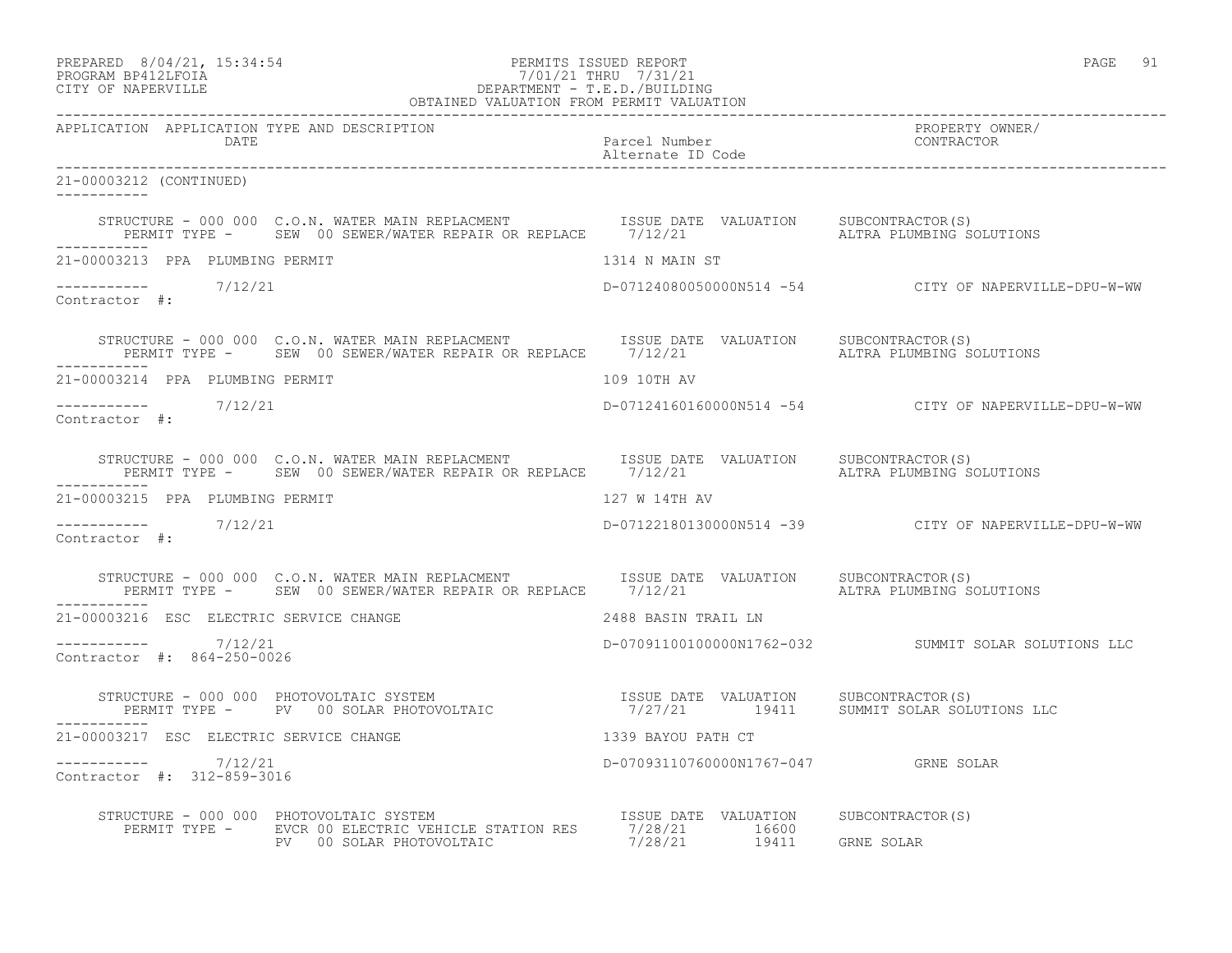#### PREPARED 8/04/21, 15:34:54 PERMITS ISSUED REPORT PAGE 92 PROGRAM BP412LFOIA 7/01/21 THRU 7/31/21 CITY OF NAPERVILLE DEPARTMENT - T.E.D./BUILDING OBTAINED VALUATION FROM PERMIT VALUATION

| APPLICATION APPLICATION TYPE AND DESCRIPTION<br>PPLICATION APPLICATION TYPE AND DESCRIPTION PACKERTY PARTE PERPLICATION PROPERTY OWNER/<br>DATE Parcel Number Parcel D Code Alternate ID Code Alternate ID Code Parcel Alternate ID Code Alternate ID Code                                                                                                        |                                               |                                                          |
|-------------------------------------------------------------------------------------------------------------------------------------------------------------------------------------------------------------------------------------------------------------------------------------------------------------------------------------------------------------------|-----------------------------------------------|----------------------------------------------------------|
| 21-00003220 ESC ELECTRIC SERVICE CHANGE                                                                                                                                                                                                                                                                                                                           | 3327 CLUB CT                                  |                                                          |
| ----------- 7/12/21<br>Contractor #: 630-975-9756                                                                                                                                                                                                                                                                                                                 | W-01041060060000N1708-182    VINTAGE ELECTRIC |                                                          |
| STRUCTURE - 000 000 GENERATOR<br>$\begin{tabular}{lllllllll} \texttt{STRUCTURE} & - & 000 & 000 & \texttt{GENERATOR} & \texttt{PERMIT} & \texttt{SUE} & \texttt{DATE} & \texttt{VALUATION} & & \texttt{SUBCONTRACTOR(S)} \\ \texttt{PERMIT TYPE} & - & \texttt{GENR} & 00 & \texttt{GENERATOR} & \texttt{PERMIT} & & & & & & & & \\ \end{tabular}$<br>___________ |                                               |                                                          |
| 21-00003221 LV ELECTRIC LOW VOLTAGE                                                                                                                                                                                                                                                                                                                               | 217 S MAIN ST                                 |                                                          |
| $--------- 7/12/21$<br>Contractor #: 630-706-5038                                                                                                                                                                                                                                                                                                                 |                                               | D-07134290150000N594 -084 JOHNSON CONTROLS SECURITY SOLU |
| STRUCTURE - 000 000 INSTALLATION OF LOW VOLTAGE BURGLAR ALAR ISSUE DATE VALUATION SUBCONTRACTOR(S)<br>PERMIT TYPE - LV 00 ELECTRIC LOW VOLTAGE 7/16/21                                                                                                                                                                                                            |                                               |                                                          |
| -----------<br>1940 NUTMEG LN<br>21-00003224 ESC ELECTRIC SERVICE CHANGE                                                                                                                                                                                                                                                                                          |                                               |                                                          |
| $--------- 7/12/21$<br>Contractor #: 630-964-9179                                                                                                                                                                                                                                                                                                                 |                                               | D-08284190110000N693 -150 PRO ELECTRIC CORPORATION       |
|                                                                                                                                                                                                                                                                                                                                                                   |                                               |                                                          |
| ------------<br>21-00003225 PPA PLUMBING PERMIT                                                                                                                                                                                                                                                                                                                   | 1029 E BENTON AV                              |                                                          |
| ----------- 7/12/21<br>Contractor #: 630-960-5950                                                                                                                                                                                                                                                                                                                 |                                               | D-08184060140000N826 -86 ARCO PLUMBING & HEATING         |
|                                                                                                                                                                                                                                                                                                                                                                   |                                               |                                                          |
|                                                                                                                                                                                                                                                                                                                                                                   |                                               |                                                          |
| $--------- 7/13/21$<br>Contractor #: 630-870-2627                                                                                                                                                                                                                                                                                                                 |                                               | D-07271070200000N757 -124 GUARDIAN ASPHALT PROTECTION    |
| ------------                                                                                                                                                                                                                                                                                                                                                      |                                               |                                                          |
| 21-00003229 DRWY DRIVEWAY NEW AND ALTERATIONS 1308 WINDEMERE AV                                                                                                                                                                                                                                                                                                   |                                               |                                                          |
| $--------- 7/13/21$<br>Contractor #: 630-449-8325                                                                                                                                                                                                                                                                                                                 | W-01024060050000N386 -202 LARA ENTERPRISES    |                                                          |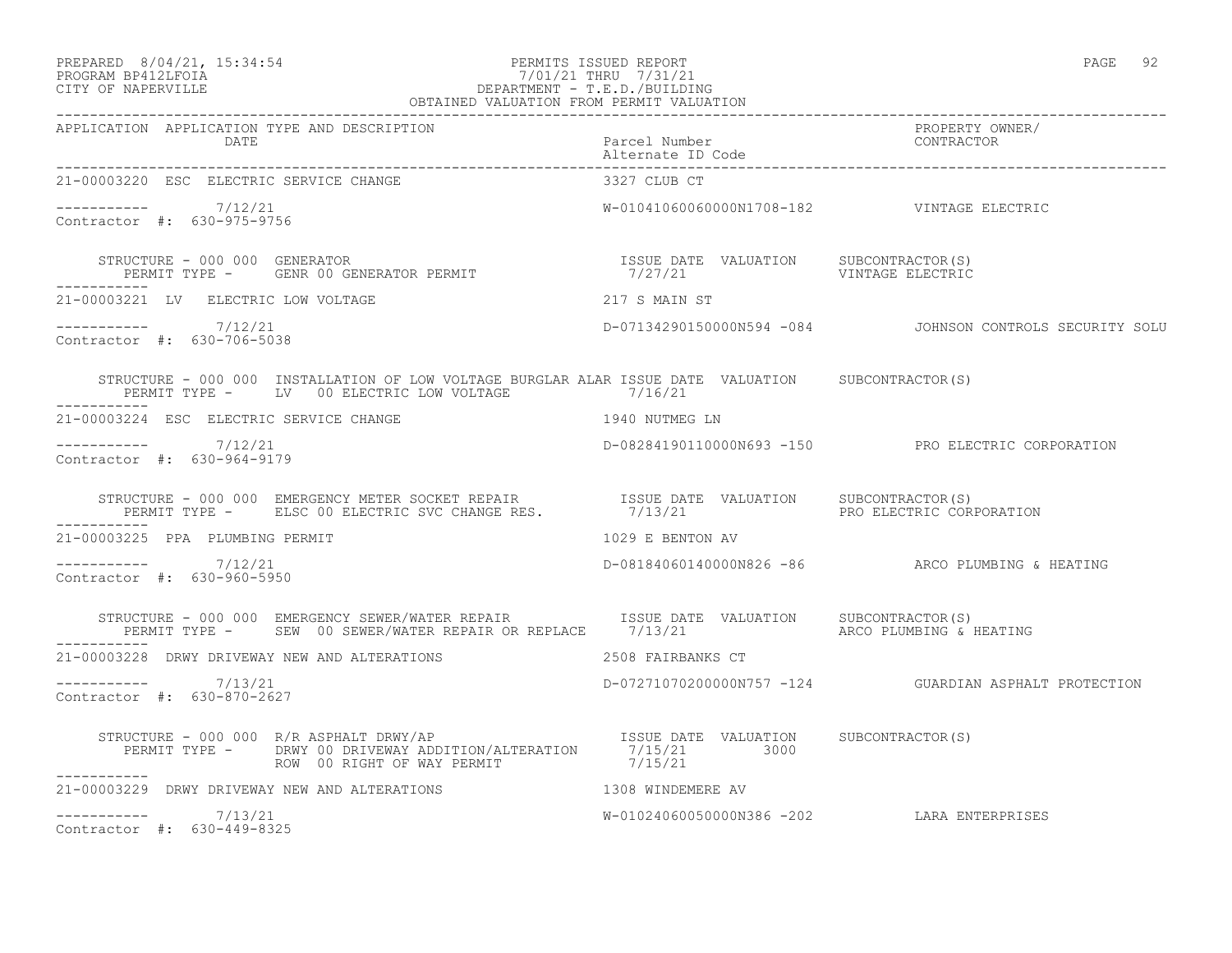## PREPARED 8/04/21, 15:34:54 PERMITS ISSUED REPORT PAGE 93 PROGRAM BP412LFOIA 7/01/21 THRU 7/31/21 CITY OF NAPERVILLE CITY OF NAPERVILLE DEPARTMENT - T.E.D./BUILDING

|                                                        | OBTAINED VALUATION FROM PERMIT VALUATION                                                                                                                                                                                                                                    |                                                       |                                                     |
|--------------------------------------------------------|-----------------------------------------------------------------------------------------------------------------------------------------------------------------------------------------------------------------------------------------------------------------------------|-------------------------------------------------------|-----------------------------------------------------|
| APPLICATION APPLICATION TYPE AND DESCRIPTION<br>DATE   |                                                                                                                                                                                                                                                                             | Parcel Number<br>Alternate ID Code                    | PROPERTY OWNER/<br>CONTRACTOR                       |
| 21-00003229 (CONTINUED)<br>. _ _ _ _ _ _ _ _ _         |                                                                                                                                                                                                                                                                             |                                                       |                                                     |
|                                                        |                                                                                                                                                                                                                                                                             |                                                       |                                                     |
| ------------<br>21-00003234 PAT PATIO APPLICATION      |                                                                                                                                                                                                                                                                             | 3420 CAINE DR                                         |                                                     |
| -----------     7/13/21<br>Contractor #: 847-660-9325  |                                                                                                                                                                                                                                                                             |                                                       | W-01114010140000N1212-232 THE LANDSCAPE SPECIALISTS |
|                                                        | $\begin{array}{cccc} \texttt{STRUCTURE} - 000 000 & \texttt{BRICK PAVER PATIO} & \texttt{SUSE DATE} & \texttt{VALUATION} & \texttt{SUBCONTRACTOR(S)} \\ \texttt{PERMIT TYPE} - & \texttt{PAT} & 00 PATIO & \texttt{SUSCH} & \texttt{SUSCH} & \texttt{SISOO} \\ \end{array}$ |                                                       |                                                     |
| 21-00003235 FN FENCE APPLICATION                       |                                                                                                                                                                                                                                                                             | 1123 LAKEWOOD CR                                      |                                                     |
| -----------     7/13/21<br>Contractor #: 630-584-7710  |                                                                                                                                                                                                                                                                             | D-07272050270000N94 -125 PEERLESS FENCE               |                                                     |
| STRUCTURE - 000 000                                    | STRUCTURE - 000 000<br>PERMIT TYPE - FN 00 FENCE<br>------                                                                                                                                                                                                                  | ISSUE DATE VALUATION SUBCONTRACTOR(S)<br>7/16/21 5500 |                                                     |
| 21-00003238 ESC ELECTRIC SERVICE CHANGE                |                                                                                                                                                                                                                                                                             | 1328 BAYOU PATH CT                                    |                                                     |
| ----------- 7/13/21<br>Contractor #: 312-859-3016      |                                                                                                                                                                                                                                                                             | D-07093110920000N1767-047 GRNE SOLAR                  |                                                     |
|                                                        | STRUCTURE - 000 000 PHOTOVOLTAIC SYSTEM & EV CHARGER ISSUE DATE VALUATION SUBCONTRACTOR(S)<br>PERMIT TYPE - EVCR 00 ELECTRIC VEHICLE STATION RES 7/28/21 15000 GRNE SOLAR<br>PV 00 SOLAR PHOTOVOLTAIC 7/28/21 15000 GRNE SOLAR                                              |                                                       |                                                     |
|                                                        | 21-00003239 DRWY DRIVEWAY NEW AND ALTERATIONS 1439 BALDWIN CT                                                                                                                                                                                                               |                                                       |                                                     |
| $--------- 7/13/21$<br>Contractor #: 630-398-4600      |                                                                                                                                                                                                                                                                             |                                                       | D-07254060450000N739 -144 ADVOCATE CONSTRUCTION     |
|                                                        | STRUCTURE - 000 000 R/R ASP TO CON & EX. DRWY/AP/CC       ISSUE DATE VALUATION     SUBCONTRACTOR(S)<br>PERMIT TYPE -     DRWY 00 DRIVEWAY ADDITION/ALTERATION      7/23/21         6530     ADVOCATE CONSTRUCTION                                                           |                                                       |                                                     |
| -----------<br>21-00003240 ESC ELECTRIC SERVICE CHANGE |                                                                                                                                                                                                                                                                             | 1356 BAYOU PATH CT                                    |                                                     |
| $--------$ 7/13/21<br>Contractor #: 312-859-3016       |                                                                                                                                                                                                                                                                             |                                                       |                                                     |

STRUCTURE - 000 000 PHOTOVOLTAIC SYSTEM & EV CHARGER ISSUE DATE VALUATION SUBCONTRACTOR(S)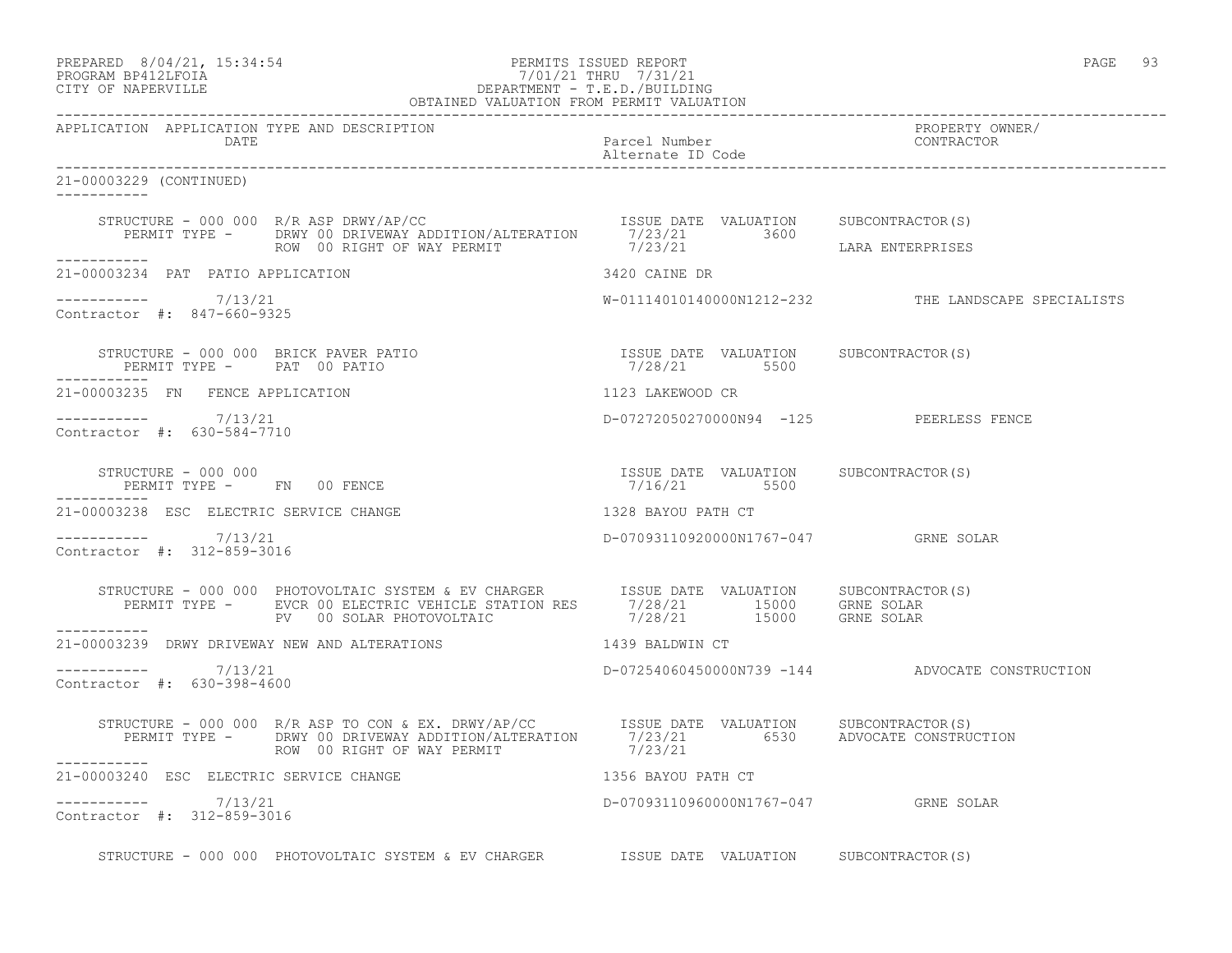## PREPARED 8/04/21, 15:34:54 PERMITS ISSUED REPORT PROGRAM BP412LFOIA PAGE 94 PROGRAM BP412LFOIA 7/01/21 THRU 7/31/21 CITY OF NAPERVILLE DEPARTMENT - T.E.D./BUILDING

|                                                      | OBTAINED VALUATION FROM PERMIT VALUATION                                                                                                                                                                                                            |                                                         |                                                  |
|------------------------------------------------------|-----------------------------------------------------------------------------------------------------------------------------------------------------------------------------------------------------------------------------------------------------|---------------------------------------------------------|--------------------------------------------------|
| APPLICATION APPLICATION TYPE AND DESCRIPTION<br>DATE |                                                                                                                                                                                                                                                     | Parcel Number<br>Alternate ID Code                      | PROPERTY OWNER/<br>CONTRACTOR                    |
| 21-00003240 (CONTINUED)<br>__________                |                                                                                                                                                                                                                                                     |                                                         |                                                  |
| ___________                                          | PERMIT TYPE - EVCR 00 ELECTRIC VEHICLE STATION RES $7/29/21$ 15000 GRNE SOLAR<br>PV 00 SOLAR PHOTOVOLTAIC 7/29/21 15000 GRNE SOLAR                                                                                                                  |                                                         |                                                  |
|                                                      | 21-00003246 DRWY DRIVEWAY NEW AND ALTERATIONS 208 E 11TH AV                                                                                                                                                                                         |                                                         |                                                  |
| $--------- 7/13/21$<br>Contractor #: 630-675-6070    |                                                                                                                                                                                                                                                     | D-08073090280000N1159-55 BUDGET PAVING                  |                                                  |
| ------------                                         |                                                                                                                                                                                                                                                     |                                                         |                                                  |
| 21-00003247 ESC ELECTRIC SERVICE CHANGE              | 1427 BAYOU PATH DR                                                                                                                                                                                                                                  |                                                         |                                                  |
| $--------- 7/13/21$<br>Contractor #: 312-859-3016    |                                                                                                                                                                                                                                                     | D-07093110530000N1767-047 GRNE SOLAR                    |                                                  |
|                                                      | STRUCTURE - 000 000 SOLAR PHOTOVALTAIC SYSTEM ISSUE DATE VALUATION SUBCONTRACTOR(S)<br>PERMIT TYPE - EVCR 00 ELECTRIC VEHICLE STATION RES 7/28/21 15400 GRNE SOLAR<br>PV 00 SOLAR PHOTOVOLTAIC 7/28/21 15400 GRNE SOLAR<br>PV 00 SOLAR PHOTOVOLTAIC |                                                         |                                                  |
| ___________<br>21-00003251 FN FENCE APPLICATION      |                                                                                                                                                                                                                                                     | 1027 WILLIAMSBURG DR                                    |                                                  |
| $--------- 7/13/21$<br>Contractor #: 708-856-8999    |                                                                                                                                                                                                                                                     |                                                         | D-07251060060000N681 -128 ILLINOIS FENCE COMPANY |
| STRUCTURE - 000 000                                  | PERMIT TYPE - FN 00 FENCE                                                                                                                                                                                                                           | ISSUE DATE VALUATION SUBCONTRACTOR(S)<br>$7/14/21$ 7000 |                                                  |
| 21-00003254 DECK DECK                                |                                                                                                                                                                                                                                                     | 2412 INDIAN GRASS RD                                    |                                                  |
| ----------- 7/13/21<br>Contractor #: 630-904-8733    |                                                                                                                                                                                                                                                     | W-01222060020000N244 -275 P.A. LIKES INC                |                                                  |
| STRUCTURE - 000 000 PAVILION                         | PERMIT TYPE - GAZO 00 GAZEBO / PAVILION PERMIT 7/29/21 50000                                                                                                                                                                                        | ISSUE DATE VALUATION SUBCONTRACTOR(S)                   |                                                  |
|                                                      | 21-00003262 CMIS MISCELLANEOUS COMMERCIAL                                                                                                                                                                                                           | 2043 CORPORATE LN                                       |                                                  |
| $--------- 7/14/21$<br>Contractor #:                 |                                                                                                                                                                                                                                                     |                                                         | D-07032040040000N1390-5 ACTIVE ROOFING CO., INC. |
|                                                      | STRUCTURE - 000 000 PRAIRIE POINT CORP. PARK                    ISSUE DATE VALUATION     SUBCONTRACTOR(S)<br>PERMIT TYPE -    CMIS 00 COMMERCIAL MISC. PERMIT             7/29/21       915000    ACTIVE ROOFING CO., INC.                          |                                                         |                                                  |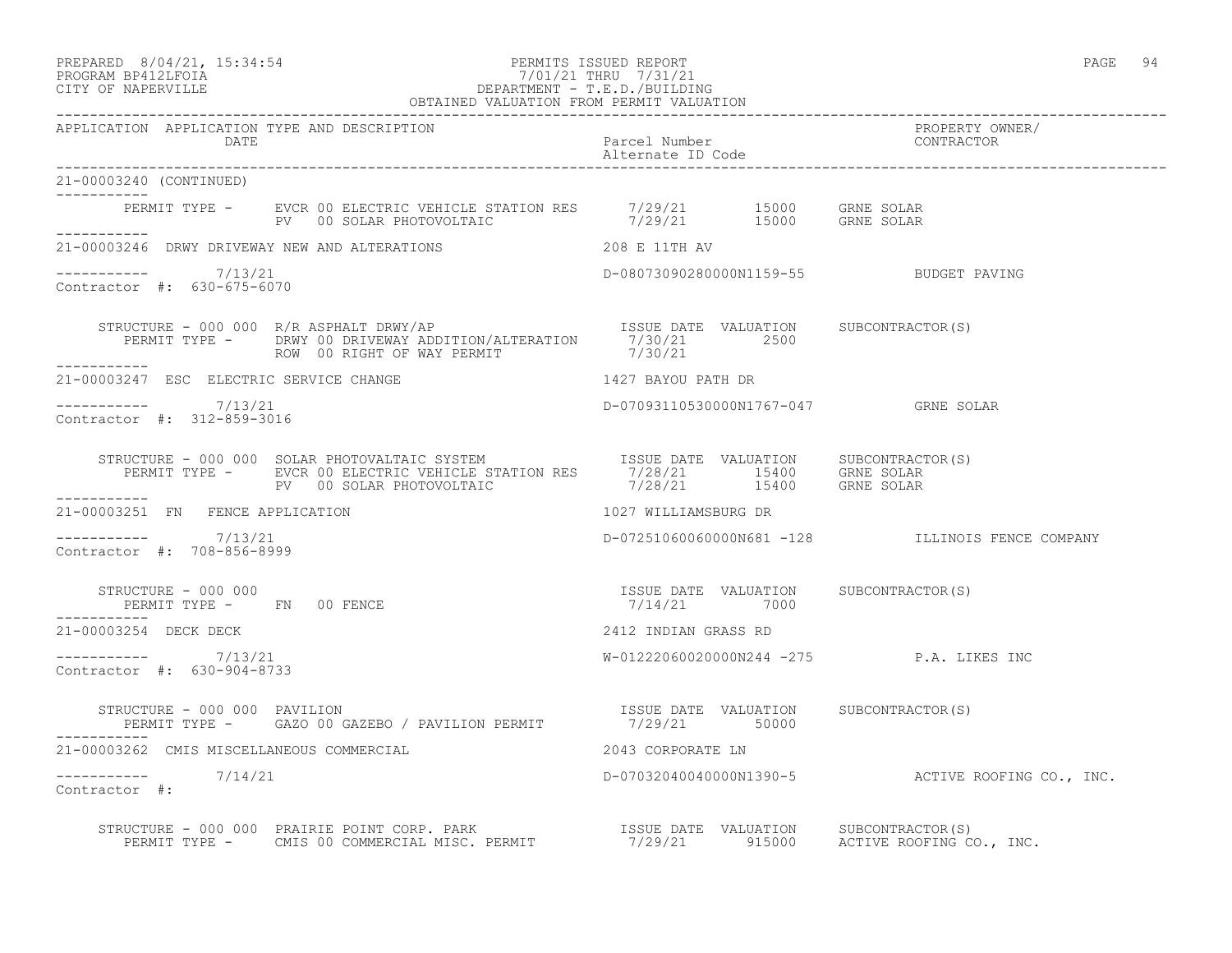### PREPARED 8/04/21, 15:34:54 PERMITS ISSUED REPORT<br>PROGRAM BP412LFOIA PAGE 95 PROGRAM PP412LFOIA PROGRAM BP412LFOIA 7/01/21 THRU 7/31/21 CITY OF NAPERVILLE DEPARTMENT - T.E.D./BUILDING OBTAINED VALUATION FROM PERMIT VALUATION

| LAGE | ۰ |
|------|---|
|      |   |
|      |   |
|      |   |
|      |   |

| APPLICATION APPLICATION TYPE AND DESCRIPTION                                                                                                                                                                 |                                           |                                                      |  |
|--------------------------------------------------------------------------------------------------------------------------------------------------------------------------------------------------------------|-------------------------------------------|------------------------------------------------------|--|
| 21-00003263 OCCI OCCUPANCY INSPECTION                                                                                                                                                                        | 3340 LACROSSE LN 119                      |                                                      |  |
| $--------- 7/14/21$<br>Contractor #:                                                                                                                                                                         |                                           |                                                      |  |
| STRUCTURE - 000 000 HOUSE OF HANDSOME                                                                                                                                                                        |                                           |                                                      |  |
| 21-00003264 FABD FIRE ALARM                                                                                                                                                                                  | 1911 CONTINENTAL AV HM                    |                                                      |  |
| $--------- 7/14/21$<br>Contractor #: 630-844-6305                                                                                                                                                            |                                           | D-07162010430000N1363-63 ALARM DETECTION SYSTEMS FA  |  |
| STRUCTURE - 000 000<br>PERMIT TYPE - FABD 00 FIRE ALARM                                                                                                                                                      |                                           | 7/27/21 TALARM DETECTION SYSTEMS FA                  |  |
| 21-00003265 FABD FIRE ALARM                                                                                                                                                                                  | 1931 CONTINENTAL AV HM                    |                                                      |  |
| $--------- 7/14/21$<br>Contractor #: 630-844-6305                                                                                                                                                            |                                           | D-07162010360000N1823-063 ALARM DETECTION SYSTEMS FA |  |
| STRUCTURE - 000 000<br>PERMIT TYPE - FABD 00 FIRE ALARM                                                                                                                                                      |                                           |                                                      |  |
| 21-00003266 FABD FIRE ALARM                                                                                                                                                                                  | 520 FAIRWAY DR HM                         |                                                      |  |
| $--------- 7/14/21$<br>Contractor #: 630-844-6305                                                                                                                                                            |                                           | D-07162010300000N1823-063 ALARM DETECTION SYSTEMS FA |  |
|                                                                                                                                                                                                              |                                           |                                                      |  |
| 21-00003268 ESC ELECTRIC SERVICE CHANGE                                                                                                                                                                      | 820 TIMBER TRAIL DR                       |                                                      |  |
| $--------- 7/14/21$<br>Contractor #: 630-972-0787                                                                                                                                                            | D-08322100210000N158 -163 UP YOUR AMPS    |                                                      |  |
| STRUCTURE - 000 000 PANEL REPLACEMENT                             ISSUE DATE VALUATION   SUBCONTRACTOR(S)<br>PERMIT TYPE -     ELSC 00 ELECTRIC SVC CHANGE RES.             7/29/21             UP YOUR AMPS |                                           |                                                      |  |
| 21-00003269 FN FENCE APPLICATION                                                                                                                                                                             | 826 RAINTREE DR                           |                                                      |  |
| $--------- 7/14/21$<br>Contractor #: 815-385-5664                                                                                                                                                            | D-07234110100000N673 -112    GOLDEN FENCE |                                                      |  |
| STRUCTURE - 000 000                                                                                                                                                                                          | ISSUE DATE VALUATION SUBCONTRACTOR(S)     |                                                      |  |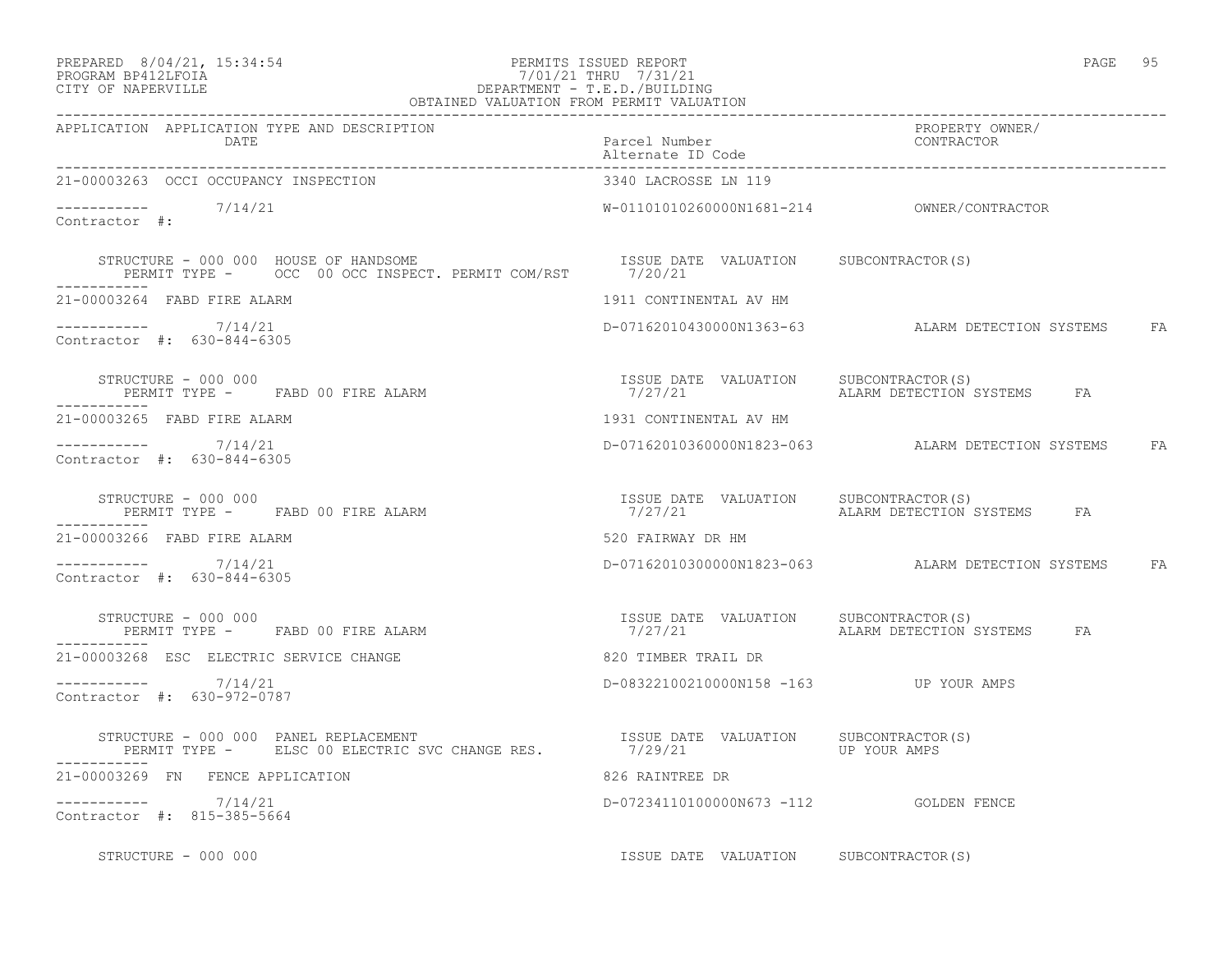#### PREPARED 8/04/21, 15:34:54 PERMITS ISSUED REPORT PAGE 96 PROGRAM BP412LFOIA 7/01/21 THRU 7/31/21 CITY OF NAPERVILLE DEPARTMENT - T.E.D./BUILDING OBTAINED VALUATION FROM PERMIT VALUATION

------------------------------------------------------------------------------------------------------------------------------------ APPLICATION APPLICATION TYPE AND DESCRIPTION PROPERTY OWNER/ DATE PARTICLE IN PARTICLE IN THE PARTICLE IN THE PARTICLE IN THE PARTICLE IN THE PARTICLE IN THE PARTICLE IN THE PARTICLE IN THE PARTICLE IN THE PARTICLE IN THE PARTICLE IN THE PARTICLE IN THE PARTICLE IN THE PARTICLE IN T Alternate ID Code ------------------------------------------------------------------------------------------------------------------------------------ 21-00003269 (CONTINUED) ----------- PERMIT TYPE - FN 00 FENCE 7/15/21 8400 ----------- 21-00003271 DRWY DRIVEWAY NEW AND ALTERATIONS 2535 LEXINGTON LN  $--------- 7/14/21$ ----------- 7/14/21 D-07271040180000N757 -124 GUILLEN ASPHALT P & S Contractor #: 847-741-4015 STRUCTURE - 000 000 R/R AND EXPAND ASPHALT DRWY/APRON ISSUE DATE VALUATION SUBCONTRACTOR(S) PERMIT TYPE - DRWY 00 DRIVEWAY ADDITION/ALTERATION 7/23/21 4000 ROW 00 RIGHT OF WAY PERMIT  $7/23/21$ ----------- 21-00003278 SITE SITE DEVELOPMENT SERIES AND SOME SOME OGDEN AV \_\_\_\_\_\_\_\_\_\_\_ ----------- 7/14/21 D-08074110190000N364 -56 JB DEVELOPMENT Contractor #: 708-417-0005 STRUCTURE - 000 000<br>PERMIT TYPE - SITE 00 SITE DEVELOPMENT - 1/14/21 7/14/21 PERMIT TYPE - SITE 00 SITE DEVELOPMENT ----------- 21-00003279 DRWY DRIVEWAY NEW AND ALTERATIONS 821 S RIVER RD ----------- 7/14/21 D-07234110290000N673 -112 NAPERVILLE PAVING Contractor #: 630-296-4175 STRUCTURE - 000 000 R/R ASPHALT DRWY/APRON ISSUE DATE VALUATION SUBCONTRACTOR(S) PERMIT TYPE - DRWY 00 DRIVEWAY ADDITION/ALTERATION 7/23/21 2880 ROW 00 RIGHT OF WAY PERMIT  $7/23/21$ ----------- 21-00003280 DRWY DRIVEWAY NEW AND ALTERATIONS 2051 UNIVERSITY DR  $--------- 7/14/21$ ----------- 7/14/21 D-08333130010000N281 -179 NAPERVILLE PAVING Contractor #: 630-296-4175 STRUCTURE - 000 000 R/R ASPHALT DRWY/APRON ISSUE DATE VALUATION SUBCONTRACTOR(S) PERMIT TYPE - DRWY 00 DRIVEWAY ADDITION/ALTERATION 7/23/21 2880 STRUCTURE - 000 000 R/R ASPHALT DRWY/APRON<br>PERMIT TYPE - DRWY 00 DRIVEWAY ADDITION/ALTERATION 7/23/21 ----------- 21-00003282 DRWY DRIVEWAY NEW AND ALTERATIONS 915 CREEKSIDE CR \_\_\_\_\_\_\_\_\_\_\_ ----------- 7/14/21 D-07123070430000N590 -53 NAPERVILLE PAVING Contractor #: 630-296-4175 STRUCTURE - 000 000 R/R ASPHALT DRWY/APRON **ISSUE DATE** VALUATION SUBCONTRACTOR(S) PERMIT TYPE - DRWY 00 DRIVEWAY ADDITION/ALTERATION 7/23/21 2880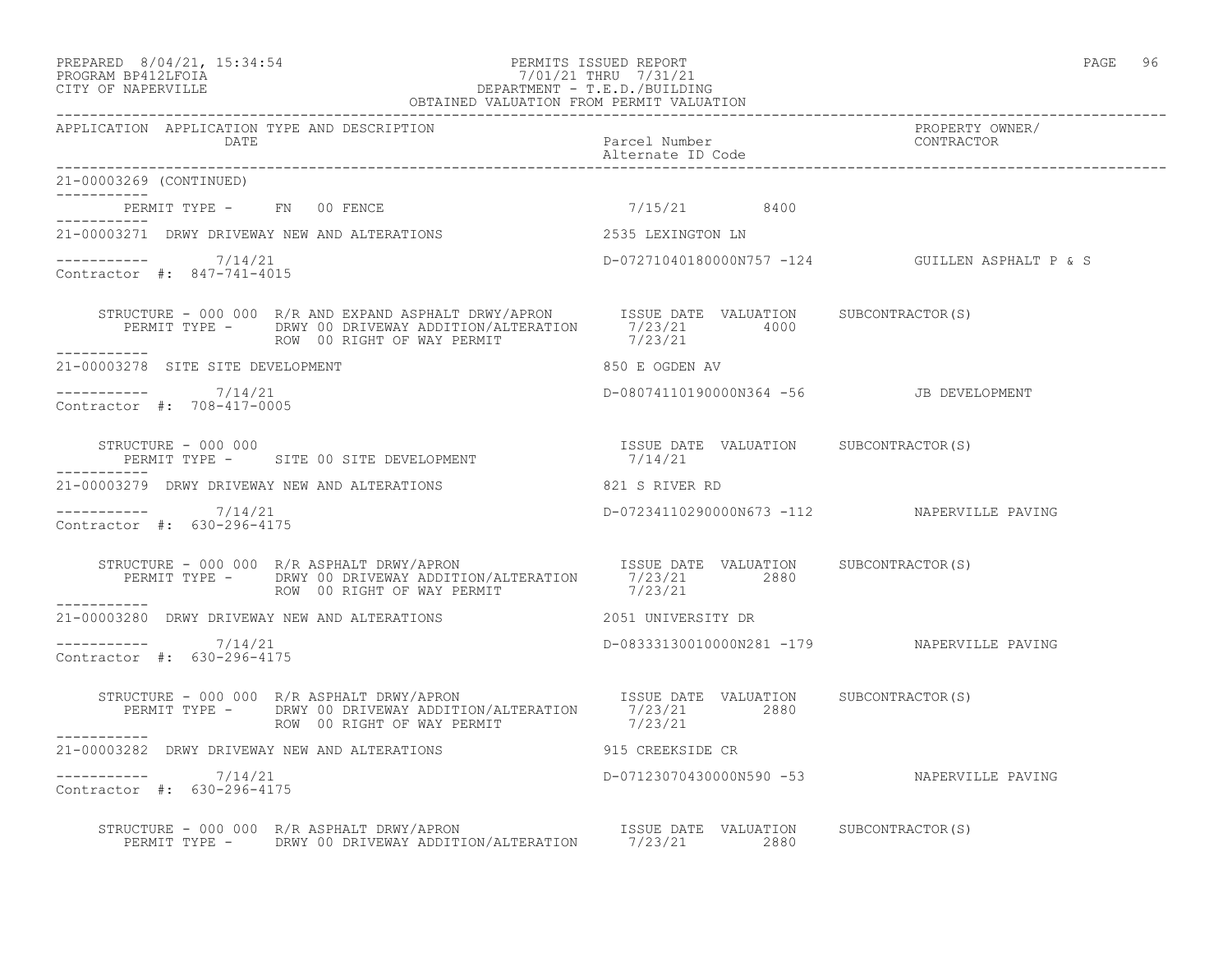#### PREPARED 8/04/21, 15:34:54 PERMITS ISSUED REPORT PAGE 97 PROGRAM BP412LFOIA 7/01/21 THRU 7/31/21 CITY OF NAPERVILLE DEPARTMENT - T.E.D./BUILDING OBTAINED VALUATION FROM PERMIT VALUATION

------------------------------------------------------------------------------------------------------------------------------------ APPLICATION APPLICATION TYPE AND DESCRIPTION PROPERTY OWNER/ DATE **Parcel Number** Parcel Number Contractor Contractor Parcel Number Alternate ID Code ------------------------------------------------------------------------------------------------------------------------------------ 21-00003282 (CONTINUED) ----------- ROW 00 RIGHT OF WAY PERMIT 7/23/21 ----------- 21-00003283 DRWY DRIVEWAY NEW AND ALTERATIONS 1316 GOLDENROD DR  $--------- 7/14/21$ D-07234070030000N631 -112 NAPERVILLE PAVING Contractor #: 630-296-4175 STRUCTURE - 000 000 R/R ASPHALT DRWY/APRON **ISSUE DATE VALUATION** SUBCONTRACTOR(S) PERMIT TYPE - DRWY 00 DRIVEWAY ADDITION/ALTERATION 7/23/21 2880 ROW 00 RIGHT OF WAY PERMIT  $7/23/21$ ----------- 21-00003285 DRWY DRIVEWAY NEW AND ALTERATIONS 1636 TERRI CR <u> Liste Liste List</u> ----------- 7/14/21 D-07152050060000N689 -65 NAPERVILLE PAVING Contractor #: 630-296-4175 STRUCTURE - 000 000 R/R ASPHALT DRWY/APRON ISSUE DATE VALUATION SUBCONTRACTOR(S) PERMIT TYPE - DRWY 00 DRIVEWAY ADDITION/ALTERATION 7/23/21 2880 ROW 00 RIGHT OF WAY PERMIT  $7/23/21$ ----------- 21-00003286 DRWY DRIVEWAY NEW AND ALTERATIONS 8 BUTTERNUT DR  $--------- 7/14/21$ ----------- 7/14/21 D-08193120220000N57 -115 NAPERVILLE PAVING Contractor #: 630-296-4175 STRUCTURE - 000 000 R/R ASPHALT DRWY/APRON ISSUE DATE VALUATION SUBCONTRACTOR(S) PERMIT TYPE - DRWY 00 DRIVEWAY ADDITION/ALTERATION 7/21/21 2880 ----------- 21-00003288 SIGN SIGN APPLICATIONS 1763 FREEDOM DR 125 ----------- 7/15/21 D-08053000350000N1582-27 FAST SIGNS OF NAPERVILLE Contractor #: 630-357-3278 STRUCTURE - 000 000 ISSUE DATE VALUATION SUBCONTRACTOR(S) PERMIT TYPE - SIGN 00 SIGN 1999 1999 1999/21 2000 2011 TYPE CENTRAL STATES SIGNS ----------- 21-00003300 ESC ELECTRIC SERVICE CHANGE 1717 DRAKE CT ----------- 7/15/21 D-08331150040000N470 -164 DFC MECHANICAL - ONESTOP PRO Contractor #: 630-733-9000 STRUCTURE - 000 000 R/R 100 AMP PANEL ISSUE DATE VALUATION SUBCONTRACTOR(S) PERMIT TYPE - ELSC 00 ELECTRIC SVC CHANGE RES.  $7/20/21$  DFC MECHANICAL - ONESTOP PRO ----------- 21-00003302 OCCI OCCUPANCY INSPECTION 200 E 5TH AV 117 ----------- 7/15/21 D-08181170060000N515 -70 OWNER/CONTRACTOR Contractor #: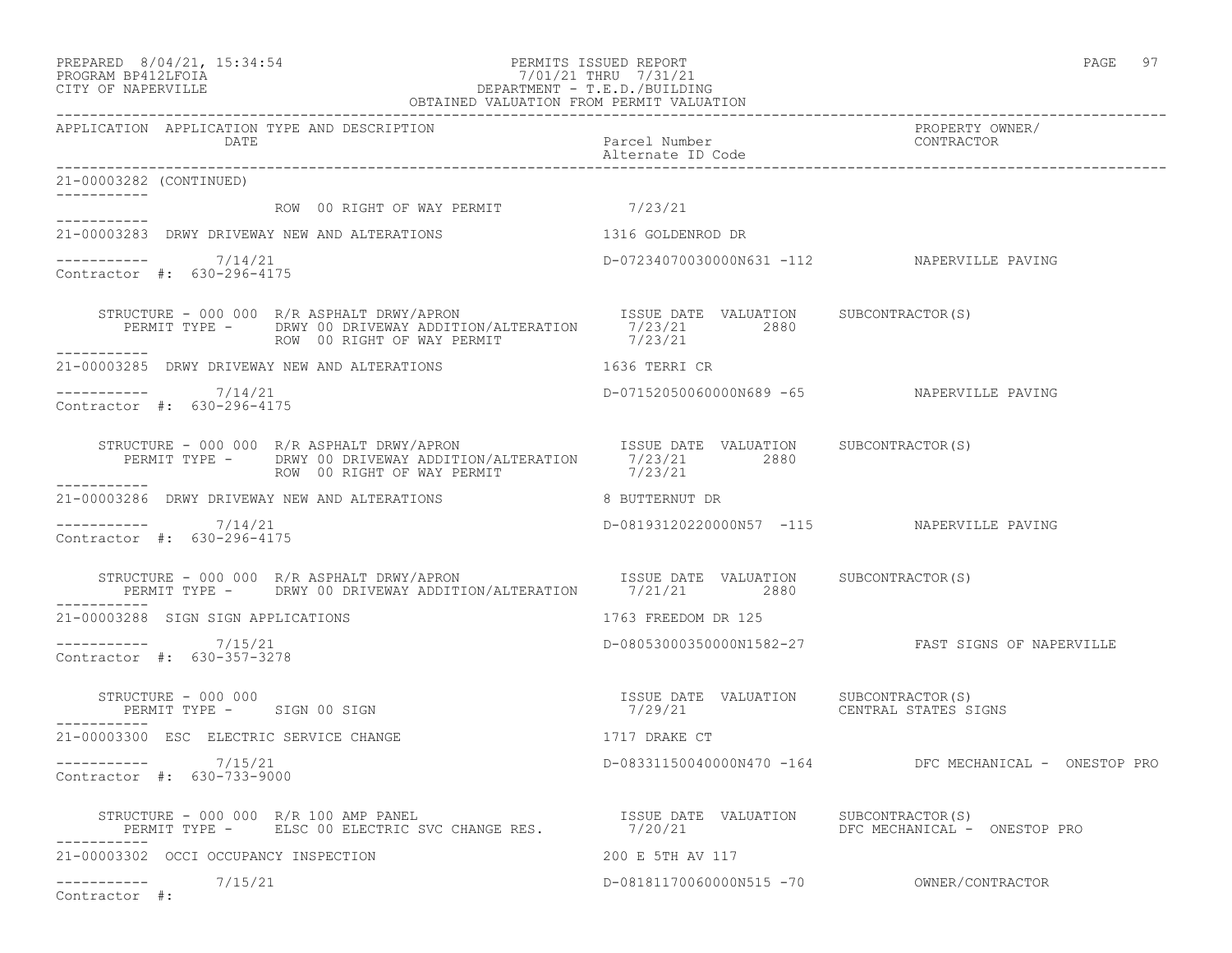## PREPARED 8/04/21, 15:34:54 PERMITS ISSUED REPORT PAGE 98 PROGRAM BP412LFOIA 7/01/21 THRU 7/31/21 CITY OF NAPERVILLE DEPARTMENT - T.E.D./BUILDING

| OBTAINED VALUATION FROM PERMIT VALUATION                                                                                                                                                                                                                                           |                                              |                                                      |  |
|------------------------------------------------------------------------------------------------------------------------------------------------------------------------------------------------------------------------------------------------------------------------------------|----------------------------------------------|------------------------------------------------------|--|
| APPLICATION APPLICATION TYPE AND DESCRIPTION<br>DATE                                                                                                                                                                                                                               | Parcel Number<br>Alternate ID Code           | PROPERTY OWNER/<br>CONTRACTOR                        |  |
| 21-00003302 (CONTINUED)                                                                                                                                                                                                                                                            |                                              |                                                      |  |
|                                                                                                                                                                                                                                                                                    |                                              |                                                      |  |
|                                                                                                                                                                                                                                                                                    |                                              |                                                      |  |
| $--------- 7/15/21$<br>Contractor #: 630-904-0078                                                                                                                                                                                                                                  | W-01011120260000N766 -188 BUD'S CONCRETE INC |                                                      |  |
| STRUCTURE - 000 000 R/R CONCRETE DRWY/APRON/CURB 1SSUE DATE VALUATION SUBCONTRACTOR(S)<br>PERMIT TYPE - DRWY 00 DRIVEWAY ADDITION/ALTERATION 7/22/21 12000 BUD'S CONCRETE INC<br>ROW 00 RIGHT OF WAY PERMIT 7/22/21 BUD'S CONCRETE I<br>ROW 00 RIGHT OF WAY PERMIT<br>------------ |                                              |                                                      |  |
| 21-00003306 OCCI OCCUPANCY INSPECTION                                                                                                                                                                                                                                              | 931 W 75TH ST 107                            |                                                      |  |
| $--------- 7/15/21$<br>Contractor #:                                                                                                                                                                                                                                               | D-07251040180000N941 -128 OWNER/CONTRACTOR   |                                                      |  |
|                                                                                                                                                                                                                                                                                    |                                              |                                                      |  |
| 21-00003317 OCCI OCCUPANCY INSPECTION                                                                                                                                                                                                                                              | 200 E 5TH AV 113                             |                                                      |  |
| $--------- 7/19/21$<br>Contractor #:                                                                                                                                                                                                                                               |                                              |                                                      |  |
|                                                                                                                                                                                                                                                                                    |                                              |                                                      |  |
| 21-00003321 DRWY DRIVEWAY NEW AND ALTERATIONS                                                                                                                                                                                                                                      | 1948 CLYDE DR                                |                                                      |  |
| $--------- 7/19/21$<br>Contractor #: 630-885-8054                                                                                                                                                                                                                                  | D-08314030490000N1066-176 ALLRITE PAVING     |                                                      |  |
| STRUCTURE - 000 000 R/R ASPHALT DRWY<br>PERMIT TYPE - DRWY 00 DRIVEWAY ADDITION/ALTERATION 7/20/21 3400<br>ROW 00 RIGHT OF WAY PERMIT 7/21/21<br>STRUCTURE - 000 000 R/R ASPHALT DRWY                                                                                              |                                              |                                                      |  |
| ___________<br>21-00003322 DRWY DRIVEWAY NEW AND ALTERATIONS 617 BILTMORE CT                                                                                                                                                                                                       |                                              |                                                      |  |
| $--------- 7/19/21$<br>Contractor #: 630-717-9005                                                                                                                                                                                                                                  |                                              | D-08074160050000N97 -56 HUNTER PAVING AND EXCAVATING |  |
|                                                                                                                                                                                                                                                                                    |                                              |                                                      |  |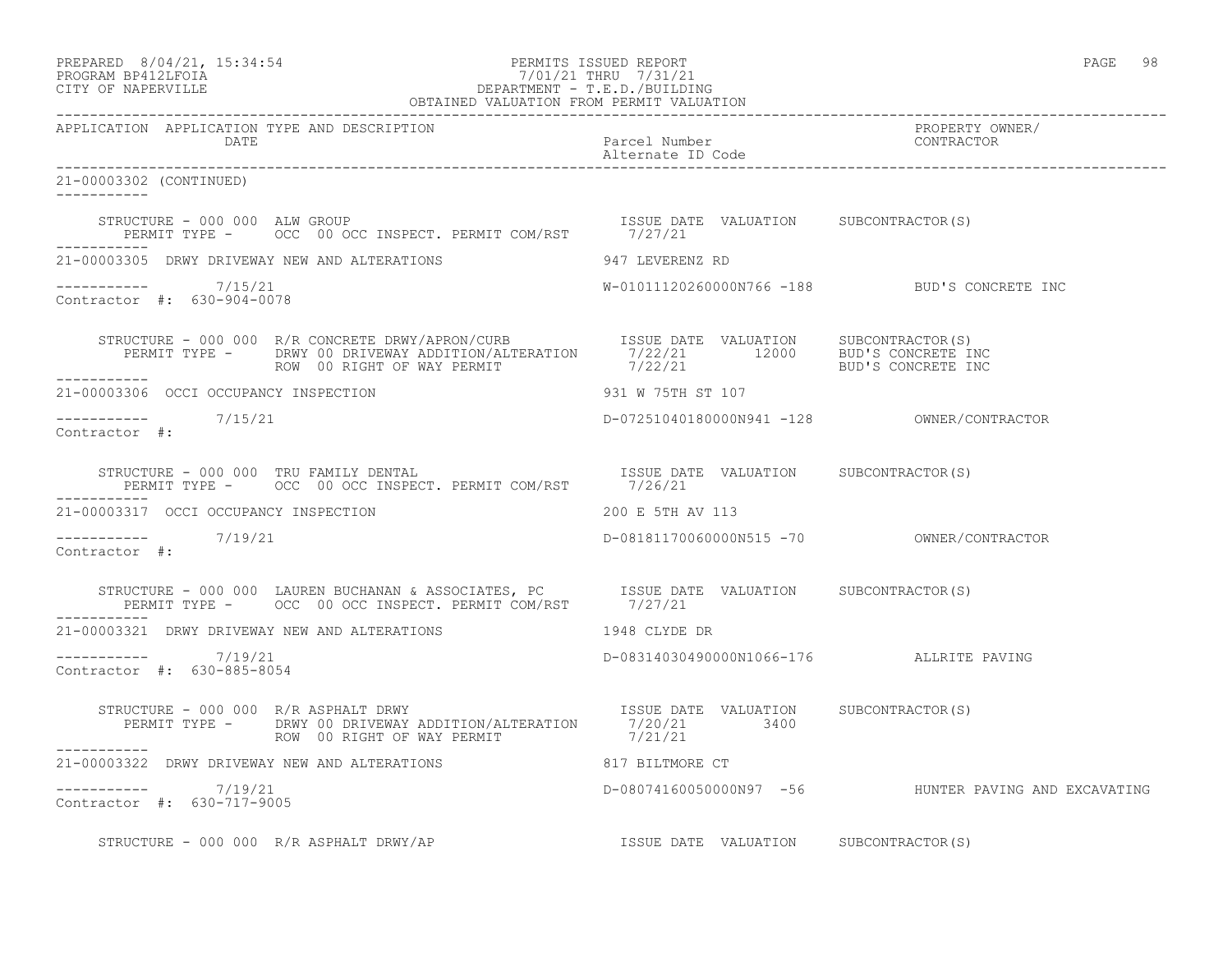## PREPARED 8/04/21, 15:34:54 PERMITS ISSUED REPORT<br>PROGRAM BP412LFOIA PAGE 99 PAGE 99 PROGRAM PROGRAM PROGRAM PAGE 99 PROGRAM BP412LFOIA 7/01/21 THRU 7/31/21 CITY OF NAPERVILLE CITY OF NAPERVILLE DEPARTMENT - T.E.D./BUILDING

|                                                      | OBTAINED VALUATION FROM PERMIT VALUATION                                                                                                                      |                                               |                                              |
|------------------------------------------------------|---------------------------------------------------------------------------------------------------------------------------------------------------------------|-----------------------------------------------|----------------------------------------------|
| APPLICATION APPLICATION TYPE AND DESCRIPTION<br>DATE |                                                                                                                                                               | Parcel Number<br>Alternate ID Code CONTRACTOR | PROPERTY OWNER/                              |
| 21-00003322 (CONTINUED)                              |                                                                                                                                                               |                                               |                                              |
|                                                      | PERMIT TYPE - DRWY 00 DRIVEWAY ADDITION/ALTERATION 7/20/21 5195<br>ROW 00 RIGHT OF WAY PERMIT 7/20/21                                                         |                                               |                                              |
|                                                      | 21-00003327 DRWY DRIVEWAY NEW AND ALTERATIONS 154 WAXWING AV                                                                                                  |                                               |                                              |
| $--------- 7/19/21$<br>Contractor #: 815-416-7009    |                                                                                                                                                               |                                               | D-08303090010000N282 -145 BLACK EAGLE PAVING |
| -----------                                          | STRUCTURE - 000 000 R/R ASP DRWY/AP<br>PERMIT TYPE - DRWY 00 DRIVEWAY ADDITION/ALTERATION 7/21/21 2500<br>ROW 00 RIGHT OF WAY PERMIT 7/21/21                  |                                               |                                              |
|                                                      | 21-00003328 DRWY DRIVEWAY NEW AND ALTERATIONS 1716 CLYDE DR                                                                                                   |                                               |                                              |
| $--------- 7/19/21$<br>Contractor #: 630-469-6898    |                                                                                                                                                               | D-08312110040000N62 -161 GREG DASE            |                                              |
| ___________                                          |                                                                                                                                                               |                                               |                                              |
|                                                      | 21-00003329 DRWY DRIVEWAY NEW AND ALTERATIONS 2035 CROSSING LN                                                                                                |                                               |                                              |
| $--------- 7/19/21$<br>Contractor #: 630-393-5646    |                                                                                                                                                               | D-07272030080000N69 -125 POWER PAVING         |                                              |
| -----------                                          | STRUCTURE - 000 000 R/R & EXPAND ASP DRWY/AP<br>PERMIT TYPE - DRWY 00 DRIVEWAY ADDITION/ALTERATION 7/27/21 4300<br>------- ROW 00 RIGHT OF WAY PERMIT 7/27/21 |                                               |                                              |
|                                                      | 21-00003330 DRWY DRIVEWAY NEW AND ALTERATIONS 1107 BOOK RD                                                                                                    |                                               |                                              |
| ----------- 7/19/21<br>Contractor #: 630-469-6898    |                                                                                                                                                               | D-07261020320000N1217-126 CUSTOM CONCRETE     |                                              |
|                                                      |                                                                                                                                                               |                                               |                                              |
|                                                      | 21-00003331 DRWY DRIVEWAY NEW AND ALTERATIONS 709 STACIE CT                                                                                                   |                                               |                                              |
| $--------- 7/19/21$<br>Contractor #: 630-296-4175    |                                                                                                                                                               | D-07152050120000N689 -65 NAPERVILLE PAVING    |                                              |
| STRUCTURE - 000 000 R/R ASP DRWY/AP                  |                                                                                                                                                               | ISSUE DATE VALUATION SUBCONTRACTOR(S)         |                                              |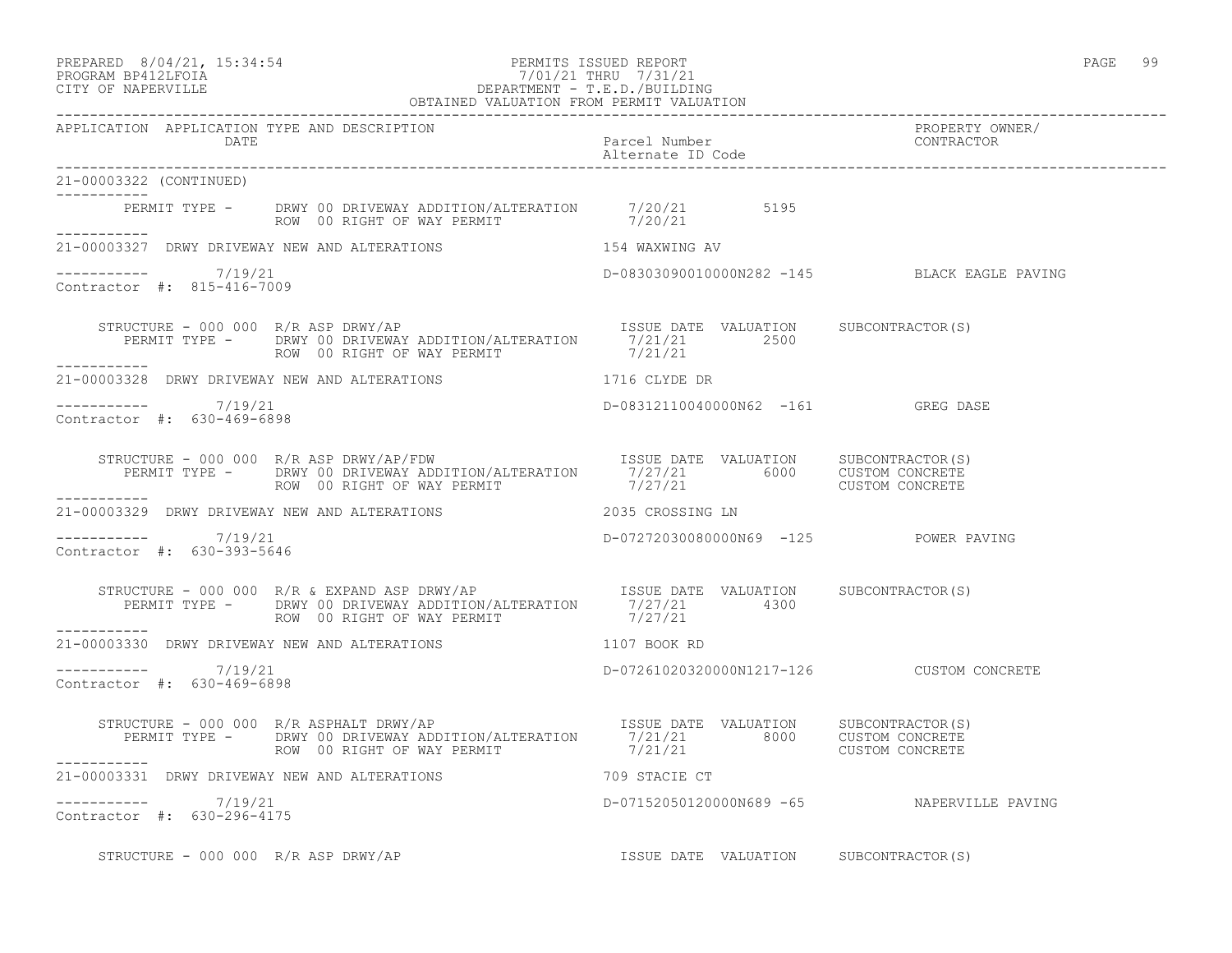## PREPARED 8/04/21, 15:34:54 PERMITS ISSUED REPORT PAGE 100 PROGRAM BP412LFOIA 7/01/21 THRU 7/31/21 CITY OF NAPERVILLE DEPARTMENT - T.E.D./BUILDING

| OBTAINED VALUATION FROM PERMIT VALUATION             |                                                                                                                                                                                                                                     |                                                       |                                                          |
|------------------------------------------------------|-------------------------------------------------------------------------------------------------------------------------------------------------------------------------------------------------------------------------------------|-------------------------------------------------------|----------------------------------------------------------|
| APPLICATION APPLICATION TYPE AND DESCRIPTION<br>DATE |                                                                                                                                                                                                                                     | Parcel Number<br>Alternate ID Code                    | PROPERTY OWNER/<br>CONTRACTOR                            |
| 21-00003331 (CONTINUED)                              |                                                                                                                                                                                                                                     |                                                       |                                                          |
| <u>u u u u u u u u u n</u>                           | PERMIT TYPE - DRWY 00 DRIVEWAY ADDITION/ALTERATION $7/23/21$ 3375<br>ROW 00 RIGHT OF WAY PERMIT 7/23/21                                                                                                                             |                                                       |                                                          |
|                                                      | 21-00003332 DRWY DRIVEWAY NEW AND ALTERATIONS 703 SANCTUARY LN                                                                                                                                                                      |                                                       |                                                          |
| ----------     7/19/21<br>Contractor #: 630-717-9005 |                                                                                                                                                                                                                                     |                                                       | D-07233110010000N717 -111 HUNTER PAVING AND EXCAVATING   |
| ___________                                          | STRUCTURE - 000 000 R/R ASPHALT DRWY/AP/CC/FDW ISSUE DATE VALUATION SUBCONTRACTOR(S)<br>PERMIT TYPE - DRWY 00 DRIVEWAY ADDITION/ALTERATION 7/21/21 6000 NATIONAL KURB KUT OF IL, INC<br>ROW 00 RIGHT OF WAY PERMIT 7/21/21 MATIONAL |                                                       |                                                          |
|                                                      | 21-00003333 DRWY DRIVEWAY NEW AND ALTERATIONS 3516 MALVINA CT                                                                                                                                                                       |                                                       |                                                          |
| ----------- 7/19/21<br>Contractor #: 630-885-8054    |                                                                                                                                                                                                                                     | W-01114260200000N664 -232 ALLRITE PAVING              |                                                          |
|                                                      |                                                                                                                                                                                                                                     |                                                       |                                                          |
| ------------                                         | 21-00003334 DRWY DRIVEWAY NEW AND ALTERATIONS 4241 OAKTON LN                                                                                                                                                                        |                                                       |                                                          |
| $--------- 7/19/21$<br>Contractor #: 815-416-7009    |                                                                                                                                                                                                                                     |                                                       | D-07262030040000N761 -127 BLACK EAGLE PAVING             |
| ----------                                           | PERMIT TYPE - DRWY 00 DRIVEWAY ADDITION/ALTERATION 7/21/21 3000<br>ROW 00 RIGHT OF WAY PERMIT                                                                                                                                       | 7/21/21                                               |                                                          |
| 21-00003336 FN FENCE APPLICATION                     |                                                                                                                                                                                                                                     | 1230 CHESHIRE AV                                      |                                                          |
| $--------$ 7/20/21<br>Contractor #: 708-878-2625     |                                                                                                                                                                                                                                     |                                                       | D-08201050350000N109 -102 CEDAR RUSTIC FENCE CO-NAPERVIL |
| STRUCTURE - 000 000<br>PERMIT TYPE - FN 00 FENCE     |                                                                                                                                                                                                                                     | ISSUE DATE VALUATION SUBCONTRACTOR(S)<br>7/20/21 6000 |                                                          |
| 21-00003338 LV ELECTRIC LOW VOLTAGE                  |                                                                                                                                                                                                                                     | 217 S MAIN ST                                         |                                                          |
| ----------    7/20/21<br>Contractor #:               |                                                                                                                                                                                                                                     | D-07134290150000N594 -084 AVI-SPL                     |                                                          |

STRUCTURE - 000 000 INTEGRATE AUDIO AND VIDEO SYSTEM. ISSUE DATE VALUATION SUBCONTRACTOR(S)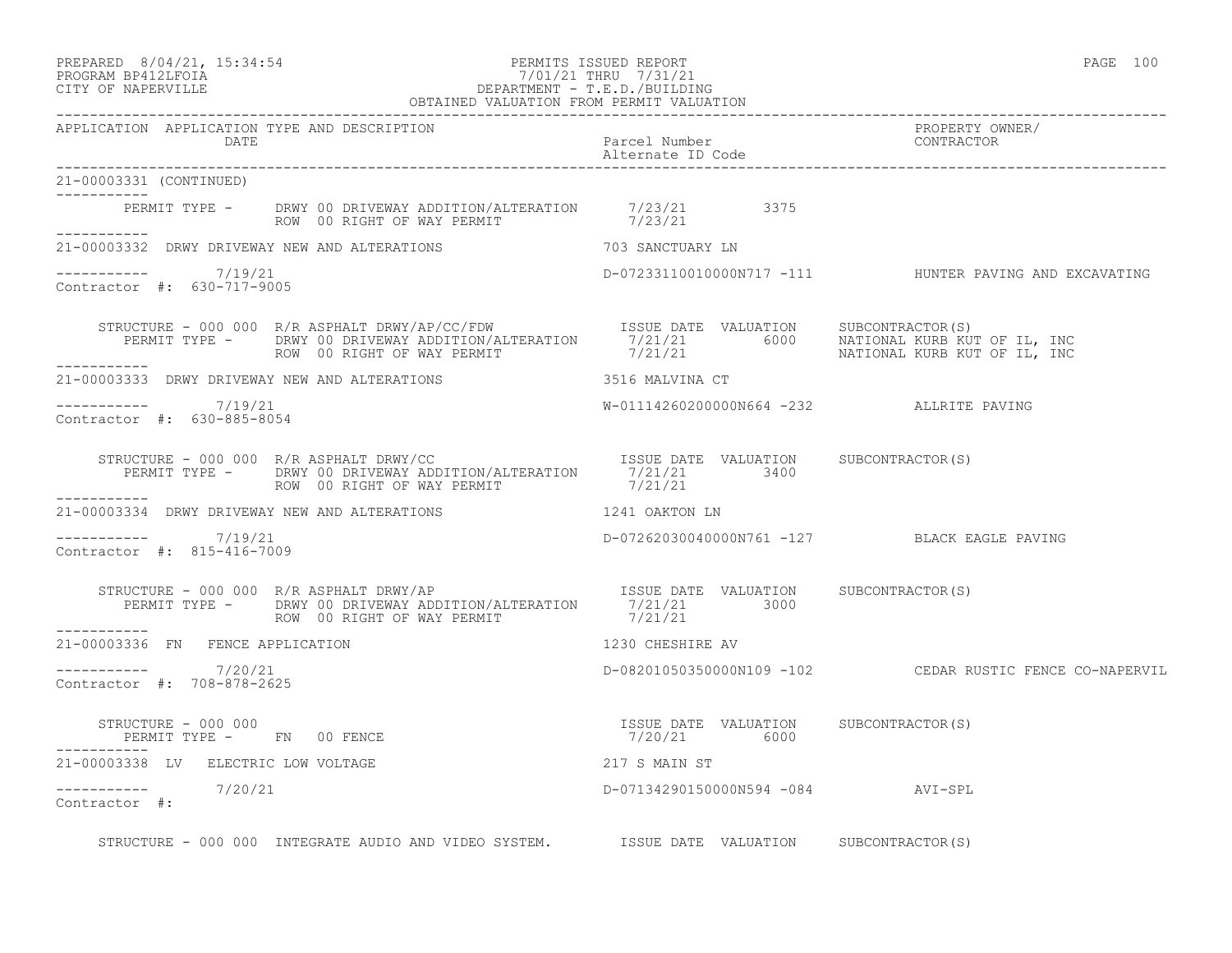| PREPARED | $8/04/21$ , $15:34:54$ |  |
|----------|------------------------|--|
|          | - - - - - - -          |  |

### PREPARED 8/04/21, 15:34:54 PERMITS ISSUED REPORT<br>PROGRAM BP412LFOIA PAGE 101 PROGRAM BP412LFOIA 7/01/21 THRU 7/31/21 CITY OF NAPERVILLE DEPARTMENT - T.E.D./BUILDING OBTAINED VALUATION FROM PERMIT VALUATION

| APPLICATION APPLICATION TYPE AND DESCRIPTION<br>DATE                                                                                        | Parcel Number<br>Alternate ID Code                    | PROPERTY OWNER/<br>PROPERTY OW<br>CONTRACTOR            |
|---------------------------------------------------------------------------------------------------------------------------------------------|-------------------------------------------------------|---------------------------------------------------------|
| 21-00003338 (CONTINUED)                                                                                                                     |                                                       |                                                         |
| PERMIT TYPE - LV 00 ELECTRIC LOW VOLTAGE 7/20/21                                                                                            |                                                       |                                                         |
| . _ _ _ _ _ _ _ _ _ _<br>21-00003339 FN FENCE APPLICATION                                                                                   | 467 SHEFFIELD RD                                      |                                                         |
| ----------- 7/20/21<br>Contractor #: 815-836-8731                                                                                           |                                                       | D-08323030020000N111 -177 NORTHWEST CEDAR PRODUCTS      |
| STRUCTURE - 000 000<br>PERMIT TYPE - FN 00 FENCE                                                                                            | ISSUE DATE VALUATION SUBCONTRACTOR(S)<br>7/20/21 5472 |                                                         |
| 21-00003342 FN FENCE APPLICATION                                                                                                            | 519 HIGHLAND AV                                       |                                                         |
| $--------- 7/20/21$<br>Contractor #: 630-772-1165                                                                                           |                                                       | D-08183290060000N441 -85 PEERLESS ENTERPRISE/MELROSE PK |
| STRUCTURE - 000 000<br>PERMIT TYPE - FN 00 FENCE                                                                                            | ISSUE DATE VALUATION SUBCONTRACTOR(S)<br>7/20/21 3350 |                                                         |
| 21-00003343 LV ELECTRIC LOW VOLTAGE                                                                                                         | 263 SHUMAN BL                                         |                                                         |
| $--------- 7/20/21$<br>Contractor #: 630-797-8966                                                                                           | D-07014000340000N7 -24 ADT COMMERCIAL                 |                                                         |
| STRUCTURE - 000 000 INSTALLATION OF ACCESS CONTROL SYSTEM ISSUE DATE VALUATION SUBCONTRACTOR(S)<br>PERMIT TYPE - LV 00 ELECTRIC LOW VOLTAGE | 7/20/21                                               |                                                         |
| 21-00003345 FN FENCE APPLICATION                                                                                                            | 816 CARDIFF RD                                        |                                                         |
| $--------- 7/20/21$<br>Contractor #: 630-551-3400                                                                                           |                                                       | D-07253030060000N565 -143 CLASSIC FENCE/OSWEGO          |
| STRUCTURE - 000 000<br>PERMIT TYPE - FN 00 FENCE                                                                                            | ISSUE DATE VALUATION SUBCONTRACTOR(S)<br>7/20/21 5360 |                                                         |
| 21-00003346 FN FENCE APPLICATION                                                                                                            | 1325 PICKWICK CT                                      |                                                         |
| $--------- 7/20/21$<br>Contractor #: 708-856-8999                                                                                           |                                                       | D-07103050100000N151 -49 ILLINOIS FENCE COMPANY         |
| STRUCTURE - 000 000<br>PERMIT TYPE - FN 00 FENCE                                                                                            | ISSUE DATE VALUATION SUBCONTRACTOR(S)<br>7/20/21 4750 |                                                         |
| 21-00003348 FN FENCE APPLICATION                                                                                                            | 1514 FENDER RD                                        |                                                         |
| $--------- 7/20/21$<br>Contractor #: 630-514-2558                                                                                           |                                                       | D-08294100040000N155 -148 SP FENCE CO-CAROL STREAM      |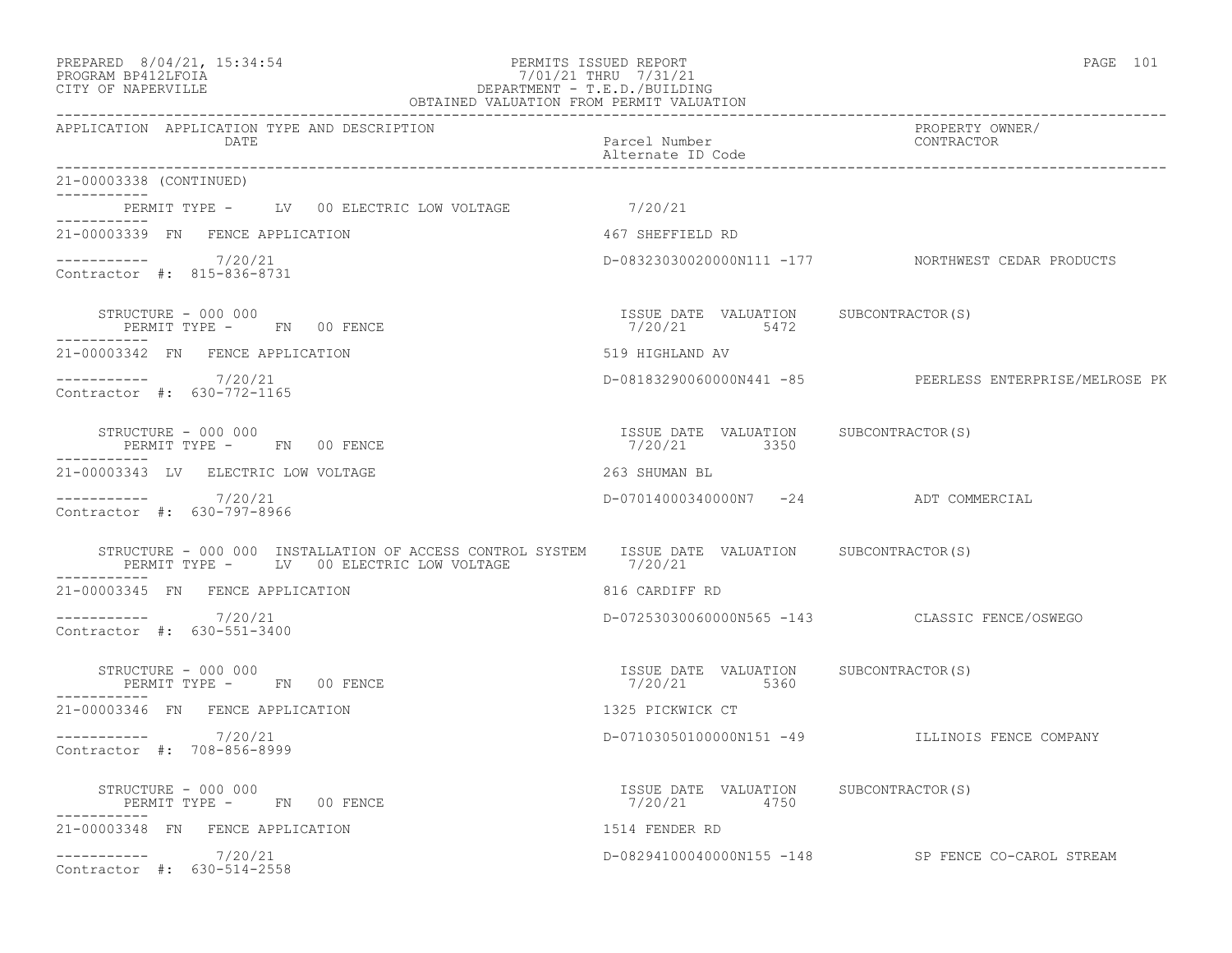| PREPARED 8/04/21, 15:34:54<br>PROGRAM BP412LFOIA<br>CITY OF NAPERVILLE<br>CITY OF NAPERVILLE<br>PEPARTMENT - T.E.D./BUILDING<br>OBTAINED VALUATION FROM PERMIT VALUATION                                                                                             |                                                        | PAGE 102                                                 |
|----------------------------------------------------------------------------------------------------------------------------------------------------------------------------------------------------------------------------------------------------------------------|--------------------------------------------------------|----------------------------------------------------------|
| APPLICATION APPLICATION TYPE AND DESCRIPTION<br>DATE                                                                                                                                                                                                                 | Parcel Number<br>Alternate ID Code                     | PROPERTY OWNER/<br>CONTRACTOR                            |
| 21-00003348 (CONTINUED)<br>-----------                                                                                                                                                                                                                               |                                                        |                                                          |
| STRUCTURE - 000 000<br>PERMIT TYPE - FN 00 FENCE                                                                                                                                                                                                                     | ISSUE DATE VALUATION SUBCONTRACTOR(S)<br>7/20/21 5560  |                                                          |
| 21-00003351 FN FENCE APPLICATION                                                                                                                                                                                                                                     | 1005 HYDE PARK LN                                      |                                                          |
| $--------- 7/20/21$<br>Contractor #: 815-392-1764                                                                                                                                                                                                                    |                                                        | D-08294010130000N465 -148 IDEAL FENCE / SANDWICH         |
| STRUCTURE - 000 000<br>PERMIT TYPE - FN 00 FENCE                                                                                                                                                                                                                     | ISSUE DATE VALUATION SUBCONTRACTOR(S)<br>7/27/21 3380  |                                                          |
| 21-00003353 FN FENCE APPLICATION                                                                                                                                                                                                                                     | 353 WAXWING AV                                         |                                                          |
| $--------- 7/20/21$<br>Contractor #: 847-438-3630                                                                                                                                                                                                                    | D-08303010090000N197 -145 PREMIER FENCE                |                                                          |
| STRUCTURE - 000 000<br>PERMIT TYPE - FN 00 FENCE<br>------------                                                                                                                                                                                                     | ISSUE DATE VALUATION SUBCONTRACTOR(S)<br>7/28/21 2884  |                                                          |
| 21-00003356 FN FENCE APPLICATION                                                                                                                                                                                                                                     | 1500 DEPAUL CT                                         |                                                          |
| $--------- 7/20/21$<br>Contractor #:                                                                                                                                                                                                                                 |                                                        | D-08283080010000N160 -149 CONTRACTOR MANAGEMENT SERVICES |
| STRUCTURE - 000 000<br>PERMIT TYPE - FN 00 FENCE<br>------------                                                                                                                                                                                                     | ISSUE DATE VALUATION SUBCONTRACTOR(S)<br>7/26/21 16000 |                                                          |
| 21-00003360 FN FENCE APPLICATION                                                                                                                                                                                                                                     | 2639 NEWTON AV                                         |                                                          |
| $--------- 7/20/21$<br>Contractor #: 630-933-9881                                                                                                                                                                                                                    |                                                        | W-01031100050000N1330-184 SP FENCE-WARRENVILLE           |
| STRUCTURE - 000 000<br>PERMIT TYPE - FN 00 FENCE                                                                                                                                                                                                                     | ISSUE DATE VALUATION SUBCONTRACTOR(S)<br>7/22/21 5180  |                                                          |
| 21-00003366 RPZ REVERSE PRESSURE ZONE/BACKFLOW PREVENTER 4212 HALIFAX CT                                                                                                                                                                                             |                                                        |                                                          |
| $--------- 7/20/21$<br>Contractor #: 815-436-5455                                                                                                                                                                                                                    |                                                        | W-01141100160000N843 -246 RAINMAKERS IRRIGATION          |
| STRUCTURE - 000 000 RPZ HEADS IN ROW<br>RUCTURE - 000 000 RPZ HEADS IN ROW                                  ISSUE DATE VALUATION     SUBCONTRACTOR(S)<br>PERMIT TYPE -     LSP 00 LAWN SPRINKLER RESIDENTIAL          7/21/21         4950     RAINMAKERS IRRIGATION |                                                        | RAINMAKERS IRRIGATION-ROMEOVIL                           |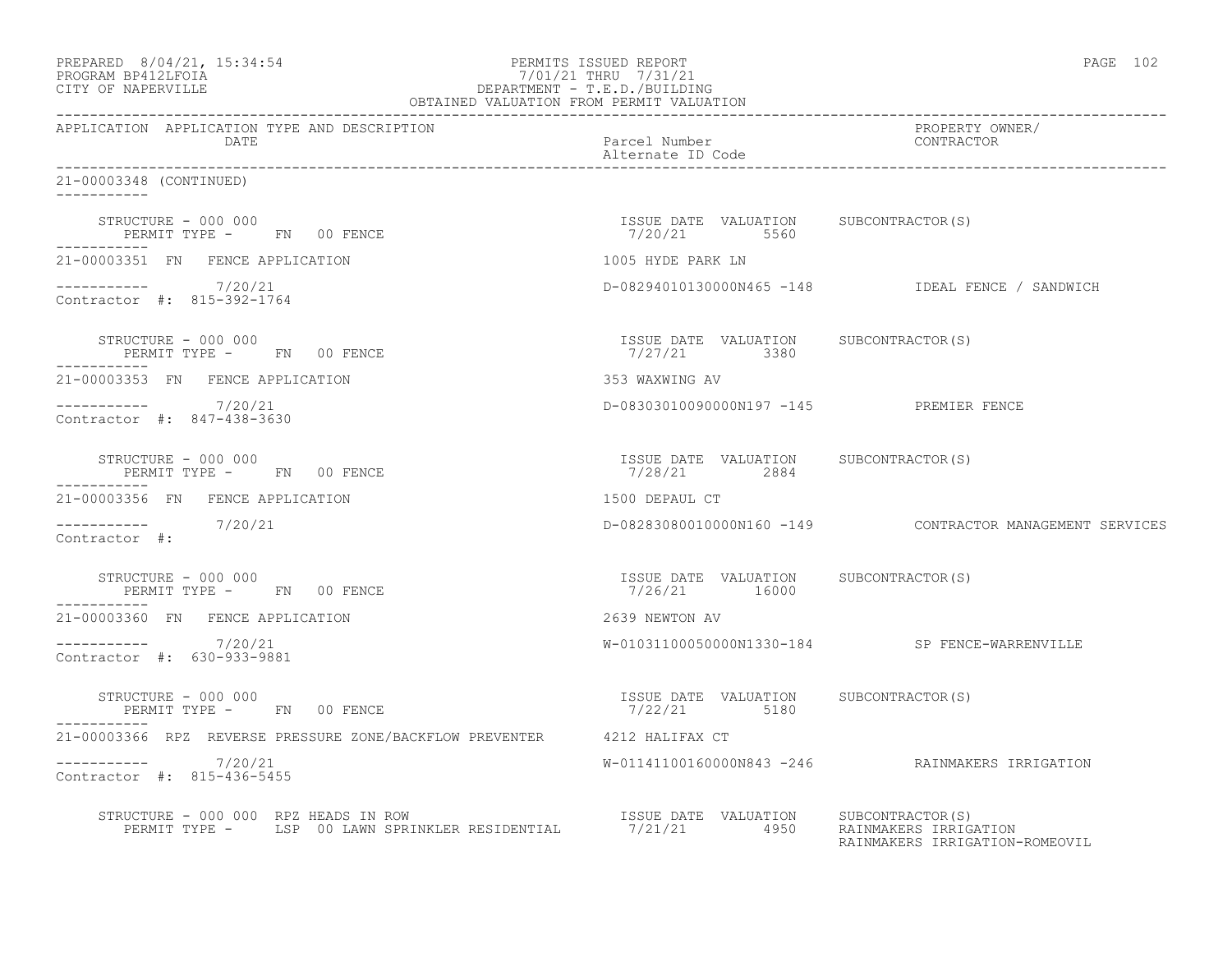### PREPARED 8/04/21, 15:34:54 PERMITS ISSUED REPORT PAGE 103 PROGRAM BP412LFOIA 7/01/21 THRU 7/31/21 CITY OF NAPERVILLE DEPARTMENT - T.E.D./BUILDING

| OBTAINED VALUATION FROM PERMIT VALUATION                                                                                                                                                                 |                                                                         |                                                    |
|----------------------------------------------------------------------------------------------------------------------------------------------------------------------------------------------------------|-------------------------------------------------------------------------|----------------------------------------------------|
| APPLICATION APPLICATION TYPE AND DESCRIPTION<br>DATE                                                                                                                                                     | Parcel Number<br>Alternate ID Code<br>--------------------------------- | PROPERTY OWNER/<br>CONTRACTOR                      |
| 21-00003368 RPZ REVERSE PRESSURE ZONE/BACKFLOW PREVENTER 1021 BRIERGATE DR                                                                                                                               |                                                                         |                                                    |
| $--------$ 7/20/21<br>Contractor #: 630-557-0246                                                                                                                                                         | D-07114030970000N587 -52 STRANG INC                                     |                                                    |
| STRUCTURE - 000 000 RPZ NO ROW<br>RUCTURE - 000 000 RPZ NO ROW<br>PERMIT TYPE - LSP 00 LAWN SPRINKLER RESIDENTIAL 7/27/21 4300 STRANG INC<br>___________                                                 |                                                                         | J&R HERRA, INC                                     |
| 21-00003370 TENT TENTS                                                                                                                                                                                   | 1801 N NAPER BL                                                         |                                                    |
| $--------- 7/20/21$<br>Contractor #: 708-485-8010                                                                                                                                                        | D-08053000110000N162 -27 MARQUEE EVENTS                                 |                                                    |
| STRUCTURE - 000 000 1 TENT 8/29/21-8/31/21<br>PERMIT TYPE - TENT 00 TENT PERMIT - 1/28/21 128/21                                                                                                         |                                                                         |                                                    |
| 21-00003371 RPZ REVERSE PRESSURE ZONE/BACKFLOW PREVENTER 22 N COLUMBIA ST                                                                                                                                |                                                                         |                                                    |
| -----------    7/20/21<br>Contractor #: 815-385-5599                                                                                                                                                     |                                                                         | D-08184040020000N442 -86 WATER WORKS INC-JOHNSBURG |
| TRUCTURE - 000 000 RPZ NO ROW<br>PERMIT TYPE - LSP 00 LAWN SPRINKLER RESIDENTIAL 7/22/21 5250 WATER MATER TO JOHNSBURG<br>STRUCTURE - 000 000 RPZ NO ROW                                                 |                                                                         | ENGLAND PLUMBING                                   |
| 21-00003372 DRWY DRIVEWAY NEW AND ALTERATIONS                                                                                                                                                            | 4131 ALFALFA LN                                                         |                                                    |
| $--------- 7/20/21$<br>Contractor #: 630-350-7717                                                                                                                                                        |                                                                         | W-01152090010000N1067-245 TMW ENTERPRISE PAVING    |
| STRUCTURE - 000 000 R/R ASPHALT DRWY/APRON ISSUE DATE VALUATION SUBCONTRACTOR(S)<br>PERMIT TYPE - DRWY 00 DRIVEWAY ADDITION/ALTERATION 7/21/21 4100<br>ROW 00 RIGHT OF WAY PERMIT 7/21/21<br>----------- |                                                                         |                                                    |
| 21-00003376 DRWY DRIVEWAY NEW AND ALTERATIONS 2519 FAIRBANKS CT                                                                                                                                          |                                                                         |                                                    |
| $--------$ 7/20/21<br>Contractor #: 630-790-7483                                                                                                                                                         | D-07271070120000N757 -124 ALLRITE PAVING                                |                                                    |
| STRUCTURE - 000 000 R/R ASPHALT DRWY/AP<br>------------                                                                                                                                                  |                                                                         |                                                    |
| 21-00003377 OCCI OCCUPANCY INSPECTION                                                                                                                                                                    | 704 S ROUTE 59                                                          |                                                    |
| -----------    7/21/21<br>Contractor #:                                                                                                                                                                  |                                                                         | D-07223000360000N1134-109 OWNER/CONTRACTOR         |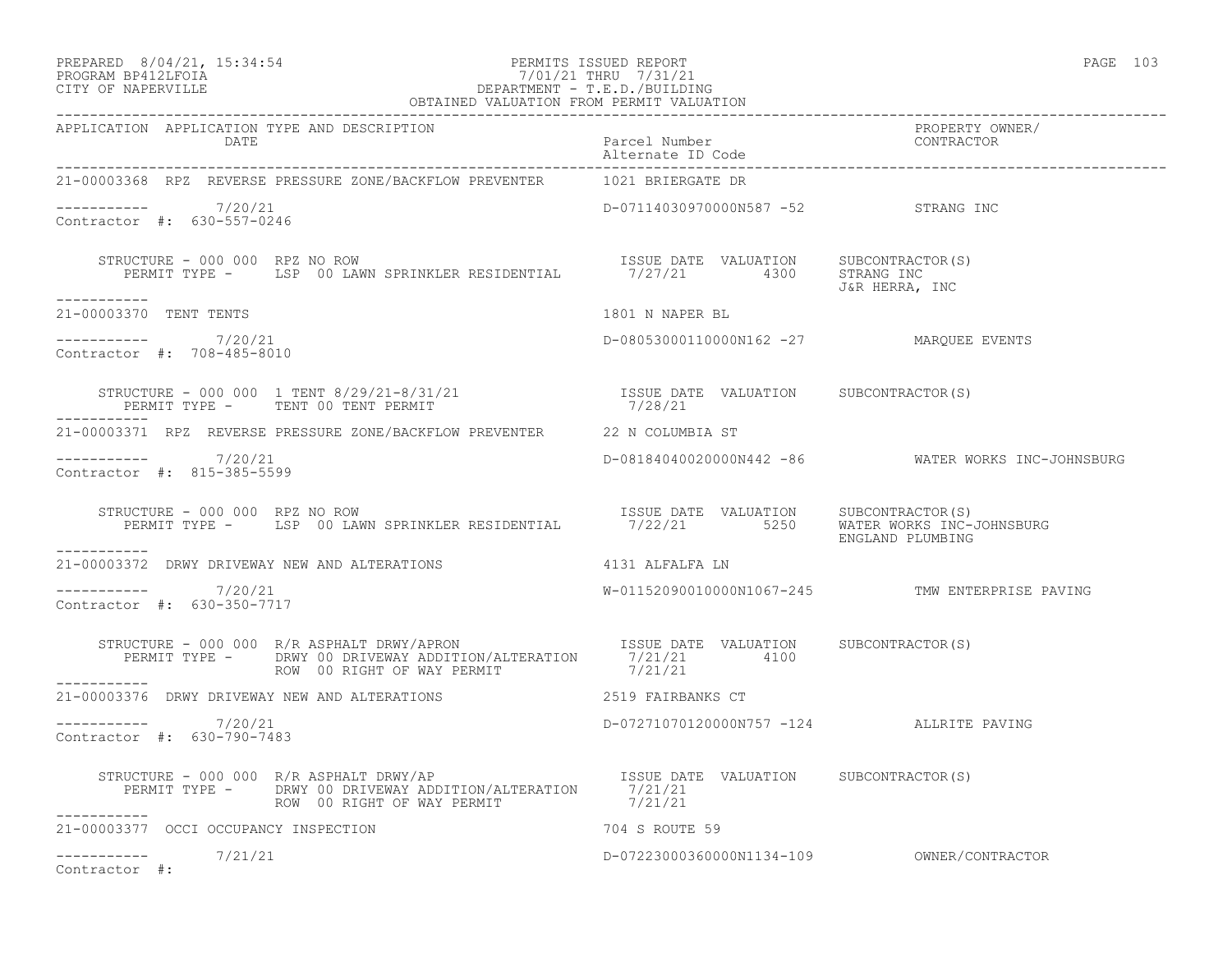## PREPARED 8/04/21, 15:34:54 PERMITS ISSUED REPORT<br>PROGRAM BP412LFOIA PAGE 104 PROGRAM PROGRAM PROGRAM PROGRAM PAGE 104 PROGRAM BP412LFOIA 7/01/21 THRU 7/31/21 CITY OF NAPERVILLE DEPARTMENT - T.E.D./BUILDING

| OBTAINED VALUATION FROM PERMIT VALUATION                                                                                                                                                                                                                                 |                                                       |                                                |
|--------------------------------------------------------------------------------------------------------------------------------------------------------------------------------------------------------------------------------------------------------------------------|-------------------------------------------------------|------------------------------------------------|
| APPLICATION APPLICATION TYPE AND DESCRIPTION<br>DATE                                                                                                                                                                                                                     | Parcel Number<br>Alternate ID Code                    | PROPERTY OWNER/<br>CONTRACTOR                  |
| 21-00003377 (CONTINUED)<br>___________                                                                                                                                                                                                                                   |                                                       |                                                |
| STRUCTURE - 000 000 BRAZILIAN HARVEST FESTIVAL                     ISSUE DATE VALUATION      SUBCONTRACTOR(S)                                                                                                                                                            |                                                       |                                                |
| 21-00003380 DRWY DRIVEWAY NEW AND ALTERATIONS 46 1617 ABBY DR                                                                                                                                                                                                            |                                                       |                                                |
| $--------- 7/21/21$<br>Contractor #: 630-213-9540                                                                                                                                                                                                                        |                                                       | D-07102080250000N575 -35 FORTIS GROUND WERKS   |
| STRUCTURE - 000 000 R/R CONCRETE DRWY/PR WALK/PUB WALK/AP ISSUE DATE VALUATION SUBCONTRACTOR(S)<br>PERMIT TYPE - DRWY 00 DRIVEWAY ADDITION/ALTERATION 7/21/21 8465 FORTIS GROUND WERKS<br>ROW 00 RIGHT OF WAY PERMIT 7/21/21 8465 FO<br><u> 2000 - 2000 - 20</u> 00 - 20 |                                                       |                                                |
| 21-00003385 FN FENCE APPLICATION                                                                                                                                                                                                                                         | 408 LAMPWICK CT                                       |                                                |
| $--------- 7/21/21$<br>Contractor #: 630-736-1260                                                                                                                                                                                                                        | D-08063060240000N173 -25 ST. JOSEPH L&A               |                                                |
| STRUCTURE - 000 000<br>PERMIT TYPE - FN 00 FENCE<br>. _ _ _ _ _ _ _ _ _ _                                                                                                                                                                                                | ISSUE DATE VALUATION SUBCONTRACTOR(S)<br>7/21/21      |                                                |
| 21-00003386 FN FENCE APPLICATION                                                                                                                                                                                                                                         | 2332 KENTUCK CT                                       |                                                |
| $--------- 7/21/21$<br>Contractor #: 630-551-3400                                                                                                                                                                                                                        |                                                       | W-01154070300000N979 -260 CLASSIC FENCE/OSWEGO |
| STRUCTURE - 000 000<br>PERMIT TYPE - FN 00 FENCE                                                                                                                                                                                                                         | ISSUE DATE VALUATION SUBCONTRACTOR(S)<br>7/23/21 6750 |                                                |
| 21-00003389 FN FENCE APPLICATION                                                                                                                                                                                                                                         | 1572 CLEMSON DR                                       |                                                |
| $--------- 7/21/21$<br>Contractor #: 630-933-9881                                                                                                                                                                                                                        |                                                       | D-08283040010000N160 -149 SP FENCE-WARRENVILLE |
| STRUCTURE - 000 000<br>PERMIT TYPE - FN 00 FENCE                                                                                                                                                                                                                         | ISSUE DATE VALUATION SUBCONTRACTOR(S)<br>7/27/21 7656 |                                                |
| 21-00003391 FN FENCE APPLICATION                                                                                                                                                                                                                                         | 1145 CATHERINE AV                                     |                                                |
| $--------- 7/21/21$<br>Contractor #: 630-584-7710                                                                                                                                                                                                                        | D-08173020270000N419 -87 PEERLESS FENCE               |                                                |
| STRUCTURE - 000 000<br>PERMIT TYPE - FN 00 FENCE                                                                                                                                                                                                                         | ISSUE DATE VALUATION SUBCONTRACTOR(S)<br>7/23/21 3550 |                                                |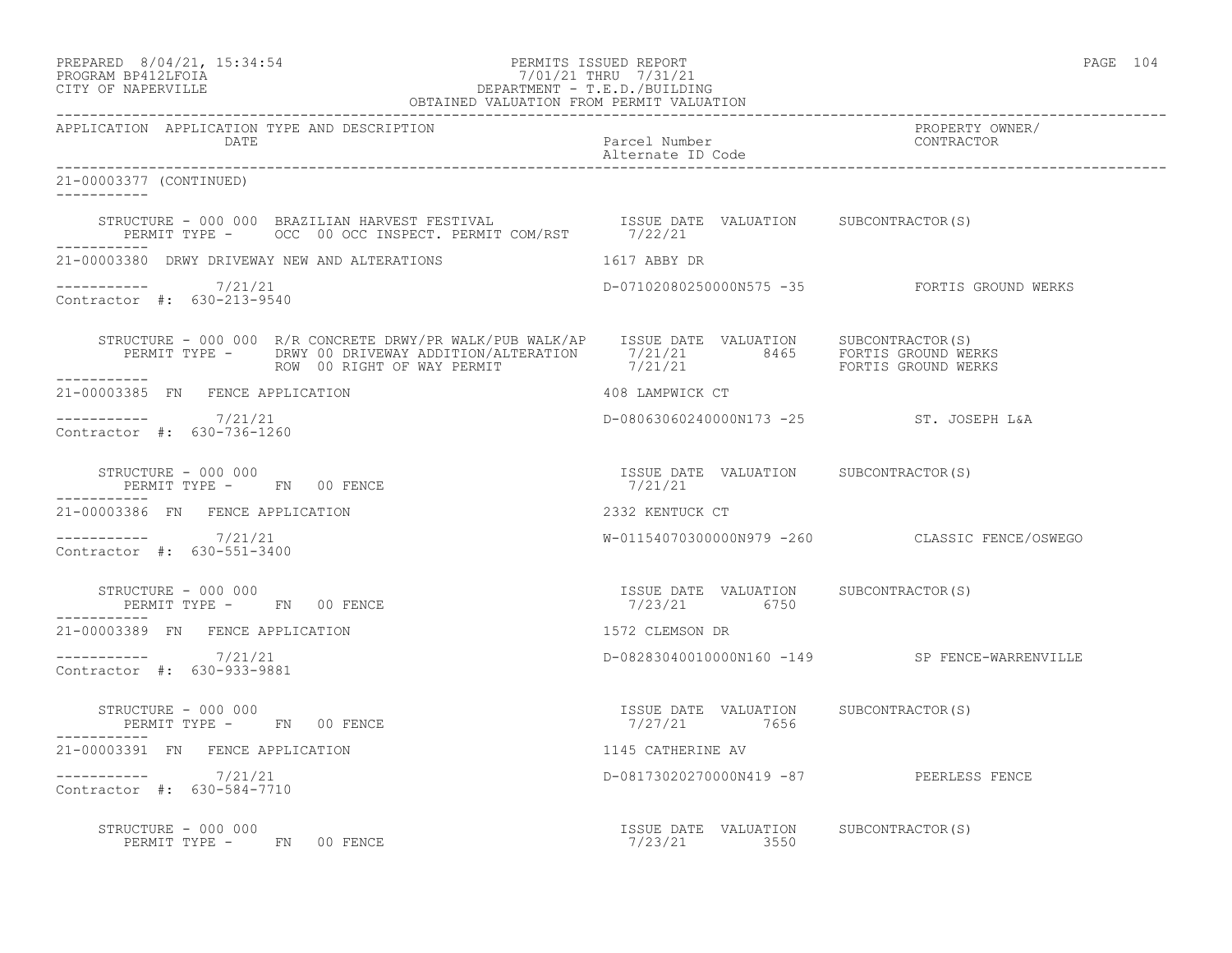## PREPARED 8/04/21, 15:34:54 PERMITS ISSUED REPORT PAGE 105 PROGRAM BP412LFOIA 7/01/21 THRU 7/31/21 CITY OF NAPERVILLE DEPARTMENT - T.E.D./BUILDING

| PAGE |  |
|------|--|
|      |  |

| OBTAINED VALUATION FROM PERMIT VALUATION                                                                                                                                                                                                         |                                                       |                                                     |
|--------------------------------------------------------------------------------------------------------------------------------------------------------------------------------------------------------------------------------------------------|-------------------------------------------------------|-----------------------------------------------------|
| APPLICATION APPLICATION TYPE AND DESCRIPTION<br>DATE                                                                                                                                                                                             | Parcel Number<br>Alternate ID Code                    | PROPERTY OWNER/<br>CONTRACTOR                       |
| 21-00003395 TENT TENTS                                                                                                                                                                                                                           | 500 JACKSON AV                                        |                                                     |
| -----------     7/21/21<br>Contractor #: 847-673-4100                                                                                                                                                                                            |                                                       | D-07133200100000N619 -83 LAKESHORE ATHLETIC SERVICE |
|                                                                                                                                                                                                                                                  |                                                       |                                                     |
| 21-00003399 DRWY DRIVEWAY NEW AND ALTERATIONS THE STATE STATE STATE ON STATE IN                                                                                                                                                                  |                                                       |                                                     |
| -----------     7/22/21<br>Contractor #: 630-296-4175                                                                                                                                                                                            |                                                       | W-01113120290000N1101-231 NAPERVILLE PAVING         |
| ROW 00 RIGHT OF WAY PERMIT<br><u> Liste Liste List</u> er                                                                                                                                                                                        | 7/23/21                                               |                                                     |
| 21-00003400 FN FENCE APPLICATION                                                                                                                                                                                                                 | 2055 HOLLOW BEND CT                                   |                                                     |
| ----------- 7/22/21<br>Contractor #: 815-744-9390                                                                                                                                                                                                |                                                       | D-08284171080000N693 -150 CEDAR MILL FENCE COMPANY  |
| STRUCTURE - 000 000<br>PERMIT TYPE - FN 00 FENCE                                                                                                                                                                                                 | ISSUE DATE VALUATION SUBCONTRACTOR(S)<br>7/26/21 6300 |                                                     |
| 21-00003402 SITE SITE DEVELOPMENT                                                                                                                                                                                                                | 3704 111TH ST                                         |                                                     |
| $--------$ 7/22/21<br>Contractor $\#$ :                                                                                                                                                                                                          |                                                       |                                                     |
| STRUCTURE - 000 000<br>PERMIT TYPE - SITE 00 SITE DEVELOPMENT                                                                                                                                                                                    | ISSUE DATE VALUATION SUBCONTRACTOR(S)<br>7/22/21      |                                                     |
| 21-00003403 DRWY DRIVEWAY NEW AND ALTERATIONS THE RESERVED SET 2519 NOTTINGHAM LN                                                                                                                                                                |                                                       |                                                     |
| $-$ --------- $7/22/21$<br>Contractor #: 630-406-7709                                                                                                                                                                                            |                                                       | W-01011170040000N735 -188 GLEN GALIS CONCRETE CONT. |
| STRUCTURE - 000 000 R/R ASP TO CON DRWY/AP/FDW/SYW ISSUE DATE VALUATION SUBCONTRACTOR(S)<br>PERMIT TYPE - DRWY 00 DRIVEWAY ADDITION/ALTERATION 7/23/21 GLEN GALIS CONCRETE CONT.<br>ROW 00 RIGHT OF WAY PERMIT 7/23/21 GLEN GALIS CONCRETE CONT. |                                                       |                                                     |
| 21-00003404 SITE SITE DEVELOPMENT                                                                                                                                                                                                                | 2807 S WASHINGTON ST #01                              |                                                     |
| ----------- 7/22/21<br>Contractor #:                                                                                                                                                                                                             |                                                       |                                                     |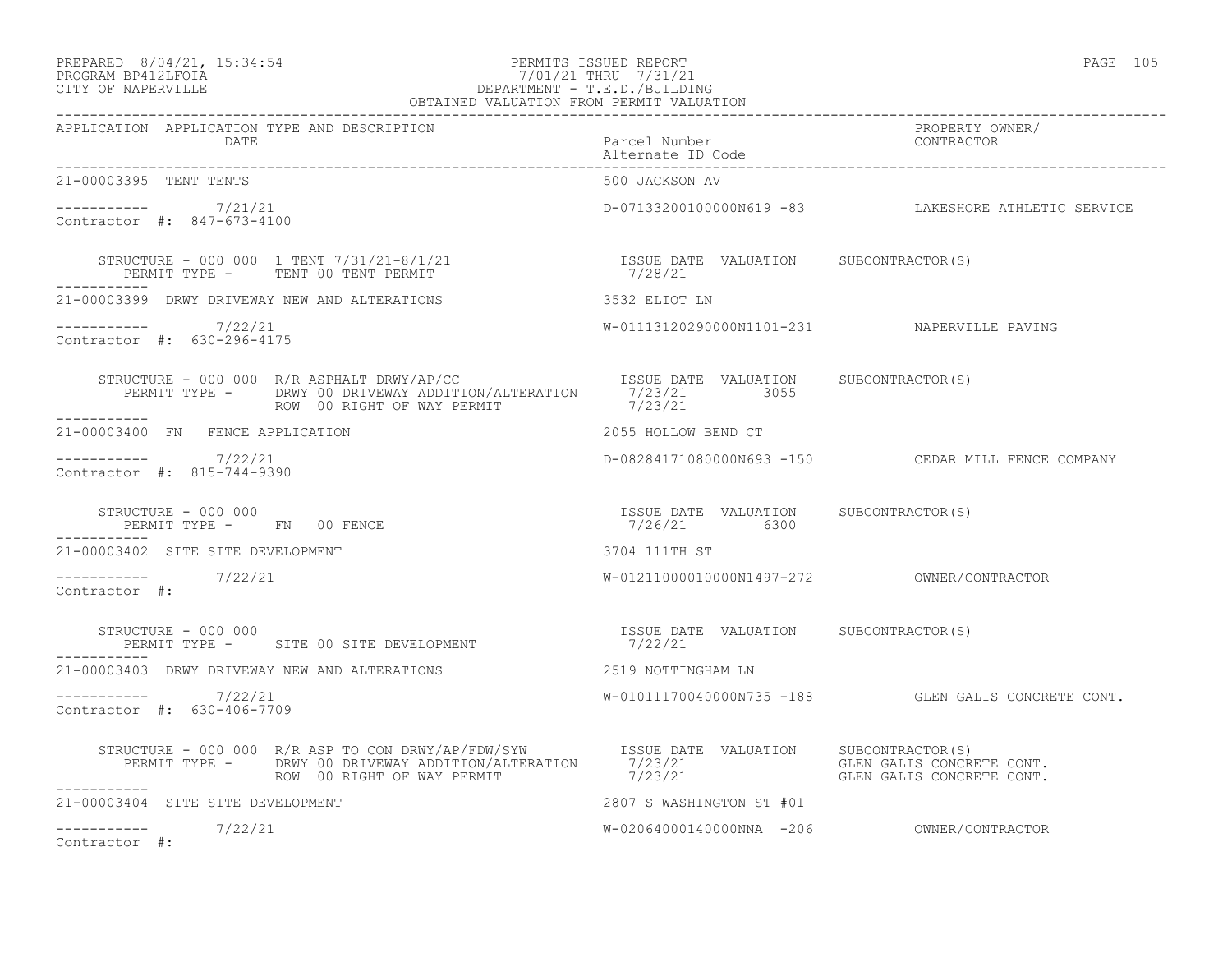| PREPARED             | $8/04/21$ , $15:34:54$ |  |
|----------------------|------------------------|--|
| גד∩ם זר11תם ווגם∩חםם |                        |  |

## PREPARED 8/04/21, 15:34:54 PERMITS ISSUED REPORT PAGE 106 PROGRAM BP412LFOIA 7/01/21 THRU 7/31/21 CITY OF NAPERVILLE DEPARTMENT - T.E.D./BUILDING

| OBTAINED VALUATION FROM PERMIT VALUATION                                                                                                                                                                                                                                                                                               |                                                        |                                                        |
|----------------------------------------------------------------------------------------------------------------------------------------------------------------------------------------------------------------------------------------------------------------------------------------------------------------------------------------|--------------------------------------------------------|--------------------------------------------------------|
| APPLICATION APPLICATION TYPE AND DESCRIPTION<br>DATE                                                                                                                                                                                                                                                                                   | Parcel Number<br>Alternate ID Code                     | PROPERTY OWNER/<br>CONTRACTOR                          |
| 21-00003404 (CONTINUED)<br>___________                                                                                                                                                                                                                                                                                                 |                                                        |                                                        |
| STRUCTURE - 000 000<br>PERMIT TYPE - SITE 00 SITE DEVELOPMENT 1/22/21<br>STRUCTURE - 000 000                                                                                                                                                                                                                                           |                                                        |                                                        |
| 21-00003405 DRWY DRIVEWAY NEW AND ALTERATIONS 631 RAINTREE DR                                                                                                                                                                                                                                                                          |                                                        |                                                        |
| $--------- 7/22/21$<br>Contractor #: 630-406-7709                                                                                                                                                                                                                                                                                      |                                                        | D-07234120260000N673 -112 GLEN GALIS CONCRETE CONT.    |
| STRUCTURE - 000 000 R/R ASP TO CON DRWY/AP (S) STRUCTURE VALUATION SUBCONTRACTOR(S)<br>STRUCTURE - 000 000 K/K ASP TO CON DRWI/AF<br>PERMIT TYPE - DRWY 00 DRIVEWAY ADDITION/ALTERATION 7/23/21 GLEN GALIS CONCRETE CONT.<br>ROW 00 RIGHT OF WAY PERMIT 7/23/21 6LEN GALIS CONCRETE CONT.<br>ROW 00 RIGHT OF WAY PERMIT<br>___________ |                                                        |                                                        |
| 21-00003406 FN FENCE APPLICATION                                                                                                                                                                                                                                                                                                       | 2339 SIMSBURY CT                                       |                                                        |
| ----------- 7/22/21<br>Contractor #: 630-933-9881                                                                                                                                                                                                                                                                                      |                                                        | W-01032040150000N1285-185 SP FENCE-WARRENVILLE         |
| STRUCTURE - 000 000<br>PERMIT TYPE - FN 00 FENCE                                                                                                                                                                                                                                                                                       | ISSUE DATE VALUATION SUBCONTRACTOR (S)<br>7/23/21 7300 |                                                        |
|                                                                                                                                                                                                                                                                                                                                        |                                                        |                                                        |
| ----------- 7/23/21<br>Contractor #: 630-213-9540                                                                                                                                                                                                                                                                                      |                                                        | D-07233090140000N1131-111 FORTIS GROUND WERKS          |
| STRUCTURE - 000 000 R/R ASP TO CON DRWY/AP/PUBW ISSUE DATE VALUATION SUBCONTRACTOR(S)<br>PERMIT TYPE - DRWY 00 DRIVEWAY ADDITION/ALTERATION 7/27/21 6620 FORTIS GROUND WERKS<br>------- ROW 00 RIGHT OF WAY PERMIT 7/27/21 FORTIS GR                                                                                                   |                                                        |                                                        |
| 21-00003417 FN FENCE APPLICATION                                                                                                                                                                                                                                                                                                       | 1857 PADDINGTON AV                                     |                                                        |
| $--------- 7/23/21$<br>Contractor #: 630-971-1034                                                                                                                                                                                                                                                                                      | D-07103020270000N98 -49 NORTHWEST FENCE                |                                                        |
|                                                                                                                                                                                                                                                                                                                                        |                                                        |                                                        |
| 21-00003419 FN FENCE APPLICATION                                                                                                                                                                                                                                                                                                       | 2270 MASSACHUSETTS AV                                  |                                                        |
| $--------- 7/23/21$<br>Contractor #: 224-220-1042                                                                                                                                                                                                                                                                                      |                                                        | W-01012040060000N368 -189 CEDAR MOUNTAIN FENCE COMPANY |
| STRUCTURE - 000 000                                                                                                                                                                                                                                                                                                                    | ISSUE DATE VALUATION SUBCONTRACTOR(S)                  |                                                        |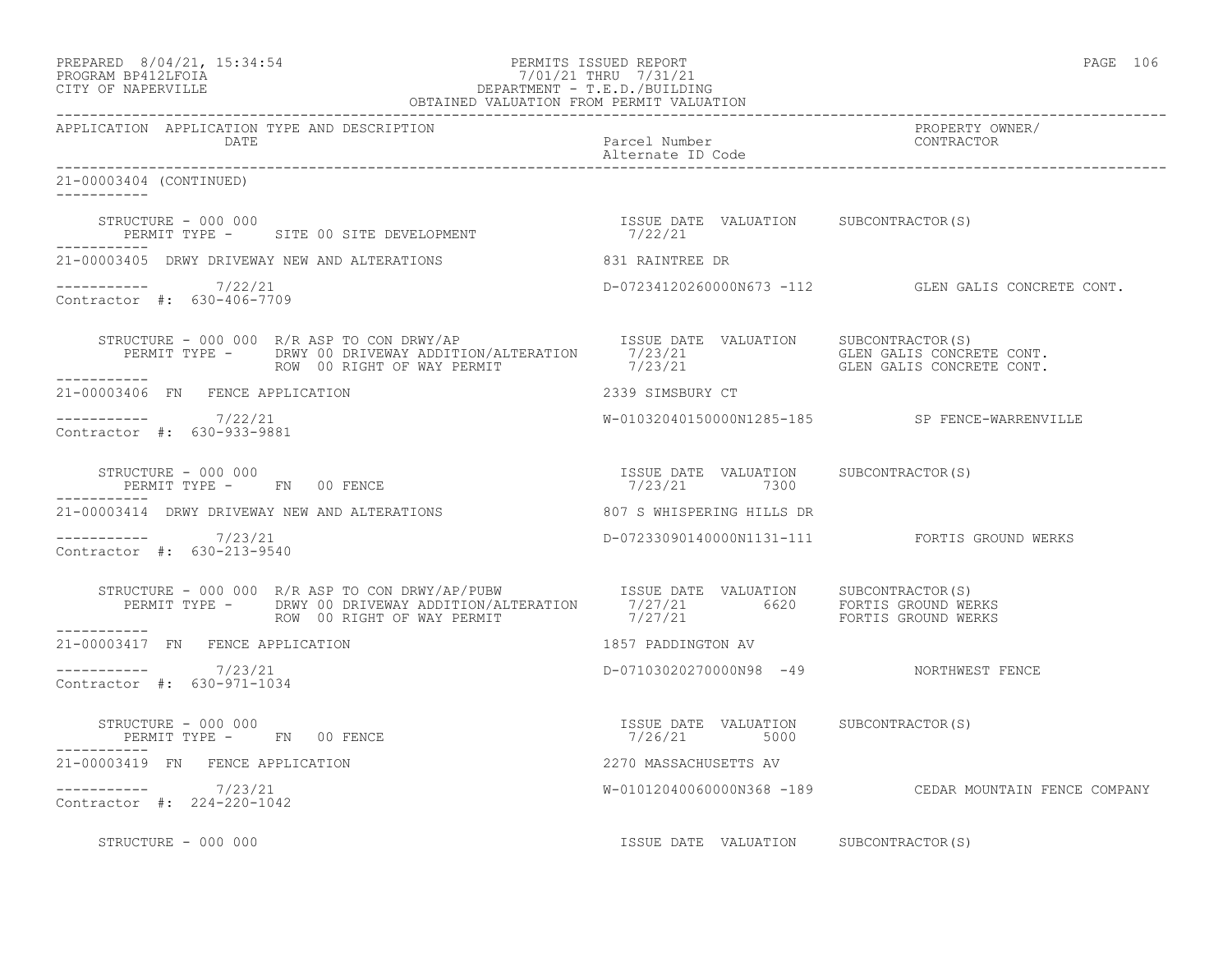## PREPARED 8/04/21, 15:34:54 PERMITS ISSUED REPORT PAGE 107 PROGRAM BP412LFOIA 7/01/21 THRU 7/31/21 CITY OF NAPERVILLE DEPARTMENT - T.E.D./BUILDING

| OBTAINED VALUATION FROM PERMIT VALUATION                                                                                                                           |                                           |                                                         |
|--------------------------------------------------------------------------------------------------------------------------------------------------------------------|-------------------------------------------|---------------------------------------------------------|
| APPLICATION APPLICATION TYPE AND DESCRIPTION<br>DATE                                                                                                               | Parcel Number<br>Alternate ID Code        | PROPERTY OWNER/<br>CONTRACTOR                           |
| 21-00003419 (CONTINUED)<br>___________                                                                                                                             |                                           |                                                         |
| PERMIT TYPE - FN 00 FENCE                                                                                                                                          | $7/28/21$ 6350                            |                                                         |
| 21-00003420 RPZ REVERSE PRESSURE ZONE/BACKFLOW PREVENTER 3315 EMPRESS DR                                                                                           |                                           |                                                         |
| ----------- 7/23/21<br>Contractor #: 815-436-5455                                                                                                                  |                                           | W-01082000000037N1808-211 RAINMAKERS IRRIGATION         |
| STRUCTURE - 000 000 RPZ HEADS IN RO<br>PERMIT TYPE - LSP 00 LAWN SPRINKLER RESIDENTIAL 7/26/21 6750 RAINMAKERS IRRIGATION<br>------------                          |                                           | RAINMAKERS IRRIGATION & MAINT                           |
| 21-00003422 FN FENCE APPLICATION                                                                                                                                   | 1820 HILLTOP CT                           |                                                         |
| $--------- 7/23/21$<br>Contractor #: 630-551-3400                                                                                                                  |                                           | D-08324020440000N324 -178 CLASSIC FENCE/OSWEGO          |
| $\begin{tabular}{lcccccc} \texttt{STRUCTURE} & - & 000 & 000 & & & & & & \\ \texttt{PERMIT TYPE} & - & \texttt{FN} & 00 & \texttt{FENCE} & & & & \\ \end{tabular}$ |                                           |                                                         |
| 21-00003429 PPA PLUMBING PERMIT                                                                                                                                    | 612 STAUNTON RD                           |                                                         |
| $--------- 7/26/21$<br>Contractor #: 630-759-8999                                                                                                                  |                                           | D-08323120110000N107 -177 COURTESY PLUMBING & SERVICES, |
| STRUCTURE - 000 000 EMERGENCY SEWER/WATER REPAIR TSSUE DATE VALUATION SUBCONTRACTOR(S)<br>PERMIT TYPE - SEW 00 SEWER/WATER REPAIR OR REPLACE 7/26/21               |                                           | COURTESY PLUMBING & SERVICES,                           |
| 21-00003431 DRWY DRIVEWAY NEW AND ALTERATIONS                                                                                                                      | 927 ROCK SPRING RD                        |                                                         |
| ----------- 7/26/21<br>Contractor #: 708-337-6100                                                                                                                  | W-01011030310000N766 -188 DANE BASINGER   |                                                         |
| STRUCTURE - 000 000 R/R ASPHALT DRWY/AP<br>PERMIT TYPE - DRWY 00 DRIVEWAY ADDITION/ALTERATION 7/28/21 3200<br>7/28/21 3200<br>ROW 00 RIGHT OF WAY PERMIT           | 7/28/21                                   |                                                         |
| ------------<br>21-00003434 OCCI OCCUPANCY INSPECTION                                                                                                              | 111 E JEFFERSON AV #02                    |                                                         |
| 7/26/21<br>___________<br>Contractor #:                                                                                                                            |                                           |                                                         |
| STRUCTURE – 000 000 INLANTA MORTGAGE INC<br>PERMIT TYPE – OCC 00 OCC INSPECT. PERMIT COM/RST 1/28/21<br>STRUCTURE - 000 000 INLANTA MORTGAGE INC                   |                                           |                                                         |
| 21-00003439 RPZ REVERSE PRESSURE ZONE/BACKFLOW PREVENTER 1190 S NAPER BL HM                                                                                        |                                           |                                                         |
| 7/26/21<br>Contractor #: 630-910-0234                                                                                                                              | D-08292070010000N143 -133 MARS IRRIGATION |                                                         |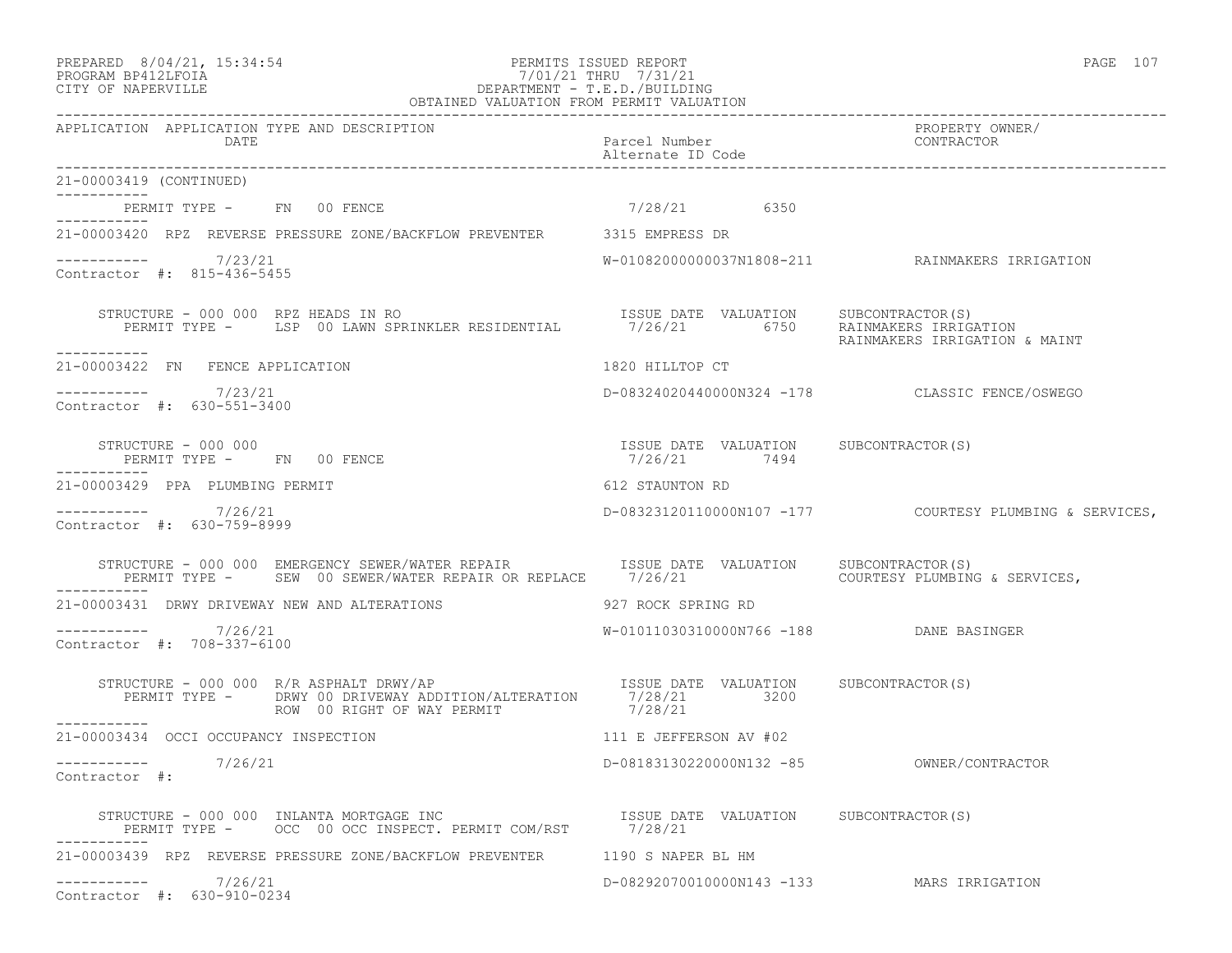| PREPARED            | $8/04/21$ , $15:34:54$ |  |
|---------------------|------------------------|--|
| DDOOD3M DD410T DOT3 |                        |  |

## PREPARED 8/04/21, 15:34:54 PERMITS ISSUED REPORT PAGE 108 PROGRAM BP412LFOIA 7/01/21 THRU 7/31/21 CITY OF NAPERVILLE DEPARTMENT - T.E.D./BUILDING

| OBTAINED VALUATION FROM PERMIT VALUATION             |                                                        |                                                          |  |  |
|------------------------------------------------------|--------------------------------------------------------|----------------------------------------------------------|--|--|
| APPLICATION APPLICATION TYPE AND DESCRIPTION<br>DATE | Parcel Number<br>Alternate ID Code                     | PROPERTY OWNER/<br>CONTRACTOR                            |  |  |
| 21-00003439 (CONTINUED)                              |                                                        |                                                          |  |  |
| STRUCTURE - 000 000 RPZ NO ROW                       |                                                        | MARS IRRIGATION, INC                                     |  |  |
| -----------<br>21-00003450 FN FENCE APPLICATION      | 748 S JULIAN ST                                        |                                                          |  |  |
| ----------    7/26/21<br>Contractor #:               |                                                        | D-08192200200000N1341-101 CONTRACTOR MANAGEMENT SERVICES |  |  |
| STRUCTURE - 000 000<br>PERMIT TYPE - FN 00 FENCE     | ISSUE DATE VALUATION SUBCONTRACTOR(S)<br>7/27/21 6700  |                                                          |  |  |
| 21-00003455 FN FENCE APPLICATION                     | 1919 RIDGEFIELD LN                                     |                                                          |  |  |
| $--------- 7/27/21$<br>Contractor #: 630-551-3400    |                                                        | D-08313090270000N177 -175 CLASSIC FENCE/OSWEGO           |  |  |
| STRUCTURE - 000 000<br>PERMIT TYPE - FN 00 FENCE     | ISSUE DATE VALUATION SUBCONTRACTOR(S)<br>7/27/21 4290  |                                                          |  |  |
| 21-00003456 FN FENCE APPLICATION                     | 740 W BAUER RD                                         |                                                          |  |  |
| ----------- 7/27/21<br>Contractor #:                 |                                                        | D-07121040090000N583 -38 CONTRACTOR MANAGEMENT SERVICES  |  |  |
| STRUCTURE - 000 000<br>PERMIT TYPE - FN 00 FENCE     | ISSUE DATE VALUATION SUBCONTRACTOR(S)<br>7/27/21 12650 |                                                          |  |  |
| 21-00003457 FN FENCE APPLICATION                     | 217 E 14TH AV                                          |                                                          |  |  |
| $--------- 7/27/21$<br>Contractor #:                 |                                                        | D-08071040100000N363 -40 CONTRACTOR MANAGEMENT SERVICES  |  |  |
| STRUCTURE - 000 000<br>PERMIT TYPE - FN 00 FENCE     | ISSUE DATE VALUATION SUBCONTRACTOR(S)<br>7/27/21 12150 |                                                          |  |  |
| 21-00003476 FN FENCE APPLICATION                     | 2008 MAPLEWOOD CR                                      |                                                          |  |  |
| $--------- 7/27/21$<br>Contractor #: 630-933-9881    |                                                        | D-07094110410000N557 -48 SP FENCE-WARRENVILLE            |  |  |
| STRUCTURE - 000 000<br>PERMIT TYPE - FN 00 FENCE     | ISSUE DATE VALUATION SUBCONTRACTOR(S)<br>7/28/21 6846  |                                                          |  |  |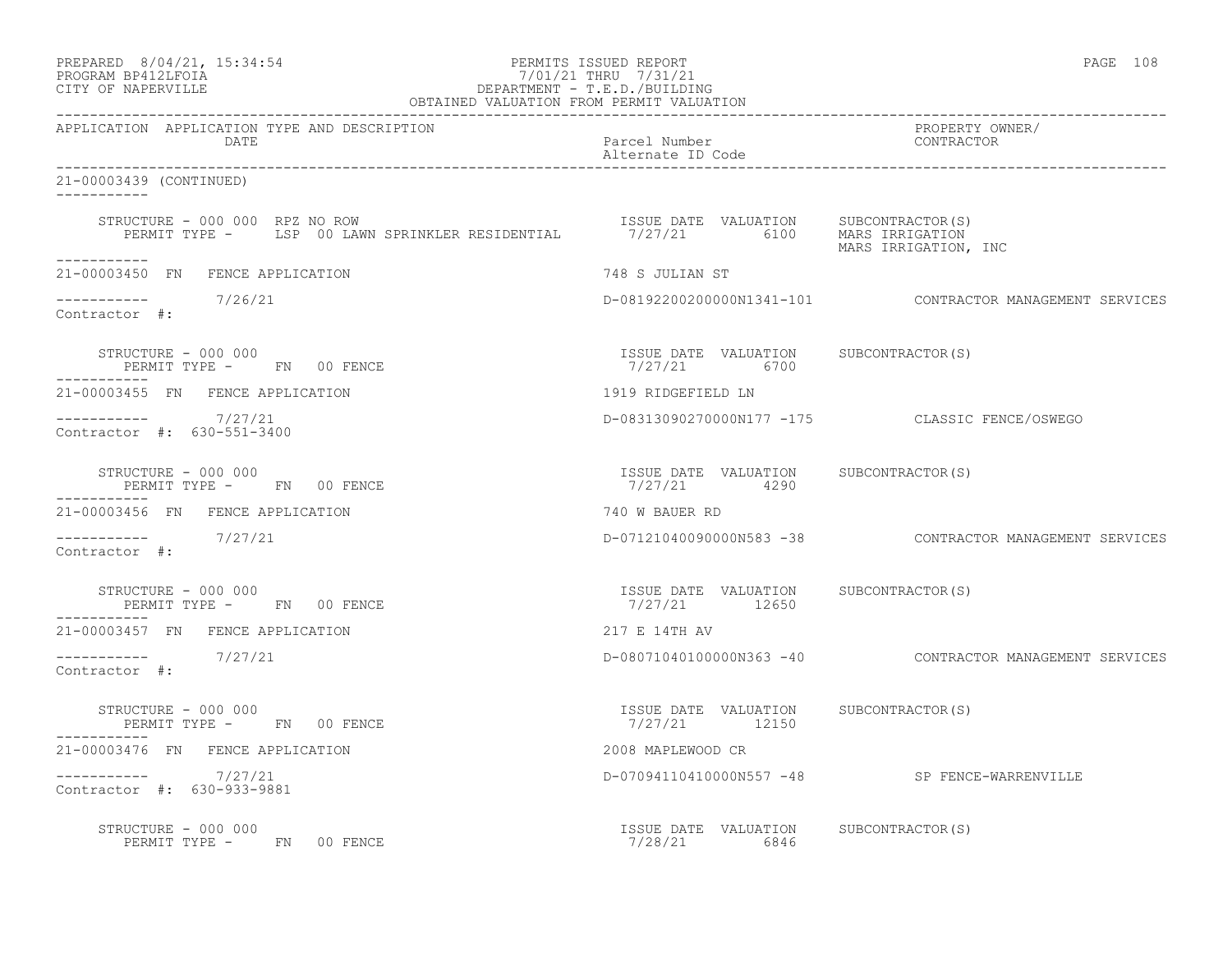### PREPARED 8/04/21, 15:34:54 PERMITS ISSUED REPORT<br>PROGRAM BP412LFOIA PAGE 109 7/01/21 THRU 7/31/21 PROGRAM BP412LFOIA 7/01/21 THRU 7/31/21 CITY OF NAPERVILLE DEPARTMENT - T.E.D./BUILDING OBTAINED VALUATION FROM PERMIT VALUATION

| APPLICATION TYPE AND DESCRIPTION<br>APPLICATION<br>DATE                            | Parcel Number<br>Alternate ID Code      | PROPERTY OWNER/<br>CONTRACTOR |
|------------------------------------------------------------------------------------|-----------------------------------------|-------------------------------|
| 21-00003496 TENT TENTS                                                             | 2255 MONARCH DR                         |                               |
| 7/28/21<br>Contractor #: 630-690-8500                                              | D-07031040020000N1539-4 BIG TENT EVENTS |                               |
| STRUCTURE - 000 000 1 TENT 7/29/21-7/30/21<br>TENT 00 TENT PERMIT<br>PERMIT TYPE - | ISSUE DATE VALUATION<br>7/29/21         | SUBCONTRACTOR(S)              |
| 21-00003536<br>GBP<br>GREENER BUSINESS PROGRAM                                     | 2727 W DIEHL RD                         |                               |
| 7/30/21<br>Contractor #:                                                           | D-07043020090000N1368-16                | OWNER/CONTRACTOR              |
| STRUCTURE - 000 000<br>PERMIT TYPE - GBP 00 GREENER BUSINESS PROGRAM               | ISSUE DATE<br>VALUATION<br>7/30/21      | SUBCONTRACTOR(S)              |
| TOTAL PERMITS ISSUED<br>770 TOTAL PERMITS HELD                                     | $\circ$                                 |                               |
| 0<br>TOTAL PERMIT VALUATION                                                        |                                         |                               |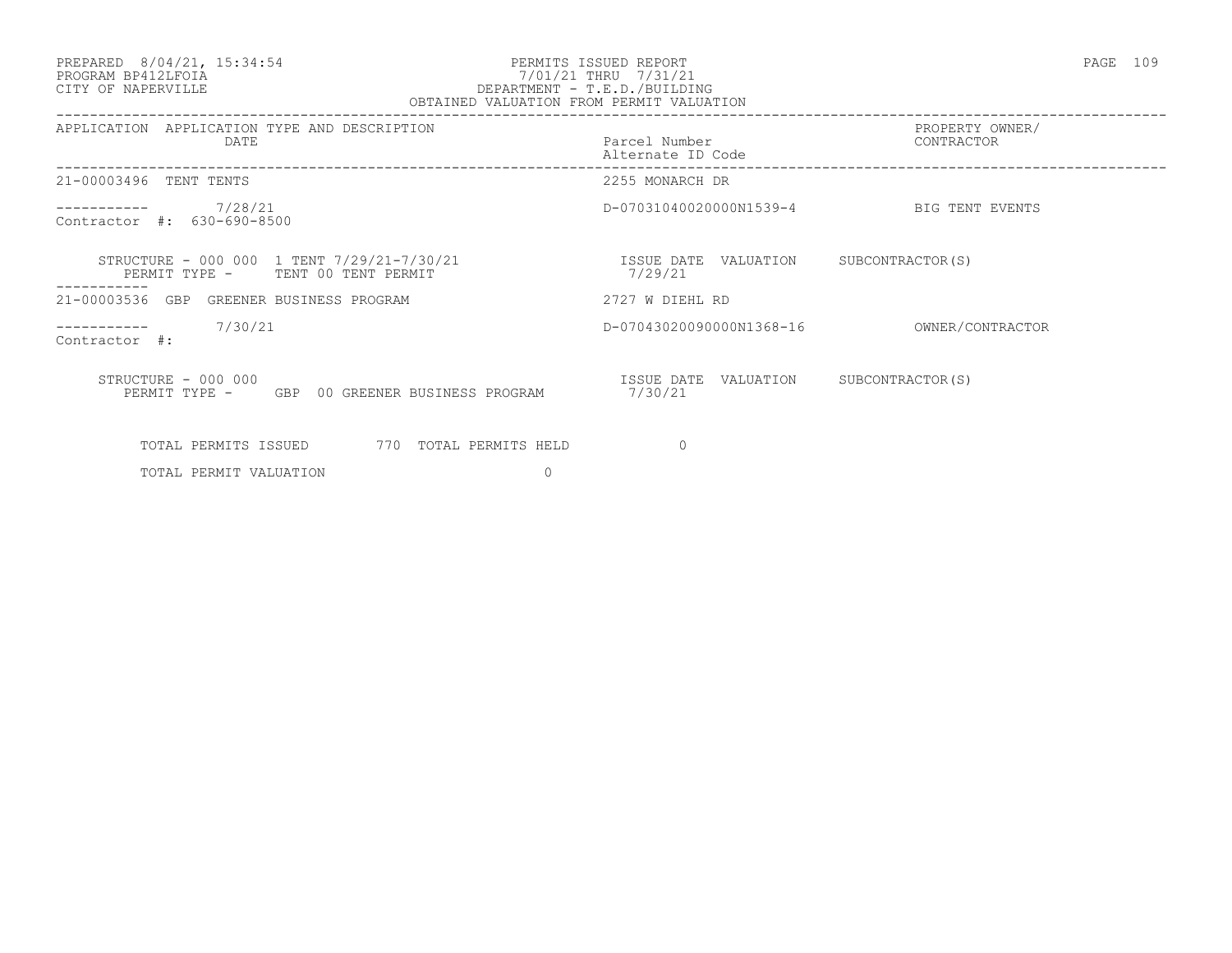### PREPARED 8/04/21, 15:34:54 PERMITS ISSUED REPORT<br>PROGRAM BP412LFOIA PAGE 110 PROGRAM BP412LFOIA 7/01/21 THRU 7/31/21 CITY OF NAPERVILLE DEPARTMENT - FIBER OPTIC ROW OBTAINED VALUATION FROM PERMIT VALUATION

| APPLICATION APPLICATION TYPE AND DESCRIPTION<br>DATE                                          | Parcel Number<br>Alternate ID Code                | PROPERTY OWNER/<br>CONTRACTOR                           |
|-----------------------------------------------------------------------------------------------|---------------------------------------------------|---------------------------------------------------------|
| 20-66600060 FO FIBER OPTIC ROW                                                                | N RIVER RD, 620 - 660 EVST                        |                                                         |
| $--------- 7/10/20$<br>Contractor #:                                                          | the company's company's company's                 |                                                         |
| STRUCTURE - 000 000<br>PERMIT TYPE - FO 00 FIBER OPTIC ROW                                    | ISSUE DATE VALUATION SUBCONTRACTOR(S)<br>7/16/21  |                                                         |
| 20-66600076 FO FIBER OPTIC ROW                                                                | N AURORA, OGDEN, RIVER EVST                       |                                                         |
| $--------- 9/02/20$<br>Contractor #:                                                          |                                                   |                                                         |
| STRUCTURE - 000 000<br>PERMIT TYPE - FO 00 FIBER OPTIC ROW                                    | ISSUE DATE VALUATION SUBCONTRACTOR (S)<br>7/16/21 |                                                         |
| 21-66600050 FO FIBER OPTIC ROW                                                                | 1311 RIDGELAND AV VRZN                            |                                                         |
| $--------- 4/30/21$<br>Contractor #:                                                          |                                                   | D-08054080300000N1223-28 TURNKEY NETWORK SOLUTIONS/MICH |
| STRUCTURE - 000 000<br>PERMIT TYPE - FO 00 FIBER OPTIC ROW<br>-----------                     | ISSUE DATE VALUATION SUBCONTRACTOR(S)<br>7/28/21  |                                                         |
| 21-66600058 FO FIBER OPTIC ROW                                                                | 400 E DIEHL RD CMST                               |                                                         |
| $--------- 5/13/21$<br>Contractor #: 847-875-7153                                             |                                                   | D-08063010150000N357 -25 DIRECTIONAL CONSTRUCTION SVCS  |
| STRUCTURE - 000 000<br>PERMIT TYPE - FO 00 FIBER OPTIC ROW FOR THE VALUATION SUBCONTRACTOR(S) |                                                   |                                                         |
| TOTAL PERMITS ISSUED 4 TOTAL PERMITS HELD                                                     | $\overline{a}$                                    |                                                         |

TOTAL PERMIT VALUATION 0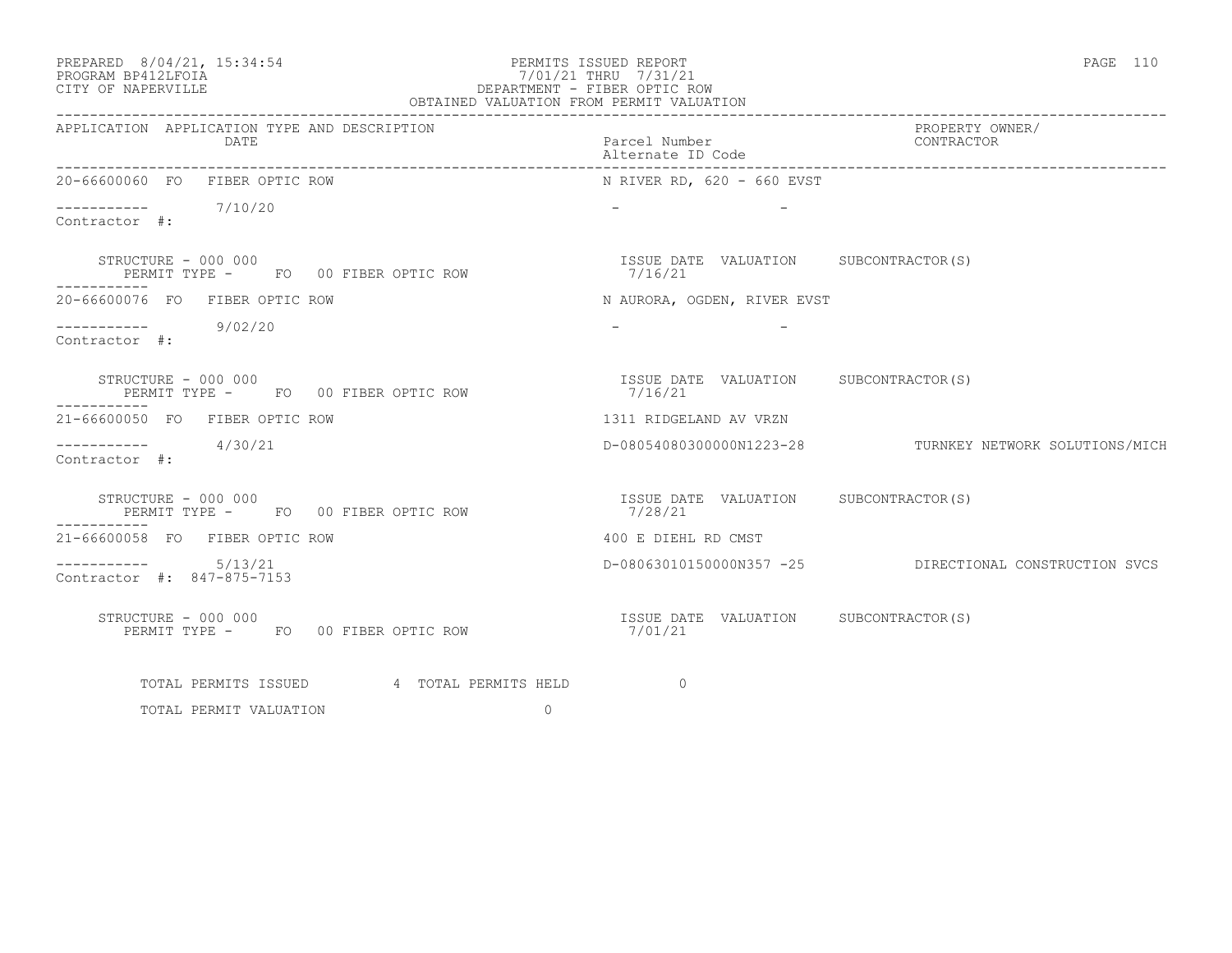## PREPARED 8/04/21, 15:34:54 PERMITS ISSUED REPORT PAGE 111 PROGRAM BP412LFOIA 7/01/21 THRU 7/31/21 PREPARED 8/04/21, 15:34:54<br>
PERMITS ISSUED REPOR<br>
CITY OF NAPERVILLE CELL<br>
CITY OF NAPERVILLE DEPARTMENT - SMALL CELL

| OBTAINED VALUATION FROM PERMIT VALUATION                                                                            |                                       |                                                         |  |
|---------------------------------------------------------------------------------------------------------------------|---------------------------------------|---------------------------------------------------------|--|
| APPLICATION APPLICATION TYPE AND DESCRIPTION<br>DATE                                                                | Parcel Number<br>Alternate ID Code    | PROPERTY OWNER/<br>CONTRACTOR                           |  |
| 20-55500014 SC SMALL CELL                                                                                           | 644 N ROUTE 59 VRZN                   |                                                         |  |
| $--------- 9/11/20$<br>Contractor #: 212-819-3040                                                                   |                                       | - MIDWEST UNDERGROUND TECHNOLOGY                        |  |
| STRUCTURE - 000 000<br>STRUCTURE - 000 000<br>PERMIT TYPE - SCE 00 SMALL CELL EXISTING POLE 7/14/21<br>-----------  | ISSUE DATE VALUATION SUBCONTRACTOR(S) |                                                         |  |
| 20-55500033 SC SMALL CELL                                                                                           | 2104 SCHUMACHER LN VRZN               |                                                         |  |
| $--------- 9/17/20$<br>Contractor #: 708-588-2500                                                                   |                                       | D-07272030450000N741 -125 MEADE ELECTRIC COMPANY INC    |  |
| STRUCTURE - 000 000<br>PERMIT TYPE - SCE 00 SMALL CELL EXISTING POLE 7/13/21                                        | ISSUE DATE VALUATION SUBCONTRACTOR(S) |                                                         |  |
| 20-55500037 SC SMALL CELL                                                                                           | 1099 W 5TH AV VRZN                    |                                                         |  |
| ----------- 9/17/20<br>Contractor #: 212-819-3040                                                                   |                                       | D-07142030110000N1 -67 MIDWEST UNDERGROUND TECHNOLOGY   |  |
| STRUCTURE - 000 000<br>PERMIT TYPE - SCE 00 SMALL CELL EXISTING POLE 7/14/21<br>STRUCTURE - 000 000<br>------------ |                                       |                                                         |  |
| 20-55500056 SC SMALL CELL                                                                                           | 1851 GOLDEN GATE LN VRZN              |                                                         |  |
| $--------$ 10/30/20<br>Contractor #: 708-588-2500                                                                   |                                       | D-07151070880000N1379-64 MEADE ELECTRIC COMPANY INC     |  |
| STRUCTURE - 000 000<br>PERMIT TYPE - SCE 00 SMALL CELL EXISTING POLE 7/14/21                                        | ISSUE DATE VALUATION SUBCONTRACTOR(S) |                                                         |  |
| 20-55500058 SC SMALL CELL                                                                                           | 1675 HINTERLONG LN VRZN               |                                                         |  |
| $--------- 10/30/20$<br>Contractor #: 708-588-2500                                                                  |                                       | D-07152030010000N689 -65 MEADE ELECTRIC COMPANY INC     |  |
| STRUCTURE - 000 000<br>PERMIT TYPE - SCE 00 SMALL CELL EXISTING POLE 7/14/21                                        | ISSUE DATE VALUATION SUBCONTRACTOR(S) |                                                         |  |
| 20-55500059 SC SMALL CELL                                                                                           | 1643 TERRI CR VRZN                    |                                                         |  |
| ----------    10/30/20<br>Contractor #: 212-819-3040                                                                |                                       | D-07152040170000N689 -65 MIDWEST UNDERGROUND TECHNOLOGY |  |
| STRUCTURE - 000 000                                                                                                 | ISSUE DATE VALUATION SUBCONTRACTOR(S) |                                                         |  |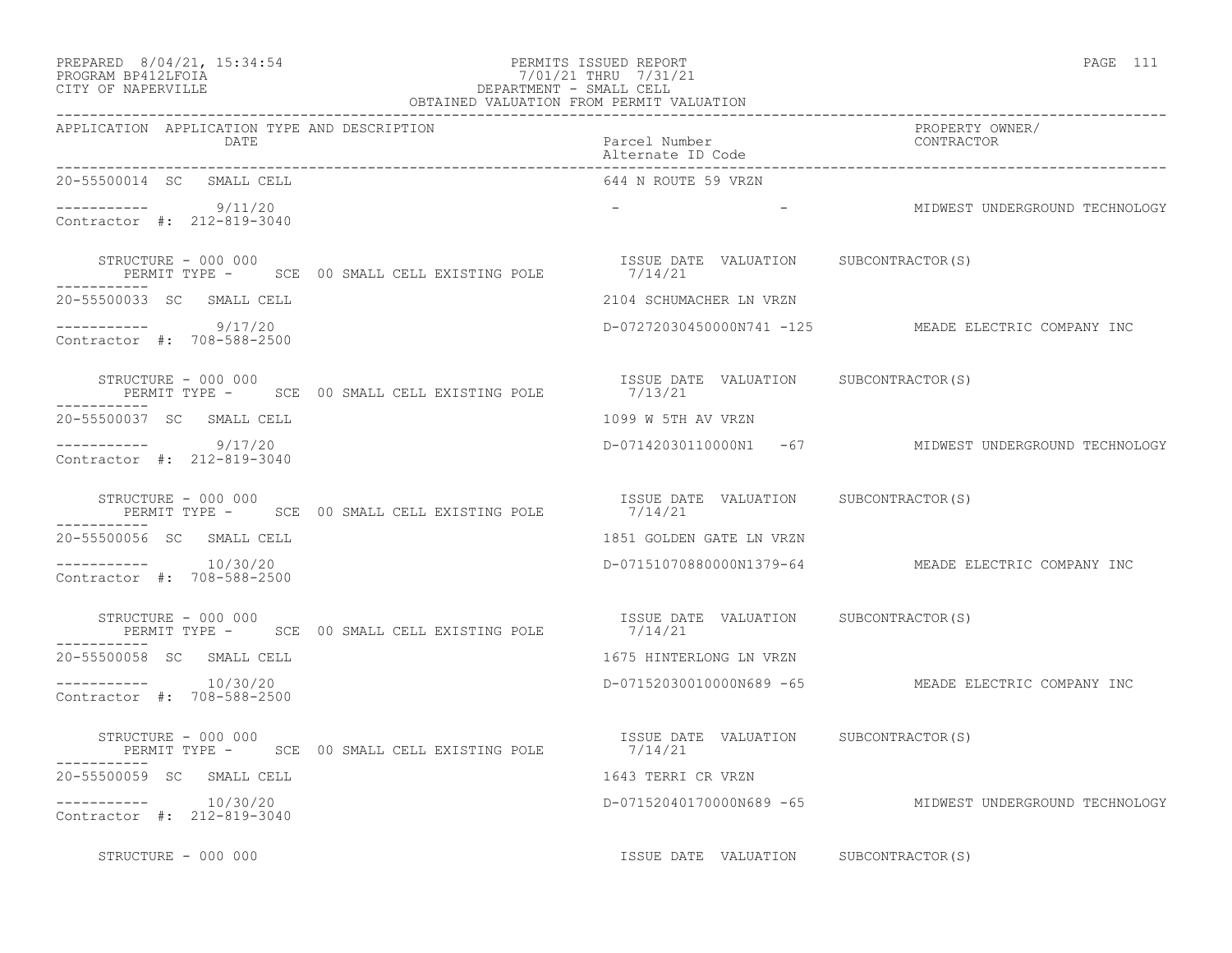| PREPARED | $8/04/21$ , | 15:34:54 |
|----------|-------------|----------|
|----------|-------------|----------|

# PREPARED 8/04/21, 15:34:54 PERMITS ISSUED REPORT<br>PROGRAM BP412LFOIA PAGE 112 PROGRAM BP412LFOIA<br>
PROGRAM BP412LFOIA<br>
CITY OF NAPERVILLE<br>
CITY OF NAPERVILLE CITY OF NAPERVILLE DEPARTMENT - SMALL CELL

| OBTAINED VALUATION FROM PERMIT VALUATION                                                      |                                       |                                                     |  |  |
|-----------------------------------------------------------------------------------------------|---------------------------------------|-----------------------------------------------------|--|--|
| APPLICATION APPLICATION TYPE AND DESCRIPTION<br>DATE                                          | Parcel Number<br>Alternate ID Code    | PROPERTY OWNER/<br>CONTRACTOR                       |  |  |
| 20-55500059 (CONTINUED)                                                                       |                                       |                                                     |  |  |
| PERMIT TYPE - SCE 00 SMALL CELL EXISTING POLE 7/14/21                                         |                                       |                                                     |  |  |
| 20-55500060 SC SMALL CELL                                                                     | 1324 WOODCHUCK LN VRZN                |                                                     |  |  |
| $--------- 10/30/20$<br>Contractor #: 708-588-2500                                            |                                       | D-07141150480000N820 -66 MEADE ELECTRIC COMPANY INC |  |  |
| STRUCTURE - 000 000<br>PERMIT TYPE - SCE 00 SMALL CELL EXISTING POLE 7/14/21                  | ISSUE DATE VALUATION SUBCONTRACTOR(S) |                                                     |  |  |
| 20-55500062 SC SMALL CELL                                                                     | 1007 SHERIDAN CR VRZN                 |                                                     |  |  |
| Contractor #: 708-588-2500                                                                    |                                       | D-07103110890000N1256-49 MEADE ELECTRIC COMPANY INC |  |  |
| STRUCTURE - 000 000<br>PERMIT TYPE - SCE 00 SMALL CELL EXISTING POLE 67/14/21<br>------------ |                                       |                                                     |  |  |
| 20-55500063 SC SMALL CELL                                                                     | 1057 SHERIDAN CR VRZN                 |                                                     |  |  |
| $--------- 10/30/20$<br>Contractor #: 708-588-2500                                            |                                       | D-07103112350000N1256-49 MEADE ELECTRIC COMPANY INC |  |  |
| STRUCTURE - 000 000<br>PERMIT TYPE - SCE 00 SMALL CELL EXISTING POLE 7/14/21                  | ISSUE DATE VALUATION SUBCONTRACTOR(S) |                                                     |  |  |
| 20-55500064 SC SMALL CELL                                                                     | 1580 ABBOTSFORD DR VRZN               |                                                     |  |  |
| ----------    10/30/20<br>Contractor #: 708-588-2500                                          |                                       | D-07102110010000N284 -35 MEADE ELECTRIC COMPANY INC |  |  |
| STRUCTURE - 000 000<br>PERMIT TYPE - SCE 00 SMALL CELL EXISTING POLE 7/08/21                  | ISSUE DATE VALUATION SUBCONTRACTOR(S) |                                                     |  |  |
| 20-55500066 SC SMALL CELL                                                                     | 905 MANCHESTER ST VRZN                |                                                     |  |  |
| $--------- 10/30/20$<br>Contractor #: 708-588-2500                                            |                                       | D-07104070250000N574 -50 MEADE ELECTRIC COMPANY INC |  |  |
| STRUCTURE - 000 000<br>PERMIT TYPE - SCE 00 SMALL CELL EXISTING POLE 7/14/21                  | ISSUE DATE VALUATION SUBCONTRACTOR(S) |                                                     |  |  |
| 20-55500070 SC SMALL CELL                                                                     | 1551 SELBY RD VRZN                    |                                                     |  |  |
| $--------- 10/30/20$<br>Contractor #: 708-588-2500                                            |                                       | D-07102040110000N223 -35 MEADE ELECTRIC COMPANY INC |  |  |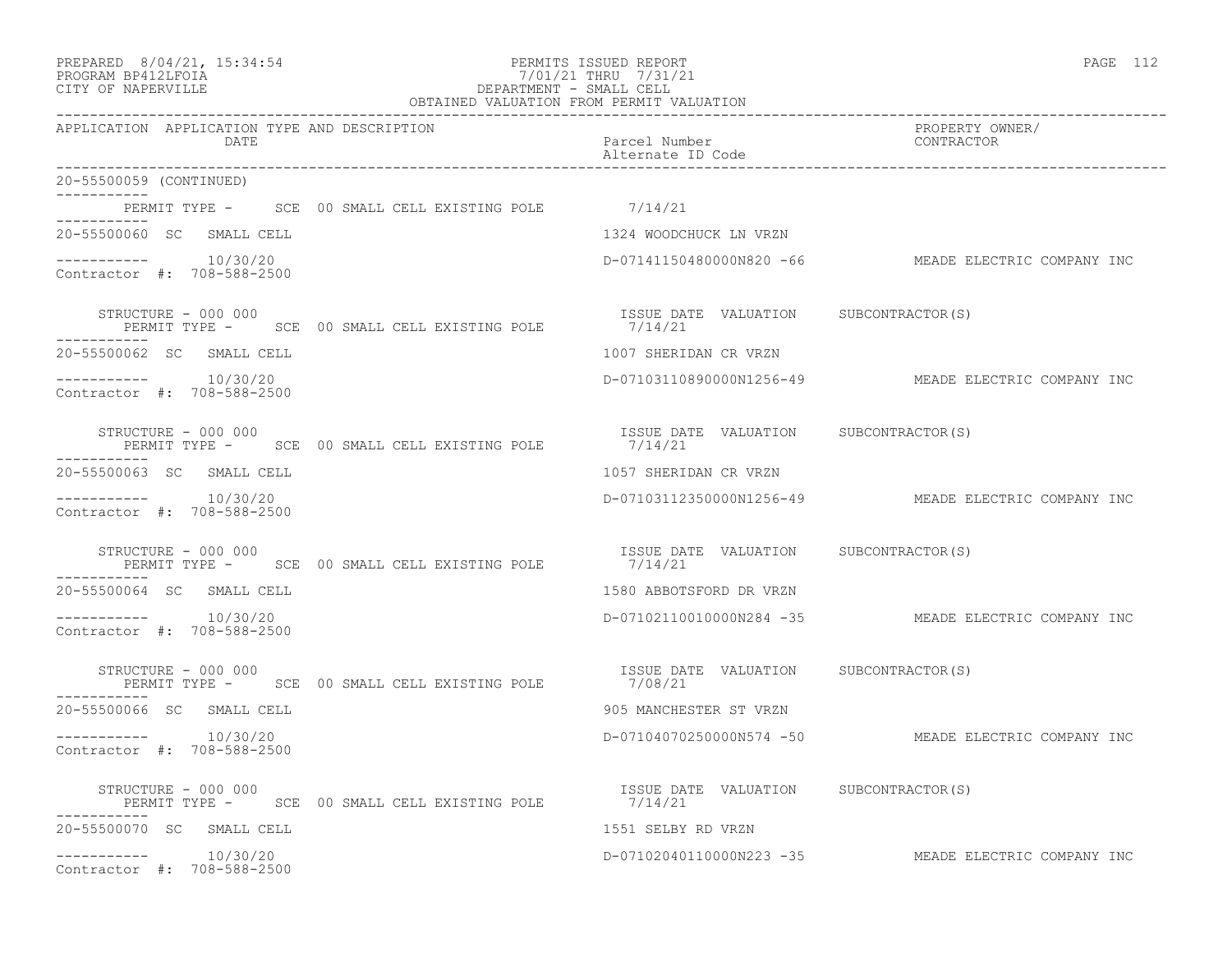|                                                    |                      |                                               | PREPARED 8/04/21, 15:34:54<br>PERMITS ISSUED REPORT<br>PROGRAM BP412LFOIA<br>CITY OF NAPERVILLE<br>CITY OF NAPERVILLE<br>CELL OBTAINED VALUATION FROM PERMIT VALUATION                                                                                   | PAGE 113                                               |
|----------------------------------------------------|----------------------|-----------------------------------------------|----------------------------------------------------------------------------------------------------------------------------------------------------------------------------------------------------------------------------------------------------------|--------------------------------------------------------|
|                                                    | DATE                 | APPLICATION APPLICATION TYPE AND DESCRIPTION  | Parcel Number<br>Alternate ID Code                                                                                                                                                                                                                       | PROPERTY OWNER/<br>CONTRACTOR                          |
| 20-55500070 (CONTINUED)                            |                      |                                               |                                                                                                                                                                                                                                                          |                                                        |
| -----------                                        | STRUCTURE - 000 000  |                                               | ISSUE DATE VALUATION SUBCONTRACTOR(S)<br>PERMIT TYPE - SCE 00 SMALL CELL EXISTING POLE 7/13/21                                                                                                                                                           |                                                        |
| 20-55500071 SC SMALL CELL                          |                      |                                               | 1506 FOXHILL RD VRZN                                                                                                                                                                                                                                     |                                                        |
| $--------- 10/30/20$<br>Contractor #: 708-588-2500 |                      |                                               |                                                                                                                                                                                                                                                          | D-07104050290000N149 -50 MEADE ELECTRIC COMPANY INC    |
|                                                    | STRUCTURE - 000 000  |                                               |                                                                                                                                                                                                                                                          |                                                        |
| 20-55500073 SC SMALL CELL                          |                      |                                               | 1272 BAINBRIDGE DR VRZN                                                                                                                                                                                                                                  |                                                        |
| $--------- 10/30/20$<br>Contractor #: 708-588-2500 |                      |                                               | D-07102070120000N223 -35 WEADE ELECTRIC COMPANY INC                                                                                                                                                                                                      |                                                        |
|                                                    | STRUCTURE - 000 000  |                                               | $\begin{array}{cccc} \texttt{STRUCTURE} - 000 000 & \texttt{SCE} 00 \texttt{ SMALL CEL} \texttt{EXISTING POLE} & \texttt{7/13/21} \\ \texttt{PERMIT TYPE} - & \texttt{SCE} 00 \texttt{ SMALL CEL} \texttt{EXISTING POLE} & \texttt{7/13/21} \end{array}$ |                                                        |
| 20-55500074 SC SMALL CELL                          |                      |                                               | 1548 ABBOTSFORD DR VRZN                                                                                                                                                                                                                                  |                                                        |
| $--------- 10/30/20$<br>Contractor #: 708-588-2500 |                      |                                               |                                                                                                                                                                                                                                                          | D-07102110100000N284 -35 MEADE ELECTRIC COMPANY INC    |
|                                                    | STRUCTURE - 000 000  |                                               | ISSUE DATE VALUATION SUBCONTRACTOR(S)<br>PERMIT TYPE - SCE 00 SMALL CELL EXISTING POLE 7/13/21                                                                                                                                                           |                                                        |
| 20-55500077 SC SMALL CELL                          |                      |                                               | 1353 QUEENSGREEN CR VRZN                                                                                                                                                                                                                                 |                                                        |
| Contractor #:                                      | $--------- 10/30/20$ |                                               | D-07102120740000N297 -50 ETAK SYSTEMS                                                                                                                                                                                                                    |                                                        |
|                                                    | STRUCTURE - 000 000  |                                               | ISSUE DATE VALUATION SUBCONTRACTOR(S)<br>PERMIT TYPE - SCE 00 SMALL CELL EXISTING POLE 7/13/21                                                                                                                                                           |                                                        |
| 20-55500083 SC SMALL CELL                          |                      |                                               | 1105 N MAIN ST VRZN                                                                                                                                                                                                                                      |                                                        |
| -----------<br>Contractor #: 630-293-4474          | 10/30/20             |                                               |                                                                                                                                                                                                                                                          | D-07124130150000N514 -54 ELECTRIC CONDUIT CONSTRUCTION |
|                                                    | STRUCTURE - 000 000  | PERMIT TYPE - SCE 00 SMALL CELL EXISTING POLE | ISSUE DATE VALUATION SUBCONTRACTOR(S)<br>7/15/21                                                                                                                                                                                                         |                                                        |
| 20-55500085 SC SMALL CELL                          |                      |                                               | 598 S WHISPERING HILLS DR VRZN                                                                                                                                                                                                                           |                                                        |
| $--------- 10/30/20$<br>Contractor #: 708-588-2500 |                      |                                               |                                                                                                                                                                                                                                                          | D-07233040230000N926 -111 MEADE ELECTRIC COMPANY INC   |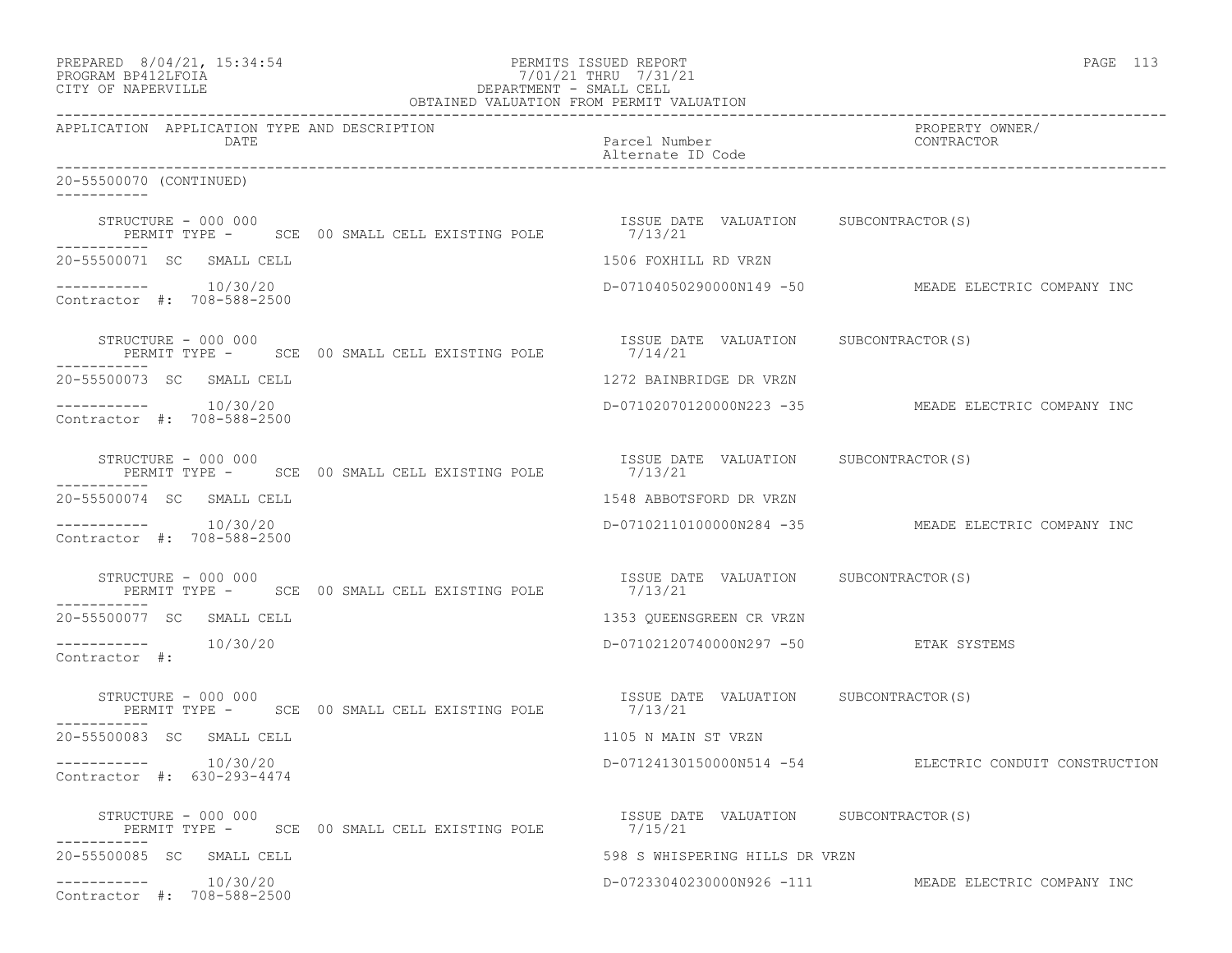| PREPARED 8/04/21, 15:34:54<br>PROGRAM BP412LFOIA<br>CITY OF NAPERVILLE | -7/01/21 THRU 7/31/21<br>DEPARTMENT - SMALL CELL<br>OBTAINED VALUATION FROM PERMIT VALUATION     | PERMITS ISSUED REPORT                            | PAGE 114                                                 |
|------------------------------------------------------------------------|--------------------------------------------------------------------------------------------------|--------------------------------------------------|----------------------------------------------------------|
| APPLICATION APPLICATION TYPE AND DESCRIPTION<br>DATE                   |                                                                                                  | Parcel Number<br>Alternate ID Code               | PROPERTY OWNER/<br>CONTRACTOR                            |
| 20-55500085 (CONTINUED)                                                |                                                                                                  |                                                  |                                                          |
| STRUCTURE - 000 000<br>-----------                                     | BIRUCTURE - UUU UUU<br>PERMIT TYPE -     SCE   00 SMALL CELL EXISTING POLE               7/08/21 | ISSUE DATE VALUATION SUBCONTRACTOR(S)            |                                                          |
| 20-55500086 SC SMALL CELL                                              |                                                                                                  | 1707 CHEPSTOW CT VRZN                            |                                                          |
| $--------- 10/30/20$<br>Contractor #: 212-819-3040                     |                                                                                                  |                                                  | D-07233100030000N717 -111 MIDWEST UNDERGROUND TECHNOLOGY |
| STRUCTURE - 000 000                                                    | PERMIT TYPE - SCE 00 SMALL CELL EXISTING POLE 7/08/21                                            | ISSUE DATE VALUATION SUBCONTRACTOR(S)            |                                                          |
| 20-55500093 SC SMALL CELL                                              |                                                                                                  | 1428 SEQUOIA RD VRZN                             |                                                          |
| $--------- 10/30/20$<br>Contractor #: 212-819-3040                     |                                                                                                  |                                                  | D-07233080040000N672 -111 MIDWEST UNDERGROUND TECHNOLOGY |
| STRUCTURE - 000 000                                                    | PERMIT TYPE - SCE 00 SMALL CELL EXISTING POLE                                                    | ISSUE DATE VALUATION SUBCONTRACTOR(S)<br>7/08/21 |                                                          |
| 20-55500094 SC SMALL CELL                                              |                                                                                                  | 1449 AMBLESIDE CR VRZN                           |                                                          |
| $--------- 10/30/20$<br>Contractor #: 708-588-2500                     |                                                                                                  |                                                  | D-07233020140000N667 -111 MEADE ELECTRIC COMPANY INC     |
| STRUCTURE - 000 000                                                    | PERMIT TYPE - SCE 00 SMALL CELL EXISTING POLE 7/08/21                                            | ISSUE DATE VALUATION SUBCONTRACTOR(S)            |                                                          |
| 20-55500098 SC SMALL CELL                                              |                                                                                                  | 873 PLAINFIELD/NAPERVILLE RD VRZN                |                                                          |
| $--------- 10/30/20$<br>Contractor #: 630-293-4474                     |                                                                                                  |                                                  | D-07262060230000N761 -113 ELECTRIC CONDUIT CONSTRUCTION  |
| STRUCTURE - 000 000                                                    | PERMIT TYPE - SCE 00 SMALL CELL EXISTING POLE 7/15/21                                            | ISSUE DATE VALUATION SUBCONTRACTOR(S)            |                                                          |
| 20-55500099 SC SMALL CELL                                              |                                                                                                  | 901 HEATHROW LN VRZN                             |                                                          |
| 10/30/20<br>------------<br>Contractor $\#$ :                          |                                                                                                  | D-07262060260000N702 -128 ETAK SYSTEMS           |                                                          |
| STRUCTURE - 000 000<br>PERMIT TYPE - SCE 00 SMALL CELL EXISTING POLE   |                                                                                                  | ISSUE DATE VALUATION SUBCONTRACTOR(S)<br>7/15/21 |                                                          |
| 20-55500106 SC SMALL CELL                                              |                                                                                                  | 1253 ARDMORE DR VRZN                             |                                                          |
| $--------- 10/30/20$<br>Contractor #:                                  |                                                                                                  | D-07262040250000N761 -127 ETAK SYSTEMS           |                                                          |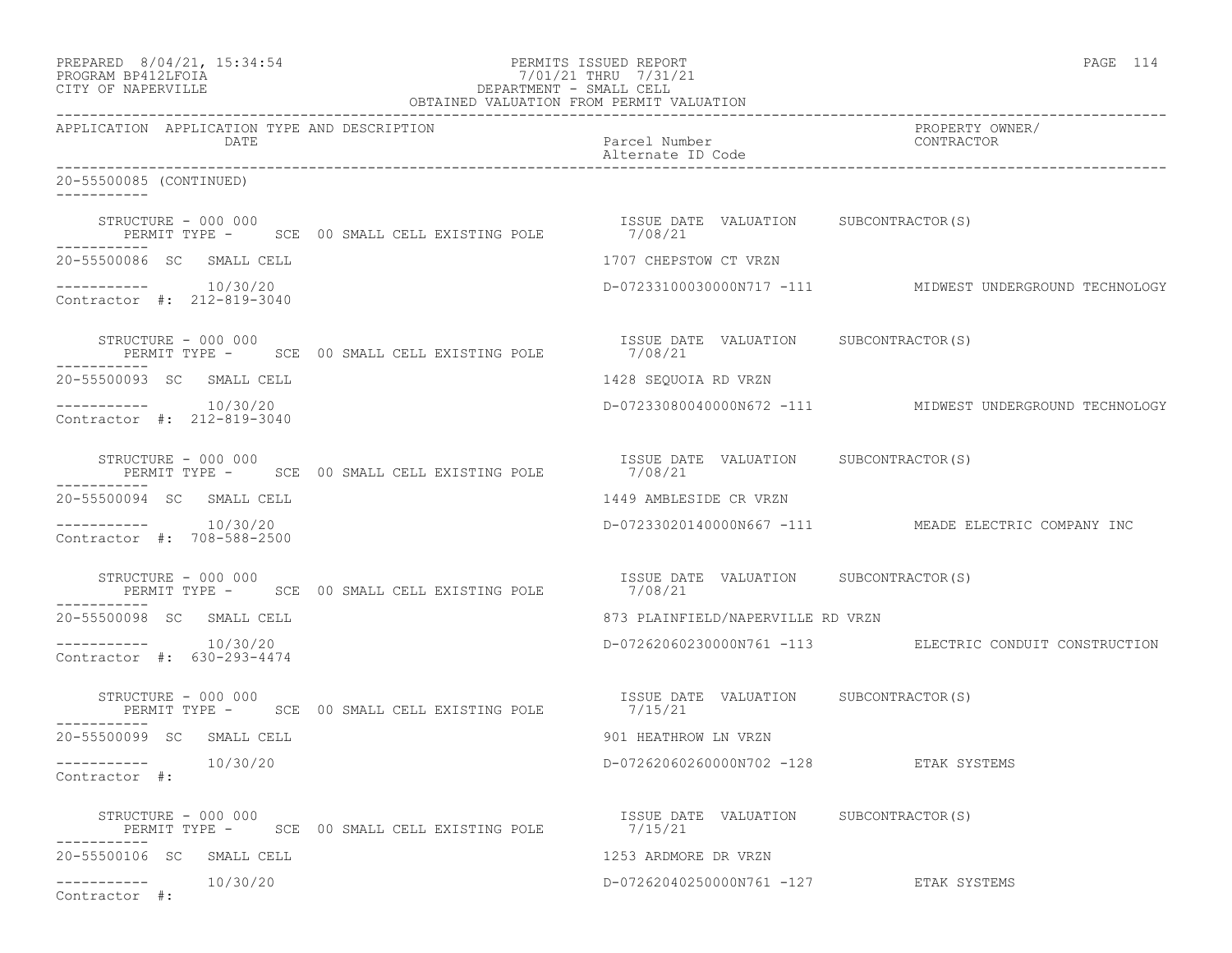| PREPARED 8/04/21, 15:34:54<br>PROGRAM BP412LFOIA<br>CITY OF NAPERVILLE | 7/01/21 THRU 7/31/21<br>DEPARTMENT - SMALL CELL<br>OBTAINED VALUATION FROM PERMIT VALUATION | PERMITS ISSUED REPORT<br>7/01/21 THRU 7/31/21    | PAGE 115                                               |
|------------------------------------------------------------------------|---------------------------------------------------------------------------------------------|--------------------------------------------------|--------------------------------------------------------|
| APPLICATION APPLICATION TYPE AND DESCRIPTION<br>DATE                   |                                                                                             | Parcel Number<br>Alternate ID Code               | PROPERTY OWNER/<br>CONTRACTOR                          |
| 20-55500106 (CONTINUED)                                                |                                                                                             |                                                  |                                                        |
| STRUCTURE - 000 000<br>-----------                                     | PERMIT TYPE - SCE 00 SMALL CELL EXISTING POLE 7/08/21                                       | ISSUE DATE VALUATION SUBCONTRACTOR(S)            |                                                        |
| 20-55500107 SC SMALL CELL                                              |                                                                                             | 958 HEATHROW LN VRZN                             |                                                        |
| $--------- 10/30/20$<br>Contractor #: 708-588-2500                     |                                                                                             |                                                  | D-07262100200000N702 -127 MEADE ELECTRIC COMPANY INC   |
| STRUCTURE - 000 000                                                    | PERMIT TYPE - SCE 00 SMALL CELL EXISTING POLE 7/15/21                                       | ISSUE DATE VALUATION SUBCONTRACTOR(S)            |                                                        |
| 20-55500113 SC SMALL CELL                                              |                                                                                             | 200 WILLOWAY DR VRZN                             |                                                        |
| $--------- 10/30/20$<br>Contractor $\#: 630 - 293 - 4474$              |                                                                                             |                                                  | D-07133170050000N101 -83 ELECTRIC CONDUIT CONSTRUCTION |
| STRUCTURE - 000 000                                                    | PERMIT TYPE - SCE 00 SMALL CELL EXISTING POLE                                               | ISSUE DATE VALUATION SUBCONTRACTOR(S)<br>7/13/21 |                                                        |
| 20-55500114 SC SMALL CELL                                              |                                                                                             | 1160 W JEFFERSON AV VRZN                         |                                                        |
| $--------- 10/30/20$<br>Contractor #: 708-588-2500                     |                                                                                             |                                                  | - AMEADE ELECTRIC COMPANY INC                          |
| STRUCTURE - 000 000                                                    | PERMIT TYPE - SCE 00 SMALL CELL EXISTING POLE 7/15/21                                       | ISSUE DATE VALUATION SUBCONTRACTOR(S)            |                                                        |
| 20-55500116 SC SMALL CELL                                              |                                                                                             | 1441 W JEFFERSON AV VRZN                         |                                                        |
| $--------- 10/30/20$<br>Contractor #: 630-293-4474                     |                                                                                             |                                                  | D-07143160300000N179 -81 ELECTRIC CONDUIT CONSTRUCTION |
| STRUCTURE - 000 000                                                    | PERMIT TYPE - SCE 00 SMALL CELL EXISTING POLE 7/08/21                                       | ISSUE DATE VALUATION SUBCONTRACTOR(S)            |                                                        |
| 20-55500119 SC SMALL CELL                                              |                                                                                             | 15 N RIVER RD VRZN                               |                                                        |
| 10/30/20<br>-----------<br>Contractor #: 630-293-4474                  |                                                                                             |                                                  | D-07144050030000N199 -82 ELECTRIC CONDUIT CONSTRUCTION |
| STRUCTURE - 000 000                                                    | PERMIT TYPE - SCE 00 SMALL CELL EXISTING POLE                                               | ISSUE DATE VALUATION SUBCONTRACTOR(S)<br>7/15/21 |                                                        |
| 20-55500121 SC SMALL CELL                                              |                                                                                             | 718 RAINTREE DR VRZN                             |                                                        |
| 10/30/20<br>------------<br>Contractor #:                              |                                                                                             | D-07234090040000N631 -112 ETAK SYSTEMS           |                                                        |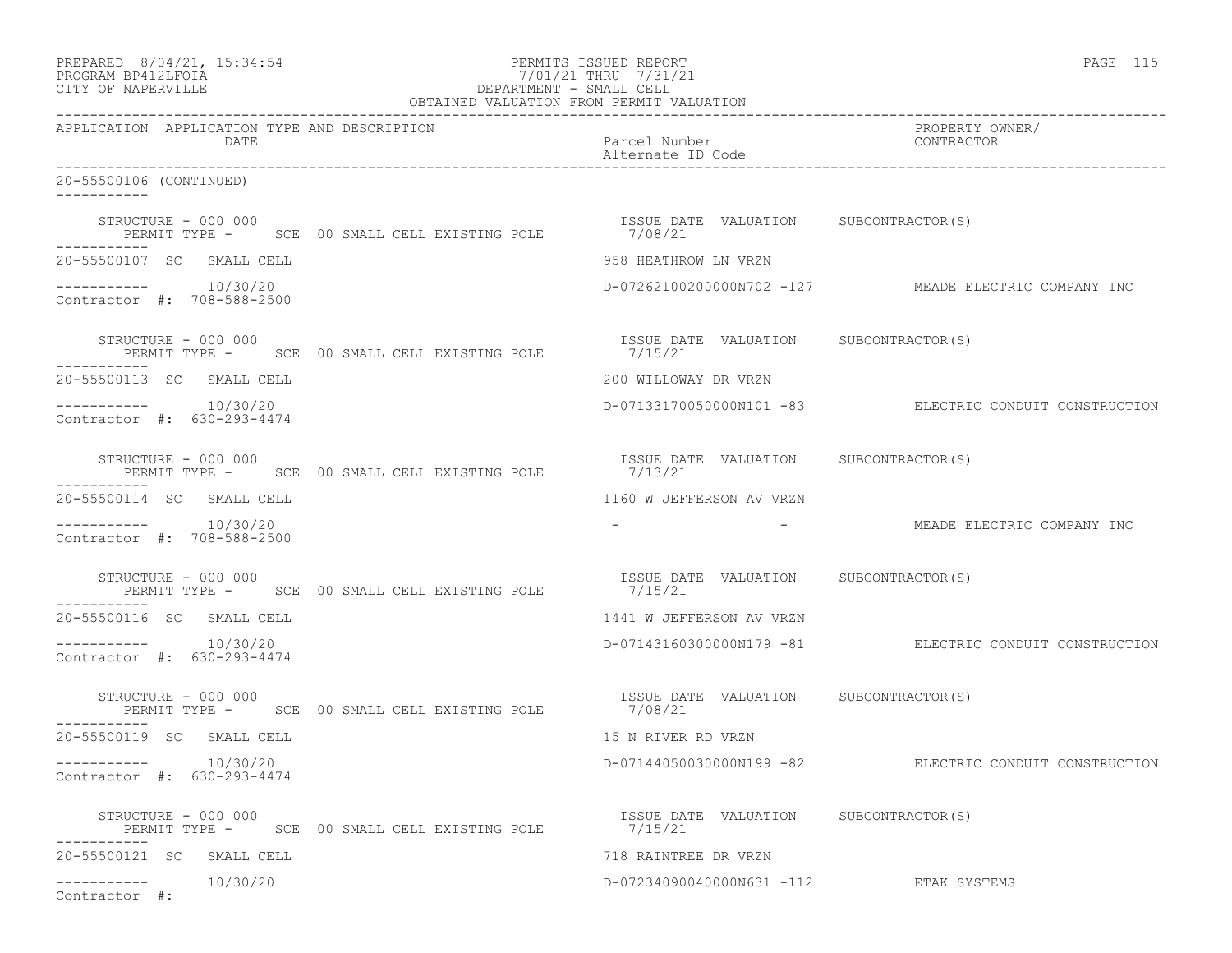| PREPARED 8/04/21, 15:34:54<br>PROGRAM BP412LFOIA<br>CITY OF NAPERVILLE                                                              | PERMITS ISSUED REPORT<br>250AD FERTIS 1550AD REVITI<br>21/01/21 THRU 7/31/21<br>DEPARTMENT - SMALL CELL<br>OBTAINED VALUATION FROM PERMIT VALUATION | PAGE 116 |
|-------------------------------------------------------------------------------------------------------------------------------------|-----------------------------------------------------------------------------------------------------------------------------------------------------|----------|
| APPLICATION APPLICATION TYPE AND DESCRIPTION<br>DATE                                                                                | PROPERTY OWNER/<br>Parcel Number<br>CONTRACTOR<br>Alternate ID Code                                                                                 |          |
| 20-55500121 (CONTINUED)<br>-----------                                                                                              |                                                                                                                                                     |          |
|                                                                                                                                     | STRUCTURE - 000 000<br>PERMIT TYPE - SCE 00 SMALL CELL EXISTING POLE 67/08/21                                                                       |          |
| 20-55500123 SC SMALL CELL                                                                                                           | 766 RAINTREE DR VRZN                                                                                                                                |          |
| $--------- 10/30/20$<br>Contractor #:                                                                                               | D-07234090170000N349 -112 ETAK SYSTEMS                                                                                                              |          |
| STRUCTURE - 000 000<br>PERMIT TYPE - SCE 00 SMALL CELL EXISTING POLE 7/08/21<br>-----------                                         | ISSUE DATE VALUATION SUBCONTRACTOR(S)                                                                                                               |          |
| 20-55500124 SC SMALL CELL                                                                                                           | 1341 BRUSH HILL CR VRZN                                                                                                                             |          |
| $--------- 10/30/20$<br>Contractor #:                                                                                               | D-07143010050000N199 -81 ETAK SYSTEMS                                                                                                               |          |
| STRUCTURE - 000 000<br>RUCTURE - 000 000<br>PERMIT TYPE -     SCE  00 SMALL CELL EXISTING POLE               7/08/21<br>----------- | ISSUE DATE VALUATION SUBCONTRACTOR(S)                                                                                                               |          |
| 20-55500125 SC SMALL CELL                                                                                                           | 109 S WHISPERING HILLS DR VRZN                                                                                                                      |          |
| -----------<br>10/30/20<br>Contractor #:                                                                                            | D-07143180080000N180 -81 ETAK SYSTEMS                                                                                                               |          |
| STRUCTURE - 000 000<br>PERMIT TYPE - SCE 00 SMALL CELL EXISTING POLE                                                                | ISSUE DATE VALUATION SUBCONTRACTOR(S)<br>7/08/21                                                                                                    |          |
| 20-55500126 SC SMALL CELL                                                                                                           | 112 N BIRCHWOOD DR VRZN                                                                                                                             |          |
| $--------- 10/30/20$<br>Contractor #:                                                                                               | D-07143050020000N199 -81 ETAK SYSTEMS                                                                                                               |          |
| STRUCTURE - 000 000<br>PERMIT TYPE - SCE 00 SMALL CELL EXISTING POLE<br>-----------                                                 | ISSUE DATE VALUATION SUBCONTRACTOR(S)<br>7/15/21                                                                                                    |          |
| 20-55500127 SC SMALL CELL                                                                                                           | 5 N BIRCHWOOD DR VRZN                                                                                                                               |          |
| 10/30/20<br>Contractor #:                                                                                                           | D-07143060170000N179 -81 ETAK SYSTEMS                                                                                                               |          |
| STRUCTURE - 000 000<br>PERMIT TYPE - SCE 00 SMALL CELL EXISTING POLE                                                                | ISSUE DATE VALUATION SUBCONTRACTOR(S)<br>7/08/21                                                                                                    |          |
| 20-55500128 SC SMALL CELL                                                                                                           | 1116 MONTEREY CT VRZN                                                                                                                               |          |
| $--------- 10/30/20$<br>Contractor #:                                                                                               | D-07144080160000N123 -82<br>ETAK SYSTEMS                                                                                                            |          |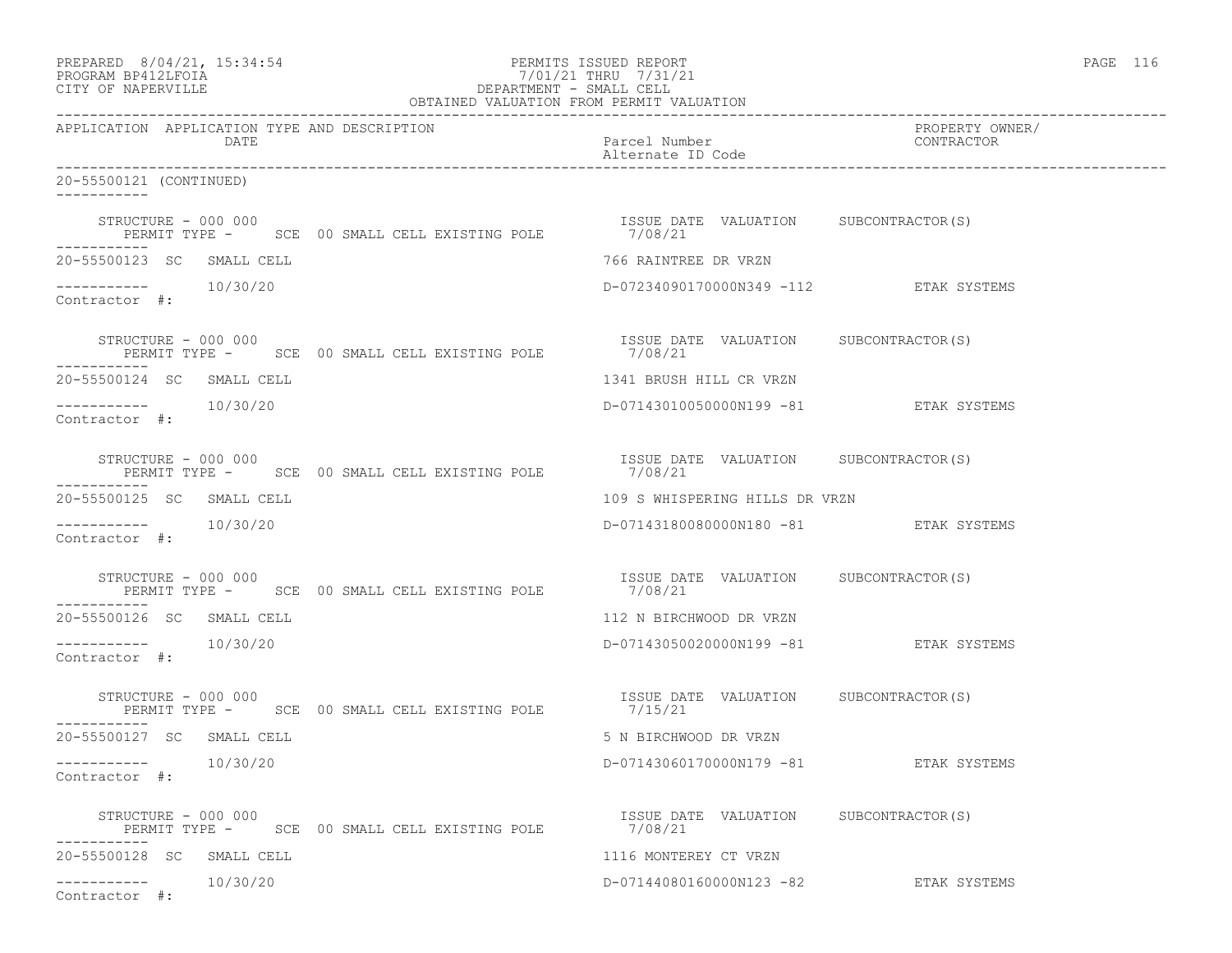| PREPARED 8/04/21, 15:34:54<br>PROGRAM BP412LFOIA<br>CITY OF NAPERVILLE                      | PERMITS ISSUED REPORT<br>250KW115 1550KBD RAPUR<br>21/01/21 THRU 7/31/21<br>DEPARTMENT - SMALL CELL<br>OBTAINED VALUATION FROM PERMIT VALUATION | PAGE 117 |
|---------------------------------------------------------------------------------------------|-------------------------------------------------------------------------------------------------------------------------------------------------|----------|
| APPLICATION APPLICATION TYPE AND DESCRIPTION<br>DATE                                        | PROPERTY OWNER/<br>Parcel Number<br>CONTRACTOR<br>Alternate ID Code                                                                             |          |
| 20-55500128 (CONTINUED)<br>-----------                                                      |                                                                                                                                                 |          |
|                                                                                             |                                                                                                                                                 |          |
| 20-55500130 SC SMALL CELL                                                                   | 1204 HIDDEN SPRING DR VRZN                                                                                                                      |          |
| $--------- 10/30/20$<br>Contractor #:                                                       | D-07142060020000N106 -67 ETAK SYSTEMS                                                                                                           |          |
| STRUCTURE - 000 000<br>PERMIT TYPE - SCE 00 SMALL CELL EXISTING POLE 7/08/21<br>----------- | ISSUE DATE VALUATION SUBCONTRACTOR(S)                                                                                                           |          |
| 20-55500131 SC SMALL CELL                                                                   | 1232 WILSHIRE DR VRZN                                                                                                                           |          |
| $--------- 10/30/20$<br>Contractor #:                                                       | D-07144110160000N123 -82 ETAK SYSTEMS                                                                                                           |          |
| STRUCTURE - 000 000<br>PERMIT TYPE - SCE 00 SMALL CELL EXISTING POLE $7/15/21$              | ISSUE DATE VALUATION SUBCONTRACTOR(S)                                                                                                           |          |
| -----------<br>20-55500132 SC SMALL CELL                                                    | 141 S BIRCHWOOD DR VRZN                                                                                                                         |          |
| -----------<br>10/30/20<br>Contractor #:                                                    | D-07143140180000N179 -81 ETAK SYSTEMS                                                                                                           |          |
| STRUCTURE – 000 000<br>PERMIT TYPE - SCE 00 SMALL CELL EXISTING POLE                        | ISSUE DATE VALUATION SUBCONTRACTOR(S)<br>7/15/21                                                                                                |          |
| 20-55500133 SC SMALL CELL                                                                   | 1012 DOUGLAS AV VRZN                                                                                                                            |          |
| $--------- 10/30/20$<br>Contractor #:                                                       | D-07133070010000N58 -83 ETAK SYSTEMS                                                                                                            |          |
| STRUCTURE - 000 000<br>PERMIT TYPE - SCE 00 SMALL CELL EXISTING POLE                        | ISSUE DATE VALUATION SUBCONTRACTOR(S)<br>7/15/21                                                                                                |          |
| -----------<br>20-55500136 SC SMALL CELL                                                    | 439 W FRANKLIN AV VRZN                                                                                                                          |          |
| 10/30/20<br>Contractor #: 708-588-2500                                                      | D-07134010110000N536 -84 MEADE ELECTRIC COMPANY INC                                                                                             |          |
| STRUCTURE - 000 000<br>PERMIT TYPE - SCE 00 SMALL CELL EXISTING POLE                        | ISSUE DATE VALUATION SUBCONTRACTOR(S)<br>7/08/21                                                                                                |          |
| 20-55500137 SC SMALL CELL                                                                   | 109 N LAIRD ST VRZN                                                                                                                             |          |
| 10/30/20<br>-----------<br>Contractor #:                                                    | D-07131020060000N47 -68                                                                                                                         |          |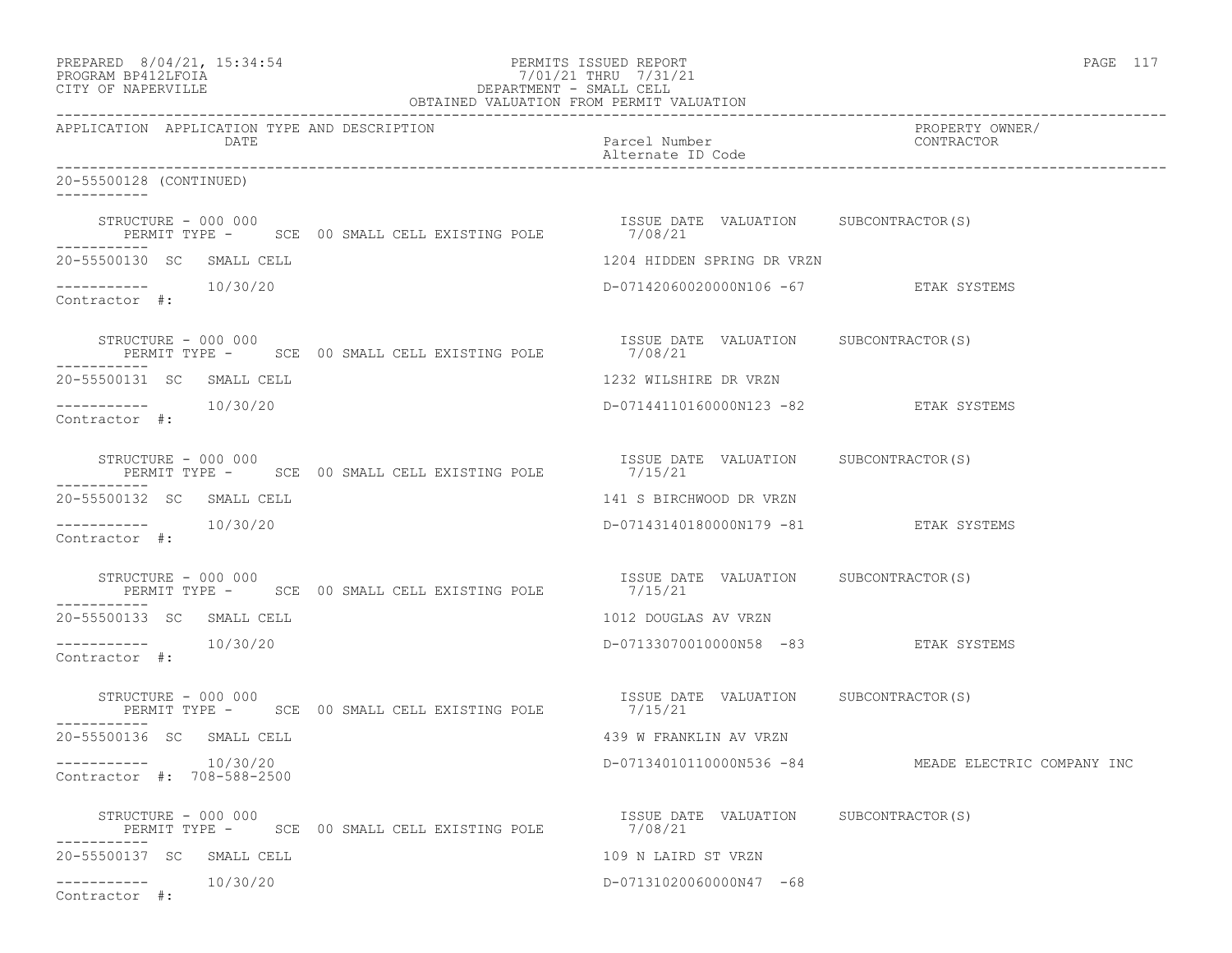| PROGRAM BP412LFOIA<br>CITY OF NAPERVILLE | PREPARED 8/04/21, 15:34:54                           | 7/01/21 THRU 7/31/21<br>DEPARTMENT - SMALL CELL<br>OBTAINED VALUATION FROM PERMIT VALUATION | PERMITS ISSUED REPORT                                                                               | PAGE 118                                                |
|------------------------------------------|------------------------------------------------------|---------------------------------------------------------------------------------------------|-----------------------------------------------------------------------------------------------------|---------------------------------------------------------|
|                                          | APPLICATION APPLICATION TYPE AND DESCRIPTION<br>DATE |                                                                                             | Parcel Number<br>Alternate ID Code                                                                  | PROPERTY OWNER/<br>CONTRACTOR                           |
| 20-55500137 (CONTINUED)<br>-----------   |                                                      |                                                                                             |                                                                                                     |                                                         |
| -----------                              | STRUCTURE - 000 000                                  | PERMIT TYPE - SCE 00 SMALL CELL EXISTING POLE 7/15/21                                       | ISSUE DATE VALUATION SUBCONTRACTOR(S)                                                               |                                                         |
|                                          | 20-55500138 SC SMALL CELL                            |                                                                                             | 716 DOUGLAS AV VRZN                                                                                 |                                                         |
|                                          | $--------- 10/30/20$<br>Contractor #: 630-293-4474   |                                                                                             |                                                                                                     | D-07131040050000N600 -68 ELECTRIC CONDUIT CONSTRUCTION  |
| -----------                              | STRUCTURE - 000 000                                  | PERMIT TYPE - SCE 00 SMALL CELL EXISTING POLE 7/08/21                                       | ISSUE DATE VALUATION SUBCONTRACTOR(S)                                                               |                                                         |
|                                          | 20-55500139 SC SMALL CELL                            |                                                                                             | 25 N EAGLE ST VRZN                                                                                  |                                                         |
|                                          | $--------- 10/30/20$<br>Contractor #: 630-293-5272   |                                                                                             |                                                                                                     | D-07134080070000N536 -84 ELECTRIC CONDUIT CONSTRUCTION  |
| -----------                              |                                                      |                                                                                             | STRUCTURE - 000 000<br>PERMIT TYPE - SCE 00 SMALL CELL EXISTING POLE 67/08/21                       |                                                         |
|                                          | 20-55500140 SC SMALL CELL                            |                                                                                             | 326 W BENTON AV VRZN                                                                                |                                                         |
|                                          | $--------- 10/30/20$<br>Contractor #: 630-293-4474   |                                                                                             |                                                                                                     | D-07134160100000N539 -84 ELECTRIC CONDUIT CONSTRUCTION  |
|                                          |                                                      |                                                                                             | STRUCTURE - 000 000<br>PERMIT TYPE -       SCE   00 SMALL CELL EXISTING POLE                7/08/21 |                                                         |
|                                          | 20-55500142 SC SMALL CELL                            |                                                                                             | 33 W BENTON AV VRZN                                                                                 |                                                         |
|                                          | $--------- 10/30/20$<br>Contractor #: 630-293-5272   |                                                                                             |                                                                                                     | D-07134110080000N1 -84 ELECTRIC CONDUIT CONSTRUCTION    |
|                                          | STRUCTURE - 000 000                                  | PERMIT TYPE - SCE 00 SMALL CELL EXISTING POLE 7/08/21                                       | ISSUE DATE VALUATION SUBCONTRACTOR(S)                                                               |                                                         |
|                                          | 20-55500150 SC SMALL CELL                            |                                                                                             | 670 MELODY LN VRZN                                                                                  |                                                         |
|                                          | 10/30/20<br>Contractor #: 630-293-4474               |                                                                                             |                                                                                                     | D-081910900900000038 -100 ELECTRIC CONDUIT CONSTRUCTION |
| ------------                             | STRUCTURE - 000 000                                  | PERMIT TYPE - SCE 00 SMALL CELL EXISTING POLE                                               | ISSUE DATE VALUATION SUBCONTRACTOR(S)<br>7/08/21                                                    |                                                         |
|                                          | 20-55500152 SC SMALL CELL                            |                                                                                             | 106 FERNWOOD DR VRZN                                                                                |                                                         |
| -----------                              | 10/30/20<br>Contractor #: 630-293-5272               |                                                                                             |                                                                                                     | D-07244130330000N86 -114 ELECTRIC CONDUIT CONSTRUCTION  |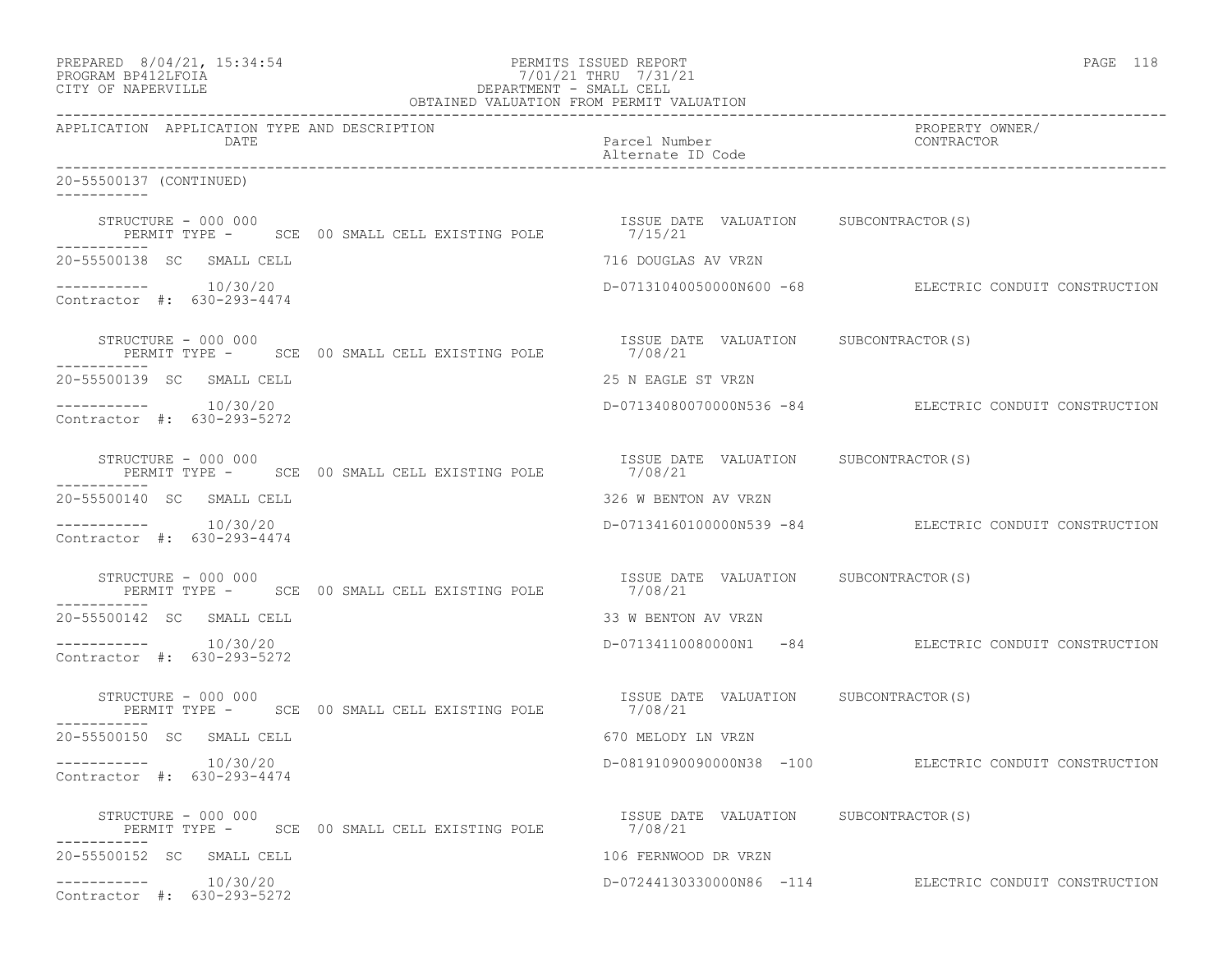| PREPARED 8/04/21, 15:34:54<br>PROGRAM BP412LFOIA<br>CITY OF NAPERVILLE | PERMITS ISSUED REPORT<br>7/01/21 THRU 7/31/21<br>DEPARTMENT - SMALL CELL<br>OBTAINED VALUATION FROM PERMIT VALUATION<br>CONTAINED VALUATION FOR THE PERMIT VALUATION |                                                  | PAGE 119                                               |  |
|------------------------------------------------------------------------|----------------------------------------------------------------------------------------------------------------------------------------------------------------------|--------------------------------------------------|--------------------------------------------------------|--|
| APPLICATION APPLICATION TYPE AND DESCRIPTION<br>DATE                   |                                                                                                                                                                      | Parcel Number<br>Alternate ID Code               | PROPERTY OWNER/<br>CONTRACTOR                          |  |
| 20-55500152 (CONTINUED)                                                |                                                                                                                                                                      |                                                  |                                                        |  |
| STRUCTURE - 000 000<br>-----------                                     | RUCTURE - 000 000<br>PERMIT TYPE -     SCE  00 SMALL CELL EXISTING POLE                     7/08/21                                                                  | ISSUE DATE VALUATION SUBCONTRACTOR(S)            |                                                        |  |
| 20-55500154 SC SMALL CELL                                              |                                                                                                                                                                      | 819 LILAC LN VRZN                                |                                                        |  |
| $---------$ 10/30/20<br>Contractor #: 630-293-4474                     |                                                                                                                                                                      |                                                  | D-07244050090000N56 -114 ELECTRIC CONDUIT CONSTRUCTION |  |
| STRUCTURE - 000 000                                                    | PERMIT TYPE - SCE 00 SMALL CELL EXISTING POLE 7/15/21                                                                                                                | ISSUE DATE VALUATION SUBCONTRACTOR(S)            |                                                        |  |
| 20-55500155 SC SMALL CELL                                              |                                                                                                                                                                      | 965 OSWEGO RD VRZN                               |                                                        |  |
| $--------- 10/30/20$<br>Contractor #: 630-293-5272                     |                                                                                                                                                                      |                                                  | D-07241190040000N207 -98 ELECTRIC CONDUIT CONSTRUCTION |  |
| STRUCTURE - 000 000<br>-----------                                     | PERMIT TYPE - SCE 00 SMALL CELL EXISTING POLE 7/08/21                                                                                                                | ISSUE DATE VALUATION SUBCONTRACTOR(S)            |                                                        |  |
| 20-55500158 SC SMALL CELL                                              |                                                                                                                                                                      | 1203 SAMUEL CT VRZN                              |                                                        |  |
| $--------- 10/30/20$<br>Contractor #: 708-588-2500                     |                                                                                                                                                                      |                                                  | D-07272010700000N94 -125 MEADE ELECTRIC COMPANY INC    |  |
| -----------                                                            |                                                                                                                                                                      |                                                  |                                                        |  |
| 20-55500166 SC SMALL CELL                                              |                                                                                                                                                                      | 1267 LAKEWOOD CR VRZN                            |                                                        |  |
| $--------- 10/30/20$<br>Contractor #: 630-293-4474                     |                                                                                                                                                                      |                                                  | D-07272010550000N94 -125 ELECTRIC CONDUIT CONSTRUCTION |  |
| STRUCTURE - 000 000<br>----------                                      | PERMIT TYPE - SCE 00 SMALL CELL EXISTING POLE 7/28/21                                                                                                                | ISSUE DATE VALUATION SUBCONTRACTOR(S)            |                                                        |  |
| 20-55500172 SC SMALL CELL                                              |                                                                                                                                                                      | 1308 MCDOWELL RD VRZN                            |                                                        |  |
| 11/02/20<br>Contractor #: 708-588-2500                                 |                                                                                                                                                                      |                                                  | D-07102133040000N311 -35 MEADE ELECTRIC COMPANY INC    |  |
| STRUCTURE - 000 000<br>------------                                    | PERMIT TYPE - SCE 00 SMALL CELL EXISTING POLE                                                                                                                        | ISSUE DATE VALUATION SUBCONTRACTOR(S)<br>7/13/21 |                                                        |  |
| 20-55500175 SC SMALL CELL                                              |                                                                                                                                                                      | 1542 APACHE DR VRZN                              |                                                        |  |
| 11/03/20<br>Contractor #: 708-588-2500                                 |                                                                                                                                                                      |                                                  | D-07122220050000N147 -39 MEADE ELECTRIC COMPANY INC    |  |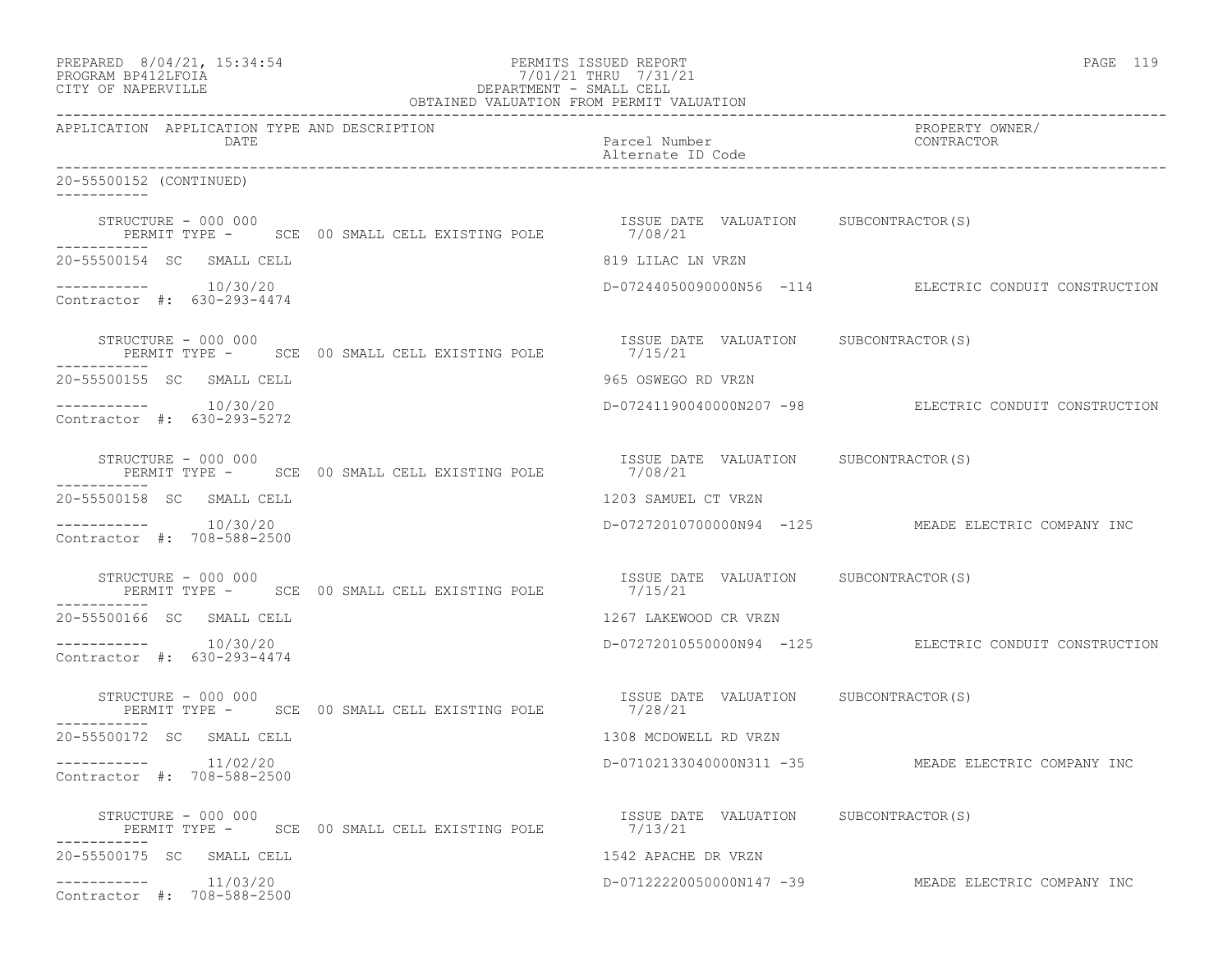| PREPARED 8/04/21, 15:34:54<br>PERMITS ISSUED REPORT<br>PROGRAM BP412LFOIA<br>CITY OF NAPERVILLE<br>CITY OF NAPERVILLE<br>CITY OF NAPERVILLE<br>CELL  OBTAINED VALUATION FROM PERMIT VALUATION       |                                                  | PAGE 120                      |  |
|-----------------------------------------------------------------------------------------------------------------------------------------------------------------------------------------------------|--------------------------------------------------|-------------------------------|--|
| APPLICATION APPLICATION TYPE AND DESCRIPTION<br>DATE                                                                                                                                                | Parcel Number<br>Alternate ID Code               | PROPERTY OWNER/<br>CONTRACTOR |  |
| 20-55500175 (CONTINUED)                                                                                                                                                                             |                                                  |                               |  |
| STRUCTURE - 000 000<br>PERMIT TYPE - SCE 00 SMALL CELL EXISTING POLE 67/14/21<br>-----------                                                                                                        |                                                  |                               |  |
| 20-55500176 SC SMALL CELL                                                                                                                                                                           | 350 PEARSON CR VRZN                              |                               |  |
| $--------- 11/03/20$<br>Contractor #:                                                                                                                                                               | D-07132300040000N540 -69 ETAK SYSTEMS            |                               |  |
| STRUCTURE - 000 000<br>PERMIT TYPE - SCE 00 SMALL CELL EXISTING POLE 7/14/21                                                                                                                        |                                                  |                               |  |
| 20-55500181 SC SMALL CELL                                                                                                                                                                           | 904 ERB FARM LN VRZN                             |                               |  |
| $--------- 11/03/20$<br>Contractor #:                                                                                                                                                               | D-07121010440000N1312-38 ETAK SYSTEMS            |                               |  |
| $\begin{array}{cccc} \texttt{STRUCTURE} - 000\ 000 & \\ \texttt{PERMIT TYPE} - \texttt{SCE} \ 00 \texttt{SMALL CEL EXISTING POLE} & 7/13/21 & \\ \end{array}$<br>STRUCTURE - 000 000<br>___________ |                                                  |                               |  |
| 20-55500183 SC SMALL CELL                                                                                                                                                                           | 720 CONESTOGA RD VRZN                            |                               |  |
| $--------- 11/03/20$<br>Contractor #:                                                                                                                                                               | D-07121100160000N1316-38 ETAK SYSTEMS            |                               |  |
| STRUCTURE - 000 000<br>PERMIT TYPE - SCE 00 SMALL CELL EXISTING POLE 67/13/21                                                                                                                       | ISSUE DATE VALUATION SUBCONTRACTOR(S)            |                               |  |
| -----------<br>20-55500186 SC SMALL CELL                                                                                                                                                            | 1538 MIRROR LAKE DR VRZN                         |                               |  |
| $--------- 11/03/20$<br>Contractor #:                                                                                                                                                               | D-07112140380000N580 -37 ETAK SYSTEMS            |                               |  |
| STRUCTURE - 000 000<br>PERMIT TYPE - SCE 00 SMALL CELL EXISTING POLE 7/14/21                                                                                                                        | ISSUE DATE VALUATION SUBCONTRACTOR(S)            |                               |  |
| 20-55500187 SC SMALL CELL                                                                                                                                                                           | 1134 KINGS POINT CT VRZN                         |                               |  |
| $--------- 11/04/20$<br>Contractor #: 630-293-4474                                                                                                                                                  | D-07112100150000N117 -37                         | ELECTRIC CONDUIT CONSTRUCTION |  |
| STRUCTURE - 000 000<br>PERMIT TYPE - SCE 00 SMALL CELL EXISTING POLE<br>-----------                                                                                                                 | ISSUE DATE VALUATION SUBCONTRACTOR(S)<br>7/15/21 |                               |  |
| 20-55500188 SC SMALL CELL                                                                                                                                                                           | 1007 THUNDERBIRD LN VRZN                         |                               |  |
| $--------- 11/04/20$<br>Contractor #: 630-293-4474                                                                                                                                                  | D-07114020380000N584 -52                         | ELECTRIC CONDUIT CONSTRUCTION |  |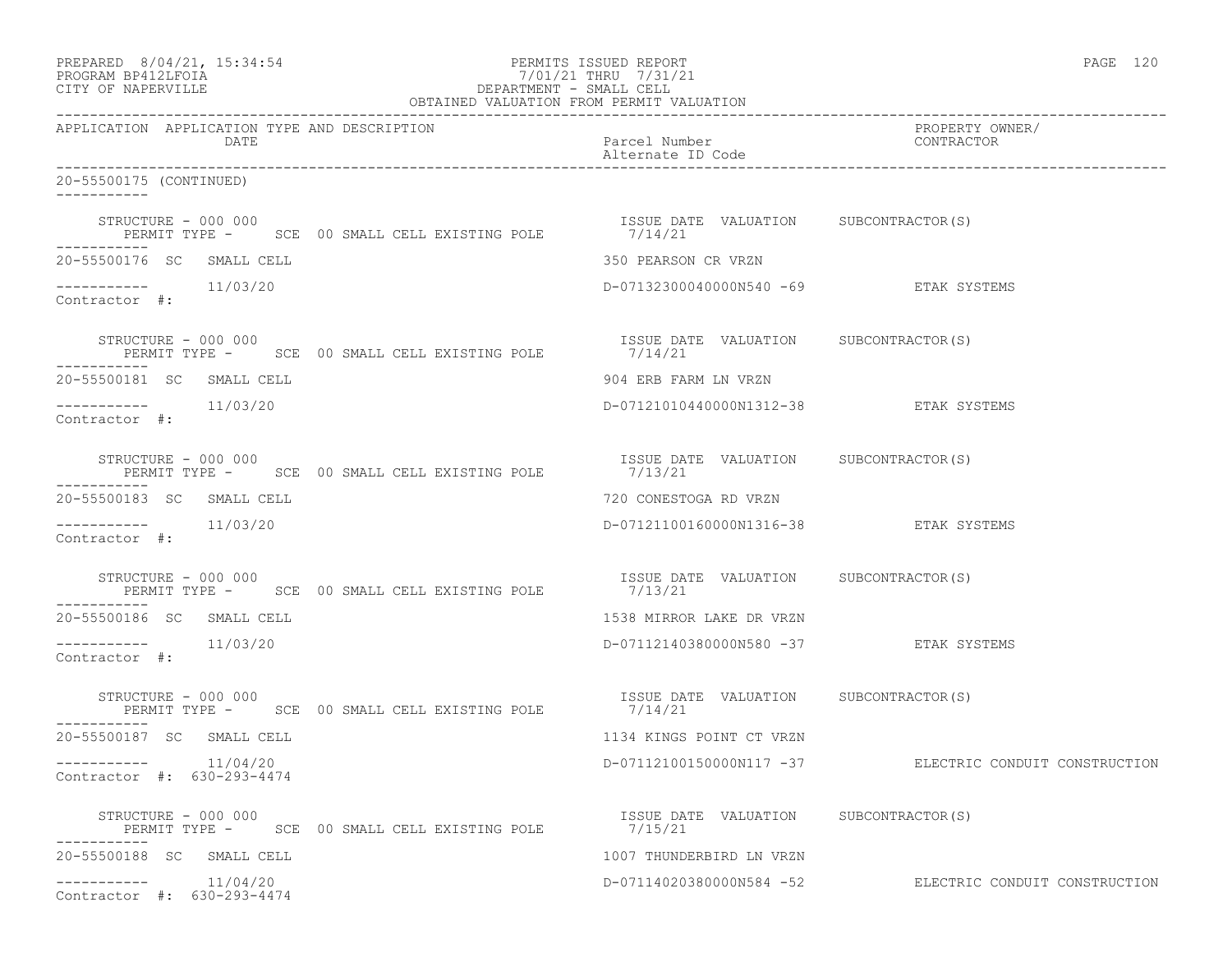| PREPARED 8/04/21, 15:34:54<br>PROGRAM BP412LFOIA<br>CITY OF NAPERVILLE                      | PERMITS ISSUED REPORT<br>7/01/21 THRU 7/31/21<br>7/01/21 THRU 7/31/21<br>DEPARTMENT - SMALL CELL<br>OBTAINED VALUATION FROM PERMIT VALUATION | PAGE 121                                               |
|---------------------------------------------------------------------------------------------|----------------------------------------------------------------------------------------------------------------------------------------------|--------------------------------------------------------|
| APPLICATION APPLICATION TYPE AND DESCRIPTION<br>DATE                                        | Parcel Number<br>Alternate ID Code                                                                                                           | PROPERTY OWNER/<br>CONTRACTOR                          |
| 20-55500188 (CONTINUED)                                                                     |                                                                                                                                              |                                                        |
| STRUCTURE - 000 000<br>PERMIT TYPE - SCE 00 SMALL CELL EXISTING POLE 7/15/21                | ISSUE DATE VALUATION SUBCONTRACTOR(S)                                                                                                        |                                                        |
| 20-55500189 SC SMALL CELL                                                                   | 989 W BAUER RD VRZN                                                                                                                          |                                                        |
| -----------    11/04/20<br>Contractor #: 630-293-4474                                       |                                                                                                                                              | D-07112010190000N64 -37 ELECTRIC CONDUIT CONSTRUCTION  |
| STRUCTURE - 000 000<br>PERMIT TYPE - SCE 00 SMALL CELL EXISTING POLE 7/15/21                | ISSUE DATE VALUATION SUBCONTRACTOR(S)                                                                                                        |                                                        |
| 20-55500190 SC SMALL CELL                                                                   | 811 W BAUER RD VRZN                                                                                                                          |                                                        |
| Contractor $\#: 630 - 293 - 4474$                                                           |                                                                                                                                              | D-07121010320000N582 -38 ELECTRIC CONDUIT CONSTRUCTION |
| STRUCTURE - 000 000<br>PERMIT TYPE - SCE 00 SMALL CELL EXISTING POLE 7/15/21<br>----------- | ISSUE DATE VALUATION SUBCONTRACTOR(S)                                                                                                        |                                                        |
| 20-55500191 SC SMALL CELL                                                                   | 905 ROYAL BLACKHEATH CT VRZN                                                                                                                 |                                                        |
| $---------$ 11/04/20<br>Contractor #: 630-293-4474                                          |                                                                                                                                              | D-07123030270000N62 -53 ELECTRIC CONDUIT CONSTRUCTION  |
| STRUCTURE - 000 000<br>PERMIT TYPE - SCE 00 SMALL CELL EXISTING POLE                        | ISSUE DATE VALUATION SUBCONTRACTOR(S)<br>7/15/21                                                                                             |                                                        |
| 20-55500192 SC SMALL CELL                                                                   | 605 BURNING TREE LN VRZN                                                                                                                     |                                                        |
| $--------- 11/04/20$<br>Contractor #: 630-293-4474                                          |                                                                                                                                              | D-07123010500000N1172-53 ELECTRIC CONDUIT CONSTRUCTION |
| STRUCTURE - 000 000<br>PERMIT TYPE - SCE 00 SMALL CELL EXISTING POLE 7/15/21                | ISSUE DATE VALUATION SUBCONTRACTOR(S)                                                                                                        |                                                        |
| 20-55500193 SC SMALL CELL                                                                   | 710 ZAININGER AV VRZN                                                                                                                        |                                                        |
| 11/04/20<br>-----------<br>Contractor $\#$ :                                                | D-07123080210000N590 -53                                                                                                                     |                                                        |
| STRUCTURE - 000 000<br>PERMIT TYPE - SCE 00 SMALL CELL EXISTING POLE                        | ISSUE DATE VALUATION SUBCONTRACTOR(S)<br>7/15/21                                                                                             |                                                        |
| 20-55500194 SC SMALL CELL                                                                   | 1604 MOHLER CT VRZN                                                                                                                          |                                                        |
| 11/04/20<br>Contractor #: 630-293-4474                                                      | D-07121110020000N1298-38                                                                                                                     | ELECTRIC CONDUIT CONSTRUCTION                          |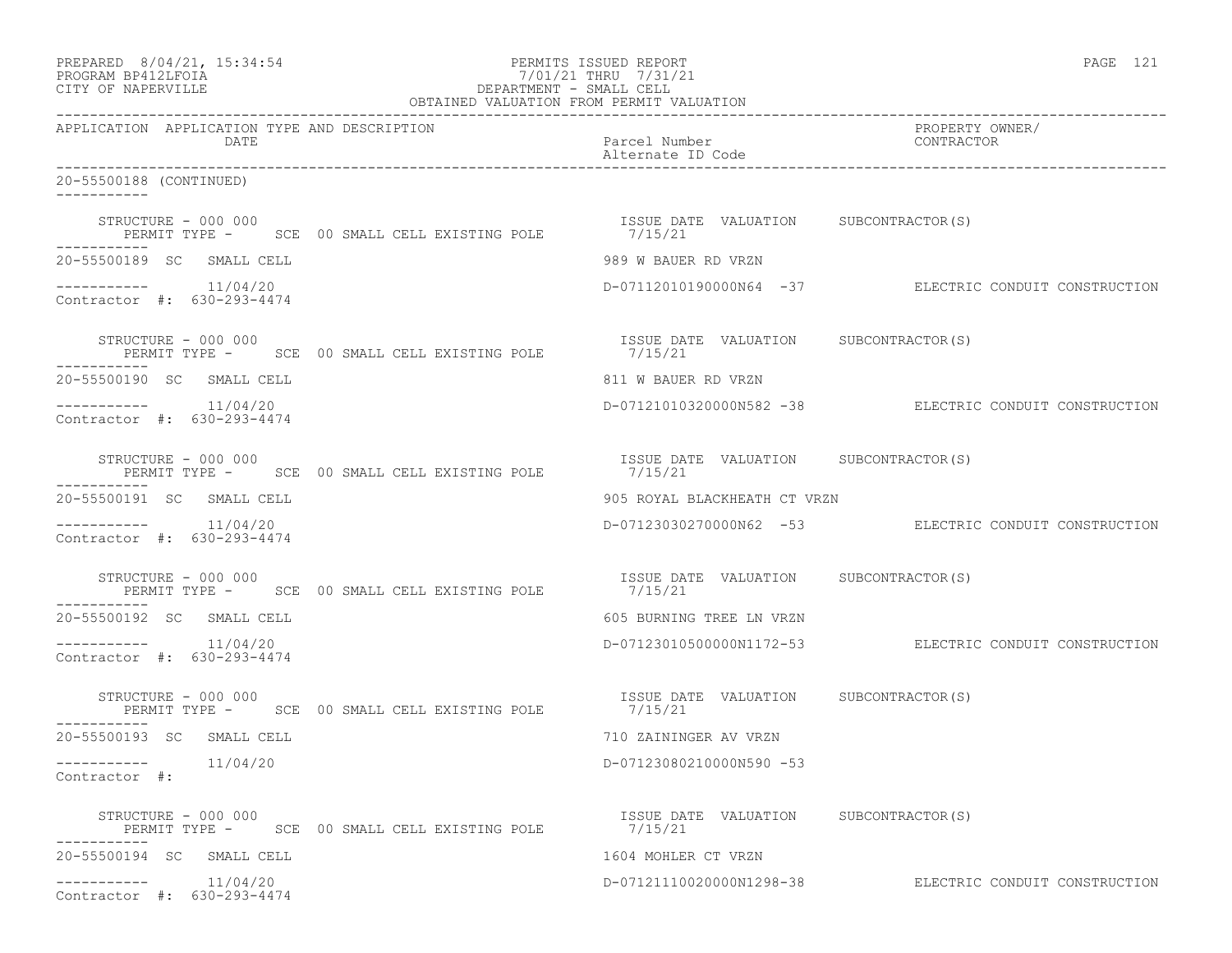| PREPARED 8/04/21, 15:34:54<br>PROGRAM BP412LFOIA<br>CITY OF NAPERVILLE                       | PERMITS ISSUED REPORT<br>7/01/21 THRU 7/31/21<br>7/01/21 THRU 7/31/21<br>DEPARTMENT - SMALL CELL<br>OBTAINED VALUATION FROM PERMIT VALUATION | PAGE 122                                               |  |
|----------------------------------------------------------------------------------------------|----------------------------------------------------------------------------------------------------------------------------------------------|--------------------------------------------------------|--|
| APPLICATION APPLICATION TYPE AND DESCRIPTION<br>DATE                                         | Parcel Number<br>Alternate ID Code                                                                                                           | PROPERTY OWNER/<br>CONTRACTOR                          |  |
| 20-55500194 (CONTINUED)                                                                      |                                                                                                                                              |                                                        |  |
| STRUCTURE - 000 000<br>PERMIT TYPE - SCE 00 SMALL CELL EXISTING POLE 7/13/21<br>------------ | ISSUE DATE VALUATION SUBCONTRACTOR(S)                                                                                                        |                                                        |  |
| 20-55500195 SC SMALL CELL                                                                    | 127 W 14TH AV VRZN                                                                                                                           |                                                        |  |
| $---------$ 11/04/20<br>Contractor #: 630-293-4474                                           |                                                                                                                                              | D-07122180130000N514 -39 ELECTRIC CONDUIT CONSTRUCTION |  |
| STRUCTURE - 000 000<br>PERMIT TYPE - SCE 00 SMALL CELL EXISTING POLE 7/15/21                 | ISSUE DATE VALUATION SUBCONTRACTOR(S)                                                                                                        |                                                        |  |
| 20-55500196 SC SMALL CELL                                                                    | 542 N MAIN ST VRZN                                                                                                                           |                                                        |  |
| $------- 11/04/20$<br>Contractor #: 630-293-4474                                             |                                                                                                                                              | D-07132120010000N42 -69 ELECTRIC CONDUIT CONSTRUCTION  |  |
| STRUCTURE - 000 000<br>PERMIT TYPE - SCE 00 SMALL CELL EXISTING POLE 7/13/21<br>-----------  | ISSUE DATE VALUATION SUBCONTRACTOR(S)                                                                                                        |                                                        |  |
| 20-55500197 SC SMALL CELL                                                                    | 25 W 8TH AV VRZN                                                                                                                             |                                                        |  |
| $---------$ 11/04/20<br>Contractor #: 630-293-4474                                           |                                                                                                                                              | D-07124230080000N42 -69 ELECTRIC CONDUIT CONSTRUCTION  |  |
|                                                                                              |                                                                                                                                              |                                                        |  |
| 20-55500198 SC SMALL CELL                                                                    | 1005 N WEBSTER ST VRZN                                                                                                                       |                                                        |  |
| $---------$ 11/04/20<br>Contractor #: 630-293-4474                                           |                                                                                                                                              | D-07124150200000N514 -54 ELECTRIC CONDUIT CONSTRUCTION |  |
| STRUCTURE - 000 000<br>PERMIT TYPE - SCE 00 SMALL CELL EXISTING POLE 7/15/21<br>----------   | ISSUE DATE VALUATION SUBCONTRACTOR(S)                                                                                                        |                                                        |  |
| 20-55500199 SC SMALL CELL                                                                    | 1206 N EAGLE ST VRZN                                                                                                                         |                                                        |  |
| 11/04/20<br>-----------<br>Contractor #: 708-588-2500                                        |                                                                                                                                              | D-071240900800000N514 -54 MEADE ELECTRIC COMPANY INC   |  |
| STRUCTURE - 000 000<br>PERMIT TYPE - SCE 00 SMALL CELL EXISTING POLE                         | ISSUE DATE VALUATION SUBCONTRACTOR(S)<br>7/15/21                                                                                             |                                                        |  |
| 20-55500205 SC SMALL CELL                                                                    | 877 BENEDETTI DR VRZN                                                                                                                        |                                                        |  |
| 11/05/20<br>------------<br>Contractor #:                                                    | D-07131100020000N332 -68                                                                                                                     | ETAK SYSTEMS                                           |  |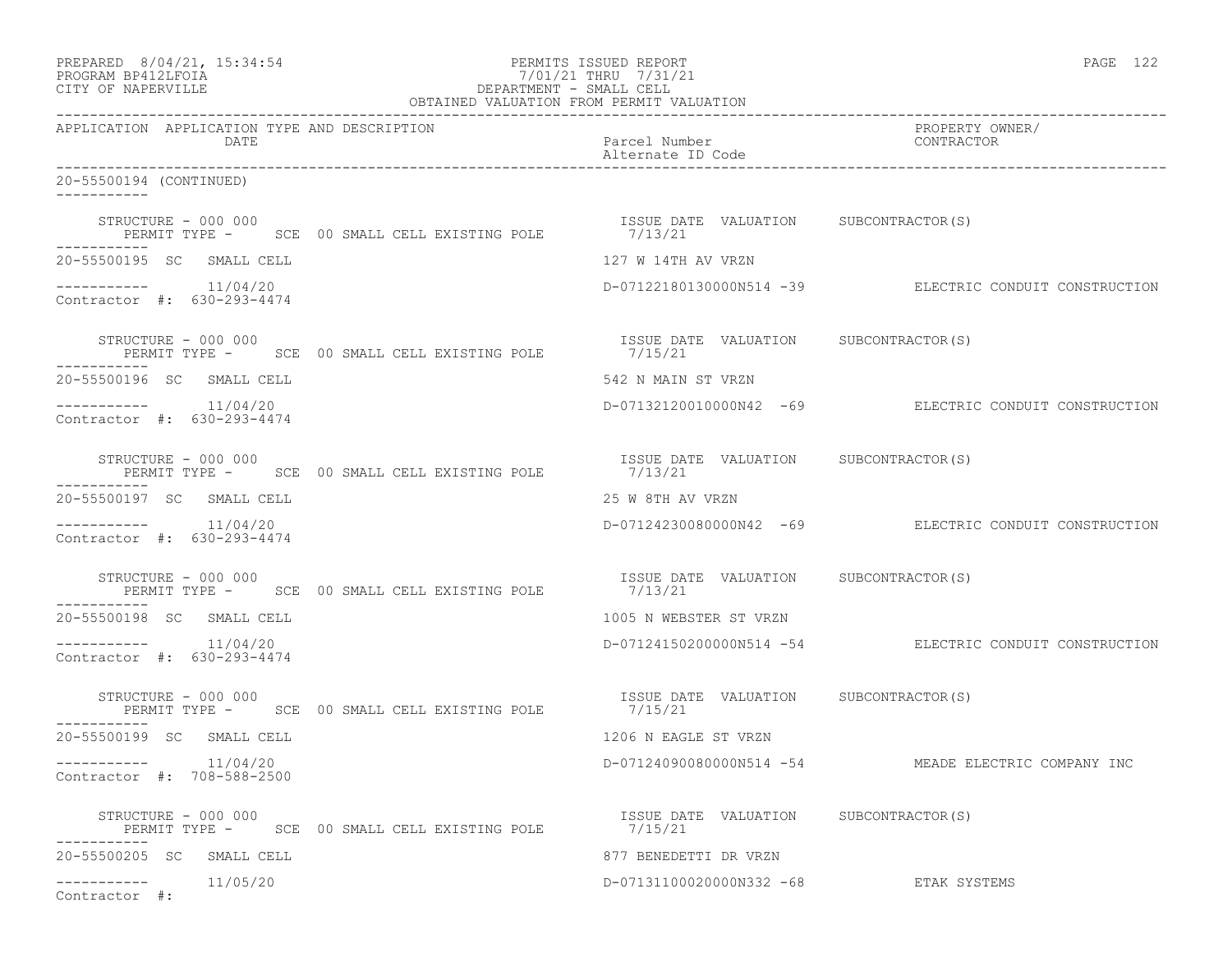| PREPARED 8/04/21, 15:34:54<br>PROGRAM BP412LFOIA<br>CITY OF NAPERVILLE | PERMITS ISSUED REPORT<br>7/01/21 THRU 7/31/21<br>DEPARTMENT - SMALL CELL<br>OBTAINED VALUATION FROM PERMIT VALUATION |                               | PAGE | - 123 |
|------------------------------------------------------------------------|----------------------------------------------------------------------------------------------------------------------|-------------------------------|------|-------|
| APPLICATION APPLICATION TYPE AND DESCRIPTION<br>DATE                   | Parcel Number<br>Alternate ID Code                                                                                   | PROPERTY OWNER/<br>CONTRACTOR |      |       |
| 20-55500205 (CONTINUED)                                                |                                                                                                                      |                               |      |       |
| STRUCTURE - 000 000<br>PERMIT TYPE - SCE 00 SMALL CELL EXISTING POLE   | ISSUE DATE VALUATION<br>7/14/21                                                                                      | SUBCONTRACTOR (S)             |      |       |
| TOTAL PERMITS ISSUED<br>72 TOTAL PERMITS HELD                          |                                                                                                                      |                               |      |       |
| TOTAL PERMIT VALUATION                                                 |                                                                                                                      |                               |      |       |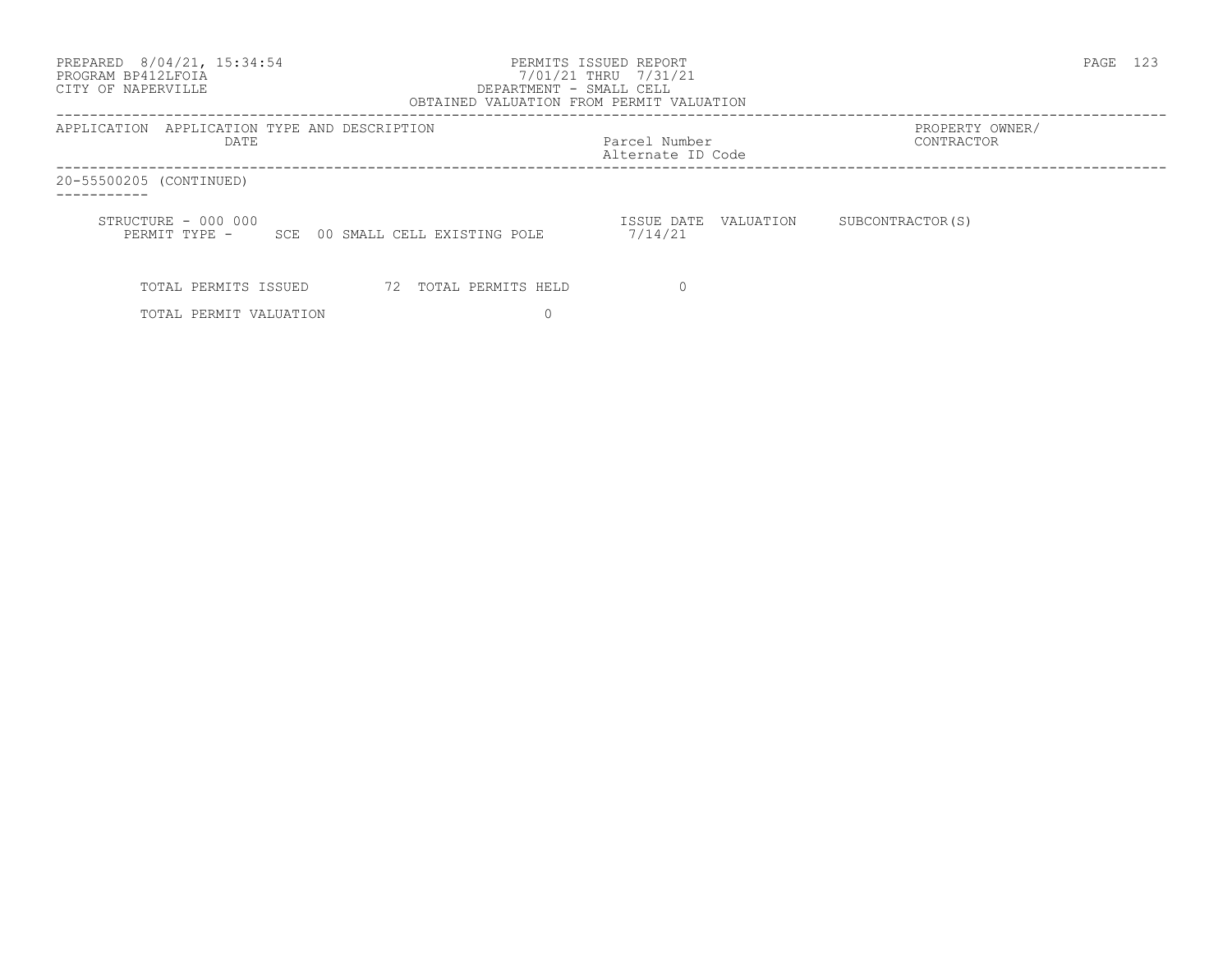### PREPARED 8/04/21, 15:34:54 PERMITS ISSUED REPORT PAGE 124 PROGRAM BP412LFOIA 7/01/21 THRU 7/31/21 CITY OF NAPERVILLE **Example 20** and the contract of the DEPARTMENT - TED/ROW

| OBTAINED VALUATION FROM PERMIT VALUATION                                    |                                                   |                                                        |  |  |
|-----------------------------------------------------------------------------|---------------------------------------------------|--------------------------------------------------------|--|--|
| APPLICATION APPLICATION TYPE AND DESCRIPTION<br>DATE                        | Parcel Number<br>Alternate ID Code                | PROPERTY OWNER/<br>CONTRACTOR                          |  |  |
| 19-88800160 TROW TD RIGHT OF WAY                                            | COMED                                             |                                                        |  |  |
| $--------$<br>Contractor #: 8/27/19                                         |                                                   | – COMED                                                |  |  |
| STRUCTURE - 000 000<br>PERMIT TYPE - TROW 00 TD RIGHT OF WAY PERMIT 7/29/21 | ISSUE DATE VALUATION SUBCONTRACTOR(S)             |                                                        |  |  |
| 21-88800087 TROW TD RIGHT OF WAY                                            | 2258 ALLEGANY DR                                  |                                                        |  |  |
| $--------- 6/11/21$<br>Contractor #:                                        |                                                   | W-02052040100000N406 -193 AXXON COMMUNICATIONS, INC    |  |  |
| STRUCTURE - 000 000<br>PERMIT TYPE - TROW 00 TD RIGHT OF WAY PERMIT         | ISSUE DATE VALUATION SUBCONTRACTOR(S)<br>7/12/21  |                                                        |  |  |
| 21-88800090 TROW TD RIGHT OF WAY                                            | DPU-W SANITARYSEWER SMOKE                         |                                                        |  |  |
| $--------$ 6/23/21<br>Contractor #: 630-682-4700                            |                                                   | - RJN GROUP, INC                                       |  |  |
| STRUCTURE - 000 000<br>PERMIT TYPE - TROW 00 TD RIGHT OF WAY PERMIT         | ISSUE DATE VALUATION SUBCONTRACTOR (S)<br>7/08/21 |                                                        |  |  |
| 21-88800091 TROW TD RIGHT OF WAY                                            | 1720 BROOKDALE RD                                 |                                                        |  |  |
| $--------- 6/24/21$<br>Contractor #: 847-875-7153                           |                                                   | D-07152000070000N149 -65 DIRECTIONAL CONSTRUCTION SVCS |  |  |
| STRUCTURE - 000 000<br>PERMIT TYPE - TROW 00 TD RIGHT OF WAY PERMIT 7/06/21 | ISSUE DATE VALUATION SUBCONTRACTOR(S)             |                                                        |  |  |
| 21-88800092 TROW TD RIGHT OF WAY                                            | 2319 CORN LILY RD CMST                            |                                                        |  |  |
| $--------- 6/29/21$<br>Contractor #: 630-820-3302                           |                                                   | $\{-01103070060000N1839-229$ TALON COMMUNICATIONS      |  |  |
| STRUCTURE - 000 000<br>PERMIT TYPE - TROW 00 TD RIGHT OF WAY PERMIT         | ISSUE DATE VALUATION SUBCONTRACTOR (S)<br>7/08/21 |                                                        |  |  |
| 21-88800093 TROW TD RIGHT OF WAY                                            | 3787 QUICK FIRE DR CMST                           |                                                        |  |  |
| ----------- 6/29/21<br>Contractor #: 630-820-3302                           |                                                   | W-01103010140000N1839-229 TALON COMMUNICATIONS         |  |  |
| STRUCTURE - 000 000                                                         | ISSUE DATE VALUATION SUBCONTRACTOR(S)             |                                                        |  |  |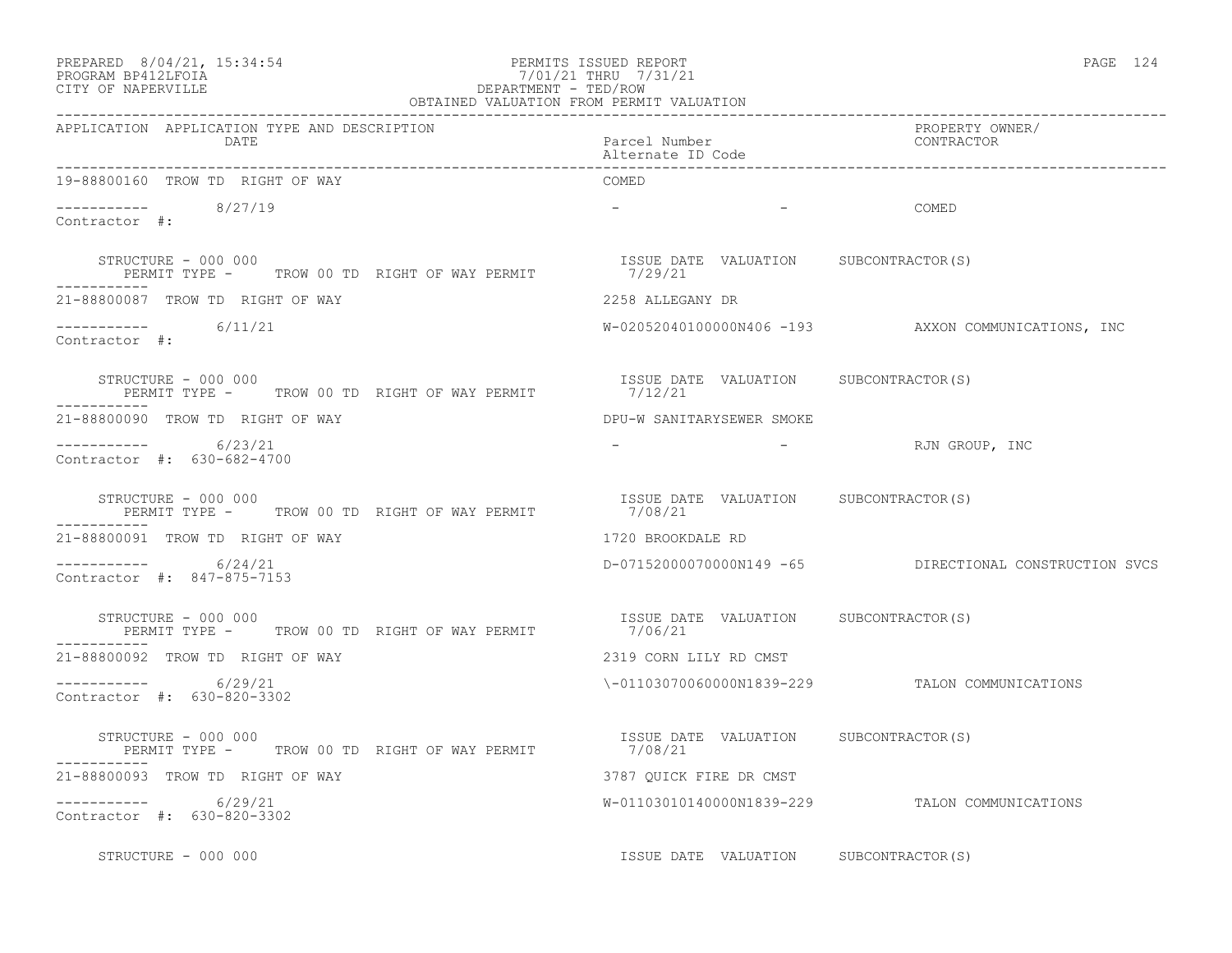| PREPARED | $8/04/21$ , | 15:34:54 |
|----------|-------------|----------|
|----------|-------------|----------|

## PREPARED 8/04/21, 15:34:54 PERMITS ISSUED REPORT<br>PROGRAM BP412LFOIA PAGE 125 PROGRAM BP412LFOIA  $7/01/21$  THRU  $7/31/21$  CITY OF NAPERVILLE CITY OF NAPERVILLE **Example 20** and the contract of the DEPARTMENT - TED/ROW

| OBTAINED VALUATION FROM PERMIT VALUATION                                    |                                                     |                               |  |  |
|-----------------------------------------------------------------------------|-----------------------------------------------------|-------------------------------|--|--|
| APPLICATION APPLICATION TYPE AND DESCRIPTION<br>DATE                        | Parcel Number<br>Alternate ID Code                  | PROPERTY OWNER/<br>CONTRACTOR |  |  |
| 21-88800093 (CONTINUED)                                                     |                                                     |                               |  |  |
| PERMIT TYPE - TROW 00 TD RIGHT OF WAY PERMIT 7/08/21                        |                                                     |                               |  |  |
| 21-88800094 TROW TD RIGHT OF WAY                                            | 2234 TRILLIUM LN                                    |                               |  |  |
| $--------$ 7/06/21<br>Contractor #: 815-531-5822                            | W-02041030330000N760 -194 AXS POINTS                |                               |  |  |
| STRUCTURE – 000 000<br>PERMIT TYPE - TROW 00 TD RIGHT OF WAY PERMIT 7/12/21 | ISSUE DATE VALUATION SUBCONTRACTOR(S)               |                               |  |  |
| 21-88800095 TROW TD RIGHT OF WAY                                            | 1260 BOOK RD                                        |                               |  |  |
| ----------- 7/06/21<br>Contractor #: 815-531-5822                           | D-07261130070000N1376-126 AXS POINTS                |                               |  |  |
|                                                                             |                                                     |                               |  |  |
| 21-88800096 TROW TD RIGHT OF WAY                                            | BOOK RD 87TH ST - 95TH ST ROW                       |                               |  |  |
| $--------- 7/06/21$<br>Contractor #:                                        |                                                     | - COMED/OAKBROOK TERR         |  |  |
| STRUCTURE - 000 000<br>PERMIT TYPE - TROW 00 TD RIGHT OF WAY PERMIT 7/12/21 | ISSUE DATE VALUATION SUBCONTRACTOR(S)               |                               |  |  |
| 21-88800097 TROW TD RIGHT OF WAY                                            | 1129 SUNNYBROOK DR                                  |                               |  |  |
| 7/07/21<br>Contractor #:                                                    | D-07144070060000N123 -82 AXXON COMMUNICATIONS, INC  |                               |  |  |
| STRUCTURE - 000 000<br>PERMIT TYPE - TROW 00 TD RIGHT OF WAY PERMIT         | ISSUE DATE VALUATION SUBCONTRACTOR(S)<br>7/12/21    |                               |  |  |
| 21-88800098 TROW TD RIGHT OF WAY                                            | 1524 FENDER RD                                      |                               |  |  |
| $--------- 7/07/21$<br>Contractor #:                                        | D-08294100070000N155 -148 AXXON COMMUNICATIONS, INC |                               |  |  |
| STRUCTURE - 000 000<br>PERMIT TYPE - TROW 00 TD RIGHT OF WAY PERMIT 7/12/21 | ISSUE DATE VALUATION SUBCONTRACTOR(S)               |                               |  |  |
| 21-88800099 TROW TD RIGHT OF WAY                                            | 820 BILTMORE CT                                     |                               |  |  |
| $--------- 7/12/21$<br>Contractor #:                                        | D-08074160130000N97 -56 AXXON COMMUNICATIONS, INC   |                               |  |  |